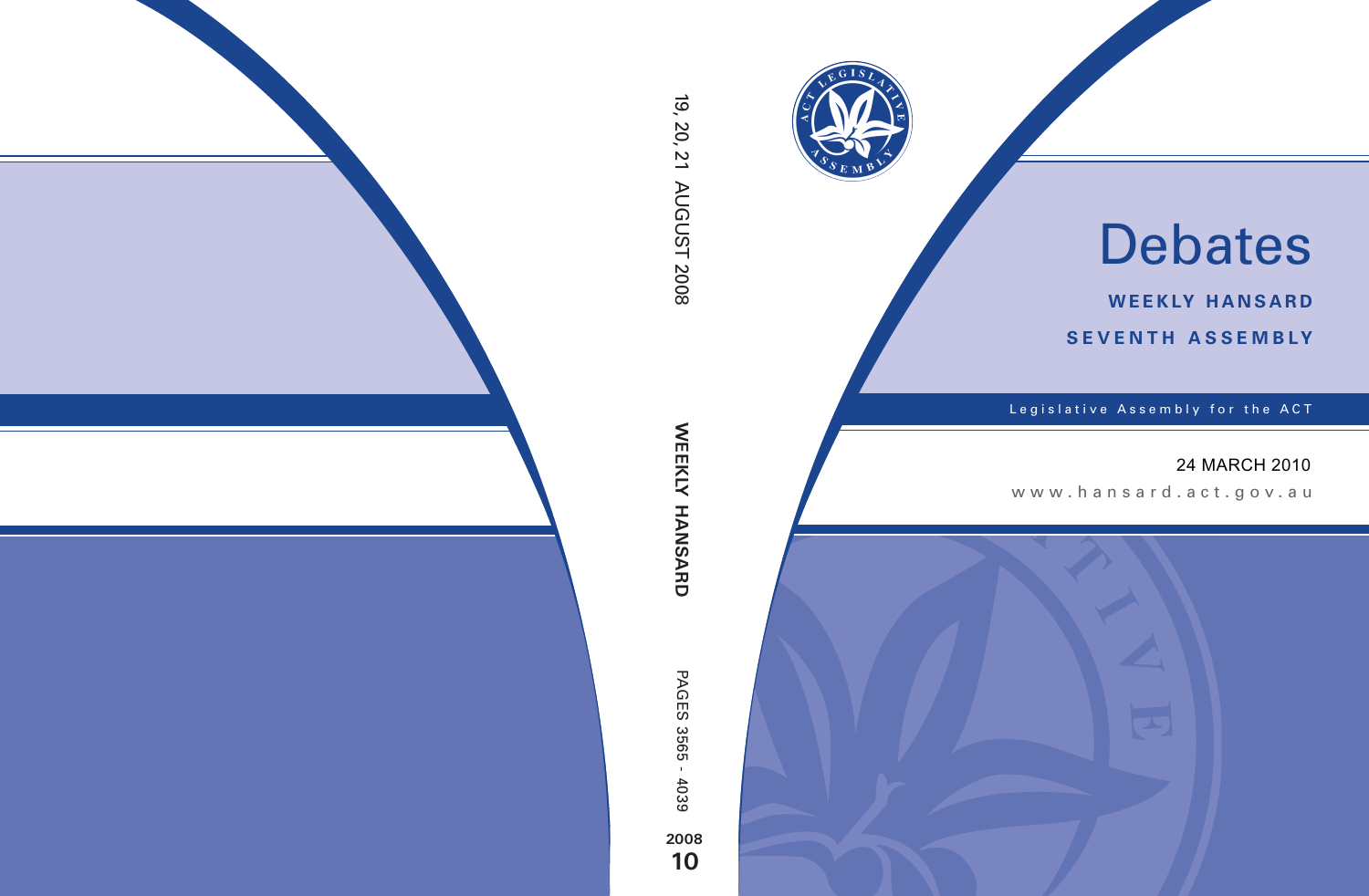## **Wednesday, 24 March 2010**

| Building (Energy Efficient Hot Water Systems) Legislation Amendment |  |
|---------------------------------------------------------------------|--|
|                                                                     |  |
|                                                                     |  |
|                                                                     |  |
|                                                                     |  |
| Questions without notice:                                           |  |
|                                                                     |  |
|                                                                     |  |
| Questions without notice:                                           |  |
|                                                                     |  |
|                                                                     |  |
|                                                                     |  |
|                                                                     |  |
|                                                                     |  |
|                                                                     |  |
|                                                                     |  |
|                                                                     |  |
|                                                                     |  |
|                                                                     |  |
| Supplementary answers to questions without notice:                  |  |
|                                                                     |  |
|                                                                     |  |
|                                                                     |  |
|                                                                     |  |
|                                                                     |  |
|                                                                     |  |
|                                                                     |  |
|                                                                     |  |
| Adjournment:                                                        |  |
|                                                                     |  |
|                                                                     |  |
|                                                                     |  |
|                                                                     |  |
|                                                                     |  |
|                                                                     |  |
|                                                                     |  |
|                                                                     |  |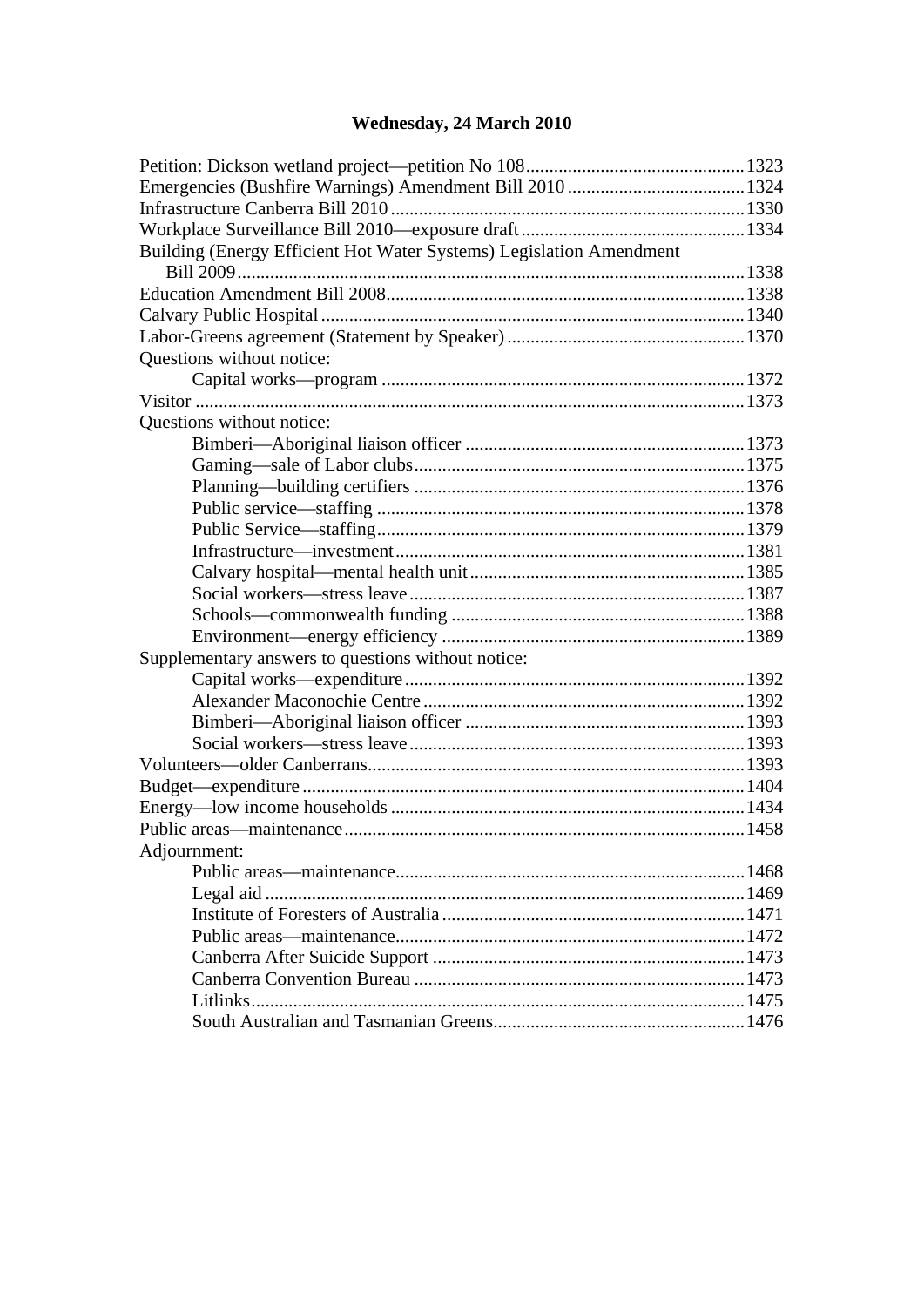## **Wednesday, 24 March 2010**

**MR SPEAKER** (Mr Rattenbury) took the chair at 10 am and asked members to stand in silence and pray or reflect on their responsibilities to the people of the Australian Capital Territory.

#### **Petition**

*The following petition was lodged for presentation, by* **Mr Rattenbury**, *from six residents*:

#### <span id="page-2-0"></span>**Dickson wetland project—petition No 108**

#### **TO THE SPEAKER AND MEMBERS OF THE LEGISLATIVE ASSEMBLY FOR THE AUSTRALIAN CAPITAL TERRITORY**

The petition of certain residents of the Australian Capital Territory draws to the attention of the Assembly that: The Hawdon Street Municipal Depot in Dickson will have a detrimental impact on the proposed new Dickson wetlands, has never been suited to its residential environment and should be relocated.

The ACT government is developing a large wetland project on open space immediately behind the Hawdon Street depot. Preliminary wetlands plans identify a nearby alternative site for the depot, away from residential streets and away from the wetlands.

Currently sited in a residential street, the depot houses heavy vehicles, including large tractors. Surrounded by cyclone wire, it stores multiple garbage bins and piles of general waste, which are in plain view of adjacent residents and passers by. In summer, the depot emits an unpleasant smell of grease. Diesel fumes affect areas close to it. The sight, smell and noise of the depot would all have a negative impact on people's experience of the wetlands.

The depot, as it stands, would create an unsightly physical barrier between a residential area and the wetlands. Removing the depot would greatly enhance the wetlands project by allowing the new wetlands to extend to and connect with the residential area.

The depot's many loud diesel-powered vehicles drive through Dickson's streets early in the mornings, disturbing and awakening residents. Despite many complaints by residents over the years, the depot continues to disturb their peaceful enjoyment of their suburb.

#### *Your petitioners therefore request the Assembly to:*

*Enhance the Dickson wetland project and respond to residents' longstanding concerns by relocating the Hawdon Street depot as proposed by the ACT Department of Environment, Climate Change, Energy & Water's Dickson Wetland Preliminary Sketch Plan (Project number 0969, 11/12/2009).* 

*The Clerk having announced that the terms of the petition would be recorded in Hansard and a copy referred to the appropriate minister for response pursuant to standing order 100, the petition was received*.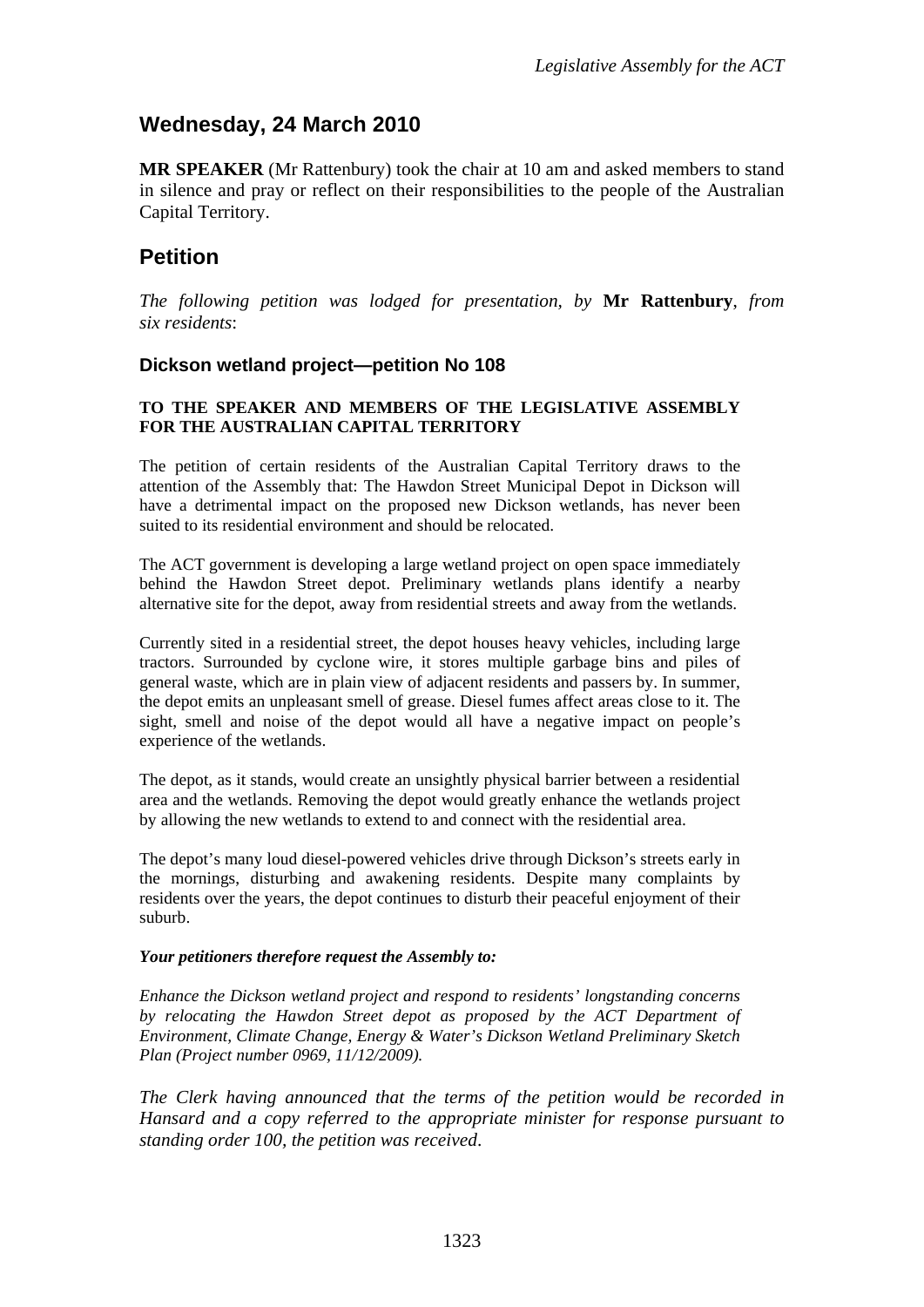## <span id="page-3-0"></span>**Emergencies (Bushfire Warnings) Amendment Bill 2010**

**Mr Smyth**, pursuant to notice, presented the bill and its explanatory statement.

Title read by Clerk.

**MR SMYTH** (Brindabella) (10.03): I move:

That this bill be agreed to in principle.

Mr Speaker, I have much pleasure in introducing the Emergencies (Bushfire Warnings) Amendment Bill 2010. Members will recall that I introduced a bushfire warnings bill in August 2009. The bill that I introduce today is almost identical to that bill. The only difference is that I have now ensured that the wording in table 85C is identical to the wording in the national bushfire warning framework.

Why am I introducing what is essentially the same bill again today? Members will be aware that the hearing has commenced in the ACT Supreme Court of the claims for compensation by a number of people who experienced damage and loss as a result of the 2003 bushfire disaster in the ACT. A most interesting—and potentially quite worrying—factor has emerged from the early evidence that has been presented to that hearing. The Canberra community is now aware that the ACT government has claimed that, apparently, it does not have a duty of care to issue warnings to people who might be in the path of a bushfire.

**Mr Corbell**: A point of order, Mr Speaker.

**MR SPEAKER**: Stop the clocks, thank you.

**Mr Corbell**: Mr Speaker, standing orders prohibit members from being able to comment on matters that are currently before the court. Mr Smyth is directly referring to matters that are currently the subject of an action in the Supreme Court. It is not appropriate for members to use this place to comment on those matters that are currently before the court. That is exactly what Mr Smyth is doing and I would ask you to call him to order in that regard.

**Mr Seselja**: Mr Speaker, on the point of order, this has obviously come up on a number of occasions. If we look at *House of Representative Practice* as our guide, as we have seen in the last few days, there are a number of elements that need to be shown to actually shut down a member from speaking about an issue. Not only do there need to be proceedings; of course there needs to be a substantial risk of those proceedings being prejudiced. Indeed, even in those cases, there is always the ability of the Assembly to accept that it is in the public interest to actually debate these issues. These proceedings could potentially go on for years. The idea that we as a legislature should not in any way be able to talk about these issues for years would be a major gag on our ability to debate matters and it would not be in the public interest. I would ask you to rule against Mr Corbell on that basis.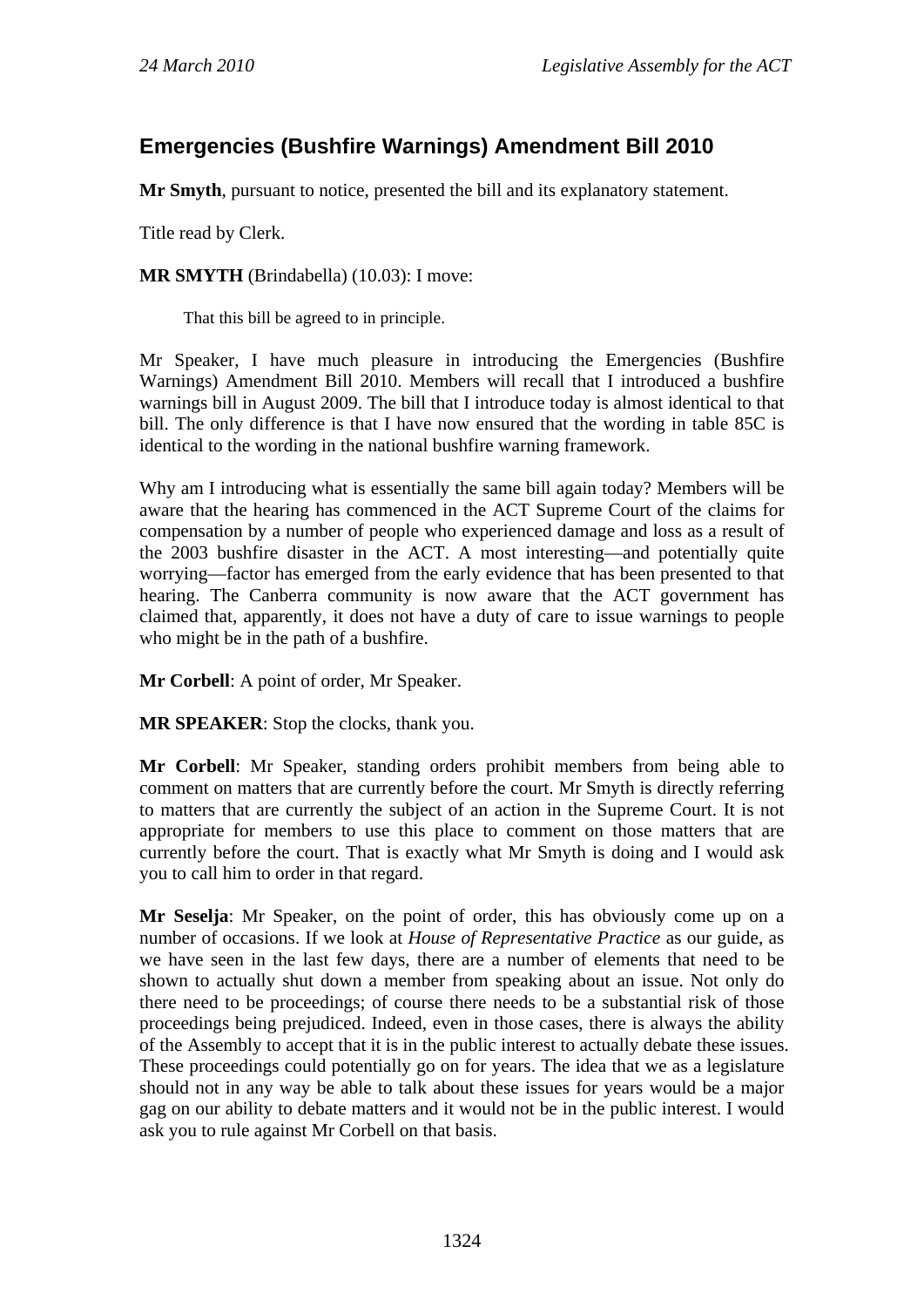**MR SPEAKER**: Thank you for the point of order, Mr Corbell. I think, though, that the point Mr Seselja makes about the necessity of having some public discourse, particularly in a matter that could take a number of years is a cogent one. Mr Smyth, I would ask you to take some care in not necessarily drawing conclusions or commenting on specific pieces of evidence. But I think the broad matter is one that warrants discussion in the Assembly.

**MR SMYTH**: I am very aware of that issue, Mr Speaker, and I thank you for your ruling, because this bill, of course, was in the public realm in August last year and it is substantially the same. But I thank you for your ruling.

The hearing was told by the lawyer representing the ACT government that there was no legal duty of care placed on the government of the day to control fuel loads.

**Mr Corbell**: On a point of order, Mr Speaker, you have just advised Mr Smyth not to draw particular references from particular pieces of evidence that are currently—

**MR SMYTH**: No, he said "conclusions".

**Mr Corbell**: Or conclusions from that evidence. Mr Smyth has said that this is worrying, that the government is making, in its representations in the court about its legal duty of care—

**Mr Seselja**: It's in the public realm.

**Mr Corbell**: He was alluding directly to what is a critical issue in this court matter, which is whether or not there is a legal duty of care. That is the heart of this matter. Mr Smyth is referring to particular pieces of evidence currently being led in relation to that matter. You have just instructed Mr Smyth that he should not do so, and he is doing so. So can you call him to order. Alternatively, Mr Speaker, are you now ruling that it is quite okay for members to comment freely in this place on matters that are currently the subject of detailed legal hearings?

**Mr Seselja**: Mr Speaker, on the point of order, Mr Smyth is setting some context. He is not drawing conclusions. An argument has been put up, it is in the public domain and it is relevant to refer to that argument because it is relevant to the legislation that is being put forward. If Mr Corbell believes that we should be gagged in this place from speaking about things which are openly discussed in the public domain then we will have less freedom of speech in this chamber than exists in the broader community. That is not what a parliament is meant to be. You have ruled, and Mr Smyth is allowed to set some context. He is not going to litigate the case in this place, which is what the sub judice rule is about. He is setting some context for his legislation. You actually, Mr Speaker, allowed him to do that; he has not had the chance to get two more words out of his mouth before Mr Corbell is again objecting. I would ask you to allow Mr Smyth to go on. He has been asked to be careful, he is being careful and he should be allowed to proceed.

**Mr Corbell**: On the point of order, Mr Speaker, Mr Smyth is litigating the case. He is referring to specific pieces of evidence; he is arguing why that is flawed and why his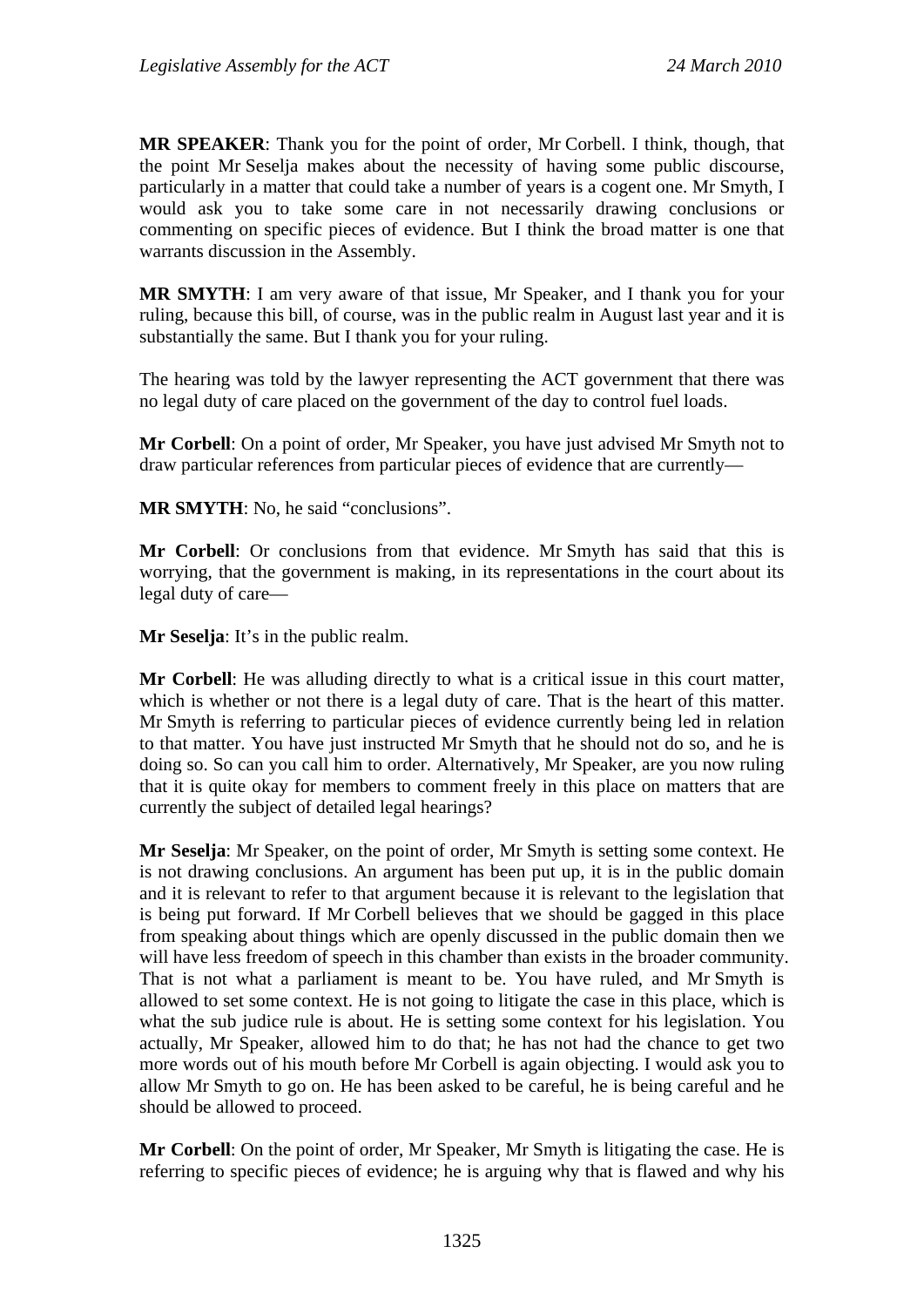bill needs to be introduced. That is the subtext, Mr Speaker, of why he is referring to it. He does not need to refer to this evidence to explain why his bill is necessary. He does not need to do so; he is choosing to use this as an opportunity to litigate those matters in this place. It is, in my submission, completely inappropriate and I would ask you to rule accordingly.

**MR SPEAKER**: Thank you, members. I think we are in somewhat of a grey zone here. Of course, as you know, the continuing resolution 10 on sub judice practice in this place does give the discretion to the chair. Mr Smyth, I am a little concerned that you are using that evidence, the suggestion from the government that they do not have a duty of care, to make the case for your legislation. I would ask you to perhaps refrain from that particular inclusion. I think that you are able to make the case for your legislation perhaps without coming to that point, given that it is a key question in the debate in the Supreme Court.

**Mr Seselja**: Just on your ruling, Mr Speaker, it does appear that that is slightly different from what you ruled a moment ago. Mr Smyth is not litigating the case but Mr Smyth, as I understood your ruling earlier, is entitled to reference what has been argued in the case because it is relevant to the legislation going forward. That is part of why we exist as a legislature. Sometimes we bring forward legislation which is relevant to what happens in court cases. He is not saying which way the court will rule on that, but clearly the government—

**Mr Corbell**: After the court has made a decision, Mr Seselja.

**MR SESELJA**: Hang on. Clearly, the government have a position on this. They have put forward their position. Mr Smyth is entitled to have a position as well. He should not be artificially constrained. I would also turn your attention, regarding your discretion on this matter, Mr Speaker, to *House of Representatives Practice* where it does give judges some credit and says that discussions in this place are unlikely because this is about prejudice in cases. Surely, Mr Corbell is not arguing that because Mr Smyth references in passing in this place these proceedings, the judges of the Supreme Court of the ACT are going to be influenced in their decision and the case will therefore be prejudiced. That is the heart of sub judice, Mr Speaker, that is where your discretion lies and that is where I think there needs to be some latitude for Mr Smyth.

**Mr Corbell**: On the point of order—and thank you for your indulgence, Mr Speaker—the point is, and what is also important in relation to the sub judice rule, that it is about respecting where these matters are to be decided.

**Mr Seselja**: And that could go on forever.

**Mr Corbell**: And the Assembly should pay due regard to the fact that it is the court, the Supreme Court, the third arm of government, that is hearing this matter at the moment. It is not correct to argue that it is open slather here because these are matters of relevant public interest. The fact is the matter is being actively litigated now, in one of the most significant litigation cases in relation to claims about duty of care, of any matter for some time in the history of Australia. It is actively being litigated. The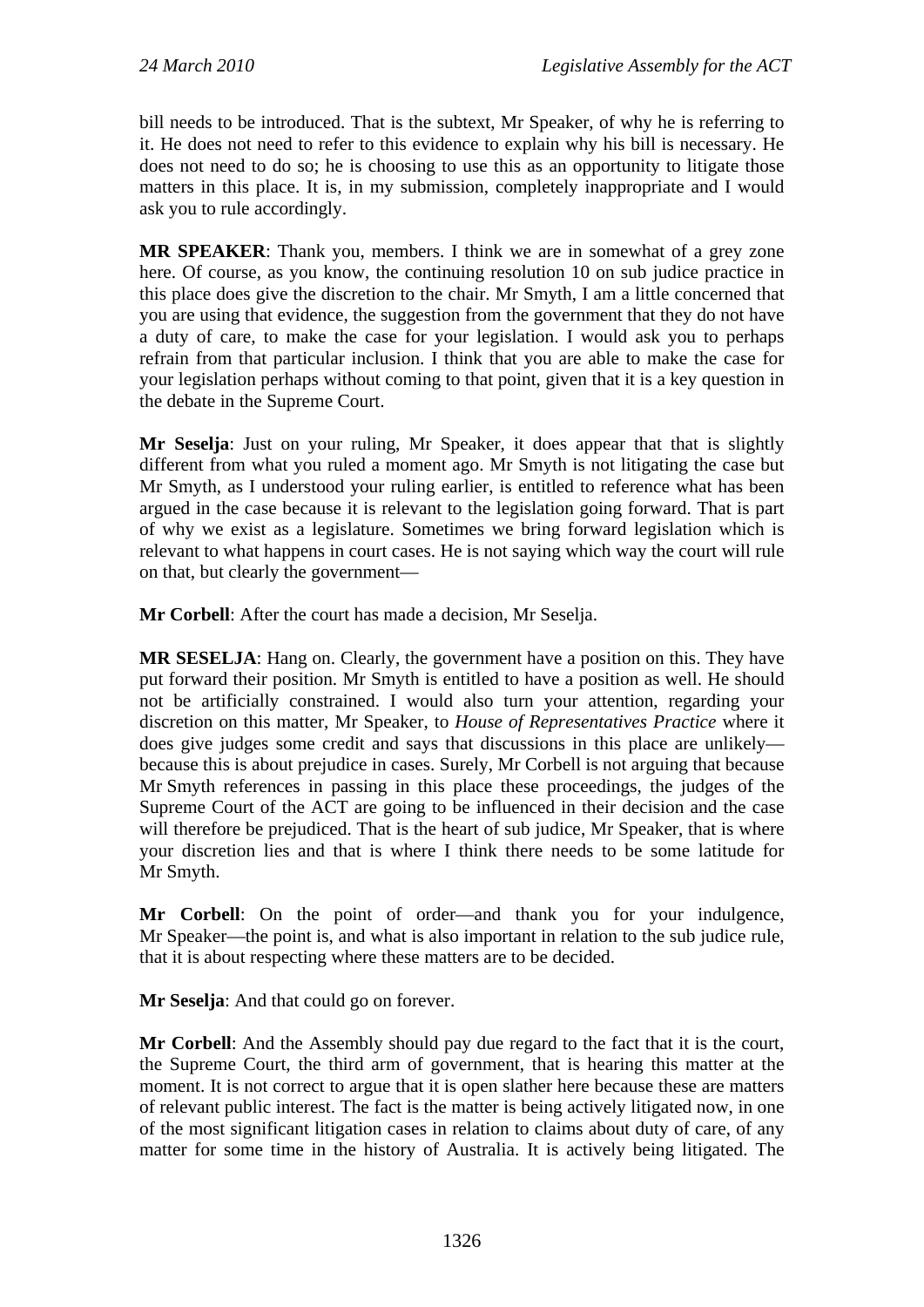matter is set down for eight or 12 weeks—not forever; for eight or 12 weeks. I do not see why Mr Smyth needs to go to the specifics of that hearing to present his bill. It is not simply a case of potentially jeopardising the court's hearing of the matter; it is also about respecting the fact that it is the court that is dealing with this matter, not the legislature.

**Mr Seselja**: Mr Speaker, if I could respond, Mr Corbell needs to make the case as to why a member should be shut down. And the key—

**Mr Corbell**: I am just asking him to respect the conventions.

**Mr Seselja**: Hang on; you have had your say. He has to make the case as to why a member should be shut down. Sub judice is about whether proceedings will be prejudiced. Mr Corbell cannot argue that, by mentioning in passing what is going on, somehow the judges of the Supreme Court will be influenced or therefore the case will be prejudiced. He has the onus to make that case. He clearly has not made it. You have a discretion, Mr Speaker, and I put it to you that your discretion and your earlier ruling should be to allow some latitude because, if you do not, on a whole range of issues, we will simply be unable to have debates in this place because there may be legal proceedings going on. We as a parliament have a duty to discuss these issues. It is nonsense to suggest that judges of the Supreme Court are going to be prejudiced because of a speech in this place which is reasoned and which makes mention of these proceedings. I would ask you to rule in Mr Smyth's favour.

**MR SPEAKER**: With regard to your original question at the start of this point of order discussion, Mr Seselja, the further observation I was trying to make to Mr Smyth was that I have given him some latitude. I was just concerned that we were starting to reach a point where Mr Smyth was using the current proceedings to justify his legislation. I think that we can draw a careful line there. I think your point about the *Companion* to this place speaks to three main components of the sub judice rule namely, that proceedings in the courts are not prejudiced, that the legislature does not undermine public respect for the courts, and the principle of comity. I think at this stage Mr Smyth has not crossed any of those three principles. My observation was simply to ask Mr Smyth to exercise some care with regard to those three principles.

**MR SMYTH**: Thank you, Mr Speaker, and I am endeavouring to do that. I thank you for your ruling. I could have got up and read the transcript; I could read the *Canberra Times* article which clearly restated what has been stated in the court, but I will not go there. People know of my longstanding interest in this matter. The fact that I had an almost identical bill in this place in August last year before the last fire season means it would not be unexpected that I would bring a bill back in the same way.

Things have been said that I will not go to. I will exercise care in dealing with these statements because the hearings are far from complete. I have some personal opinions on what is being led; I will not go to those either. It is most appropriate that we wait at least until the hearing currently before the Chief Justice has been completed.

But, despite the tenderness of the minister, and with respect to your ruling, it is important that the public understand what it is the government understand their duty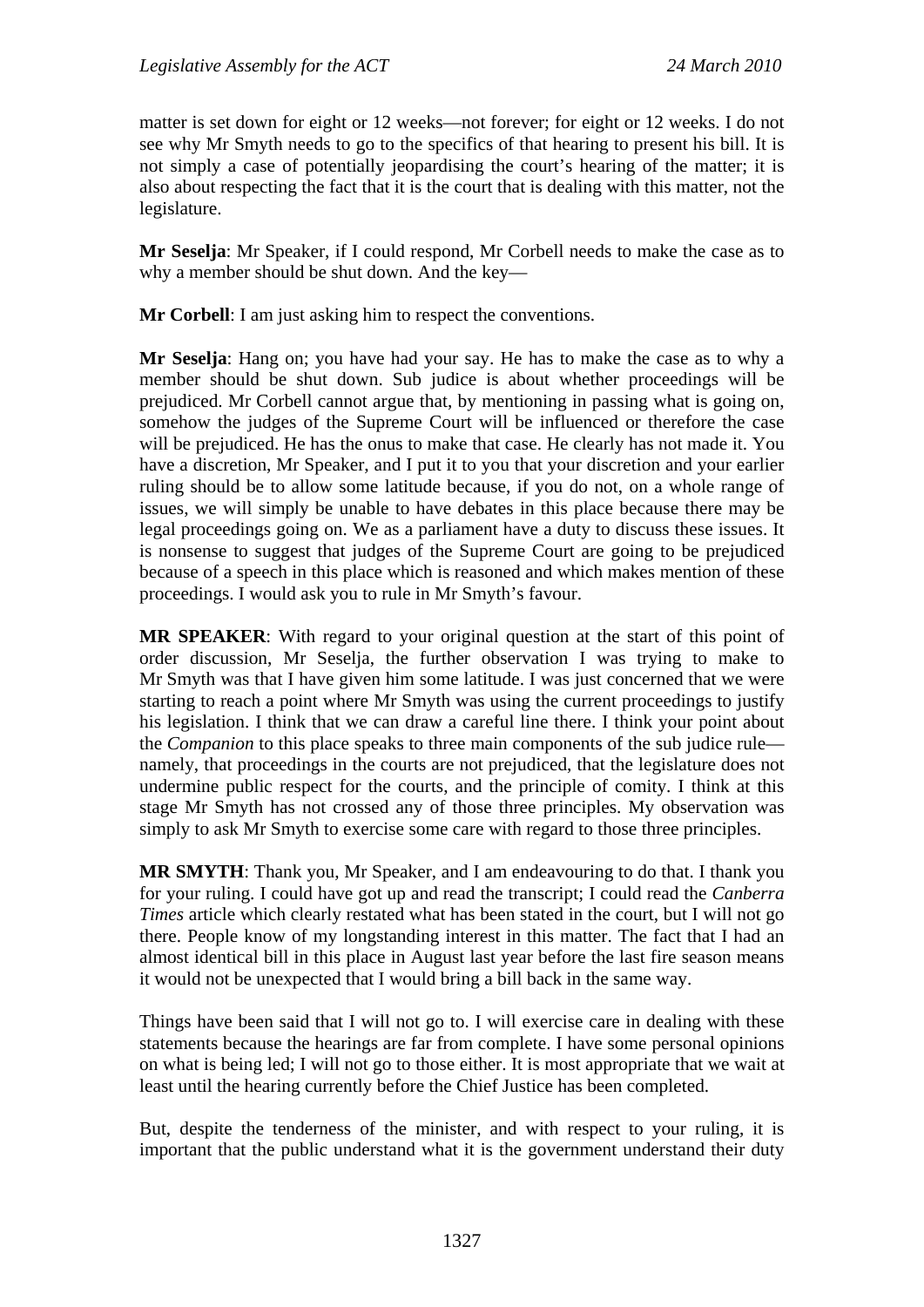to be. That is what this place is about, and we do that in a number of ways. Sometimes it is in policy statements from ministers; sometimes it is in legislation from this place. That is why I bring this legislation to this place—that is, so it is quite clear to the community and quite clear to the ministers what we believe their duty to be.

Mr Speaker, when my previous bushfire warnings bill was debated on 16 September 2009, the Minister for Police and Emergency Services, Mr Corbell, set out his government's opposition to my bill. But, interestingly, Mr Corbell said in the course of his comments:

Canberra citizens are entitled to effective warning systems.

He said that on 16 September 2009, and let me say it again:

Canberra citizens are entitled to effective warning systems.

I simply emphasise that statement in the context of the overall debate on this important matter. In my comments today, I do not propose to make any further response to this statement from the Minister for Police and Emergency Services, and I do anticipate a very rigorous debate about the claimed responsibility of the ACT government in the context of preparing for emergencies in this place. As a person who has a longstanding interest in this area of policy, I will continue to contribute to that debate.

I also think that it is important that we do actually work out when warnings are given, what warnings should be given, what information should be included and how the warnings should be made. Each of these is a critical question in the context of considering warnings for bushfires. Probably the key issue with respect to my bill, however, relates to when warnings shall be issued. There is no point in having a national warning system and there is no point in having the technology to put out warnings if they are not used effectively and efficiently to the benefit of the community.

My bill will mandate that when a certain point is reached, according to the forest fire danger index, a warning shall be issued—no ifs, no buts, a warning shall be issued. Proposed section 85C requires the minister to follow certain actions depending on the level of the index. If the forest fire danger index reaches 25, a warning shall be issued. Beyond an index of 25, my bill requires an appropriate warning to be issued according to the nature of the bushfire emergency—again, no ifs, no buts, a warning is issued automatically. If the forest fire danger index is at any point above 25, a warning will be prepared according to the conditions and then issued. The principal purpose of my bill, therefore, is to overcome a problem that has been identified time and time again—that is, the actual issuing and the timing of the warnings.

Since I introduced my first bushfire warnings bill last year, we have seen the adoption of a nationally consistent approach to the matter of bushfire warnings. This was largely achieved through the auspices of the Australian Emergency Management Committee. It was a most significant day for Australia when all Australian jurisdictions agreed on a national system for emergency warnings. We in the opposition welcomed it; we applauded it.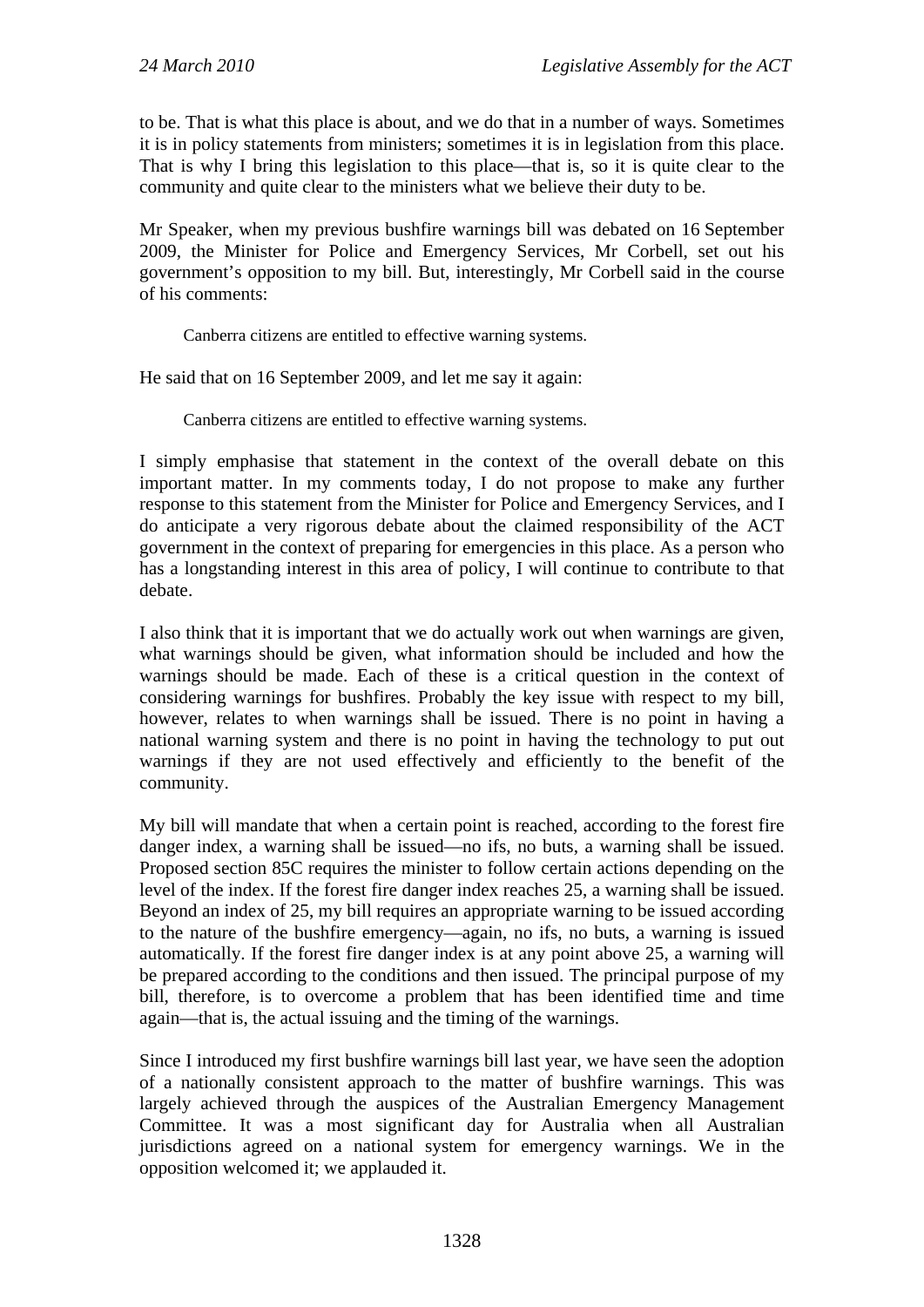But what does this national system mean for my bill? It means that my approach in this bill is confirmed and reaffirmed. In the ACT, for example, we now see each day on the front page of our local newspaper, the *Canberra Times*, a diagram showing the fire rating for that day, and the website for the Emergency Services Agency also includes this diagram with some additional information about conditions. In part, that is what my bill intends should be the case. I say to the minister: "Now, that wasn't very hard, was it?" It was not very complex either, Mr Speaker.

I should note that the adoption of the national system of warnings in 2009 by all jurisdictions in Australia has provided some progress in putting a common system in place for the preparation and promulgation of warnings. In my bill, however, I seek to deal with each of these matters to the extent that they remain unresolved in the national approach.

I should make some further comments on the speech made by Mr Corbell in response to my bill last year. Mr Corbell commended me for introducing my bill. Thank you, minister. He then proceeded to rubbish the bill, particularly with respect to what he described as the confusion that it would cause. A close reading of Mr Corbell's comments show that they are simply concocted nonsense. In some places, the minister was confused, and that is often the case. In some places, it is hard to understand why the minister said what he said. Mr Corbell said the proposals in my bill were impractical, unworkable and contrary to the nationally agreed warning framework. I challenge Mr Corbell to substantiate each of those claims. Indeed, his suggestion that they are contrary to the national framework is ridiculous.

My proposals are based on the nationally agreed framework. They simply extend the framework to require that a bushfire warning be given if certain conditions are satisfied. Mr Corbell noted, for example, that the Bureau of Meteorology will issue a daily fire danger index. I assume there is a protocol in place with the bureau relating to the role of the bureau in this way. As far as that goes, that is fine. What Mr Corbell omitted to say, however, beyond that is that he made no reference to the issuing of warnings. Does the bureau, having determined that the index is at a particular level, then issue the warning? I do not think that is a responsibility within the jurisdiction of the Bureau of Meteorology. I think that it is, as it should be, within the responsibility of particular jurisdictions and the ministers.

Mr Corbell made reference to the matter of determining a fire danger index on days outside the formal bushfire season as contributing to all of this confusion. Is Mr Corbell seriously suggesting that just because there is a risk of a bushfire outside the official bushfire season no index should be determined and no warning should be issued? What nonsense. The only confusion about these matters is in the mind of the minister. Everyone else is quite clear about what is needed and what is required to deal with bushfire emergencies.

Indeed, you only need to look at the recent cyclone that has hit the coast of Queensland. It was a cyclone, but was it a three, was it a two, was it a one? Was it a rain depression? Did it deteriorate? Did it gain strength? We all know that the weather, being what it is, will change. That is why it is appropriate to have this system. It is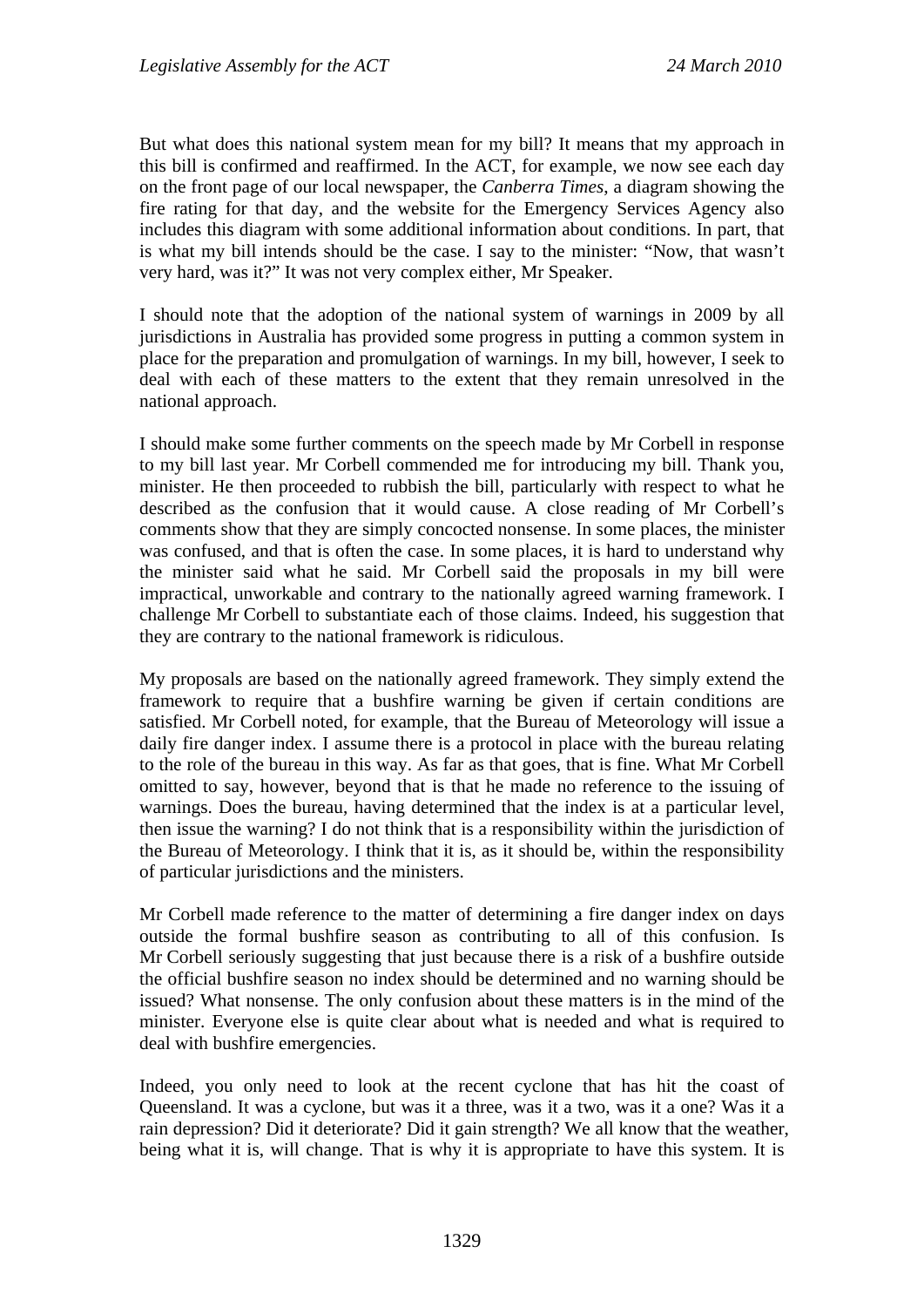also interesting to note that the Queensland system of issuing warnings that relate to the change of the intensity of a cyclone does not cause confusion and does not cause panic.

I think the question that Mr Corbell needs to answer, and which he did not answer on 16 September last year, is: what responsibility exists to require warnings to be issued? As far as I can tell, the matter is not dealt with in the national framework. To that extent, it remains unresolved. I want to suggest to the minister that he carefully consider the proposals in my bill and how these relate to any existing legislation in the ACT and how any other national framework and other protocols and agreements relate to my proposal. He is not the sole repository of wisdom on this important matter. I will look forward to the opportunity of collaborating and making sure that the ACT has the best possible approach to preparing and making bushfire warnings.

The critical matter that we face as a community in relation to bushfire warnings is to ensure that the warnings shall be issued when conditions require such warnings. In recent days, doubts have been raised about the proper role of the government in relation to the issuing of warnings and more generally in respect of the broader issue of governments' duty of care in situations of bushfire emergencies. If there is any doubt about the issuing of warnings in the case of emergencies, including bushfires, my bill will remove those doubts, at least as far as bushfires are concerned.

To the extent that a debate within our community is required over such matters as duty of care in the issuing of warnings, that will be a significant and probably vigorous debate. I welcome the opportunity to contribute to that debate. In the meantime, the imperative is to ensure that warnings are issued when they are required. We must legislate to mandate the preparation and the issuing of warnings of bushfire emergencies. I commend my bill to the parliament.

Debate (on motion by **Mr Corbell**) adjourned to the next sitting.

## <span id="page-9-0"></span>**Infrastructure Canberra Bill 2010**

**Mr Seselja**, pursuant to notice, presented the bill.

Title read by Clerk.

**MR SESELJA** (Molonglo—Leader of the Opposition) (10.26): I move:

That this bill be agreed to in principle.

Before the last election I identified the need for an infrastructure overhaul in the ACT and promised to develop the infrastructure Canberra plan to address this major flaw in the ACT's planning processes and infrastructure needs.

Last year I released an exposure draft of the Infrastructure Canberra Bill. This draft had already been through an extended development and consultation process to put the best possible package to industry stakeholders and the community. This year I am very pleased to introduce to this Assembly the Infrastructure Canberra Bill.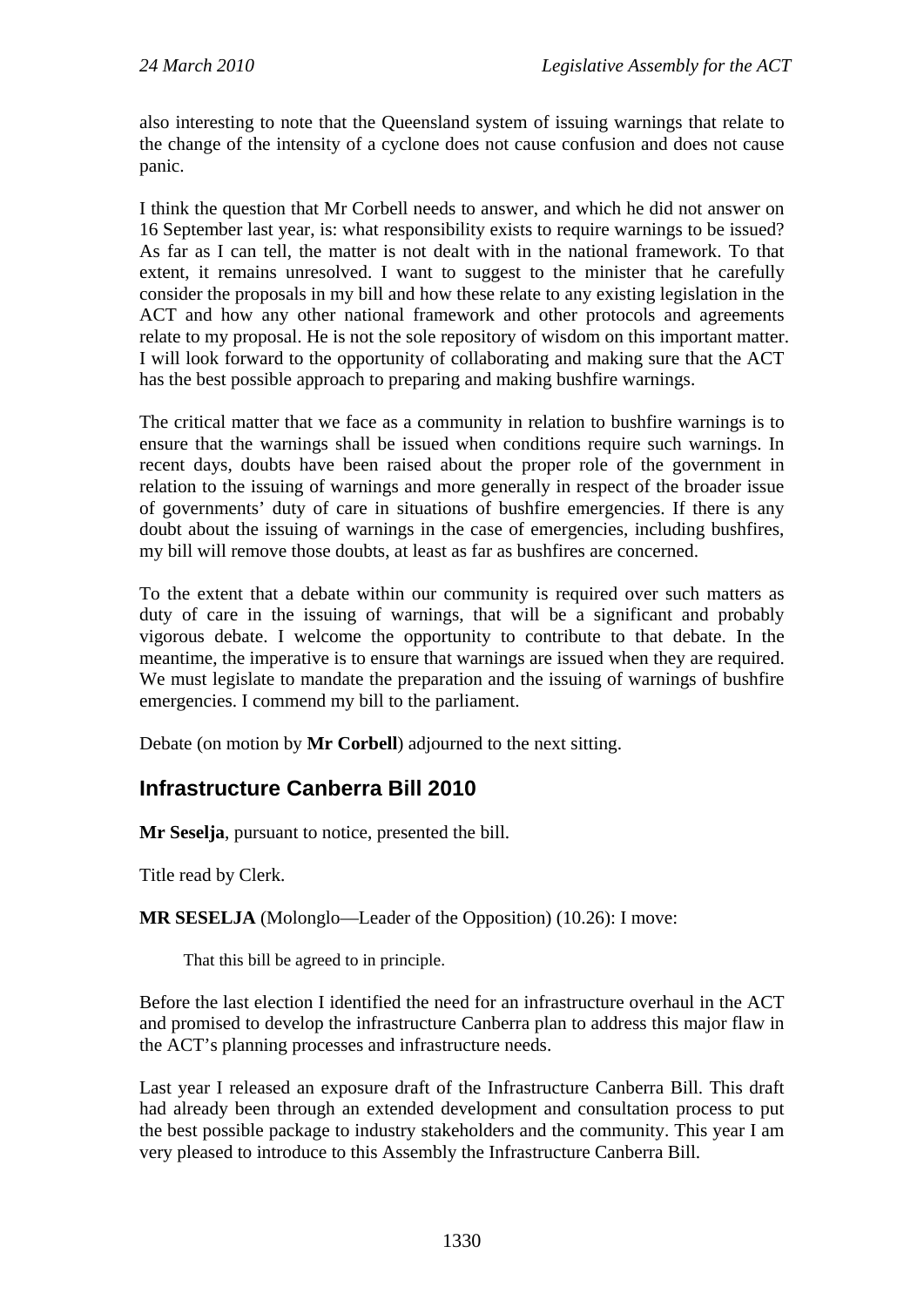I did outline the content of this bill in some detail when I presented the exposure draft. However, it is appropriate that I summarise the core aspects of this bill. Most importantly, the bill calls for the development of an infrastructure plan for the territory. It appoints a commissioner to develop and report on that plan and establishes a board of expert advisers to ensure that all voices are heard before, during and after infrastructure projects are undertaken.

The bill calls for the plan to take a holistic approach considering elements such as whole-of-life-cycle costs, maintenance and decommissioning projects, technological innovations and building materials, environmental sustainability, labour supply and training, regulatory reform and certification, a robust open scrutiny of funding and economic impacts, and integration into the national capital and territory plans.

We do not believe that infrastructure is just roads and drains. Therefore, the bill calls for an integrated look at all our infrastructure needs now and into the future, including health and community services, education and training, transport, water supply and sustainability, energy usage, interstate connectivity, sports and cultural venues, communications including broadband, and waste and waste water management in public places including Civic and town centres. This is a vital, visionary plan that is missing from this government and it has been for the entire time they have been in office.

We have spoken on many occasions about the need for an infrastructure plan. We have spoken many times about the failings of this government in delivering infrastructure. We have spoken many times about the short-term opportunism that has strangled our city. It is possibly the single biggest impediment to this city genuinely taking its place amongst the best cities in the world. I do not intend to reiterate every failure of this government today. I will, however, share with this Assembly some of the positive feedback comments we have received from the very many sources from whom we have sought and received advice.

This feedback shows the hard work the Canberra Liberals have been engaging in with the business and development sectors. It shows a positive vision for the future and a positive attitude to cooperative legislative development. It shows a way forward.

Engineers Australia have been helpful in their input since the very earliest days of the development of this bill throughout last year. Their comment is:

Engineers Australia (Canberra Division) supports this bill as it fits in with our national recommendations of having an infrastructure advisory body that provides advice on policy, planning and delivery of infrastructure.

Denton Bocking, the president, also notes that sufficient funding should be provided for infrastructure as recommended in the infrastructure report card produced by the association in 2005. A new report card is due for release in June of this year and it will be interesting to see how this important stakeholder rates the ability of this government to deliver without having a plan such as the one contained in this bill.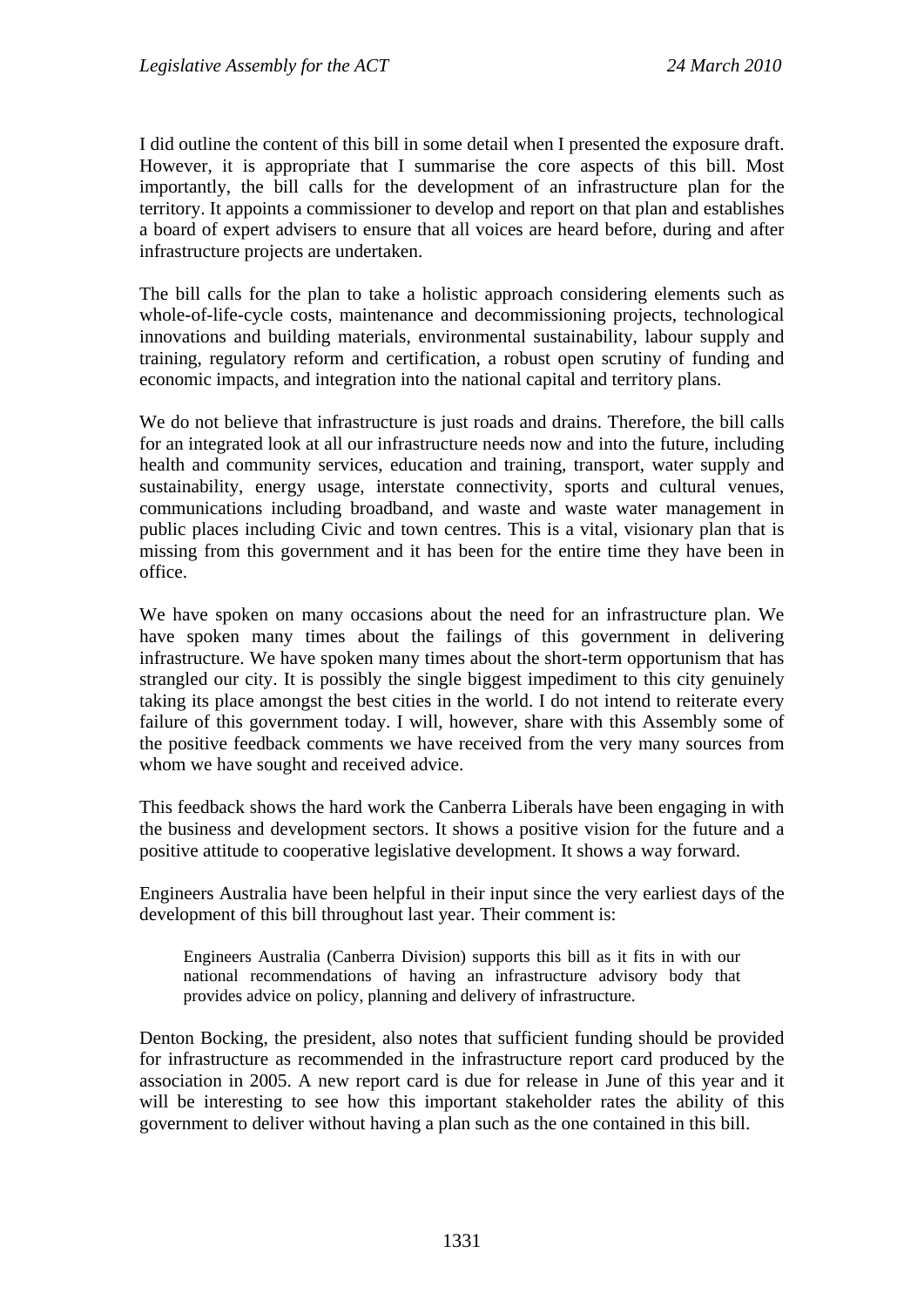Infrastructure Partnerships Australia are the nation's peak infrastructure body, comprising a national forum of public and private sector CEO members advocating the public policy interests of Australia's infrastructure industry. They produced an extensive submission. Their comments include that:

Australian Capital Territory's interest will be best served through the delivery of an effective framework for the planning, procurement and delivery of major projects.

Under the section "The need for a territory-wide infrastructure plan", it states:

Although the pressures for new infrastructure in the ACT are not as high as those in more highly populated states, the need for long term infrastructure is no less important.

They go on to state:

The reform of infrastructure planning and delivery within the Australian Capital Territory is an important priority for supporting growth in the national economy.

The report notes that the current government has been declaring that it will, one day, produce such a plan. But Infrastructure Partnerships Australia notes:

However, in the absence of any further indication as to when the plan will be released, IPA supports the intent of the exposure draft legislation as a means of advancing the process and development of the Plan.

Again, the IPA have given some specific and detailed feedback which will form part of the debate on the implementation of this scheme. But importantly, IPA state that, subject to their comments, they "commend its future incorporation into territory law".

The Housing Industry Association in their submission noted:

… that the main focus of your bill is to provide a more strategic approach to the provision and delivery of infrastructure in the ACT. This will include the appointment of an independent Commissioner to provide the necessary oversight and a Board that will enable critical input from a range of relevant stakeholders, including representatives from the residential construction industry.

On this basis, HIA provides its in principle support for the Bill …

The Master Builders are also supportive. They say:

… the provision of infrastructure to support the economic and social well-being of communities is one of the highest order responsibilities of government as well as being of significant importance to the private sector in helping to meet policy objectives.

On this basis, the concept of an Infrastructure Commission that engages with stakeholders at all levels (government, community and business) is a worthwhile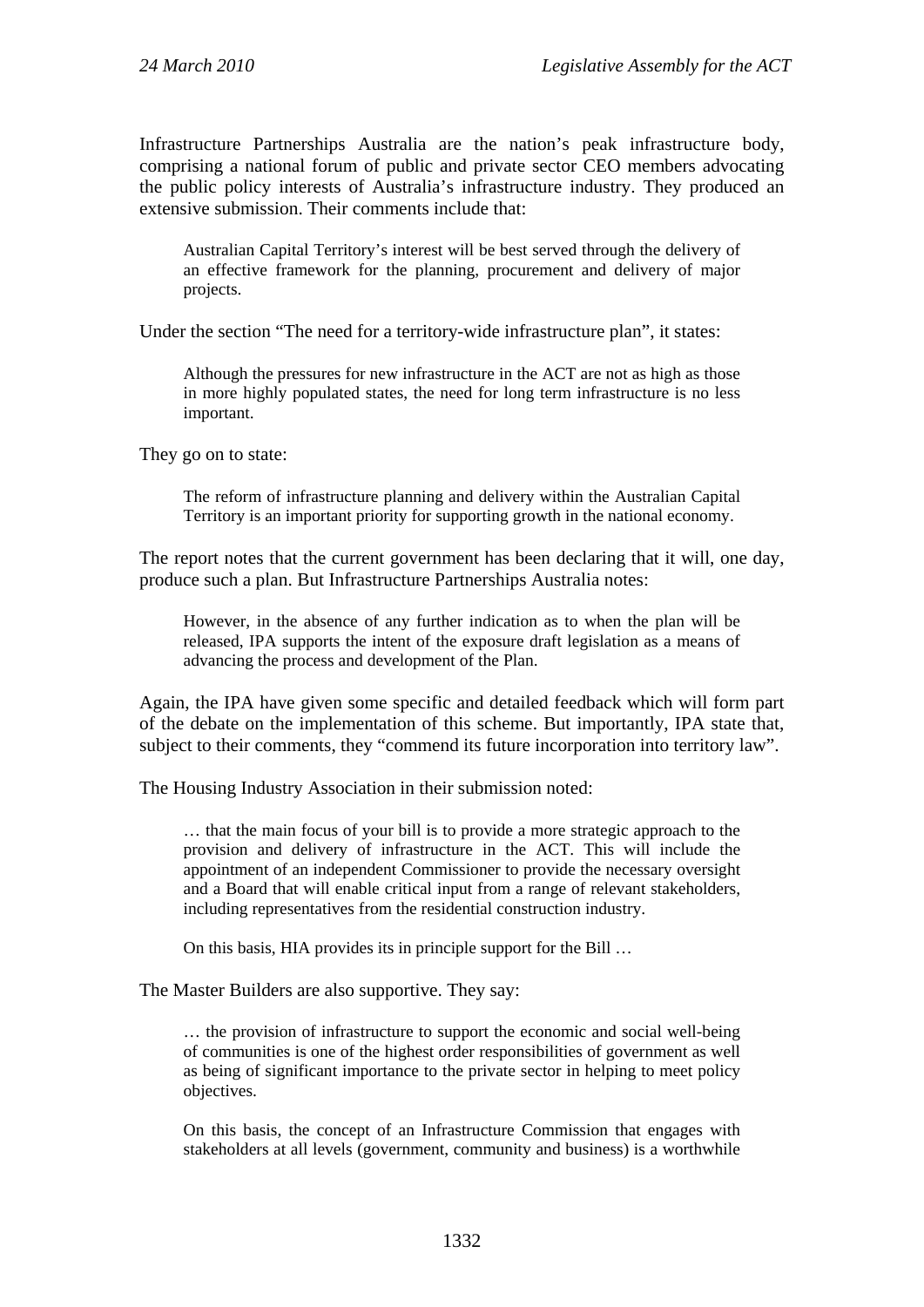concept for consideration to ensure a shared vision for providing infrastructure is achieved. Prioritising and delivering key infrastructure should not be seen to rest solely with government.

The Master Builders also had some suggestions, specifically on the number of board members appointed, which have been taken on board and are reflected in the new draft of the legislation. The Canberra Business Council has had input. They state:

The Council is very supportive of the development of a detailed, strategic and long term infrastructure plan for the ACT. As far back as March 2009, the Council wrote to the Chief Minister suggesting there was an urgent need for the development of a detailed infrastructure plan for the ACT.

This position is strongly supported by the Council's kindred organisations.

In relation to the bill, it stated:

Canberra Business Council also supports the idea of an Infrastructure Commission.

And it went on to say:

It is adamant that the views of industry experts outside of government must be sought in determining future infrastructure needs and priorities for Canberra and the surrounding region.

The council also note that they have been pushing the government for a solution such as that contained in this bill, to little effect. In relation to the proposed solution from the government, it is stated:

… the Council's concern is that, under the Government's current model, industry will only be given an opportunity to comment on the Government's infrastructure plan after it has been developed by the bureaucracy.

That is an important point, Mr Speaker. This plan seeks outside, expert contributions in the development of the plan right at the outset, something which business experts have commonly regarded as essential, yet the government views as anathema. I do sympathise with the council's other points that there is a danger in too much bureaucracy. As Liberals, we have no issue with agreeing that government interference can cause as many problems as it solves.

I have two points to make on this topic. The first is that infrastructure planning and delivery is such a vital, fundamental aspect of governance that it must be driven correctly and competently from the top to be successful. A failure to plan is a plan to fail, as they say, and we can see those failures around our city every day. The second point is the glaring lack of any alternative. In light of this, we must progress with the tools we have to effect positive, constructive change.

The ACT and Region Chamber of Commerce and Industry "support this bill and its aims". Again, there were specific comments; again, those were taken into consideration when preparing this draft, including ensuring that the board contain expertise in commercial and business skills.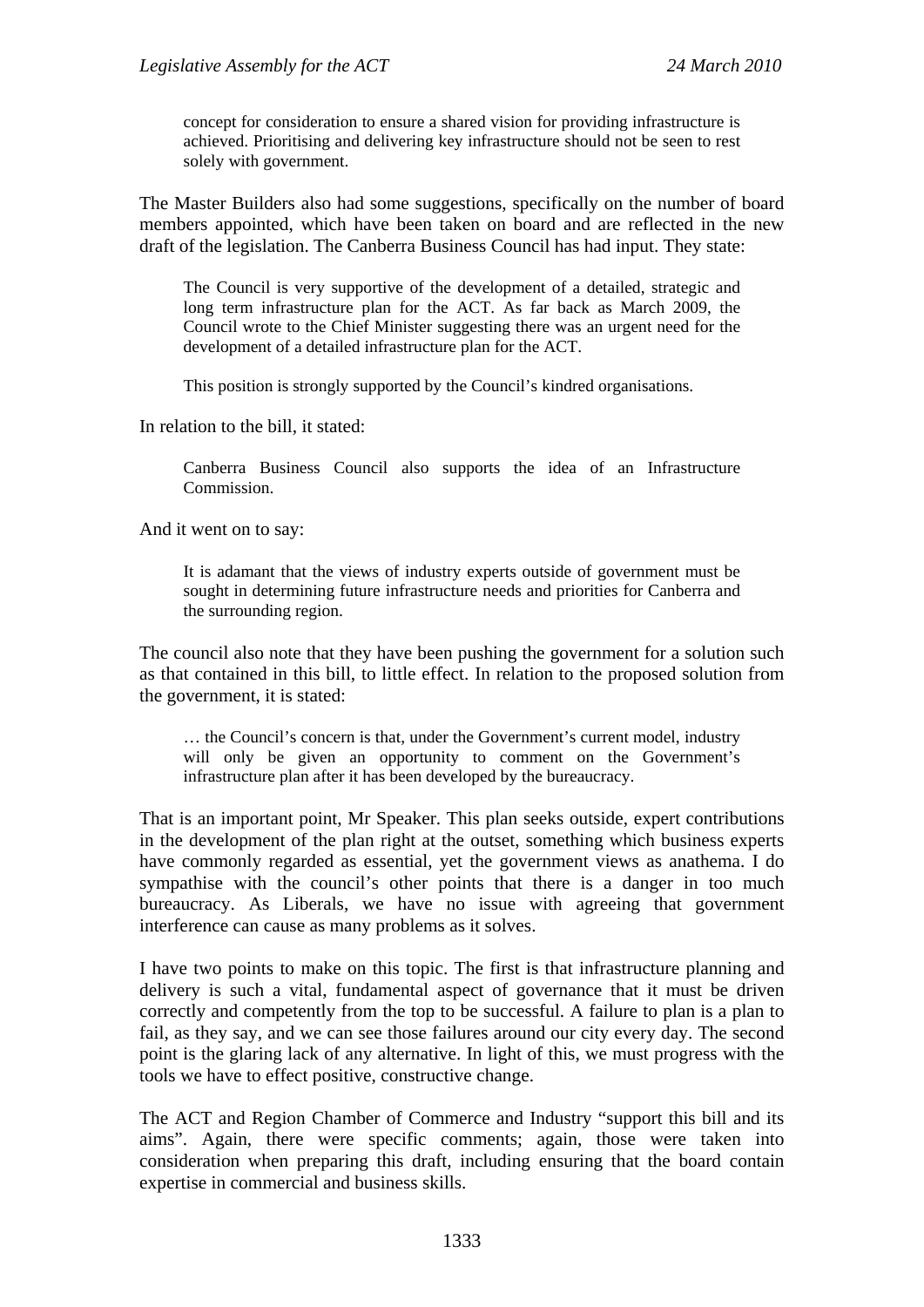Mr Speaker, this is a bill on which we have worked diligently, with a surety of purpose that our proposal was both considered and correct. We have listened and we have consulted; we have drafted and amended. Of course, there are other factors that may yet influence the development of the bill, not least the approach from the commonwealth. However, the commonwealth's approach is far closer to ours than that of the government for the past decade. It was the Prime Minister himself that stated that a legislative approach was essential to:

… develop a strategic blueprint for Australia's infrastructure needs and ensure future projects are determined by economic, social, and environmental needs not short-term political interests.

If passed, this bill would provide significant and substantial reform to the way in which we plan, procure and deliver infrastructure projects in the territory. The need for this reform is clear. The time for the reform is now.

I commend the Infrastructure Canberra Bill 2009 to the Assembly.

Debate (on motion by **Mr Stanhope**) adjourned to the next sitting.

#### <span id="page-13-0"></span>**Workplace Surveillance Bill 2010—exposure draft**

**MS BRESNAN** (Brindabella) (10.36), by leave: I present the following paper:

Workplace Surveillance Bill 2010—Exposure draft.

I seek leave to make a statement in relation to the paper.

Leave granted.

**MS BRESNAN**: I am proud to present to the Assembly an exposure draft of the Workplace Surveillance Bill 2010.

The ACT Greens have had a longstanding dedication to improving workplaces for employers and employees, and the central premise of this bill is to strike a balance between an employer's right to protect their business and employees' reasonable right to privacy in the workplace.

It should be noted that this area is currently unregulated under ACT law. I will go on to discuss the impacts that a lack of regulation of surveillance and privacy can have.

We believe that the workplace is a place which needs to foster trust between employers and employees. We recognise the need for employers to protect their workplaces and monitor their employees through surveillance; however, we do not recognise the need to mislead and conceal the means of doing so in the everyday running of a business.

We believe in full disclosure, in honest conversation between employers and employees. We believe that the vast majority of businesses are capable of doing this,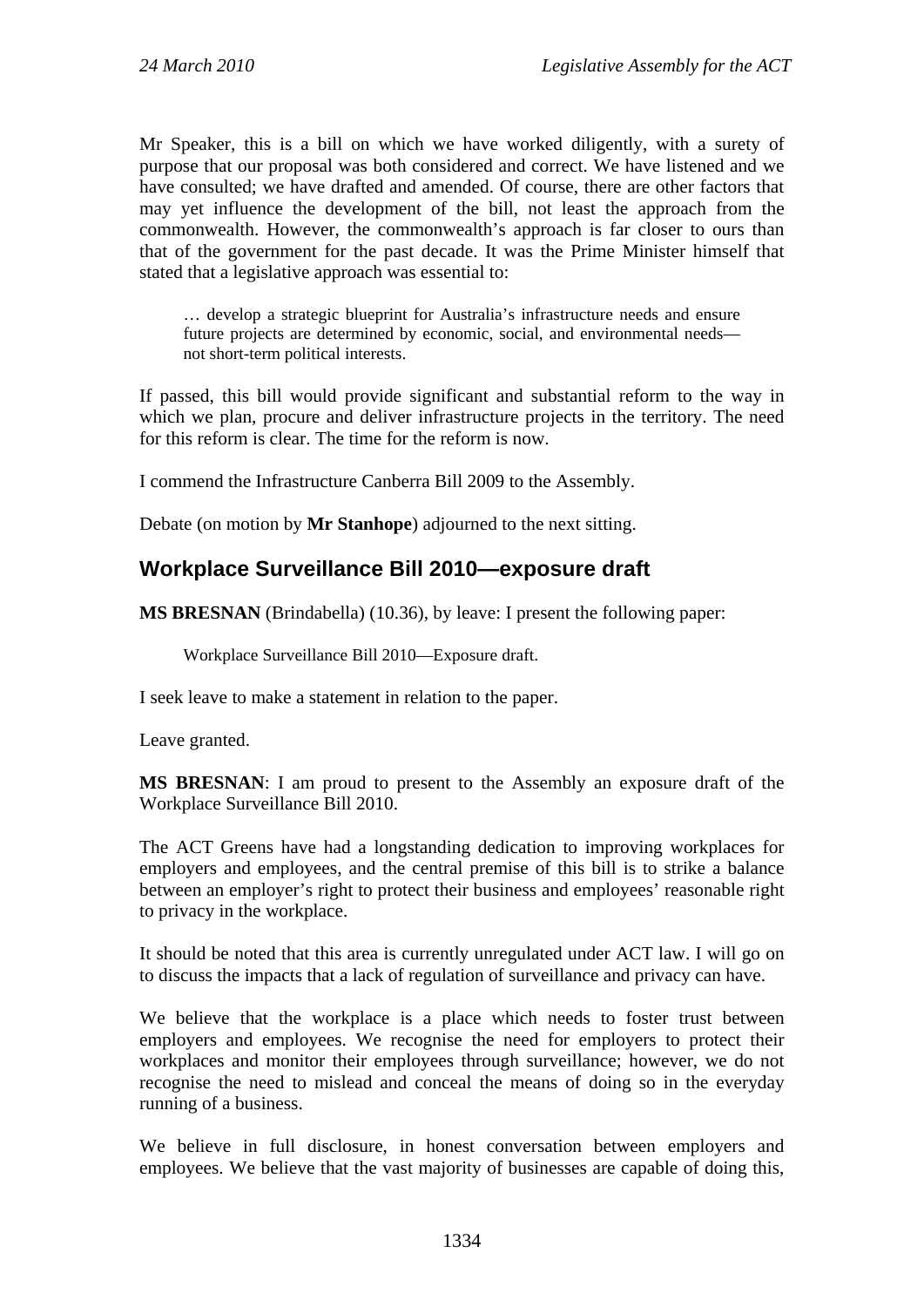and we believe that, by and large, this bill will have little impact on those businesses that engage in honest and open dialogue with their employees about surveillance and monitoring.

However, this bill will impact upon those few employers who act dishonestly regarding methods of watching their employees in the workplace. In this and other jurisdictions, employees have found themselves surveilled by their employers dishonestly and with intent. Employees have discovered hidden cameras concealed within their workplaces months after they have been installed, they have had their emails read without their knowledge or permission and their movements have been tracked without their knowledge both whilst at work and afterwards.

In some of the worst cases in Australia, workers have been filmed at work without their permission, only to discover embarrassing footage of themselves uploaded to YouTube or, in one case, shown, to their dismay, at the office Christmas party. Workers have had private emails between their work email addresses and their loved ones distributed by their employers. It is this type of surveillance that we seek to restrict.

We must emphasise, before we go into the detail, that this bill in no way restricts an employer from legitimate overt monitoring of work areas for security or employee monitoring purposes. The only obligation on these employers is to disclose to their employees that they will be monitored and for what purpose.

This bill is partially based upon the Workplace Surveillance Act as it operates in New South Wales. We have made several improvements to the bill, in some cases based upon the national privacy principles that regulate privacy interactions between businesses and consumers, in others based upon feedback provided on the operation of the Workplace Surveillance Act in New South Wales by groups such as the Australian Privacy Foundation.

This bill makes a distinction between three types of surveillance—notified, covert and prohibited—and identifies three primary categories of surveillance, being optical, computer and tracking.

I turn to notified surveillance. This section of the legislation will cover the vast majority of surveillance conducted within a workplace. This legislation will place upon employers a requirement to fully disclose where and when they will be surveilled at work. We have listed offences for failing to comply with these basic notification requirements. There are further specific requirements for optical, data and tracking surveillance.

For optical surveillance, the camera, camera housing or other equipment indicating the presence and location of a camera must be clearly visible in the workplace. Furthermore, each entrance to the workplace must have a sign clearly indicating that workers may be under surveillance in the workplace. The employer is not required to provide notification to a worker for a workplace that is not their usual place of work.

In the case of data or computer surveillance, the employer is required to develop a policy on the usage of data surveillance devices and notify the worker prior to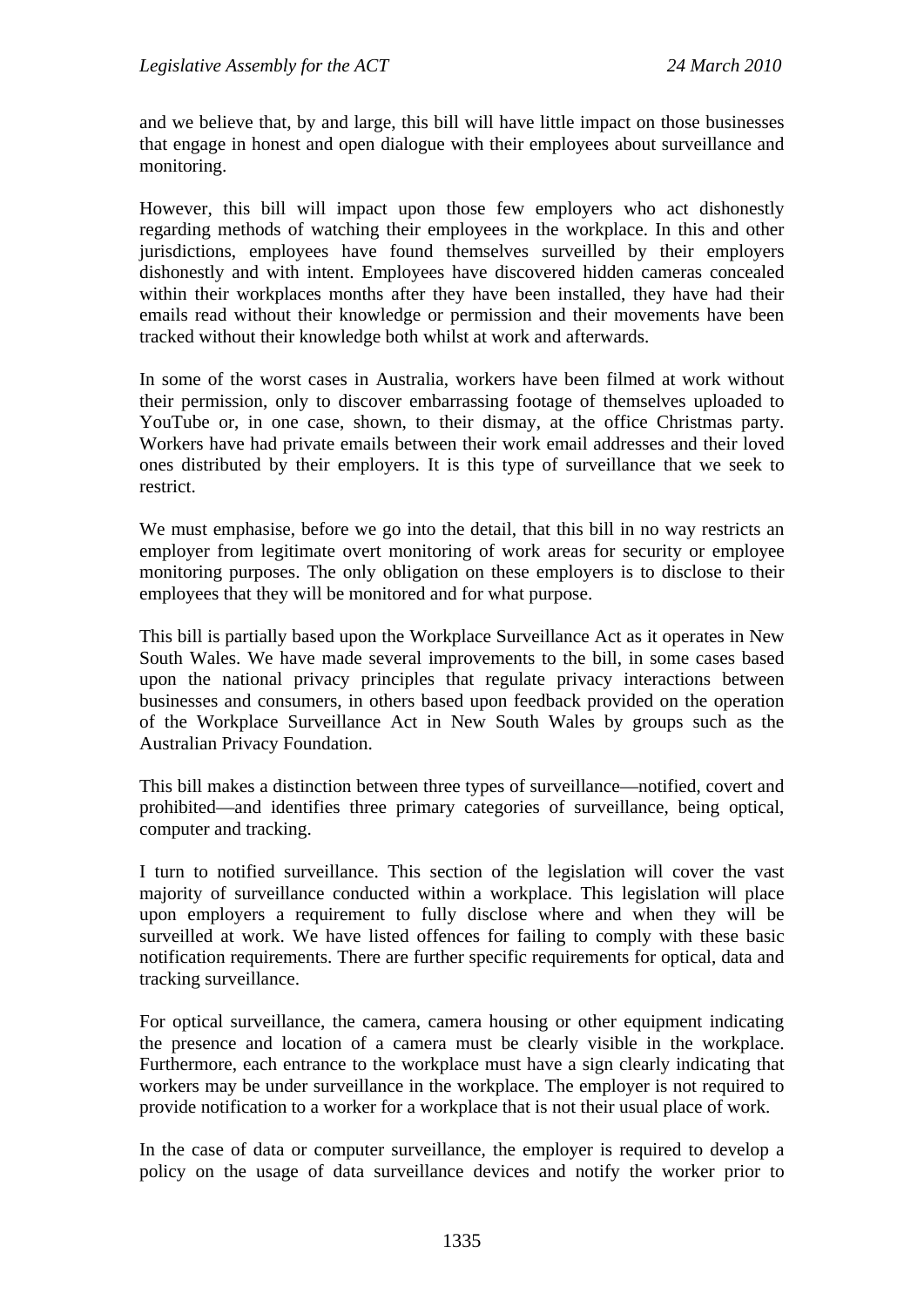commencing the surveillance. In practical terms, the employer needs to tell an employee if they are going to read emails or block access to particular websites or classes of website through any monitoring or network protection system. Again, this does not place undue restrictions on employers doing so; it just places a requirement upon them to do so in an honest, equitable and transparent manner.

Sections 19 and 20 of the bill outline specific requirements and offences relating to employer interception and blocking of electronic communications. These sections stipulate that blocking access to websites or stopping delivery must be either in accordance with policy or for a range of specific reasons, including reasonable suspicion that the communication may be spam or damage a computer or network. Furthermore, an employer may not block a website or communication purely on the basis that it relates to industrial matters, although such websites and communications may be blocked where it is consistent with usage policy, for example where an employer provides a whitelist of approved websites.

In the case of tracking surveillance, the object or vehicle which is being tracked must be marked with a notice informing the user that the object or vehicle is being tracked.

Section 21 of the legislation outlines an offence for improper use or disclosure of surveillance records. This provision prevents improper violations of a worker's privacy by having surveillance data disclosed for a malicious or inappropriate purpose. Section 22 provides a worker with access to surveillance records, and mirrors the requirements of the national privacy principles as they relate to customer data. Sections 21 and 22 have been included in this bill to correct the anomaly whereby consumer data collected by companies is protected, but data collected by companies on their employees is not.

The Greens believe that the majority of employees operate in good faith and within the bounds of the law whilst at work. However, we recognise that some employees do not, and may engage in illegal activity to the detriment of their employer. We recognise that, in limited circumstances, employees may do so in such a fashion that evades overt surveillance. It is in recognition of this fact that we have provided provisions for limited, authorised and supervised covert surveillance under part 4 of this bill.

The employer, if they wish to conduct covert surveillance, will be required to apply before the Magistrates Court for an authority to do so. This application will place a burden upon the employer to provide the grounds on which they suspect a worker or workers of unlawful activity in the workplace. The employer will be required to specify what surveillance will take place, when it will take place and the manner in which it will take place. Furthermore, an employer will be required to nominate an individual, being a fit and proper person, to act as a surveillance supervisor. This supervisor will be required to conduct and monitor the surveillance in accordance with the legislation.

Section 27 outlines the considerations the court must make prior to issuing a covert surveillance authority. These include considerations of intrusion of privacy of the worker or others, the ability of the employer to gather information on suspected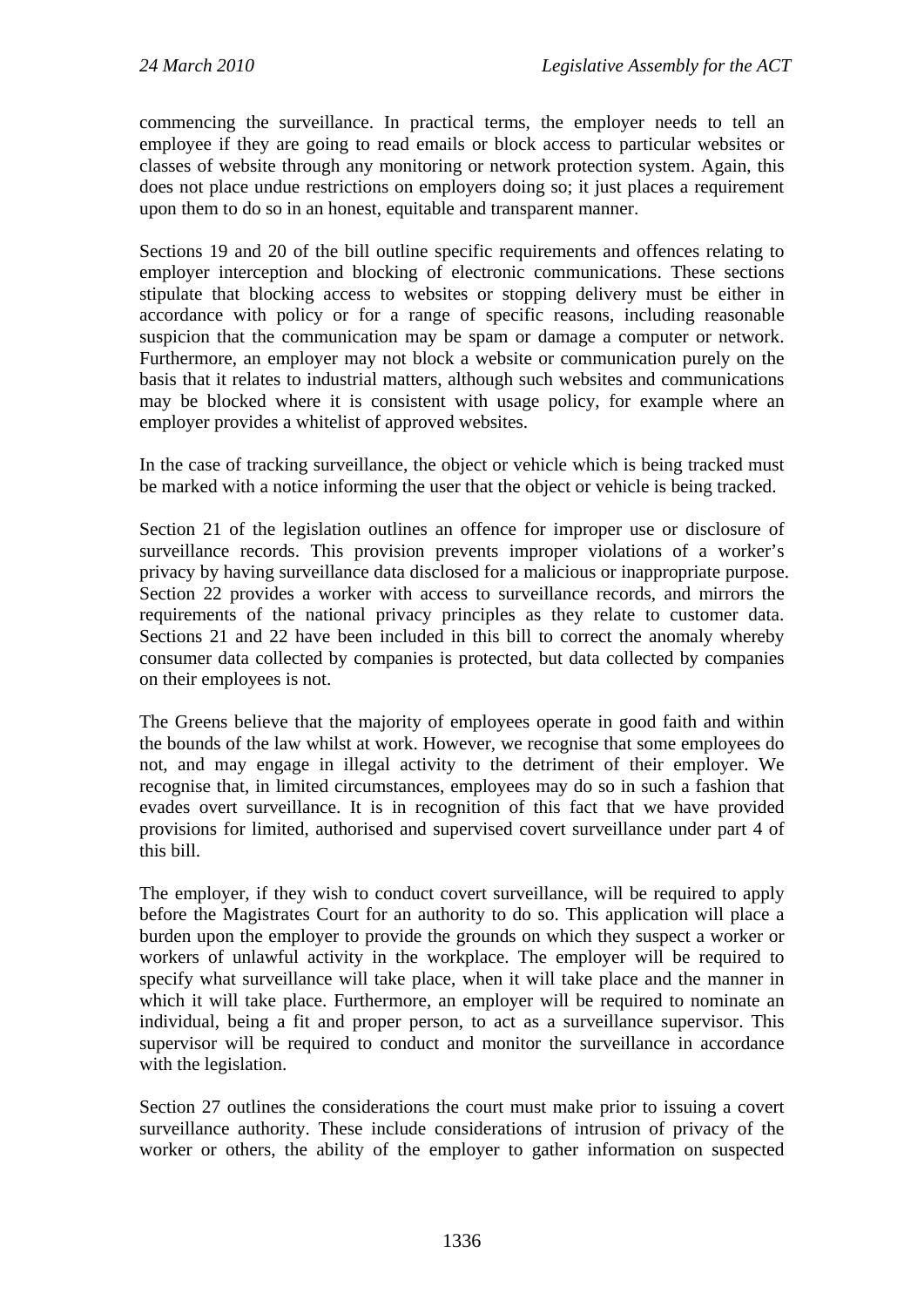unlawful activity using other means, and consideration of whether the suspected unlawful activity would be better investigated by the police.

However, it needs to be recognised that the employer is often better suited to investigate crimes such as petty theft, fraud and vandalism that occur within the workplace. The court must also consider whether the person nominated to supervise the surveillance is a fit and proper person for the job.

The surveillance supervisor, who is not the employer, must not give another person access to a covert surveillance record, except to the employer where it relates to unlawful activity in a workplace. Furthermore, the surveillance supervisor is required to erase or destroy all covert surveillance records gathered under the authority except those required for investigative or evidentiary purposes. In the event that an employer relies upon part of a surveillance record disclosed to them by the surveillance supervisor to take detrimental action against a worker, the employer must give a worker access to that surveillance record upon written request of the worker.

Employers are required to provide a report on the operation of a covert surveillance authority to the court within 30 days of the end of the covert surveillance authority.

This part of the bill also outlines offences for conducting covert surveillance without proper authority and improper use or disclosure of covert surveillance records. Furthermore, the bill considers the admissibility of evidence gathered under improperly conducted covert surveillance, and whilst the employer may have committed an offence due to improper conduct of the surveillance, this will not affect the admissibility of evidence for criminal proceedings or detrimental action taken against an employee.

We believe that, based upon the operation of similar measures in place in New South Wales and the improvements that have been made on their legislation as it exists in New South Wales, the issuance and operation of covert surveillance authorities will strike the right balance between maintaining an employer's ability to investigate unlawful activity in the workplace and protecting the privacy of the workers.

With regard to prohibited surveillance, the three sections of part 5 of this bill outline commonsense measures to prevent surveillance of employees by employers that is inappropriate at any time, that is, surveillance of toilets, change rooms and other specified non-work areas which have an understandably heightened expectation of privacy.

This part of the bill also prohibits surveillance of workers when not at work. The Greens believe that the trend of longer work hours at work and taking work home is a sad one, and the increase in hours that Canberrans put into their job do not reflect a healthy balance between work life and home life. We seek to ensure that when someone is not at work their activities are not monitored, in order to ensure that the hours Canberrans do get at home are theirs to do with what they will. We have recognised, however, that computers provided by an employer and tracking devices that cannot be deactivated are exceptions to this requirement, and are subject to specific exemptions.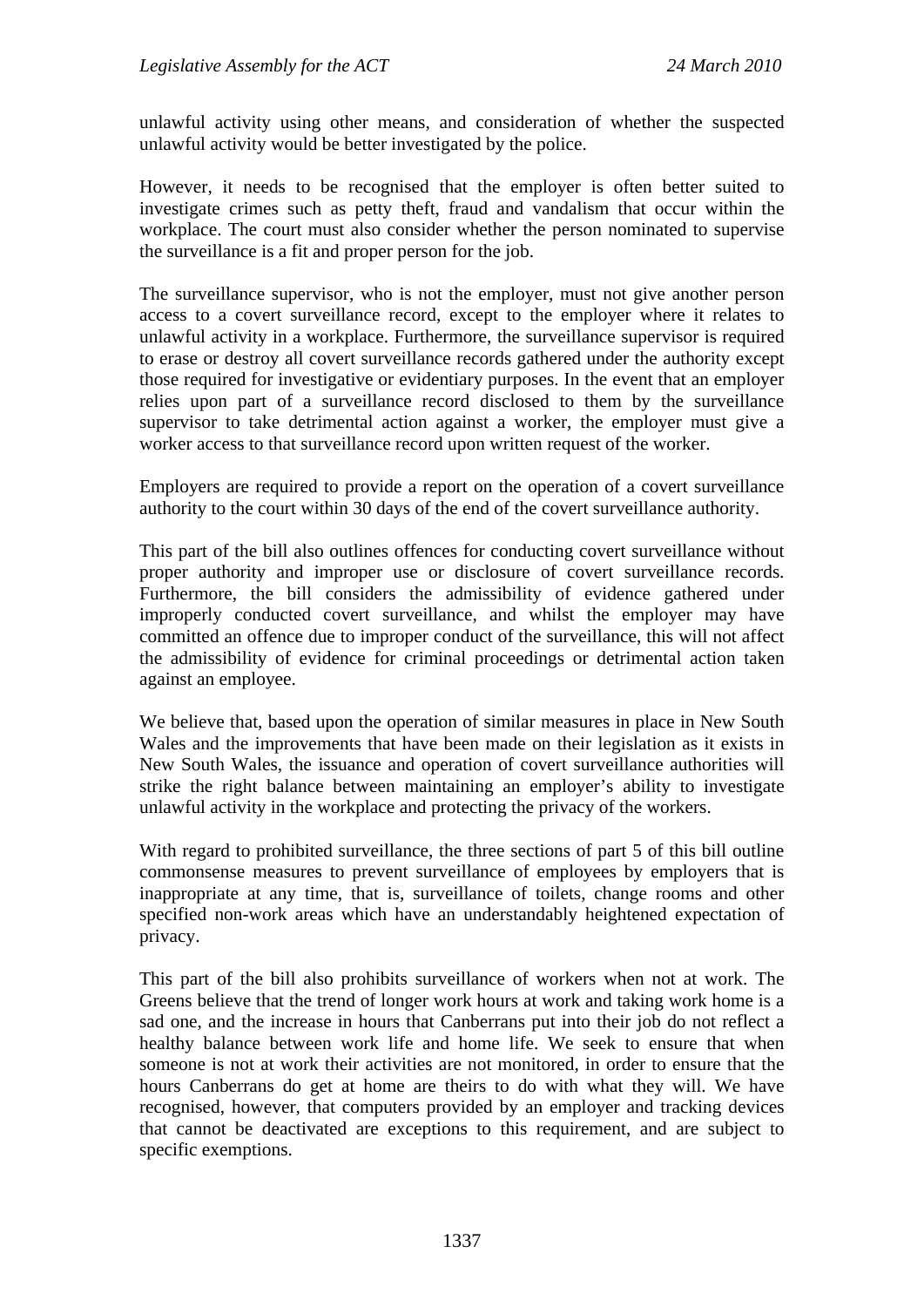Part 6 of this bill requires an employer to take reasonable steps to protect surveillance records and destroy or de-identify surveillance records no longer required for any purpose under the bill. Furthermore, the minister must give a report to the appropriate Legislative Assembly committee on the operation of the bill, specifically, information on the number of covert authorities issued and the types of surveillance devices to be used.

The Greens look forward to working with other parties here in this place, and with employer groups, workers, privacy groups and the community, in the effort to deliver an effective solution to protecting both workplaces and the privacy of employees. We recognise that this bill has the potential to bring substantial change to the operation of some workplaces. We hope that it is one that fosters trust and openness between employers and workers. However, it is in recognition that the working environment has changed so much in the internet age that we have introduced this bill.

The people of Canberra expect members in this place to work together, to bring forward a forward-thinking agenda and to hold honest, informed and mature discussions about how best to implement positive change. We have brought forward this bill as an exposure draft in order to best facilitate an exchange of ideas, to ensure that the impacts can be considered before implementation, and to better encourage transparent and accountable measures here in the Assembly. We invite other members in this place to discuss with us, and each other, and our constituents, the best way forward to implement these reforms. I commend this exposure draft to the Assembly as a much-needed reform to protect and balance the rights of employers and employees in the workplace.

## <span id="page-17-0"></span>**Building (Energy Efficient Hot Water Systems) Legislation Amendment Bill 2009**

Debate resumed from 1 April 2009, on motion by **Ms Le Couteur**:

That this bill be agreed to in principle.

#### Motion (by **Ms Le Couteur**) agreed to:

That order of the day No 1, Private Members' business, be discharged from the *Notice Paper*.

#### <span id="page-17-1"></span>**Education Amendment Bill 2008**

Debate resumed from 10 December 2008, on motion by **Ms Hunter**:

That this bill be agreed to in principle.

**MR BARR** (Molonglo—Minister for Education and Training, Minister for Planning, Minister for Tourism, Sport and Recreation and Minister for Gaming and Racing) (10.49): In rising today in this debate, I would like to put a number of issues on the record. Firstly, I want to indicate that the government is willing to enter into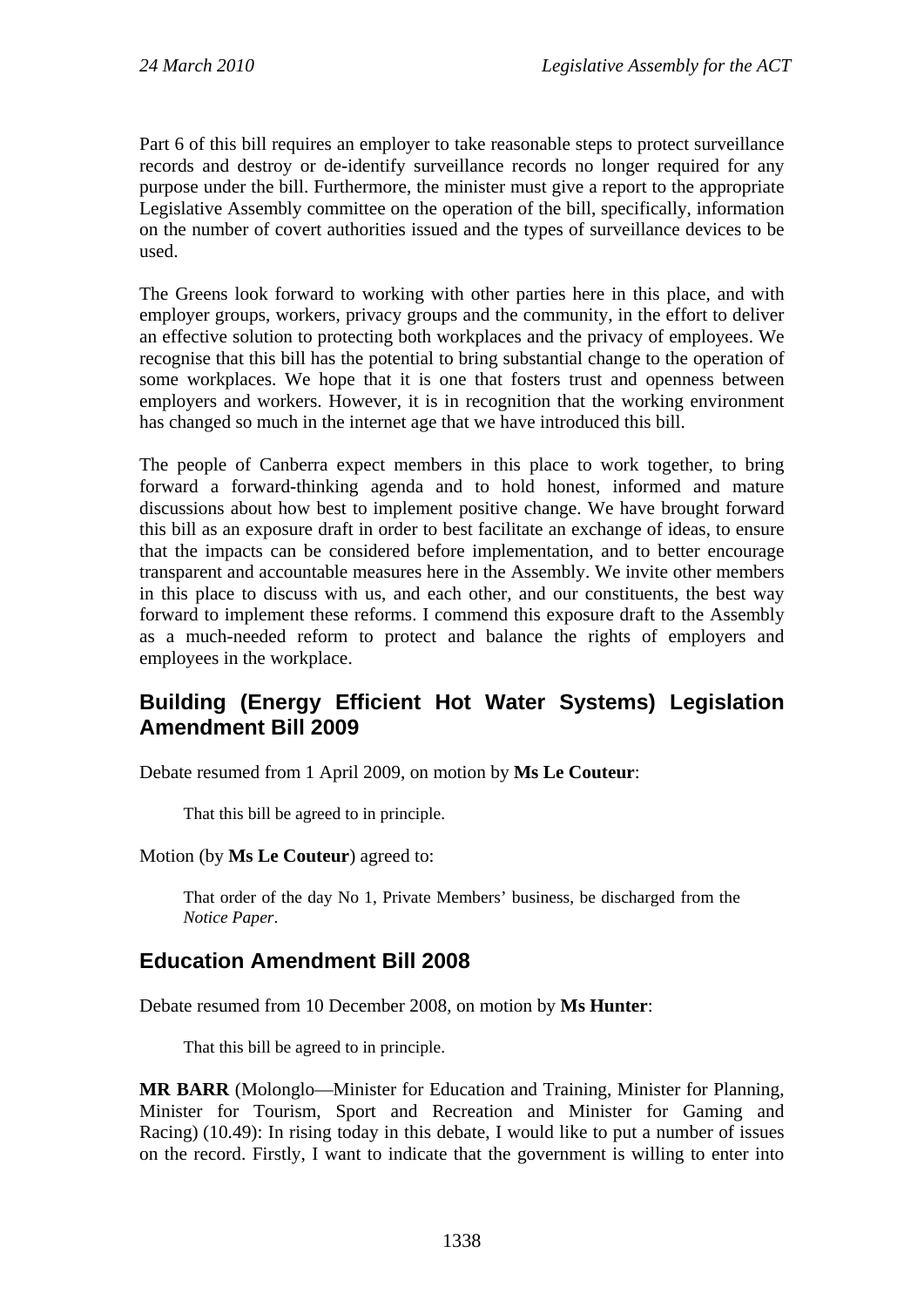some further negotiations with the Greens party in relation to this bill. However, we have a number of issues with what was contained within the original bill and also within the series of amendments that have been circulated, some as late as last night and again earlier this morning. So the government is not in a position to support this bill today, even at the in-principle stage. However, we do indicate a desire to work with the Greens to try and find a workable solution.

As I indicated yesterday in question time, there are no school closures other than those that were announced as part of the Towards 2020 process back in 2006 that are scheduled at all for this term of the Assembly, so there is no urgency with which to deal with this matter today. It is the government's view that a workable solution can be found. However, there are a number of elements of the Greens' bill as it stands and the Greens' bill as proposed to be amended by the series of amendments that have been circulating in the last 12 to 24 hours that the government simply cannot agree with at this stage.

It is our proposal today to adjourn the debate. We will come back and consider this at a later point, recognising that there is no urgency with which to deal with this matter today. There will be no school closures other than those already slated as part of the Towards 2020 process. Certainly, it is the government's view that this issue can be resolved and we can reach consensus with other parties on this matter, but the time to do that is not today. It is not the time to do it in a rushed process with amendments circulating as recently as two or three hours ago. That is not the best way to legislate in this area.

It is the government's view that this debate should be adjourned for today and that we should come back with a more considered view on these matters and have that debate more fully in the months ahead. Mr Corbell will move shortly that we adjourn.

#### Motion (by **Mr Corbell**) proposed:

That debate be adjourned.

**MS HUNTER** (Ginninderra—Parliamentary Convenor, ACT Greens) (10.52): I seek leave to speak on the proposed adjournment.

**MR SPEAKER**: Ms Hunter is seeking leave to speak again in this debate and not to close it.

Leave granted.

**MS HUNTER**: Thank you, Mr Speaker, and I thank my colleagues. I just wanted to say that the Greens will not be voting against an adjournment today. I have had some discussions with Minister Barr and I believe that there is goodwill to continue a discussion to look at some ways forward on this particular issue. I do have to note, though, that I am a little disappointed. This has been on the table since December 2008. Although there have been a series of amendments that have been out there only in the last couple of weeks, my office has been engaging very actively with the offices of both Mr Barr and Mr Doszpot in that time.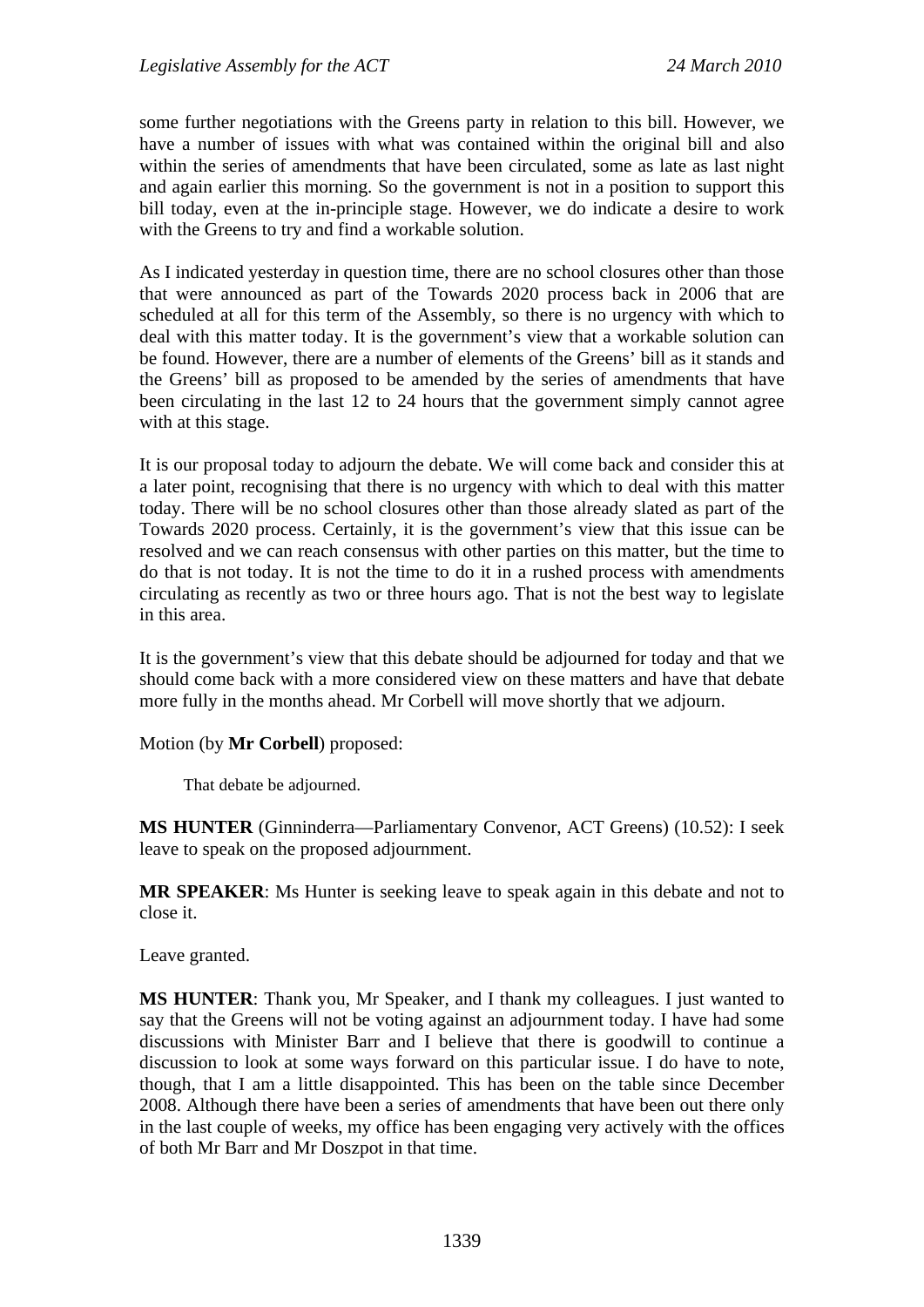While I am disappointed that we are not ready to go today and to move on this, I do not believe that, after 18 months, working very closely with a number of school communities in the last 12 months, it would be the proper and right thing to do to not adjourn and allow another month or so of negotiations to occur so that we can get a good outcome here, because that is what it is about.

I find it very unfortunate that the Liberals have once again dealt themselves out of this debate by deciding that they will not vote for any improvement or enhancement of consultation in the future if there is a proposed amalgamation or closure. I guess that is an issue that they will need to grapple with, with the very strange position that they have put themselves in around this issue.

The Greens will not be voting against this adjournment today. We look forward to having some fruitful discussions with the government on this matter.

Question put:

That debate be adjourned.

The Assembly voted—

Ayes 9 Noes 4

| Mr Barr      | Ms Le Couteur | Mr Coe     |
|--------------|---------------|------------|
| Ms Bresnan   | Ms Porter     | Mr Doszpot |
| Mr Corbell   | Mr Rattenbury | Mrs Dunne  |
| Ms Gallagher | Mr Stanhope   | Mr Seselja |
| Ms Hunter    |               |            |

Question so resolved in the affirmative.

Debate adjourned to the next sitting.

## <span id="page-19-0"></span>**Calvary Public Hospital**

**MR HANSON** (Molonglo) (10.59): I move:

That this Assembly:

- (1) notes the Stanhope-Gallagher government:
	- (a) has been attempting to acquire Calvary Public Hospital (Calvary) since secret negotiations commenced in August 2008;
	- (b) has failed to:

(i) effectively negotiate the purchase of Calvary to date;

(ii) demonstrate any health benefits of the proposed purchase; and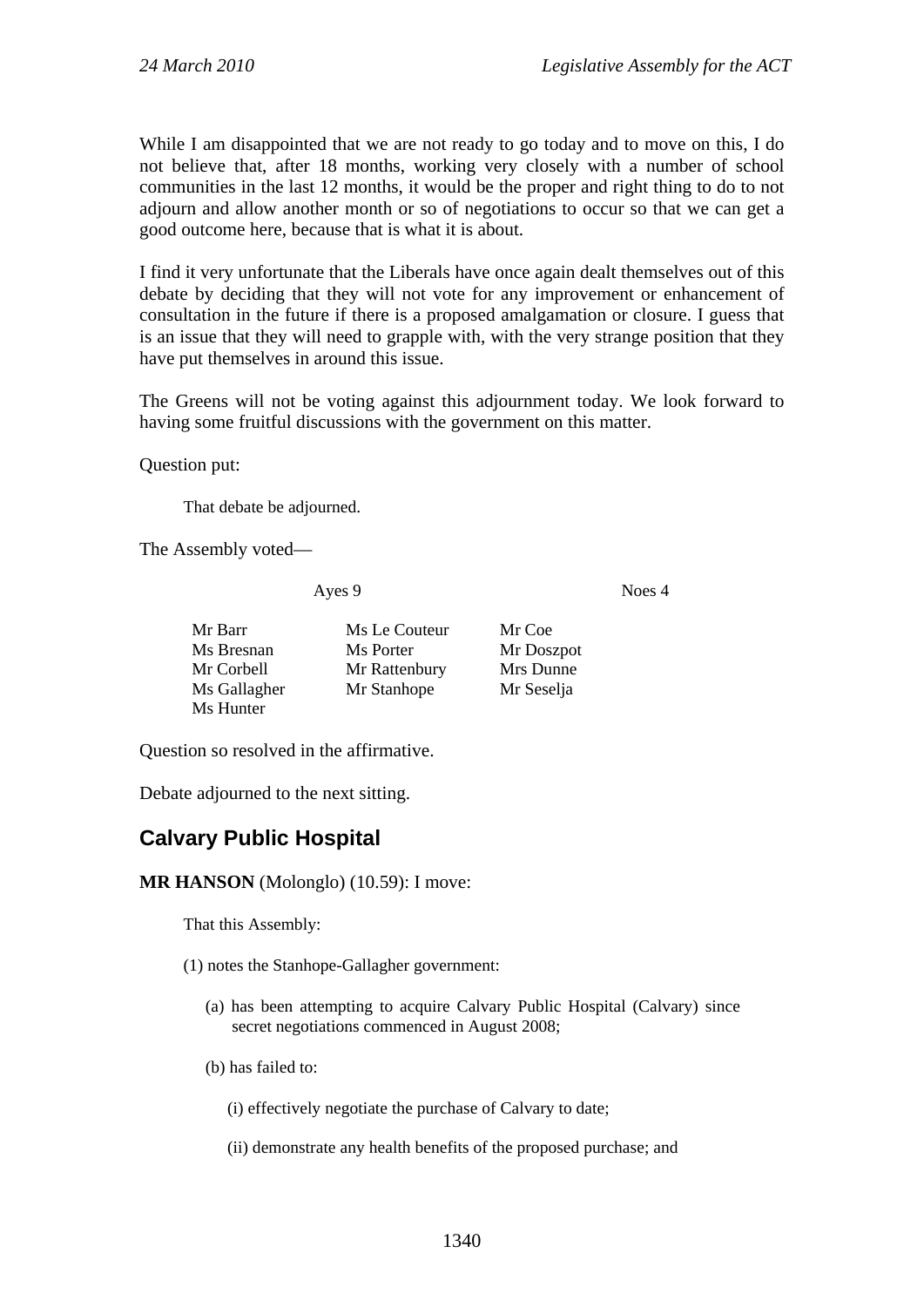- (iii) demonstrate any economic benefits of the proposed purchase;
- (c) has caused significant community disquiet as a result of a flawed process in its attempt to purchase Calvary;
- (d) has continued to conduct secretive negotiations surrounding the purchase of Calvary;
- (e) has failed to provide the Assembly or the community with the details of their renewed attempt to purchase Calvary; and
- (f) has again proposed only a single option for consideration; and

(2) calls on the Stanhope-Gallagher government to fully disclose:

- (a) the analysis, including any business case, developed to support their renewed attempt to purchase Calvary;
- (b) the details of their proposal including:
	- (i) proposed price of purchasing Calvary;
	- (ii) duration of any sub-lease to the Little Company of Mary; and

(iii) governance and management arrangements;

- (c) correspondence with stakeholders relating to their renewed attempt to purchase Calvary;
- (d) any evidence of:
	- (i) benefits to hospital services arising from a transfer of ownership; and
	- (ii) economic benefits arising from a transfer of ownership;
- (e) the opportunity cost to the community of purchasing Calvary; and
- (f) any analysis conducted of alternative courses of action that may have been considered.

There is a bit of deja vu here; we are talking about Calvary hospital again. Many of us thought that it was over, but it has risen like a phoenix from the ashes. Mr Speaker, members opposite are all deep in conversation. I am distracted and I am disappointed that they are not hanging off my every word.

**Mr Stanhope**: What a hypocrite.

*Mr Smyth interjecting—* 

**MR SPEAKER**: Order, members!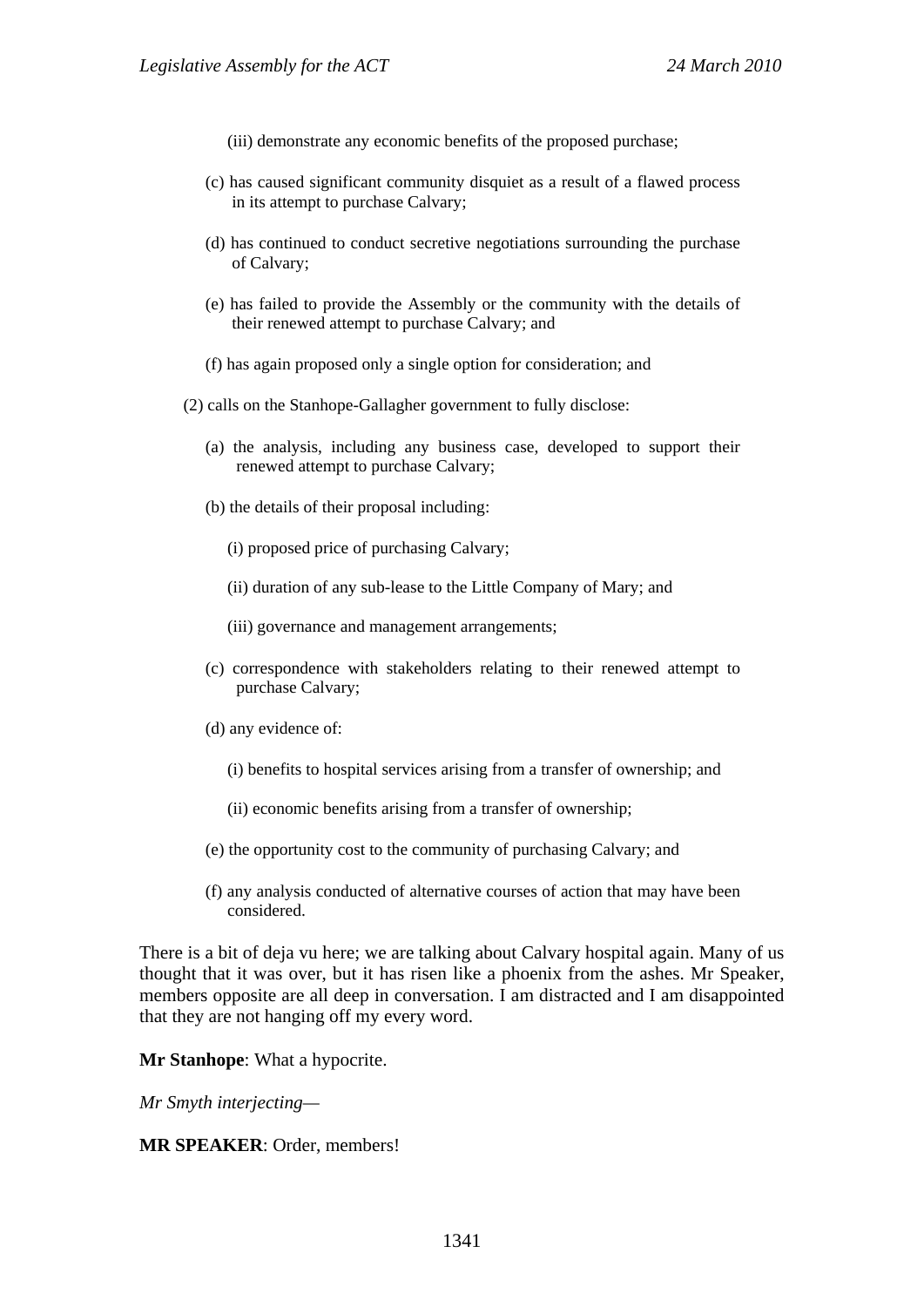**MR HANSON:** I want to say up front that the Liberal opposition—

*Mr Stanhope interjecting—* 

**MR SPEAKER**: Mr Stanhope, please.

**Mr Stanhope**: I just do need to make a point about—

**MR HANSON**: Will you stop the clocks, please.

**MR SPEAKER**: Mr Hanson, continue with your speech, thank you.

**MR HANSON**: The Liberal opposition are going to scrutinise this latest proposal. Once we get the detail we will go through it vigorously. We will engage with stakeholders. Although we will be putting some words in the *Hansard* today raising a significant number of concerns about the process and what has been presented to us, or the lack of what has been presented to us, it is very important to state from the outset, as we did last time, that we will look at this in good faith. We will examine the proposal that is put before us when we have the detail and then we will make a decision. But we certainly will not be rushed into making that decision until we have all the information and we have spoken to the relevant stakeholders and those who are engaged. What we will not be doing is accepting any rhetoric from the government. Last time Katy Gallagher said:

… I think, from Mr Hanson's point of view, that he is out here to spoil … he is trying to create fear and misconceptions …

I am simply trying to find out the truth, because the only way we get the truth out of this minister about what is going on behind closed doors is by demanding answers either in this place or in the media. I will go through the motion and what we are calling for. The first point that I make is that this government has been attempting to purchase Calvary hospital since it started its secret negotiations in August 2008. So this is not new; it began over 18 months ago. We know that the government was trying to do this, in secret, before the last election. It was trying to get a heads of agreement signed in August last year. We know that, whilst the minister was trying, behind closed doors, to get deals signed, she was saying to the electorate, "We have all of our deals on the table; all of our plans are on the table." That simply was not true. That was a misleading statement. There is no other way to interpret it.

People wonder why the opposition constantly inquire of Katy Gallagher what the truth is, why we probe her so hard in question time and why we demand answers of her. She has form, Madam Deputy Speaker. We know that trusting Katy Gallagher simply on face value is a very dangerous thing to do. If you trust what she says, the smile, the grin—the "Oh trust me, everything will be okay"—then that is a very dangerous thing to do. Behind closed doors, behind the grin and behind the soft face of the Labor Party that they try to put out is the hard, cold reality that they do something very differently when it comes to actions with comparison to the rhetoric that they put out. We saw that very clearly in this place. We saw it with school closures. That was just referred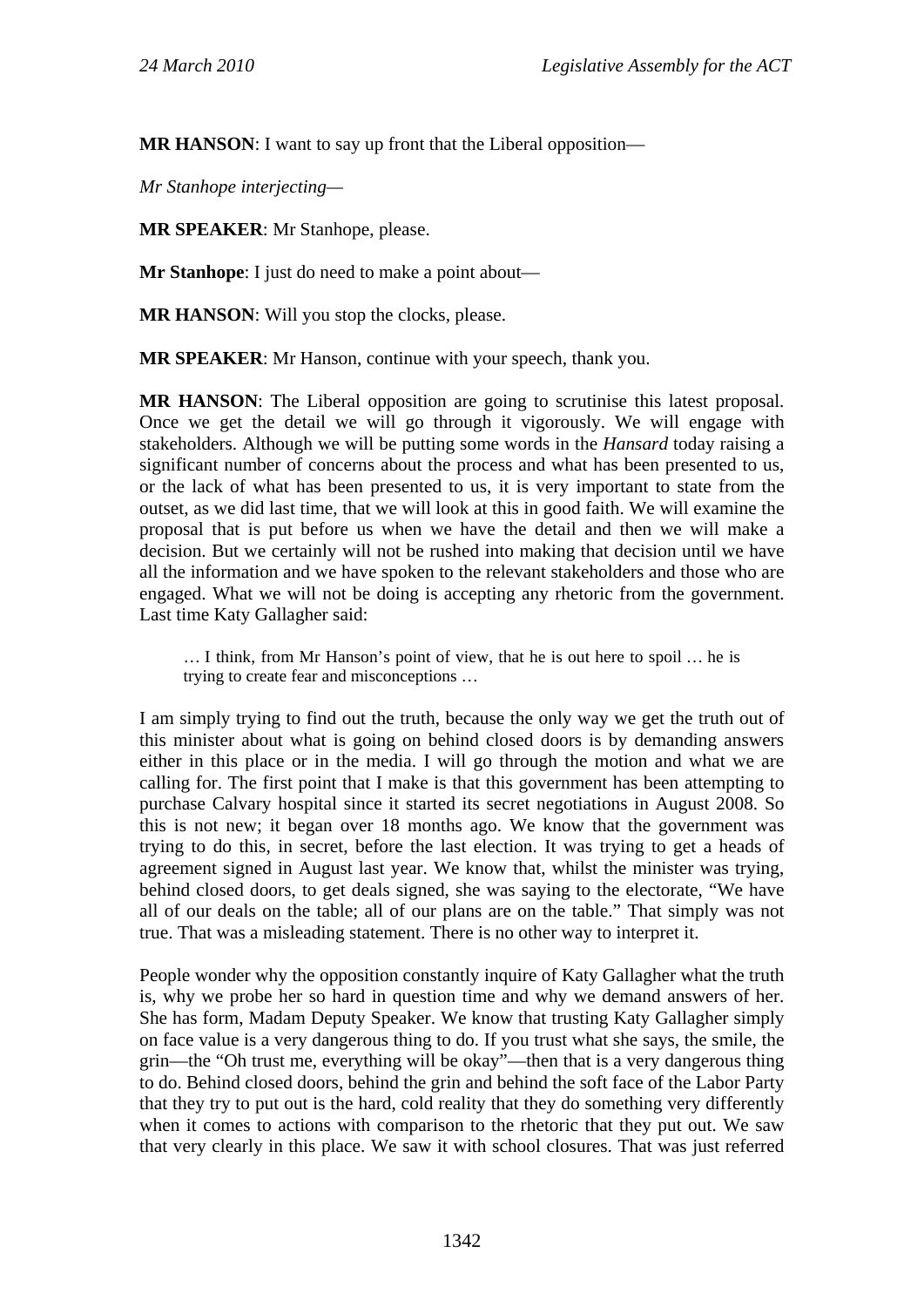to in debate. We have seen Katy Gallagher say, with a smile, "Trust me," being very reassuring. She is very good at that. She is very good at presenting a face of reassurance to the community that everything is okay and that there is nothing to worry about. Our job is to find out the truth that lies behind that.

It is quite clear that she would have got this proposal through had she not had to bring it forward as an appropriation bill. She would have done the first deal, which has failed. She sought advice from Treasury and that was that she had to bring in an appropriation bill. Thankfully, the only reason we are still debating this and trying to find out what the truth is is that she was forced to do that, otherwise she would have simply pushed it through.

The sad fact is that Katy Gallagher must take responsibility for where we find ourselves today, 18 months on, and the absolute disruption this has caused ACT Health, the Assembly and the community. She needs to take responsibility for where this process has led us to, rather than continually trying to blame others, particularly the Catholic Church, and spreading fear and distrust within the community. She failed to get a mandate for this proposal from the electorate and she is now paying the consequences of that. Today we are attempting to make sure that we do not go through a similar process that just takes us further along and then, 18 months later, we find ourselves in a similar situation.

The point is that if you do your plans in secret, behind closed doors, whilst you are telling people that there is nothing occurring then you will pay the consequences of that. That is what has happened here. Any pretence at consultation that the government conducted is simply pretence. Everybody that participated in the 11th hour of consultation on the Calvary proposal late last year saw it as an exercise in advocacy rather than consultation. Indeed, Ms Gallagher said that herself. She admitted in a public forum that no amount of opposition to the proposal would prevent the government from pursuing its agenda.

The Canberra Liberals tried to instigate a proper process of consultation in the Assembly in June 2009. We tried to establish a process of consultation and that was rejected by the Greens and Labor. In October last year, we tried to refer the matter to the Auditor-General. Again, that was rejected by the Greens and Labor. Would it not have been a good thing to have had a proper process of consultation and to have had the Auditor-General look at this in detail?

The government, and Ms Gallagher in particular, have failed to demonstrate any health benefits of the proposal. There was a lot of supposition—"Yes, having a whole single system will make it more efficient"—but she actually admitted in this chamber that it would not make the health system any better. When I asked her a question, one of her lines was:

It is going to have no impact on the future of Canberra, you fool.

Those were the words that she used. I tried to seek clarification:

It is going to have no impact?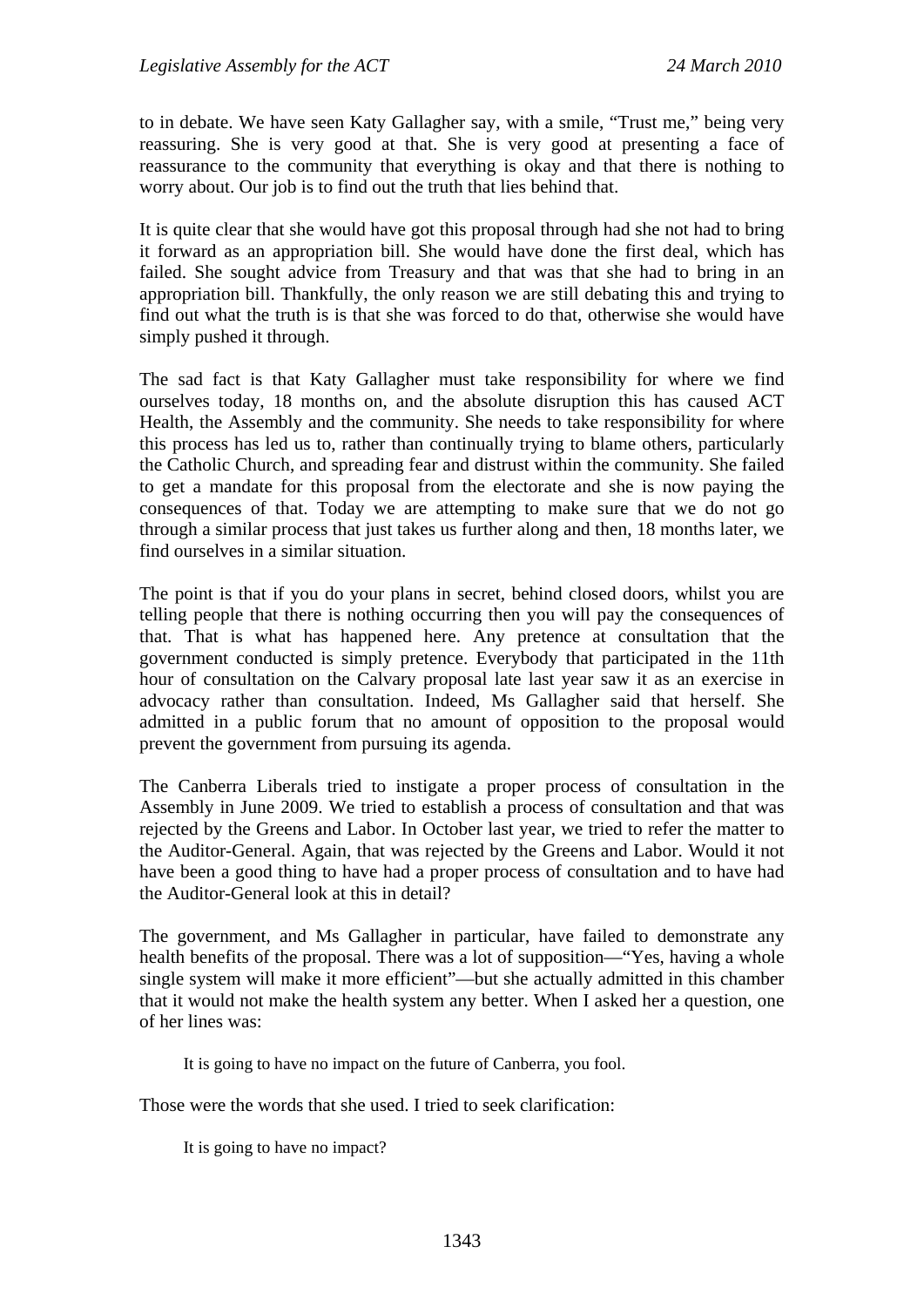And she said:

No impact. Nothing will change for the people of Canberra.

If the last plan was not going to have any impact, this one certainly will not because, as I understand it, the current arrangements in terms of who runs and operates Calvary hospital will be remaining the same. I think we can discount the fact that the new proposal is going to have much change in terms of the delivery of health services for the people of Canberra. At this point, after over 18 months of turmoil, we find ourselves in a position where we ask: are there any changes for health; are there any benefits for health? The answer is no.

Let us turn to the economic question and let us not pretend, as the government do, that the only way future investments can be made in Calvary hospital is if they own it. That is not true. That is their preferred option. That is what they want to do, but to stand out in the community and say, "Well, we can only invest \$200 million" whatever the figure is—"into Calvary hospital if we own it," is not true. That is just their preference. We need to invest money in Calvary hospital and we do not necessarily need to own it—or to find models that have been put forward by the government, or the single model as it is—in order to do so. I am not the only person that is of that opinion. I will read what Andrew Podger, who is the President of the Institute of Public Administration Australia and a former secretary of the federal health department, said.

… it is time someone put on the table the most important question for the Canberra public: will the proposed deal improve the quality of public hospital services for patients and their families? If not, then someone please get the accountants to fix a problem that is theirs, not the taxpayers' or the hospital users'.

Professor Sinclair Davidson, from RMIT, described the budgetary argument as "simply nonsense". He described the Treasury analysis as "the snow-job the ACT government is pulling over the numbers". He said further, "The ACT Treasury analysis shows that cost-effective manner to be the maintenance of the status quo."

Terry Dwyer, who has a PhD from Harvard in economics, made the point in his consultation submission that the accounting analysis "has nothing to do with the real economic cost to the community—which is the cash cost". He said, "It does not matter who owns the assets so long as they are used for health care in the ACT." His assessment of the ACT Treasury analysis is that "the Treasury analysis shows that, far from saving money, the proposed government takeover of Calvary hospital means the people of the ACT are to be made to pay an extra \$160 million in extra cold hard cash".

Tony Harris, a former Auditor-General from New South Wales, who Ms Gallagher has lauded in this place, has said that we should listen to his advice and indeed damned the estimates committee for not listening to his advice. He described the Treasury analysis of her proposition as a contrivance. So it is not receiving support from anyone. Even when she paid money to Ernst & Young to provide her with a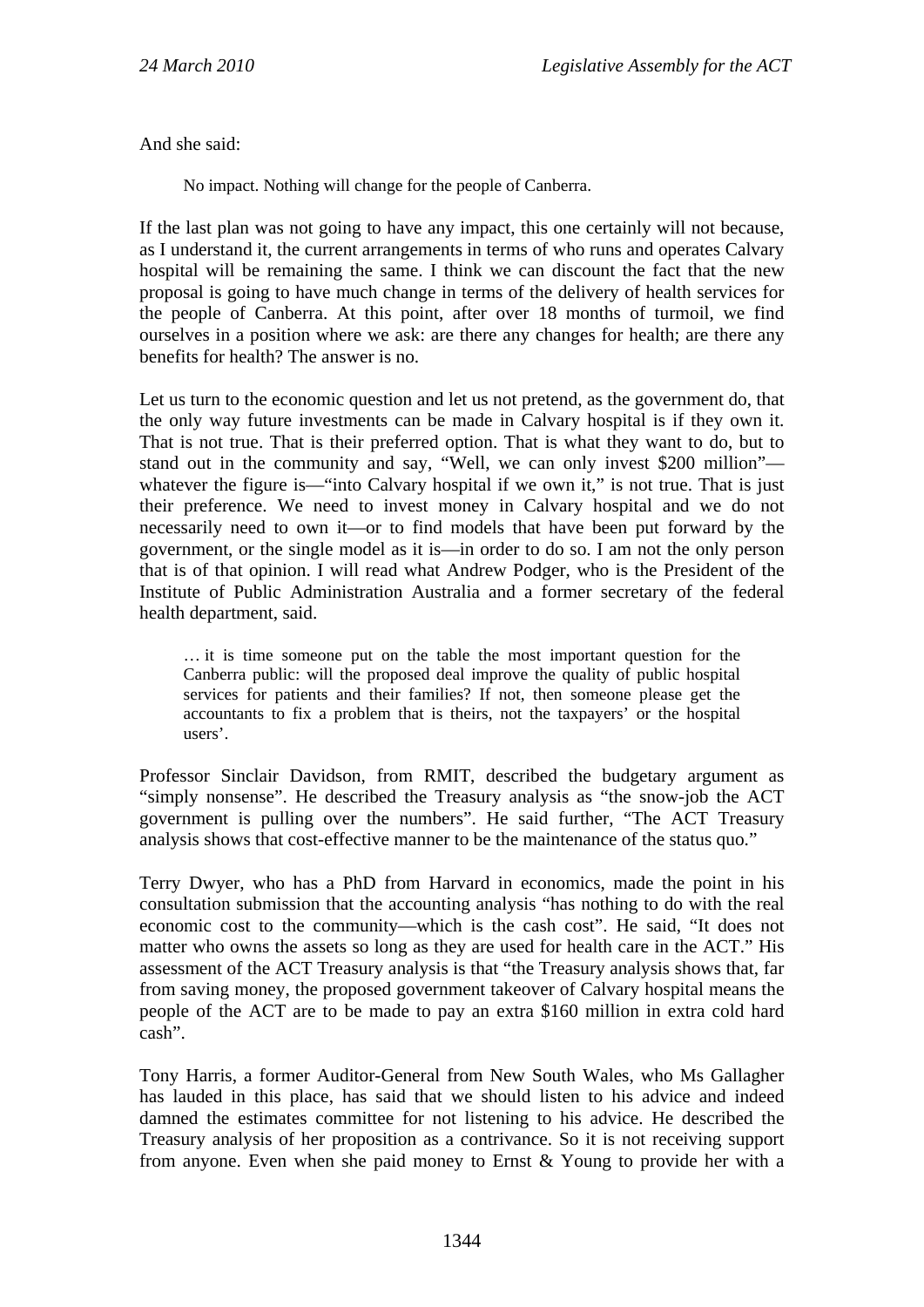report, what did they say? They gave her absolutely no backing for her position. In their paper they said, "There is no assurance over the independent transfer of the value attributed to Calvary hospital or the associated accounting treatment." Further, they said:

… key elements of the data and assumptions are based on information received from ACT Health and were not validated by Treasury.

And so on and so on. Mr Stanhope has raised arguments that you would not invest in a rental property. If that was a rental property you were due to inherit and you were guaranteed to live in it for 88 years and pay no rent, I think that you can invest in it.

This has caused significant disquiet and disruption in the community, and I have referred to that. We can list countless organisations and groups that have spoken out against this and individuals in the community who have railed against it, and rightly so. Even members of the Labor Party—John Hargreaves and Wayne Berry; one from the right faction and one from the left faction—have said that the proposal was flawed, because it was. We know that the government is conducting further secret negotiations. We only found out about this because of Mrs Dunne's question in question time last week. Let us not pretend that the government has been open and accountable about this. Because Mrs Dunne asked a question in question time we found out what was going on.

Mr Stanhope says in the media, "It's very unfair; you shouldn't ask Ms Gallagher so many questions." If she stopped hiding the truth and was more honest with the community then maybe that would be the case. The only way that we can get to the bottom of what this government is doing is by asking the hard questions, by probing, by inquiring and by demanding answers. The opposition will continue to put the pressure on this government to make sure that the community knows what it is doing behind closed doors. When he was in opposition Mr Stanhope said:

Governments must be scrutinised. They must be accountable. This is a role of oppositions, and it is a role that is particularly necessary as governments become lazy, arrogant, aloof and accident prone.

What prophetic words, Madam Deputy Speaker. That is exactly what this opposition is doing. That is why Mr Stanhope goes out there in the media trying to spin it any way he can, because he does not like the fact that the hard work that the Liberal opposition is doing in the Assembly is getting to the bottom of what is going wrong.

Again, the government have provided a single option to be considered. I noticed in relation to the Tharwa bridge consultation that they at least presented four options for Tharwa bridge. We can do it for a bridge, but we cannot do it for something as big as this, something that is going to cost in the order of \$77 million. Once again, I think we are starting to see why this process is so flawed. We saw the spin from the government that they were going to look at all the different options. Remember that when the deal fell over he said, "Now we are going to go to the drawing board and look at other options, including compulsory acquisition and the status quo."

It looked at that stage that we were going to see a broad range of options to be considered by the community. Certainly, a lot of options have been put on the table by people like Tony Harris and others. But what we see again is simply a single option being discussed behind closed doors. Here we are again—it is like deja vu—going through a process that has occurred before in this place.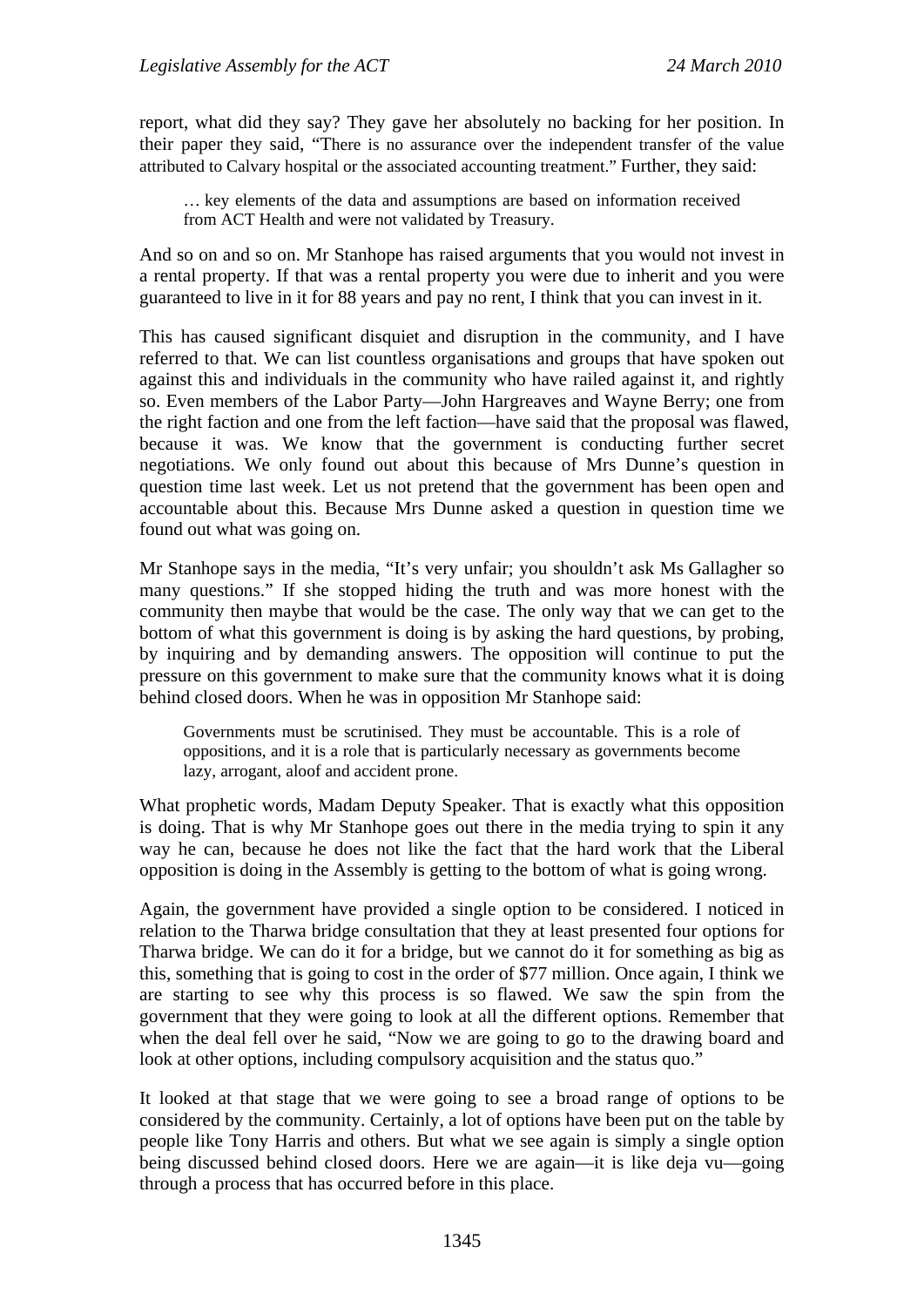We are calling on the government to disclose and provide to the community the details of what is occurring. We want to know what the detail of the latest plan is so that, instead of the government, behind closed doors, hiding this and not telling us what is occurring, we know what it is. We want to know: what is the analysis for this and where is the business case? Where is the detailed analysis that supports this case?

I would like to know what the details of the proposal are. I want to know what sort of price they are talking about. I want to know what the duration of any subleases will be. I want to know what the government's management arrangements are going to be for this new deal. I would like to know about the correspondence—who the government have been writing to with regard to this and who has been writing to them. What benefits are there? What evidence is there of any benefits for the health of Canberrans and what economic benefits are there? There is a lot that we are calling on the government to do. We want them to be open and we want them to be accountable. The only way they will do that is if we force them to do so by asking questions and demanding answers through motions such as the one before us today.

**MS BRESNAN** (Brindabella) (11.14): The Greens generally support Mr Hanson's motion about the ACT government's potential purchase of Calvary Public Hospital. However, I will be moving some amendments later. The Greens believe public healthcare facilities should be in public hands. It is something we have been consistent on and we are pleased to see the ACT government continuing to pursue this goal.

The Greens would ultimately prefer to see both public hospitals in the territory owned and run by the government. There were concerns raised by the Auditor-General about the accountability and efficiency of public-spent funding when it comes to Calvary, which could be alleviated if it were government run. But the Greens do appreciate that the government's proposal to purchase the hospital and leave the Little Company of Mary to run the hospital may be the best deal we can get, especially given the power which the church holds and which was handed to them by the previous commonwealth government.

In fact, the church may still say no to the deal; so nothing yet is set in stone. If the church does say yes, it is willing to consider the deal, there are a number of details that would need to be worked out and the ultimate approval of all parties, including those in this place, does weigh on the detail. But in comparison to the last proposal we had, which involved the sale of Clare Holland House to the Little Company of Mary, things have improved and the government has the Greens' in-principle support.

The Greens have previously expressed our concern about why one proposal or deal was being pursued at the outset and that other options had not been considered. Again, I will state that we have always been supportive of the ACT government having ownership of Calvary hospital. However, we do not think that you solve one problem by creating another, which specifically relates to the sale of Clare Holland House, the ACT's only hospice.

In relation to the amendments, looking at the text of the motion that the Liberals have proposed, much of clause (1) provides an inaccurate description of events as they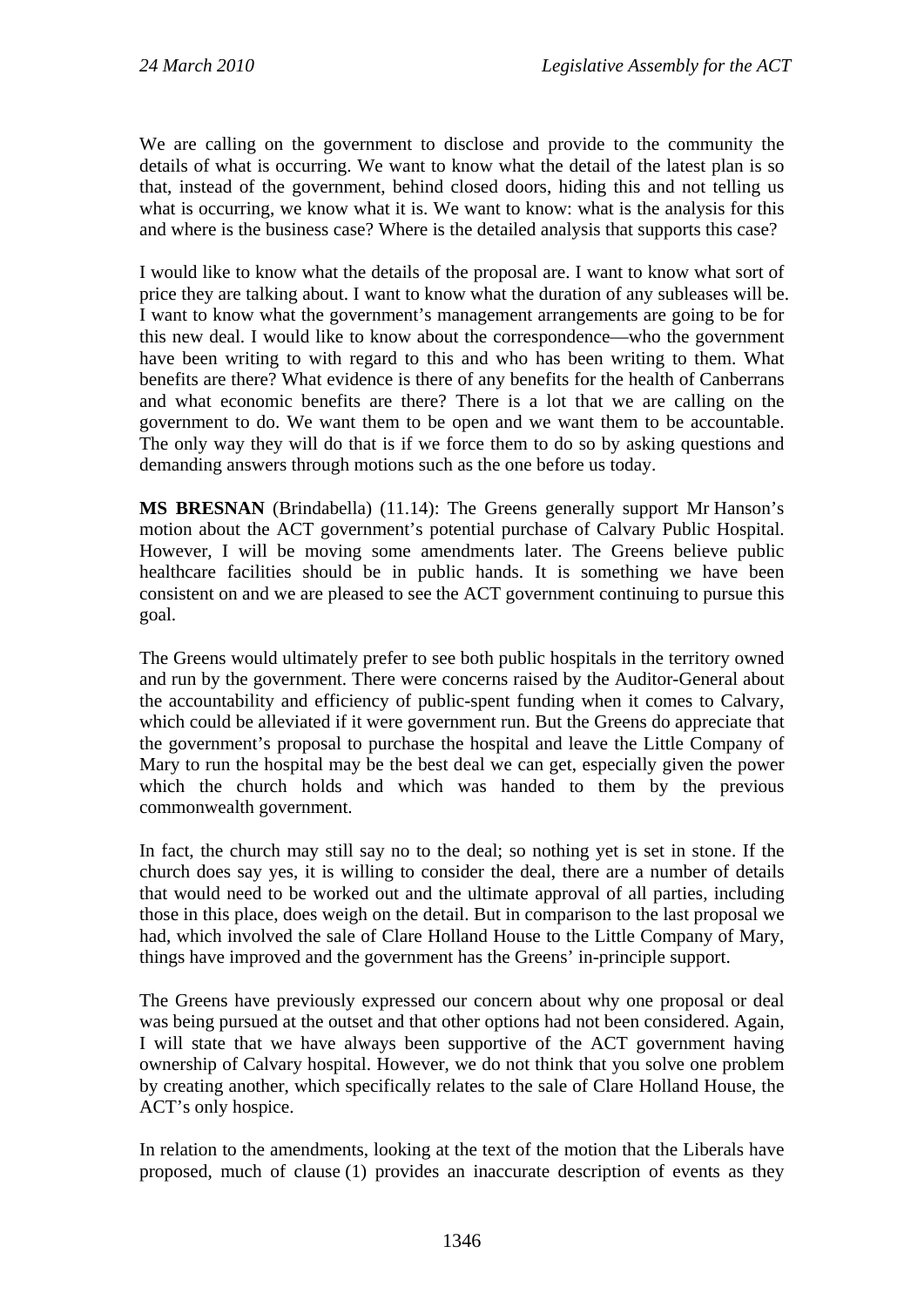have transpired to date, and I will be moving amendments to appropriately reflect what has occurred. Clause  $(1)(a)$  in the original motion implies that the government having its initial discussion with LCM confidentially rather than, say, through the media is a bad thing.

The Greens party, however, appreciates LCM's desire to have quiet discussions about such a proposal before it went public, as the proposal is somewhat controversial for a church-based body and they did, obviously, need time to consider the proposal further, before answering media inquiries. This was a request by LCM themselves and it should have been respected.

Clause (1)(b) implies that the government is yet to demonstrate the benefits that will be gained by its purchase of Calvary hospital but I would argue that most of the interested ACT population have already been convinced of the benefits and that the only ones to remain unconvinced are the Liberal Party.

I have sympathy with clause  $(1)(c)$  but think the disquiet in the community from the previous process was mainly about the possible sale of Clare Holland House and all that it entailed. As such, I will be moving our amendments to reflect how the community reacted to the government's first proposal.

Clause  $(1)(d)$  is similar to  $(1)(a)$  in that it is fair to allow the church time to consider such a matter in private before engaging with the public. Clause  $(1)(e)$  is unrepresentative of the proposal in that it implies there are already a number of details available. And it is my understanding that, while a proposal about the purchase of the hospital sits before the church, the details have not yet been sorted out or discussed; so there are not yet any details the minister can provide. And these are, of course, all subject to negotiations, assuming that the church is willing to negotiate.

I do agree with clause (1)(f) in that the government has only presented one option, as I have already noted. This is a matter which has been frustrating and I do fear that the government believes it has all the knowledge on what is possible. I think there could have been more trust in the government and its dealings in the Calvary debate if its discussion paper that was issued last year had included some more options.

When it comes to clause (2), the Greens support the Liberals' call for a number of documents and, now that the parties are in a position again where matters are able to be made public, it is fair that the information is provided. I am proposing that we change the words "fully disclosed" to "provide" as I note there is likely to be a high level of confidentiality around some of the documents, like those outlined or legal options available to the government. I think we need to acknowledge that these legal processes will have an impact. I think the Liberals may find that the minister has already provided the Assembly with a number of the documents, like those linked with anticipated benefits.

I note that the motion does not contain a date by which the minister must table all the documents but I do understand that Mr Hanson may be moving an amendment to insert a date. In some areas this may be difficult as it may be hard for us to set, as discussions about the price, sublease and governance and management arrangements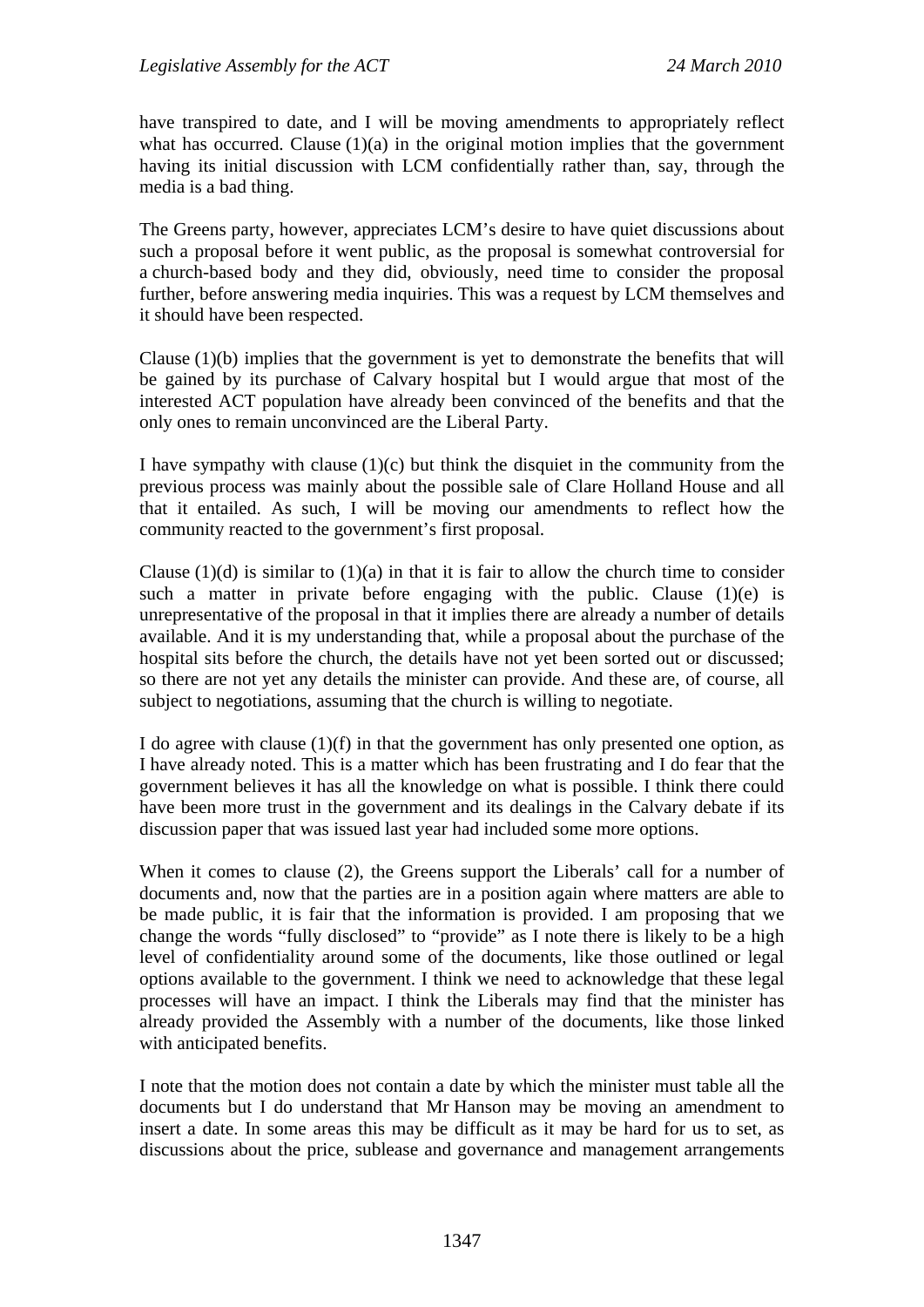are yet to take place. But I do think it is fair for the minister to table what is possible by a particular set date and we will be supporting that.

I have also proposed that we add a clause (3) asking the government to rule out the sale of Clare Holland House during its term. It has caused some concern amongst members of the palliative care society, for example, that this has not yet been ruled out and it would be reassuring to have such a promise put on the record.

I seek leave to move the amendments circulated in my name.

Leave granted.

**MS BRESNAN**: Thank you, Madam Deputy Speaker. I move:

- (1) Omit paragraph (1), substitute:
	- "(1) notes the ACT Government:
		- (a) has been attempting to acquire Calvary Public Hospital (CPH) since August 2008;
		- (b) received significant community opposition in response to its first proposal for its purchase of CPH as it was tied to the sale of Clare Holland House; and
		- (c) has again proposed only a single option for consideration;".
- (2) In paragraph (2), omit "calls on the Stanhope/Gallagher Government to fully disclose", substitute "calls on the ACT Government to provide".
- (3) Add:
	- "(3) calls on the Government to rule out the sale of Clare Holland House during the term of this Government.".

**MS GALLAGHER** (Molonglo—Deputy Chief Minister, Treasurer, Minister for Health and Minister for Industrial Relations) (11.21): The government will not be supporting the motion as it was put by Mr Hanson. I do not think Mr Hanson said anything new in his speech today. I think his office has just rehashed in the debate today every speech he has ever given on Calvary Public Hospital. But I think it is a sign yet again of the lazy opposition that we have that this is probably the 15th time that speech has been given.

**Mr Hanson**: You're going on holiday, Katy, are you?

**Mr Stanhope**: You never do, do you, mate?

**Mr Hanson**: Not during estimates, I don't, Jon.

**Mr Stanhope**: You had six weeks off over Christmas, mate.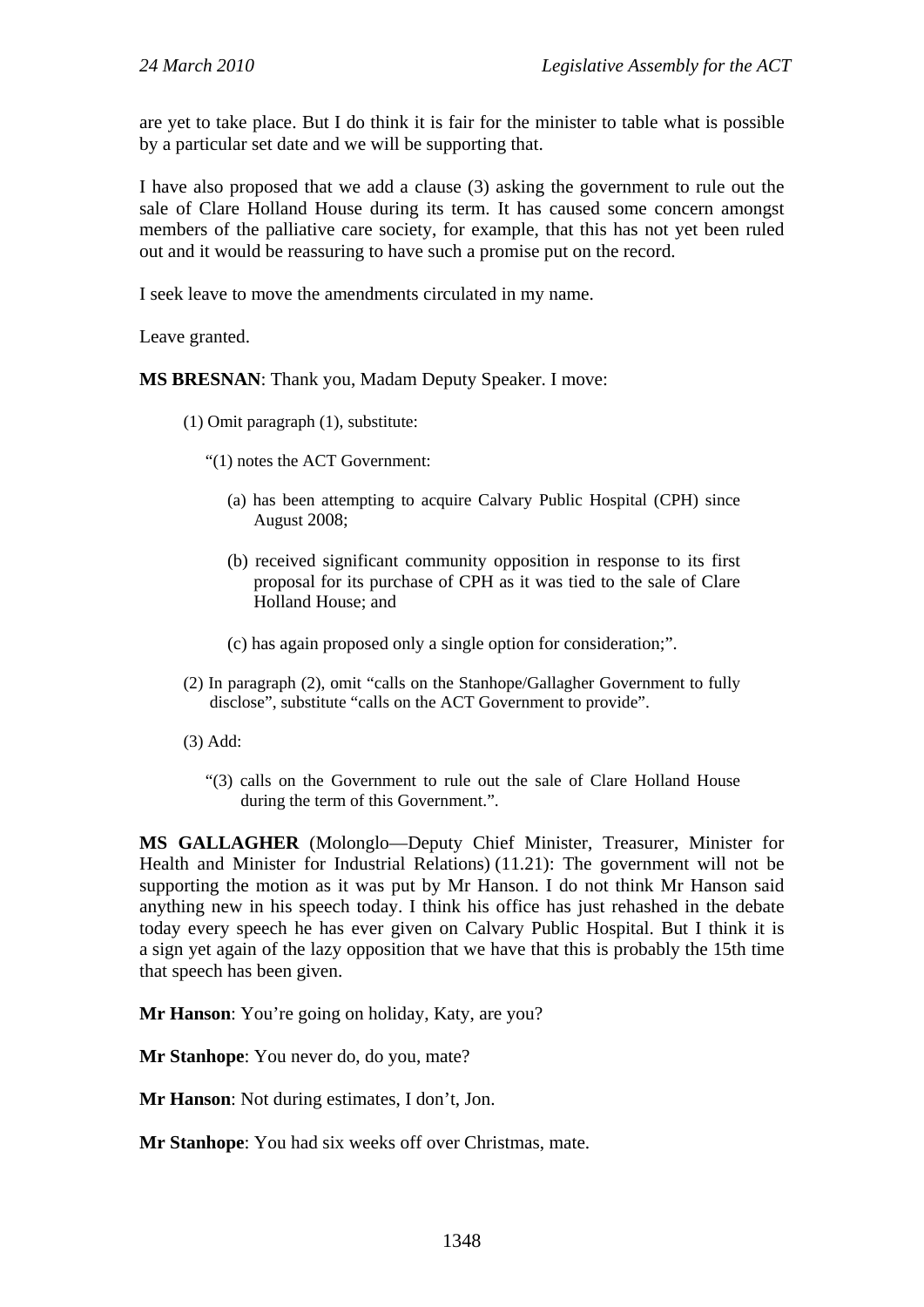**Mr Hanson**: Did I?

**Mr Stanhope**: Your leader did.

**MADAM DEPUTY SPEAKER**: Members, Ms Gallagher has the floor.

*Mr Smyth interjecting—* 

**Mr Stanhope**: You were in Florence, talking about the centenary, on taxpayers' money, yes.

**MS GALLAGHER**: In Florence, on taxpayers' money, I think, with this.

**Mr Stanhope**: On taxpayers' funds, in Florence, you were.

**MADAM DEPUTY SPEAKER**: Can you stop the clock please, Clerk.

**Mr Stanhope**: Florence, mate, giving speeches on the Canberra centenary.

**Mr Hanson**: Did he go during estimates?

**Mr Stanhope**: I'm not going during estimates.

**MADAM DEPUTY SPEAKER**: Mr Stanhope, please! Will you stop debating the other side.

**Mr Hanson**: I'm not going during estimates.

**Mr Stanhope**: Jeez, that's slimy.

**MADAM DEPUTY SPEAKER**: Mr Stanhope, please stop that.

**Mr Stanhope**: That is about as slimy as it gets, Mr Hanson.

**MADAM DEPUTY SPEAKER**: Mr Stanhope—

**Mr Hanson**: Yes, you are so pure!

**MS GALLAGHER**: I am sure your mother would be very proud of you, Jeremy. I am sure your mum would be very proud of you, the way you are behaving in here.

**Mr Stanhope**: Slime bucket. You are a slime bucket.

**MADAM DEPUTY SPEAKER**: Members! Mr Stanhope and the opposition, you are preventing Ms Gallagher from making her presentation. Will you please desist. Ms Gallagher.

**MS GALLAGHER**: Thank you, Madam Deputy Speaker. The situation as it is with the discussions around Calvary Public Hospital and the ownership and potential for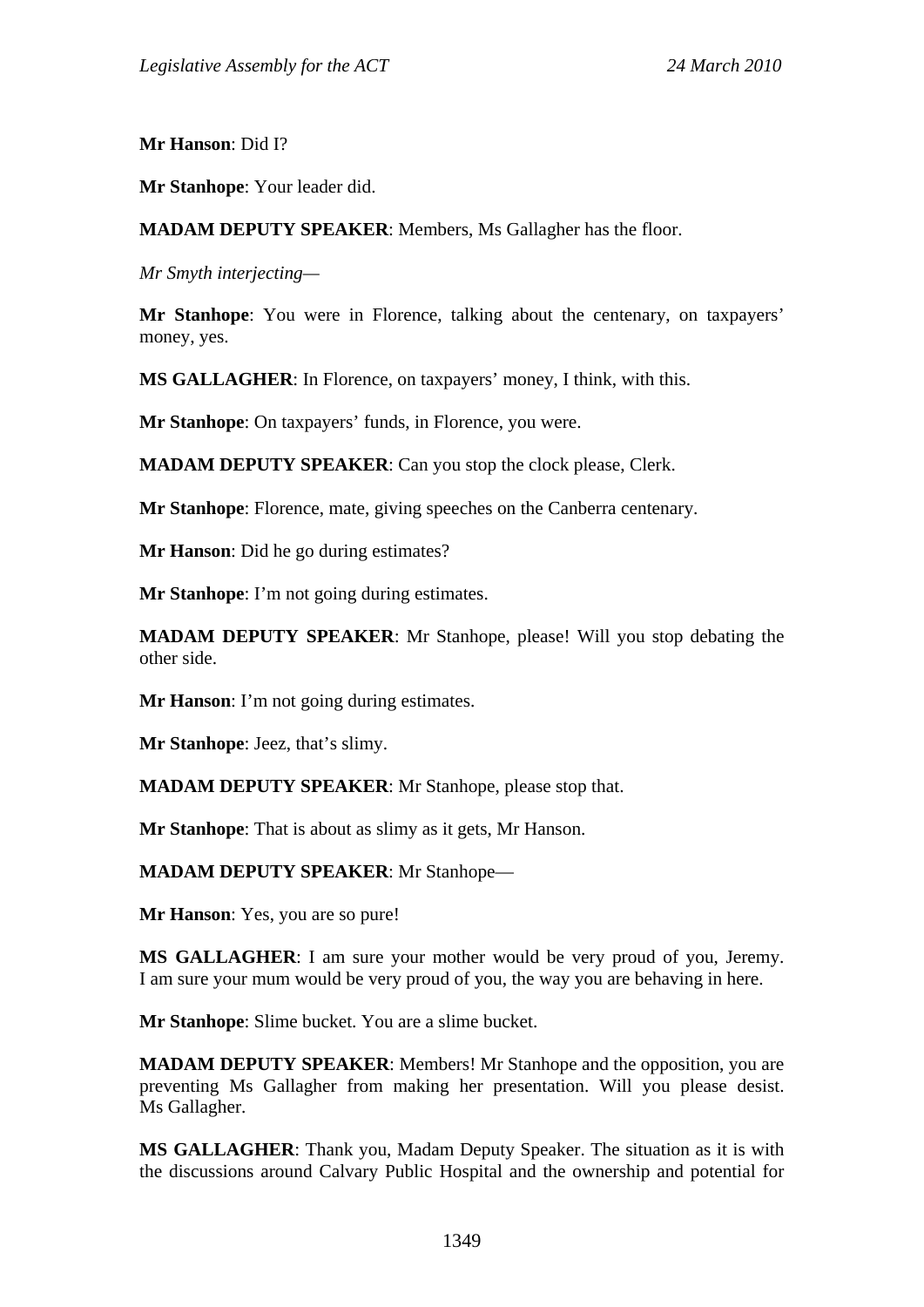the ACT government to purchase Calvary Public Hospital under a new proposal are at, I would say, the infancy stage. That is because we do not want to proceed to any more rigorous and thorough detailed discussions until we get a commitment that this proposal can be pursued.

There is no point going through all of the effort of ACT Health, ACT Treasury and, indeed, the community if, at the end of the day, it is not going to have the support of the broader organisation that is involved with the management of Calvary Public Hospital. We have written to the archbishop around this matter. The archbishop has responded, but I can tell you that there has been no commitment given that this proposal will actually proceed to the outcome that the government is seeking.

The issue for the government is how we best provide the networked system of hospitals that this community needs. We are the only jurisdiction in the country that has 30 per cent of its public hospital services managed by a non-government provider. No other jurisdiction has that. I think New South Wales may have the next highest non-government management of their public hospitals at about 12 per cent. But what we have here is two public hospitals under two different owners and two different managers. I do not think it delivers the best outcomes in terms of a seamless and integrated healthcare system.

Indeed, when you look at the work that has been done under the National Health and Hospitals Reform Commission when they have been talking about networking hospitals—that is, having district hospitals managed by the same management arrangements as the tertiary hospital in that region—you can actually see that the detailed health planners understand the work that we have been trying to examine here and move forward with here.

Everybody in health management across the world understands that you need to network your hospitals in your local area. That is something that we, and I think governments of all different colours in this place, have struggled with under the arrangements with Little Company of Mary Health Care and ACT Health running the two different hospitals.

We also have the issue of the capital investment that is required. Although Mr Hanson finds it very easy to roll off Mr Dwyer and Sinclair Davidson as experts in this, no-one in all of their analysis has been able to demonstrate how you fund capital in an asset you do not own without it affecting your bottom line, and that is the issue for us. They will critique the Treasury analysis and they will have their own views around that and, in Mr Dwyer's case, you concentrate on the discounted cash flow, you do not actually look at other measures of performance of the ACT budget. Every time we give a grant to a non-government organisation—it happens with non-government schools, it happens with community organisations, it happens under those scenarios it hits our bottom line.

Exactly the same situation occurs if we are to spend money on Calvary: the subacute facilities hit our bottom line; the intensive care unit, \$10 million, that hits our bottom line. When we proceed to a car park for Calvary—and we will have to fund that very soon—it will hit our bottom line. There is absolutely no question about it.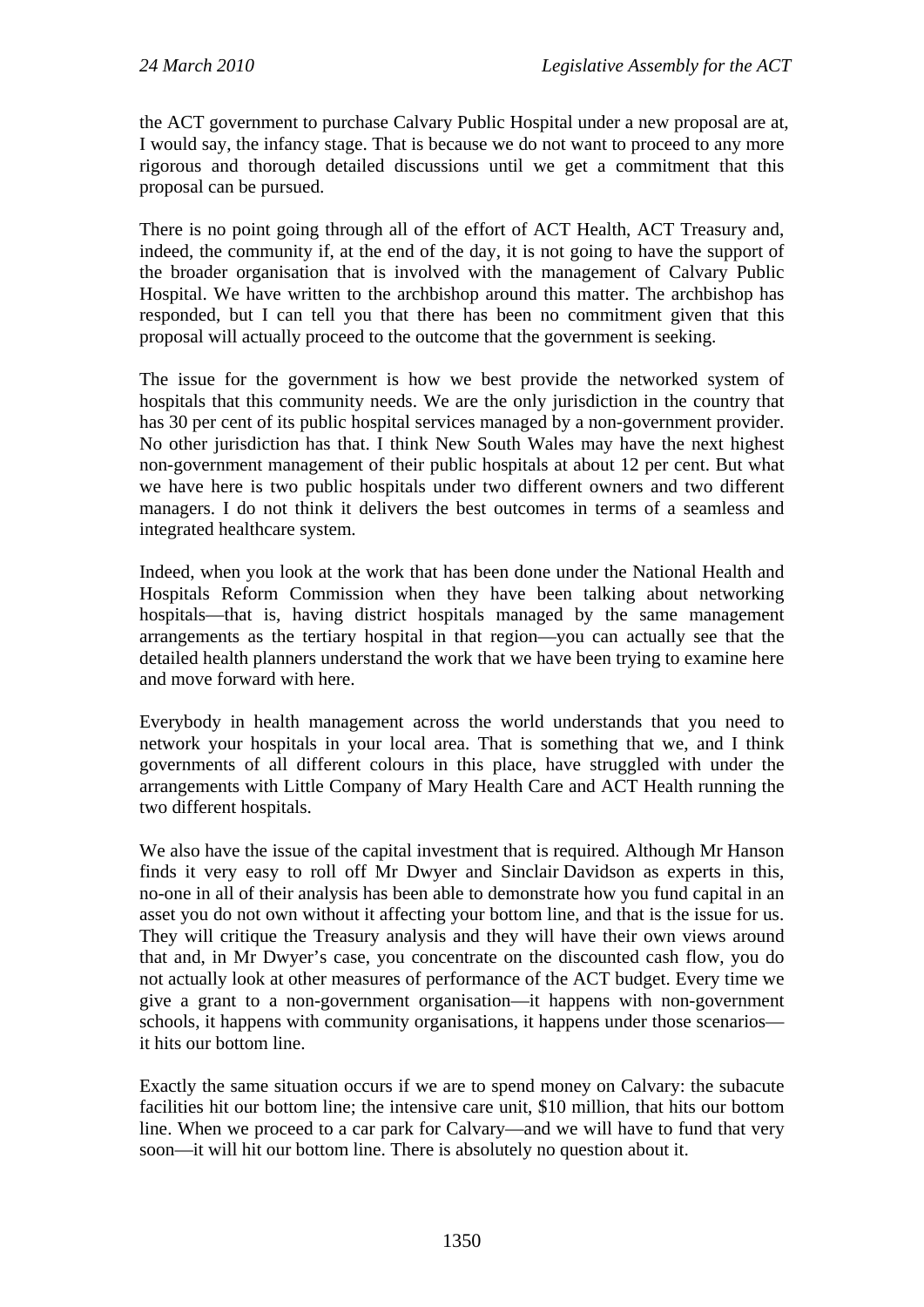**Mr Smyth**: So the solar farm will hit the bottom line?

**MS GALLAGHER**: Mr Smyth, when you were in cabinet, any grant to non-government organisations hit the bottom line. This is the predicament we are in— \$200 million that we know we have to invest. It would be negligent of this government not to examine ways to make that investment without it hitting our bottom line. We cannot just go: "Oh, well, it hits our bottom line. Let's just hand over \$200 million to a non-government organisation, to an asset we don't own, and put our operating result under that kind of pressure." It is already under pressure without having to consider a \$50 million a year capital grant, which is treated as recurrent expenditure, hitting our bottom line. That is the problem we have been trying to unpick with Calvary.

In many ways issues like looking at the third hospital would be easier for the government financially. It would be easier to fund a third hospital than to make that kind of recurrent expenditure at Calvary. Nobody who has critiqued the Treasury analysis has been able to prove that that money would not be treated as recurrent expenditure under the way that we present our budget or that it would not be considered by the ratings agency as having a deteriorating impact for a number of years off our bottom line. Indeed, it would prevent the government from providing \$50 million worth of additional health services. Because you are actually funding your capital, you cannot actually fund the services. That is the predicament the government finds itself in.

It has been a long and complicated history with Calvary, but we have the willingness of the current operator and owner of that facility to support us in our quest to provide the best healthcare system for the people of the ACT. Little Company of Mary have voluntarily and willingly engaged in these discussions, because they understand from running the place the work that needs to be done and the pressure that is on, and they understand from working in partnership with the government the pressure that the current arrangements place on our budget. They understand it. They are a larger health provider than the ACT government. They understand it. They have willingly entered these discussions. They want to build a private hospital. They want to invest in that site and they want to allow the public hospital to flourish.

That is what we are being criticised for today—for trying to invest in a public hospital. When you have these discussions with health ministers around the country who face difficult issues at times, like closing services from time to time, I do not think anyone can believe the criticism that is coming from wanting to spend \$200 million on a facility and to build a new public hospital for Belconnen. A new private hospital for Belconnen will come, because what you fellows seem to ignore is the fact that we will have to resume the private hospital very shortly to take over that place for public hospital beds. What is your idea around your private facility out there? You have none. You have not thought it through, because you do not understand the issues.

Now, I am more than happy to provide the Assembly with all the information that the Assembly seeks around this. I note Mr Hanson saying that Mrs Dunne uncovered the latest negotiations. Well, in a meeting with the archbishop, when it was requested that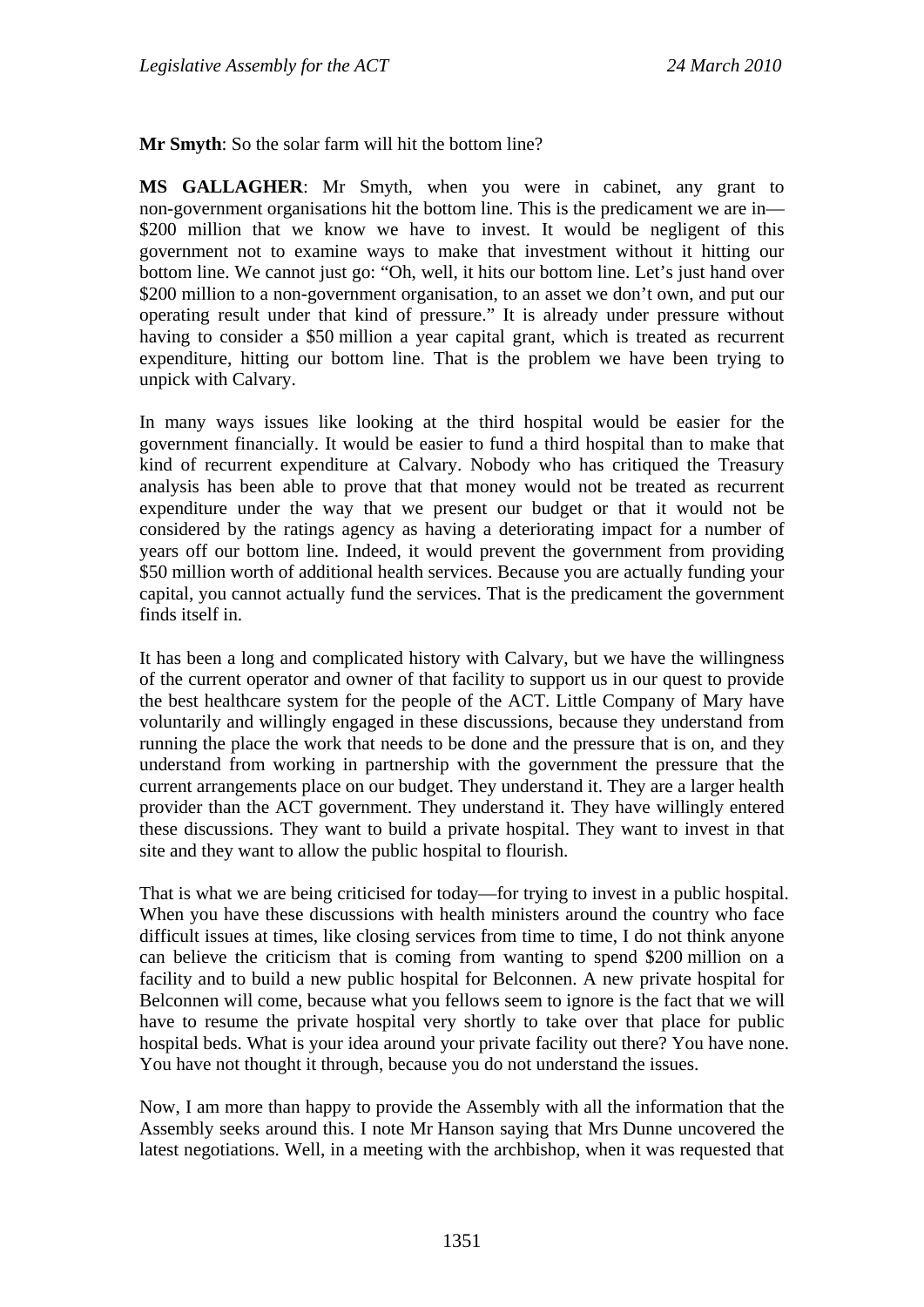the discussions remain confidential, the Chief Minister himself said, "That's fine at this point in time, but we will answer questions in the Assembly if they are asked, and people need to know that the confidentiality is made on that basis." So, the minute the question was asked, the information came out.

There was not a great deal to say at that point. A letter had merely been sent off to the archbishop and we were awaiting his response. But we were very clear that we would be up-front with the Assembly, particularly if we were asked a question. I could have chosen to answer Mrs Dunne's question in a particular way like, "Early discussions are occurring," and left it at that. But I did provide more information, because I understand the public interest in this. I am more than happy to provide the analysis and details of the proposal.

The proposed price, for example, has not yet been determined; the duration of a sublease has not been determined; governance and management arrangements have not been determined. We have not even got to that point. Officials have been speaking and meeting to try and progress this, but none of that detail can be provided today, because it is simply too early.

In relation to correspondence with stakeholders, I am happy to provide the letter to the archbishop that we have written. I thought we already had, but if we have not, I am happy to provide that. I will get my office to do that. I would be very surprised if that letter is not already in the hands of the opposition.

**Mr Hanson**: I assure you it's not, Ms Gallagher, I assure you.

**MS GALLAGHER**: Gee, your networks are breaking down there.

**Mrs Dunne**: So you just accuse everybody else of bad faith.

**Mr Hanson**: I assure you it's not.

**MS GALLAGHER**: Your networks are breaking down there.

**Mr Seselja**: It's all a conspiracy, Katy; it's all a conspiracy.

**MS GALLAGHER**: Anyway, I am happy to provide that letter. I am happy to provide all the detail that we can around Calvary Public Hospital. But I think the opposition needs to understand that what we are trying to do here is build a new public hospital and a new private hospital on the Belconnen site. That is actually what the parties are seeking to do. Little Company of Mary want to do that. The government want to do that. We want to be able to invest in the health infrastructure that our community needs, and we need to do it in a way that our budget can support. They are the issues for the government.

This is not, as the opposition would like to have it, some ideological pursuit by the government. Although our preferred option was to manage and own the building, that option is not going to be pursued. The fact that Little Company of Mary would remain as operators is something that the government are very happy about. We have had a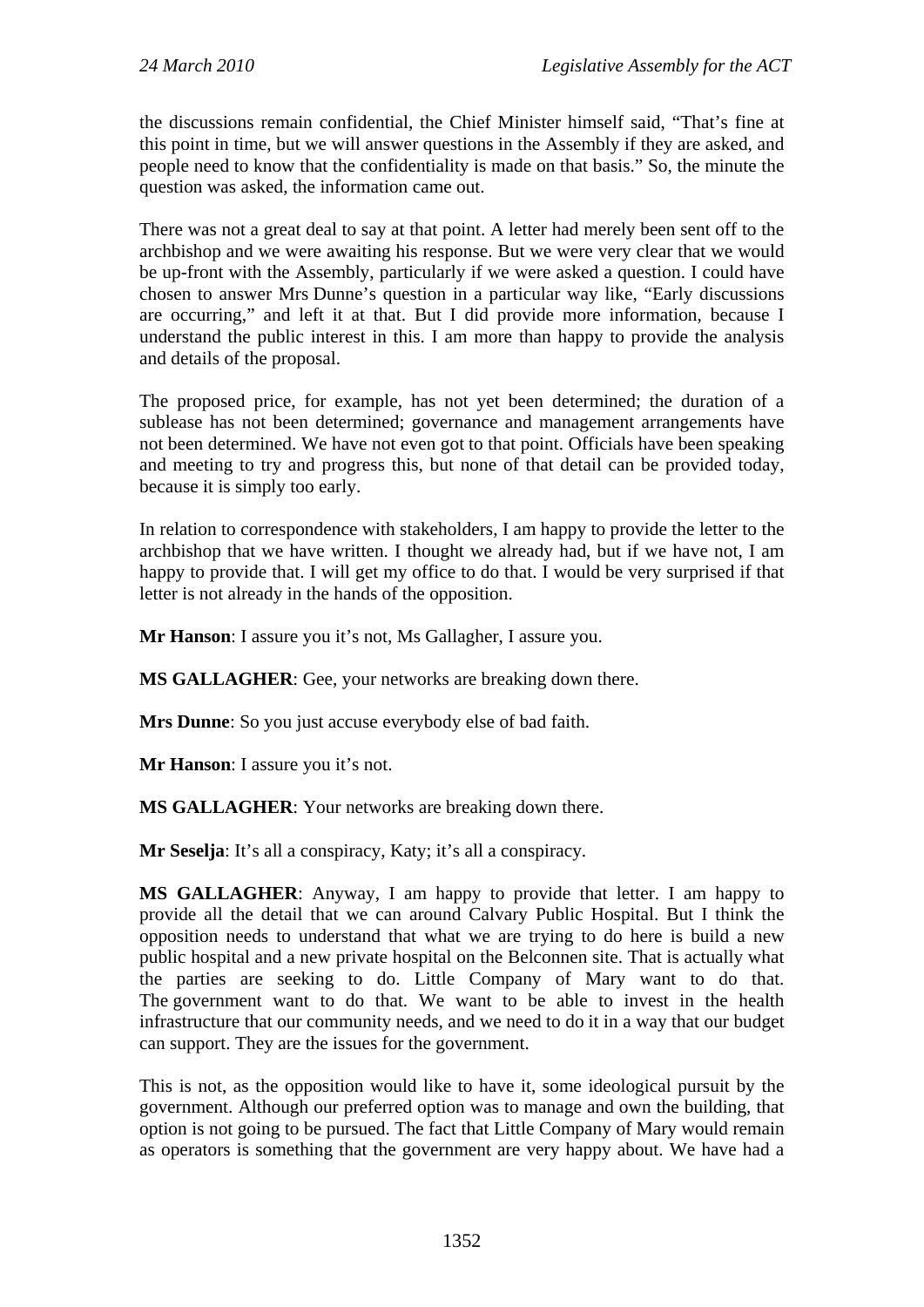long relationship with them. It is not the ideal in terms of industrial arrangements for staff. Indeed, a number of the industrial organisations are unhappy about not coming under ACT Health, but that is the reality of the situation we are in now.

If we can be allowed to make the capital investment that the infrastructure requires on that site, if we can build the private hospital that needs to be built on that site in a way that all parties can agree on, if the Catholic Church want to maintain management of it—Little Company of Mary have agreed to do that, even though it is not their preferred option and never was, but they are prepared to maintain a management role at that site—if that is the way this ends up then I think that will still be a reasonable outcome for the people of the ACT. I do not think it is the best outcome, but it is a reasonable outcome, and it will allow us to make those investments and, hopefully, under a new service-level agreement, have an improved networking arrangement across both hospitals.

In relation to Clare Holland House, the government is agreeable to that part of the motion. I think it is difficult to rule everything out forever, but this applies to the term of this government. I think the issues that did arise around the sale of Calvary that made it controversial were pretty much all issues to do with Clare Holland House. In fact, there was much broader support for the sale of the public hospital, and a number of organisations, including the Health Care Consumers Association, the ANF, the Salaried Medical Officers Federation and the Public Health Association of Australia, all supported the sale of the hospital—

**Mr Hanson**: She used to work for Tom Brennan, didn't she? Didn't she? Prue Power worked for Tom Brennan as a Labor adviser?

**MS GALLAGHER**: They all supported the sale of the hospital to the ACT government, and all for really good reasons.

**Mr Hanson**: As a Labor adviser?

#### **MADAM DEPUTY SPEAKER**: Mr Hanson!

**MS GALLAGHER**: Well, I do not know that Mr Hanson needs to sink to besmirching Tom Brennan's reputation now, because I do not think he is in here to defend himself, if we go back to the little argument the Liberals were running the other day.

**Mr Hanson**: You were besmirching people who got rid of the letter, weren't you?

**MS GALLAGHER**: It is fine for Mr Hanson to have a go at Tom Brennan now.

**Mr Hanson**: That's not what I was doing.

**MR STANHOPE**: Yes, you did.

**Mr Seselja**: That's not what he said.

**Mr Hanson**: That's not what I was doing.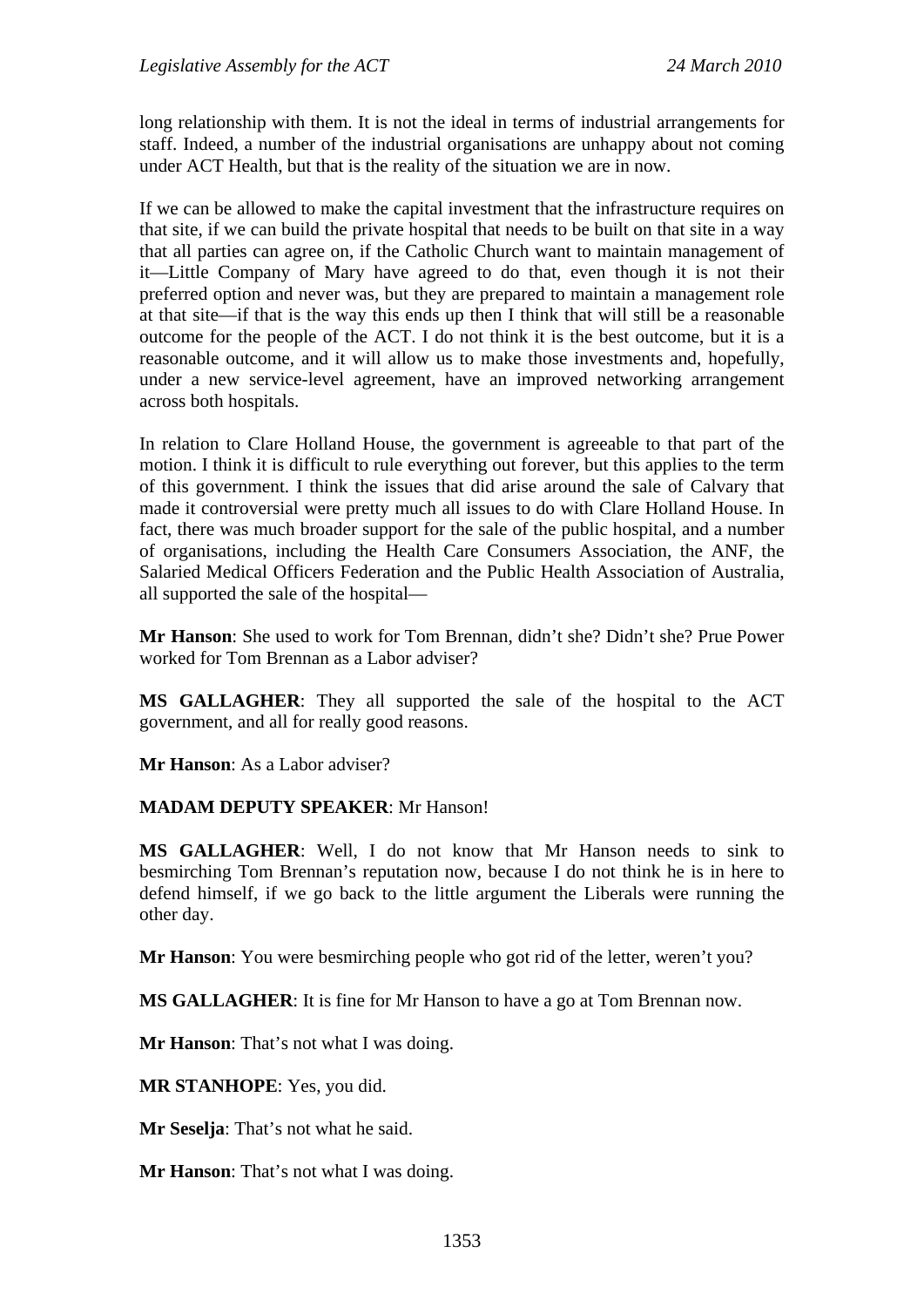**MS GALLAGHER**: Did you not just say Tom Brennan is a Labor adviser? Okay, so that was a compliment, was it? That was a compliment. Sorry, sorry, I did not understand. *(Time expired.)*

**MR HANSON** (Molonglo) (11.37): I wish to speak to the amendments, Madam Deputy Speaker. We do have some amendments to the amendments and, if they are agreed to by the Greens, we will be supporting the Greens' amendments. I will go through what Ms Bresnan has proposed and what our changes are.

I am disappointed that the Greens have chosen to remove, in their amendments, a number of items contained in the original motion because what they are removing is actually an accurate description of the process to date. If I can read it, the first one that they will be removing is the words "secret negotiations". That is what occurred. There is no doubt that the government was attempting to acquire Calvary Public Hospital since secret negotiations commenced in August 2008. If anyone thinks that they were anything other than secret negotiations, that they were open negotiations, then that had everybody fooled, including the electorate, who certainly were unaware when they went to the polls on 12 September.

The Greens also propose to delete the comment that the government "has failed to effectively negotiate the purchase of Calvary to date". That is true; it has. It has been trying for 18 months to negotiate a sale and it has failed to do so to date. I cannot see where that is not the truth. It has failed to "demonstrate any health benefits of the proposed purchase". That is indeed true. Indeed, with the new proposal being put forward, it is a reversion to the status quo, as I understand it. So it has failed, and it has continued to fail, to demonstrate any health benefits of what it is proposing. And it has failed to "demonstrate any economic benefits of the proposed purchase". There is certainly a lot of debate about the accounting treatments and the way it was used, but there is no demonstration of the economic benefits.

**Mr Stanhope**: You can't believe that garbage.

**MR HANSON:** I turn to one of the areas that we will be changing. The Greens—

**Mr Stanhope**: You are not that dumb, are you? Are you truly that dumb?

**MR HANSON**: I am feeling very bullied, Mr Stanhope, very bullied.

**Mr Stanhope**: You are very dumb. How can anybody who is as dumb as that be bullied?

**MR HANSON:** You are sitting across there, calling me "dumb". Of course, that is okay if you do it to me.

**MADAM DEPUTY SPEAKER**: Mr Stanhope!

**MR HANSON**: I am happy to accept that, but if we are to question and inquire of your members then that is bullying. What a contradiction, Mr Stanhope, that somehow when you sit there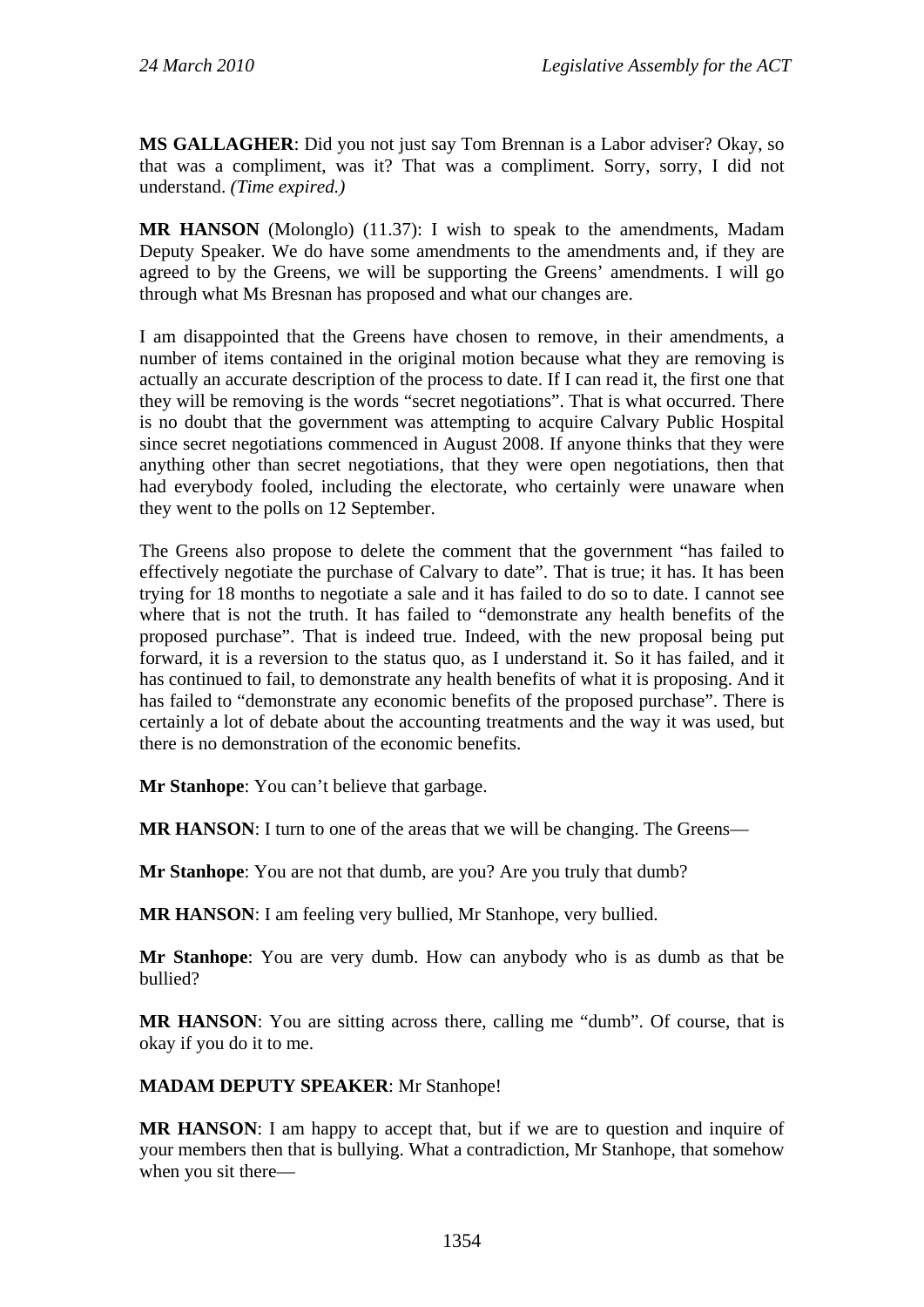**Mr Stanhope**: Glass jaw, Mr Hanson, glass jaw.

**Ms Gallagher**: Watch out, we will get a letter from him!

**MR HANSON**: calling me dumb and calling to me to "get back into the hole you came from in the Army" and things like that, that is quite acceptable, that is quite fine and you are happy to do that. But should we question—and, yes, we do raise our voices at times; that is quite true, but I do not think we use the same sort of personal abuse. I do not ever use—

**Mr Stanhope**: Half an hour ago you attacked the Minister for Health for daring to have a private holiday at her own expense.

**MR HANSON**: You called Mr Smyth—

**Mr Stanhope**: You're not personal. You just attacked Tom Brennan, you just—

**MR HANSON**: No, I did not. It is a very good way—

**Mr Stanhope**: You dared to attack the Minister for Health for having a private holiday.

**MADAM DEPUTY SPEAKER**: Mr Stanhope!

**MR HANSON:** It's great, the way you spin things. I do not think—

**MADAM DEPUTY SPEAKER**: Mr Hanson, can you return to the debate and stop talking across the chamber.

**MR HANSON**: The problem is, Madam Deputy Speaker, I am sitting here with the Chief Minister—

**Mr Stanhope**: Ask Mr Smyth about his holiday to Florence.

**MADAM DEPUTY SPEAKER**: Mr Stanhope!

**MR HANSON**: calling me dumb, and repeatedly calling me dumb, and you sit there and refuse to tell him to be quiet.

**Mr Stanhope**: I said nobody could be that dumb.

**MADAM DEPUTY SPEAKER**: I have spoken to Mr Stanhope several times, Mr Hanson, and I have already spoken to you.

**MR HANSON**: Well, if that is not working—

**MADAM DEPUTY SPEAKER**: Mr Stanhope, please desist. Mr Hanson, keep going with your contribution to the debate and do not respond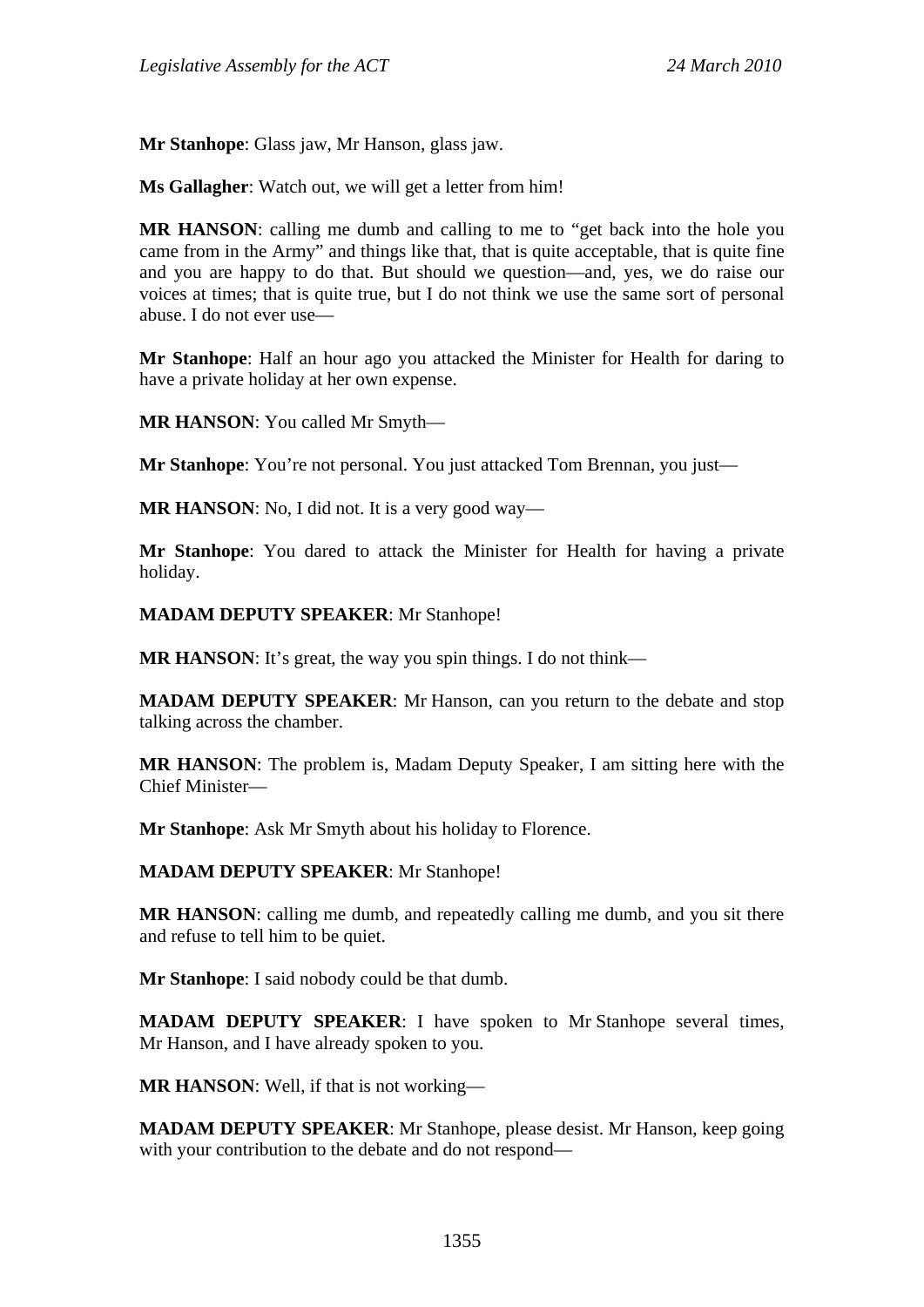**MR HANSON:** I will endeavour not to. Paragraph (1)(c) of the original motion said that the process had caused significant community disquiet as a result of the flawed process in its attempt to purchase Calvary Public Hospital. Indeed, there has been significant community disquiet. The Greens' amendment to that basically said that that was all tied to the sale of Clare Holland House. Indeed, I recognise that much of the disquiet in the community was as a result of Clare Holland House; there is no doubt about that. But there was also significant disquiet about the Calvary sale itself. Indeed, there was the Catholic Church across Australia—and we saw that with George Pell, and also locally with the archbishop. The AMA raised some concerns, and a number of other people have raised concerns, particularly in the community. I think we saw the volume of letters written in to the *Canberra Times* about Clare Holland House and Calvary. Both matters raised significant disquiet.

I propose, in my amendments to the amendments, that we simply say that it "received significant community opposition in response to its first proposal" and we eliminate any reference to it being more about Clare Holland House or that it was more about Calvary hospital. I think both caused an amount of disquiet.

The Greens are seeking to remove the comment that the government "has continued to conduct secret negotiations surrounding the purchase of Calvary". It has continued to conduct negotiations and, no, they did not—I am just inquiring about the number of conversations going on, Madam Deputy Speaker. It seems that when the Liberals do that, you are instantly on top of people.

**MADAM DEPUTY SPEAKER**: Mr Hanson, will you not tell me how to do my job? I watched you ignore Ms Gallagher as she was making her presentation. I was wondering whether you were interested, actually, in what she was saying—obviously not.

**MR HANSON**: Fascinated, Madam Deputy Speaker.

**MADAM DEPUTY SPEAKER**: I do note there are conversations going on in the chamber and I will ask people to desist. You can continue, Mr Hanson.

**MR HANSON**: Thank you. The second point that the Greens are seeking to remove is that it "failed to provide the Assembly or the community with the details of their renewed attempt to purchase Calvary". Indeed, it has failed to do so.

I am disappointed that they will be removing those, but I do accept that that is the normal course of these things—that if there is anything that might remotely criticise Ms Gallagher for something she has done, the Greens will seek to amend that and to remove it. But with respect to the substantive issues regarding calling on the government, I think there is actually more agreement between the Greens and me. I will be seeking to amend the change to the first paragraph, where they have asked that the government simply provide these documents, so that it is more specific and actually calls on the government to table those documents in the Assembly by the close of business tomorrow.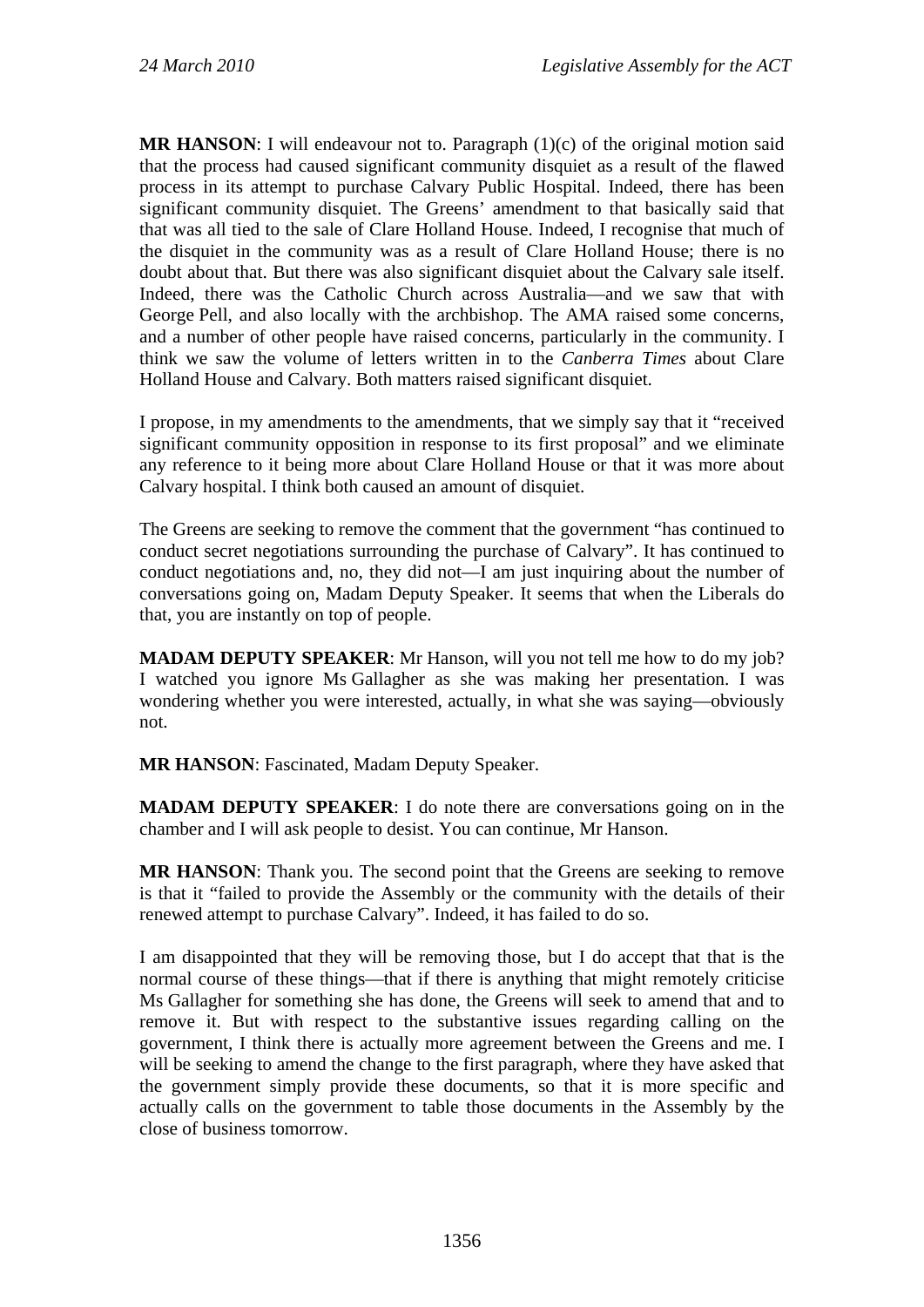The final amendment that the Greens have put is "calls on the government to rule out the sale of Clare Holland House during the term of this government". Given the suspicion that the community has about the linkage between what is happening at Calvary and what is happening at Clare Holland House, and the fact that the government can, without an appropriation bill, bring that forward at any time that they want to, I think it is appropriate to put "during the term of this government", because it would clearly be seen, if they were to bring that sale on, that that was directly connected with the Calvary deal. I think it would be difficult to see it in any other light. So that is an acceptable amendment to my motion and the opposition will support that. I seek leave to move the amendments circulated in my name together.

Leave granted.

#### **MR HANSON**: I move:

- (1) In proposed paragraph (1)(b), omit all words after "proposal".
- (2) In proposed paragraph (2), omit "provide", substitute "table in the Assembly, by close of business Thursday, 25 March 2010".

**MR STANHOPE** (Ginninderra—Chief Minister, Minister for Transport, Minister for Territory and Municipal Services, Minister for Business and Economic Development, Minister for Land and Property Services, Minister for Aboriginal and Torres Strait Islander Affairs and Minister for the Arts and Heritage) (11.45): I rise essentially to support and reiterate the points made by the Minister for Health in relation to the issue.

The government has only ever been motivated by a determination to improve healthcare delivery in the ACT. We have a view—it is a view that we have developed over a number of years—that it is in the best interests of all Canberrans for us to develop, to the greatest extent we can, a degree of integration in the delivery of public health care that does require a new arrangement or new arrangements in relation to the ownership and operation of Calvary hospital.

We have two public hospitals in the ACT. We are unique in having, as a jurisdiction, only two public hospitals. We are unique in the fact that 30 per cent of public health care delivered through hospitals in the ACT is delivered by or through a hospital that is privately owned. It is unique in the context of public health care or public hospital operation and delivery throughout the whole of Australia, and it represents significant challenges to us in terms of our capacity, within available resources and with all of our other priorities, to invest in health and health care as efficiently and as beneficially as we wish to do and as this community expects of us.

We would perhaps wish it were otherwise. We do not have any hidden or other ideological agenda here; we simply want to create the best possible public health system that we can. We want to deliver the best health outcomes that we can. That requires that we be efficient, it requires that our system be integrated and it requires that the system be as efficient, as seamless and as smoothly operating as possible.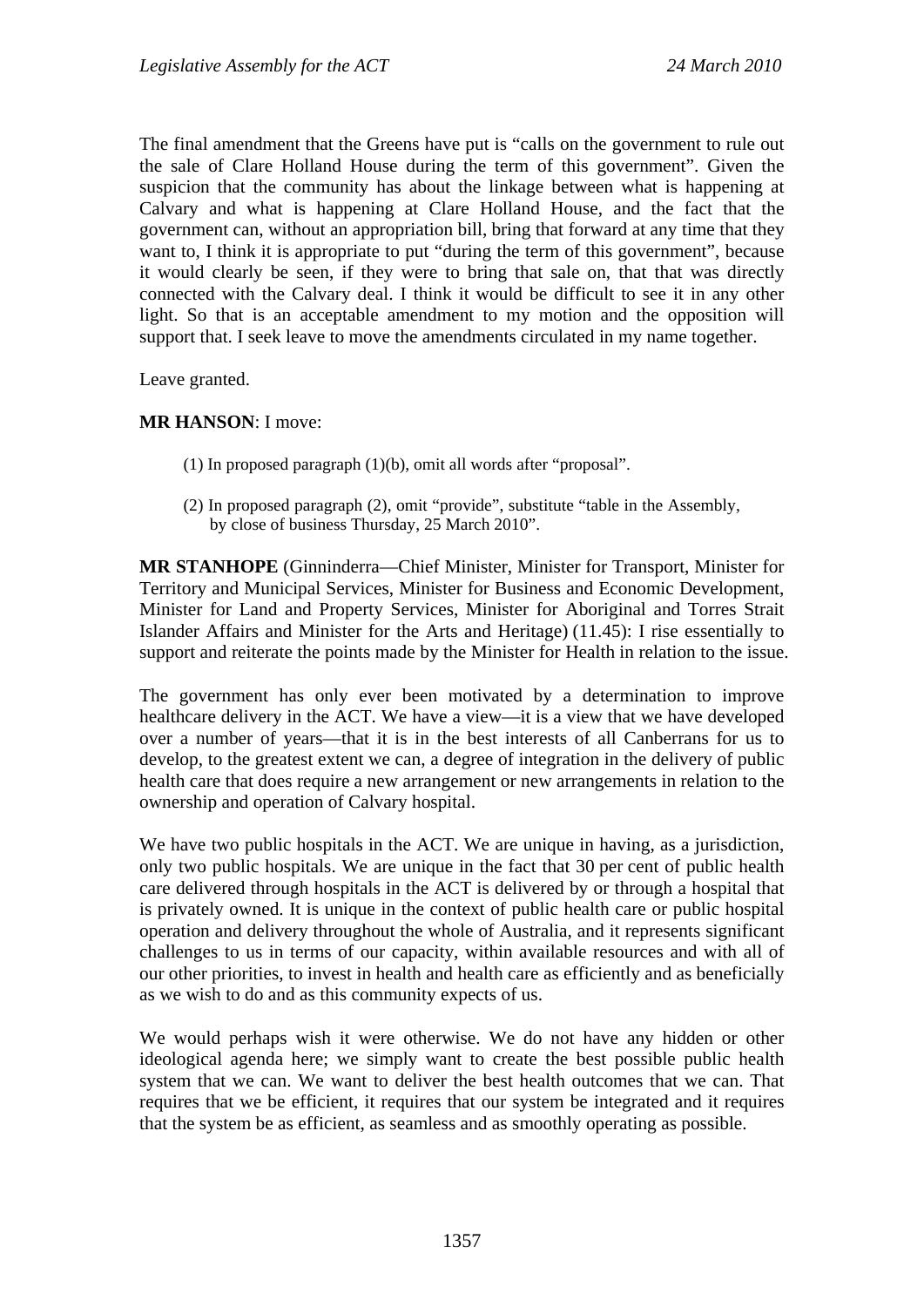Despite the nay-sayers, despite those that simply will not accept the truth of the budgeting arrangements and the reality of budgeting treatments and accounting treatments, these are real issues for government. The simple dismissal, the wave or the flick of the hand to suggest that the budget implications for the accounting treatment are mere trifles, is simply a convenient attitude adopted by an opposition that are opposing for opposition's sake, see political advantage in opposing the purchase of Calvary hospital and are pursuing an ideological, oppositional position—and it is an oppositional position; a position of opposition for opposition's sake—because they see a political advantage.

There is no practical, objective reason for opposing the purchase of Calvary hospital when the government believes, through all the advice that it has available to it, that it is the best option in terms of public healthcare delivery and public hospital operation. And the owner of the building and the provider of the service wants the same outcome. One of the remarkable aspects of this is that it is something the government believes to be in the best interests of the territory and it is something on which the people with whom we are negotiating, the owners of the building, agree with us.

I find it remarkable that the government is desperately seeking to invest in public health through the purchase of what is currently a private hospital and the owner of that private hospital is desperately keen to sell it to us so that we can invest at the levels—and we are talking here, at least initially, up front and openly about the need for us to invest, over the next four or five years, up to \$200 million in additional public hospital facilities and infrastructure in Canberra. We simply cannot do it with the current budget pressures, our significant deficit, the blows that the budget has taken, if we do not own the infrastructure and cannot invest in it in a way that does not take our budget further into the red. These are simple facts. Those are the facts of the matter.

In relation to this motion today, we understand the motivation of our political opponents in this place. Another story, more dissension, greater obstruction, continuing obstruction, opposition for opposition's sake. But at some point, members of oppositions and members of crossbenches have to act responsibly. They have to allow governments to do the business of government. And part of the business of government in relation to a major commercial transaction such as this—accepting, of course, the deep public interest in the issue and the outcomes—is that governments must be permitted to negotiate in good faith.

We have a motion depicting confidential commercial discussions as "secret negotiations". They were not. They were good faith negotiations where all the parties had agreed that it was in the best interests to pursue good faith negotiations to achieve an accepted outcome. And we have it here again. The government has entered again in good faith into negotiations with the Little Company of Mary. In negotiations at that initial meeting, it was agreed, and the archbishop of Canberra agreed, that those discussions or conversations would, appropriately, be held with a degree of confidence.

It was the government that said, "Well, yes, we understand that and we would support that." But we made the point that we are subject to questioning, most particularly in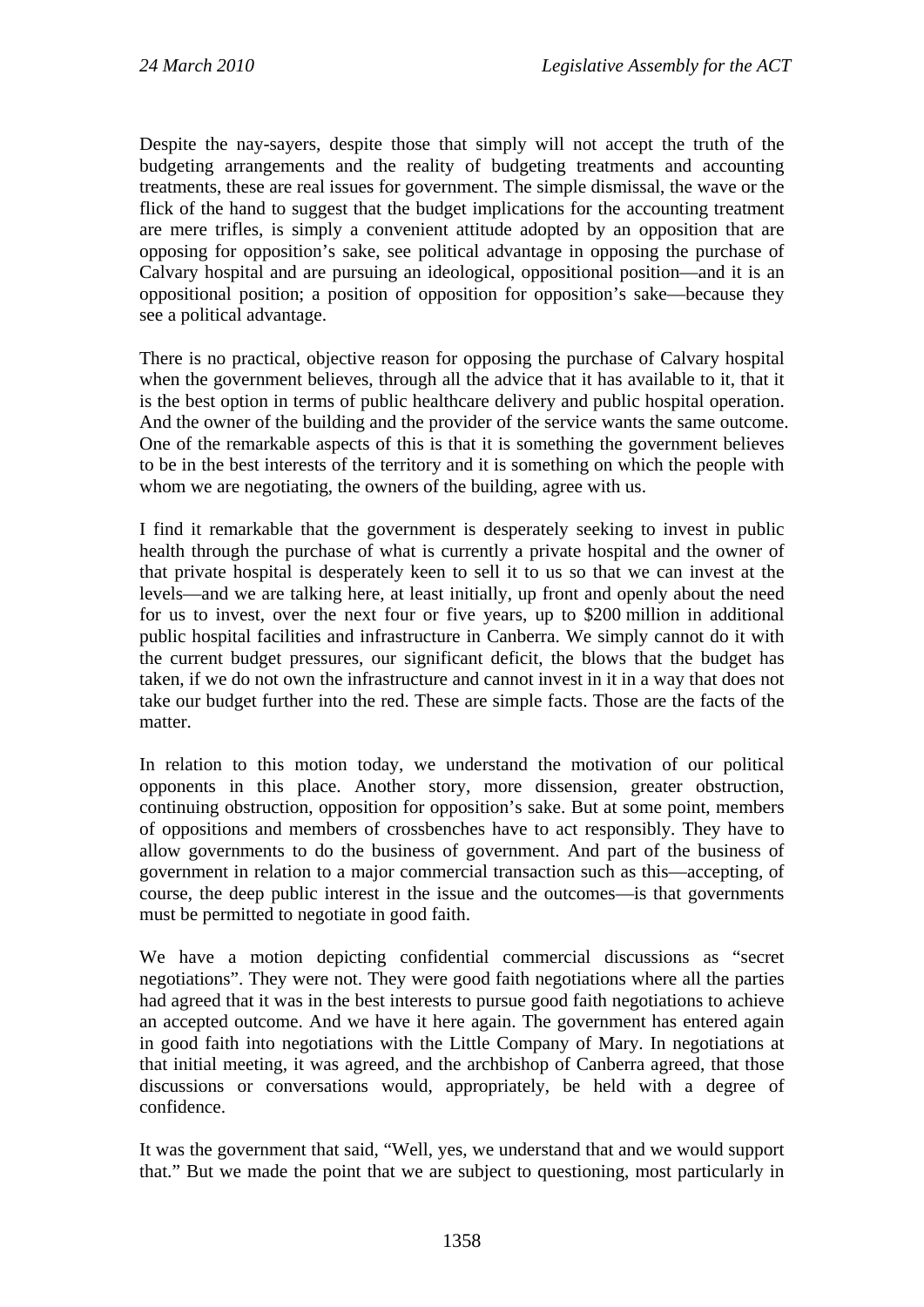the Assembly, and we would answer fully and openly any questions that were asked, even after a discussion with the archbishop and the head of the Little Company of Mary in which they supported the need for good faith negotiations and discussions to have a degree of confidentiality around them, because that is the nature of consultations. Nothing is ever black and white in a negotiation. Negotiations are precisely that. A position is put and it is responded to. Another position is put and it is responded to. Positions are negotiated. Adjustments are made. Compromises are reached. And if it is not done with a degree of confidentiality, the potential capacity for good faith negotiations is destroyed.

There needs to be an understanding of that. Motions such as this, demanding instant reporting on negotiations that have barely started, essentially destroy the capacity of government to govern. This demand that the government provide by tomorrow documents that perhaps are not even in existence yet, to force the government, through a demand, to table this range of documents, this information, by close of business tomorrow, is simply unacceptable. It is simply not achievable. You seek to impose an obligation on government that, with the best will in the world, the government probably cannot—

**Mr Hanson**: She said she'd do it. She said she could do it.

**Ms Gallagher**: When they were available.

**MR STANHOPE**: When they are available. You are asking us now to table this by close of business tomorrow, in the context of discussions commenced initially with an acceptance by all parties that there would be an acceptance of the need for some confidentiality to support and assist good faith negotiations in relation to a major potential commercial transaction. And you want us to table all the details of the proposal, by tomorrow afternoon, around the proposed price, the duration of subleases, governance and management arrangements. We have just started negotiations. We, the government, have had an initial meeting with the Little Company. There have been further discussions. But asking us to table by close of business tomorrow all the governance and management arrangements when we have only just—

**Mr Hanson**: If you do not have them, that is fine. If you do, table them.

**MR STANHOPE**: We will have to look. We will have to look at what we have now. We will have to pull officials off a whole range—this is just unreasonable. This is simply unreasonable, to be passing motions like this, when a government is doing its best to meet the needs of the people of this community through a reasonable proposal.

If this is the way in which the government is being asked to govern the territory, you render it almost impossible in relation to something as significant and as sensitive as negotiations for the purchase of a private hospital, the negotiation of a completely new management arrangement and the development of a new, integrated public healthcare system. You are essentially making it impossible for the government to do its job. The government is increasingly being forced to other options, such as the prospect of accepting that this Assembly will not allow this deal to proceed in any shape or form. Essentially, we are being pushed inexorably to a decision to build and construct a third hospital.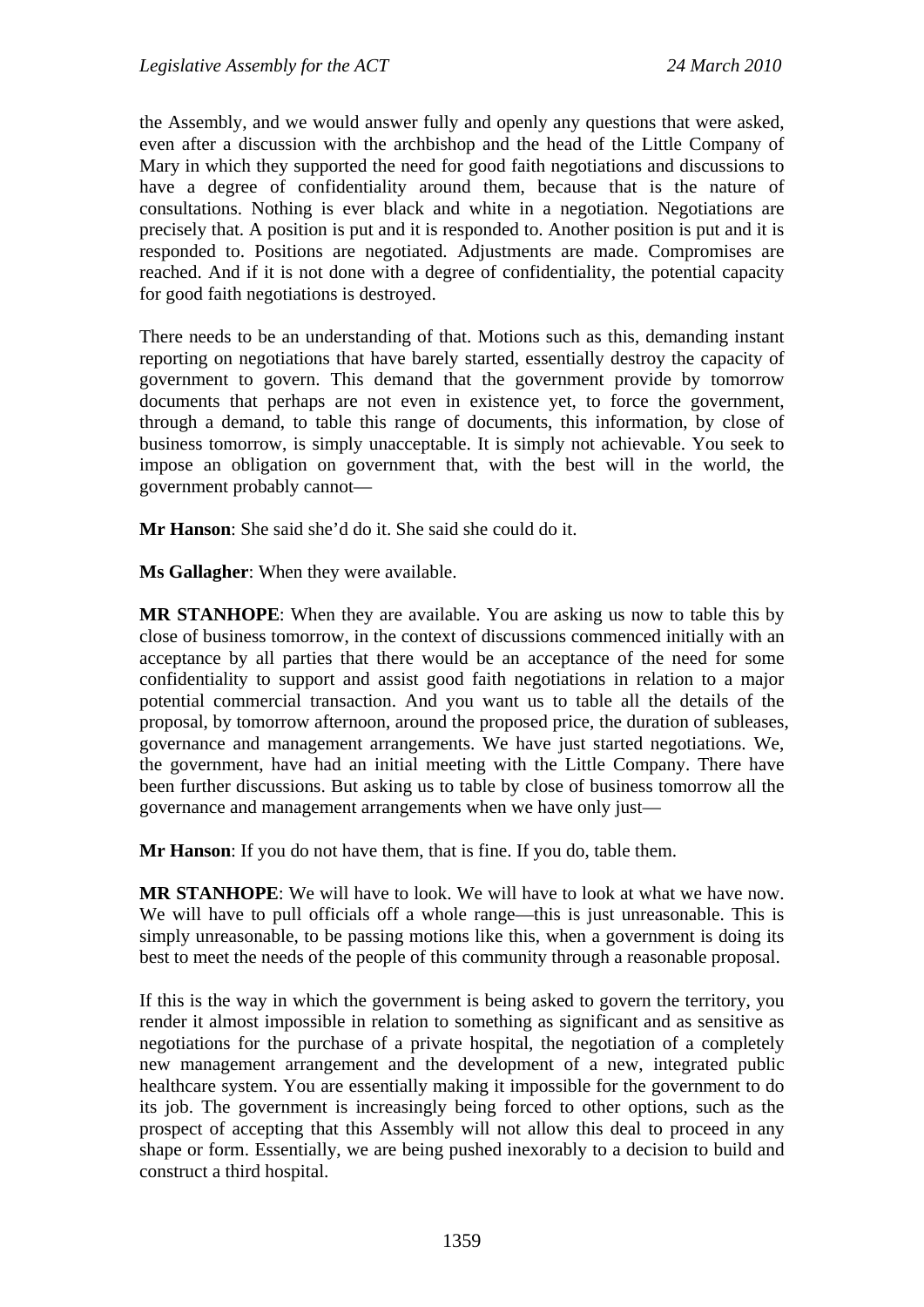**MS BRESNAN** (Brindabella) (11.55): The Greens will be supporting Mr Hanson's amendments. In relation to the first amendment, to 1(b), while we will accept this, I contend that Clare Holland House was the main point of concern that came out of the community and I think this was shown and demonstrated through the public forums which were held on this issue and the number of people who attended those forums. Also, judging by the correspondence we received, and I am sure other parties did, around this issue, it was primarily about Clare Holland House. Nevertheless, we will accept this amendment.

On the second amendment that Mr Hanson has proposed, to provide a due date, I do agree that it is fair to have a date. However, I will reiterate, as I did state in my initial speech on the motion, that we do accept that there may be some information which is not yet available. However, the government can table what information is available and we can simply note what is not. I think that is a fairly reasonable ask, so we will be accepting Mr Hanson's amendments.

**MS GALLAGHER** (Molonglo—Deputy Chief Minister, Treasurer, Minister for Health and Minister for Industrial Relations) (11.56): I just want to make it clear that we will not be supporting Mr Hanson's amendments—I note "to 'Mrs' Bresnan's amendments"; I just note to Liberals that not all of us are "Mrs", but anyway—to Ms Bresnan's amendments.

We will be opposing these amendments. Indeed, Ms Bresnan has given the reasons in her speech about why she is supporting them. In relation to amendment (1), she argued against the position she is only obviously going to take on the floor. In relation to amendment (2), I can be quite clear to the Assembly that what I will be tabling tomorrow is an A4 piece of paper that says, "Discussions are continuing and at this point those negotiations are commercial-in-confidence." That is what will be tabled tomorrow because there is—

**Mr Hanson**: What a surprise.

**MS GALLAGHER**: Go back and have a look at what you are asking. The proposed price of purchasing: there is not one.

**Mr Hanson**: You said you would table a letter last week and you have not.

## **MADAM DEPUTY SPEAKER**: Mr Hanson!

**MS GALLAGHER**: The duration of a sublease: not agreed—not even anywhere near agreement. Governance and management arrangements: not agreed, early discussions. But we have not even got a clear indication back around whether this proposal will proceed, and that is the point. So the information that you will get tomorrow is a letter from the Chief Minister to the archbishop and the financial analysis that has already been provided for this deal, because the actual financial analysis of the three scenarios that were examined in the Treasury financial analysis as released for the last deal hold true because all of that—

**Mr Smyth:** So you have not done any work since then?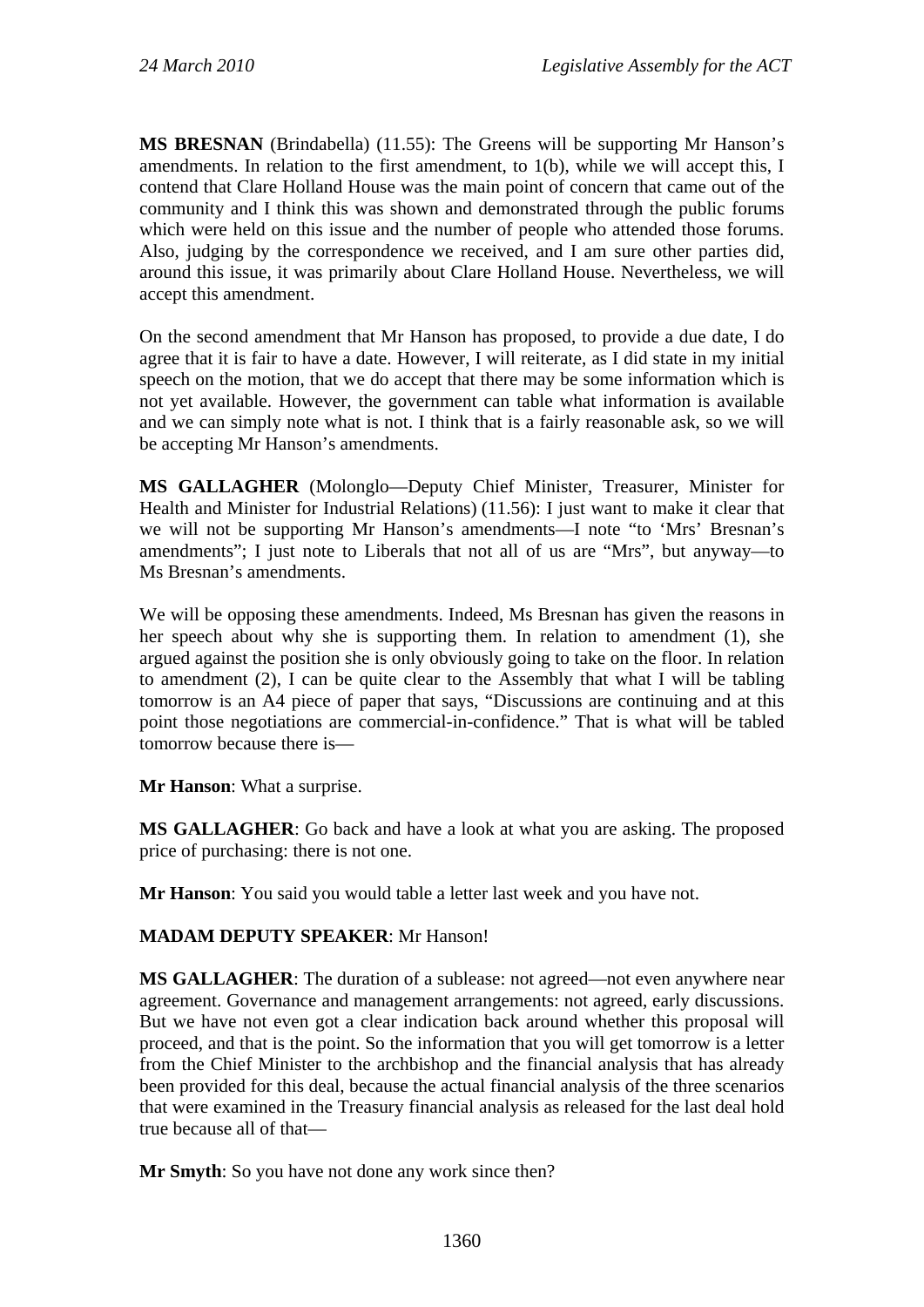**MS GALLAGHER**: Mr Smyth, nothing has changed. All of that financial analysis focused on the ownership of the building. And, as we have said in a number of briefings, the issues around the recurrent operating impact were not dealt with in that financial analysis—and nothing under that has changed. So that is what you will get tomorrow. Just to make it clear: you will get the financial analysis that Treasury provided and a letter from the archbishop. In relation to all other aspects of the motion, there is no further information that I can provide to the Assembly.

**MR SMYTH** (Brindabella) (11.59): Just to be clear: the opposition is not asking the government to invent documents. If there is not a document that does not cover a point anywhere between (a) and (f), then of course the government cannot supply it. That is a simple answer: "No documents exist at this time." What that will reveal, of course, is the depth of work that the minister has done, and that is the point that Mr Hanson seeks to make. What work have we done on this?

In the original proposal there is a document that purports to be analysis—which has been debunked by several commentators of high standing, including a former Auditor-General of New South Wales, which the Treasurer simply refuses to accept. She has said on numerous occasions: "Nobody has debunked my analysis. Therefore, my analysis stands." But she clearly has not read the documents.

In Mr Harris's documents he gives several opportunities for the Treasurer to explore. But the Treasurer chooses not to. And that is the problem with going forward with any confidence that this Treasurer, this Deputy Chief Minister, this Minister for Health, is actually up to the job. Just simply go to paragraph (2)(f), where Mr Hanson has asked for:

(f) any analysis conducted of alternative courses of action that may have been considered.

The Treasurer is saying that there are no documents. So one can only assume from that that there was no discussion conducted, that there was no analysis conducted, of alternative courses.

Of course, remember that, when the deal fell over, everything was on the table, from compulsory acquisition. So does this mean there is no document about compulsory acquisition, even though the minister told this place that all options were being looked at? It will be interesting to see what work the minister has done in regard to what she told this place in previous sittings this year—that all options were on the table; that everything was being discussed: "No matter how silly it is, we are going to look at it." But it would appear that we have simply come back to one option, without doing any work, if we take the minister at her word in what she just said.

**Ms Gallagher**: So you want to compulsorily acquire it, Brendan?

**MR SMYTH**: What we are saying, minister, is: did you do the work? We are simply asking the question: what work have you done? And, if you have done some work, table it. If not, I will go back and look at the *Hansard*, where the minister said, "We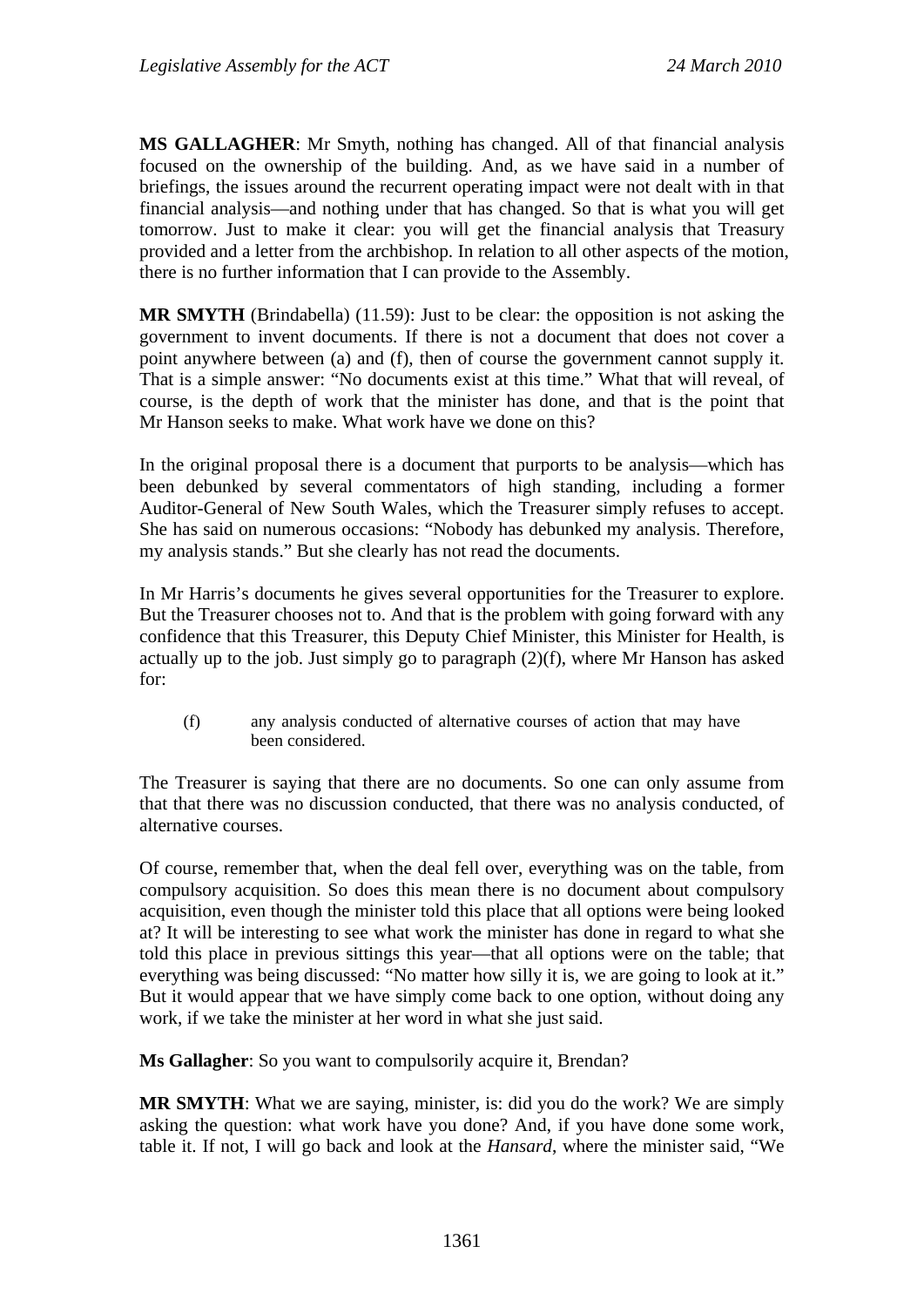will look at every option," because, in that, if she has not done that work, then of course what she said to the Assembly would not be true. And God forbid that a minister would say something to the Assembly that is not true.

The problem for this is that this deal started in secret. That is your problem, minister. It started in secret because you told the electorate, before the 2008 election, "All our plans are on the table." So one could really ask the question: what other secret plans were not revealed in the lead-up to the 2008 election, like the plan to close schools was not considered or released in the lead-up to the 2004 election? When you have got form on this, minister, that is when people start to doubt your word. You dig your own grave; you make your own bed on this issue.

In the lead-up to the 2004 election you said there were no plans to shut schools. That lasted less than six weeks after the election—six weeks. We have got the document where the minister wanted a heads of agreement signed before we went into caretaker in 2008.

### **Ms Gallagher**: It was not signed.

**MR SMYTH**: Oh, it was not: "I failed to get what I wanted; therefore, it is okay." It is kind of like the Labor club, isn't it? "We failed to influence the sale of the Labor club; therefore, we haven't done anything wrong. We failed to get the heads of agreement in secret to lock an incoming government into a position that they had no idea that they would have been getting into." And that is what upsets people. It is this secret, this snide, this underhand, activity, minister, that you were undertaking, behind closed doors, in secret, despite protesting—your own words, minister—"all our plans are on the table". Is it any wonder that people doubt what you say?

It is interesting that Mr Stanhope, who was riding shotgun—and, if you are having Jon Stanhope ride shotgun next to you, you should be wearing Kevlar, because it is bloody dangerous; he has just proven it—said the only motivation was to improve health care in the ACT. But the government's concept of improving health care is: there will be no change to the delivery of health in the ACT; we are just spending the money.

What is the motivation here? He said, "I dispute the nay-sayers." There again the Chief Minister attacks those who have a view contrary to his or his government's. Who are the nay-sayers? Tony Harris, Sinclair Davidson and Terry Dwyer are nay-sayers now because they have the temerity to question this government. He said, "We are desperately seeking to make this happen". Well, if you want it to happen, get people on board by sharing the information. Show us the work that you have done. But, if you have not done the work, I would be embarrassed. If you have got nothing to table tomorrow afternoon, it will be a damning indictment of the minister, because she said in this place earlier this year: "Everything is on the table. We are going to do the work. We are going to look at every option." But apparently it has not been done. Yet again the minister has not done the work. And that is the problem.

### **Ms Gallagher**: Wrong.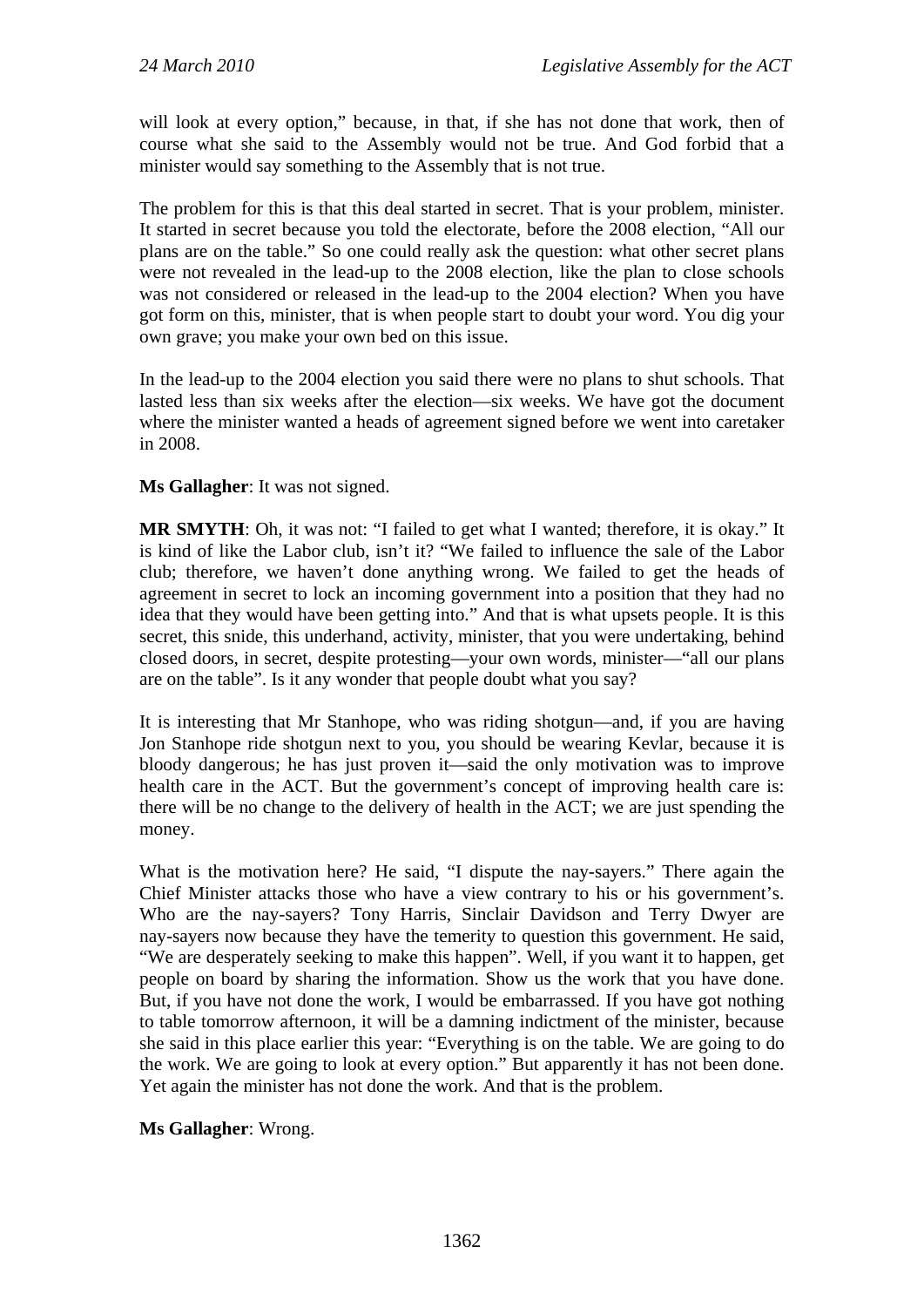**MR SMYTH**: Well, we will see what you have done when you table it tomorrow. Prove me wrong.

**Ms Gallagher**: I have told you what you are getting.

**MR SMYTH**: Prove me wrong: drop the analysis of all the other options. Give us a list of all the other options. Show us the work that you did. You are the one with an enormous department—indeed, you are the one with the enormous brain—show us your ideas. Tell us all—

**Ms Gallagher**: We are not going to negotiate through the Assembly. That is what you are asking us to do—and we won't do it.

**MR SMYTH**: We are not asking you to negotiate through the Assembly, minister. You have got no defence so you attack the individual. You come in here and say: "You are lazy, blah, blah, blah. You have got no ideas, blah, blah, blah." If we stand up to this government, we get bullied. You have got a new deal on the table and we would like to know some details. We would like to know how you got to that position. We would like to know what it is that makes you think that this deal will work and is better for the people of the ACT. But we are not getting that information. I doubt we will ever get that information.

We do, of course, have the revelation of the government's new policy—that they will not invest in assets they do not own. And that has enormous implications for so many community groups in this territory, and it would be interesting to see that policy made clear. I have got a press release here from 4 March 2009 from Mr Corbell where he says:

The Government has also pledged \$30 million towards the construction of a solar power facility.

One would expect that the majority of that will have to be cash. If you add up the things that you might give that are non-cash, there might be the land, you might have a rates holiday, a payroll tax holiday, a fees and charges holiday—that is not going to amount to \$30 million. So how is it that we can put \$30 million into a solar-powered facility, which will affect the bottom line, and that is okay, but you cannot put money into a hospital because it does affect the bottom line?

Why do you not—

**Ms Gallagher**: \$200 million, Brendan—a little bit different.

**MR SMYTH**: So \$30 million is okay but \$200 million is not. That is okay; if that is your argument, that is fine.

**Ms Gallagher**: A little bit different in the impact on the bottom line. Come on!

**MR SMYTH**: So it is the scale and where it is going—that is fine—and the organisation. It is the scale, the size and the organisation: okay. That is interesting. So,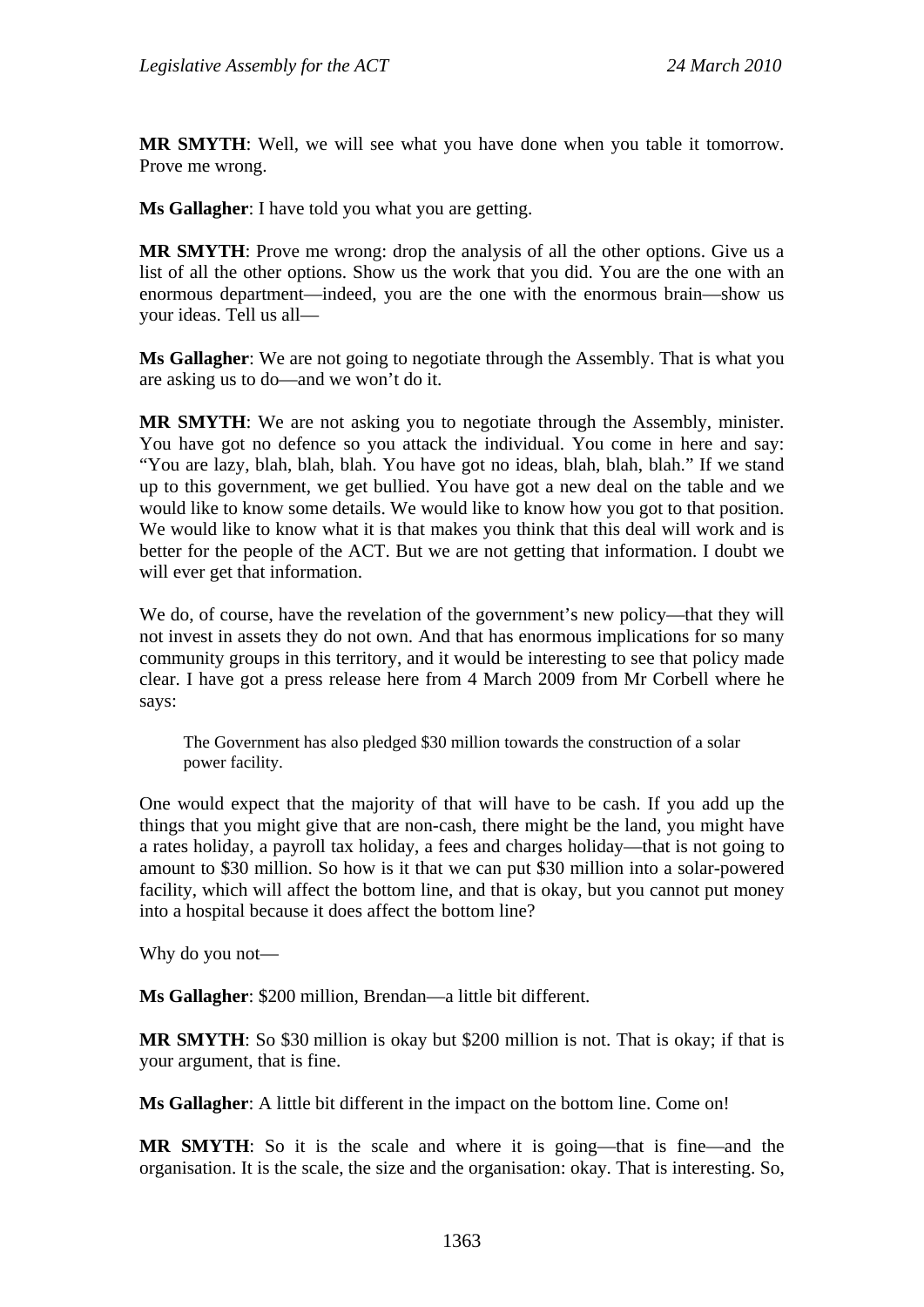if it is small bits, we can put it here and there. But, if it is \$30 million, which I do not think is a particularly small amount of money, that is okay. It will be interesting to see whether the analysis that the minister will, or should, table tomorrow of her idea of "everything is on the table" was actually completed. And I will go back and I will review her words earlier this year where she said that and see what she actually said to the place: "Everything is on the table." But, yet again, one option is presented—only one option. And it is this dogmatic approach, this dog with a bone sort of approach— "I'm going to get my way, no matter what I have to do"—that worries me.

We, of course, do not have any analysis that will prove health outcomes in the ACT. There is absolutely no analysis from the health minister. It is interesting that it seems to be run out of Treasury. The health minister is not up to it so the Treasurer is doing it. We have got the Chief Minister riding shotgun, saying things like, "We want to improve health in the ACT," but there is no improvement to the delivery of health services. That argument is just shot to pieces. That is—

**Ms Gallagher**: So where do you put the beds? Where do you put your extra services—in a building that does not exist? You have got to build it.

**MR SMYTH**: You have not made the case. The minister interjects: "Where will you put the beds? How will you deliver the services?" So I assume that will be in the analysis tomorrow that we will get; that this will show us how this will improve health services in the ACT. When we get those documents tomorrow afternoon, what we will have is an analysis of how the government acquiring Calvary will improve health services in the ACT. If it is not there then the health minister has failed. If it is not there, it shows the health minister is not doing her job. If it is not there, it shows the health minister is lazy. If it is not there, it shows that the commitment that she gave to this place that all options were on the table was not met. It will show that their promise to consider everything was not done.

Yet again we come back to one option—"one option Katy", "one trick Katy". Just one option—that is all she puts forward on each occasion. Where is the discussion about the future of health and how it can be better delivered with the money that is at stake?

**MRS DUNNE** (Ginninderra) (12.09): I thank Mr Hanson for bringing forward this matter today. Unlike the government, we in the Canberra Liberals believe that this is a matter of utmost importance to the community in the ACT and that the people in the ACT need to have some idea of what the government is planning to do with their money.

We have seen the Minister for Health, the Treasurer, floundering over this issue for a number of months now, starting when it became publicly known back in April. Hand on heart, she was saying: "This is the only way that we can progress this matter. The issue is about the bottom line. The issue is about where the money goes and who owns the asset at the end of the time."

As a number of people have pointed out, if this is the issue there are myriad accounting processes that can be adopted short of taking over the hospital in a hostile takeover.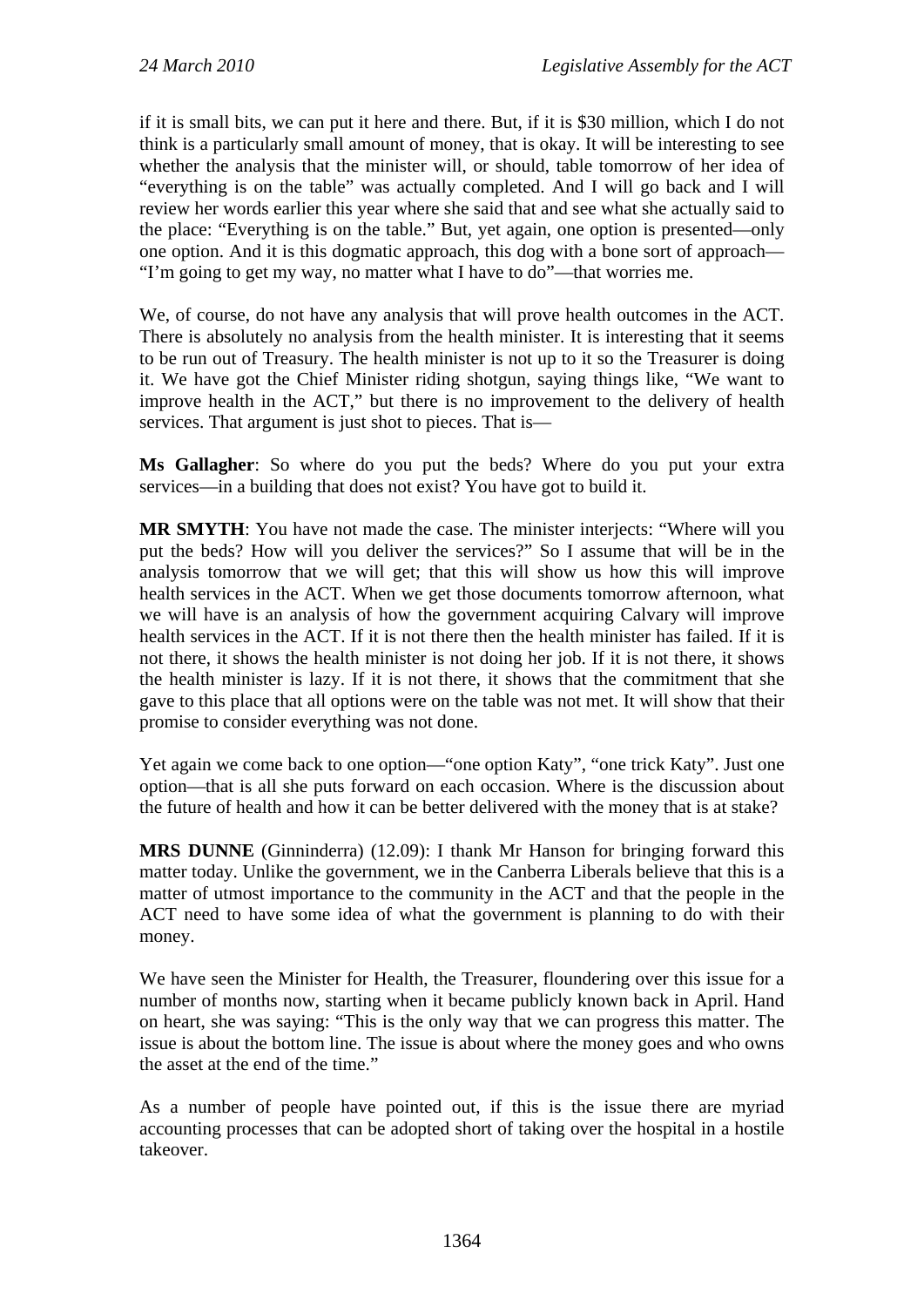It is pretty much the case that the Stanhope Labor government have form on this. The Stanhope Labor government have considered Calvary and the ownership of Calvary by the Little Company of Mary a thorn in their side. And they have form on this: we saw the hostile approach that the previous minister, Mr Corbell, had to Calvary—to the extent, as Mr Smyth will recall, that there were times during budget estimates when it was impossible for members of the Legislative Assembly to put questions about the operation of Calvary hospital directly to the CEO of Calvary hospital. Mr Corbell on one occasion refused to allow him to come up to the table when a question was asked that was directly related to him. The next year he was uninvited to estimates; he was not allowed to even come into the room, for fear that he might be asked a question and give an answer. That goes to show the extent to which Calvary has been a thorn in the side for this government.

We need to keep the motivation in mind. The Chief Minster and the Deputy Chief Minister and Treasurer talk about this as being really only about the accounting treatment. That does not wash with me. Over the years, I have seen their attitude to Calvary hospital. People of the ACT need to know that Katy Gallagher, Simon Corbell and, to a possibly lesser extent, Jon Stanhope have been hostile to Calvary ever since they occupied the government benches.

With that in mind, it is interesting to see the Treasurer's interaction today, especially in relation to the letter that apparently the Chief Minister wrote to the archbishop. I asked a question about where the government was with negotiations on this, because it was public knowledge that meetings had been held. There is public interest in this, and it is reasonable that the Canberra Liberals should ask these questions. It was interesting to hear the snide comments that the Treasurer made then, and she repeated them here today. Just in case people did not get it, the clear implication was "I do not know why I need to table that letter, because you have already got it, I bet". The implication was that a confidential meeting, where a letter was passed confidentially between the Chief Minister and the archbishop—that someone who had received that letter would bring it to the opposition and break the trust that the Deputy Chief Minister says exists between the government and the people negotiating on behalf of the Catholic Church and the Little Company of Mary.

I put it on the record for all to hear that I do not have that letter. I know of that letter's existence because the Deputy Chief Minister spoke about it the other day. And I have a fairly good idea that no-one—none of my colleagues—have that letter or have seen that letter. If anyone had given it to us without the approval of the Chief Minister, it would have been a breach of their trust. The accusation that the Deputy Chief Minister made last Wednesday and again today is that the people who were in receipt of that letter would have breached her trust, would have breached the agreement that they had come to. It shows that she thinks that they act in bad faith. I am putting on the record that, as far as I know, they have not.

She needs to think about what she said there. If she really wants to negotiate with these people and have a really good outcome for the health outcomes of the people of the ACT, she needs to treat the people she is negotiating with better. It is not the cut and thrust we have in here, when she can come in here and verbally beat people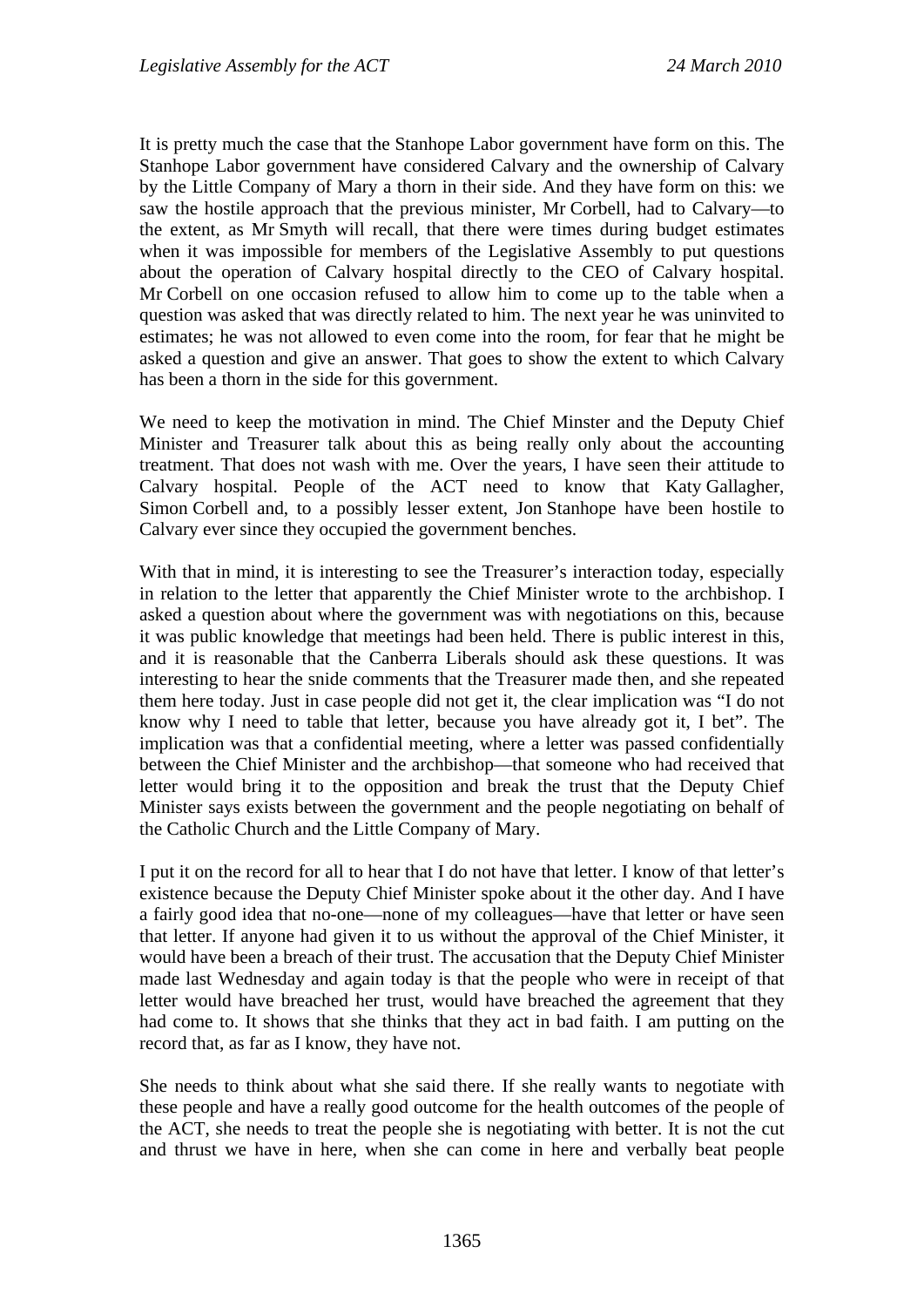around the head. These are people who have individual status and standing in this community. They deserve our respect, and Katy Gallagher demonstrated today that she does not respect them.

It will be useful if, according to the agreement made between the Chief Minister and the archbishop and those negotiating on behalf of Calvary, that letter does become available and becomes available in a way that is in accordance with that agreement. For the Deputy Chief Minister to insinuate that it has come to light in any other way is false. It is a sign of bad faith on the part of the Deputy Chief Minister.

I would like to just touch on a couple of issues. At one stage the Deputy Chief Minister said, "Look, we have to make all these investments in Calvary, and there is no other way." She keeps saying, "There is no other way of doing it except that we own the assets." As an indication of just how fallacious this argument is, she said, "One of the things we will have to do is build a car park." There is no way in the world that it is necessary for the ACT government to own and operate a car park, for there to be a car park—

**Ms Gallagher**: Who else is going to build it?

**MRS DUNNE**: I could think of a whole lot of people who might do it—Wilson car parking, just as an example. There are a whole lot of people who are professional providers—

**Ms Gallagher**: Yes, for paid car parking.

**MRS DUNNE**: You pay for car parking at Calvary anyhow. There are professional providers of car parking.

**Ms Gallagher**: No, you do not. Libs support pay parking at the hospital? Well done, Vicki.

**MRS DUNNE**: There is pay parking, and it has been your proposal for a long time that there be pay parking. If it is necessary to provide car parking, it is not necessary for the government to own the structure.

The point is that there is a multitude of ways for this government to deal with the accounting problem that they say is the stumbling block to all of this. There is a multitude of ways. They can build extensions or improvements to Calvary hospital but keep them on their books and lease them to Calvary hospital at whatever rate. There is a range of things. You may not want to do it because it is not convenient for the government to do this, but there is a range of ways that they can do these things.

The critics of the original proposal to acquire Calvary hospital on a financial basis, the work done by Andrew Podger, indicate that there are ways of doing this. The work done by Tony Harris, the former Auditor-General in New South Wales, indicates that there are ways that this matter can be addressed without a hostile takeover, which is what was previously proposed by this government.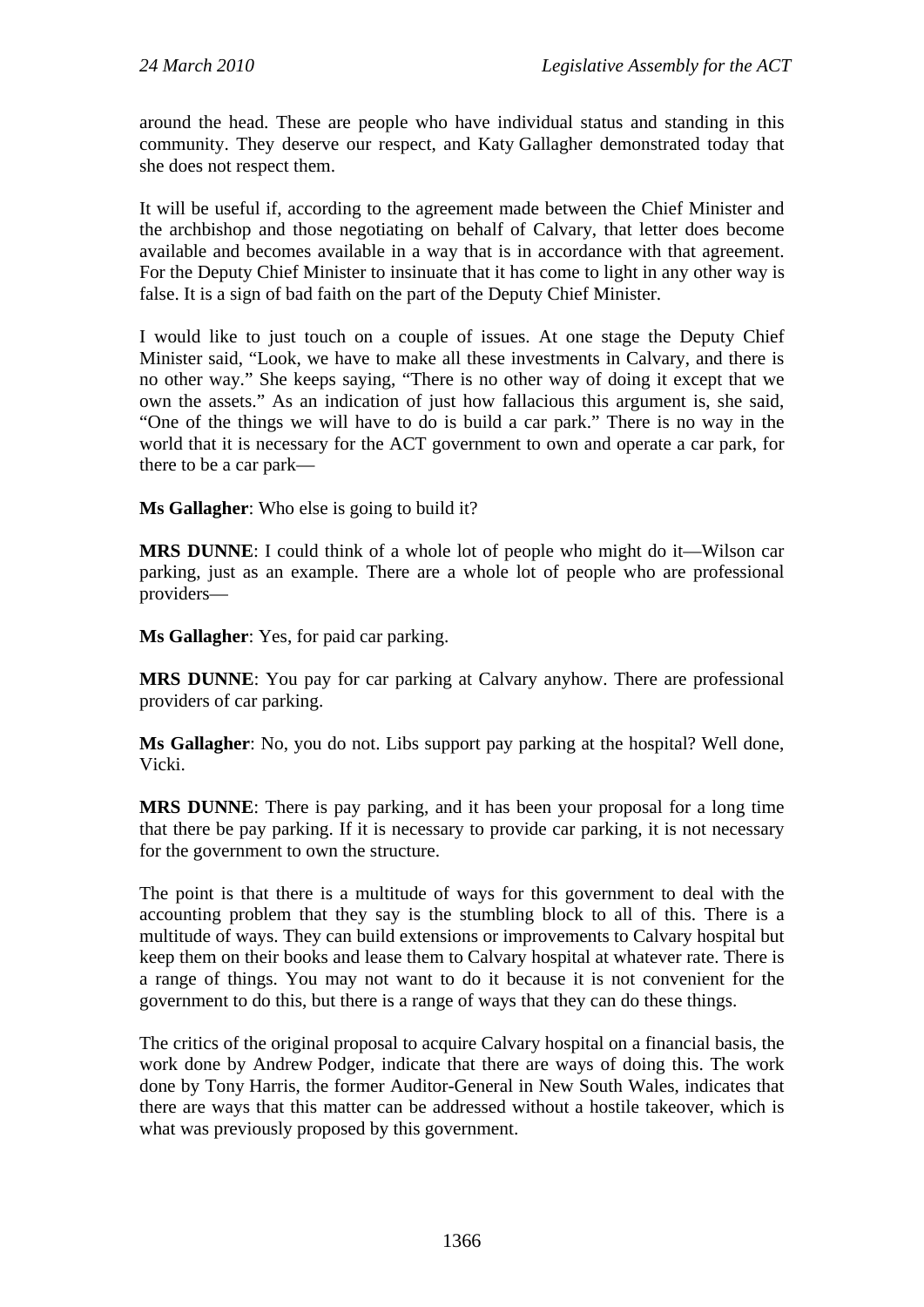As Mr Seselja has said, the Canberra Liberals will be looking at this proposal with an open mind. We are not here, as is characterised by the Deputy Chief Minister today, to oppose this proposal. There has been nothing that has been said that says we will oppose this proposal. We will be looking to see whether this is, as the Deputy Chief Minister says, the only way to do things. I am not at this stage convinced that it is the only way to do things, but it is incumbent upon the Deputy Chief Minister to explain it if she wants to spend \$70 million of taxpayers' money that could be spent on hospital beds, on more nurses or on a range of other health facilities, as the AMA said. The AMA said very early in the piece, "If you want to spend that sort of money in health—

**Ms Gallagher**: It is capital money.

**MRS DUNNE**: Oh, here we go! You can just spend it on capital upgrades, new beds and new equipment if you like. If you wanted to actually spend that money in the health system, there are a lot more productive ways of doing it, as was highlighted by the AMA when this matter first came to light publicly in April. Again, I point out that every time the Deputy Chief Minister hears something she does not like, she talks over people. This is form for her: she likes to dish it out, but she cannot take it herself.

I would like to congratulate Mr Hanson on his motion today and for his cooperative work in dealing with the Greens and coming to a consensus on this motion. I commend the motion to the house.

**Mr Hanson's** amendments to **Ms Bresnan's** proposed amendments agreed to.

**Ms Bresnan's** amendments, as amended, agreed to.

**MR SPEAKER**: The question is that Mr Hanson's motion, as amended, be agreed to.

**MR HANSON** (Molonglo) (12.20): In closing, I would like to thank members for their contributions. This is an important debate that we have had today. It ultimately is about the future health of the ACT as well as about disclosure from this government to make sure not only that we are getting the best results in terms of health care for our residents but that we actually understand what is going on behind the closed doors.

I thank the Greens for the work they did with me on the amendments. Some of the changes that they made have somewhat watered down the motion where we were portraying an accurate reflection of what has occurred in the process to date. But in the interests of making sure that we get from the government the information that I think requires to be put on the table for the public to understand what is going on, I welcome their support for this motion.

I reiterate the point that we stand willing to be convinced, that we will consider this in good faith. We obviously do have a number of concerns and we are somewhat sceptical about the government's motives and the way they conduct this process. But once we receive all the information and we have the process of speaking to all the stakeholders, we will look at this deal for what it is, and it will be done in the interests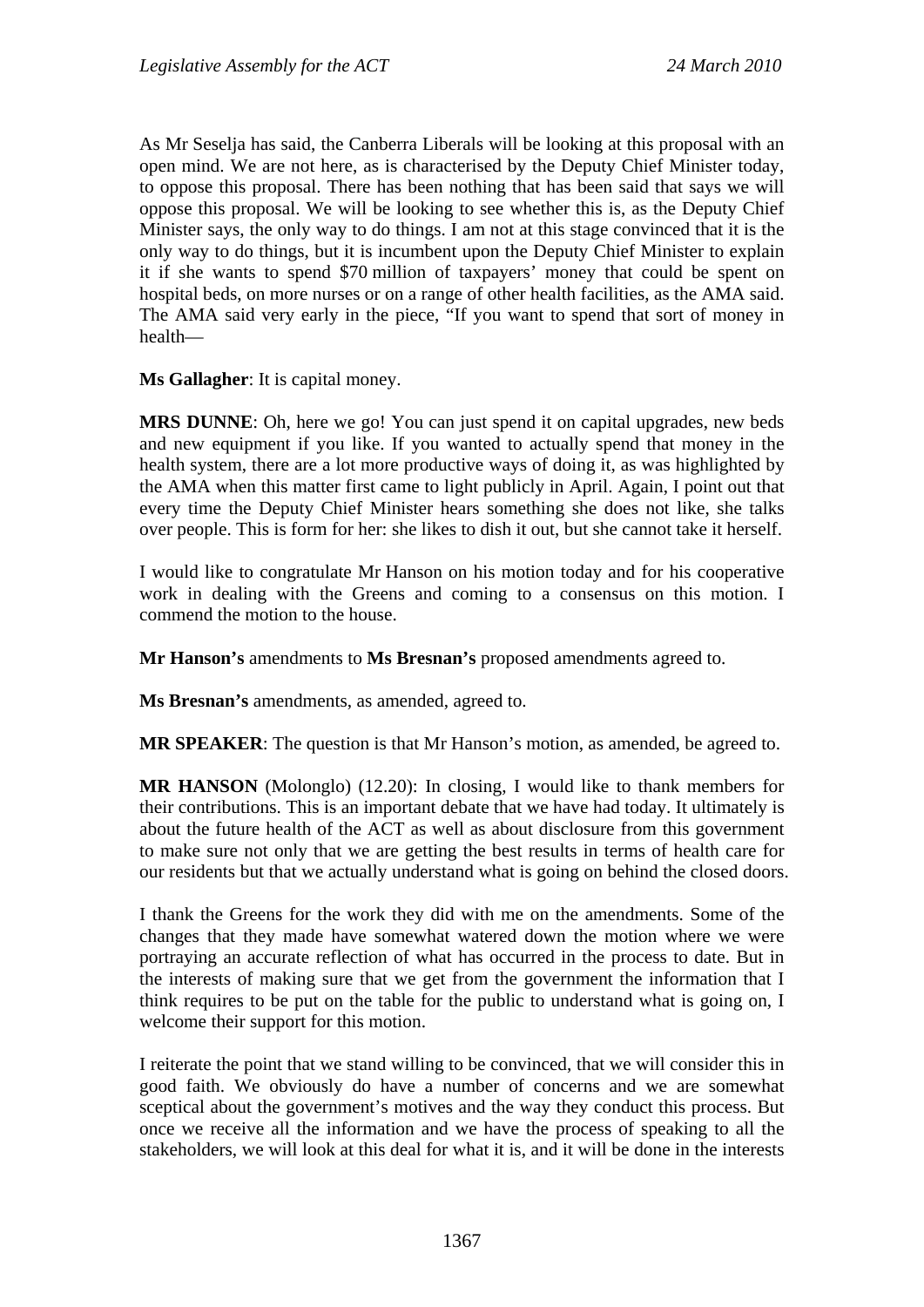of what is best for the health of the ACT and what is the best decision from the point of view of our budget. What we will not be doing is obstructing for the sake of obstruction. That is not the way we do business, and we will not do so in this case.

The point is that this has been a flawed process to date. There has now been 18 months of flawed process. I suspect and fear that we are going down the same path. That causes me great concern, and it is part of the motivation for me putting this motion before the house today.

I would like to talk about the point about the \$200 million investment again, because it is an important point. The need to invest in Calvary hospital's infrastructure is beyond dispute. The Greens, Labor and the Liberals share the desire to see capital upgrades at the Calvary hospital. The point is that the \$77 million required for what Labor wants to do—transfer the ownership—is not an investment in health. To pretend that it is is a myth. Future money on capital investments is, but the \$77 million is not an investment in health. All it does is transfer an ownership agreement. Calvary Public Hospital remains Calvary Public Hospital regardless of who operates it, who runs it and who owns it. To pretend that in any way we oppose capital upgrades at Calvary hospital is a myth and is disingenuous from this government.

Jon Stanhope spoke about the need for an integrated system, for a holistic health system and integrated hospitals. The option that is now on the table, as I understand it, would largely maintain the operating arrangements as they are; the Little Company of Mary would continue to run the hospital. For him to stand up and say, "We need this because it gives you an integrated hospital system"—that is no longer a principle of the proposal they are putting forward. I do not think that he can stand here and lecture us on his need to have an integrated hospital system when that is not even a part of the proposal that he is now presenting.

The argument that I have heard Mr Stanhope put forward—I will go through this in more detail than I have now; this is the one he runs on the radio—is that you would not invest in a property that you rent. I just want to say this again: the point is that this is a property, a facility, that will come back to the ACT. We are going to inherit this facility in 88 years as the lease expires. What we are doing is investing in a property that we get to live in free of charge and will inherit.

In that context, it does not really matter where the money sits on the books or where the capital sits on whose books. And if it is going to cost us \$160 million, as it does over 20 years, to simply transfer ownership, we have to look at the opportunity cost of that. We have to consider whether we want to be spending \$77 million on simply transferring ownership if it could be spent on something else.

For example—this is taken from the ACT budget papers—a neurosurgery operating theatre costs \$10 million. A surgical assessment planning unit is \$4.1 million. A mental health in-patient facility is \$2.29 million. Gungahlin health centre is \$18 million. The Aboriginal and Torres Strait Islander rehab facility is \$5.8 million. And on and on. That is just \$40 million that I have mentioned there. Spending \$77 million simply to transfer an ownership agreement means that \$77 million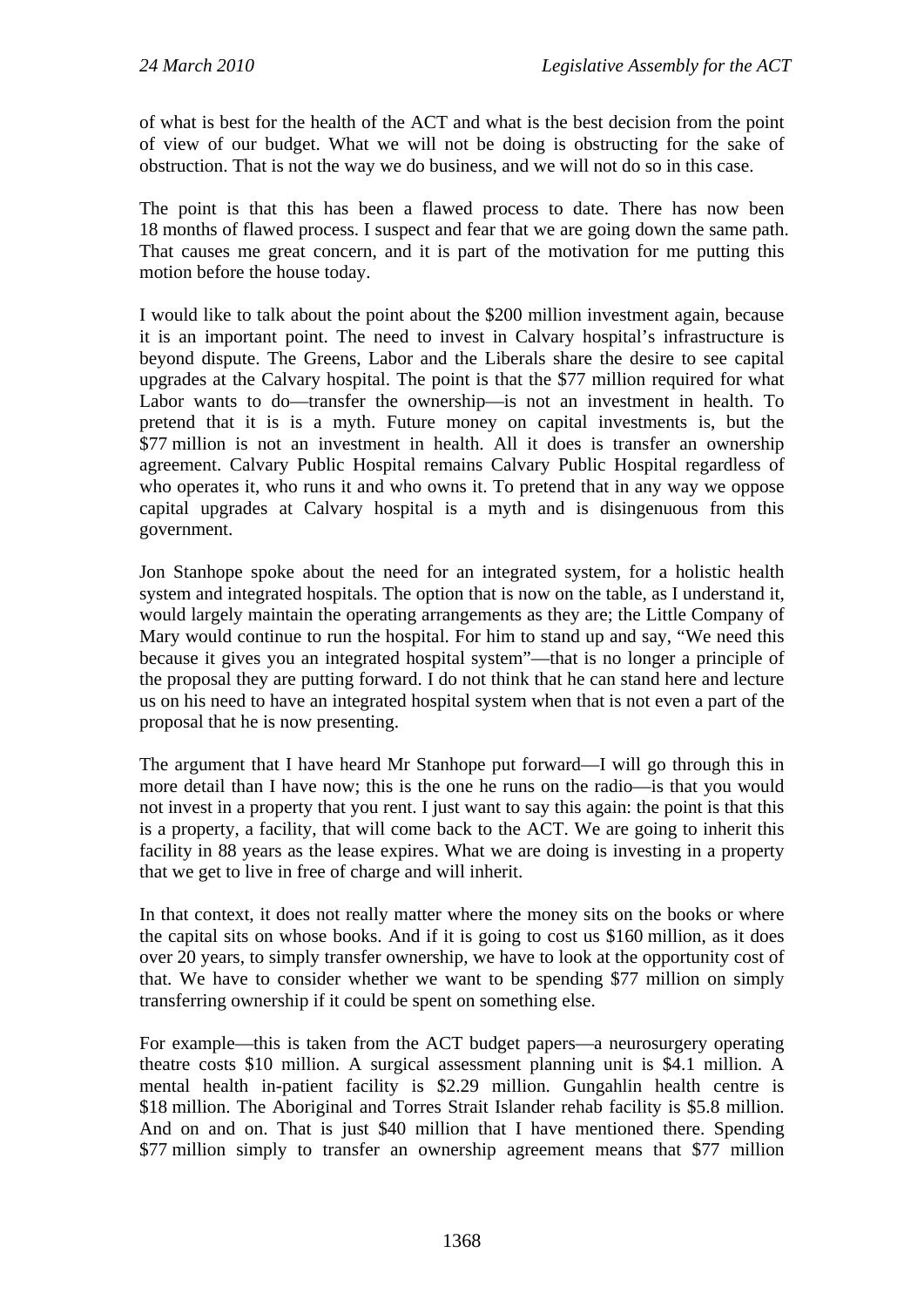extrapolated over the period comes to \$160 million of infrastructure, of capital, that we will not have in our health system.

In terms of the Little Company of Mary, I think this is a good deal for the Little Company of Mary. They have not paid a cent for Calvary hospital. They are going to get in the order of \$77 million for an asset that they never paid a cent for. If you wonder why the Little Company of Mary would be supportive of this—I do not say that it is only because of this—it is that it is a very good deal for them. But I am interested in what is a good deal for the people of Canberra, not what is a good deal for the Little Company of Mary.

In terms of scrutiny, I will turn to Mr Stanhope's quotes. When Mr Stanhope was the Leader of the Opposition, he said that certain things would occur in his government. I will read them to you. He said:

Governments must be scrutinised. They must be accountable. This is a role of oppositions, and it is a role that is particularly necessary as governments become lazy, arrogant, aloof and accident prone.

Now we see a reversal of that. When we do inquire, when we do what he says an opposition should do, he criticises us for it. How quickly he has reversed his position from when he was in opposition to now when he is in government. He says further:

A Stanhope Labor Government will put an end to the waste and mismanagement.

We'll put an end to the fiascos.

I will lead a Government committed to openness, honesty, and inclusiveness.

If he thinks that the process for Calvary thus far is a process that is committed to openness, honesty and inclusiveness, he is somewhat misguided. He said:

Labor understands that good government does not bully. It leads.

The threats to compulsorily acquire Calvary hospital are little more than bullying. And although he has been talking much about bullying of late, this is a government that is characterised by bullying. If there is a phrase that most people use when they are describing Mr Stanhope, it is arrogance and bullying. He says:

Good government accepts criticism.

Good government has the courage to allow itself to be closely scrutinised. It conducts its operations in an open, honest and accountable manner, not in secret.

... Labor rejects behind "closed-door" deals and the failure of process …

Essentially this is a critique of Mr Stanhope of 2010 by the Mr Stanhope of 2001. If he was genuine with the words that he said back then, he would give himself a fail for the way that the Stanhope government currently conducts its business. Based on the measure of how he assessed good governance, he would have to say that in the matter of Calvary hospital he has failed.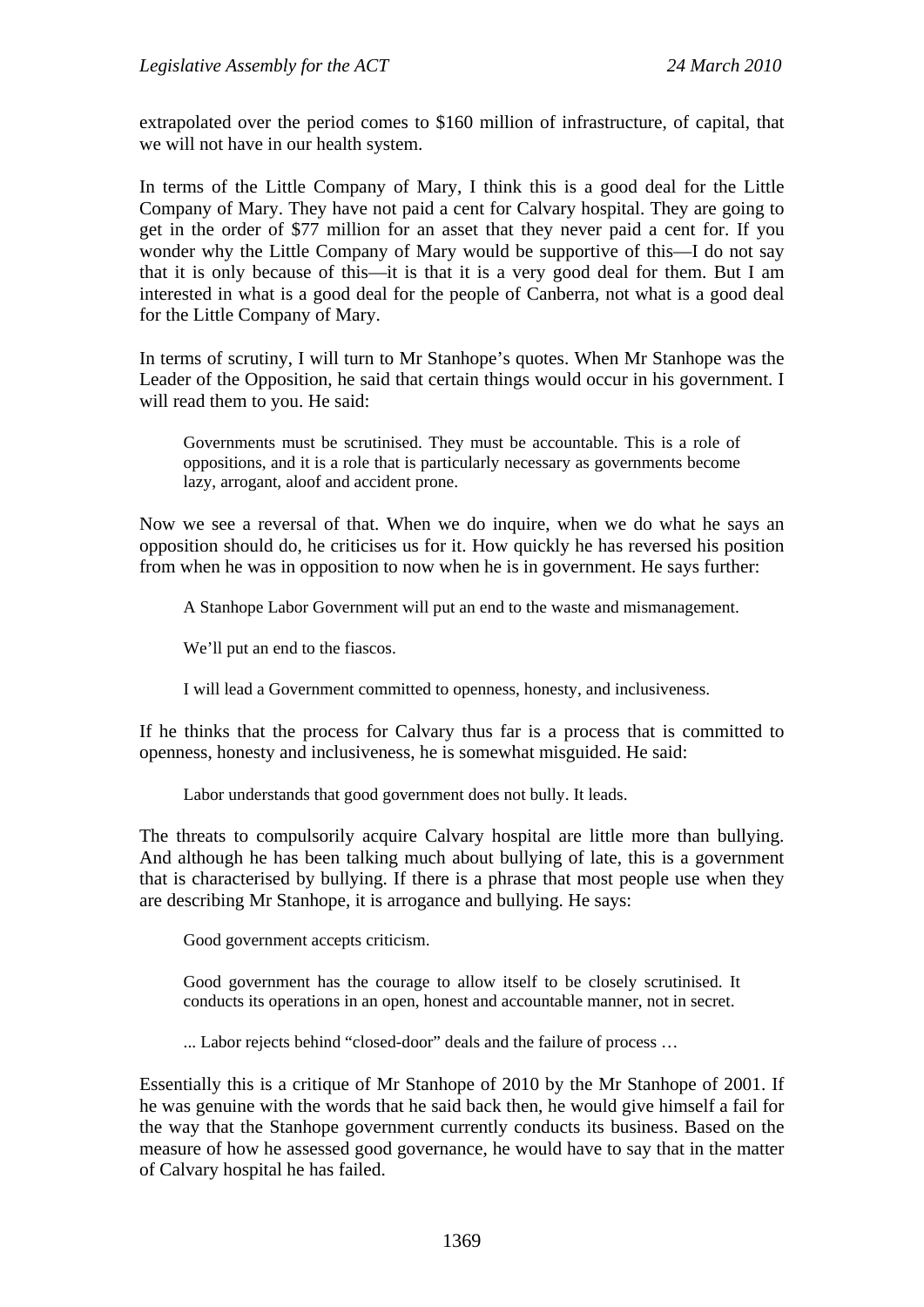With regard to the Greens, I am not quite sure whether they will be supporting this proposal as it stands. I imagine that they will, based on some of the comments that I have heard on the radio. But I make the point that when they say, "Public health in public hands; therefore we would accept this new deal," the deal actually locks a Catholic provider into running Calvary hospital for the next 88 years, 70 years or whatever the period is. I do not see that, simply because the ownership agreement, the piece of paper, rests with the government and not with someone else, that changes anything about Calvary. And I do not think that that constitutes public health in public hands simply because of who owns it. If it is still being managed, operated and run by a Catholic provider, I do not see how the Greens could support this deal in good faith.

I go to the letters that we found out about today. We knew about one last week, the letter to the archbishop. And Ms Gallagher has advised us that there is a letter from the archbishop. As Mrs Dunne has said, I assure the Assembly that I do not have, and my colleagues do not have, a copy of either letter. The comments by Ms Gallagher that suggested that we had been provided with them—and I can only imagine that she is saying that the archbishop would have provided us with them—are quite disturbing. Next time she meets with the archbishop, she should at least apologise to him for casting those aspersions on someone who would pride themselves on their integrity, their honesty and the way they conduct their business.

In closing, I thank members for their contributions today. I am glad to see that this important matter will get up and that we will be provided with at least some of the documents that will help inform the community about what is going on with the government with regard to Calvary hospital.

Motion, as amended, agreed to.

## **Sitting suspended from 12.30 to 2 pm.**

### **Labor-Greens agreement Statement by Speaker**

**MR SPEAKER**: Members, I would like to make a further statement with regard to questions without notice and questions on notice relating to the ALP-Greens parliamentary agreement.

It is clear that there is some lack of clarity about when a question will be out of order if it makes a reference to the ALP-Greens parliamentary agreement, and in the interests of moving forward on this with clear guidance for members, I believe it is useful to outline how I propose to proceed on this matter.

During the course of the debate yesterday, Mr Smyth raised a number of previous questions that had made mention of the ALP-Greens parliamentary agreement that had not been ruled out of order, including a question from Mr Coe in April 2009.

I have taken the opportunity provided to me overnight to review those previous questions, and I acknowledge Mr Smyth's concern that there is seeming inconsistency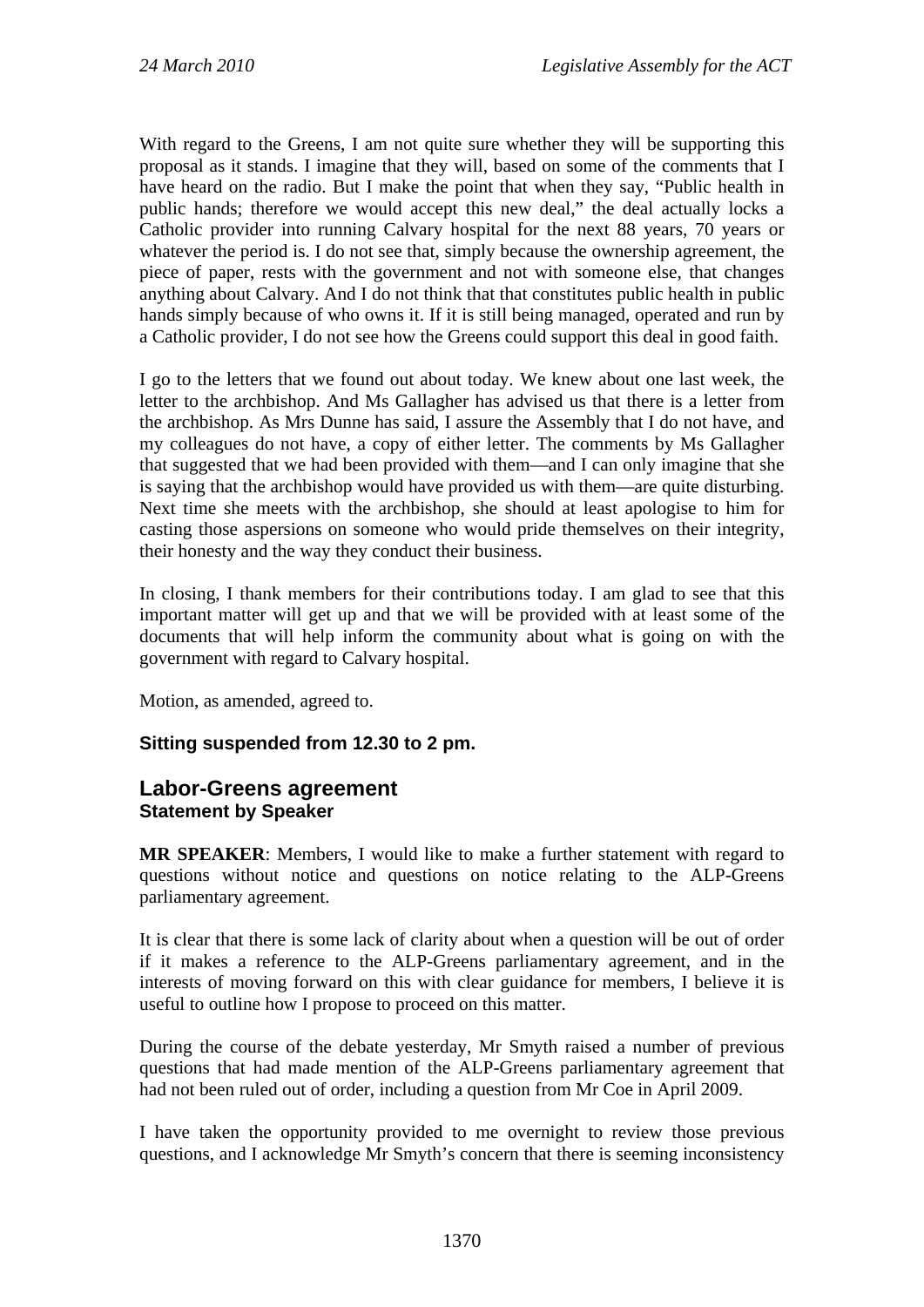between those questions not being ruled out of order and the ruling that was made last week. I note that no point of order was raised in regard to those earlier questions, and no rulings were made at the time. On reflection, under the current standing orders, some of those questions would have been ruled out of order had a point of order been raised.

I would like to summarise my understanding of how the standing orders and practices of this place should be applied in such circumstances.

Firstly, questions cannot be addressed to ministers about matters for which they have no ministerial responsibility. I believe that was clear in my ruling made last week.

Secondly, questions that substantively address the nature of an arrangement between parties would be out of order. This is consistent with established parliamentary practice and through which the Assembly is bound by standing order 275.

For example, the following question asked by Mr Coe, on 27 August 2009, could have been ruled out of order:

Is that statement representative of the integrity of the Greens-Labor agreement? If so, why? If not, why not?

Thirdly, I would like to clarify that where the question is in regard to an item within the agreement for which a minister has responsibility for the implementation of that policy, but which makes passing reference to the policy being in the ALP-Greens agreement, the question would be in order. Mr Coe's question on 2 April 2009 demonstrates this. Mr Coe said:

My question is to the Treasurer, and it relates to the Greens-Labor agreement. Treasurer, one of the agreed policy points of the agreement is to:

Adopt a goal of 10 per cent public housing stock.

Treasurer, has your department provided you with advice as to the cost of this policy and, if so, will you table that advice?

Clearly the Treasurer was being asked about actions taken by her department and accordingly was in order.

My ruling last week was made in response to a point of order raised by Mr Hargreaves, as to whether the ALP-Greens agreement fell within the portfolio of any minister, which it does not.

However, as has been stated previously, and as I ruled on the day, the substantive matter raised in Mr Seselja's question was in order, and was able to be asked of the Treasurer inasmuch as it related to her responsibility for invoices for small business. I acknowledge that inasmuch as Mr Seselja's question only made passing reference to the ALP-Greens agreement, the opening statement of the question was in order.

However, I ruled part of the question out of order as it requested information about the status of the agreement. As members are aware, I invited Mr Seselja to put the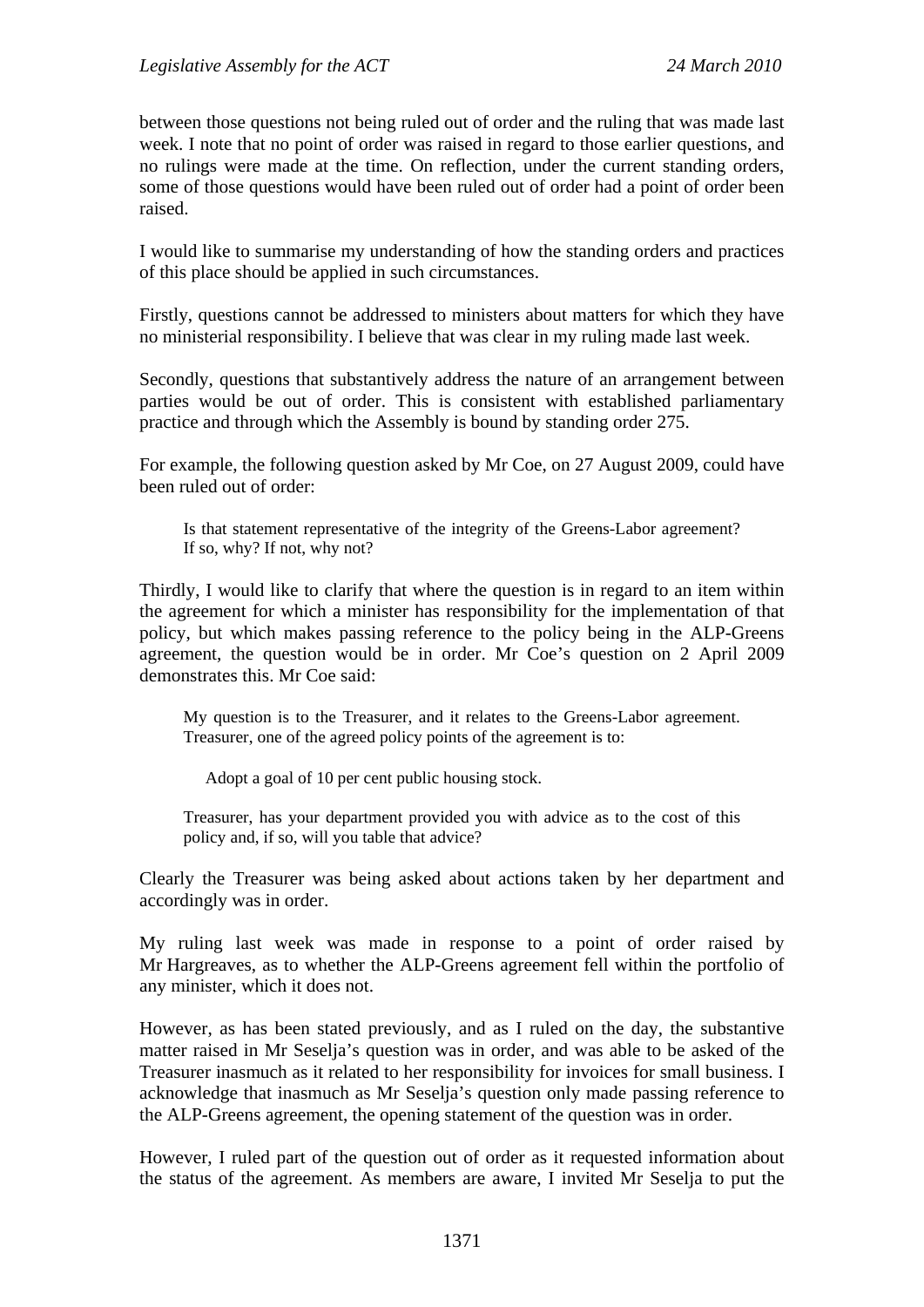question again, to request information about the issues rather than the status of the agreement.

Members, I would like to take the opportunity to comment in regard to how we proceed to constructively engage in establishing clarity around these types of issues.

Yesterday morning, I provided to Mr Smyth an early indication of my statement on the point of order raised by Mr Hargreaves on 18 March 2010.

I would like to state clearly for all members that my door is always open and that, should members wish to raise further issues of concern in regard to rulings or to provide further information for consideration in making those rulings, I welcome this at all times. Indeed I would always encourage members to seek clarity in a constructive way so that we can find the best possible way forward for the conduct of the Assembly.

I would ask that members take time to reflect on my statement today and to inform me should they require further guidance about this issue.

I would also remind members that the provision to review standing orders, procedures and practices exists through the administration and procedure committee.

# **Questions without notice Capital works—program**

**MR SESELJA**: My question is to the Treasurer. Treasurer, yesterday you indicated that, as at 31 January, \$214 million had been spent on capital works in the ACT. How much of this expenditure relates to the commonwealth's BER funding and how much of this expenditure relates to projects that were initially budgeted to be complete in the 2008-09 financial year?

**MS GALLAGHER**: I am not sure that I have the detail of how much is under the commonwealth's stimulus plan, but I can certainly bring that back. I can say that, as at January 2010, \$91 million of the new works program had been expended, some of which would have been the commonwealth's stimulus spend. As at January 2010, \$123 million of the works in progress program had been expended.

**MR SPEAKER**: Mr Seselja, a supplementary?

**MR SESELJA**: Treasurer, yesterday you said there would be an underspend this year. What are the most significant projects that have been delayed and that are contributing to this underspend?

**MS GALLAGHER**: That has not been finalised yet. We will be releasing that closer to the end of the financial year but there are a number of underspends across agencies. The largest capital programs, of course, are done through TAMS and education, although they are delivering by far the majority of their program on time. There are underspends in health. I will be providing more detail of that in the financial report to the Assembly. The exact level of the underspend is not clear at this point in time. But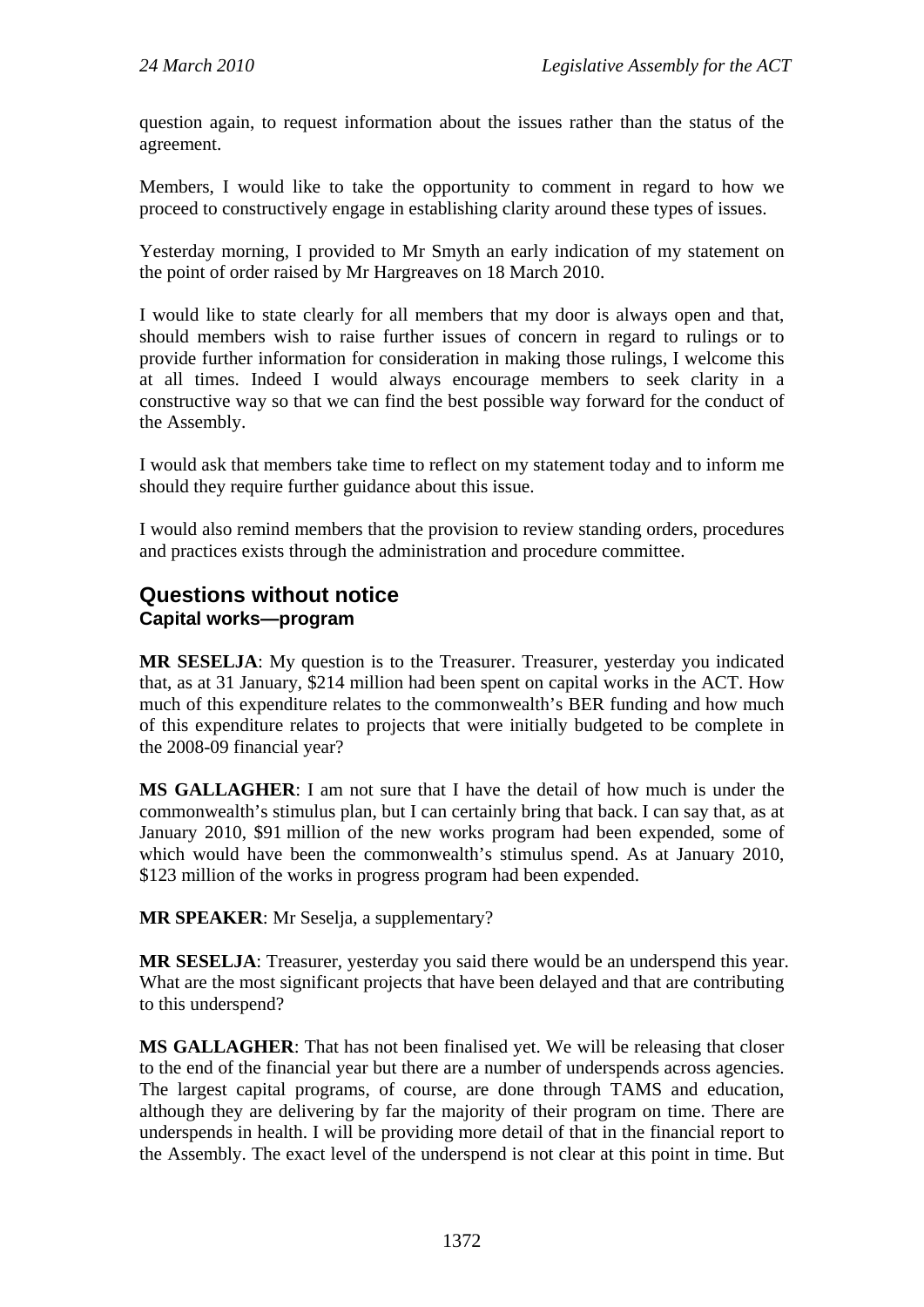as I said yesterday, it will be an improved outcome on last year's capital spend, which is very pleasing.

**MR SPEAKER**: Mr Smyth, a supplementary?

**MR SMYTH**: Thank you, Mr Speaker. Minister, will the government's decision to delay some projects contribute to an underspend in 2009-10, and what will be the quantum of that contribution to the underspend?

**MS GALLAGHER**: Yes, we have revised the capital program, as Mr Smyth would be aware, in the budget update, where the existing capital program went from \$782 million down to \$676 million. We have reprofiled \$105 million over the next couple of financial years. That does not necessarily mean delay. I should clarify that it does not necessarily mean delay; it is just a better estimation of when the cash will go out the door. We provided that in the budget update, and if there are any further changes to this year's program they will be provided in the budget.

**MR SPEAKER**: A supplementary question, Ms Le Couteur.

**MS LE COUTEUR**: Mr Seselja's original question talked about the building the education revolution. What impact will there be on construction employment in the ACT when that comes to its inevitable end, which I believe is around the end of the year, from what Mr Barr said last week?

**MS GALLAGHER**: There is plenty of work around, Ms Le Couteur. That is the short answer to that question. Indeed, of our existing capital program, the building the education revolution is only a small component. One of the challenges for government, I think, as we move through the next financial year is how we maintain our support for economic growth in the private sector. We largely do that through our capital works program. That is what industry is saying to us, and that is why they asked us to look at reprofiling some of our work to make sure that, when some of the time-critical work is complete, there are still capital projects to roll out over the next few years. Certainly, with the infrastructure plans that are being put together across agencies, there is going to be no shortage of capital works across the ACT government, but it is a challenge for us to maintain the level of program that we had last year and this year.

# **Visitor**

**MR SPEAKER**: Members, before we proceed, I would like to acknowledge the presence of a former member of the Assembly, Mr Michael Moore, in the gallery today. I welcome Mr Moore back to the Assembly.

**Members**: Hear, hear!

## **Questions without notice Bimberi—Aboriginal liaison officer**

**MS HUNTER**: My question is to the Minister for Children and Young People and it is about Indigenous young people in Bimberi. Concerns were raised with me this week on behalf of the Indigenous elected body regarding the official establishment of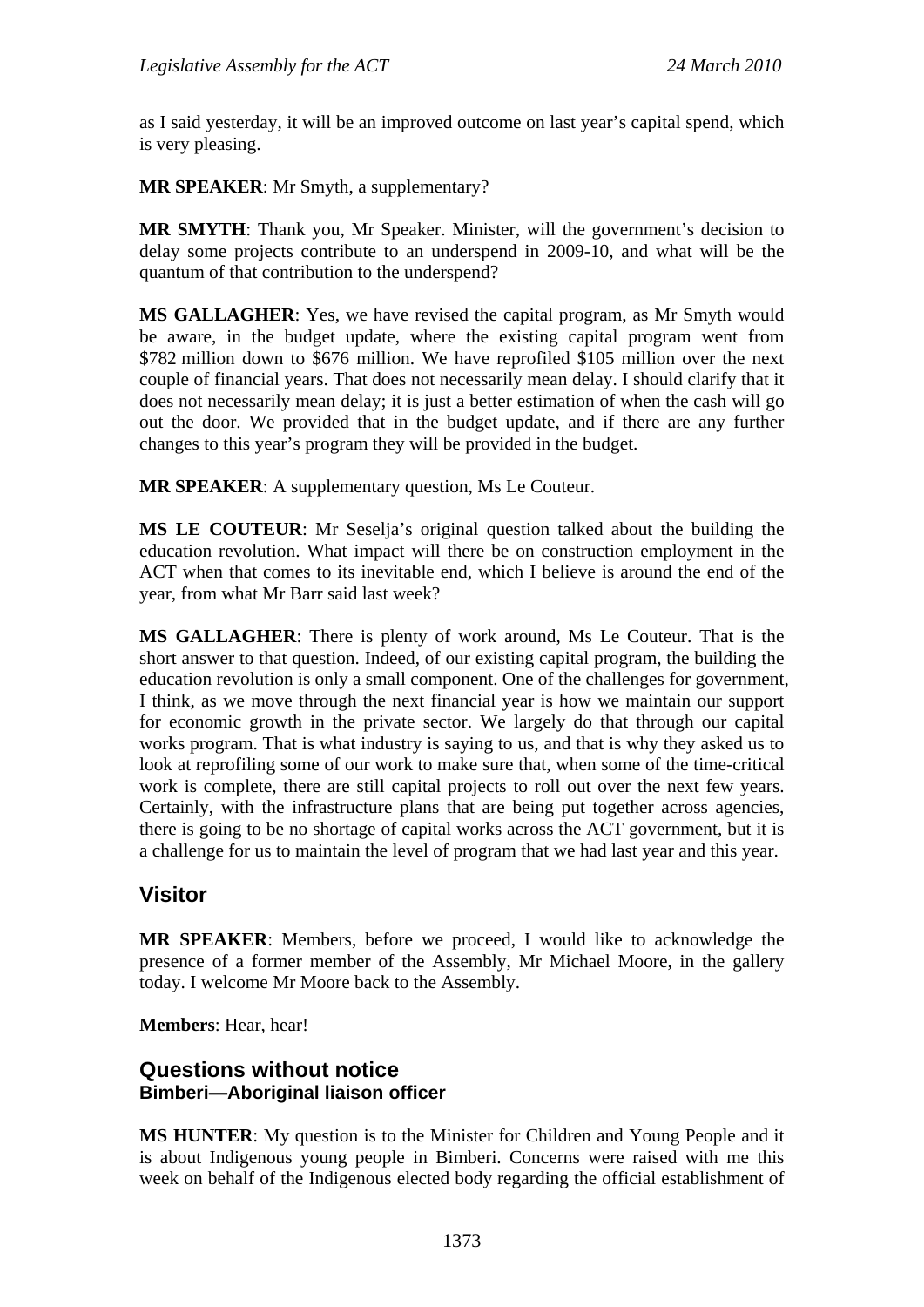an Aboriginal liaison officer within Bimberi. Can the minister please advise if there is an officially identified Aboriginal liaison officer working at Bimberi?

**MS BURCH**: We do prepare for Aboriginal and Torres Strait Islander children that are in care and protection. We have an Aboriginal liaison position at Bimberi that focuses on the residents and the residents' needs. There is staff training. Indeed, all people involved with youth justice at Bimberi are prepared in relation to dealing with Aboriginal and Torres Strait people, in dealing with their cultural issues, and appropriate supports are offered. There is a departmental liaison officer there.

### **MR SPEAKER**: Ms Hunter, a supplementary?

**MS HUNTER**: Thank you. Minister, given there are also concerns regarding the funds allocated towards this position within the overall Bimberi budget, is there a specific allocation of funding for this position and, if so, is it being used for the purpose of working with other Aboriginal organisations and the delivery of culturally appropriate programs within Bimberi?

**MS BURCH**: I would have to take some advice on the particular budget line or cost line for that position, but certainly the Aboriginal liaison officer works with other services, and service relationships have been established with the Aboriginal Justice Centre, local Indigenous service agencies and the Aboriginal and Torres Strait Islander Services unit within the Office of Children, Youth and Family Support. So it is around working not only within Bimberi but the services that relate to Bimberi and are connected on a referral basis when Aboriginal and Torres Strait Islander people are indeed not in Bimberi and back in the community.

**MS BRESNAN**: A supplementary.

**MR SPEAKER**: Yes, Ms Bresnan.

**MS BRESNAN**: Thank you, Mr Speaker. Minister, can you describe how young people are referred to the Aboriginal liaison officer within Bimberi and how the community is given information about this position?

**MS BURCH**: I do not know the detail of the mechanics of the referral to the DLO but I would say that, on entry into Bimberi, staff are alerted that there is an Aboriginal and Torres Strait Islander young person coming in and that the DLO is informed of that. As far as how the broader community is aware of the DLO position, I would say that that works through communication channels with those other service relationships which I have just spoken about—the Aboriginal Justice Centre, Gugan, Winnunga, the Aboriginal and Torres Strait Islander service unit and the broader support networks that the department, the office, has established in responding to vulnerable families, Aboriginal and Torres Strait Islander families, and individuals within the care and protection and justice systems.

**MR COE**: A supplementary?

**MR SPEAKER**: Yes, Mr Coe.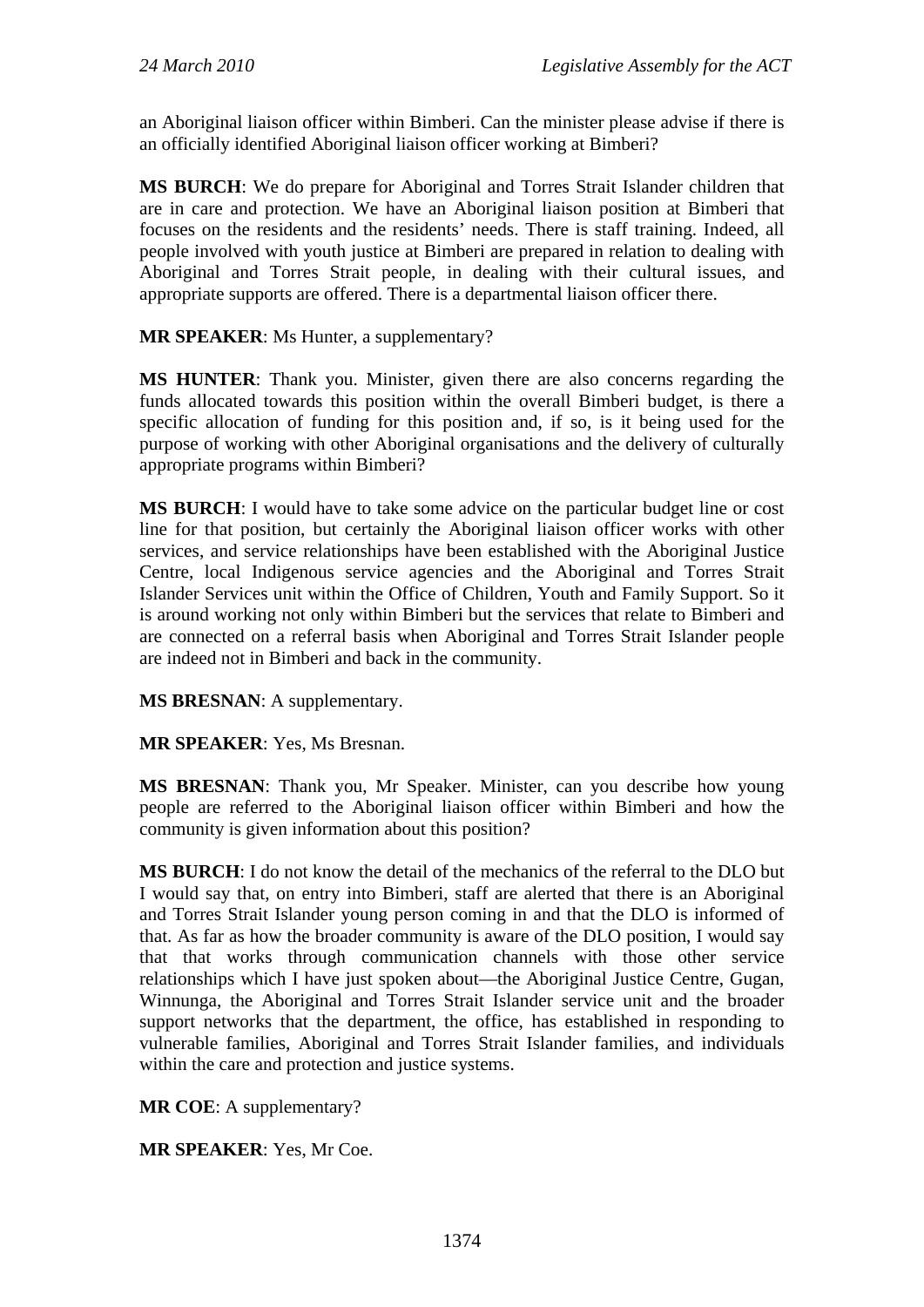**MR COE**: Minister, are convicted detainees segregated from remandees? What are the numbers of Indigenous and non-Indigenous people in those categories?

**MS BURCH**: Separation in Bimberi is managed for a number of reasons: their age, their gender, their behaviour, how they fit in with the broader community there. The numbers vary from week to week. Aboriginal and Torres Strait Islander people, unfortunately, are over-represented within the Bimberi system.

**Mr Coe**: Will you take it on notice?

**MS BURCH**: I can flick through this and get back to you this week with the details we have.

#### **Gaming—sale of Labor clubs**

**MR SMYTH**: My question is to the Minister for Gaming and Racing. Minister, yesterday you indicated that you would not be taking any further action on the 86 documents requested by the gaming commission from the Labor club but not provided. Have you taken any advice from the commission as to the content of these documents, why the commission requested the documents and, if so, have you satisfied yourself that the documents can remain secret?

**MR BARR**: I thank Mr Smyth for the question. As Mr Smyth would be aware, as I am sure he has pored over the detail of the commission's report, the documents were legally privileged. The commission agrees that they are legally privileged and it has made those statements in the report. The commission has agreed with that and has proposed that no further action be taken in relation to those documents.

**MR SPEAKER**: A supplementary question, Mr Smyth?

**MR SMYTH**: Minister, given the commission report explicitly states that there is a conflict of interest between the Labor club and the Labor Party, is it appropriate for you to make further decisions with regard to the report?

**MR BARR**: Entirely, Mr Speaker.

**MRS DUNNE**: A supplementary question, Mr Speaker?

**MR SPEAKER**: Yes, Mrs Dunne.

**MRS DUNNE**: Minister, how many members of the ALP administrative committee or board members of the Labor club work as ministerial advisers in the Assembly?

**Mr Hargreaves**: On a point of order, Mr Speaker, I refer to your previous ruling. I would seek to have this question ruled out of order because it does not relate to a ministerial responsibility carried by this minister, as detailed in the AAOs.

**Mrs Dunne**: On the point of order, Mr Speaker, Mr Smyth's question relates to whether or not the minister may have a conflict of interest in relation to his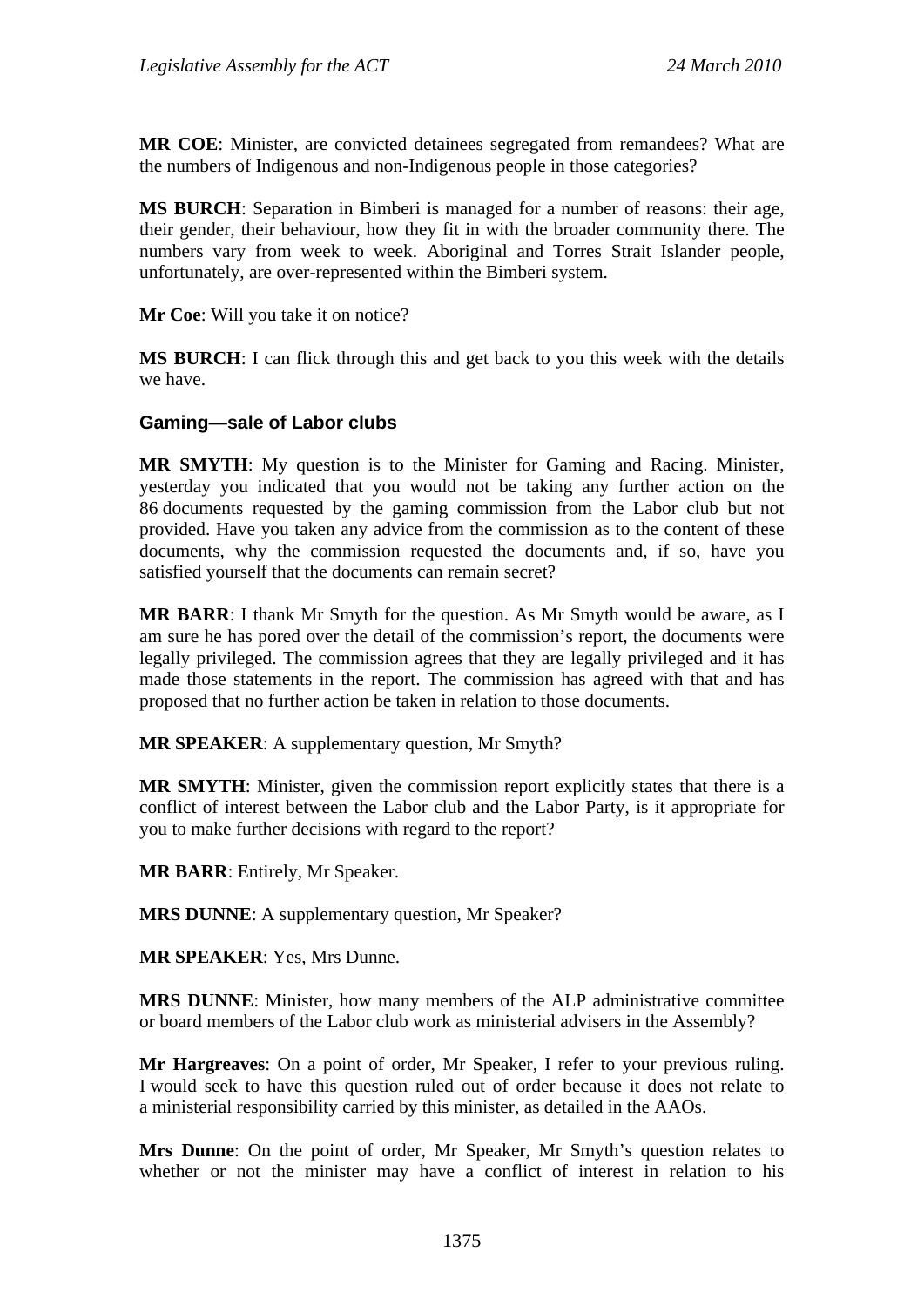responsibility for the Gaming Machine Act and, therefore, it is reasonable to ask the minister whether or not he is aware of other people in his employ or in the employ of the executive that may have a similar conflict of interest.

**MR SPEAKER**: One moment, members. There is no point of order. I believe the question goes to the conflict of interest and I think it is open to ask the minister.

**MR BARR**: Thank you, Mr Speaker. Yes, I am aware of one member of my staff who is a member of the Labor Party administrative committee but there are no members of my staff who are in any way on the board of the Canberra Labor club.

**MRS DUNNE**: I have another supplementary, Mr Speaker.

**MR SPEAKER**: Yes, Mrs Dunne.

**MRS DUNNE**: Minister, will you be seeking to amend the Gaming Machine Act so as to allow the commission access to documents such as those in question?

**MR BARR**: That would be seeking an announcement of government policy, and I will not be outlining government policy in question time today.

### **Planning—building certifiers**

**MS LE COUTEUR**: My question is to the Minister for Planning and concerns building certifiers. What auditing of building certifiers does the government currently do, and does this auditing involve physical inspection of the site and comparing the plans with the actual finished building?

**MR BARR**: I thank Ms Le Couteur for the question, as this is a matter that has been the subject of some public debate in the letters page of the *Canberra Times* in recent weeks and months, and quite possibly over a number of years.

In short, yes, the Planning and Land Authority does undertake auditing. There have been a number of examples over the years where the authority has undertaken audits and then undertaken subsequent action to see matters rectified. But it is an audit process. It is reported against, I understand, in the Planning and Land Authority's annual report. There may indeed also be some reporting in the budget papers each year in terms of performance indicators for particular audits under the construction services branch which was newly established in last year's budget.

I do not have, off the top of my head, the exact number of audits that are undertaken, but I am happy to provide the member with that information once I have received some accurate data from the Planning and Land Authority in relation to that matter.

**MR SPEAKER**: Ms Le Couteur, a supplementary question?

**MS LE COUTEUR**: Thank you, Mr Speaker. Does the auditing also include EER ratings and does that auditing involve physical inspection of the site, comparing the plans with the finished building, as well as redoing the software EER rating?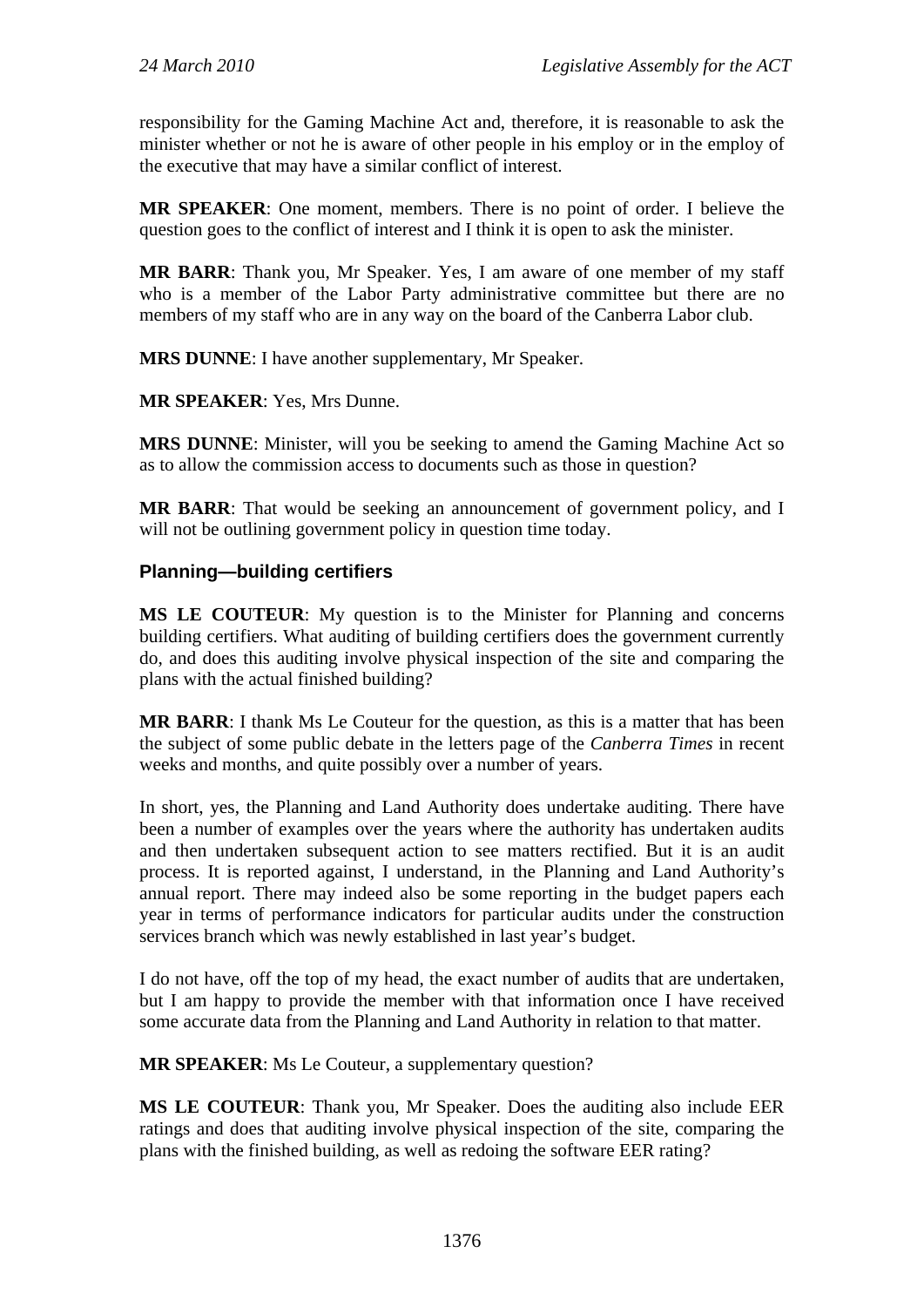**MR BARR**: As I understand it, there is a difference in the EER process as that relates to a point of sale rather than a point of construction in some instances, although it can vary, of course, depending on the nature of the property. I will need to get some further advice as to the nature of the inspections that are undertaken. As I understand it, it is mostly software based and there are various software tools. Since this EER system was introduced in the territory more than a decade ago there has been an evolution in the sorts of analyses and tools that are used to assess the EER of buildings. As Ms Le Couteur would be aware, I think we are onto the second or third generation of software in relation to those sorts of analyses.

I will seek some further information in relation to whether there are physical inspections. Off the top of my head I do not believe there are. I understand physical audits are undertaken on a random basis, so not every EER assessment is audited. There is a random process then for checking. Of course, as we see the evolution of time and properties go on the market more than once, there is a requirement for EERs to be updated. From one point of sale to the next it is possible that the home owner could well have made changes to the property, one would hope to largely enhance the EER rating of the property rather than to detract from the EER rating of the property.

**MR SPEAKER**: Ms Hunter, a supplementary question?

**MS HUNTER**: What is the government target for both energy efficiency rating and other auditing, and have these targets been met?

**MR BARR**: These targets are published each year in the Planning and Land Authority's statements in relation to the budget papers and their annual reports. My understanding is that the targets have been met over the past few years. Of course, there will be further reporting on this in the months ahead.

**MR SPEAKER**: Supplementary question, Ms Bresnan?

**MS BRESNAN**: Thank you, Mr Speaker. Given that building certifiers are often recommended by the builder, how is this potential conflict of interest minimised?

**MR BARR**: I thank the Greens for this line of questioning. There is potential, as I understand it, in the public mind for there to be some concern in relation to this recommendation process whereby a builder would recommend a certifier. I think it is important to note that there is that concern in the public and it has been expressed by a number of correspondents in the *Canberra Times.*

I do not believe that the current arrangements in the territory can address all of those concerns that residents have. So I think it is an area that we will have to examine more closely in the future. I think it is important that there is an independent auditing process. Certainly, I am confident that the Planning and Land Authority undertakes that role.

There is, I accept, at the heart of this matter a question around whether building certifiers should be on the government payroll or paid for by the private sector. There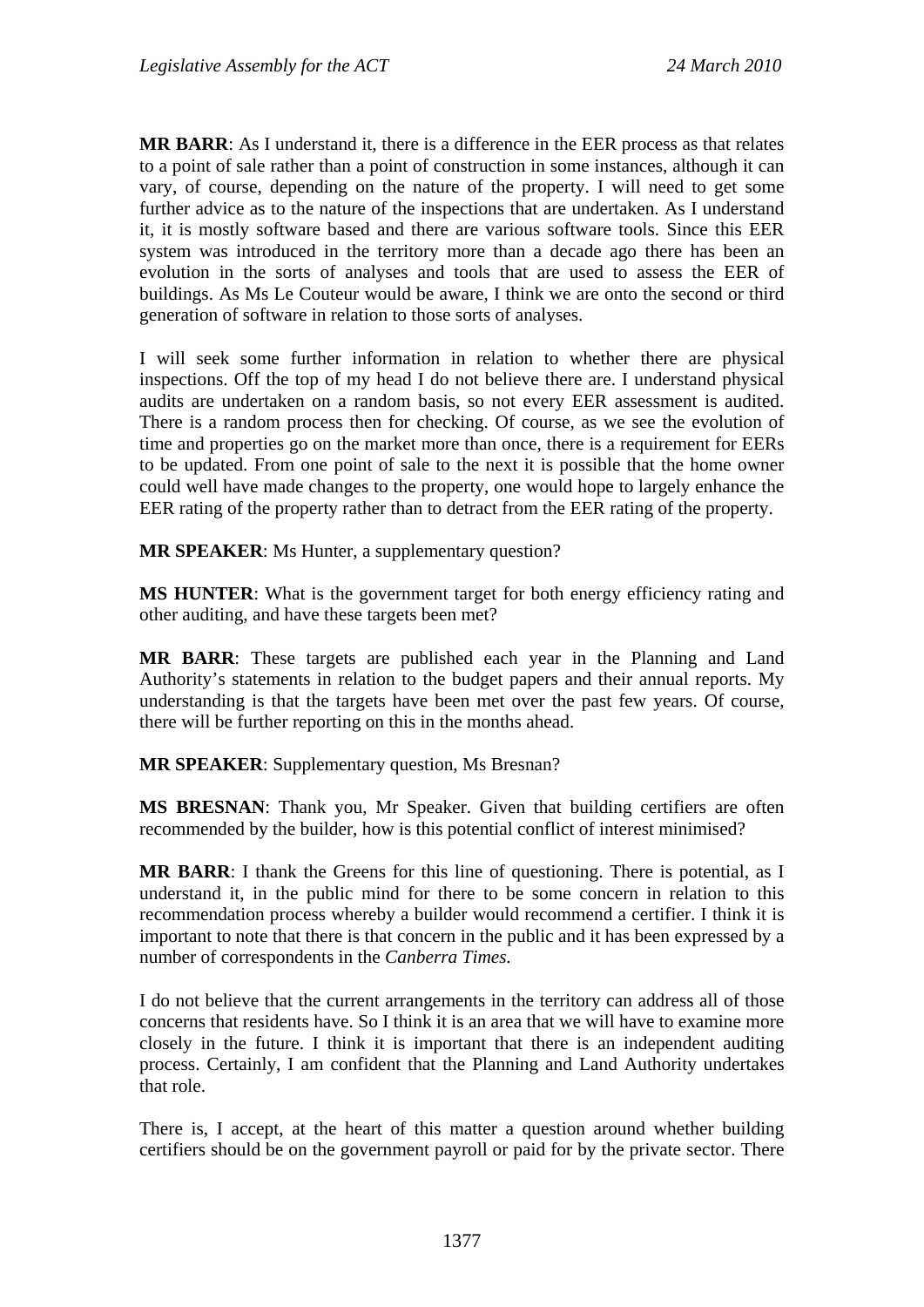is a very strong view in the private sector that private certification is the way to go. But I also accept that there is a very strong view from some in the community who have had bad experiences in relation to this that some greater level of regulation from government is required.

I am examining a range of issues. I am looking at a range of different legislative options to ensure that there is greater certainty for residents and that this perception of a conflict of interest can be addressed. Yes, I acknowledge that there is this problem and I am looking at a range of different ways to address it.

### **Public service—staffing**

**MR COE**: My question is to the Treasurer. Treasurer, the ACT public service profile for 2008-09 shows that staffing has grown in the ACT public service by 1,216 in the last 12 months. The average salary cost of a staff member is \$60,972. Treasurer, do you consider it prudent to increase staff costs by over \$74 million during a financial crisis?

**MS GALLAGHER**: The government does watch our staffing levels very closely.

**Mr Smyth**: Mr Stanhope used to not watch it. He was shocked that it had grown.

**MS GALLAGHER**: I was just wondering why the Liberals were being so quiet, but Mr Smyth has let the side down. I did have a suspicion that it could have been because Mr Moore is in the audience and they might be a little bit worried about a negative story in the *CityNews*, but good on you, Mr Smyth; you have let the side down.

**Mr Smyth**: Point of order, Mr Speaker. I have never been worried by Michael Moore's presence at any event.

**Mr Hargreaves**: Point of order, Mr Speaker. I have.

**MR SPEAKER**: Thank you for the commentary. Ms Gallagher, the question.

**MS GALLAGHER**: We do watch the issue of our staffing numbers very closely. If you go back and have a look at the staffing profile and where the great staffing increases have been, they have been largely in health, education or other areas where the government has made a conscious policy decision to deliver a program that has required staff.

As our services to the community grow, and they are growing every year, our staff profile will grow as well. But it is an issue that we watch very closely. We acknowledge that 60 per cent of our budget is our staffing costs. Part of our budget plan is to make sure that we have some wage restraint going on when our budget is under stress. Of course, staffing levels are a part of that equation in every decision that this government takes. We are very conscious of any expansion, but we do so with our eyes open.

**MR COE**: I have a supplementary, Mr Speaker.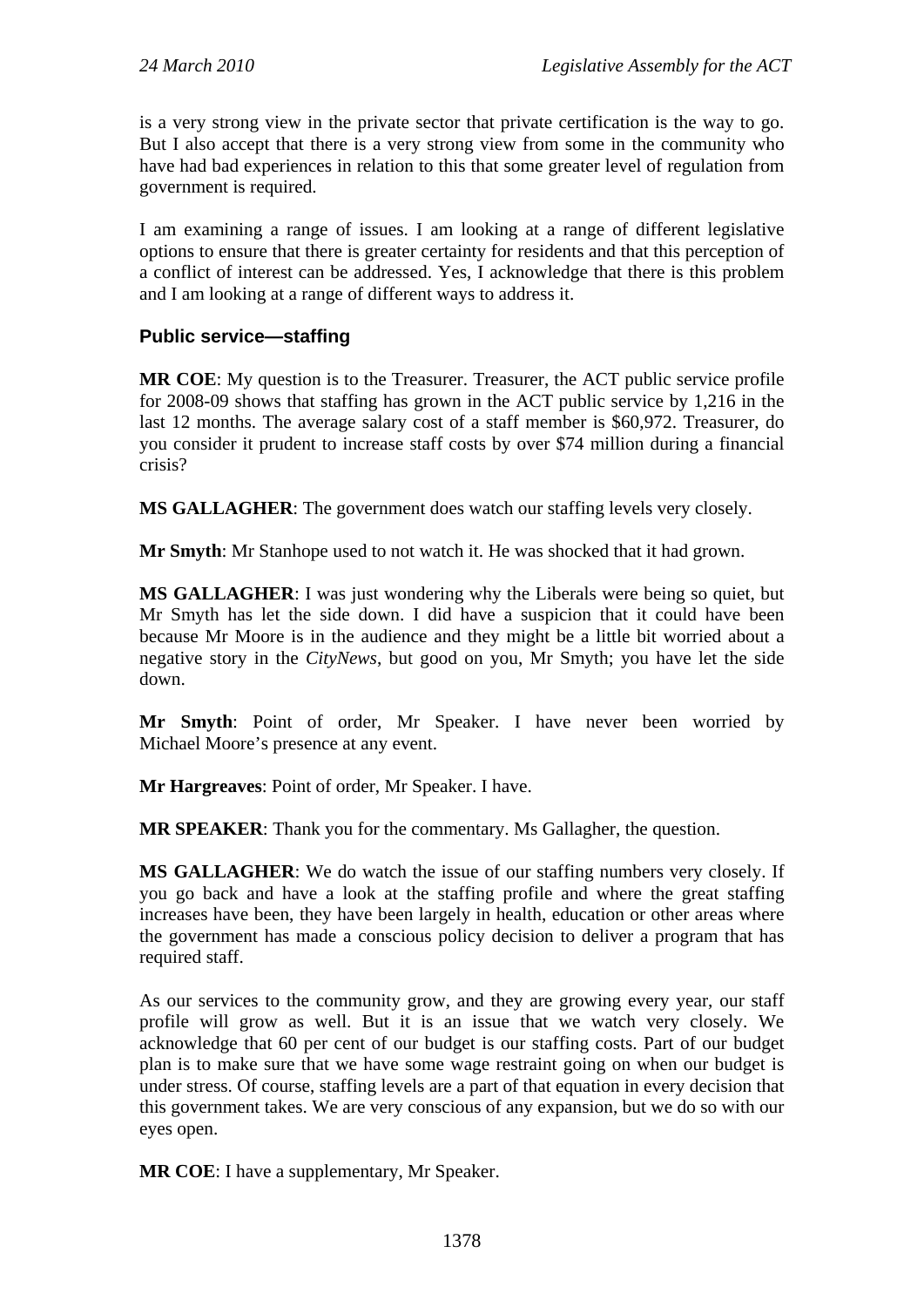**MR SPEAKER**: Yes, Mr Coe.

**MR COE**: Treasurer, what is the projected cost increase for this year, and will staff numbers also increase?

**MS GALLAGHER**: Staff numbers will increase in line with government policy decisions. I am not sure how else I can expand on that other than as in my first question. In relation to any additional expenditure that has been incurred since the budget was announced, I can confirm that the majority of that is for largely technical reasons. I think \$17 million—this is from our budget update—relates to rollovers; \$33 million, by far the majority of the increased expenditure, is a re-evaluation of TAMS's assets; and \$11½ million was an actuarial super valuation change. So, in terms of any additional expenditure, they have not been incurred for staffing reasons post the ACT budget of last year.

**MR SMYTH**: A supplementary, Mr Speaker?

**MR SPEAKER**: Yes, Mr Smyth.

**MR SMYTH**: Treasurer, what extra front-line services were provided to the ACT as a result of this expenditure and extra staffing?

**MS GALLAGHER**: I draw the member's attention to the budget papers where initiatives are clearly outlined.

**Mr Smyth**: You don't know?

**MS GALLAGHER**: I do know and I can go through them one by one. For example, in health—and I can go through these—there is an increased critical care capacity, which is an additional funded intensive care bed, as opposed to the plans those opposite took to the election, which was a fake intensive care bed—an intensive care bed you have when you do not have an intensive care bed; that is right, the intensive care bed that you use for surge in capacity. That is right. That was a good one in the election. There is an increase in elective surgery, for example. That means more doctors and more nurses and additional beds. There is an increased acute capacity: 20 beds. That usually equates to about 80 nurses to run those beds.

We can run through it but I think the short answer, to save everybody else from boredom, is: go back, look at your budget papers. The initiatives are outlined there very clearly indeed, as are the staffing numbers.

### **Public Service—staffing**

**MR HANSON**: My question is to the Treasurer. Treasurer, the ACT public service profile 2008-09 shows that staffing has grown in the ACT public service by about 6.5 per cent in the last 12 months. The average salary of a staff member is \$60,972. Treasurer, how many of these staff were essential and how many were non-essential?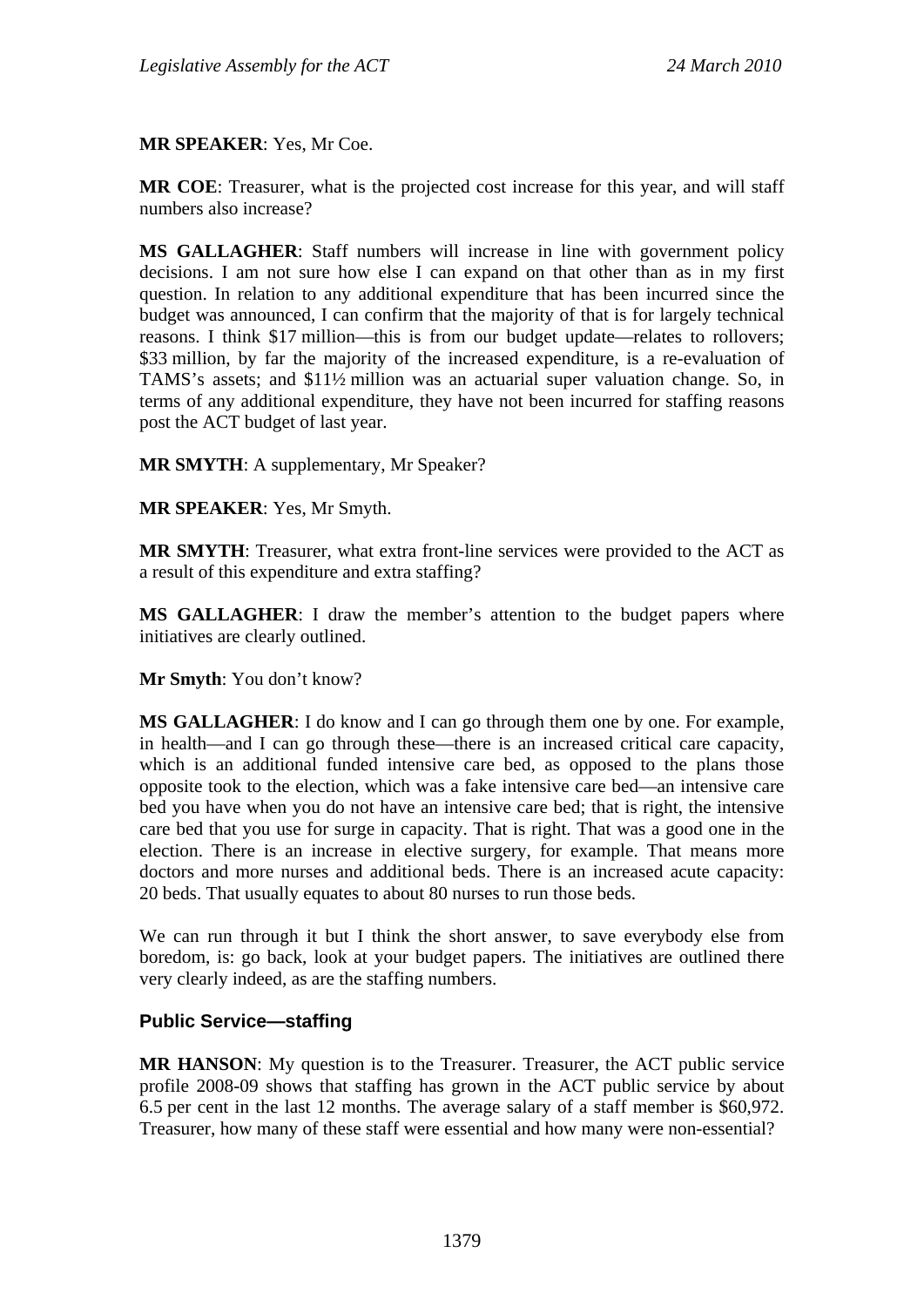**MS GALLAGHER**: All staff are essential. I have to say that, at \$69,000 per head, compared to what you guys over there get paid, they seem a little underpaid as well. As I said in answer to Mr Coe's question, our staffing increases have been the result of conscious policy decisions by this government. In relation to the decision we have taken around a staffing freeze, I do not know if those opposite did not notice but we have lost \$85 million from our bottom line that we were not losing at budget time last year, and we have taken further policy decisions since that loss of income.

**MR SPEAKER**: Mr Hanson, a supplementary question?

**MR HANSON**: What were the average on-costs of employing these staff?

**MS GALLAGHER**: The traditional figure that we use for one staff person is about \$100,000.

**MR SPEAKER**: A supplementary question, Mr Smyth?

**MR SMYTH**: Treasurer, how does this growth compare to previous years?

**MS GALLAGHER**: I do not have that document in front of me. Indeed, I think it comes under the Chief Minister's portfolio and is really with the Commissioner for Public Administration. I do not have that figure in front of me, but we do watch the growth in staffing numbers very closely. I am sure I will be able to provide that—

**Mr Stanhope:** It's in the annual reports. Read those.

**MS GALLAGHER**: Yes, actually, do some work—read the annual reports.

**MR SPEAKER**: A supplementary, Mr Smyth?

**MR SMYTH**: Treasurer, how much of this staff growth was due to the Greens-ALP agreement?

**MS GALLAGHER**: I cannot answer that question without going through—

*Opposition members interjecting—* 

**MS GALLAGHER**: There were additional staff under the Greens-Labor agreement. Indeed, there were additional staff for this place. I think there were additional staff for the committee office that I recall. There is additional staffing allowance. Wasn't there some additional money for the Liberals as well under that?

**Mr Stanhope**: Yes, they picked up some money.

**MS GALLAGHER**: Yes, so there have definitely been some additional costs.

**Mr Barr**: That is clearly non-essential, isn't it?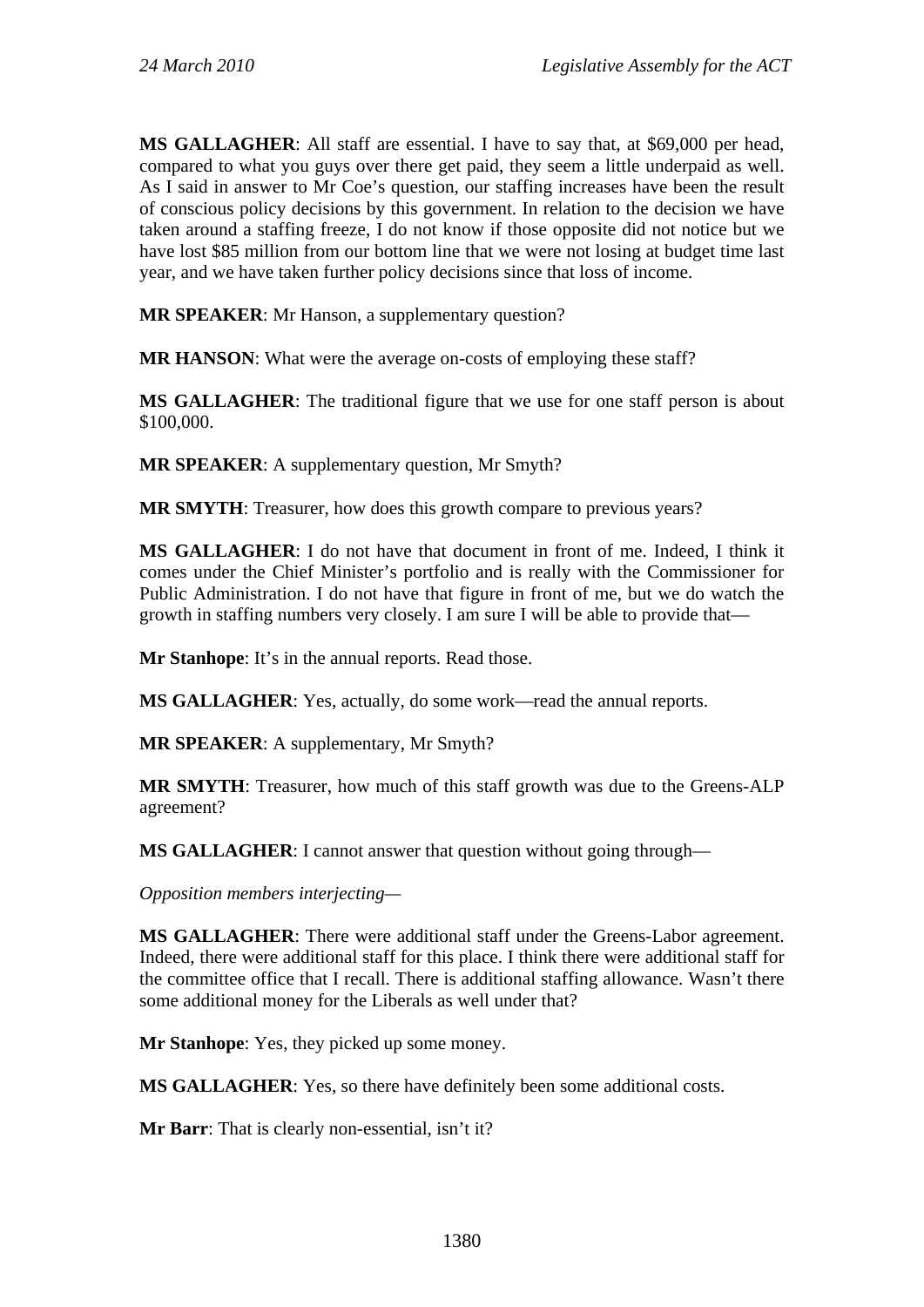**Mr Seselja**: Why don't you answer the question, Katy? Can't you answer the question?

**Mr Barr**: We have identified some non-essential savings.

**MS GALLAGHER**: Talk about staff! Have a look at—

**Mr Seselja**: Is that why you guys don't want questions about it—because you can't answer them?

**MR SPEAKER**: Order! Mr Barr and Mr Seselja, thank you. Ms Porter has the call.

#### **Infrastructure—investment**

**MS PORTER**: My question without notice is to the Minister for Territory and Municipal Services. Could you update the Assembly on the government's progress towards delivering cycle infrastructure, footpaths and park-and-ride facilities and other infrastructure that was the subject of the ALP-Greens parliamentary agreement?

**Mrs Dunne**: Mr Speaker—

**MR STANHOPE**: I thank—

**MR SPEAKER**: Order, Mr Stanhope. Stop the clocks. Mrs Dunne, on a point of order.

**Mrs Dunne**: Mr Speaker, I do not wish to say this, but I am now completely confused as to whether or not mentioning the Labor-Greens agreement is in order or out of order. Ms Porter has just asked a question which goes to the heart of the Labor-Greens agreement. Last week you ruled on a point of order that Mr Seselja's question was out of order. I am now completely confused. Do you think you could cast some clarity on whether or not Ms Porter's question is in order?

**Mr Hargreaves**: On the point of order—

**MR SPEAKER**: There is no need to, Mr Hargreaves. Mrs Dunne, for the exact reason you have just raised, I made some effort at the start of this question time to provide some clarity and I think I was extremely clear that—

**Mrs Dunne**: No, I don't think you were; that's the point.

**MR SPEAKER**: I was extremely clear, I think, that in this case Ms Porter's question is not out of order. The Chief Minister has direct portfolio responsibility for the provision of the services provided. I used the example of Mr Coe's question, which I indicated would be in order. Where it directly relates to a minister's portfolio responsibility, a passing reference to the parliamentary agreement I do not believe is out of order, and I think I clarified that in my statement at the beginning of question time.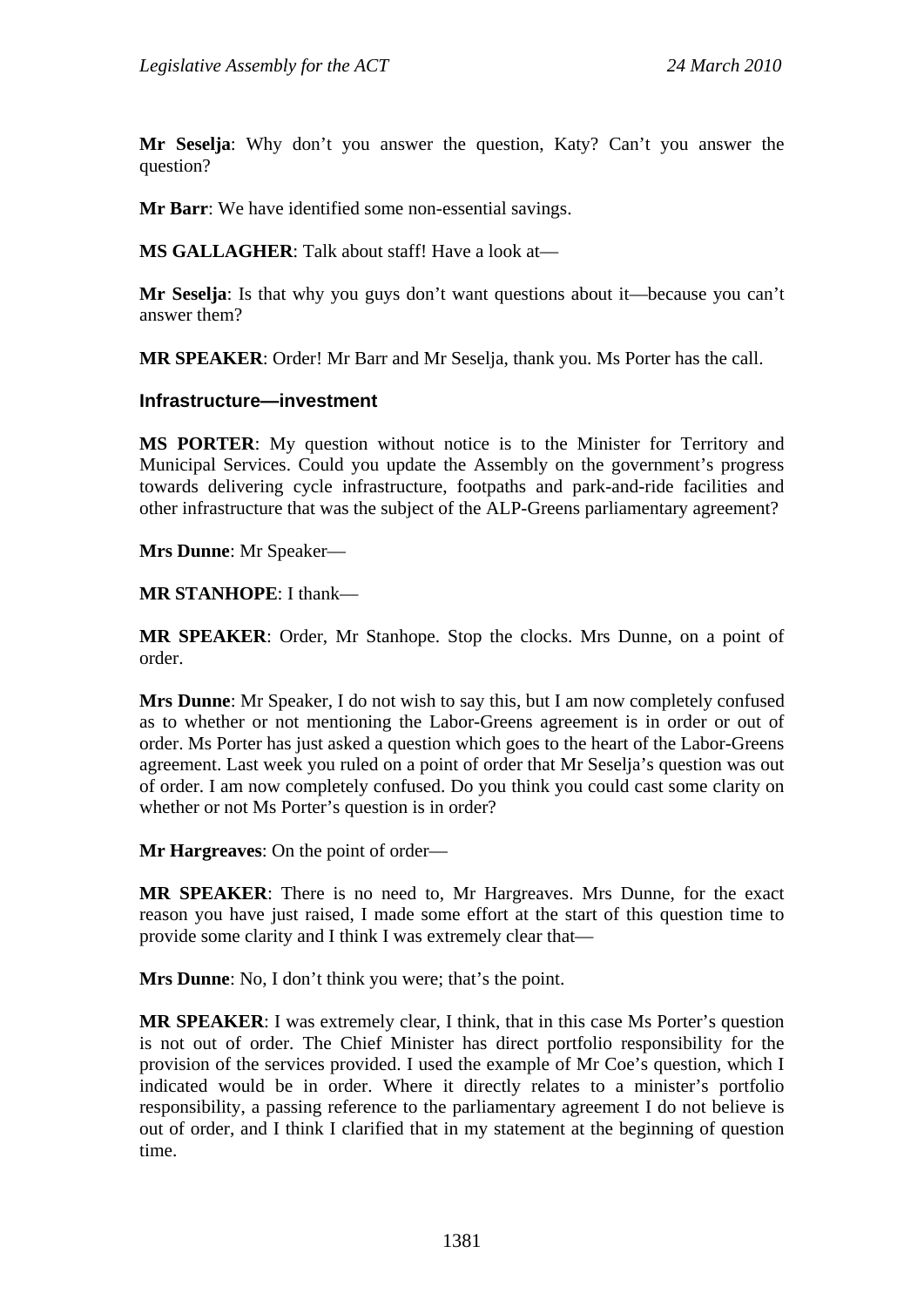**MR STANHOPE**: Thank you very much, Mr Speaker, and I do thank Ms Porter for her question and her continuing and abiding deep interest in the ALP-Greens agreement, an interest which all we members of the ALP share, of course.

It is pleasing, in relation to the provision of cycling infrastructure, footpaths, parkand-ride facilities and a range of other infrastructure, that the Greens share the government's commitment to continue to enhance infrastructure in relation to these very important parts of our city. Indeed, through our discussions we find that we share a commitment to continuing to invest in these priority areas. They are priority areas that we identified very early in our term of government. Indeed, over the term of the government, we have now, I believe, actually constructed somewhere in excess of 700 kilometres of footpaths and cycle paths since coming to government, and it is true that in the Labor-Greens parliamentary agreement issues around continuing to enhance that pedestrian and cycling network were very much part of those discussions and are very much part of the agreement.

We have continued to work hard and, with the very obvious support of the Greens within this place, continued to govern in the interests of and for the future of all Canberrans.

One does need in this context to contrast our commitment, most particularly to cycling infrastructure, with that of the Liberal Party. Everybody who has been in this place for some years will remember the fierceness with which the Liberal Party opposed the retrofitting of existing roads with cycle paths. If it had been left to the Liberal Party, we would never have had on-road cycle paths built on Northbourne Avenue, or indeed all the way to Woden from Dickson. We would not have had the current roads that have been built, all the way from Stromlo Forest Park essentially back to Dunrossil Drive, and even early on in our terms—I think it was in 2003-04—a major commitment of funding to provide on-road cycle paths on Drakeford Drive.

Over and above the \$10 million-plus that we have spent on retrofitting existing roads, we have now essentially instituted the practice of including or ensuring that there are cycle paths on all major roads constructed in the ACT. Through that particular process, we now have, over our three terms in government, spent, I would think, tens of millions of dollars on just that.

Indeed, in this last budget, with the support of the Greens, there is a commitment to \$24 million of funding for footpaths and cycle path upgrades and cycling infrastructure—not, of course, to mention the almost \$10 million that has been invested in the Mount Stromlo world-class cycling facility, a real jewel in terms of support by this government for cycling and recreation. Just over this last summer, TAMS has sealed 66 kilometres of cycle paths—66 kilometres, the most expansive and indeed the largest investment ever in infrastructure and upgrade of cycling infrastructure in the territory, with just on 66 kilometres of cycle path upgraded throughout that. And we continue a major investment—I think \$2 million in this last budget—in footpaths throughout the city. It was significant that just before Christmas, reflecting of course the relationship between the Labor Party and the Greens, Ms Hunter and I were very pleased to attend the opening of the Mawson park-andride facility. *(Time expired.)*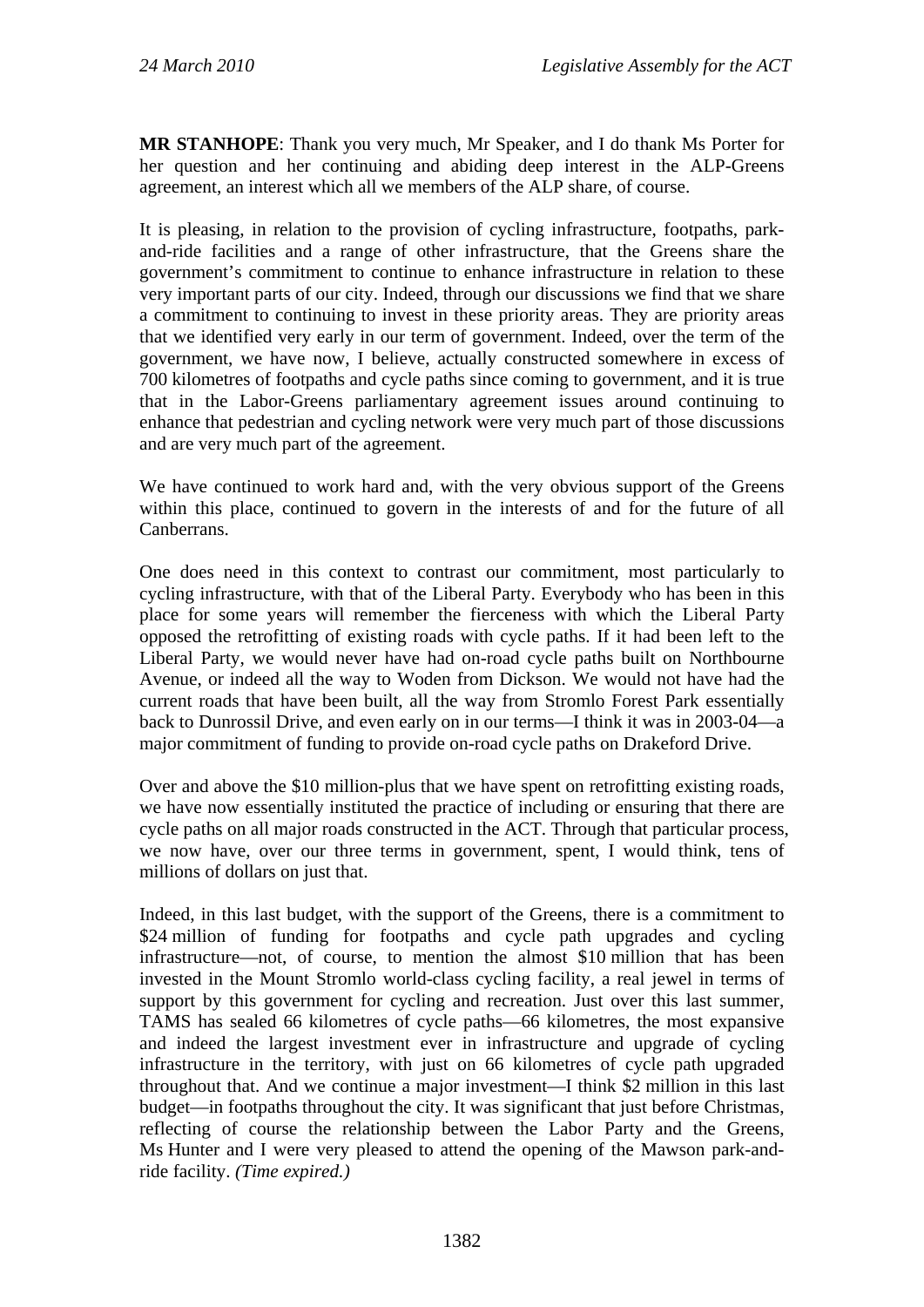**MR SPEAKER**: A supplementary question, Ms Porter?

**MS PORTER**: Minister, can you further inform the Assembly how this investment compares with investments made by previous territory governments in essential municipal infrastructure?

**Mrs Dunne**: Including your own.

**MR STANHOPE**: I am more than happy to do that. Indeed, as Mrs Dunne encourages, including our own. It is a fact that just over these last few years—indeed, I think in each of the last three years—it is probably fair to say that the total investment in community infrastructure or infrastructure for the community for each of the last three years exceeds the total of seven years of investment by the Liberal Party in government during their term. In other words, we have invested more in infrastructure in this city in just the last year than the Liberal Party managed to achieve in two terms of government. Those are bare facts.

The numbers, of course, in relation to that are interesting and are a reflection, too, that in two terms of government over seven years the Liberal Party never managed to produce a single surplus budget. That was the great difficulty they had. The double whammy was they had seven straight deficits in government—seven in a row, deficit, deficit, deficit, deficit—and, of course, as a result of that, they averaged in their infrastructure spend an average of \$70 million a year over seven years. That was their average capital spend. That is a reflection of the fact that they could not manage a chook raffle in a pub on a Saturday afternoon. Seven consecutive deficits. Could not run a chook raffle in a pub on a Saturday afternoon. Seven successive deficits. Seven years of average capital investment of \$70 million.

*Opposition members interjecting—*

**MR STANHOPE**: Name one significant piece of infrastructure delivered by the Liberals in seven years. The Bruce Stadium upgrade. The illegal, late and over-costed futsal slab. Where do you go after you get past the Liberal Party's legacy of infrastructure in this town? It does not exist.

**MS LE COUTEUR**: Supplementary, Mr Speaker.

**MR SPEAKER**: Yes, Ms Le Couteur.

**MS LE COUTEUR**: Mr Stanhope, given that the government is planning to spend more, clearly, from what you said, on cycle infrastructure, will you commit to, when you are upgrading on-road cycling, not having the situation of the disappearing cycle path? It is really disturbing when it just disappears.

**MR STANHOPE**: We do our best in relation to our capacity to upgrade and maintain seamless cycle paths. But of course one of the great disabilities we have is that we are retrofitting roads that were ignored for seven years by the Liberal Party in government. You have to take account of the fact that ideologically and philosophically the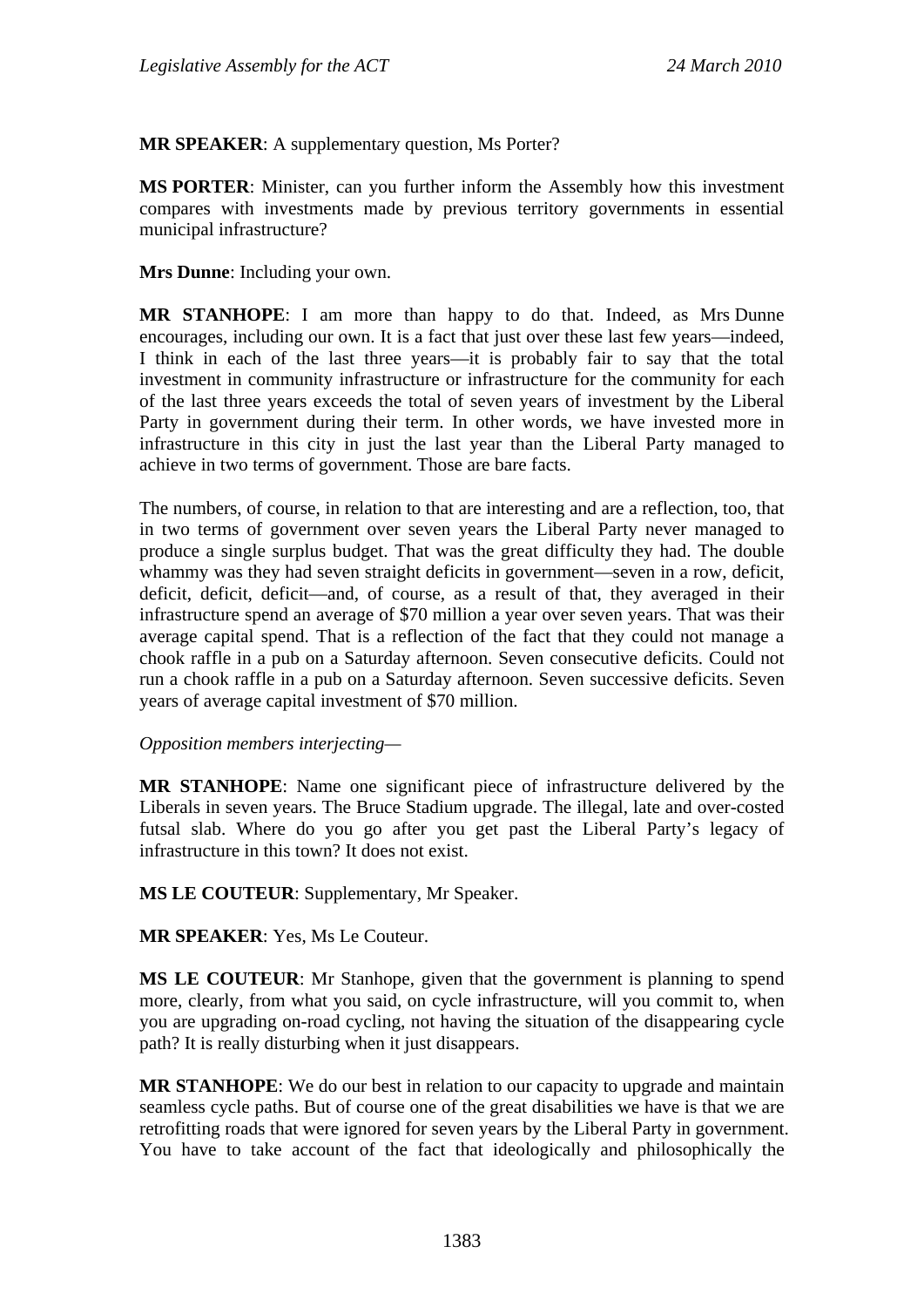Liberals refused to provide on-road cycle paths. We are doing our best. We are making up for the mistakes of the past.

**MR SPEAKER**: Mr Stanhope, Ms Le Couteur did not invite you to compare your government's performance with a previous government's.

**MR STANHOPE**: I am not. I am explaining the difficulty of actually achieving exactly what it is that Ms Le Couteur—

**Mr Hanson**: In a very honest and disingenuous—

**MR STANHOPE**: Ms Le Couteur and I share more than just a joint commitment expressed through the parliamentary agreement; we share a very keen commitment to cycling. We are both keen cyclists. I know exactly what it is that Ms Le Couteur is saying; I know from personal experience, as does Ms Le Couteur. There are some places, particularly on roundabouts and some other tricky places to retrofit, where all of a sudden bike paths do disappear and one is forced to whiz back onto the road or go cross-country. It is disconcerting and it is unfortunate, but some of the engineering solutions to some of those problems are enormously expensive. As funding permits, as resources permit, I do hope over time that we will deal with all of those glitches in some of the difficult places.

Ms Le Couteur, you cannot dispute this government's commitment to cycling, to cycling infrastructure. I do hope, even within the next two weeks, to be able to ride on the new \$900,000 cycle path through Jerrabomberra. We are hoping that that will be completed. That is another \$900,000 investment in cycling and cycling infrastructure.

**MR SPEAKER**: Supplementary question, Mr Coe?

**MR COE**: Of the 700 kilometres that you mentioned, Chief Minister, what proportion is footpaths or community shared paths as opposed to bike paths?

**MR STANHOPE**: The most significant proportion of the 700 kilometres is footpaths, mostly in expanding areas of Canberra.

**Mr Hanson**: New suburbs built by developers. Do you take credit for that?

**MR STANHOPE**: I do not have the length but in relation to all new major roads now being constructed—I would have to get the distance; for instance, major inner suburban routes, major roads—we now as a matter of course provide on-road cycling. What I will do, Mr Coe, because I know of your abiding interest in measures and distances and how many metres of green paint have been painted before traffic lights—

**Mr Coe**: At \$100 a square metre.

**MR STANHOPE**: and what is the cost—

**Mr Coe**: How is that red paint on Barry Drive going, Jon? How is that red paint?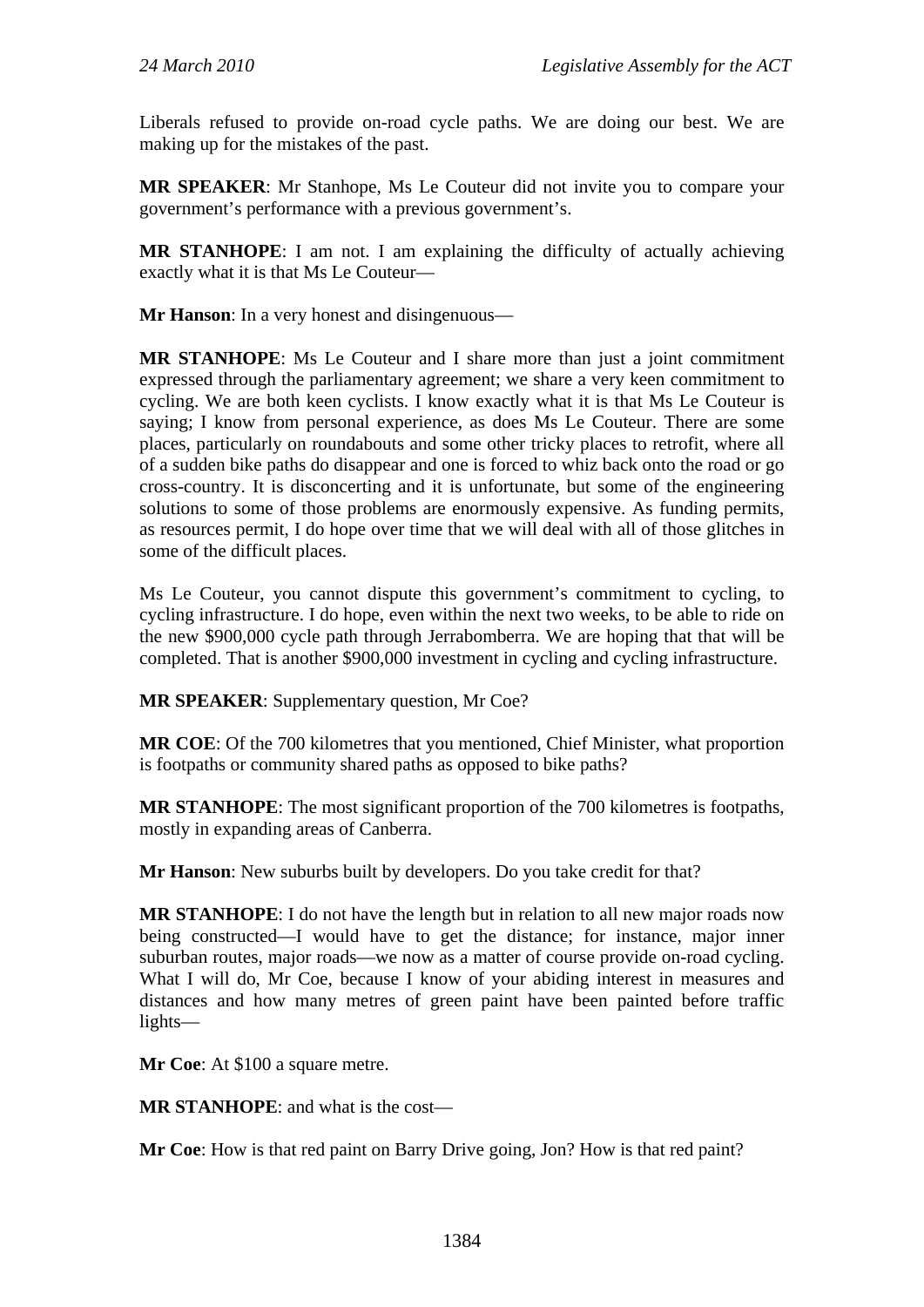**MR SPEAKER**: Mr Coe, order, please!

**Mr Seselja**: You can't even get the paint right.

**MR SPEAKER**: Mr Seselja!

**MR STANHOPE**: and how many lives has it saved and all those other things—how much green paint has been painted—

**Mr Hargreaves**: We had to do something with the leftovers from Bruce Stadium.

**MR STANHOPE**: as opposed to red paint and how much more did green paint cost than red paint.

**Mr Hargreaves**: What about Bruce Stadium?

**MR STANHOPE**: I know of your interest in these issues, Mr Coe.

**Mr Coe**: That hurts me; that really hurts, Jon.

**Mr Hargreaves**: That is where we got the green paint from.

**MR SPEAKER**: Order, members! Mr Coe, you are warned. Your volume of interjections is right up there with where we were yesterday, and your colleagues are all close to being warned. Mr Hargreaves, it would be helpful if you did not wind them up. Mr Stanhope, you have the floor.

**MR STANHOPE**: I will conclude on this point. I will provide additional information. That additional information that I will provide, in addition to the question asked by Mr Coe, will include a comparative analysis of the length of on-road cycle path provided by this government as opposed to that provided by your party when in government and, most particularly, the length of retrofitted on-road cycling that was delivered under the Liberal Party in two terms of government. I think I can answer that bit now: zero.

### **Calvary hospital—mental health unit**

**MS BRESNAN**: My question is to the Minister for Health and concerns the older persons mental health unit at Calvary hospital. Minister, members of the community have approached me, concerned that Calvary Health Care have cut the number of beds provided in that unit from 20 to 13. Can you please advise whether the cut is due to insufficient demand for the 20 beds or was it because there were not enough staff to look after the beds?

**MS GALLAGHER**: Yes, this is a decision that Calvary have made in operating the older persons mental health unit. Health have been talking with them. It is for a range of reasons. It goes to issues of staffing, issues of demand and issues of budget. So there are three issues there—the staffing to staff the unit, demand for the beds in the unit, and an overall budget pressure that they are experiencing across the hospital.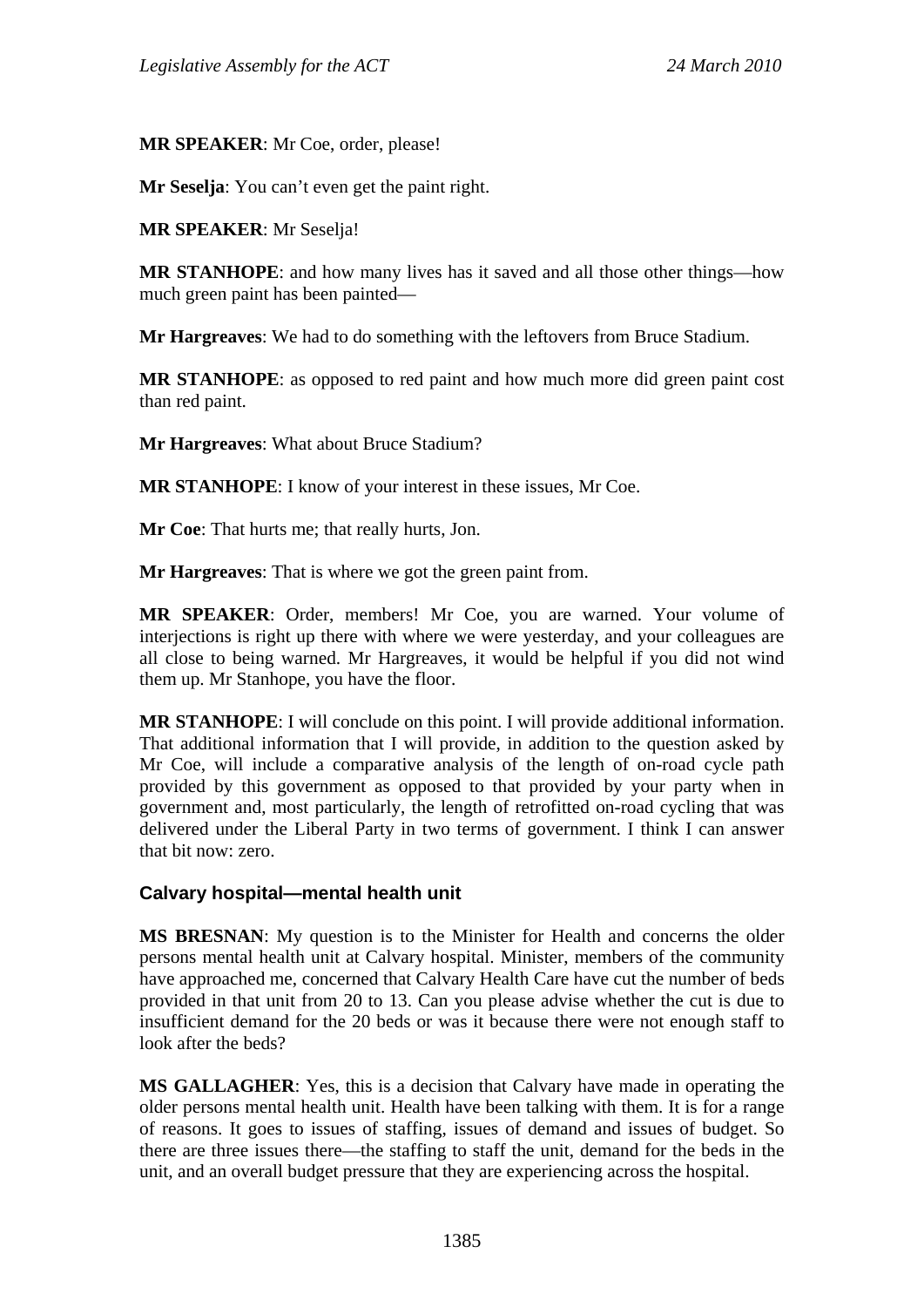**MR SPEAKER**: Ms Bresnan, a supplementary?

**Mr Hanson**: Or maybe they're underfunded. It might be a clue.

**MR SPEAKER**: Order! Ms Bresnan has the floor.

**MS BRESNAN**: Thank you, Mr Speaker. Minister, is the cut in seven beds a permanent or temporary move?

**MS GALLAGHER**: I understand it is temporary and they will be gradually moving back up to the full number of beds over the next few months. In relation to any concern that Calvary is underfunded, Calvary is provided with all the funding they require to run all of the beds. But, like any public hospital, they are under pressure and they are currently operating over budget. It is not a budget cut or the fact that they are underfunded, as Mr Hanson interjected. They are merely trying to manage increasing demand, as Canberra Hospital is as well.

**MR HANSON**: A supplementary, Mr Speaker.

**MR SPEAKER**: Yes, Mr Hanson.

**MR HANSON**: Minister, are there any other beds across our public hospitals that have been closed due to a lack of staff?

**MS GALLAGHER**: Not that I can recall, but these decisions are taken day by day, so I cannot give 100 per cent certainty. Safety for staff and safety for patients is number one, and there are occasions when, for one reason or another, relief staff are not able to be brought on, where a reduced amount of beds are in operation. For example, on every day of the week, the number of beds in operation at the Canberra Hospital changes. It fluctuates depending on staffing levels. We currently run around 450 beds. I have seen it rise to 470 when there is peak demand.

We had 195 people through the emergency department on Monday, a record amount. Of that 195, 60 were admitted to the hospital. That is essentially two full wards who were admitted on that day to the hospital. We flex beds up and down as we need them. At the moment we are operating more beds than I can ever recall in the past. But, on occasion, if staff are unable to be found or demand is not there for that particular unit, those beds will not need to be opened. But they are there for when the admissions are required.

**MR SPEAKER**: Ms Le Couteur, a supplementary?

**MS LE COUTEUR**: Thank you, Mr Speaker. Minister, what will the government do to address any unmet demand for this unit—the original one Ms Bresnan was talking about—in the future?

**MS GALLAGHER**: At the moment they are not running to full demand. The unit is there and they have not necessarily had the admissions they need to use all of those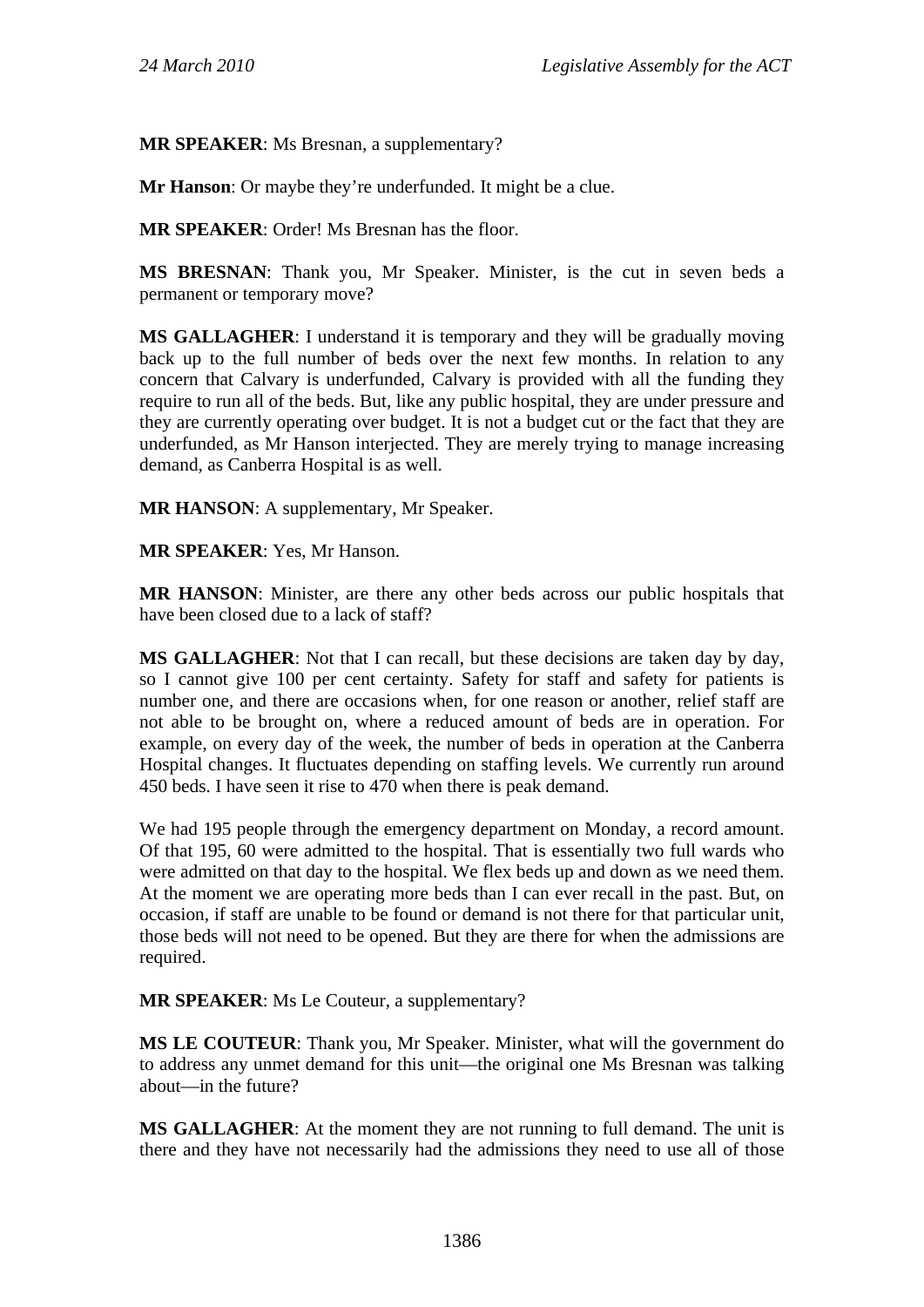beds. I know that there are mixed views about this in the community. I have had representations as well around concerns about whether that is actually the case—that there is demand there but the beds are not there. This is a decision that Calvary took in terms of managing their overall hospital, but we certainly work closely with them to make sure that if there is demand for their services and they are overdelivering indeed, I imagine every public hospital in Australia is currently overdelivering on what their budget actually is due to record levels of demand—we work with Calvary to resolve those issues, as we currently are and will do in the lead-up to the budget.

#### **Social workers—stress leave**

**MRS DUNNE**: My question goes to the Minister for Disability, Housing and Community Services. Minister, yesterday I asked you to advise the Assembly whether a number of social workers within care and protection had gone on stress leave on or about the same time. You were also asked whether any of those who had gone on stress leave had done so because of workplace bullying and whether those included people who were recruited from the United Kingdom. You undertook to make inquiries of your department. Minister, what inquiries have you made in relation to this matter and what did you find out? If you have not made any inquiries, why?

**MS BURCH**: You saved me having to stand up at the end of question time in response to your questions and the supplementaries. The answer is no, no social workers in care and protection. Your question was: "Are there social workers out on stress leave?" The answer is no. Social workers in care and protection, like other staff in the ACT public service, are entitled to recreation leave but there is no pattern of social workers taking personal leave at or about the same time over the past six months.

Allegations of bullying are something that I take very seriously and I strongly encourage Mrs Dunne or indeed any member of this Assembly that has any information on such allegations to let me know. I can assure all members that I and the department would welcome any such information, and, if received, it would be referred to an independent body for investigation. So let me be clear: my office and the department do not tolerate bullying or harassment in any form and, if there is any information, it will be responded to quickly and comprehensively.

**MRS DUNNE**: A supplementary question, Mr Speaker?

**MR SPEAKER**: Yes, Mrs Dunne.

**MRS DUNNE**: Minister, in your answer to my question, you talked about personal leave. Minister, did a number of social workers take sick leave on or about the same time?

**MS BURCH**: I think the answer is no. There is no pattern of social workers taking leave at the same time in the last six months.

**MR SPEAKER**: Mr Doszpot, a question without notice?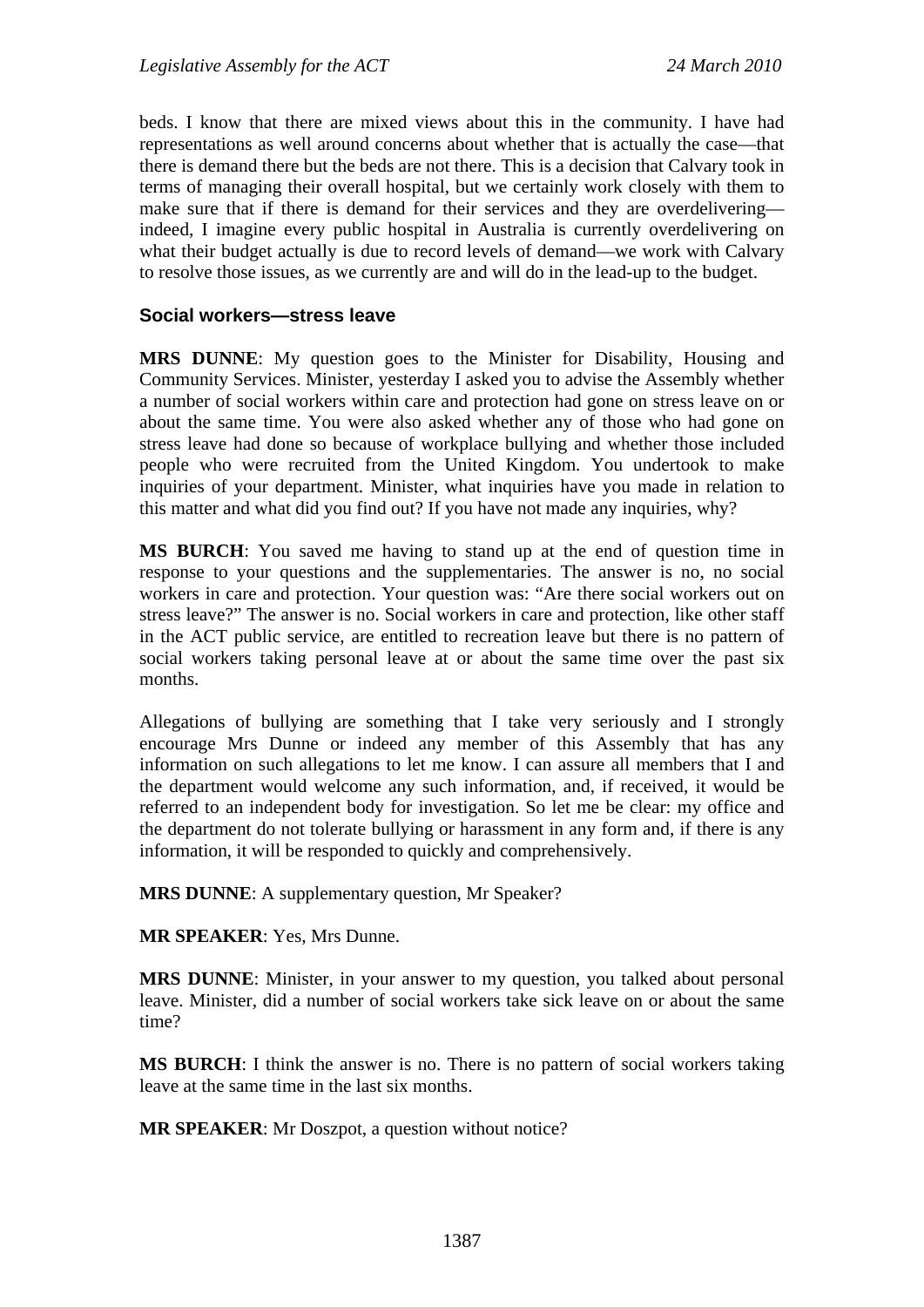**MR DOSZPOT**: A supplementary, Mr Speaker. Minister, will you table before the close of business today your department's anti-bullying policy statement? If not, why not?

**MS BURCH**: You have all adopted Mr Smyth's "if not, why not" but I am quite happy to bring our department's policy down.

### **Schools—commonwealth funding**

**MR DOSZPOT**: My question is to the minister for education. Minister, I refer to the commonwealth funding for schools. Minister, can you assure the Assembly that no project funded under the BER in the ACT has seen a final price which is well above the industry stand for such construction?

**MR BARR**: Yes, Mr Speaker.

**MR SPEAKER**: A supplementary, Mr Doszpot?

**MR DOSZPOT**: Minister, are you aware of the call from the New South Wales Teachers Federation asking for a public inquiry into that, and have you had similar concerns raised with you?

**MR BARR**: Yes, I am aware of that New South Wales call. It was in the media. I, like most people in this place, do consume the media from time to time. So, yes, I was aware of that claim. The Deputy Prime Minister in fact was asked a series of questions on the *7.30 Report* in relation to that particular claim and was quite clear about the range of processes that are in place in relation to the BER program in terms of auditing that is occurring both at a national and at a jurisdictional level.

I have every reason to have confidence in the process here in the ACT. I believe that we will be the first jurisdiction to complete all of our projects in the national school pride program. At this stage, subject to new advice, we will be the first to complete all of our projects under the primary schools for the 21st century program. I think it is clear that, in a jurisdiction of our size, we are very well placed to deliver capital works programs of this nature. Particularly in the context of the ACT government's investment in capital works, our capital works division within the Department of Education and Training are capable and have demonstrated their capability to deliver these sorts of projects. We are building a new school in this city each year for the next two, and we have completed two. So four years, four new schools, more than \$200 million worth of investment in new schools, half a billion dollars worth of investment in our public education system, the single largest investment in education in this territory's history. And I am so pleased that the opposition have finally recognised this.

**MR SPEAKER**: A supplementary, Mr Seselja?

**MR SESELJA**: Minister, how have you satisfied yourself that all of the costs associated with the BER are reasonable and will you table the documentation which has allowed you to come to this conclusion?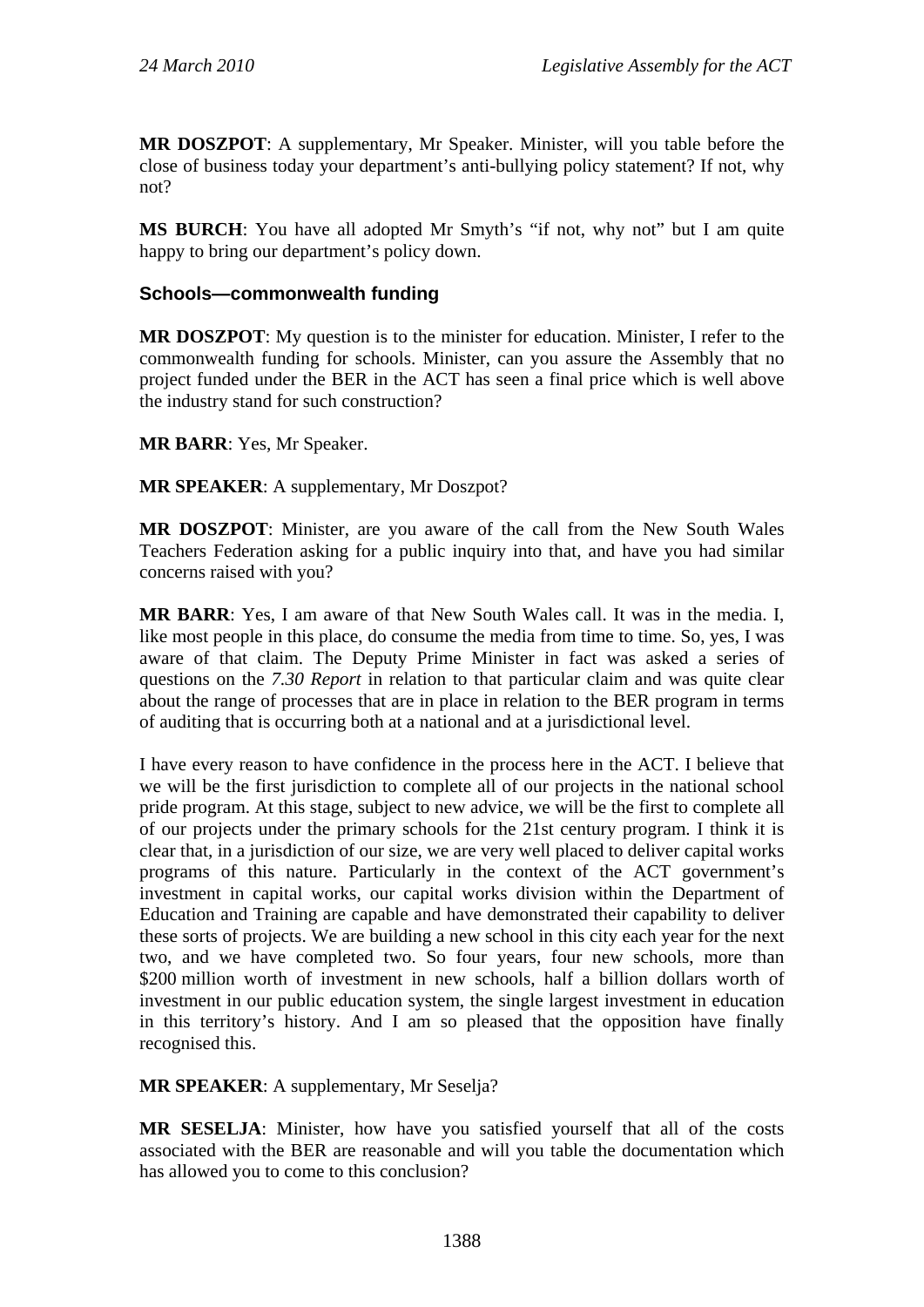**MR BARR**: I sought regular briefings with my capital works team within the Department of Education and Training. Yes, I will be happy, at the completion of the projects, to provide information on the costings and the timetables that are outlined. There is, of course, going to be full transparency in relation to these projects.

**MR SPEAKER**: Ms Le Couteur, a supplementary?

**MS LE COUTEUR**: Thank you, Mr Speaker. Minister, do you have any information about how the costings for the BER buildings compared with costings for the education department's similar buildings in previous years and, if it has changed, why it has changed?

**MR BARR**: The advice I have from the department is that in many instances, due to a reduction in some construction costs due to the economic downturn, in fact many of the projects that were part of the BER package were able to be delivered at a cost in some instances somewhat lower than has been the case in the ACT in recent years. So the answer to Ms Le Couteur's question is no, there has been no dramatic change in the costing. In some instances, they have been cheaper, particularly if we have been able to source particular material by purchasing in bulk across a range of programs recognising, of course, that the BER proportion of overall capital works spend in education is about \$150 million of a \$500 million investment. It is a significant proportion and a most welcome contribution to investment in education from the commonwealth government.

It does stand in marked contrast to what occurred in the 11 years prior to the election of the Rudd government. In the context of investment in education in this city, the BER funding is only a small component. The vast majority of funding has been provided by this territory Labor government investing in quality public education infrastructure. We have been criticised. Mrs Dunne, time after time, said that it was throwing good money after bad to be investing in public education. Our record stands. Their record on investment in public education at the federal level and the territory level is appalling.

### **Environment—energy efficiency**

**MR HARGREAVES**: My question is to the Minister for the Environment, Climate Change and Water. Can the minister please outline to the Assembly the progress of the government's energy efficiency programs?

**MR CORBELL**: I thank Mr Hargreaves for the question. Indeed, the issue of energy efficiency is another one of those items mentioned in the parliamentary agreement between the ACT Labor Party and the Greens, Mr Speaker. It is an area that the Labor government has been working on for some time. I am very pleased to provide advice to the Assembly on the steps the government is taking to improve energy efficiency in Canberra homes and businesses.

We are delivering a wide range of programs. Indeed, the government funded in the last budget a \$19 million initiative to provide energy efficiency rebates, programs and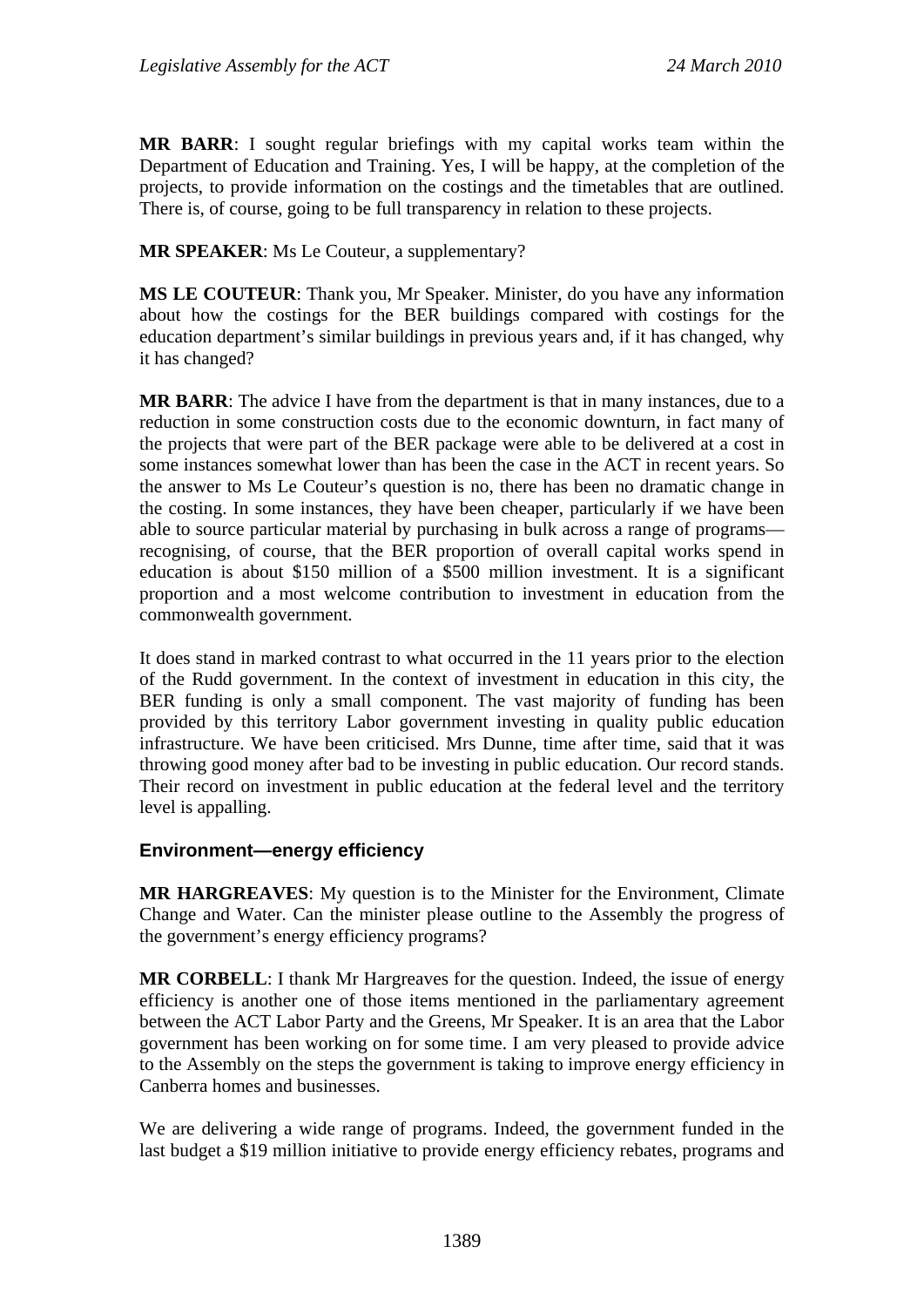advice to Canberrans. Of course, Mr Speaker, we have to remember that the Liberals' big idea when it came to energy efficiency was a mass rollout of insulation in Canberra homes, eerily similar to the program that they had been so robust in criticism of delivered at a national level. The programs that the ACT government—

*Mrs Dunne interjecting—* 

**MR CORBELL:** Mrs Dunne does not like that point. She hates being reminded—

*Mrs Dunne interjecting—* 

**MR CORBELL**: There is at least one similarity between her and Peter Garrett. The ACT government's energy efficiency programs include the ACT energy wise audits, the home energy advice team and the asthma monitoring awareness campaign. Since 2008, the heat team has handled more than 11,000 inquiries from members of the public, while there have been more than 1,300 ACT energy wise visits over that time. Another very successful program is the WEST program—the water and energy savings in the territory program—which is a multi-agency partnership focused on assisting low income households to improve energy and water efficiency and reduce the costs of those utilities to low income households.

We are also continuing with the CitySwitch Green Office initiative, which I was pleased to inaugurate last year, which provides advice and strategies for tenants of office buildings on how they can reduce their energy use. In schools we are implementing the AuSSI initiative, in partnership with the commonwealth, to see more than 100 schools across the ACT sign up to energy and indeed water efficiency measures.

Shortly I will be announcing the successful recipients of grants to community groups to improve their energy efficiency and to install energy efficient technologies. Those grants are worth up to \$40,000 each. The government is undertaking a broad range of programs to improve energy efficiency in Canberra homes, in Canberra businesses, in Canberra schools and in the non-government and community sector. We have a strong record and a proud record of investing in energy efficiency. You can see from that brief summary, Mr Speaker, that it is across the board. We will continue to implement this progressive program of reform to reduce energy costs to Canberrans and improve energy efficiency in our city.

**MR SPEAKER**: Mr Hargreaves, a supplementary?

**MR HARGREAVES**: Yes.

*Opposition members interjecting—* 

**MR SPEAKER**: Mr Hargreaves has the floor.

**MR HARGREAVES**: Can the minister provide more specific information about the new monergy campaign, and is there agreement with the Greens on this one?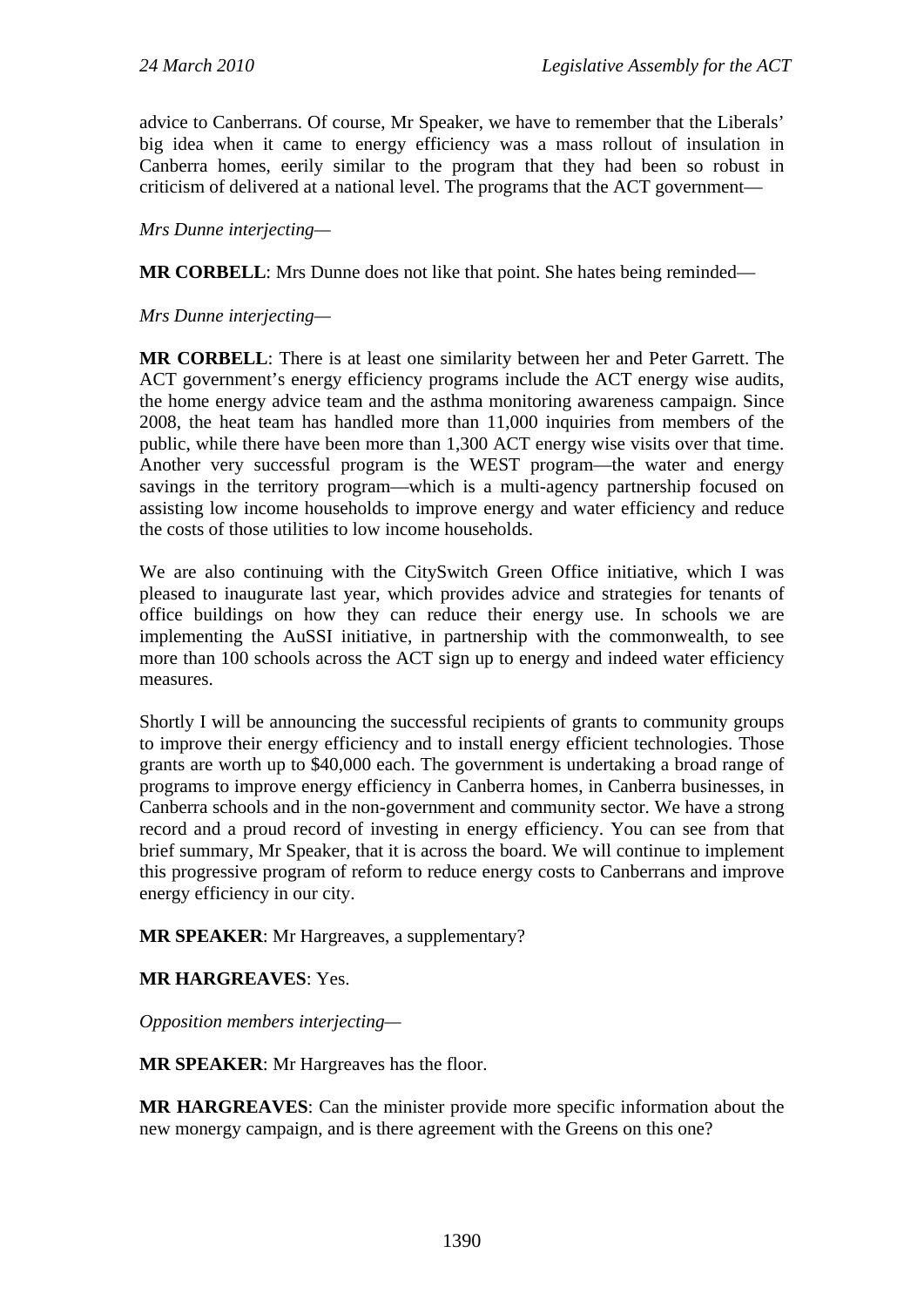**MR CORBELL**: I hope there is, because the monergy awareness campaign is designed to reach out to those Canberrans who have not yet considered tackling the issue of inefficient use of energy in their homes and to provide them with information and rebates to make the transition to a more energy efficient home. Monergy, of course, is a combination of the words "money" and "energy" and is designed—

#### *Opposition members interjecting—*

**MR CORBELL:** Just in case those across the way have not worked it out yet, which is highly likely, the monergy campaign is designed to convince people like Mr Smyth, Mr Hanson and Mr Coe that they too can save energy in their home and save money at the same time. The immediate focus of this campaign is to establish the grant and to raise community awareness of the availability of over \$19 million in rebates, assistance and education for Canberrans to improve energy efficiency and, indeed, water efficiency.

It is designed to get people thinking about the fact that these rebates and programs that I mentioned in my answer to Mr Hargreaves's previous question are available. We believe we have achieved a certain level of penetration into Canberra homes and businesses about energy efficiency but there are many Canberrans in their homes and businesses who are not yet thinking about it or perhaps do not know where to go and find out what they can do. And that is what the monergy campaign is all about.

I would note that the Assembly asked for such a program in a resolution only in the last couple of weeks. The government is acting in a very proactive way in relation to this measure. The Assembly has asked for greater promotion of energy efficiency, and we are delivering.

**MR SPEAKER**: Mr Hanson, a supplementary question?

**MR HANSON**: Minister, can you advise the Assembly how you are endeavouring to become more like your idol, Peter Garrett, in delivering energy efficiency programs in the ACT?

**MR CORBELL**: Mr Speaker, I have outlined what the government is doing in relation to energy efficiency. I think questions that have irony in it are out of order, Mr Speaker, but it is a pity, of course, that we do not hear the Liberal Party talking about energy efficiency in Canberra. It is a pity that we do not hear them talking about and supporting measures to improve energy efficiency in Canberra homes or in Canberra businesses, because this government has a comprehensive program in place. Whether it is for commercial building tenants, whether it is for Canberra householders, whether it is for non-government and community not-for-profit groups, whether it is for schools, we are delivering a broad range of programs.

It is pity those opposite treat energy efficiency as a joke, because it is a very important issue. It is one of the most obvious areas to reduce energy consumption and reduce our greenhouse gas emissions, and all they are prepared to do opposite is make a joke of it.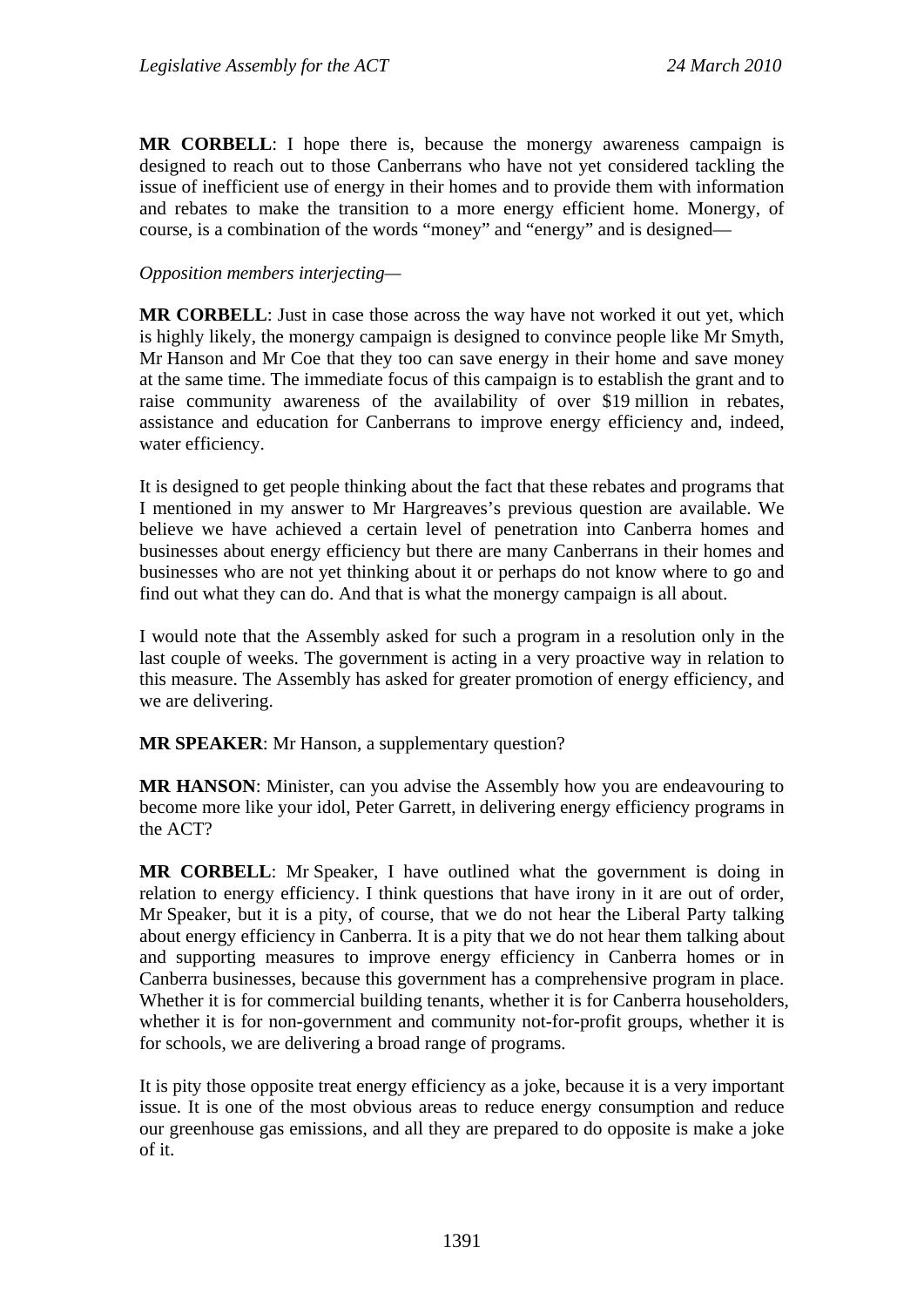**MS LE COUTEUR**: A supplementary question, Mr Speaker?

**MR SPEAKER**: Ms Le Couteur, a supplementary question.

**MS LE COUTEUR**: Minister, do you have any numeric outcomes as a result of these programs—for instance,  $CO<sub>2</sub>$  saved or kilowatt hours of energy saved or dollars saved in expenditure on energy?

**MR CORBELL**: Yes. My department has done a range of analyses in relation to those matters and I would be happy to take the question on notice and provide the information to Ms Le Couteur.

**Mr Stanhope**: I ask that all further questions be placed on the notice paper.

# **Supplementary answers to questions without notice Capital works—expenditure**

**MS GALLAGHER**: In relation to Mr Seselja's question in question time today, I undertook to get back on how much of the \$214 million spend was related to the commonwealth stimulus program. I can advise that \$37.4 million was on building the education revolution and \$15.7 million was on the social housing program.

### **Alexander Maconochie Centre**

**MR CORBELL**: In question time yesterday Ms Bresnan asked me a number of questions, as did a number of other of her colleagues on the crossbench, about the provision of services at the transitional release centre at the Alexander Maconochie Centre. The question that I was asked was, firstly: could I please advise the Assembly what steps ACT Corrective Services is taking to ensure these clients could access general practitioners and other necessary health services.

I was also asked what steps ACT Corrective Services is taking to assist community organisations concerned with health services to gain access to clients and what level of contact is there currently. And, thirdly, I was asked, in relation to public transport, whether ACT Corrective Services assists clients getting to and from health-related appointments.

I can advise, in relation to the first question, that transitional release prisoners are encouraged to access services in the community as part of the transitional process. Obviously the whole point of transitional release is to encourage prisoners in that setting to make the transition into a more normal way of life and make arrangements for themselves in the community.

However, once per week a doctor from the Hume Health Centre holds a clinic at the TRC to address any health issues of prisoners who are accommodated there. Nurses from the centre also visit the TRC daily in order to administer medication and methadone. In approved circumstances, prisoners have been permitted to enter and attend the Hume Health Centre at the doctors clinic that is held every Tuesday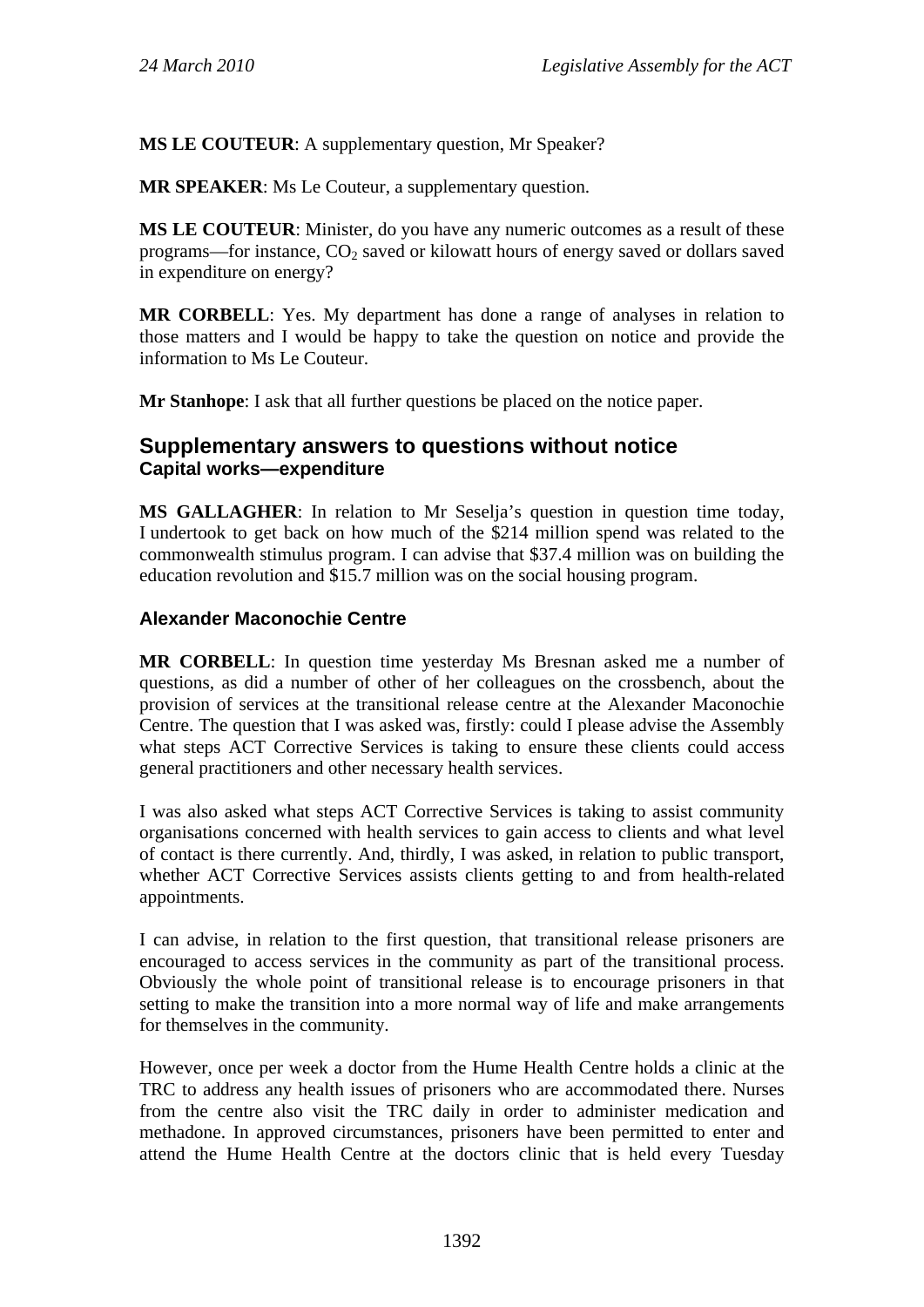afternoon. However, the AMC has an on-call doctor which TRC prisoners are also able to access when required.

In relation to the second question, ACT Corrective Services supports community organisations visiting the TRC for health-related matters. The ACT Hepatitis Resource Centre will shortly commence regular visits to the TRC. When healthrelated community organisations have approached Corrective Services requesting access to the prisoners accommodated at the TRC, these requests have been approved. TRC prisoners are encouraged, however, to also access such services in the community, for the reasons I have mentioned earlier.

In relation to the third question, TRC prisoners are provided transport to medical appointments in the community in a Corrective Services vehicle dedicated to assisting TRC prisoners attend appointments such as medical appointments, work commitments and other approved appointments.

## **Bimberi—Aboriginal liaison officer Social workers—stress leave**

**MS BURCH**: Today during question time Mr Coe asked about the number of Aboriginal and Torres Strait Islander detainees. I can advise that on 19 March there were 11 Aboriginal or Torres Strait Islander detainees in Bimberi.

Also during question time Mr Doszpot asked me to table the department's harassment policy. I have it here for those with an interest. I table the following paper:

Department of Disability, Housing and Community Services—Copy of Harassment Prevention Policy.

## **Volunteers—older Canberrans**

**MS PORTER** (Ginninderra) (3.09): I move:

That this Assembly congratulate older Canberrans for the contribution they make to the economic life of our community through volunteerism.

I am happy to be able to speak to this motion today because it is one of utmost importance to the community. As this week we recognise Seniors Week, I wish to draw members' attention to the fact that in the ACT we have one of the fastest growing populations of older people in Australia. There are over 66,000 people aged 55 years and over living in the ACT. It is expected by 2047 the proportion of people living in the ACT aged 65 and over will represent 21.5 per cent of the total population. This is double the current elderly portion of our population.

The challenges that are posed by this ageing population are increasingly becoming the focus of economic and social policy not only for the ACT government but of course for governments at every level. The population is ageing. People are expected to live longer and to continue to actively participate in the paid and/or the voluntary workforce beyond what is traditionally thought of as the retirement age and maintain a high level of general health and wellbeing.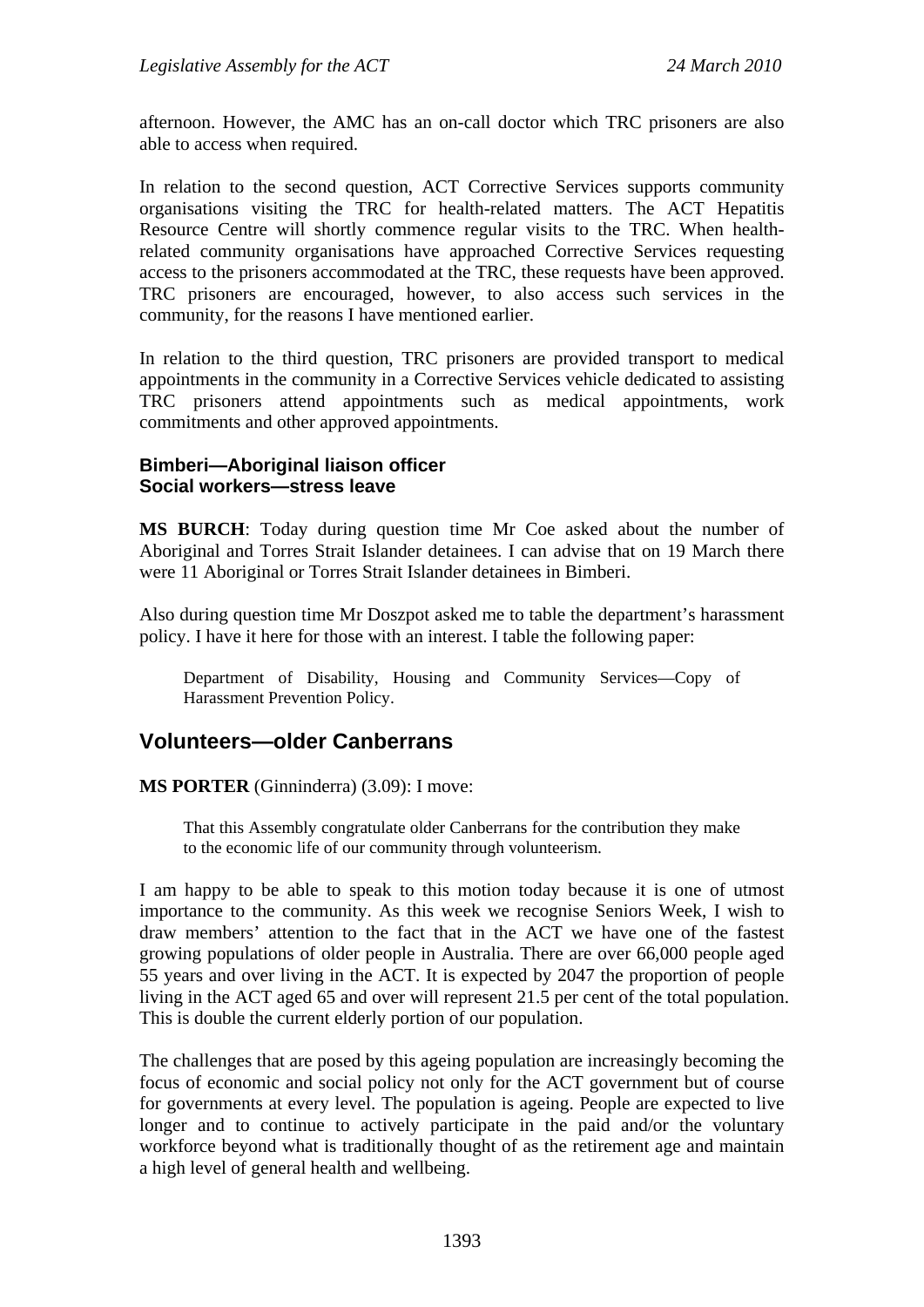Last year the federal government raised the possibility that in the near future Australians may need to wait until they are 67 to get access to their superannuation savings—in effect, making 67 a universal minimum retirement age. Madam Assistant Speaker, I can tell you that 67 is a wonderful age. I find it is interesting that, in this era when people are expected to remain longer in the workplace, others seem to be written off, not appropriate for further advancement, with doubts surrounding the ongoing contribution that they can make. I can assure you, Madam Assistant Speaker, that a 67-year-old still has much to offer to the workforce as a volunteer or otherwise. Indeed, I believe that I have demonstrated the energy and commitment a 67-year-old can bring to any given task.

It should be noted that many Canberrans remain involved in the workforce as volunteers beyond what would traditionally be seen as retirement age. In doing so, they make a significant contribution to the economic life of our community. Volunteerism is an important plank in the framework that sustains us as a community. During Seniors Week, what better time than now to recognise the economic contribution of many seniors in our community in the service of others or in protecting and improving our way of life in the ACT?

Members may not know that the word "volunteer" is derived from a Latin word which means "to will" to do something. This is an important point, as it addresses the issue of giving freely. I was recently directed to a paper written by Dr Thomas Nielsen of the University of Canberra that drew a distinction between a pleasurable life, an engaged life and a meaningful life. Dr Nielsen cited research on positive psychology conducted over more than 20 years that defined a meaningful life as one where an individual's signatory strengths are used for higher purposes than one's gratification.

Indeed, the act of giving is very much at the forefront of volunteering. In the context of this motion, I would say that the contribution made by seniors is the product of their experience and their capacity. The economic life of our community is not the only beneficiary of volunteerism of older Canberrans but also there is its social wellbeing as well through that generosity.

A major and significant feature of volunteering is that it is something that is done by choice. We often find ourselves doing something on any given day of the week that is unpaid work and does not attract a salary. But it is not something that we would choose necessarily to do. I am sure we are all aware that our day-to-day household tasks known as housework are probably something we probably prefer not to have to do from time to time.

There are myriad other examples we could think of. Caring is another example. Those who care for a member of their family are doing this because they have a personal responsibility to provide that care, and they would not necessarily have a choice in the matter. No other members of the family, though they may wish to do so, may be able to do so and provide that assistance.

I am sure, through my representations on this matter, members are now very familiar with the large range of voluntary activity that is undertaken by people in the ACT. For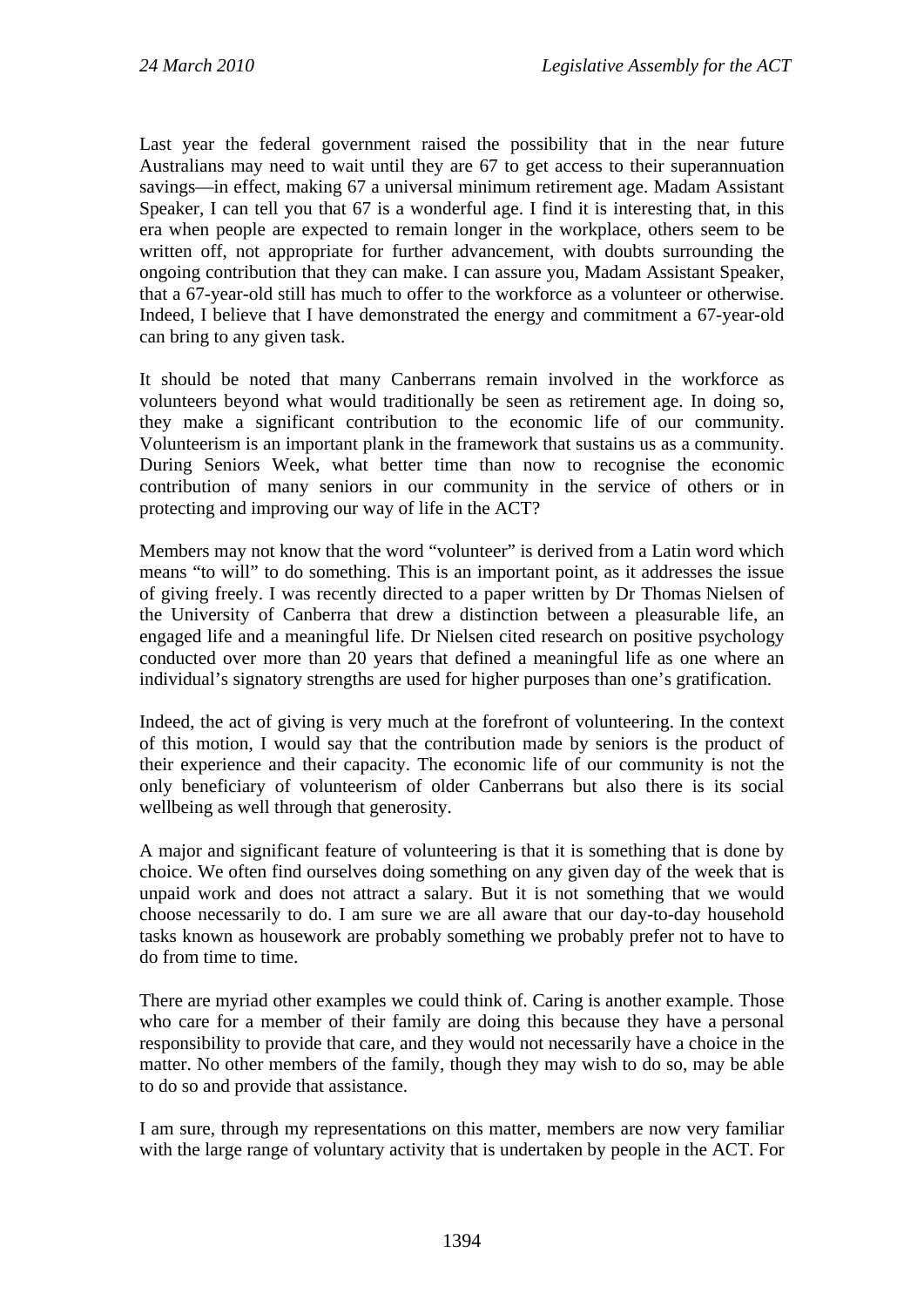too long the word "volunteering" conjured up a vision of a person delivering meals on wheels or other services relating to what people usually describe as community or welfare work.

However, I will take this opportunity to remind members that volunteering is present in all parts of our lives. In fact a number of years ago some research undertaken by Volunteering Western Australia showed that any given extended family on any given week can receive benefit from up to 20 volunteers in that week. Members may doubt this but it did not take me long to come up with a list once I stopped to add it all up.

Older people are currently everywhere you care to look in the voluntary sector. They are alongside me as I plant trees out at the Cotter. They are making my visit to the museum or gallery much more interesting. They are working to protect and promote our built heritage. They form a large part of the community fire unit that I am a member of and of the second unit established in Hawker. They work at the RSPCA where Lola hails from and they are there at the Domestic Animal Service also, working with shelter dogs. They are rescuing and caring for wildlife and fostering homeless pets.

I believe that we as a community can further draw on the senior members of our community who wish to volunteer their time in the service of others. As I said, volunteers for too long have been seen as playing a role limited to community or welfare work.

One particular form of work, very prevalent but often ignored when it comes to counting the number of volunteers in any organisation, are members of boards and committees, and most of these are run by volunteers. Unlike boards in the private sector, these are not positions that attract any remuneration.

Because of the years of experience of finance or governance, for instance, or particular other expertise, many older people sit on more than one board or committee and spend enormous amounts of time preparing for and attending these meetings, as well as representing their organisations in other places, such as at conferences or in meetings with government. As I said, boards and committees can take up an enormous amount of time in an older person's life.

The federal government, through Senator the Hon Ursula Stephens, Parliamentary Secretary for Social Inclusion and the Voluntary Sector, launched the golden gurus program in December 2009. Golden gurus is a new national program that started in January 2010 to provide mature-age Australians, aged 50 years and over, with a range of opportunities to support community organisations and small businesses.

There will be opportunities for mature-age people to take on a skilled volunteering role. This role could involve helping a community organisation to grow or helping a community organisation to deliver support to others; for example, by transferring skills and experience to people with a disability, to young people, to Indigenous Australians or to other people experiencing challenges in their life.

There will also be an opportunity for appropriately skilled mature-age people to take on a small business mentoring role. This role could include supporting a new small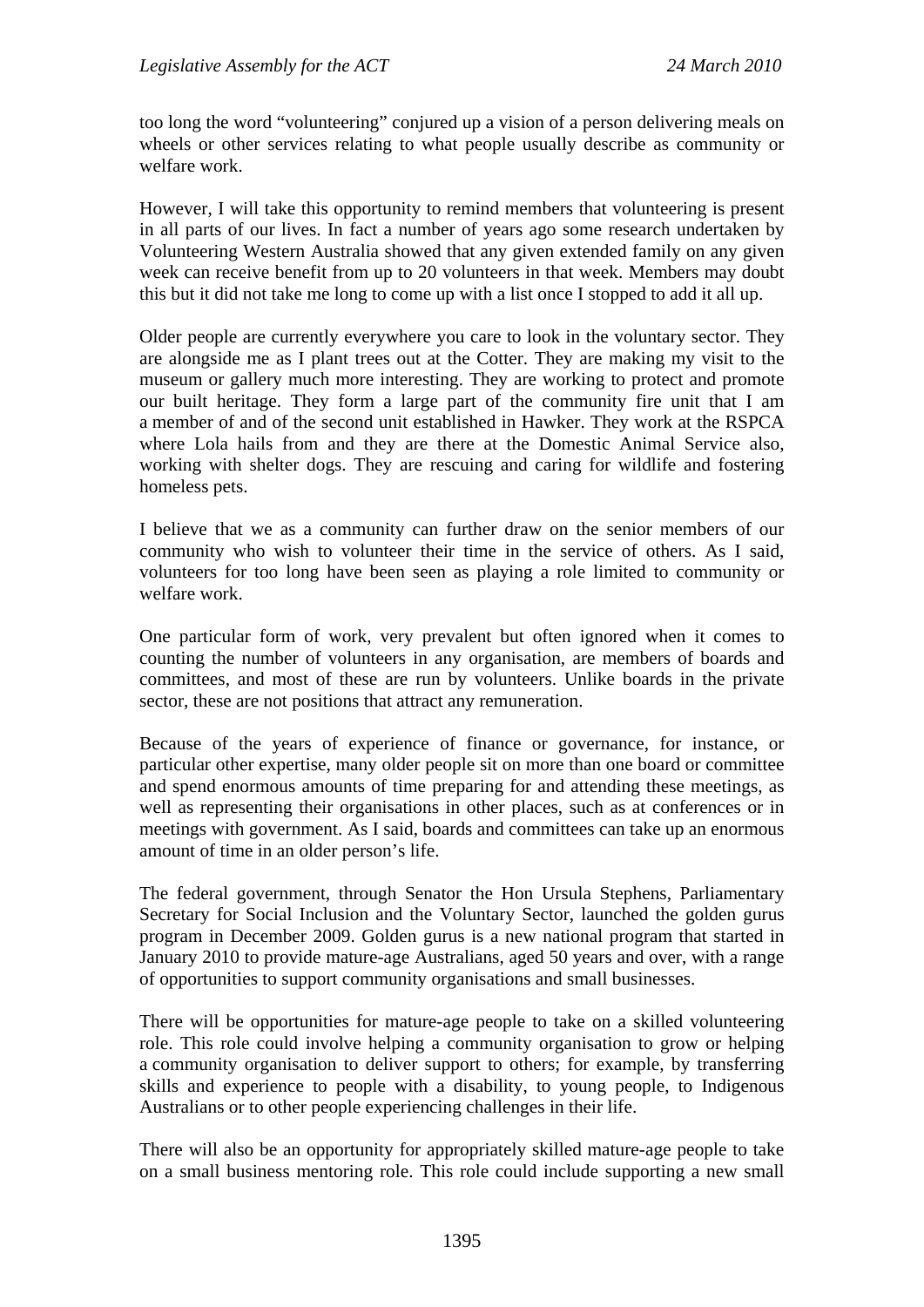business owner who has completed the government's new enterprise incentive scheme. The scheme helps unemployed people to set up their own small business. This is one way senior volunteerism can and will positively impact the economic life of a community. But there are others.

It would indeed be disappointing if we did not welcome experienced, senior members of our community in pivotal roles in education, in preventive health, in vital environmental protection, in sport and recreation, in arts and culture, to name just a few. Many settings which we normally see as the sole domain of young professionals are places where, if we ignore the skill and experience of older people in our community, we are in danger of sacrificing experience that cannot be replicated.

Speeches often refer to the idiom that it takes a village to raise a child, and I sometimes wonder whether in our education system, for instance, in the ACT and Australia-wide, we could benefit even more from the volunteer workforce of targeted senior citizens. My grandchildren benefit from older people reading to them at school, and I imagine that foreign language education could similarly benefit from senior volunteers volunteering in a school environment.

Telopea Park has demonstrated what can be achieved through drawing on volunteers from the community and the parent body. Over 50 parents/helpers come in weekly to assist with reading, both French and English, and assist in the library. Indeed, the Department of Education and Training's working with children and young people's volunteering policy, published in 2003, affirmed that volunteering was a highly desirable part of the ACT government school system, which is encouraged in a diversity of roles.

There is a significant amount of volunteering that occurs in the ACT. We all go about our day-to-day business, oblivious, I dare say, to the huge amount of volunteering, much of which is conducted by quite elderly Canberrans who help sustain and improve our everyday lives and our society as a whole. Indeed, the age groups 55 to 64 and 65 to 74 spend more time in voluntary work and care than any other age group.

Nationally, the value of volunteering to the Australian economy is estimated at in excess of \$40 billion. Regular volunteers aged 55 years and over contribute an average of between 5½ and 6½ hours per person per week. This contribution to our economy through volunteerism is significant.

I would like to commend all those who volunteered through ACT COTA or other organisations to prepare for Seniors Week and will work throughout the week to make it a success. I would also like to commend all older volunteers in their day-to-day work and encourage them to nominate an older friend whom they work with for the volunteer of the year award.

I would like to close with a rather touching and somewhat amusing story that I have on good authority is a true story. When I was with Volunteering ACT and Volunteering Australia, one of the workers from the federal government shared a story with us that a woman had been concerned about her elderly mother and suggested to her elderly mother that she might like to move into a smaller, self-care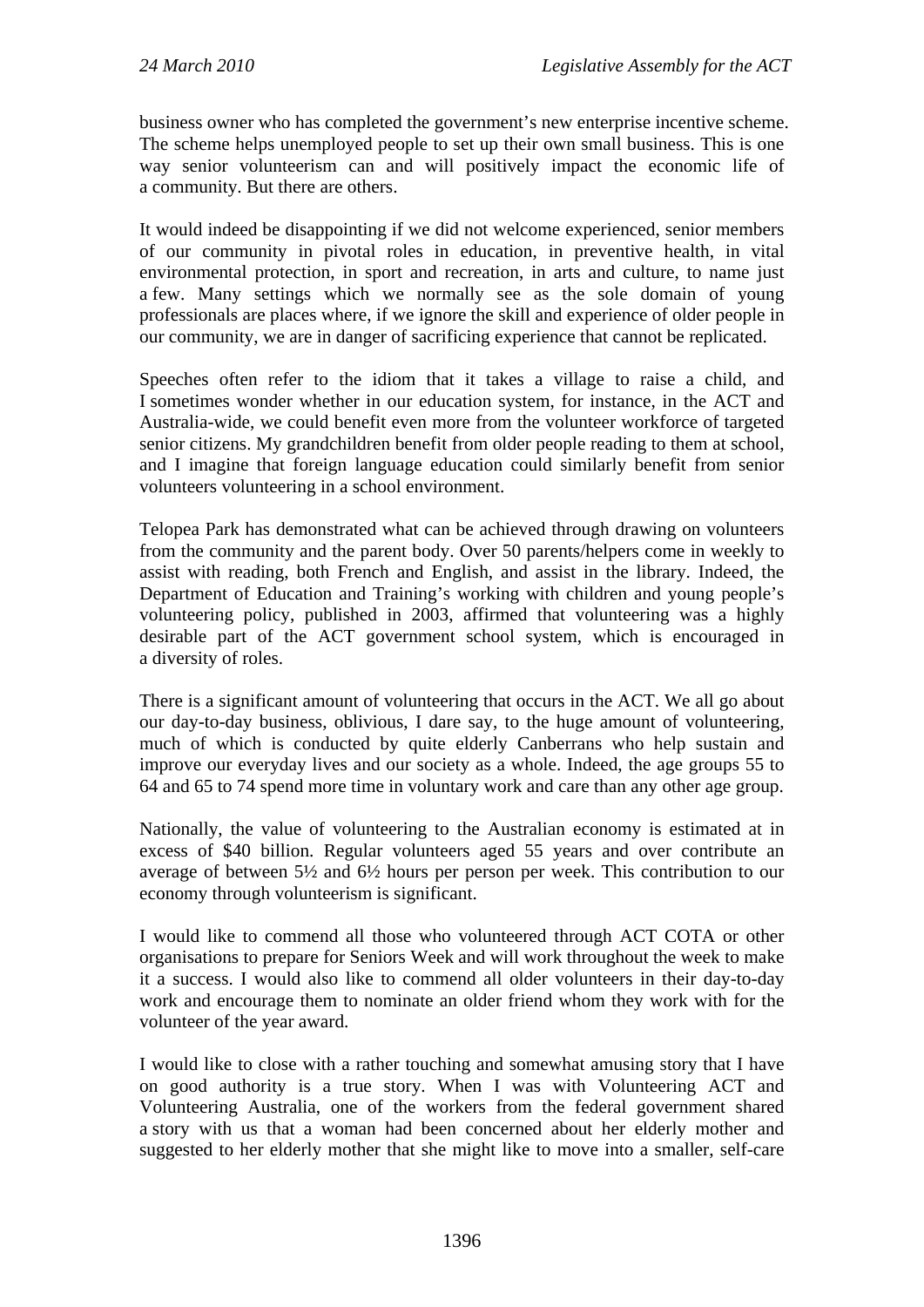unit rather than remain in her large house with its large garden. She agreed to do this and after some time she moved into this unit.

Her daughter was also concerned that she may need some extra assistance. So she suggested to her mother one day, who was in her late 90s, "Mum, what about meals on wheels?" And her mother said, "Oh, no, dear, I think I am a little bit past volunteering now." I think there are a lot of volunteers out there in their 90s. I congratulate all of them and I thank them for the work they do and the contribution they make to the economy of the ACT.

**MR SESELJA** (Molonglo—Leader of the Opposition) (3.22): I rise to support Ms Porter's motion and to recognise the importance of older Canberrans' contribution to the community through volunteerism. The importance of the work done by volunteers of all ages in the community should be recognised and applauded. The work of our senior Canberrans brings a level of care and expertise that deserves particular recognition and acknowledgement.

Many sectors in our local community are reliant on a network of volunteers in a wide range of areas. In fact, many areas of our community would not be operable at all were it not for the selfless input from volunteers. What would Saturdays be like for our kids who like to play sport if it were not for the contribution of parents and grandparents, aunts and uncles, officials and officers who help to manage and run the many soccer, football, cricket or netball games that kids participate in? What would it be like for those kids who perhaps enjoy music, dancing, acting or other artistic pursuits? How well would our community-based childcare centres operate if it were not for the weekend contribution of volunteers to running the centres, maintaining the grounds or assisting the staff with excursions?

There are the contributions to the community organisations that employ volunteers, such as Lifeline or Meals on Wheels, that have provided a great deal of support to our more vulnerable Canberrans. Many of these organisations rely on volunteers and many of those volunteers are older members of our community. It is our older volunteers who often have the time and inclination to become involved and the experience and expertise to make that involvement not just valuable but vital. Without these volunteers, and many of them are older Canberrans, providing this support, Canberra would be a much poorer place.

As I mentioned, a large number of the volunteers that keep our community sector ticking over are older Canberrans. According to Communities@Work, tasks can be as varied and diverse as providing parent support and being a friendship visitor. This includes visiting a parent in their own home for a relaxed chat and a cuppa; nursing, playing with or reading to children while the parent feeds or attends to other children; and providing another pair of hands.

It can include being a transport driver. This might entail picking up a client from their home, driving them to their medical or social appointment and returning them home; assisting the client into and out of your car if required; assisting with mobility aids; assisting the client into or out of the venue of their appointment, if required; and supporting the client in a friendly and caring manner.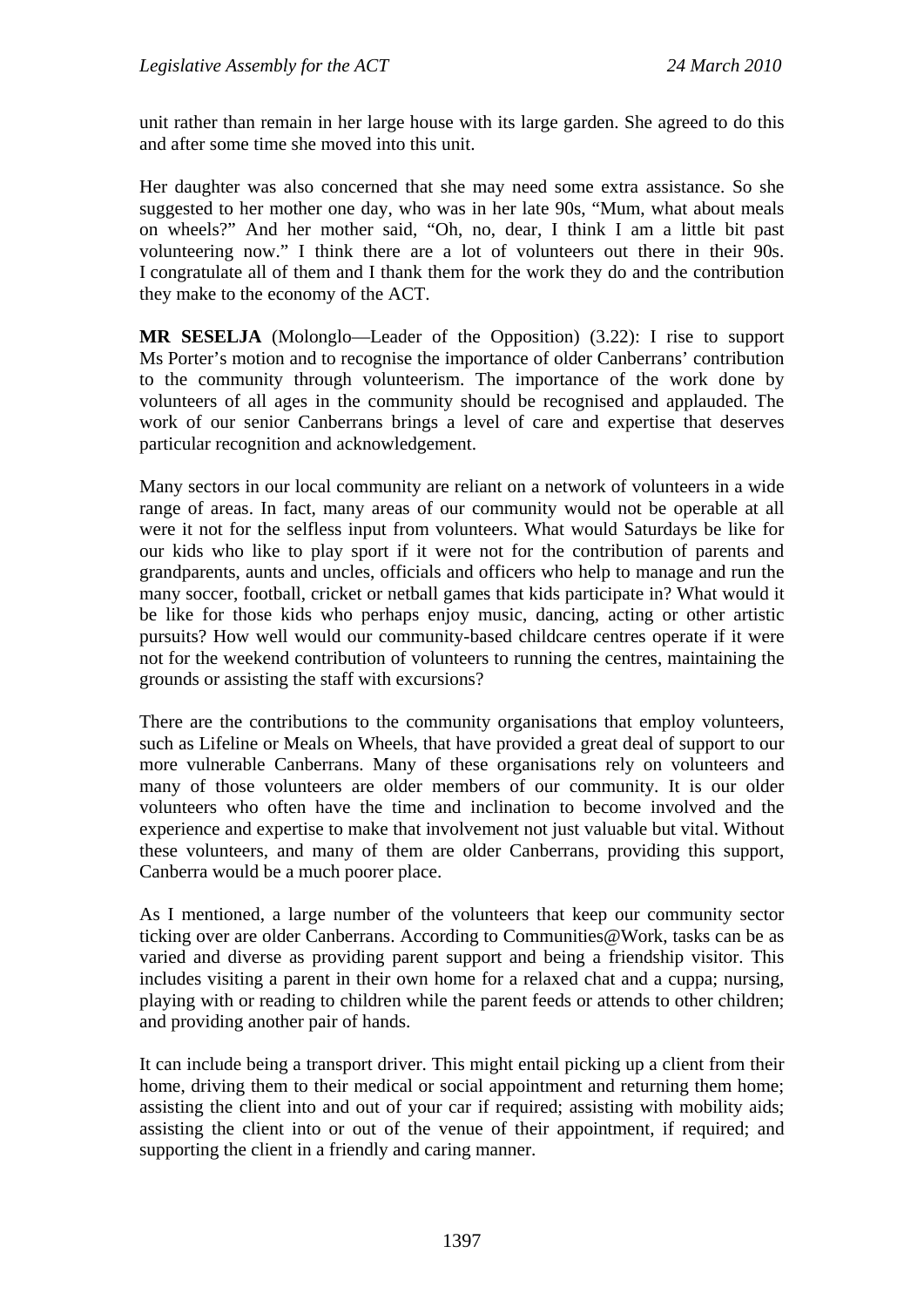Being a friendship visitor involves visiting the elderly or a socially isolated person in their own home for a relaxed chat and a cuppa; taking the person on occasional outings in their own car; and taking the person to social groups they like to attend.

A shopping helper might pick up a client from their home, drive them to their local shopping centre and return them home. It might involve driving, helping a client while they do their shopping, and bill paying and banking if required. If the client uses mobility aids, it might involve placing such items in your car when transporting the client, ensuring that they are available to the client upon their exit and providing other assistance to the client as required.

At this point, as we recognise just how important is the contribution that older Canberrans make to the community sector, we must also recognise just how tough it is for some older Canberrans. Disengagement from the community can contribute to a sense of disconnection and even poor health. Therefore, it is important that government policy and planning encourage community building as a means to strengthen the wellbeing of residents and the enrichment of our community. We must recognise that many older Canberrans, especially those on the pension, make many sacrifices for themselves, their health and standard of living just to make ends meet. But it is these people who are unselfishly often volunteers in many different community organisations.

The 2008 survey by the Council on the Ageing demonstrated just how tough things can be. The survey is particularly concerning. It made the following findings: in relation to health impacts, about 100 of those surveyed had ceased their private health insurance, even though this is the time in life when they most need it. Half of those without health insurance previously had coverage in a fund, but had to cease their membership because of rising living costs.

One in eight had reduced or ceased medical treatment because they could no longer afford it; a third said they were buying less food, buying cheaper food or changing their diets; over 200 had changed their diet, particularly by cutting spending on items like meat and fruit; more than 300 had reduced their use of heating, including by going to bed early to limit their electricity bills.

In relation to social impacts, 40 per cent of the senior Canberrans questioned in the survey had reduced social and recreational activity in the previous 12 months. Sporting and recreational pursuits were hardest hit. Social clubs like Rotary, Lions and CWA also faced a loss of participation by senior members who were stretched financially. One-quarter limited their visits to friends to avoid the costs of travel across Canberra; two in five were reducing their contribution to volunteering activities; and around 30 people had sold their car as a cost saving measure, which means a major loss of mobility.

I think some of those figures speak not just about the contribution of older Canberrans to volunteering; of course, they also speak about some of the difficulties that many of them face in volunteering and some of the needs they have for volunteers as well. We have a bit of a cycle there. But there is no doubt that older Canberrans are making,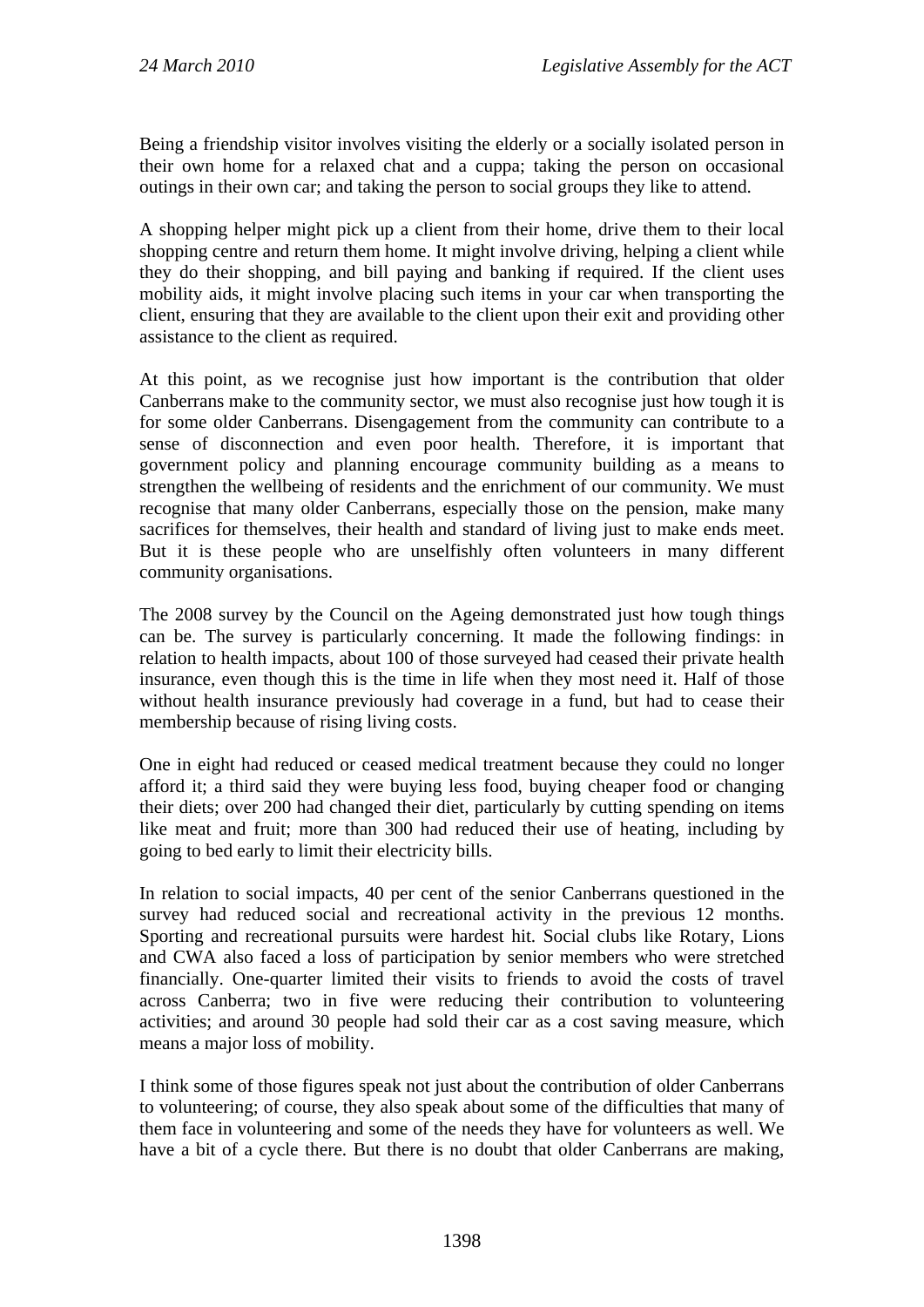and will continue to make, a significant contribution to the community sector, to volunteering in the ACT. We commend them for their contribution, we value their contribution and we look forward to further opportunities to acknowledge their contribution in this place.

**MS BRESNAN** (Brindabella) (3.28): I thank Ms Porter for the motion she has moved today. As Ms Porter has already said, it is National Seniors Week; so it is a fitting time to discuss this issue. The Greens will be supporting the motion. Older Canberrans do make a significant contribution to the community through their volunteering activities. This is in many areas of our community including volunteering though schools and establishing important relationships with younger people; volunteering with their peers through organisations such as Council on the Ageing and the University of the Third Age; at residential aged-care facilities; and at seniors clubs, to name but a few.

Being actively involved in the community is shown to have benefits for seniors' health and wellbeing. One of the most important aspects of volunteering for older people is addressing the significant issue of social isolation. For older people, this can become one of the most debilitating issues for them as their mobility becomes impacted and they may not be able to drive any longer or be able to use public transport. This then has a flow-on effect to other areas of life. When people lose those connections with their community, their health, in particular, including their mental health, can be greatly impacted.

Targeting the issue of social isolation is one of the most important issues for keeping older people healthy and connected to their communities, which is a basic right we must extend to all people in our community, particularly older people, many of whom have already made significant contributions to their communities. At the very basic level, we should be providing these opportunities to older people, as getting older should not mean that you can no longer be a contributing member of society. We have an ageing population that is generally healthy for longer, has more leisure time and has a huge amount of experience. Many older people who are in our communities feel they would like to give something back in some way or form.

I would like to talk about some of the programs run by community organisations that not only provide volunteer opportunities for older people but also provide activities for older people to address the issue of social isolation. Communities @Work, which Mr Seselja has already mentioned, runs a number of programs which seek to address these issues. These are in the Weston Creek and Tuggeranong areas. The programs include a transport program run primarily by volunteers, senior social groups, SuperGrands, and Men's Sheds. They also provide community meals every Tuesday in the Tuggeranong community centre. Again, this is predominantly run by seniors. With over 200 volunteers who give tirelessly to a great variety of programs, over 75 per cent of these volunteers are seniors who are extremely active in a range of areas.

Communities@Work also have a transport program with around 700 clients on their database. Four cars with paid drivers are on the road and the other cars providing transport are provided through volunteers. This service makes a significant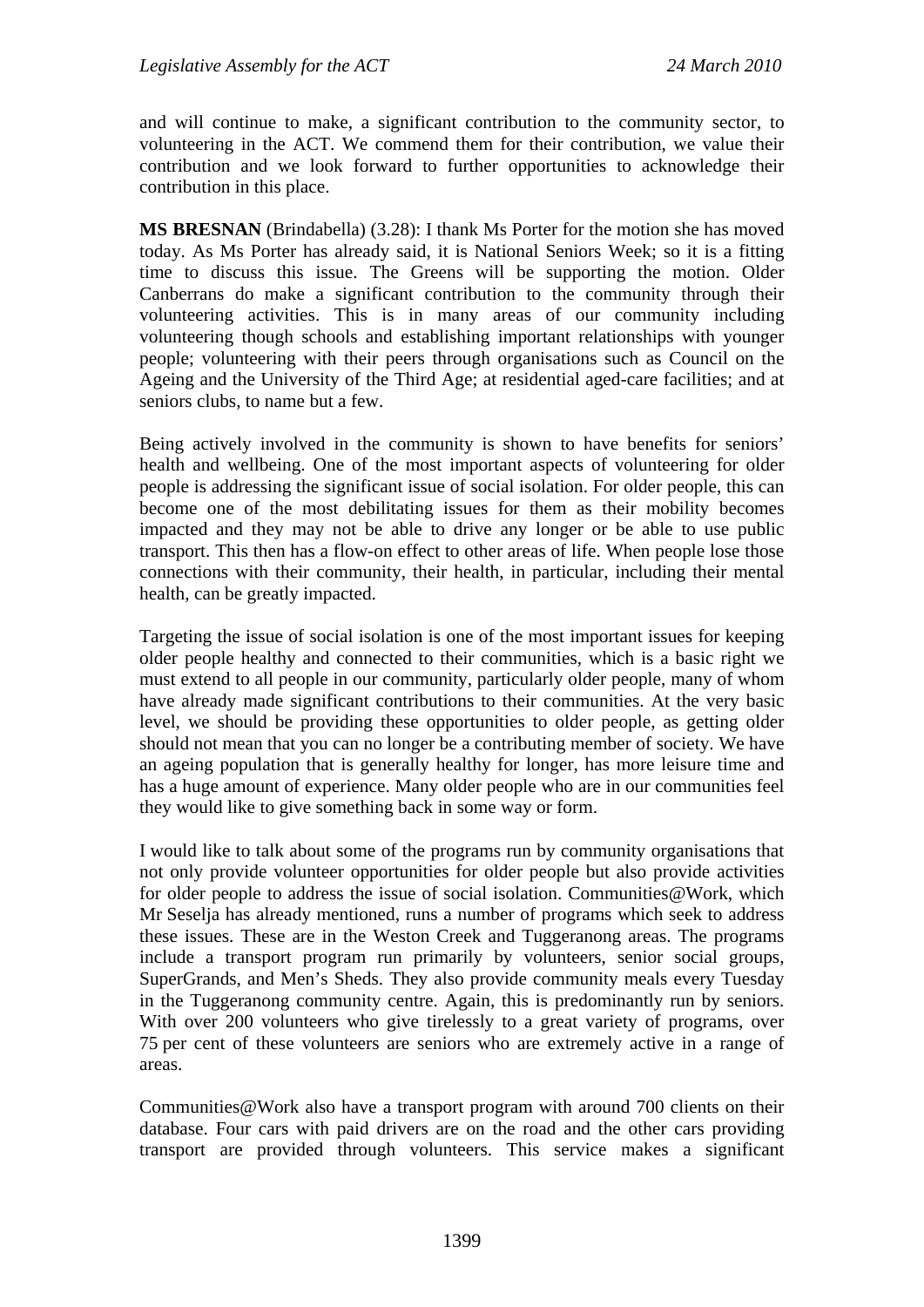contribution by providing transport for older people to attend social functions, appointments, doing their shopping and undertaking other such activities.

Many of the volunteers who are part of the program are older people themselves. It allows them to remain active and connected to their community. The Tuggeranong community service is regularly represented at many forums, seminars and conferences on aged care. The centre provides a friendly and inclusive environment for volunteers to get together. It is the energetic nature of volunteers who have made the centre what it is today.

The Tuggeranong 55 Plus Club is one of the key groups in the Tuggeranong area that provides volunteering and social opportunities for older people. While the construction of their new building is yet to begin, they have been running a variety of programs from the Tuggeranong community and function centre, including digital photography, bike riding, jazzercise and much more.

These programs encourage healthy habits and interaction with a great range of people from the Tuggeranong Valley. The volunteers who have contributed to the foundation of the Tuggeranong 55 Plus Club have brought thousands of people together from around the valley. They have put volunteers and services in touch with each other. They have become a true communication hub between services.

While I am talking about the Tuggeranong 55 Plus Club, it is currently waiting on final approval from the ACT government for the go-ahead for the construction of a stand-alone facility. The feasibility study has occurred and a preferred site has been identified; so I do hope that approval will be given and the 55 Plus Club will soon have their own premises. This will allow them to extend on the activities which they already provide. I will note that through our discussions with Communities@Work, which auspices the 55 Plus Club, members would like to have more social outings and activities on the weekend. Having a stand-alone facility would assist them to provide this.

Another of the excellent programs run by Communities@Work is SuperGrands, which is based on a New Zealand model. It provides free mentoring to families. It recognises the financial stress and challenges faced by many families in the ACT and the fact that this can have an impact on the health and wellbeing of families. This program is also about giving older people an opportunity to share their wisdom and experience.

I will just read some of the information about SuperGrands that I think really sums up this really excellent program very well:

SuperGrands are dedicated volunteers who offer one-on-one home mentoring and/or group coaching to help families develop practical household management skills. SuperGrands share their knowledge of a lifetime to coach families in skills such as budgeting, menu planning, establishing routines, basic home maintenance and gardening … By helping to strengthen living skills and confidence within families, SuperGrands help to build a stronger community.

Another part the brochure states: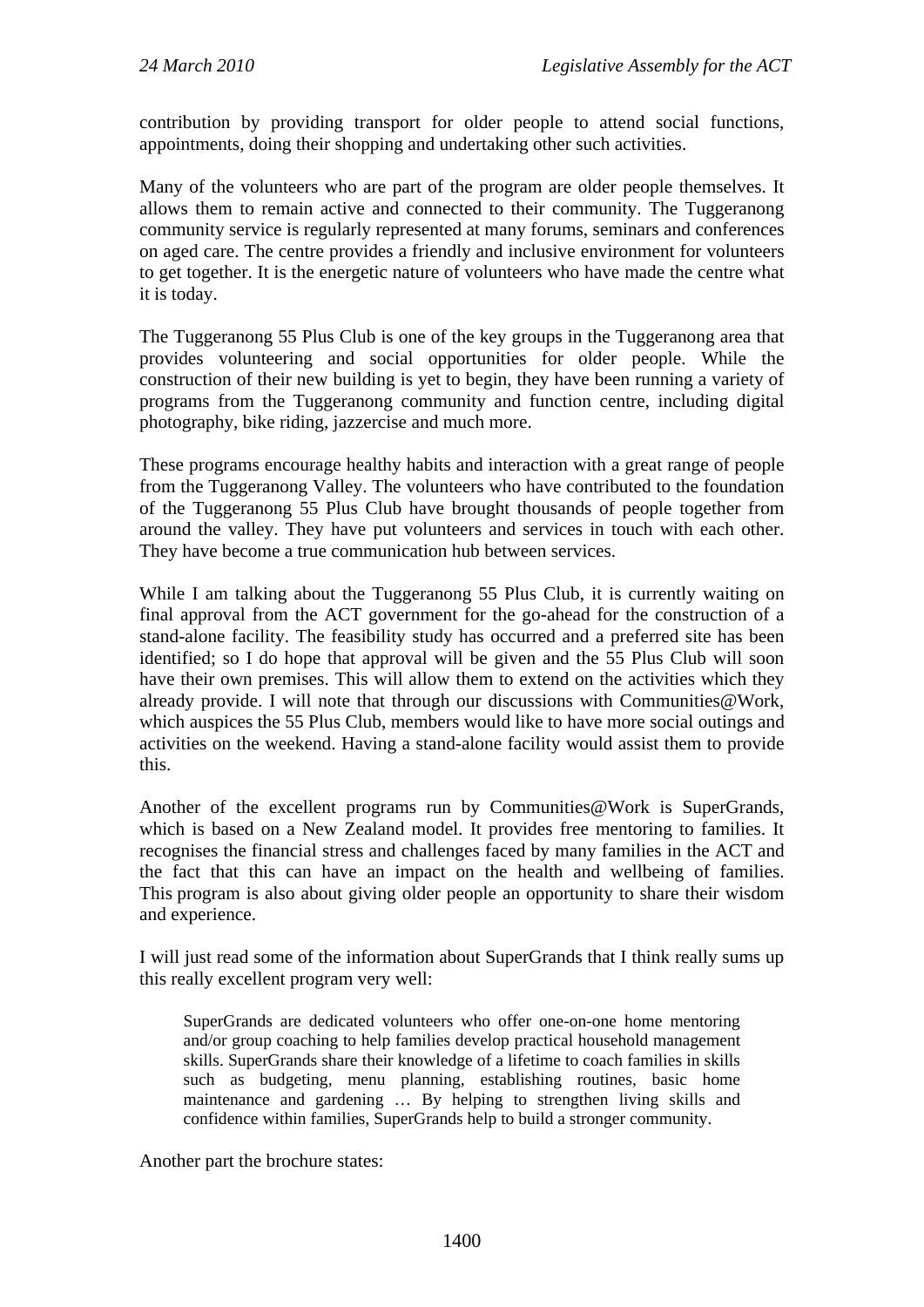It's about sharing skills between generations and is ideal for young parents or families without an extended family nearby. SuperGrands is all about strengthening skills that families *want* to develop.

The Men's Shed, which I mentioned earlier, is another one of the programs provided. One is run out of Tuggeranong and the other is run out of the Lions Youth Haven at Kambah. Men's Sheds are not solely for older people. However, they do provide a space for men from all backgrounds, age groups and social mixes to share their knowledge, skills and experience while pursuing other interests. Again, it is one of those great programs which addresses the isolation of people and brings them together as a community.

Another area requiring a greater focus in regard to older people is people from culturally and linguistically diverse backgrounds. This is a group of people particularly at risk of social isolation as they may not feel confident in attending something like a 55 Plus Club or a Men's Shed. Communities@Work do try to match their volunteers to people from similar backgrounds, which does then encourage people from other backgrounds to engage socially.

With an ageing population and demand on existing health services, finding effective ways to prevent disease, illness and injury needs to be central to our planning. Volunteering enhances seniors' health and strengthens their support networks. Many seniors who volunteer also feel personal satisfaction from contributing their knowledge and skills to help others. This provides opportunities for older people to share previous experiences with younger people and it also provides opportunities for seniors to learn new skills.

We also do need to look at how volunteers are supported and how organisations that run these programs are funded to support them. There is currently no allowance, for example, in the home and community care program for volunteers and the programs under the HACC program form a significant part of those services which are for older people and also older people who are volunteers. So there does need to be a much clearer model for funding to support volunteers.

As I said earlier, during National Seniors Week we should be celebrating all of the contributions that older people make to the ACT community. The health and wellbeing of seniors is linked to the health and wellbeing of the communities in which we live—communities that are safe, inclusive and supportive, and encourage seniors' participation in community life. With the thousands of volunteers who give tirelessly, seniors have provided an anchor of support for many organisations and individuals and they need to be commended for this.

**MS BURCH** (Brindabella—Minister for Disability, Housing and Community Services, Minister for Children and Young People, Minister for Ageing, Minister for Multicultural Affairs and Minister for Women) (3.37): I thank Ms Porter for bringing this motion here today. Ms Porter referred to the ACT strategic plan for positive ageing, which I had the pleasure of launching in December last year. The aim of this, the first ACT strategic plan for positive ageing, is to create an age-friendly city, a place where active ageing is encouraged.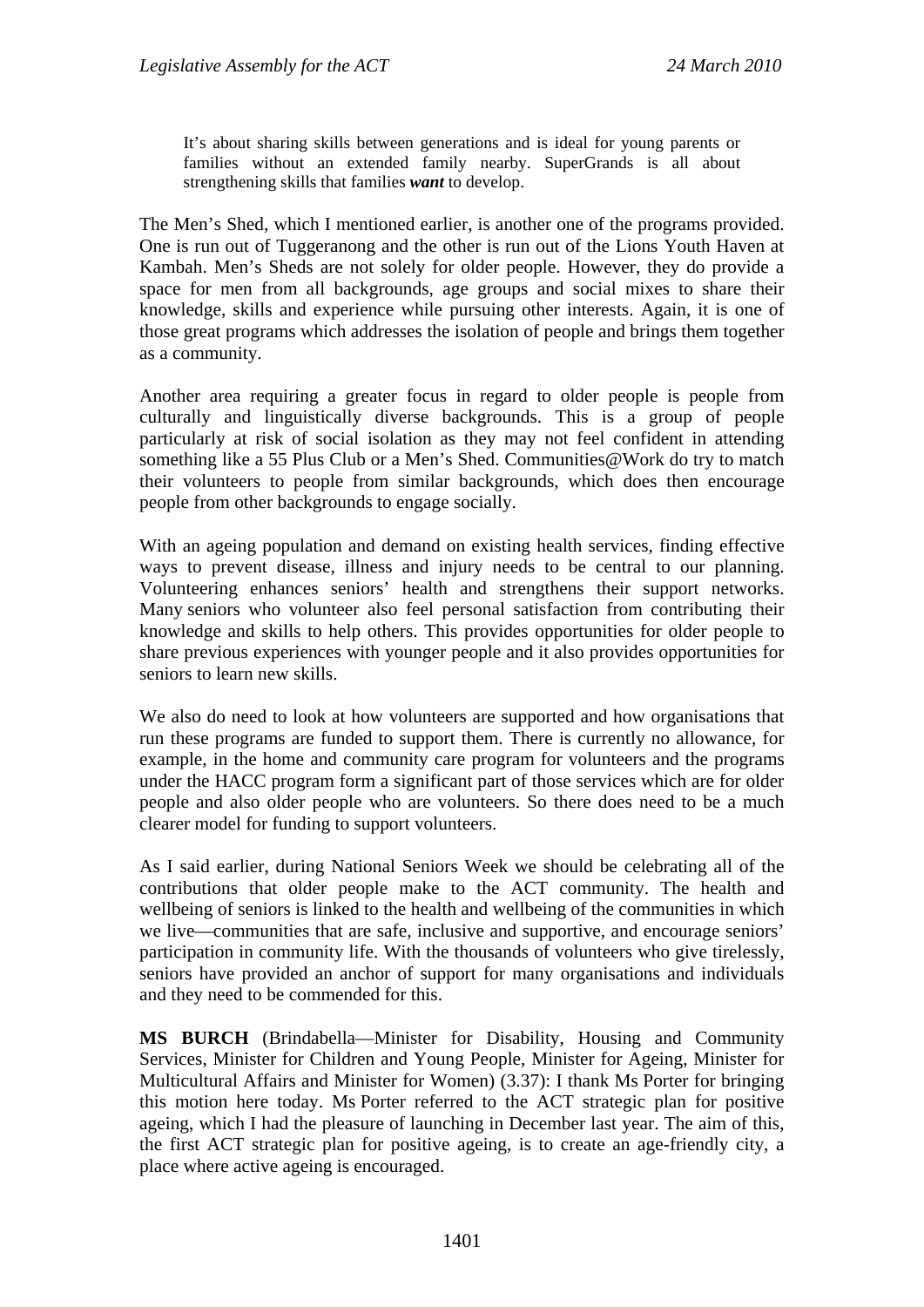The seventh strategic priority in the plan relates to work and retirement and acknowledges the importance of continuing to be actively participating in our community, including through paid work or volunteering. The ACT government is committed to expanding and promoting opportunities to volunteer in our community. As we are all aware, this week is Seniors Week, and it is a great example of what just a few volunteers can achieve. The ACT Council on the Ageing, proudly sponsored by the ACT government, organises Seniors Week every year with the assistance of volunteers who undertake a wide range of tasks, from administrative tasks to organising and hosting events.

This year, Seniors Week includes nearly 100 events and involves over 100 organisations. Many of these events would not be possible without volunteers, such as the seniors clubs grand party in the park last Sunday, which I went to, the seniors breakfast that I attended on Monday, or the ever popular Chief Minister's concerts. Even if these events could happen without the volunteers to assist, they certainly would not be as successful, and many seniors would not be able to attend without the volunteers supporting them.

Ms Porter has told us how much volunteers contribute to our economy. Many organisations rely on volunteers to provide essential community services, often to older or disadvantaged people in our community. For example, I am aware that volunteers are an integral part of most emergency financial and material aid programs here in the ACT. In such circumstances, volunteering can benefit both the volunteer and the person receiving the services, particularly by reducing social isolation, which we know can contribute to poor health and wellbeing.

Older volunteers may also be involved in work with younger people, providing mentoring and passing on valuable knowledge gained through life experience. I think Ms Bresnan touched on that with the SuperGrands program that operates out of Communities@Work. Volunteering help builds a fair, safe and inclusive community through fostering social networks, trust and cooperation, often with those on the margin and the more vulnerable in our society. Older people make up a significant proportion of our volunteer workforce and, without them, Canberra would be a significantly poorer place to live.

I also want to acknowledge the work that is done through our many regional community services, such as Communities@Work. Just last Friday I had the pleasure of attending the Woden community service as they celebrated 40 years of service. They noted that night not only the longevity of their staff who have been with the service for 10 and 20 years but the fact that they have a base of over 130 volunteers.

I join the Chief Minister and all of us in encouraging seniors to volunteer and assist others to attend as many of the activities that are on during this Seniors Week that are being held across Canberra. I would also urge the seniors who are not already involved in volunteering to use Seniors Week to explore new and challenging ways of getting involved through volunteering. Again, I thank Ms Porter for bringing this motion to the Assembly.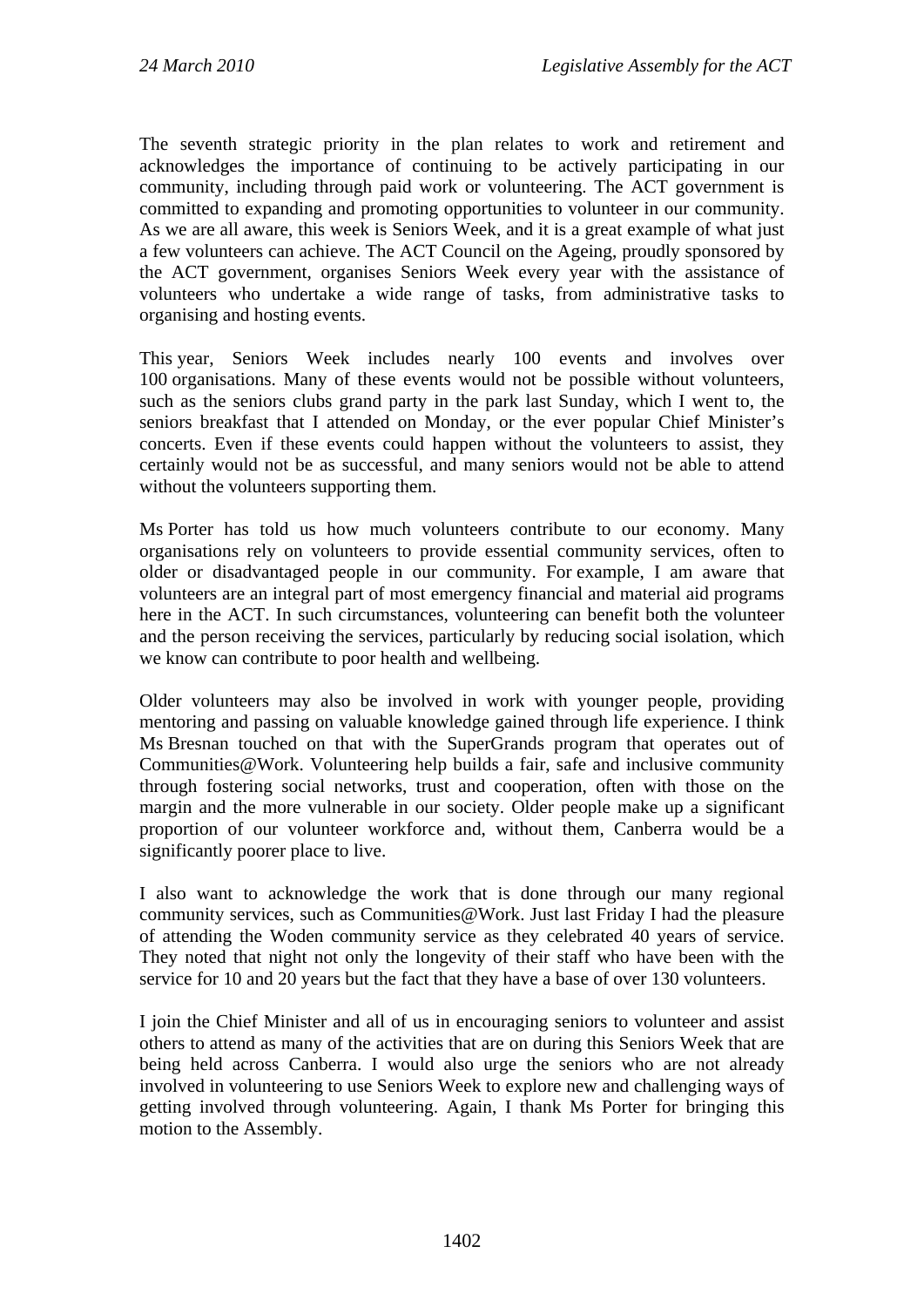**MS PORTER** (Ginninderra) (3.41), in reply: Thank you very much, members; I am really appreciative of your contributions to this debate. Mr Seselja, Ms Bresnan and Ms Burch mentioned a number of important roles that volunteers play in our community and how beneficial they are both in the work they do socially and also in the economic contribution. They also mentioned the important aspects of supporting volunteers.

Mr Seselja particularly mentioned the financial support that volunteers need. Of course, this is an important aspect of making the decision people often need to make about whether they can volunteer or not. I have often mentioned in this place that volunteering is not free. Whilst it is freely given, sometimes it costs an organisation to manage a volunteer, and certainly it can cost a volunteer financially if he or she wishes to do it.

That is why the government has provided financial assistance to the tune of \$1.25 million to Volunteering ACT to pass on to volunteer organisations assistance to pay for out-of -pocket costs, petrol, bus tickets and the kind of things they need to assist them in their volunteering. These funds are distributed to the community to recognise that volunteers, especially at this time of economic hardship, may want to volunteer but may find it financially disadvantageous. We know that we need to put the investment in as a government if we are going to support our volunteers to continue.

Ms Bresnan also made a point about socialisation, as did the minister. We know that social inclusion can have a positive effect on the health and physical and emotional wellbeing of older people. One way people can obviously remain connected with their community is through volunteering opportunities. That is a reason why people often choose to volunteer—they want to continue to have a network. It is particularly helpful for older men when they leave the workforce, because sometimes that is their only network.

Volunteers contribute to the community by helping that social cohesion and, as Mr Seselja said, by picking up people and taking them to social events and making sure they are socially connected. Volunteering is recognised as an important indicator of the social health and connectedness of a community. Research tells us that there is a strong link between volunteering and health, suggesting that volunteering may lead to improved physical and mental health. Indeed, there is also a contribution to our economic life because it keeps older people healthier for longer.

A clear benefit of volunteering, especially for those who are ageing or retiring, is keeping active and feeling part of the community. Indeed, every Monday at the start of Seniors Week there is the breakfast, which a number of us around this room were glad to go to this year. The Chief Minister encouraged seniors to volunteer and to assist other people to attend Seniors Week events by offering to pick them up and to take them to those events.

Older people who volunteer provide skills and experience acquired during their professional and private lives, as I said when I was talking to my motion before. They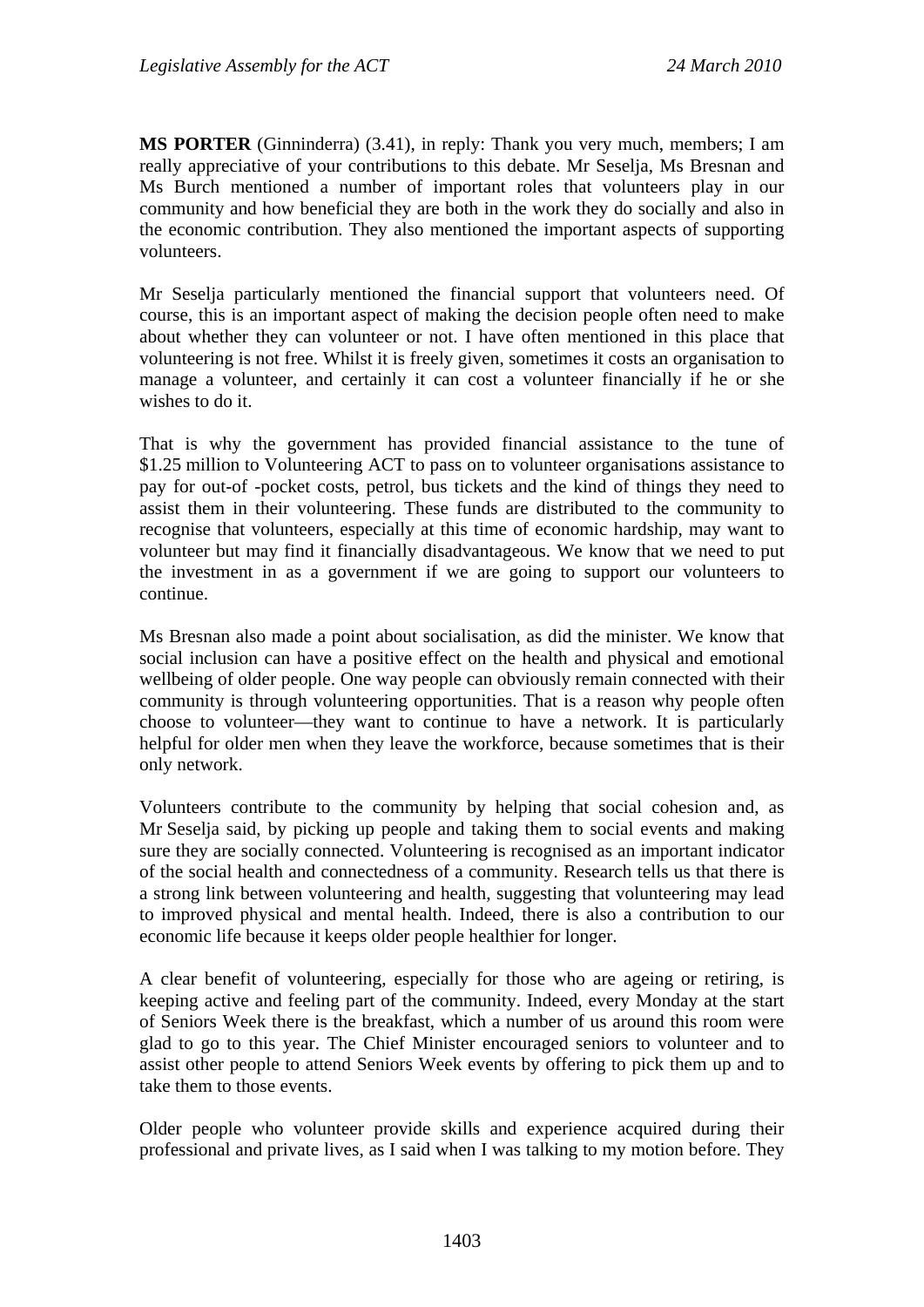pass on that knowledge to the next generation. Ms Burch mentioned how important it is that sometimes volunteers, both young and old, can get together on the one project. The ACT government's vision is that we can all enjoy an inclusive community that supports our most vulnerable members and enables everyone to reach their potential. It is only possible with the contribution of volunteers, and that is why it is so important and that is why we are talking about it today.

I think that we ought to be aware that volunteers are not necessarily a bottomless pit, as it were. Older people are more and more often choosing a variety of other activities to fill their lives with once they retire, which is a fantastic thing. But those that manage volunteer organisations and the government need to be aware of that, because research into the baby boomers generation has shown that about three-quarters of the baby boomers may choose to do things other than regular volunteering.

Those that regularly volunteer will be looking to volunteer in organisations that are supportive. Ms Bresnan mentioned the importance of support and training for those volunteers. Many volunteers will choose selectively to go to those organisations that best support them. Additionally, numbers of people will chose what we call episodic volunteering—they will occasionally volunteer. These people will do that to fit in with other activities they have, such as study or travel. Still more will choose to continue in the paid workforce for much longer or take on paid consultancy work. Of course, unpaid consultancy work still goes on, and that is something that volunteers do. Pro bono work is probably not recognised as volunteering by many people, but there are many law firms that provide pro bono work through older members of their staff particularly, assisting organisations in that important area of legal advice.

You can see that volunteering is a very diverse field. It is also a very valuable field when we look at the economic and social lives of our society, but it is also one that we must support if we wish it to continue. We must always be conscious of the cost of volunteering to the community and to the individual as well as the benefits. I am very pleased to be able to recognise older volunteers during Seniors Week.

Motion agreed to.

## **Budget—expenditure**

## **MR SMYTH** (Brindabella) (3:48): I move:

That this Assembly:

(1) notes:

- (a) the complete and utter failure of the Stanhope Labor government to manage the ACT budget sustainably;
- (b) the lack of action by the Treasurer in the 2008-09 budget to prepare the territory for further budget shocks;
- (c) the failure of ministers to identify spending cuts within their portfolios;
- (d) the subsequent: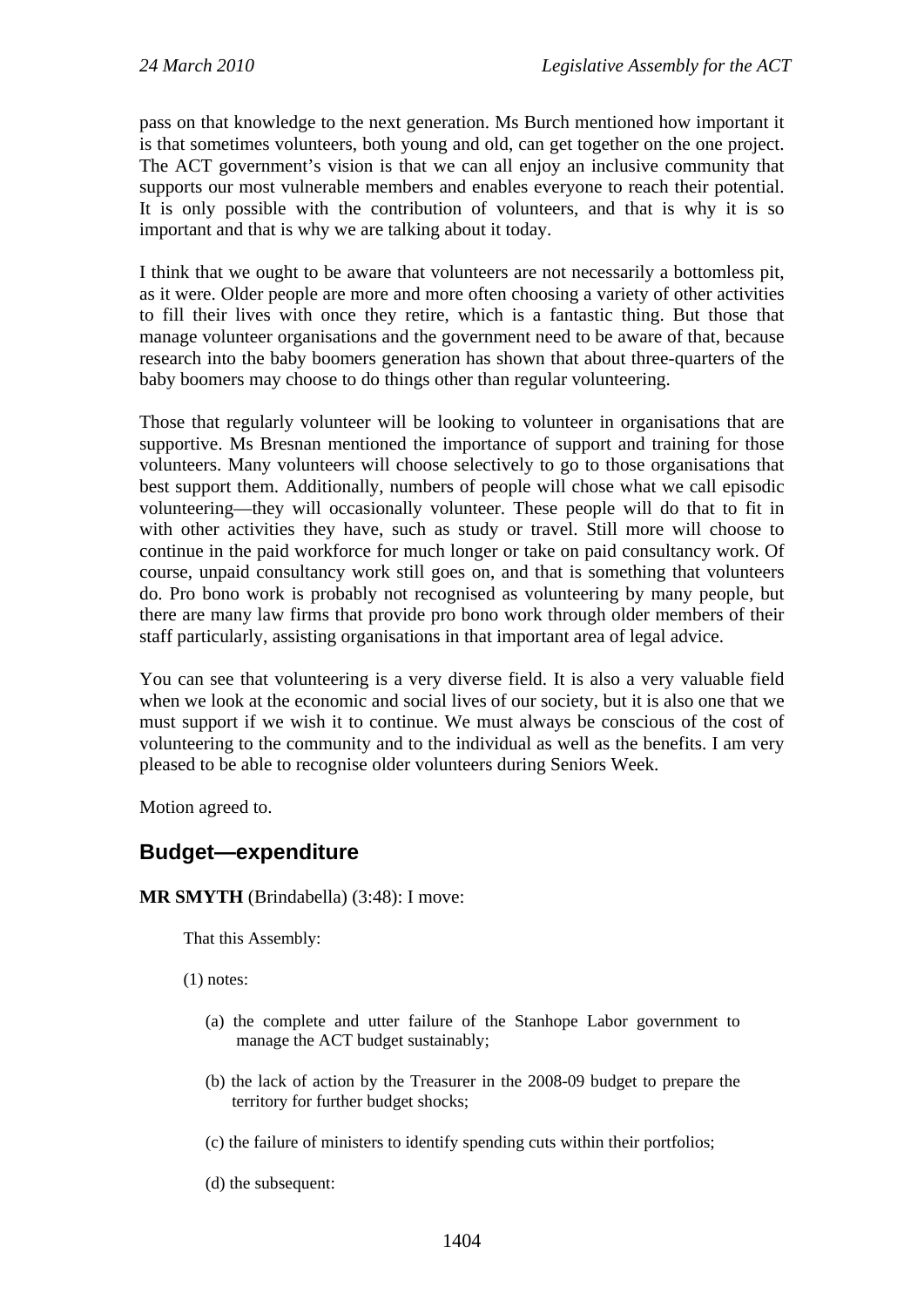- (i) appointment of a \$4.5 million fly-in fly-out razor gang to recommend spending cuts to ministers; and
- (ii) need to make deeper cuts in the 2010-11 budget than would otherwise be necessary;
- (e) the continued wastage of taxpayers' funds on many projects and policies, including, but not limited to:
	- (i) at least \$20 million wasted spending on the Gungahlin Drive Extension (GDE) by failing to duplicate the GDE when it was first constructed;
	- (ii) hundreds of thousands of dollars wasted on government advertising;
	- (iii) expensive public art at the Alexander Maconochie Centre (AMC) and along the GDE;
	- (iv) the wasted \$5 million on the non-existent Belconnen to Civic busway;
	- (v) the blowout on the:
		- (A) Emergency Services Agency headquarters;
		- (B) cost of Tharwa Bridge; and
		- (C) capital and operating costs of the AMC;
	- (vi) \$5 million wasted on FireLink, a communication facility which was never delivered;
	- (vii) the failure to manage the budget of the Department of Territory and Municipal Services, as outlined in the Ernst and Young report; and
	- (viii) the lack of control that the Treasurer has exercised over the ACT budget; and
- (2) calls on the Treasurer to prioritise spending in the budget context to ensure that:
	- (a) core services provided by the government are protected; and
	- (b) vulnerable Canberrans do not pay the price of the Government's fiscal ill-discipline over the last eight years.

I take much pleasure in moving this motion because, at the heart of the delivery of any service, the protection of the environment or the protection of where we live is, of course, the ability to pay for it. And, if you cannot pay for it, it is not going to happen unless you debt-fund it—and that has all sorts of implications for the future. This motion deals with some extremely important matters that are of concern to both this Assembly and to the Canberra community. I will set the environment for this motion and my colleagues will comment on the details of the various parts of the motion.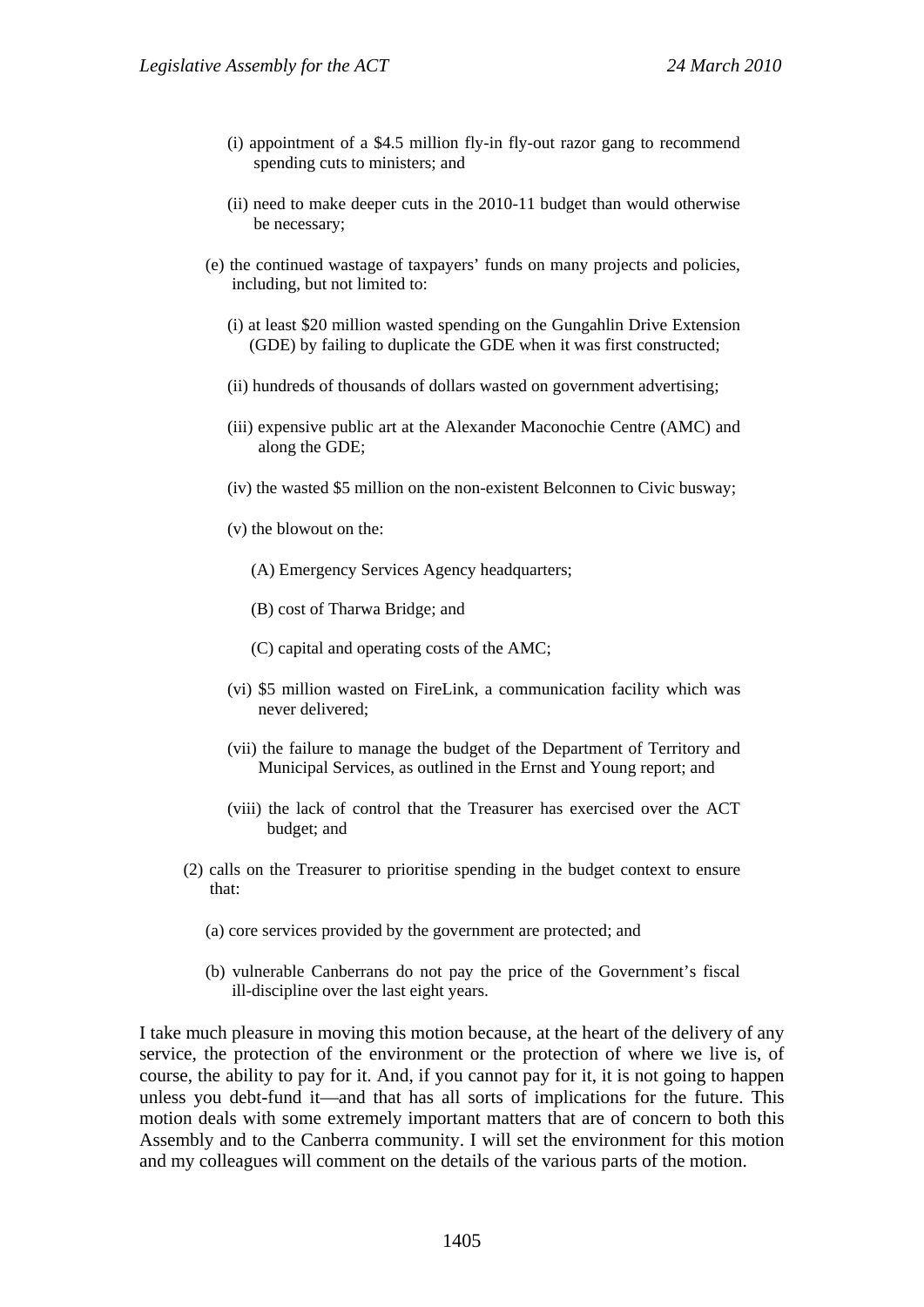The context of this motion is the continuing fallout from the global economic and financial crisis, which of course some now call the North Atlantic crisis or the North American and European crisis. And there is continuing concern that, while there have been some positive signs, especially in Australia—and no doubt due to the good stewardship of the former Liberal Howard government that left us with no debt, large surpluses and a fantastic financial regulatory framework—the general prognosis around the world is still not overwhelmingly positive. And, of course, that has impacts on Australia and, if it impacts Australia and particularly the federal government, it will impact the ACT.

There are concerns with large sovereign debts in other countries, and—not in a derogatory sense—there is the group known as the PIIGS, Portugal, Ireland, Italy, Greece and Spain, which have enormous sovereign debt. And then there are problems even in the UK and Japan, and there is the potential for some global financial problems to re-emerge.

Then there is the concern about the quantum of debt in the United States—trillions of dollars; numbers that are almost beyond our comprehension—and there is increasing pressure on the Obama government to deal with this debt issue. One only has to look at the recent warning from the International Monetary Fund, a very severe warning, on debt:

Advanced economies face acute challenges in tackling high public debt and unwinding existing stimulus measures will not come close to bringing deficits back to prudent levels," the first Deputy Money Manager of International Monetary Fund, John Lipske, says.

He goes on to say that the crisis had left deep scars in the fiscal balances of the world's advanced economies, which should begin to rein in spending next year as the recovery continues.

In our region, there are also concerns about the way in which the Chinese economy will turn. Will it continue to grow at eight or nine per cent with such factors as demand for consumer goods from the burgeoning middle class and demand for more energy supplies, more infrastructure, more steel production and other manufactured goods? Or will the government put a clamp on the availability of credit and choke off the rate at which the economy has been growing? In such an uncertain environment, we in the ACT need to ensure that we are positioned as well as we can be to deal with further issues that arise.

That brings me to the motion proper—the issue of management of the ACT over the past nine years—where we have seen the Stanhope-Gallagher government's history of budgeting for deficits. Yes, that is right: at the top of the economic cycle, when we should have had surpluses. Between 2001-02, the first year of the Stanhope-Gallagher government, and 2009-10, that is nine budgets, the Labor government budgeted for seven deficits. Note that this data is in terms of the GFS, the government finance statistics, the now accepted format for government financial reporting.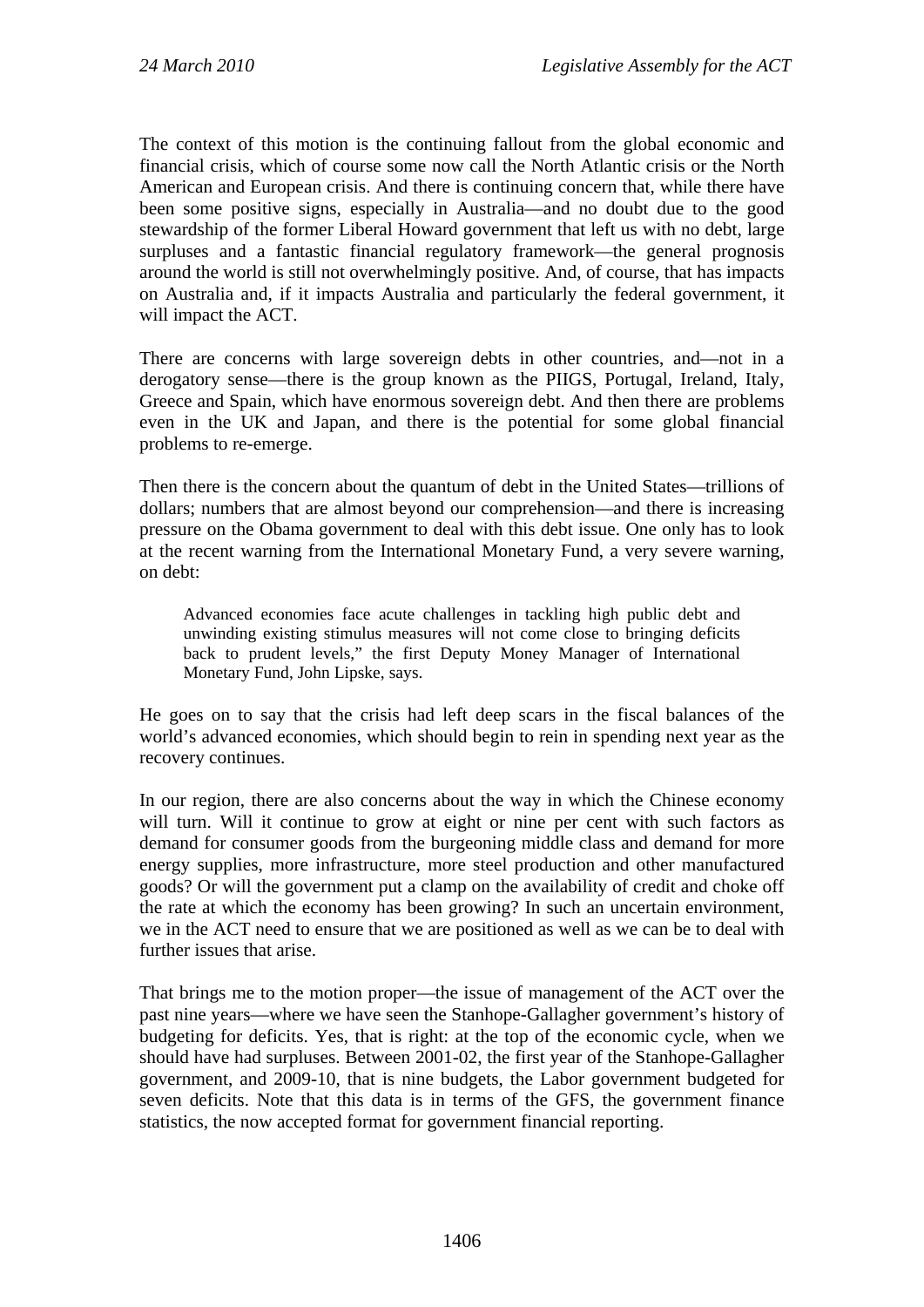Mr Stanhope would have us believe that this never happened; that there were no budgeted deficits; that it was only the former Liberal government that had budgeted for deficits. And that is wrong. At the top of the cycle, the Labor Party budgeted for deficits. Facts are facts. The deficits were, in order, \$17 million, \$69 million, \$5 million, \$17 million, \$365 million, \$68 million—and then there were two surpluses—and \$83 million in 2009-10.

As if this is not bad enough, most of these deficits, as I have said, were budgeted for at a time of a revenue boom in the ACT, when the government had almost an additional \$1.8 billion above what they had expected. So we have the crazy situation of a government budgeting for deficits when revenue was flooding into the ACT coffers. It defies conventional economic wisdom that in the good times resources should be husbanded. This was not sustainable, and it certainly did not position the ACT as strongly as could have been the case.

The paramount issue that faces us in the ACT is the need to curtail our spending in the ACT budget. This is a matter on which the Treasurer has spoken on many occasions, even lecturing us on what needs to be done. But, at the same time, you have got a Treasurer that has made no attempt whatsoever to diversify the ACT economy to bring us extra revenue lines. Ultimately, the Treasurer has not done what she has asked others to do; she has not reduced spending. She has only said that she needs to reduce spending. The budget speech in 2009, on pages 4 and 5, said:

The Government will take a measured and longer-term approach to addressing the deficit.

This is not deferring the problem.

But, if you look at page 19 of budget paper 3, reductions in spending for the 2009-10 year, the proposed reduction in spending is zero. So it is deferral. The Treasurer said:

Mr Speaker, our Budget Plan is a strategy to restore a balanced budget by 2015-16.

That is seven years—seven years of deficit, even though, on the same chart, on page 19 of budget paper 3, it expects growth at five per cent to outstrip expenses at 4.5 per cent. So even in the minister's own documents there are inconsistencies. She went on to say:

Mr Speaker, the Plan sets a goal and a clear path towards that goal.

No, it does not. All it simply says is that we need to do something, but then chooses not to do anything. She went go on to say, however:

But further savings will be required.

And, yes, they will be. The problem now that we in the ACT face is that Ms Gallagher still has not had the courage to make the spending decisions that are needed. She has failed to such an extent that the government has had to engage a panel of external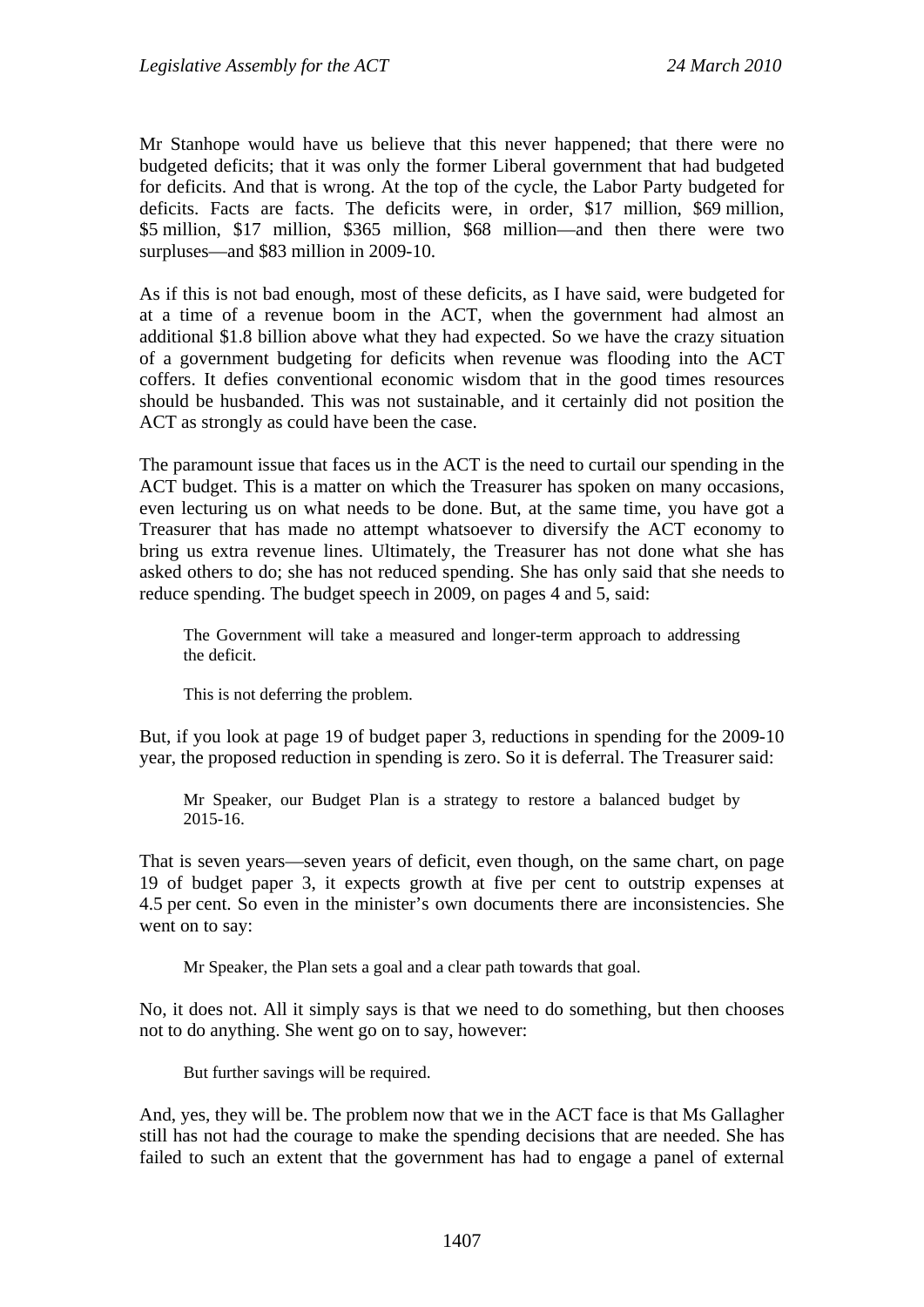accounting advisers to find the necessary savings. And let there be no mistake: we must find savings. This imperative is even more pressing now following the decision by the Grants Commission to recommend reducing GST funding for the ACT by \$80 million a year.

We need to position our budget in the best possible way to return to a balanced budget as soon as possible while also being able to withstand the consequences of any spending cuts that may be made by the federal government. Some others have referred to this as the perfect storm. This has been said by others who have considered the ACT's financial position. Are we facing the financial perfect storm? If we have harsh reductions in spending in the ACT budget plus reductions in the federal budget this year, what will be the consequence? The Canberra Business Council, in their presentation to the estimates committee, said this last year, and I remind members:

When those two occur at the same time—

that is, federal cuts and cuts in the ACT—

the pain for the ACT is going to be significantly compounded. The worst case scenario is a perfect storm where you have budgets at both levels taking drastic measures to return the budgets to balance or surplus and that is likely to have a substantially and disproportionately negative impact on business and employment in the ACT.

Do nothing and people will suffer. The government have done nothing and the potential for great suffering is there. The situation we now face is that, following the failure of the Treasurer to provide substantive spending cuts in 2009, we now have to consider even more harsh spending cuts to protect the ACT into the future.

Let us talk about that future. We need to talk about the recent panic from the Treasurer. We saw the recommendation from the Grants Commission to cut the ACT's revenue from GST by more than \$80 million a year, and what happened? Ms Gallagher, who should have been well aware that this may have happened—all the signs were there; we saw the draft report—did not seem to bother to argue the ACT's case with the commission, and we are now paying the price. We had panic and it resulted in a freeze on the recruitment of non-essential public servants. We see now an attempt to renegotiate the Greens-Labor parliamentary agreement. We see a ceiling on wage claims for public servants. This is simply economic policy on the run.

**Ms Gallagher**: It is still more than you ever paid them.

**MR SMYTH**: The minister interjects that it is more than we ever did. But we were the government that had to make up for your last mess—the \$344 million operating loss that was left to the people of the ACT and, indeed, compounded by the cuts that the Howard government put in place. We spent six budgets fixing up your last mess. I am sure that when we get to office we may well be doing the same.

At the same time, the minister needs to protect core services. The issue of course is to define core services. We have seen the advice to departments and agencies on 5 March 2010 about essential services. But what it does is leave whole areas of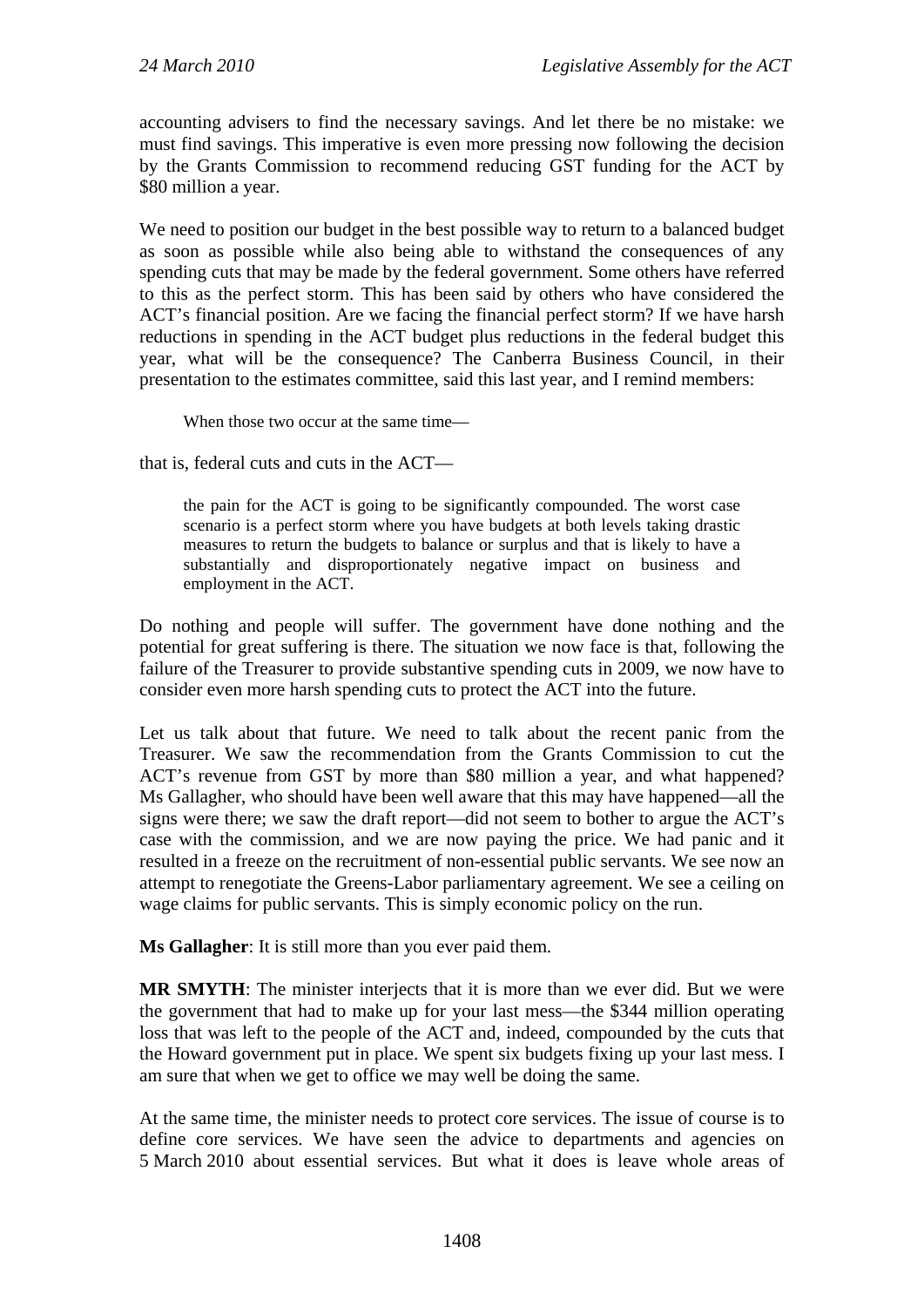departments, and indeed whole departments, out in the cold. What about librarians and their impact on education and the wellbeing of the community? They are not essential? What about, for instance, Treasury officials who might help rectify this mess? They are not essential? Indeed, what about planning officials, which I am sure most members would agree is probably the biggest issue that we often face in this place? But, no, they are not essential either?

A staff freeze is rather meaningless until other parameters are agreed to. And what we need is more guidance from this Treasurer—guidance that we are not likely to get when you remember that when she assumed the Treasury portfolio this Treasurer thought that it was all about guesswork and estimates: "It's just guesswork." That is the level to which this Treasurer sees the putting together of the budget: it is just guesswork. And remember that in December 2008, when the full impact of the global financial crisis started to unroll, we were going to have a stimulus package. By the end of January it was reduced to a local jobs package and then in February apparently we were too small to stimulate. That is the attitude and the skill set of this Treasurer.

This is a very important motion and it calls on the Treasurer to do two things. It calls on the Treasurer to prioritise spending in the budget context to ensure that core services provided by the government are protected and that vulnerable Canberrans do not pay the price of the government's fiscal ill discipline over the last eight years and, let us face it, the only way to describe the last eight years is eight years of reckless spending. Every year they received additional revenue above what they expected; every year they managed to squander it.

On the subject of vulnerable Canberrans, you only have to go to the ACTCOSS press release from Monday, 15 February this year to see the effect of eight or nine years of Stanhope-Gallagher government in the ACT. The press release is entitled "One in ten having to be turned away" and it states:

The Australian Community Sector Survey, released today by the Australian Council of Social Service, shows demand for community sector services in the ACT continues to grow.

"These figures show that demand for community sector supports is high, but we are being hampered in our mission to work with Canberra's most vulnerable by inadequate funding and onerous contract requirements," commented Roslyn Dundas, Director of the ACT Council of Social Service.

What did ACTCOSS say? Their attempts to help the most vulnerable are being hampered by inadequate funding and onerous contract requirements. Some of the key results were:

over 50% of community sector organisations reported they were unable to meet demand for services;

Local agencies turned away one in ten people who were eligible for their services. Of people turned away 53% were seeking child welfare, child services and day care;

62% of respondents disagreed with the statement that 'Government funding covers the true cost of delivering contracted services.' And 51% agreed that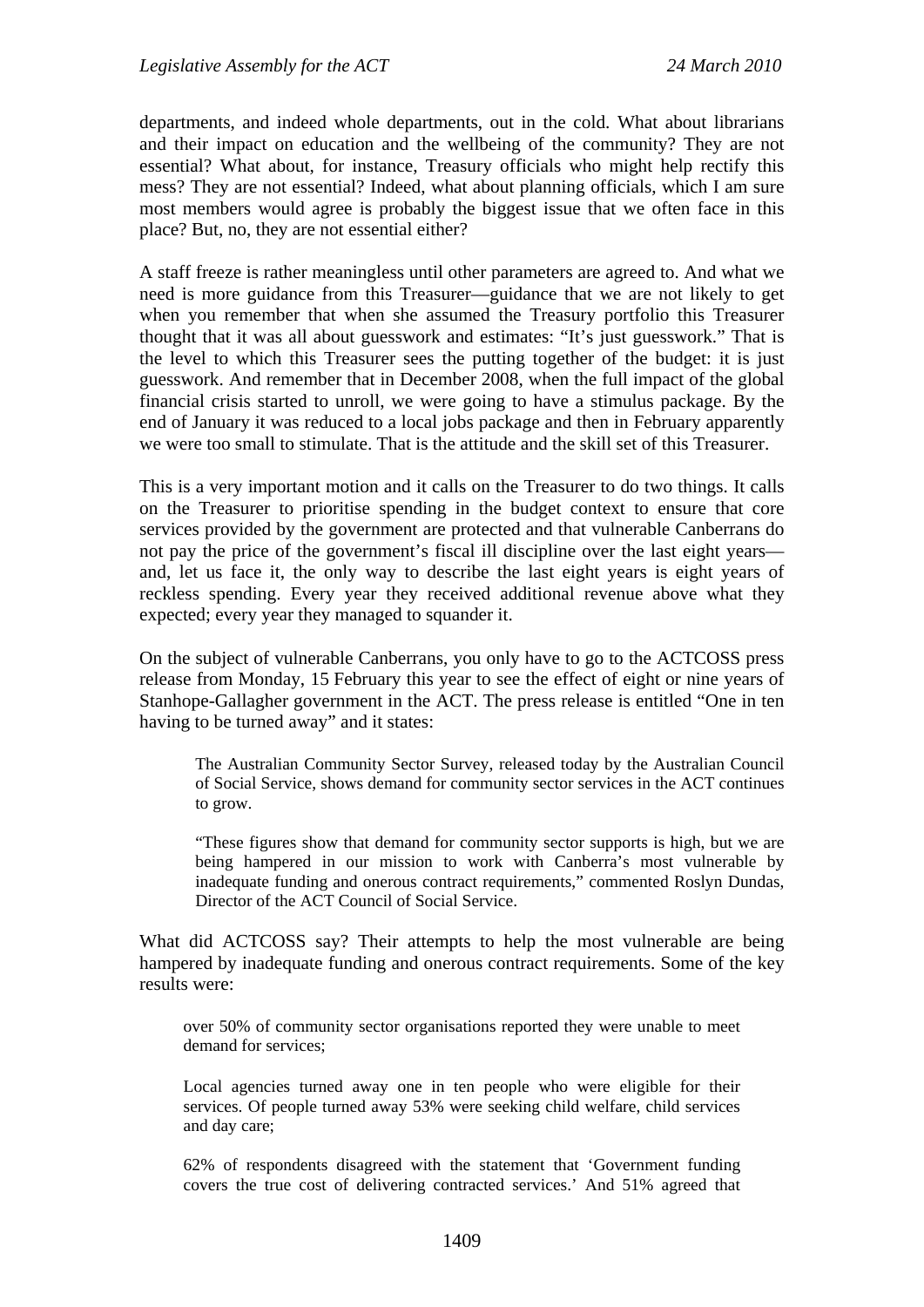Government contract requirements and red tape adversely affected organisations' capacity to deliver services;

While respondents indicated an increase in the number of paid staff, 62% reported that the current salaries in the community sector make attracting and retaining staff more difficult;

To give her her due:

Positively, 82% of respondents indicated they were able to speak publicly about issues affecting their clients.

This is the dilemma that we face. This is the human side, the community side, of the perfect storm that the Canberra Business Council spoke of last year and warned the government that, if they did not have a strategy to address their debts, did not have a strategy to address their deficits—their deficits for the next seven years—business and employment would suffer.

We all know that a job and a roof over your head are the most important social determinants of health. And what we have from the most recent survey is that one in 10 are being turned away, most are not getting the services they would like, and most of the organisations cannot deliver the services adequately because of underfunding from this government and the onerous requirements of this government's red tape.

This is at the heart of the budget. I say this so often: you cannot have social sustainability and economic sustainability unless you can afford it. That is why paragraph (2) of this motion looks at vulnerable Canberrans and hopes that they do not pay the price for this government's fiscal ill discipline over the last eight years. But the reality is that they will, because Katy Gallagher had no plan this year. This is the Treasurer who had to hire outside help. She does not trust, obviously, her Treasury. She is obviously not getting the proposed cuts that were asked for from the departments. So she had to take \$4½ million dollars and go looking for outside help, because this is a Treasurer who is not up to the job of delivering an economically sustainable Canberra and thereby a socially and environmentally sustainable Canberra.

I commend the motion to the House.

**MS GALLAGHER** (Molonglo—Deputy Chief Minister, Treasurer, Minister for Health and Minister for Industrial Relations) (4.03): The government will not be supporting this motion, and I do not think that will come as any surprise to the shadow treasurer. The presentation we have heard from the shadow treasurer is very similar to the presentation we had from the shadow health minister, rehashing a speech they have given probably 10 times in this place but offering no new ideas and no solutions.

This motion is about sustainability of the budget. But as the shadow treasurer has just indicated yet again, he has a very selective memory and a very short memory of recent occurrences and the impact that they have had on our budget. He also forgets what the Labor government has done. I think he went to the predicted deficits. What he did not go to is the fact that this Labor government delivered five successive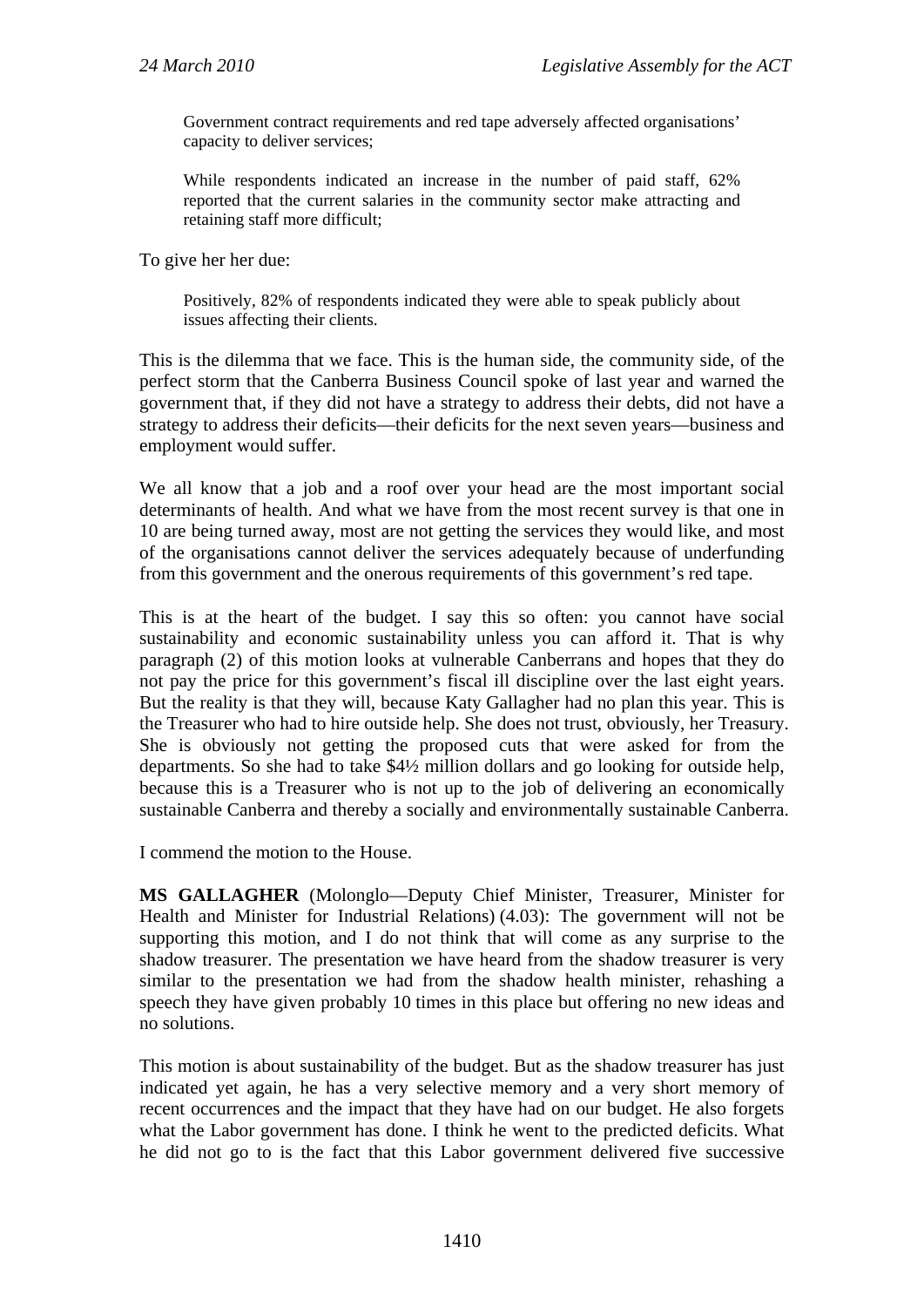audited surpluses, including the biggest and second biggest since self-government. He also forgets—although he did go to it, and then blamed—the four consecutive years of Liberal government deficits, the highest being \$344 million and the lowest being \$157 million in 1997-98.

In his motion, Mr Smyth asked us to prioritise budget spending—in his words to "ensure that … vulnerable Canberrans do not pay the price of the Government's fiscal ill-discipline over the last eight years". That is exactly the spending priorities of this government. On another page—it might not have been written down—Mr Smyth then accuses the government of eight years of reckless spending. Tell that to child protection, Disability, Health, teachers in education and the community sector. They have received record levels of investment. Yes, sure, they want more, but there have been record levels of investment from this government. You come and say that is reckless spending, reckless spending in this community. We have prioritised budget spending to redress the chronic neglect of services to the most vulnerable in the community—not in our eight years, but under the previous government. We have talked about that neglect and how we have now redressed it many times, and I do not need to go into that detail again.

This motion is ironic, given the state of disability services and mental health services. What was it? There was the lowest per capita spend on mental health services in the country here when we came to government. The child protection services—I think there were 30 child protection workers that managed all of the child protection inquiries across the ACT. There were the 114 public hospital beds that were cut from the public health system and the attacks that you waged against nurses in your pursuit of a regressive industrial relations agenda—and then you did not budget for any wage increase that you had promised them. That was really tremendous budgeting, wasn't it? Let us go out and promise an annoying workforce, people who have given us a lot of problems, a wage increase, but not actually budget for it. That is your legacy, Mr Smyth. It is not a decision that this government has taken. We have taken decisions to show and to provide for wage increases right across our workforce.

The shadow treasurer last year moved a motion criticising me, from memory—no surprise to anyone in this place—for the economic conditions at that time. That was in March last year, I believe. Members would also recall, and would see if they go back to that debate, that I did try to explain to him there about the most synchronised and sharpest economic slowdown that we have seen across the world—

**Mr Smyth**: And what did you do in response?

**Mr Seselja**: Which CommSec said you were insulated from.

**MS GALLAGHER**: and the fact that this has had a massive impact on our budget.

**Mr Smyth**: What did you do in response?

**MS GALLAGHER**: All right, Mr Smyth: you are denying that the global financial crisis had any impact on our budget. Is that it?

**Mr Smyth**: No, I did not say that.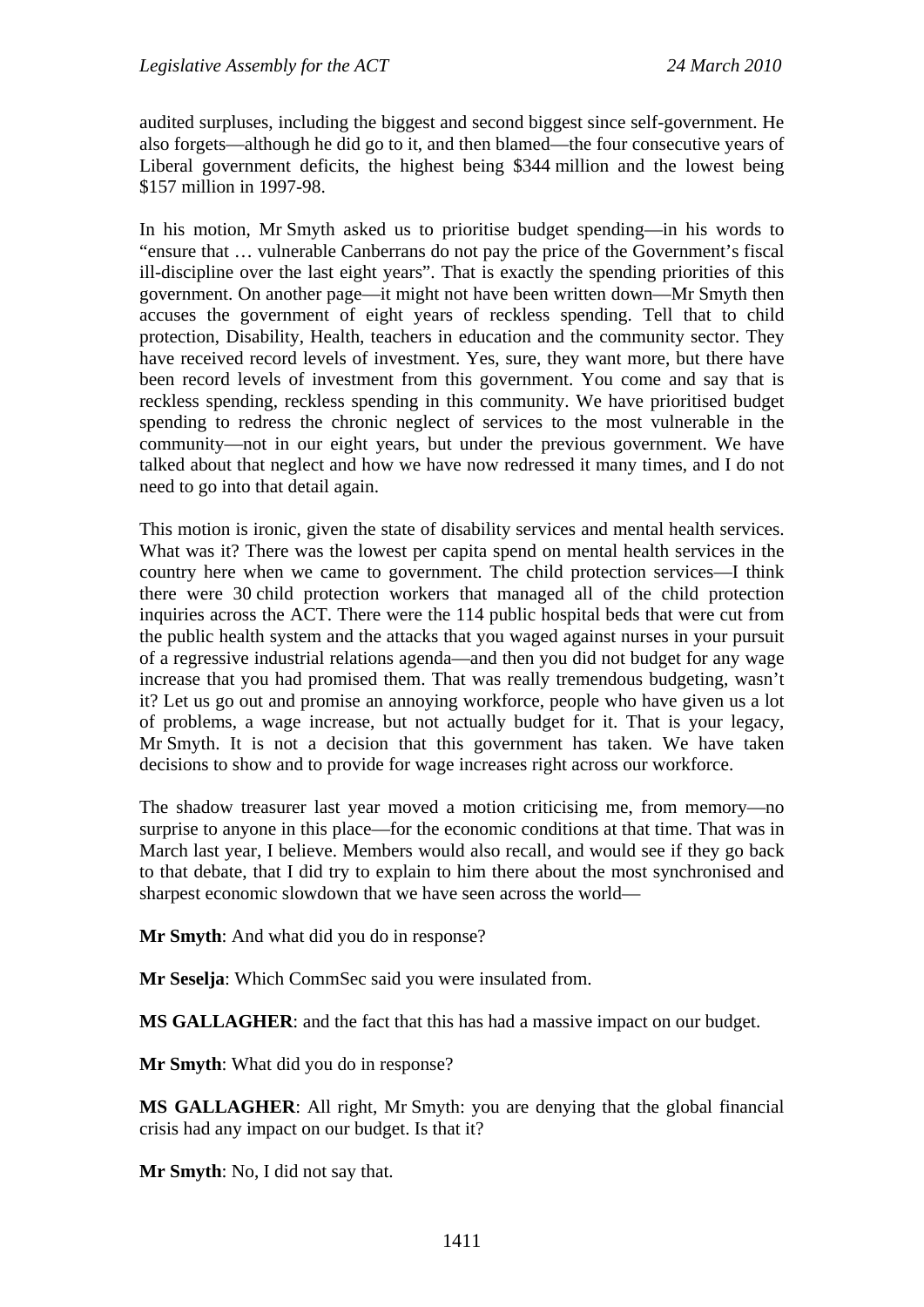**MS GALLAGHER**: You just interjected saying that we were cushioned, that we were protected from the global financial crisis. The issue that they are talking about there is the economy, not the ACT government budget that did see massive impacts from the global financial crisis in terms of our own investment, in terms of GFC, in terms of interest rate reductions.

In the year before the global financial crisis, we had already planned for a surplus of around \$85 million, and we committed to a \$1 billion building the future program of investment in the territory's infrastructure. The buffer we budgeted for was helpful in cushioning that financial shock—though admittedly not enough. But what I think the opposition are arguing for is that we should have larger surpluses, maybe in the order of \$300 million to \$400 million, just in case there is a once in a century shock of that type.

That is what Mr Smyth's motion effectively argues for—that you sit on a surplus of that size just in case something happens, so you do not prioritise funding. You cannot have it both ways. If you are going to have a large surplus sitting there, you are obviously not meeting the demands of the community or you have raised taxes to the point that your revenue is far exceeding your expenditure, which I do not think is something that this community would want. You want a buffer of that order. In order to deliver that, you either raise taxes so that revenue exceeds expenditure or you cut your expenditure.

**Mr Smyth**: Or you diversify.

**MS GALLAGHER**: Here we go. I do not think you went to one issue of diversification, Mr Smyth—as usual. It is very easy for you to stand up here, as you do, and go, "She's failed to diversify the economy." I think you accused the Chief Minister of that when he was Treasurer. Indeed, I think you accused Ted Quinlan of that when he was the Treasurer. But you yourself never have an idea—and you never did—about what you would do if you were diversifying: if you were in charge and you were able to diversify the economy.

The budget plan that we introduced last year was right. In fact, apart from those opposite, I have not had one person come and say that that plan was wrong. I have had industry groups—indeed, the ACT Business Council as of last Monday—confirm their support for the seven-year recovery.

**Mr Smyth**: Did they?

**MS GALLAGHER**: Yes, they did, Mr Smyth, and I welcomed their support—as did the Chamber of Commerce and Industry and the Master Builders Association. All of them spoke of the strength of the ACT's balance sheet and the fact that we could withstand a recovery of this length.

Indeed, the seven-year plan was introduced so that we did not have a sharp shock to our budget to recover in one year; we gave ourselves the capacity to see how the recovery across the world happened. In fact, it happened a lot earlier than Treasury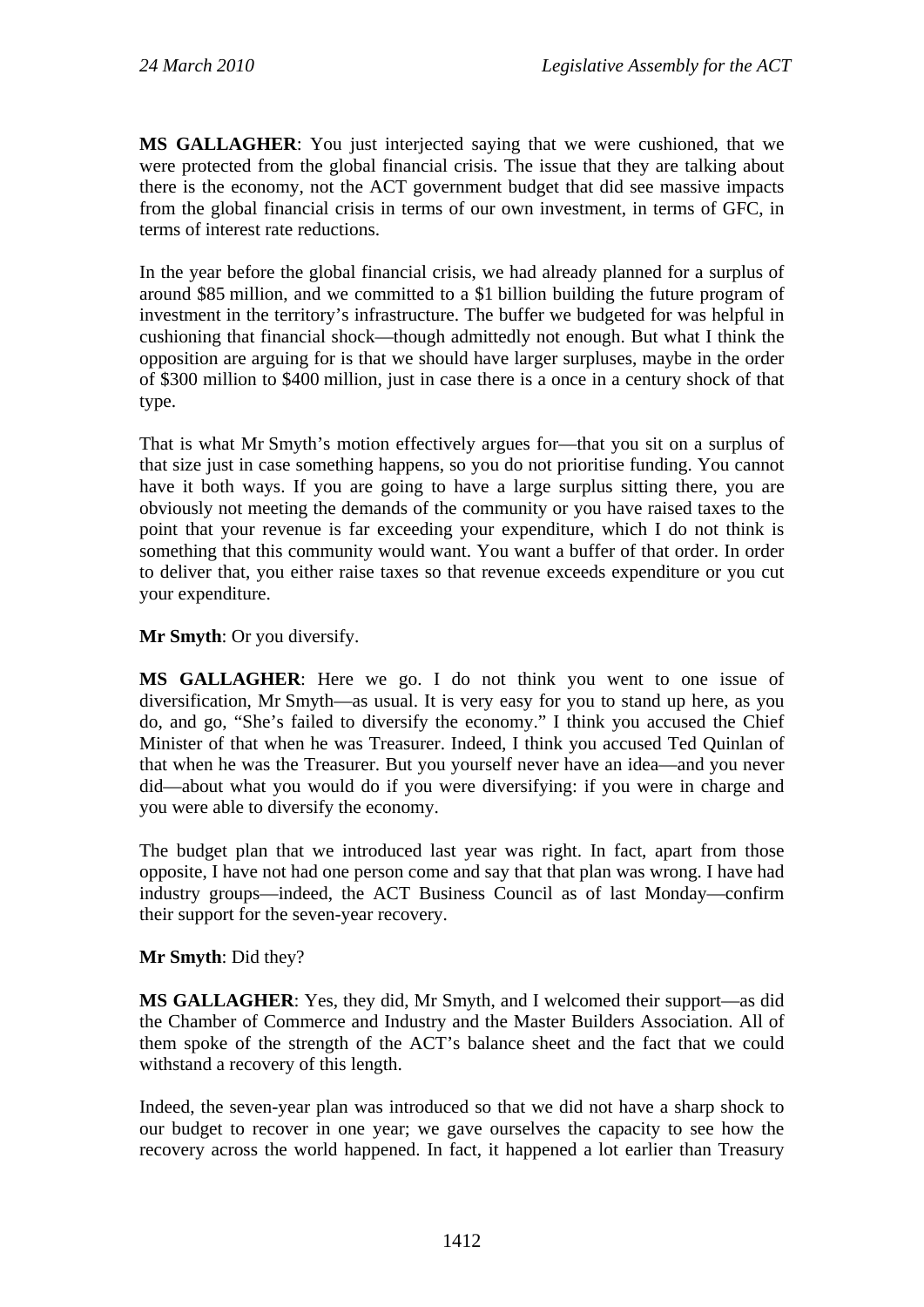had predicted, including the Australian Treasury. And prior to the announcement about the Commonwealth Grants Commission in the budget update, it proves it. We saw about a \$129 million recovery for the 2009-10 year and a recovery of in the order of \$70 million in every outyear. The decision not to slash and burn the budget at that point in time was the correct one, and I stand by that decision.

Since the Commonwealth Grants Commission report has come out, yes, I have gone on the record and said that the job ahead of us is harder. The \$85 million that we lose next financial year, growing to \$105 million in the outyear, does make that savings task harder. I have gone out and publicly said that. But the decision to have a sevenyear recovery is the correct one.

Prior to the Commonwealth Grants Commission handing out their report, there was a view in my mind that we could have brought forward the seven-year plan to an earlier point in time. That related to a number of different decisions that were never taken. I felt that there was opportunity to reconsider the seven-year plan in light of the recovery we have seen across the ACT economy and bring it forward. I think it is the view of everyone in this place, no matter what side you sit on, that a recovery as soon as possible is preferable. Indeed, I think those were the words that Mr Smyth used in his speech—that he wanted to see a recovery as soon as possible. Then he stopped short of actually going to a date that he believes would be a responsible date to recover the budget into surplus. That is no surprise. No ideas, no views; just criticise.

**Mr Smyth**: Because we are not in charge. No faith in you at all. All guesswork; just guesswork.

**MS GALLAGHER**: Here we go: opposition for opposition's sake.

**Mr Smyth**: Bingo.

**MS GALLAGHER**: I knew you would enjoy that. I knew you were waiting for it. You cannot come in here and say that you do not agree with the seven-year plan but you want to see the budget recover as soon as possible—but then you do not have a view about that. What is it? Is it one year? Is it two years? Is it three years? Is it four, five or six years? It is obviously not seven. I think we can take from your argument that you think seven is too long, so it is obviously less than seven—greater than one perhaps. You have got to come in here and stand for something so that you have got some credibility. You cannot just come in and whine and criticise and then not offer any ideas.

On top of that—we have not recovered the budget in time—I have got to commit to ensuring that we essentially do not cut any service to the community. You stop short of saying that we do not raise any further revenue, but I am sure that has come from the Liberal Party in previous speeches—that they do not want to see any increases in revenue. You cannot have it every which way. You cannot say, "No increases in revenue and no cuts to services but we want to see the budget recover earlier." It is simply not possible.

We are working very hard in the decisions that we take. In our seven-year plan, we did acknowledge that the budget will continue to grow. Mr Smyth, in your speech in a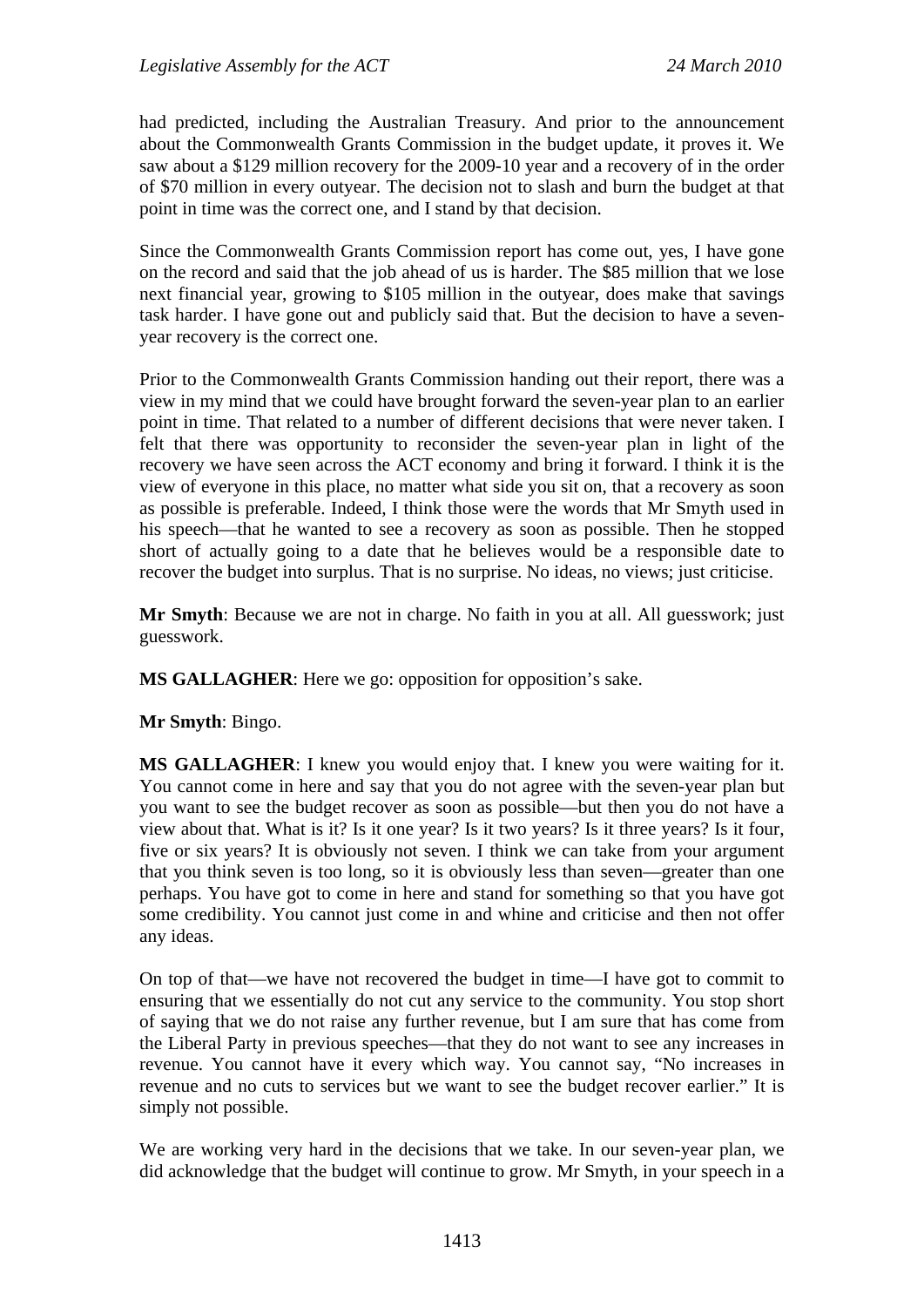way you support my argument by going through all the issues that ACTCOSS has raised around the level of need and the level of unmet need in the community. It goes exactly to that challenge of government. It goes to the challenge of government. When needs across government continue to grow, and indeed rapidly outstrip your growth in your revenue, if you funded everything that had come forward as a priority project for government you would be in big trouble. You simply cannot do it. Therefore you do have to go and prioritise spending.

Look at how health demand is growing as it is, and demand for disability services. Let me just take disability services, for example. People are surviving accidents they never survived in the past. Children are living with significant disabilities, living longer than they ever have before. That is all fantastic, but what it does is impact on the demands for government expenditure, because growth in disability continues. Growth in disability is growing as fast as growth in health, and that presents a challenge to government.

Revenue is not growing anywhere near the speed that demand for government services grows. Nobody wants to have their government services cut. Government does not want to cut services either, because the level of need in the community is there. But government has to go through a job of weighing up what is reasonable in terms of revenue, what is reasonable in terms of expenditure, what services we can offer, and what are those really difficult decisions about what services we cannot fund because there is not enough money. The issues that ACTCOSS raised are issues that we are very well aware of.

I can say that we have funded the community sector. I know that those in the community sector are out there struggling, and their wages are appalling. I understand all that. But we have funded the community sector more than any other government in this place. Indeed, we have indexed them in a way that they were never indexed before, to give them some capacity to grow their services or their wages every year. We have funded new community services. We are building new community centres for them in former school sites so that we can alleviate the pressure from their rent, which has been a big issue for many of them, particularly those in the private rental market.

I reject completely the allegations that we have had eight years of reckless spending. Look back through the investments we have made in additional health services, the additions we have made to support children who are at risk, the additional support to people with a disability, the additional support going into homelessness and into our emergency services. But there is always more that governments are asked to do. We are always asked to do more. As I said, our demand continues to grow and continues to outstrip by far the amount of money that we raise through our revenue lines.

That is the balance that I seek to address through the budget each year. They are difficult decisions. We have a plan. The seven-year plan is the right plan. It avoids the sharp shock. It allows us to continue to grow our budget, deliver key services and protect those core services. Indeed, the second part of Mr Smyth's motion is not objectionable. The challenge is there for the government but it is one that we are up for.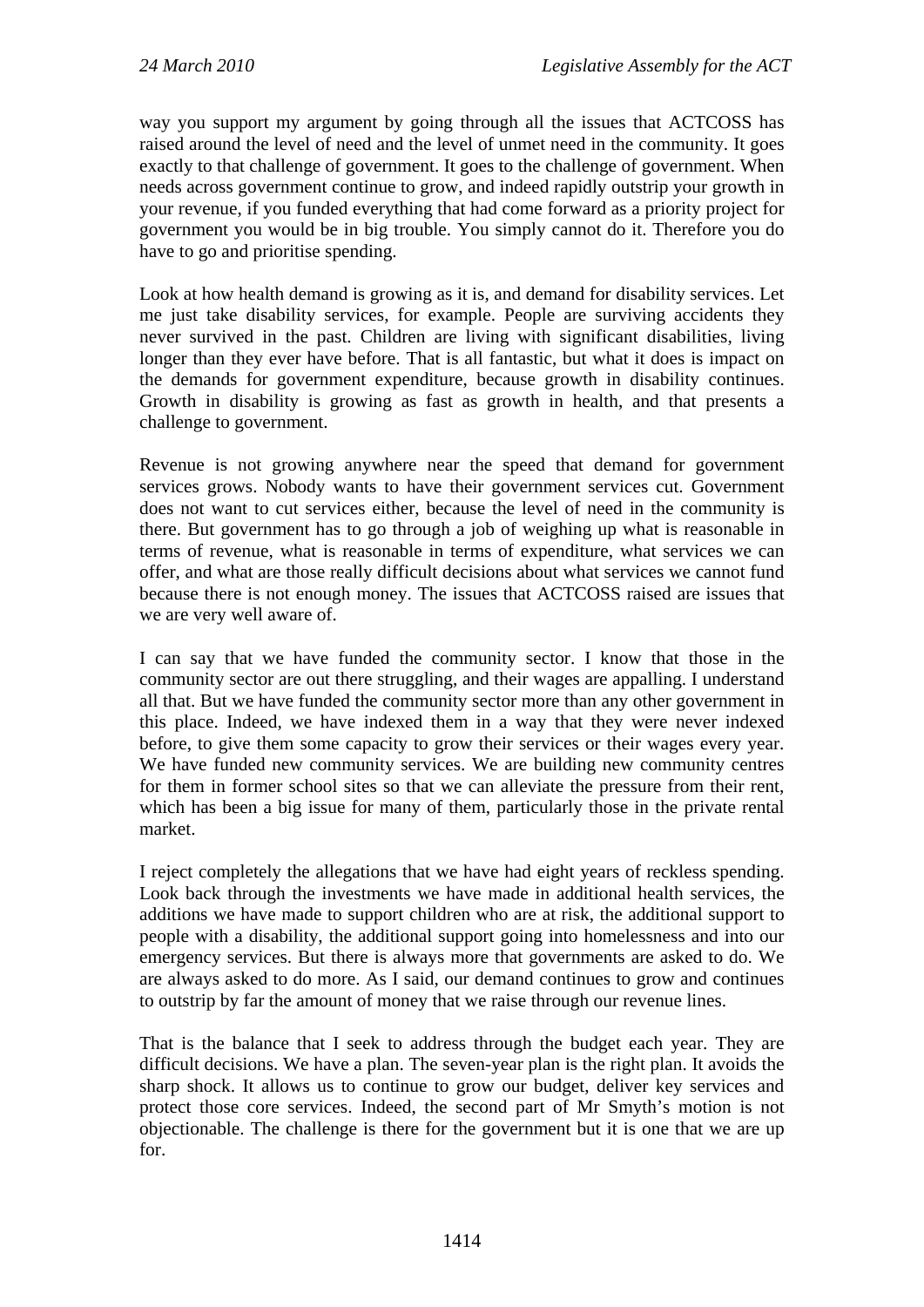**MR SESELJA** (Molonglo—Leader of the Opposition) (4.18): No matter how the Treasurer tries to deny it, no matter how many times the Treasurer tries to claim otherwise, this government has engaged in reckless spending. What we are faced with now are the challenges that come when you cannot control your spending for years. We are faced now with the difficulties that come when you cannot control your spending. We have seen it in so many areas. I think one of the most interesting aspects of any debate we have in this place with the government is that they always measure what they do by the amount of money they have spent on it. We have used the example of some of their capital works projects. They had a \$120 million dam which became a \$360 million dam.

**Mr Smyth**: That is a good thing, apparently.

**MR SESELJA**: That is a good thing, because according to the Labor Party way of thinking in this place, they have spent \$240 million more on dams than they had planned to. On the inputs-based way of measuring things, which is inherent in their mindset, instead of only spending \$120 million on water, they have spent \$360 million on the water security project—plus all the others. It is a ridiculous way of looking at things, and it goes to the heart of the mindset of this government that they think that whenever they spend money on something that is the same as getting an outcome. What the community is concerned about is the outcome.

We can take Gungahlin Drive extension, for example. In the end, people wanted a two-lane road. They wanted it a while ago, but what they are getting is a one-lane road and eventually a two-lane road, and they are paying at least, even on the government's own figures, an extra \$20 million for the privilege. They are paying more than \$20 million extra. That is the conservative blow-out on the government's own figures, not counting the fact that it started as a much cheaper project. Just on the government's figures it is about \$20 million more by not duplicating it straightaway. So the people of Gungahlin are paying more and getting less, as we see in so many areas. They are getting a two-lane road, but they are getting it years after they should have, and they are paying at least \$20 million, conservatively, for that privilege.

The government come into this place and they talk about capital works and they say, "We spent more than you on capital works." My oath you did, because you cannot control your spending. They have spent more than anyone has before on dams because they had a \$120 million dam and suddenly it has blown out to a \$360 million dam. No-one has ever spent that much on dams in the territory, let me give you the tip. When it comes to overspending on capital works, this government get the gold star. They get the prize for spending more because they cannot control their spending, and we see it in so many areas.

Ms Gallagher, who does not like to talk about the specifics, needs to consider the areas where they have failed to control their spending and the impact of that. There are two real aspects to this in terms of the overspend. There is the fact that we have a government that for years and years and years have been getting more and more revenue than they ever anticipated—the greatest revenue boom in our history. The budget will have nearly doubled by the end of this term; it will have nearly doubled in roughly 10 years.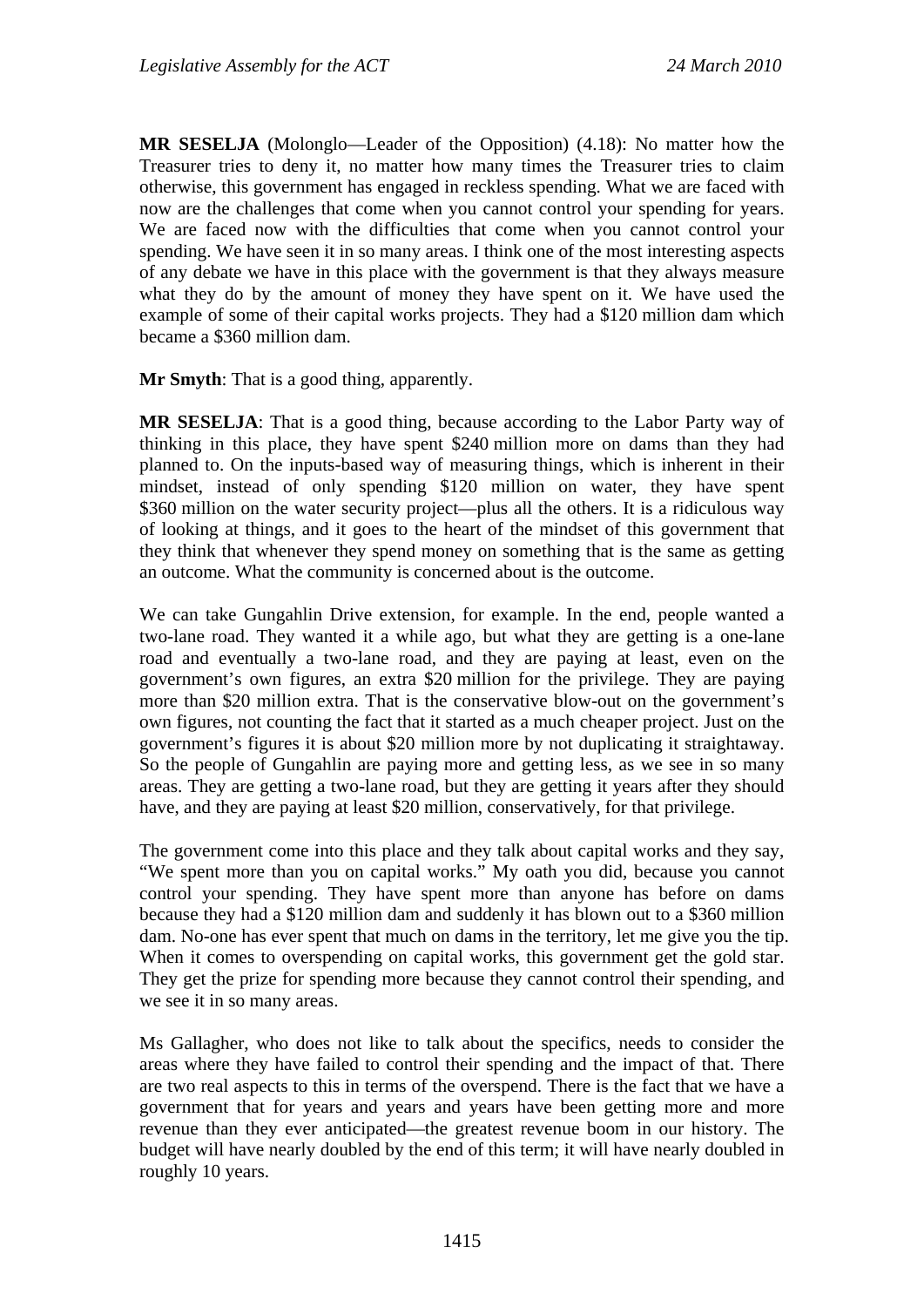Ms Gallagher would have us believe that, in around 10 years, we will have seen a doubling of demand, a doubling of prices in every area of government expenditure. It is simply not the case. Every year we have seen that money coming in, and the government, thinking that it would go on forever, spent it in such a way. You do not have to just believe us; we hear it from the Auditor-General. This goes to the heart of the clash that we are seeing— this fairly nasty, personal clash that we are starting to see—from the government ministers in relation to the Auditor-General. The Auditor-General is the independent person who actually highlights the waste in this government.

It is the Auditor-General who pointed out the massive blow-out in the costs for the ESA headquarters, for instance. The Auditor-General looks at these projects, gives recommendations about how things could be done better and more efficiently, and, for her trouble, instead of the government accepting that advice and saying, "Thank you, Auditor-General; by taking your advice, we might be able to save some money for the taxpayer, more efficiently deliver the services, lower our expenditure in that area, but still deliver the outcomes for the people," they attack the Auditor-General.

We know why they attack the Auditor-General—they are amazingly sensitive on this issue. The Auditor-General highlights the fact that they cannot control their spending, and we see it time and time again. We have talked about the Cotter Dam blow-out, and Katy Gallagher will say that that is off the books so that is okay. But, in the end, Canberrans will pay for that. One way or another, Canberrans will pay for that, either because there will be fewer dividends coming to the government or because we will pay more for our water. We will pay for those blow-outs.

We have mentioned the Gungahlin Drive extension. Never has there been a more obviously stupid decision on an infrastructure project than the Gungahlin Drive extension—

**Ms Gallagher**: How many four-lane roads did you build, Brendan?

**MR SESELJA**: The idea—

**Mr Smyth**: It is half a road.

**Ms Gallagher**: How many four lane roads did you build?

**Mr Smyth**: Well, you haven't built any four-lane roads.

**MR SESELJA**: —that you should build a one-lane—

**Ms Gallagher**: No. How many? You tell me how many. How many two-lane roads did you build? How many did you build?

**Mr Smyth**: You haven't built any. That's the whole point.

**MR SESELJA**: —into the growth area of Canberra—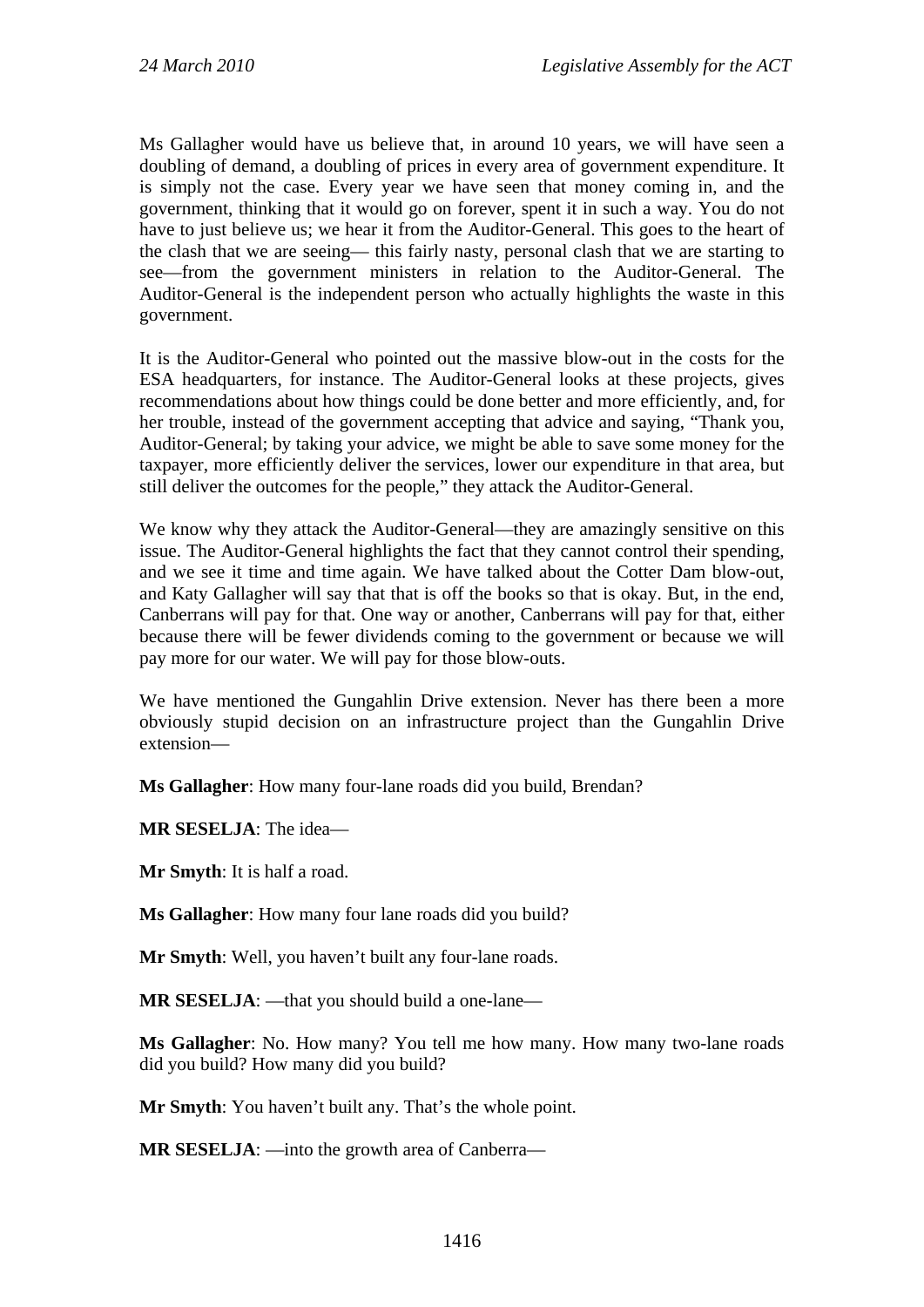**Ms Gallagher**: How many did you build?

**MR SESELJA**: Madam Assistant Speaker, it is getting difficult to hear. If she is going to heckle, she can heckle me and not have conversations across the chamber.

**Ms Gallagher**: Come on, Zed.

**MR SESELJA**: It is far easier for the flow—

**Mr Hanson**: You're not bullying Brendan, are you?

**MADAM ASSISTANT SPEAKER** (Mrs Dunne): Order, members!

**MR SESELJA:** Rather than three-way heckling going on—

**Ms Gallagher**: It has been robust.

**MADAM ASSISTANT SPEAKER**: I call opposition members to order. Ms Gallagher, you will come to order. The opposition members will cease interjecting. Mr Seselja has the floor.

**MR SESELJA**: Thank you, Madam Assistant Speaker. Ms Gallagher can address her interjections to me.

**MADAM ASSISTANT SPEAKER**: No, that would be disorderly, Mr Seselja.

**Ms Gallagher**: But enjoyable.

**MADAM ASSISTANT SPEAKER**: It would still be disorderly.

**MR SESELJA**: One lane to the largest growth area in Canberra. Who would have thought that that was a good idea? I do not think I have spoken to anyone outside of that cabinet that actually thought, "No, this is a red hot idea. This is a good idea. We should do it." We point to large blow-outs, we point to the \$240-odd million blow-out in the dam, we point to the big blow-out on the GDE, and then we point to small blow-outs. When we point to small cost overruns, they say, "Oh, well, it's only \$100,000," or, "It's only half a million dollars," or, "It's only a million dollars." All that adds up, and it is their attitude to spending. FireLink—\$5 million for nothing. The busway—\$5 million for nothing. That is \$10 million on projects where we have absolutely nothing to show for it. What could have been done with that \$10 million in Disability? What could have been done with that \$10 million in Health? What could have been done with that \$10 million in education or, God forbid under this government, what could have been done with that \$10 million in maybe not raising taxes as much as we have seen over the last few years? All of those were options.

This is a government that lost a couple of million dollars because it could not collect rates. It forgot. The government forgot to collect rates, so it lost a couple of million bucks as a result. That is incompetence. That is a failure to manage. That couple of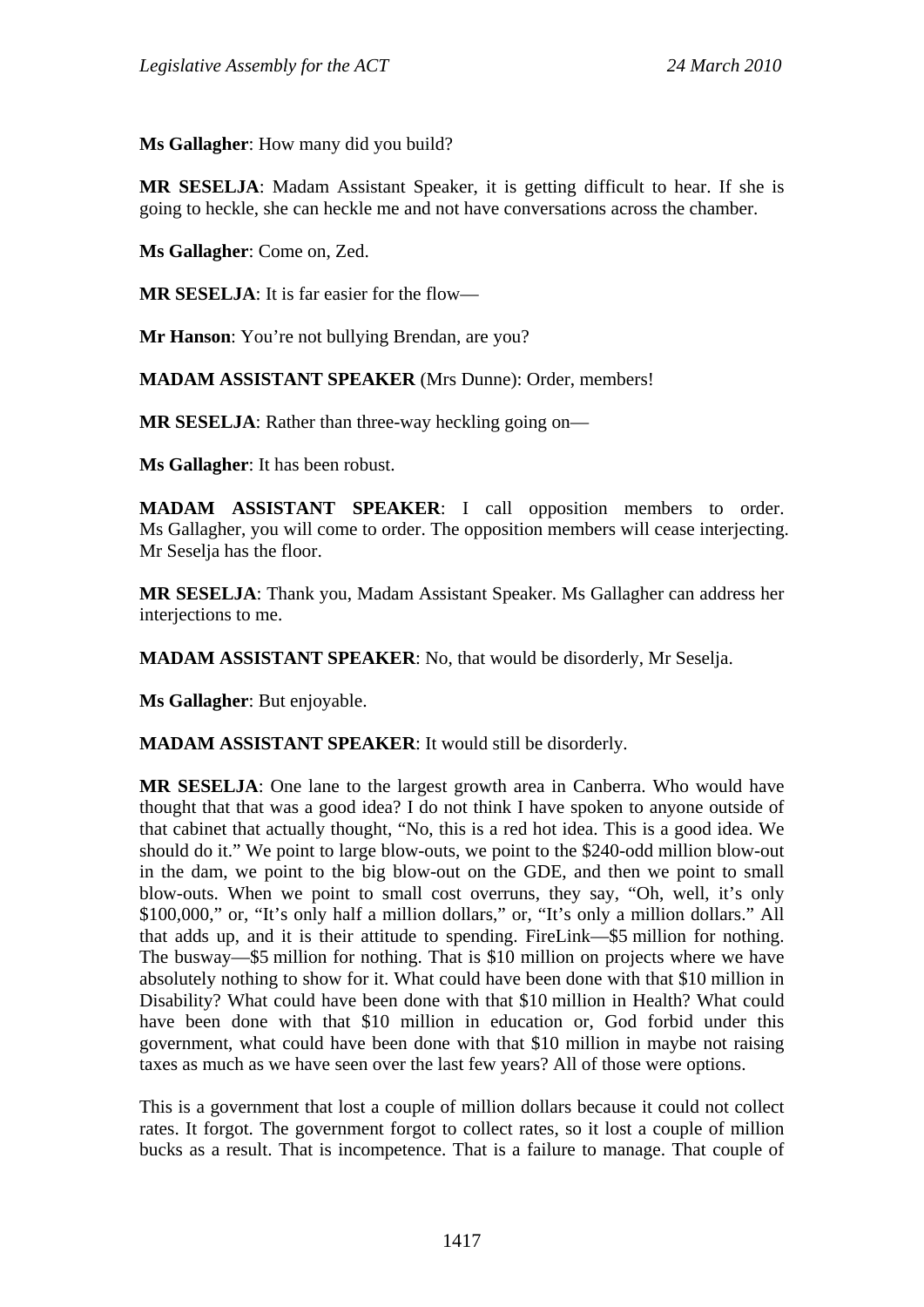million dollars—Ms Gallagher might right it off, saying, "It's is only a couple million dollars," but then there is the \$10 million and then there is the \$20 million and of course there is the \$240 million—does add up. It is reckless spending and it does have consequences. You cannot blame it on the GFC, and you cannot blame it on the Grants Commission, and you cannot blame it on everyone else, as you would like to. They are your decisions; they are the failure to manage your departments and your government's agencies.

The Ernst & Young report into TAMS talks again about the failure to manage, the lack of oversight. The document reveals a lack of financial discipline and says that management have limited visibility of the activities performed within the department and that the financial systems appear not to rigorously adhere to core financial management requirements, and cost allocation is not transparent. Now, tell me, Treasurer—the Treasurer has stopped interjecting, I must point out—was that lack of financial discipline a result of the global financial crisis?

**MADAM ASSISTANT SPEAKER**: You would not be encouraging the Treasurer to be disorderly?

**MR SESELJA**: No I am not. Was it due the financial crisis? Was it due to the Grants Commission? Was it due to the commonwealth government? No, it was due to your government having a lack of financial discipline and not putting in place the rigour. That is why we lost millions of dollars from not collecting rates. That is why we lost \$5 million on FireLink, \$5 million on the busway and hundreds of thousands of dollars on your propaganda. We see the blow-outs on the GDE, we see the blow-outs on Tharwa bridge, we see the blow-outs on the dam. That is not someone else's fault. You cannot blame others for that. We, as Canberrans, will pay the price for that. We will be paying more in taxes; we will be seeing less in services. As always under this government, we will be paying more and getting less. You, Treasurer, need to take responsibility for that.

**MR COE** (Ginninderra) (4.29): I do not think there is anyone in the ACT who actually thinks that services are getting better. Madam Assistant Speaker, as a member for Ginninderra, you would know how many people in Belconnen contact our offices complaining about service delivery. You would know how many people object to the way the ACT Stanhope government treat the ACT community with contempt. They do it at every single step of the government process. They show contempt in their raising of money, they show contempt when they are supposedly discussing how they are going to spend the money, they show contempt when they are spending the money and then they show contempt in trying to sell what they have done.

You only need to look at some of the big ticket items of any other government—any government anywhere in the world. They should be able to have a grand launch of the Gungahlin Drive extension and say, "This is the best road." They should be able to go to Tharwa bridge for a photo op every other month. They should be able to do this over and over again, but they cannot. Why? Because they are symbols of just how bad this government is, especially when it comes to capital works.

Earlier today and yesterday in question time we spoke about capital works and how much money has been underspent in the capital works area. In 2001-02, the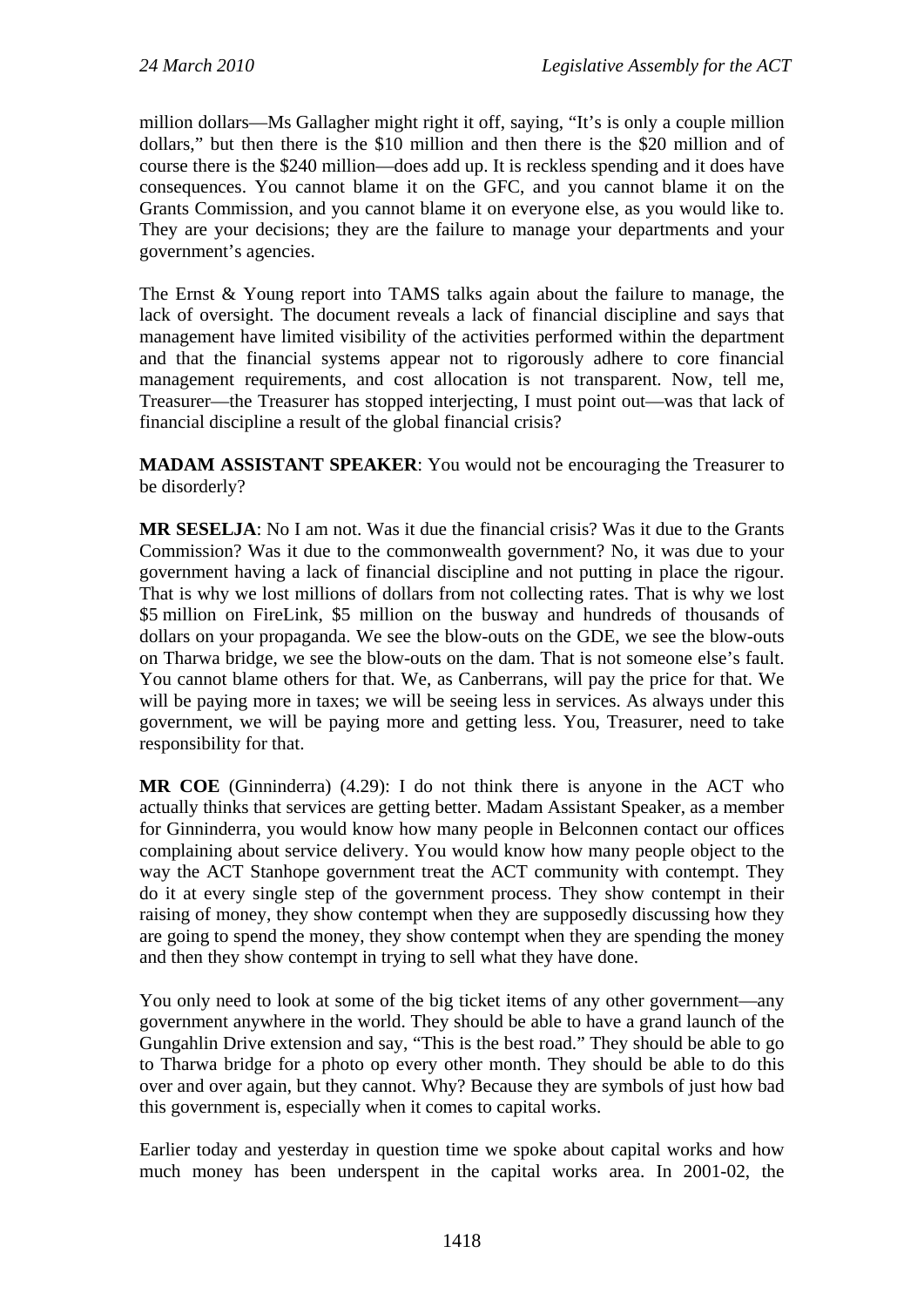government promised \$165 million and they only delivered \$110 million. We had an underspend of \$54.5 million. In 2002-03, they promised \$153 million and they only delivered \$56.2 million. In 2003-04, it was \$169.9 million and there was an underspend of \$61 million. In 2004-05, they promised just short of a quarter of a billion dollars and there was an underspend of \$118 million.

Anyone can make promises about how to spend money. We see it all the time from the government. Usually they are pretty good at wasting it. In this instance, they cannot even spend it—they cannot even spend it wastefully. They cannot spend the money properly that the ACT community entrusts to them. In 2005-06, \$314 million was meant to be spent on capital works and there was an underspend of \$151 million. In 2006-07, \$353 million was promised and there was an underspend of \$135 million. It goes on and on and on. Repeatedly we see in the ACT government an inability to invest Canberrans' money properly.

The Deputy Leader of the Opposition's motion today is spot on in noting the complete and utter failure of the Stanhope Labor government to manage the ACT budget sustainably. When you hear this government talk about sustainability, the only thing they ever talk about is sustainability with regard to press releases on the environment. That is the only thing that is sustainable about this government. It is just lip-service when it comes to environmental issues.

Sustainability should be about having financial stability and financial sustainability as well. That is something we certainly do not have in the ACT. That is, of course, evident by the fact that if an externality kicks in, like an \$85 million blow to the budget in GST, and you do not have proper risk management systems in place and you have not prepared for these sorts of externalities then it is going to be very hard to incorporate them. It is going to be very hard to handle them when they occur. And they do occur. They are externalities. They are variables beyond our control. You are meant to hedge a risk against those sorts of scenarios. Instead, we have a government that has not done that. We have a government that lives day to day, hand to mouth. We have a government that is unable to have a vision or a plan for the future.

Mr Seselja spoke about the Ernst & Young report. That is a particularly telling report of this government. I note that Mr Assistant Speaker Hargreaves has taken the chair. Indeed, he was the minister for a few years leading up to the report being commissioned. That report was pretty damning. It talked about cultural problems in a department. It talked about systemic cultural problems in a department which meant it could not do its job. It meant it could not do its core business. It meant it could not handle its money properly. It meant it could not deliver the services that Canberrans expected from it.

The report also said there was too much political interference. Not only could the department not spend money and deliver services properly but there was political interference as well. If there was political interference and if the political interference was positive, in that it may have resulted in some sort of action, it does not excuse it but it does at least give some explanation as to the political interference. But when you have political interference in a department and they still cannot spend money properly and deliver services properly then what is the political interference? What it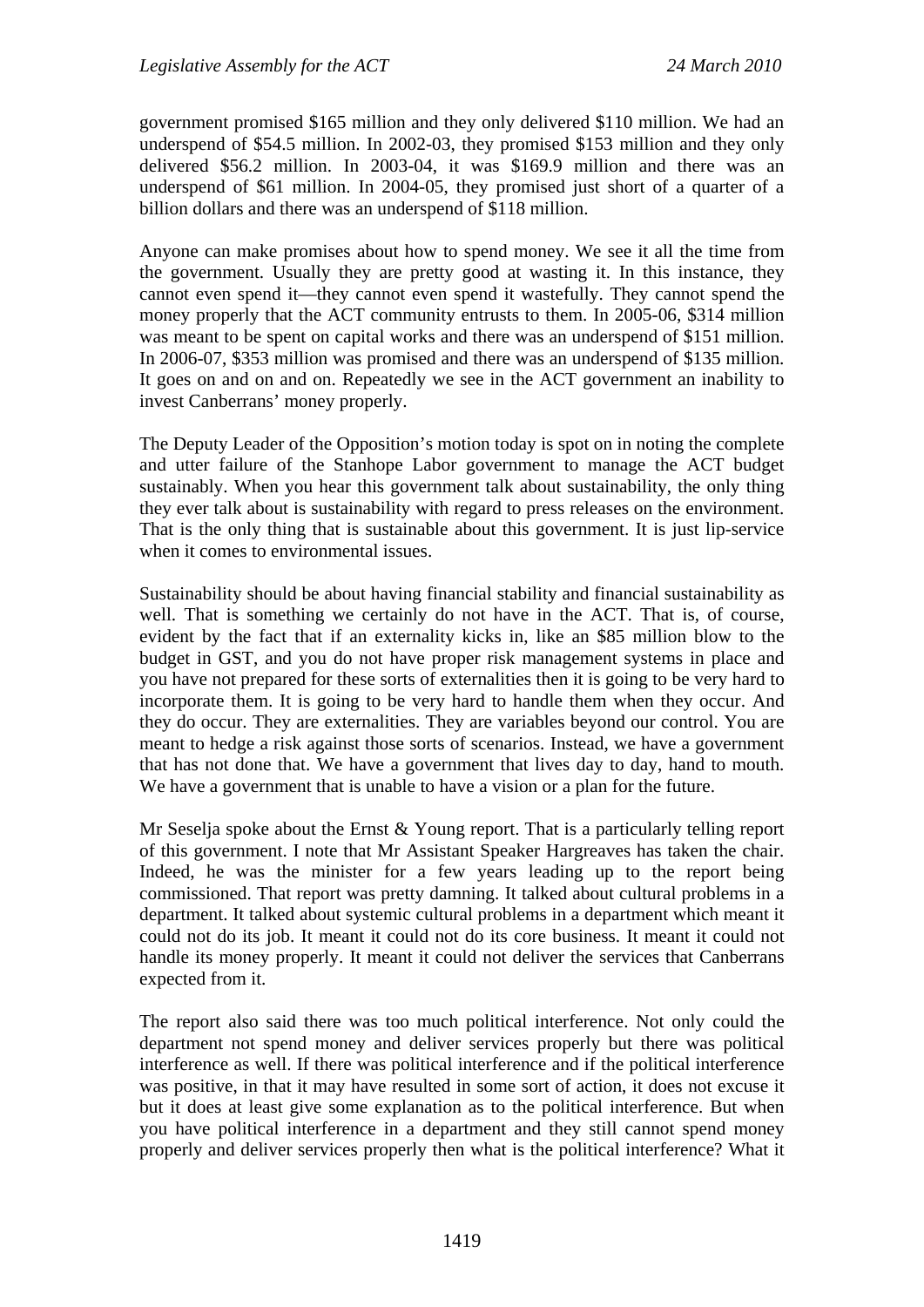is is bad leadership. It is a minister or a series of ministers who are unable to control their departments and unable to do what the people of Canberra elected them to do.

That Ernst & Young report was limited to the territory and municipal services department. I wonder, if a similar report was commissioned for each department in the ACT government, how many other systemic cultural problems there would be. We have heard in the last couple of months in particular about the health issues at the Canberra Hospital. Again, this is about core, systemic cultural problems. We have got them in Health and we have got them in TAMS. Do we have them in other departments?

I think the onus is on this government to get to the bottom of it. I think the onus is on this government to commission an Ernst & Young style report into the other departments to see whether the systemic cultural problems are prevalent across all departments in the ACT. In which case, what does that tell us? That tells us that there is a serious problem with cabinet and a serious inability to lead, to make decisions properly and to actually deliver services for Canberrans.

As for the crew opposite, these five ministers, I do not think I would trust them to run a corner store, let alone a \$3.7 billion budget, a multibillion dollar economy. If you are going to entrust them with a \$25 billion economy, you would think they would have some skills. You would think they would have some leadership and you would think they would have some decision-making ability. But obviously they do not, as shown in the Ernst & Young report commissioned by the government and reluctantly released after pressure from the opposition.

Mr Smyth's motion talks about a number of the key problems and the Gungahlin Drive extension. As to the \$20 million blow-out in the Gungahlin Drive extension, there is one piece which is so symbolic. It is really champagne Labor when it comes to capital works. Just this morning driving from Nicholls to work, to the Assembly, it took an hour and 10 minutes—an hour and 10 minutes to go 15 kilometres. In that same time I could probably have ridden my bike from Nicholls to here, back to Nicholls and be half-way here again. If I did not need a car when I am here, that would be a good option.

That said, the off-road bike paths are deteriorating and falling apart so much that I probably would have crashed or had a puncture on the way and would have been delayed anyway. Or I could have been waiting for an ACTION bus and doubled the numbers—and that includes the bus driver—and given \$3.80 to the ACT budget. Talking about ACTION, that brings us to the \$8.5 million subsidy that the ACT taxpayer is giving to ACTION with regard to dead running.

The dead-running saga is absolutely appalling. Here we have yet another example of a minister who is unable to control that authority. We have a minister who is unable to put his foot down and say: "This isn't good enough. We have to change." I think there are some cultural issues within ACTION. A number of people in this chamber would be aware of some of those cultural issues. It is incumbent upon this government and this minister to do something about it. He has been in the job for nine years and we still have not seen inroads into the ACTION authority to make it efficient and boost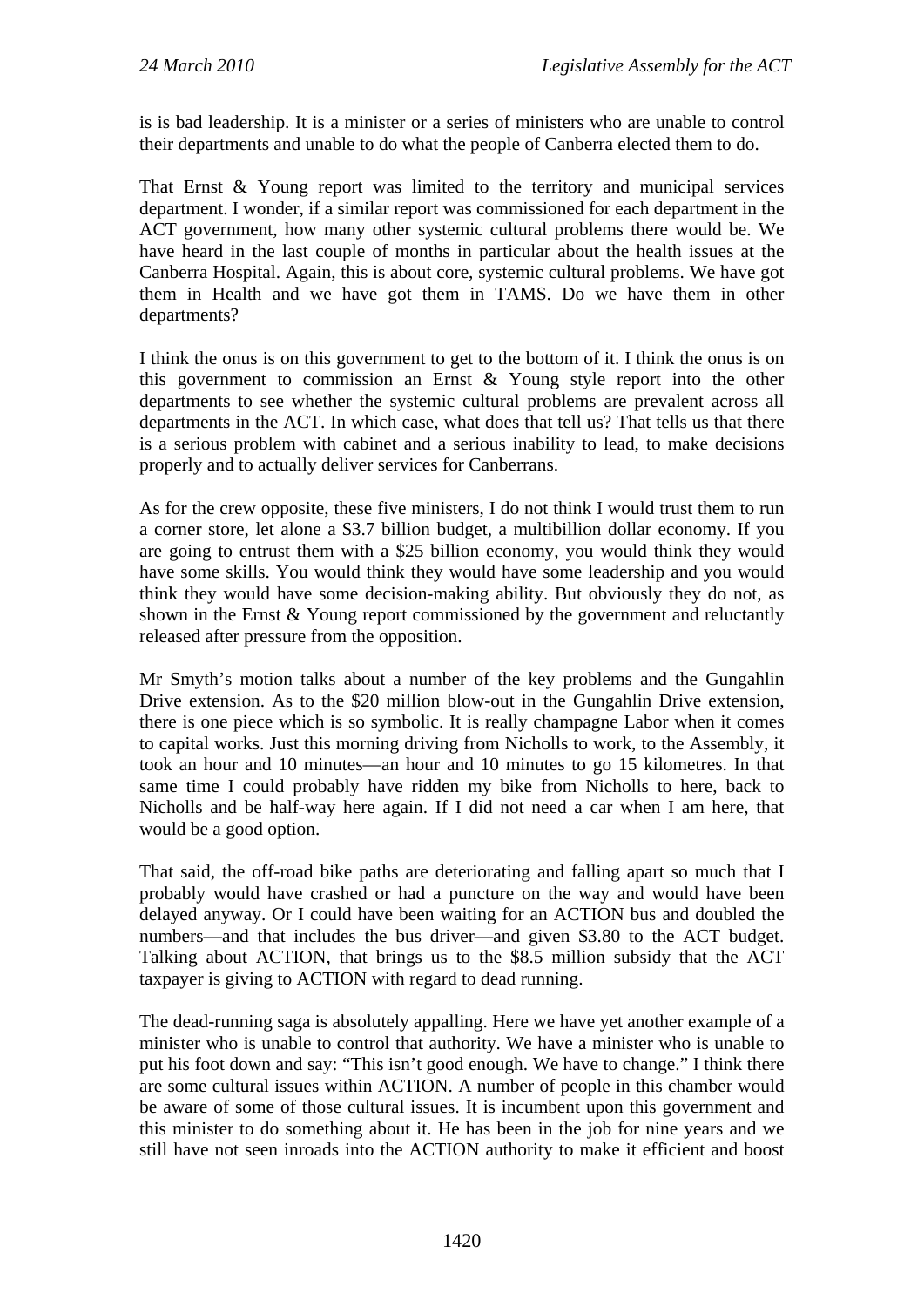patronage to a level that is reasonable and fitting of the \$100 million operation which it is.

I commend Mr Smyth for moving this motion. It is worthy of our support. I think we should all be cognisant of the fact that we are just a couple of months away from the next budget. This sort of motion is very timely in making sure that the ACT government does, indeed, deliver on its promises.

**MRS DUNNE** (Ginninderra) (4.39): Thank you, Mr Assistant Speaker, for occupying the chair to allow me to speak to this motion. This is an important motion in the run-up to the budget. I congratulate Mr Smyth on bringing it forward and for calling on the Treasurer to bring proper priorities to spending in the ACT budget to ensure that core services are provided by the government and that the vulnerable do not pay too much.

The first part of the motion goes to some of the areas where the ACT taxpayer has paid too much after years of wanton and reckless spending by the Stanhope government in its many guises. Mr Smyth and Mr Seselja before me, and Mr Coe as well, have pointed to a great number of those excesses. Mr Seselja made the cogent point that this government measures its performance by its inputs. I will be a happy woman in this legislature when eventually a government starts to measure its services by the quality of its outcomes rather than by how much money we spend on them. As Mr Seselja rightly says, we can say how fantastically we are doing because we are spending \$360 million on a dam—overall, half a billion dollars on water infrastructure. But that half a billion dollar figure that ACT water users are going to be paying for infrastructure was substantially less a few years ago. It was something less than \$250 million a few years ago.

The figure has blown out through time wasting, putting off decisions and simply the government taking its eye off the ball over years and years of neglect of water infrastructure in the ACT. That has been partly due to delays. The cost of building has gone up. Jon Stanhope wanted to do everything he possibly could do to avoid building water infrastructure in the ACT. I fear, Mr Assistant Speaker, that I am part of the cause of that problem. When Brendan Smyth and I went out on 4 February 2004 and announced that we would build a dam to secure our water future at Tennant, Mr Stanhope's immediate response was to find a way of avoiding coming up with the same policy. It was inevitable. It was inevitable that a dam would have to be built to increase our water security in the ACT. As recently as 2007, the Chief Minister was saying: "We may never have to do it. We may be able to put it off for 30 years or perhaps forever, and wouldn't that be wonderful?"

It was not wonderful because, through his prevarication over five years, the people of the ACT have ended up with a huge water security bill. It is much higher than they would have had if we had got on with doing the job earlier in the piece. We are now looking down the barrel of \$500 million worth of water security when we may have been spending something in the order of \$200 million. Of course, it is off-budget so Ms Gallagher is not worrying about it. The people of the ACT worry about it because they are paying for it in their water bills. Their water bills are projected to go up \$100 and now, because of the blow-out in the cost of the dam, another \$100. So year in,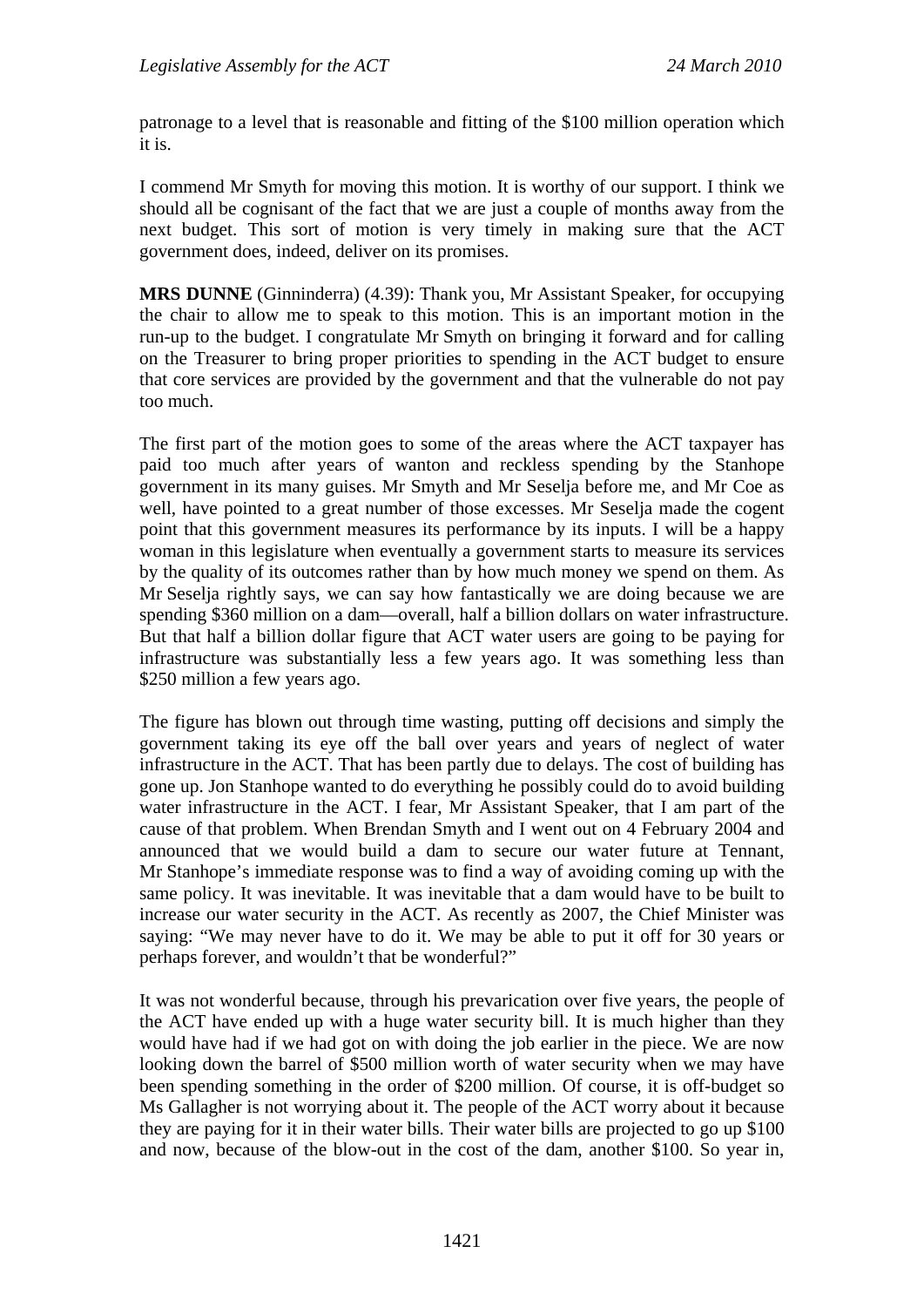year out, ACT families—average working families—are going to be paying at least another \$200 on top of their already inflated water bills because of the delay and neglect of the Stanhope government.

Ms Gallagher kept saying, "Well, what was it like under the Liberal Party?" It is really quite simple. Mr Smyth interjected. It was slightly disorderly so I will say it here. The legacy of the Canberra Liberals when we left office in 2001 was a budget in surplus for the first time since self-government. Under Gary Humphries, in 2000-01, for the first time since self-government, the ACT had seen a budget in surplus. It was the first time.

We also had much shorter hospital waiting lists than we do now. For all that Ms Gallagher can say about how terrible the hospitals were et cetera, the waiting lists were roughly half of what they are today for elective surgery. That is the Liberal legacy. Since 2001, what have we seen? We have seen a few years of surplus followed by years of deficits, which will now blow out to seven years of deficits, if we are lucky, because of the reckless spending of the Stanhope government and people like it.

I will give a couple of examples. We have seen blow-outs in costs everywhere. Ms Gallagher, for instance, proposed that we should build a new youth detention centre—much overdue, much needed. Originally, I think it was \$25 million. Before you knew where we were, the minister had gone back to cabinet for another \$40 million. It is a \$44 million edifice—

**Ms Gallagher**: Forty, I think, or maybe 44, 42?

**MRS DUNNE**: Basically, she went to cabinet and said, "I need as much money as you have already given me," and she got it. At the same time as we were spending \$40 million-odd on Bimberi, we were spending \$1.5 million just to transport a demountable to Quamby, plus all the costs of re-establishing that. Only this week we have seen that the provision for the secure mental health facility is going to increase by \$3 million. Those are just a few in Ms Gallagher's portfolios in the time that she has been the minister in this place.

There was just a little one today. The Chief Minister was talking with some pride about \$900,000 worth of bicycle path in Jerrabomberra. I said to my staff: "Refresh my memory. How long was that bicycle path in Jerrabomberra that the Chief Minister was so pleased about?" The answer was 800 metres. That is over \$1,100 a metre for a bicycle path.

I do not build many bicycle paths, but I do know a little bit about concreting and associated things. If you do the sums, as I have, the materials that would go into that could not cost the territory any more than \$300,000. When you work out how long the bicycle path is, how wide the bicycle path is, how deep the bicycle path is, the materials cannot cost—even if you go for high-quality concrete, which we are probably not doing; it is probably asphalt—more than about \$300,000. So how does it cost three times more than that? It cost three times more than that, Mr Assistant Speaker, because nobody in this government is good at cost control. No-one is good at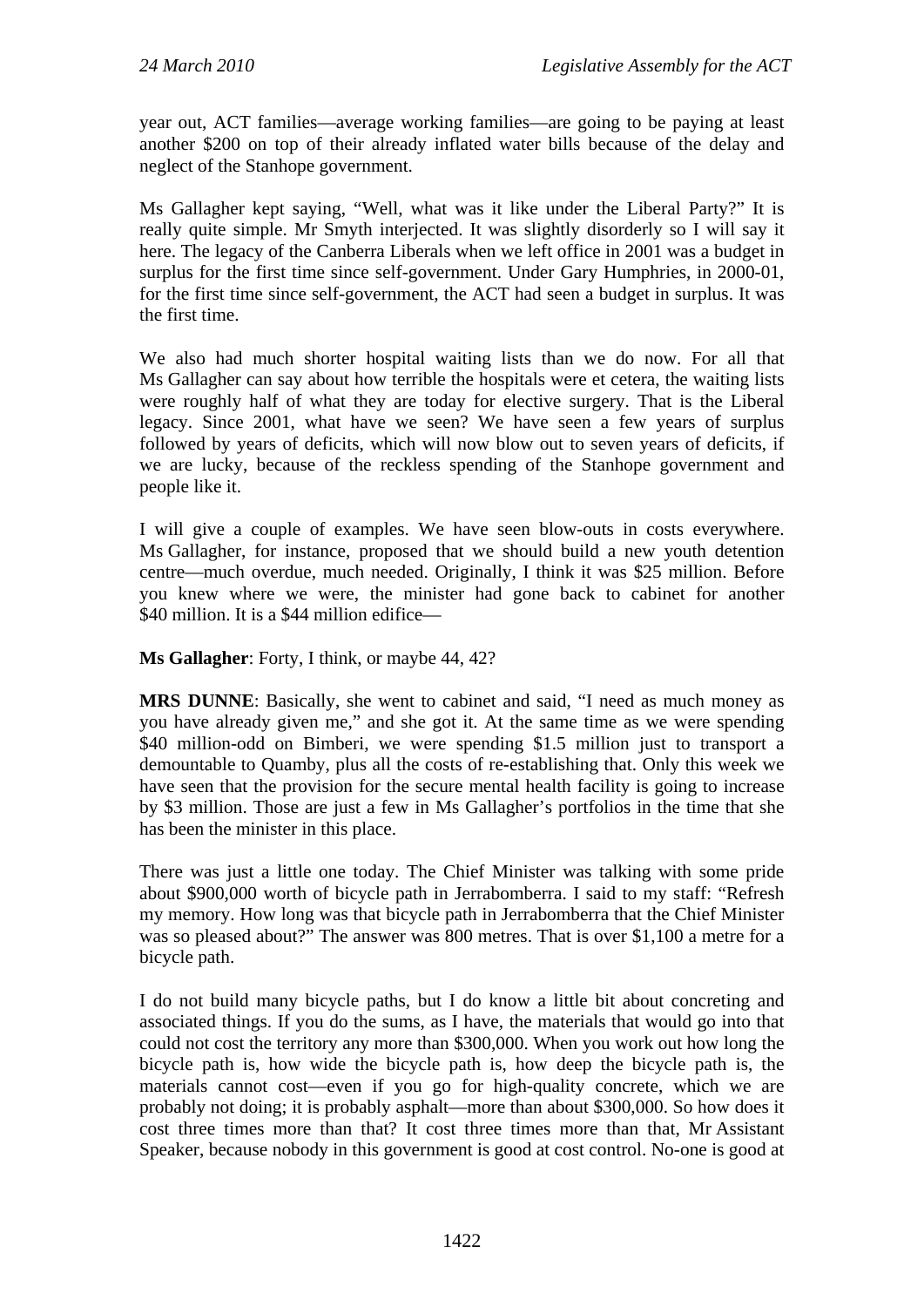cost control and there is no one to oversee them. Every time a pad of concrete is laid in this town it costs an exorbitant amount of money because no-one is good at cost control. So we have ridiculous prices for very small projects.

Spending nearly \$1 million to build 800 metres worth of bicycle path is a disgrace. It is not that we should not have the bicycle path—in fact, I have been advocating that the bicycle path be upgraded for some time—but we do have to question the fact that we are spending quite an exorbitant sum of money on it. It is incumbent upon all of us in this place to look after the investment of the people of the ACT and to see whether the people of the ACT are getting value for money.

I would predict that the people who use that bicycle path through Jerrabomberra would be embarrassed and that, while they welcome the new bicycle path, they would be horrified to know that it is costing, basically, \$1,100 a metre. It is a disgrace. It is a symbol of the reckless spending that we have seen by the Stanhope government in the ACT.

**MS HUNTER** (Ginninderra—Parliamentary Convenor, ACT Greens) (4.49): Firstly, I would like to say that it is disappointing that yet again the Assembly finds itself debating what might be described as a less than constructive motion brought by the Liberals and one that is very similar to other motions that we have seen before the Assembly within only the last six, seven months or so. There are legitimate concerns with and reasonable alternatives for a significant number of government policies and departmental actions. When these concerns arise, it is our job as non-government members to highlight these and represent the alternative views in this place. It is our job to engage constructively and present credible and well-considered alternatives for consideration by the Assembly and the community. And I think the people of Canberra see that the Liberal Party seems to be failing to do this.

This is the parliament of the ACT, and the consistent motions have had little substance and are about political point-scoring. And that is inappropriate. As I said last night in a speech, we really need to look at the tone of the Assembly and the conduct—

**Mr Seselja**: Madam Assistant Speaker, a point of order on relevance. I am not sure that Ms Hunter is actually speaking to the motion. The motion is about Treasury. It is about the failure to manage the budget. And I would ask you to ask Ms Hunter to be relevant rather than rambling on as she did yesterday about how she would rather be somewhere else.

**MADAM ASSISTANT SPEAKER** (Mrs Dunne): On the point of order, Ms Hunter, there is a motion before the Assembly that does refer to the budget and I would ask you to refer to the motion.

**MS HUNTER**: Certainly, Madam Assistant Speaker. I think that if they had not been talking over the top of my speech they would have actually heard me mention the motion that is about the budget. I have talked about the importance of members in this place engaging with that discussion and actually looking at alternatives, looking at solutions, looking at other new ideas. I have said all of that but, unfortunately, my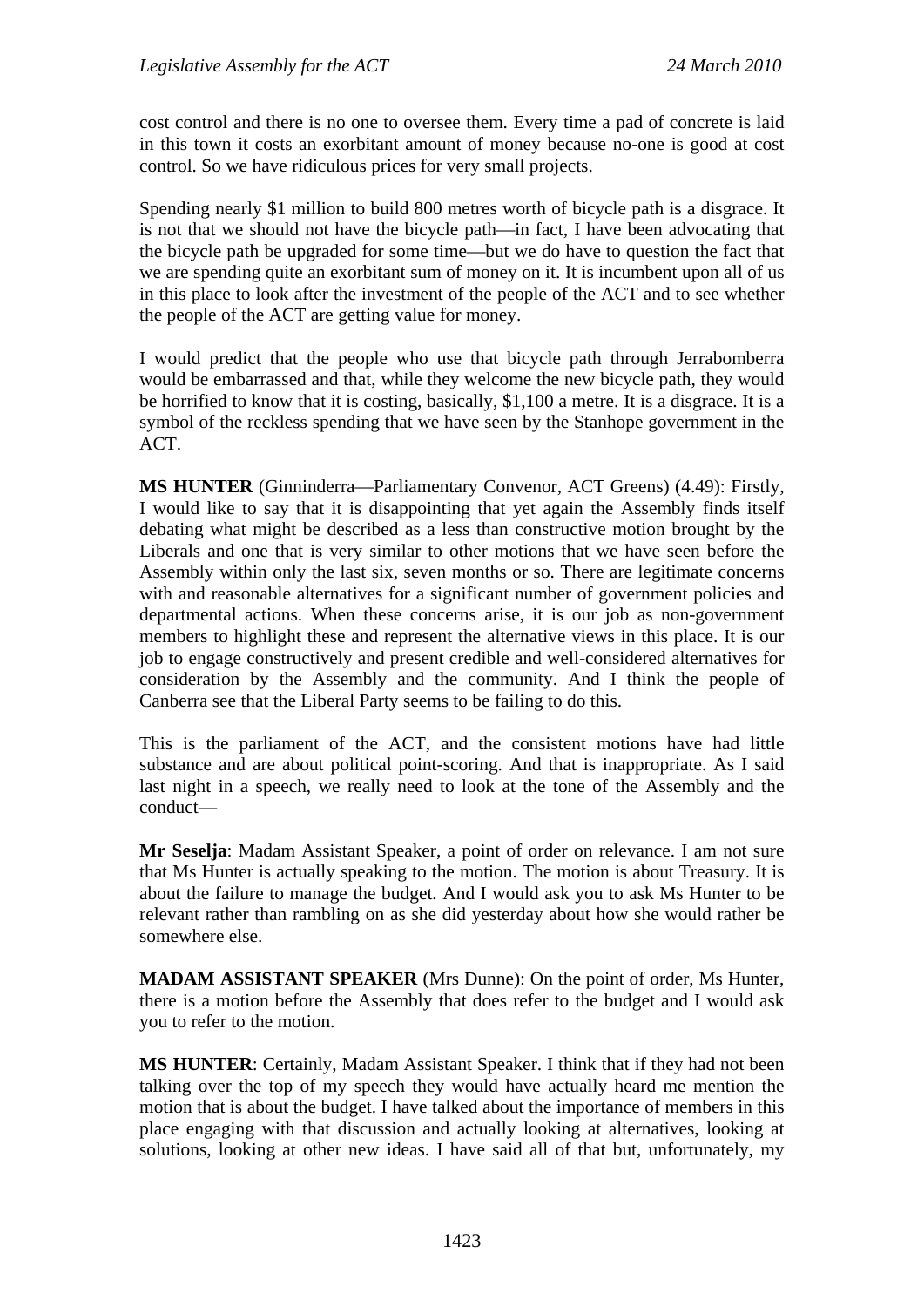colleagues on the opposition benches were talking over me. So I would really ask for your support, Madam Assistant Speaker, so that I can actually give my speech without being drowned out.

As I was saying, it is important that we look at the significant issues around how spending is conducted in the territory. But we need to do it in a constructive way. We need to do it in a productive way. And that is why, I guess, I do have concerns with the way that this motion has been put forward today. It does not talk about a way forward. There does not appear to be vision that I would like to engage with, that I would be very pleased to engage with and that, I know, the ACT Greens would be pleased to engage with. In fact, people across Canberra really are crying out for alternatives to be put up and for other discussions to be had in our community about the priorities of spending and how money is spent. These are all incredibly important issues. I agree, and I am very happy to engage.

But I would like to pick up also on what I was disappointed in and what I did not see in this motion today, and that was some substantial ideas around how we can diversify the economy in the ACT. This is something that Mr Smyth has raised again and again. I do recall being involved in a political panel, I think it was, at the ABC radio station. It was just after the budget. Mr Smyth was speaking quite passionately about the importance of diversifying the economy, that we could not continue to rely on the commonwealth, that under the previous Liberal government there had been less reliance on the commonwealth and there had been a growing private sector in the ACT.

I was inspired by how passionate Mr Smyth was when talking about this need to diversify our economy. I said that I would be very keen to be part of further discussions with him about what that actually looked like and what could be put forward to ensure that happened. Unfortunately, Mr Smyth has not put forward some of those ideas in this motion today and I do find that a bit disappointing because I think it would have been a great way forward to look at concrete proposals and ideas about how we can look at other ways to improve our economy, to enhance our economy, to not look at the same landscape that we have been looking at for some time, which is really the reliance on commonwealth money, and looking at the same small number of areas where we can try to raise revenue. So, I would be delighted to be able to have that conversation and look forward to when Mr Smyth can actually put forward those concrete ideas about how, in the ACT, we can diversify the economy.

On the issue of the need to protect vulnerable Canberrans, many people would know that I have worked with vulnerable Canberrans for over 25 years. I did get a little confused there for a moment when Mrs Dunne talked about vulnerable Canberrans being taxpayers and I was not quite sure what that meant and, therefore, what the Liberals' definition of vulnerable Canberrans is. But it is important to pick it up in this motion.

It also took me back to anti-poverty week in October last year in the territory. I decided to go back to *Hansard* and have a bit of a look at that debate. I put forward a motion and one of its purposes was to call on the government to commit to quarantining community organisations which provide assistance to people in poverty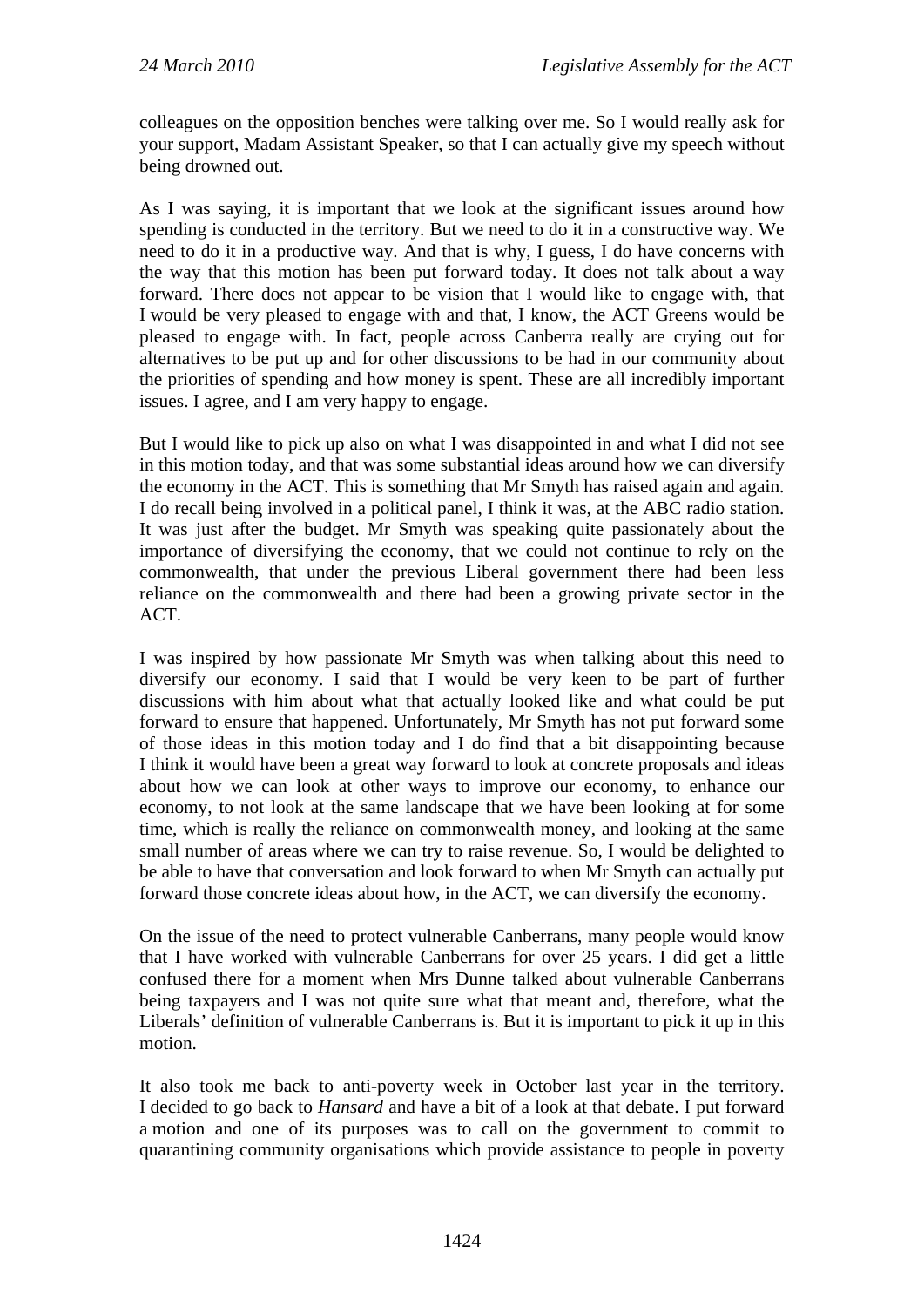from efficiency dividend measures in their 2010-11 budget and to include a poverty impact analysis as part of the triple-bottom-line framework that is currently being developed by government.

Mr Smyth again talked eloquently around the crisis that many of our community services are having out there. They are turning away one in 10 people. We know the ACOSS survey this year has told us that there is a huge amount of unmet need. As I said, I went back to this motion in October last year where we wanted to ensure that those same community organisations who are delivering services to those vulnerable people would not be hit even harder.

Guess what? At that time, the Liberal Party, through Mrs Dunne, put forward an amendment to my motion to take those two things out. They felt it was economically irresponsible for the ACT government to quarantine those same community organisations that provide these services to these vulnerable Canberrans that Mr Smyth is talking about in his motion today. I found it quite astounding, a little audacious, that it might be put into this motion today, considering that only a few months ago the Liberal Party refused to support that part of my motion that very much goes to the heart of what Mr Smyth appears to be talking about today.

The Greens have agreed to support the provision of core services. Again, that is mentioned in Mr Smyth's motion. In the agreement with the ALP—it is called the parliamentary agreement—we have agreed to support "the passage of appropriation bills for ordinary annual services of the government", in other words, the core services this motion of Mr Smyth's expresses concern for. I note that last year the Liberals did not actually support the provision of these services when we got down to a vote on the budget.

So I would like to take the opportunity to clarify that with Mr Smyth, yet again, in regard to the budget for this year, because obviously his motion is all to do with budget expenditure. But we have not agreed to pass the budget; rather, our support is guaranteed for the core services that Mr Smyth is seeking to protect in this motion. For Mr Smyth to continue saying that we have agreed to pass a budget as presented without questioning the expenditure is simply wrong and, in fact, is actively deceiving the people of Canberra.

If we go to a couple of other things—I know they have been raised by other members in this place—there was the question of the Gungahlin Drive. That is probably a straightforward one for the Greens. We did not believe that was the right road to build in the first place because we thought it was unfortunate that the government at the time had, and of course now continues to maintain, a focus on cars rather than looking at alternative forms of sustainable transport.

We have consistently argued for improved public transport, including, in the future, light rail. We think that would have been a better alternative to the GDE. My fear is that yes, these extra lanes will be built and they will be clogged up. They will be clogged up from day one. And that is the problem with continuing to build roads. It does not mean that people get from A to B faster; it allows more congestion on our roads. And there is plenty of evidence out there to show that.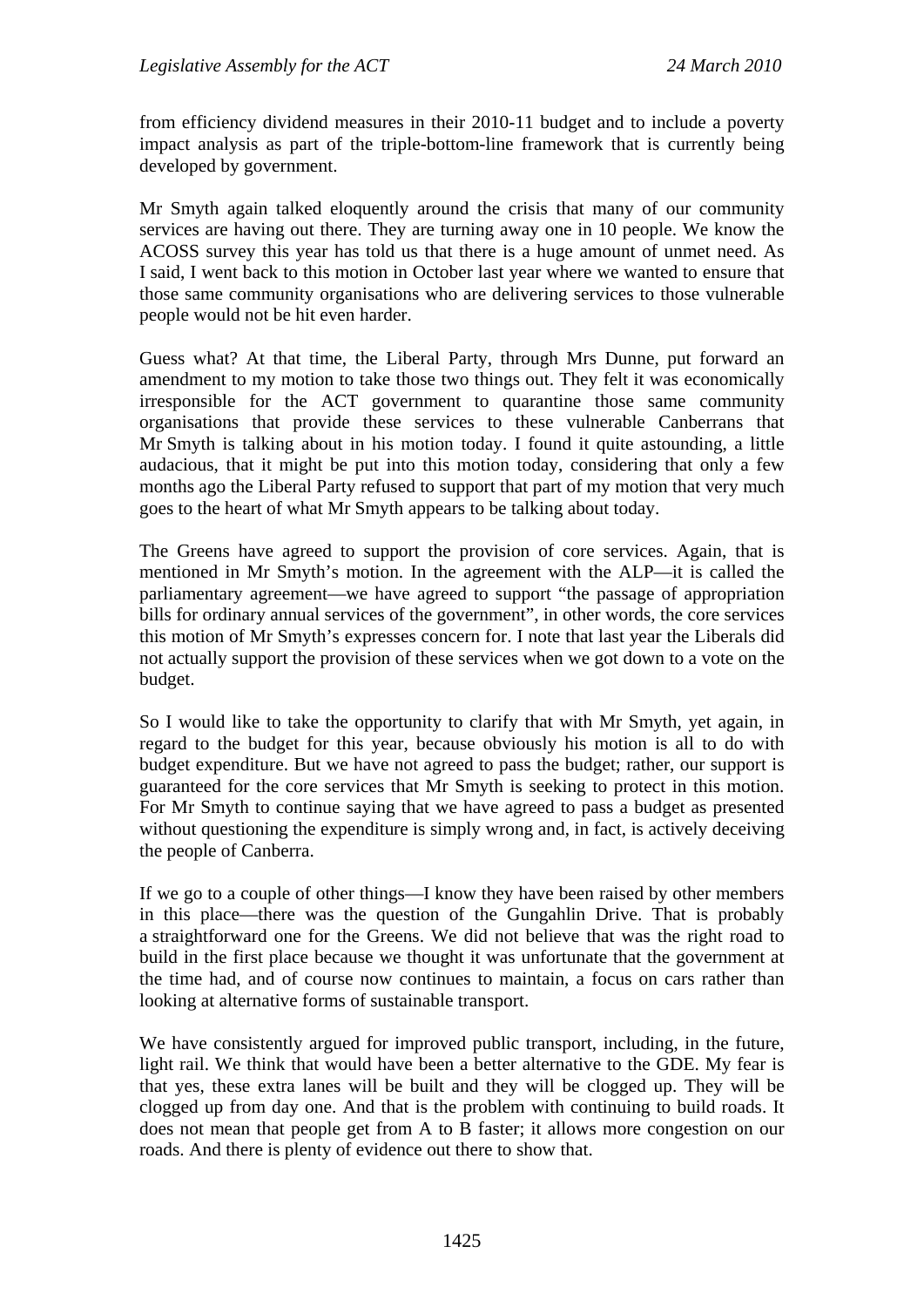In relation to Territory and Municipal Services expenditure—and it is in the Ernst & Young report—it does appear that the government has endeavoured to address the recommendations made in that report. My understanding is that the practices within the department are improving. However, there are still some issues that need to be addressed and I look forward to estimates and annual report hearings later this year as a most appropriate forum for ensuring that departmental expenditure is justified and is an effective and efficient use of public funds.

We do have differences in how we believe that budget priorities should go. We have differences with the government. One of those that I would use as an example is the rangers in parks across the ACT. We really do not have enough of these rangers. If we take as an example the PCL staff who manage the tree protection unit, there is only one person to manage all the private trees in south Canberra; one does the trees in central Canberra; and one in north Canberra. This is almost an impossible task for even the most dedicated and skilled staff.

We also believe that there needs to be greater expenditure for those rangers that are out in our remote areas across the ACT, that they also need to be supported. I think Mr Smyth would have to agree that the interaction between these workers and people in the volunteer bushfire brigades and so forth is an incredibly important synergy. If we properly support our rangers then we believe that that is a good way to expend money.

On the issue of spending cuts and government savings, firstly, the words "fly-in, fly-out razor gang" are really loaded language that is not appropriate for motions. The minister has outlined that this money has not been spent. My understanding—and Mr Smyth's understanding, I am sure—is that this amount of money has been set aside so that external consultants can be engaged to identify savings.

There will be issues about government spending and the need for scrutiny. The Greens, of course, share concerns about getting the best return for public money, getting the best bang for our buck, and we would hope that all the money is spent as efficiently and as effectively as possible. And it is our job to scrutinise that. As I said earlier, the Assembly does have processes and mechanisms for addressing these issues and providing that scrutiny.

I would say that external sources—and this fund is being set up to engage these external experts to get advice—may be able to improve the way things are done within the departments, and that seems to be reasonable, with the appropriate safeguards and limits. And it is quite a responsible and reasonable way to go, I would have thought, to identify where we can do things better, where we might be able to save some money that then can be redirected at other high-need areas or other areas where we are experiencing particular cost pressures.

I think at the beginning of my speech I was also saying that, although speakers in this debate have said that the ACT government needs to take full responsibility, we do need to understand the context that we find ourselves in in 2010—the context of the global financial crisis; the context of \$85 million being taken away through a recent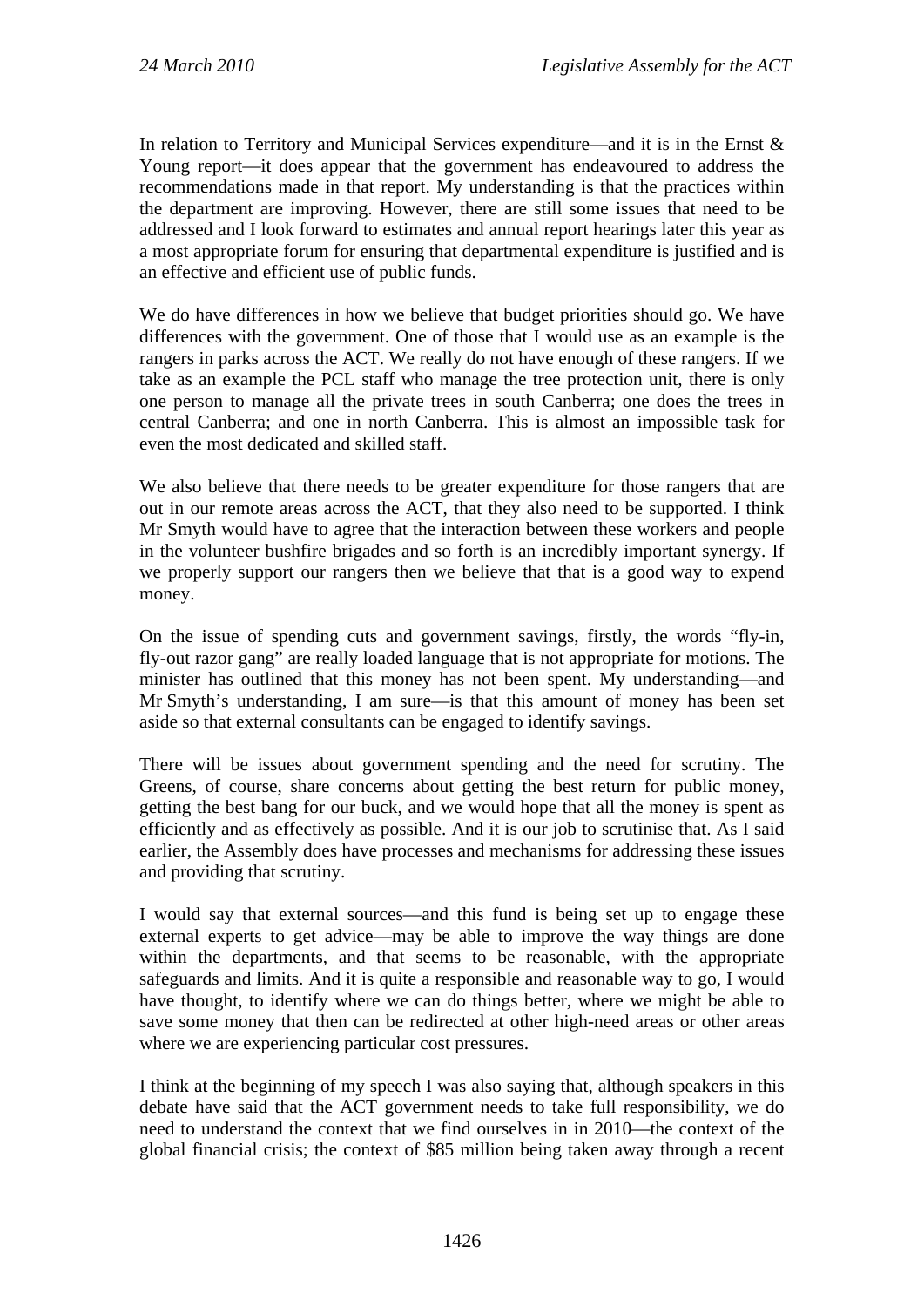decision of the Grants Commission, that is, \$85 million of our share of the GST pie, which is 2.5 per cent of our budget. These are factors that any reasonable person would need to take into account if you are going to move forward. For the reasons I have outlined, we will not be supporting this motion today. *(Time expired.)*

**MR HANSON** (Molonglo) (5.04): What a great pleasure it is to have Ms Hunter in the Assembly today, rather than her observing things on television, which is her normal contribution to economic debates in this place, particularly throughout estimates. But what a bizarre thing it was that we just saw where she refused to stand up and speak, as leader of her party, or as the parliamentary convenor of her party, and basically played musical chairs with the rest of the members of this place, seeing who would stand up first. I had to stand up, sit down, stand up and sit down before she actually dared to stand up and put her party's position or her own position forward in this debate.

I have never seen that before. I have not been in this place very long—others might be able to contribute further to that—but has anyone else seen a leader of their party or a supposed parliamentary convenor—

**Ms Hunter**: I believe a point of order was taken on me very early in my speech around relevance; so I would like to raise the same point of order of relevance. We are talking about Mr Smyth's motion. If Mr Hanson could address himself to Mr Smyth's motion, I believe that was your advice last time, Madam Assistant Speaker.

**MR HANSON**: On the point of order, Madam Assistant Speaker, Ms Hunter indeed had that point of order taken against her. But she spent much of her speech actually criticising Mr Smyth, his style of debate, what the Liberals bring forward and what they are saying in the Assembly, not responding to the motion. She spent much of her speech criticising not the motion but the Liberal Party and their approach to debate in the Assembly. So I think it is a bit rich for her to say that my speech is not relevant, because I think I am drawing directly from what she basically spent about two-thirds of her speech doing, which was criticising Mr Smyth and the Liberals' approach to debate in this Assembly.

**MADAM ASSISTANT SPEAKER** (Mrs Dunne): One of the things I really would like to avoid is tit-for-tat points of order. But what we have here is a debate, and there will not be tit-for-tat points of order. The thing one needs to remember is that when speakers speak they often reflect on the speakers that have come before them. However, in doing so, they should also be mindful of the fact that there is a motion and that they need to be relevant to that motion. Mr Hanson has the floor. Keep that in mind.

**MR HANSON**: Maybe it is a debate for another time; but, if anybody has actually seen a leader of their party hide from debate so that they can go last in this chamber, I would be most interested to hear when that has ever happened in this place before.

In bringing this motion forward, the Liberal Party calls on the government to do certain things:

… to prioritise spending in the Budget context to ensure that: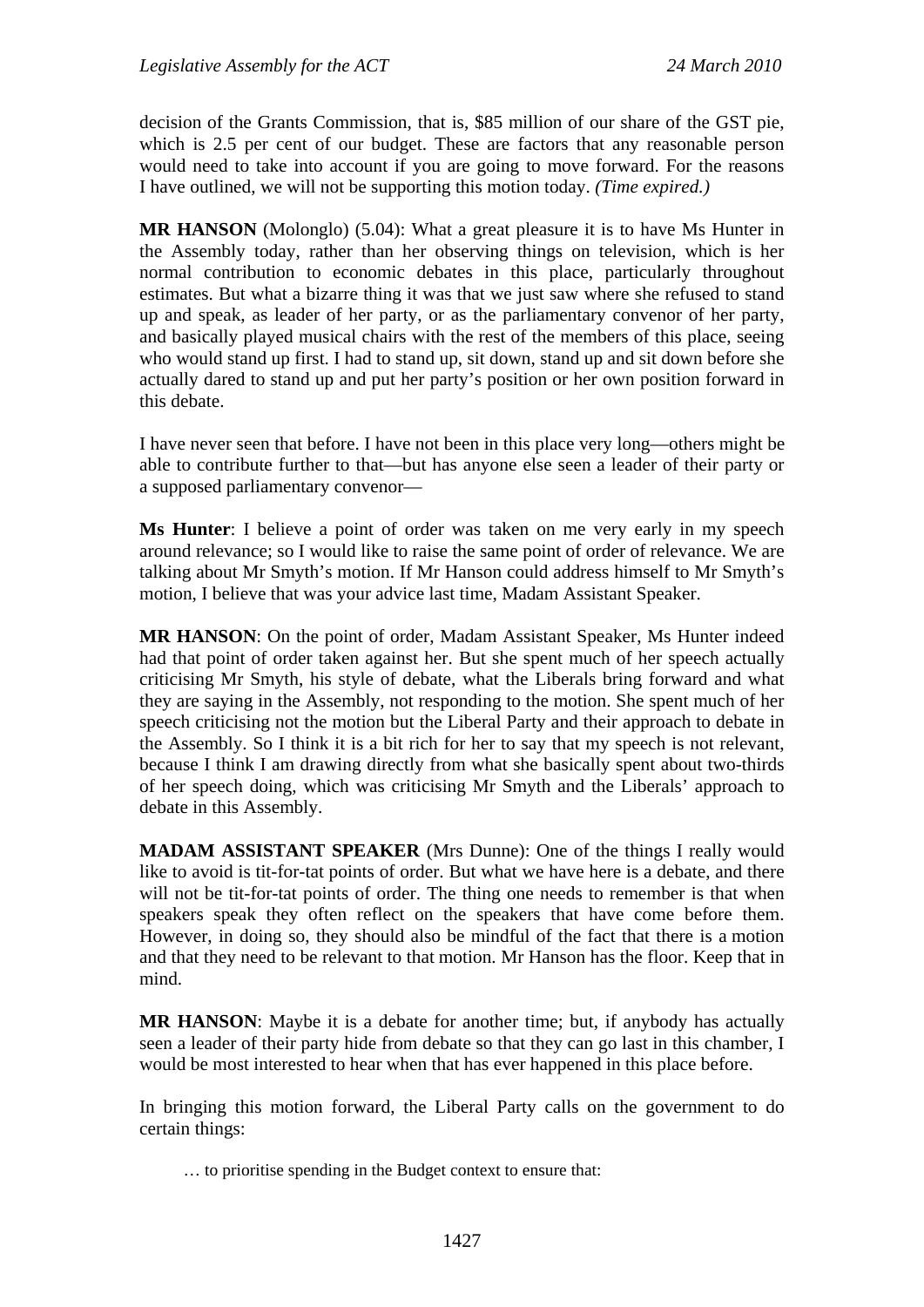- (a) core services provided by the Government are protected; and
- (b) vulnerable Canberrans do not pay the price of the Government's fiscal ill-discipline over the last eight years.

They are the substantive things that Mr Smyth is calling for. But he has also put a lot there in paragraph (1) which actually provides the context for that. So for people to be dismissive of that and say "we just do not want to debate that sort of stuff because it might be perceived as slightly negative" is not valid. If you do not understand the context of what you are debating, it is not relevant. We saw that Ms Hunter lasted about three minutes at her chair before retiring to the gallery. It is a good motion—

**Ms Gallagher**: God, you are a nasty piece of work.

**MR HANSON**: You are not bullying me, are you, Ms Gallagher?

**MADAM ASSISTANT SPEAKER**: Could you sit down please, Mr Hanson. Can you stop the clock, Clerk? Members, it has got to the stage where it is becoming extremely difficult to conduct a debate in this place. The level of sniping is becoming quite difficult, and the regular interjections, along the lines of one person or another is a nasty piece of work, are unparliamentary and I do not want to hear them continue. If they continue, I will warn and name people. That goes for everybody.

**MR HANSON**: Thank you, Madam Assistant Speaker. It is indeed a very good motion and I commend the speeches that have been made, particularly by the members of the Liberal Party in support of Mr Smyth's motion. One of the criticisms levelled in some of that debate today by the crossbench has been that it does not set forth a positive policy agenda, and that is the debate that Ms Hunter is waiting for. If that is a criticism, I think we would be glad to grant leave if she would like to come back to her place in this chamber and lay out what she is demanding of the Liberal Party, which is a 15-minute or 10-minute speech on a positive policy agenda that she wants to see in this place. If that is what she wants to see in this place, it is very easy to do: get off the gallery seat, come back to your seat and do that. Do not snipe at other people because you have not done it yourself. We quite clearly in this town are not being served well by—

**Mr Rattenbury**: By the Liberal Party.

**MR HANSON**: the Labor government. I can have a go at you as well, Mr Rattenbury, if you want to join the debate. It is nice that you have come down. I look forward to your contribution.

**Mr Rattenbury**: I am sure you are appalled I am not in the Speaker's chair, Mr Hanson, but you will get over it, I imagine.

**MR HANSON**: I will, I am sure. I look forward to your contribution to this debate on this issue if you are going to.

**Mr Rattenbury**: I wouldn't bother.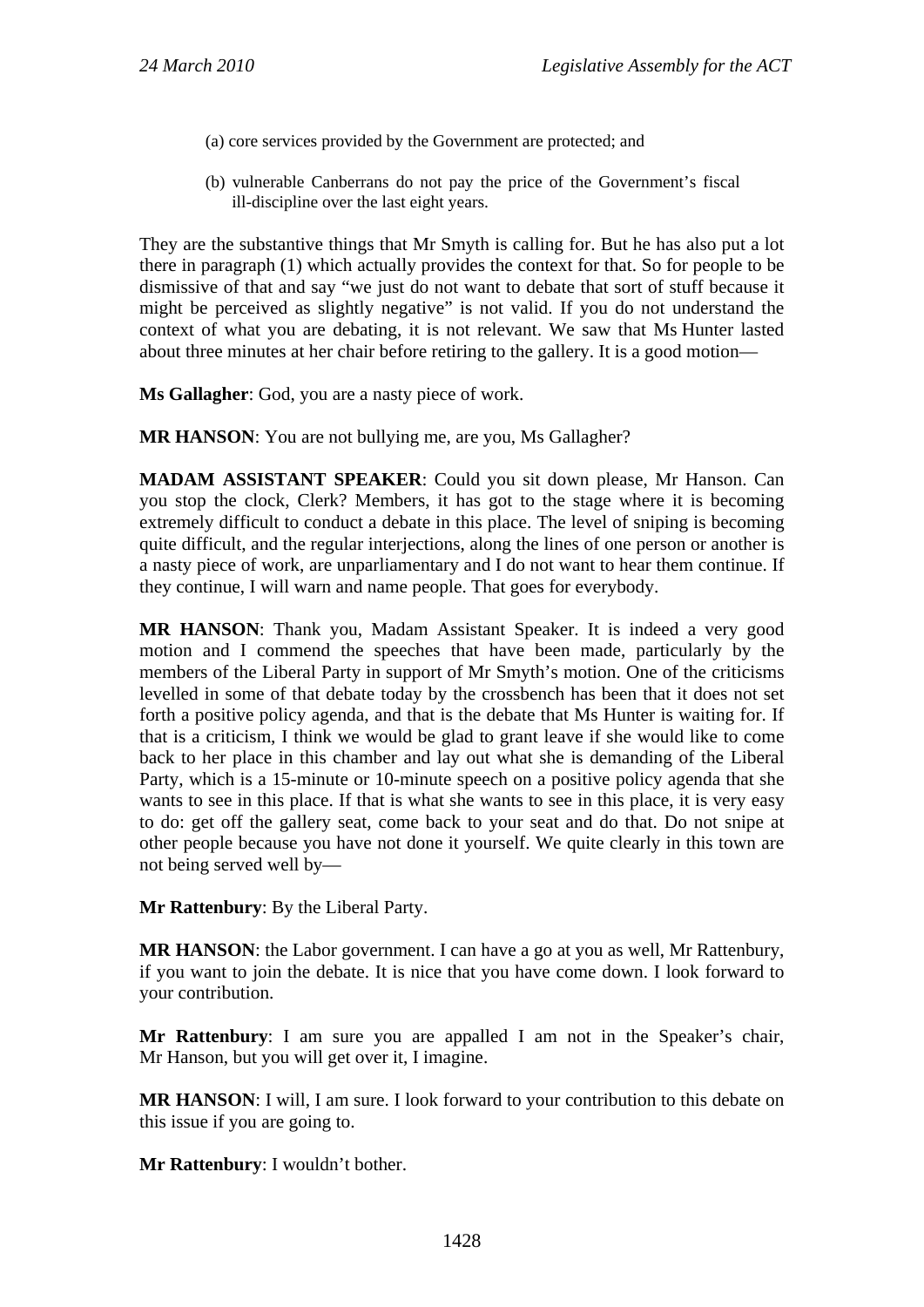**MR HANSON**: You would not bother, no. Okay. If you turn to the—

**Mr Seselja**: It's just economics.

**MR HANSON**: Yes, it is economics; that is right. It is not monergy.

I turn to some of the significant concerns that have been raised by members about this government's obsession with inputs and disregard for outputs. If you look just in the portfolio of health, which the Treasurer also has, we now have health costs increasing in the ACT at 11.1 per cent. That is more than in any other jurisdiction in Australia. Look at some of the excessive costs in that area. The cost of the hospital car park has gone up and there is the fact that in the ACT we pay more in just about every area for our health services than anyone else. But then you look at the service that we are receiving and across just about every area in health—be it primary health, GPs, in terms of access and the amount that we pay; hospitals, with the amount of time that we wait in our emergency departments and for elective surgery—you see that this government is putting a lot of money in but we are not getting a lot out as a community. Others have expressed that that is the case across other portfolio areas, whether it be in terms of our infrastructure, our road systems, in education or in other areas.

Examples of some of the wastage that we have seen occurring are the hospital car park that doubled in price; the GDE and the government's failure to duplicate that road when they should have; roadside art; advertising; and the AMC, not only in the sort of bizarre artworks that have been put there but in this government's failure to even consider and discuss with New South Wales the prospect of bringing their prisoners, their regional prisoners, from Cooma or Yass or Queanbeyan into the AMC which would actually draw revenue into the ACT. They have ignored that issue. Last week we heard that the mental health facility has gone up by \$3 million, and from the debate that we had earlier today we know that the government still want to spend \$77 million on transferring ownership of Calvary. It will cost us \$160 million over the next 20 years.

But you have got to remember that this government, for all its boasting, has failed to deliver much for what it spent. But it was actually given the gift of GST revenue. The revenues that have come into the ACT government's coffers since this government has been in power have almost doubled. Why? I will tell you why. It is because of the good work done by the Howard government in those 11 years that the Howard government was in power, in particular its decision, against Labor Party and Greens opposition, to implement the GST.

The reason that this government has been the beneficiary of almost \$2 billion of extra revenue per annum has been directly as a result of an initiative brought in by the Howard government but rejected at every level by every state Labor Party across this country. They sit here and say: "We spent this money. We spent that money. Aren't we wonderful?" But where does the money come from? It comes directly from the GST that was a Howard government initiative—and this government here are so quick to ignore that.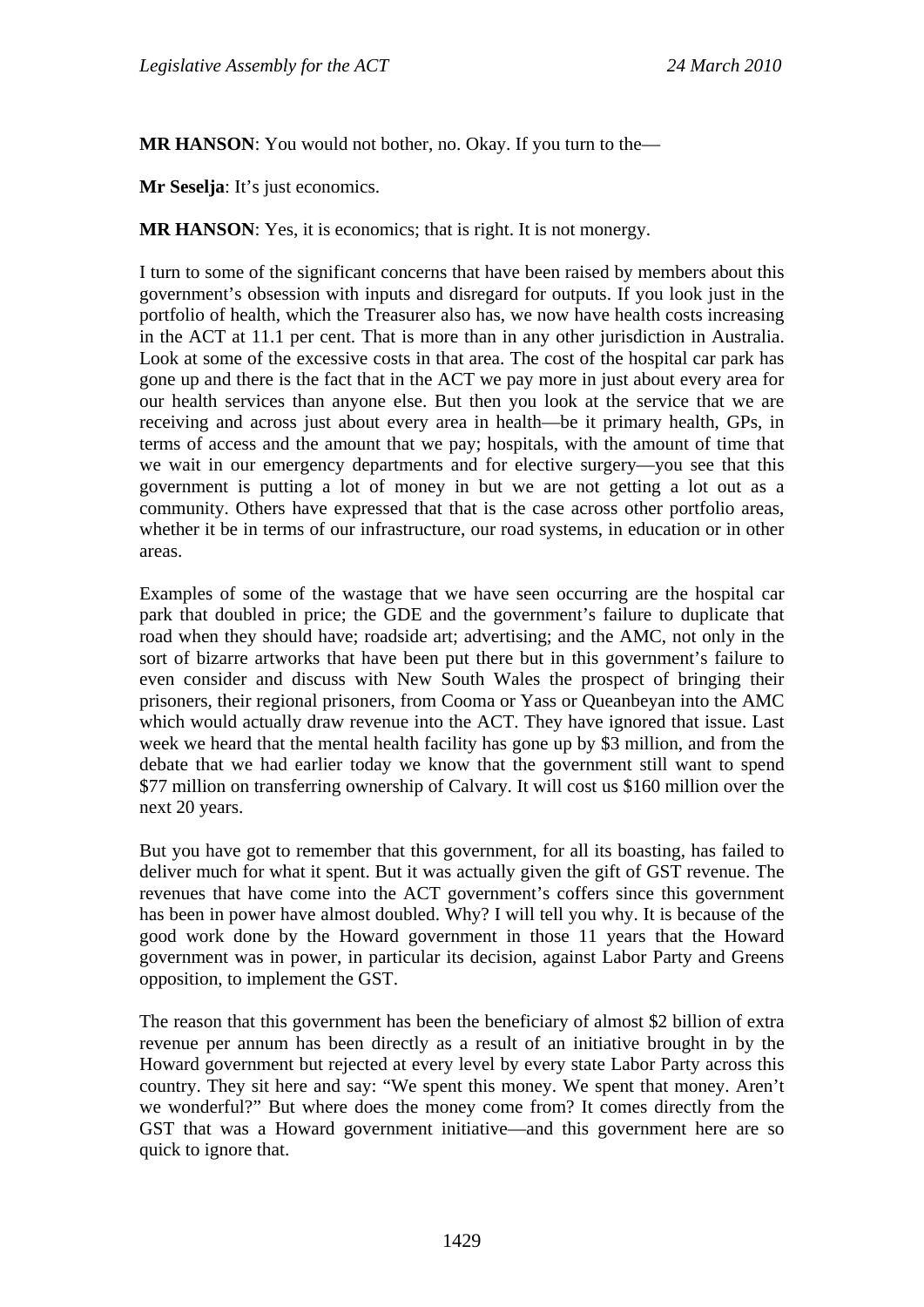Let us look at the money that is being spent. In Mr Rudd's latest plan about changing GST revenues for hospital plans, what people blithely ignore is that no-one is talking about removing the GST that was implemented. If anything is given to the ACT, it is that money that, although it has gone through the funnel of waste which is the ACT government, who have been able to mismanage much of that GST revenue, there is no doubt that the money that has been expended here has been a direct result of that investment.

Sadly, what we are seeing, though, is a reversal at the national level of the great economic management by the Liberal government federally to what we now have as a situation where we have gone from significant surpluses federally to significant deficits; where we have simply squandered \$14 billion across projects in schools which, although no doubt they are very nice for the schools to receive, have done little to enhance the productivity of this nation. Indeed, in many cases they have been projects that people simply did not need in their schools or they have been delivered vastly over cost, because that is the Labor way of doing it: spend, spend, spend; spend lots of money. But, in terms of what is delivered, what the outcomes are, it is pitiful. We now find ourselves in a situation where federally we will be over \$100 billion in debt and that is going to be paid off for generations. And, when the cuts do come, I can assure you they will be deep in this territory.

What we are seeing across jurisdictions is a failure to manage budgets. Despite the rivers of gold that have come into this territory, what we have seen here is a failure to manage budgets. What we are seeing is not a crossbench that are prepared to hold this government to account, to make sure that our money is spent judiciously, to make sure that it is spent wisely and particularly in these stringent economic circumstances; we see a crossbench that will spend more of their time defending their Labor colleagues, defending the government for its mismanagement and attacking the Liberals, rather than actually doing any hard policy work or any hard scrutiny of this government.

In fact, what we saw today was a leader of the Greens actually hide from the debate. This time she was not watching it on TV; she was simply hiding from the debate in the chamber. *(Time expired.)*

**MR SMYTH** (Brindabella) (5.16), in reply: I thank members for their contribution to the debate today. Contrary to what Ms Hunter said, this is a very important debate. We are about to enter a period that the Canberra Business Council described as potentially the perfect economic storm. But Ms Hunter thinks that holding such a debate on this issue is less than constructive. Indeed, I am not sure she read the motion before she stood up, because the Greens often claim to represent the most vulnerable Canberrans.

The motion calls on the Treasurer to prioritise spending to protect vulnerable Canberrans, and to be attacked in this way by the leader of the Greens is simply amazing. As for her saying that there is little substance in the debate, you need to read the documents that ATCOSS have on their website about there being nothing left to give and the press release saying that one in 10 people have to be turned away. To say that there is no substance in this debate is absolutely extraordinary.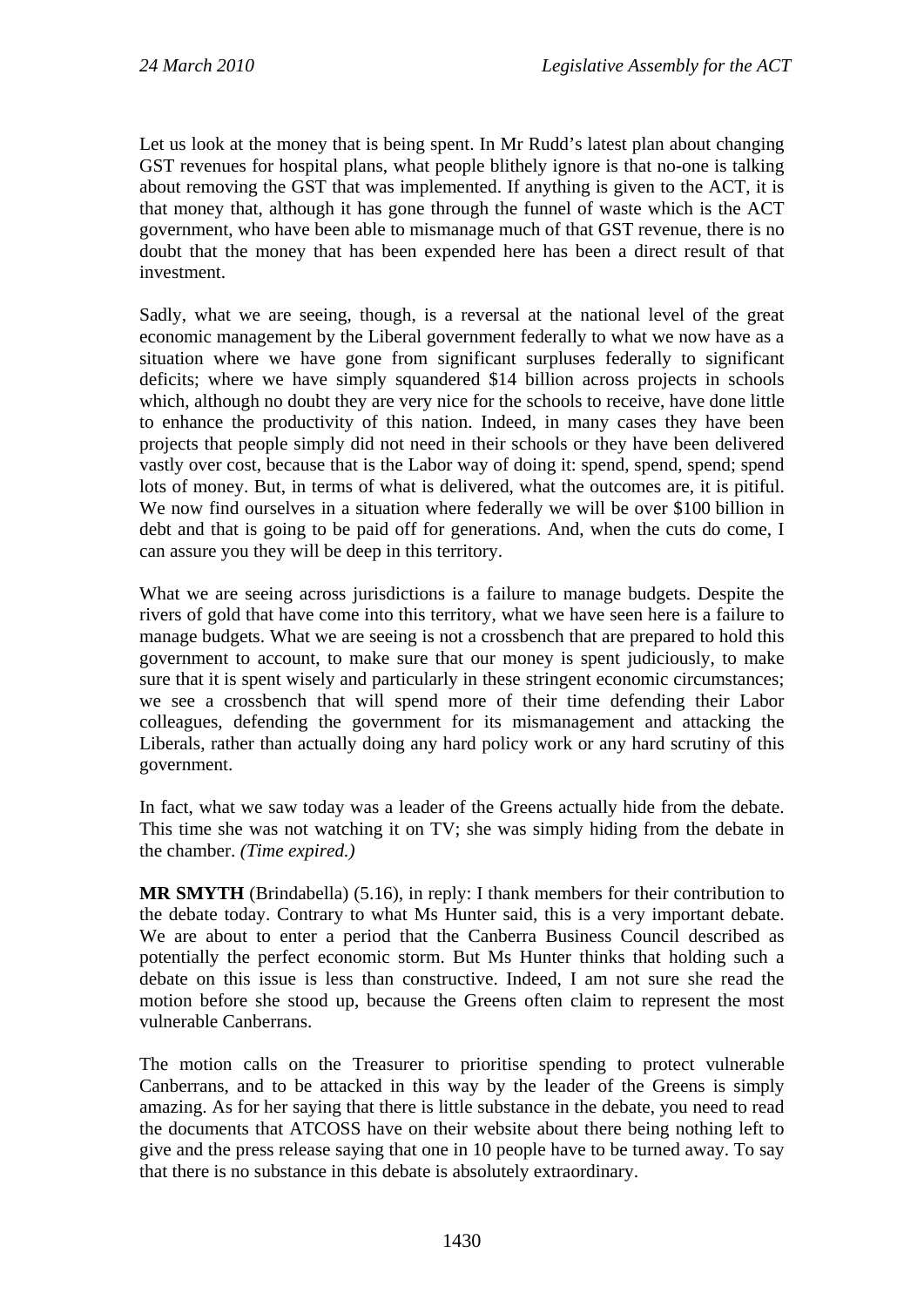What is true, though, is that Ms Hunter was less than constructive and had very little substance in what she had to say. Some days it is hard to work out what party Ms Hunter actually represents. She had said she was the party of third party insurance. I thought a third party insurance party would have been interested in looking after vulnerable Canberrans, but perhaps that is just a fraud.

The contribution from the would-be Chief Minister, the Treasurer, was very instructive because the Deputy Chief Minister, the Treasurer, went to options for balancing the budget. She said we could raise taxes or we could cut services. Of course, she forgot about the third option, which was to diversify the economy, and then staggered back to it when she realised her mistake—

**Mr Seselja**: Spend more efficiently.

**MR SMYTH:** It is a very efficient way of improving the lot of Canberrans if we can get there. Let us look at the record on this and what various ministers have said. The Chief Minister said:

I acknowledge that the ACT does have a limited economic base.

He said this on 8 April 2008 and then he went on to say:

… we have to acknowledge that economic diversity opportunities are limited, but we do have strengths in other areas.

They may be limited, but have you worked at maximising the return from the areas that you have got? Indeed, have you looked outside the square to get a better result? On 6 May 2009 the Treasurer said:

… no-one one will argue against having a diversified economic base.

No, nobody will argue against it; it is just that the government will not do anything about it. And that is part of the reason that we find ourselves in the problem that we are in. The Treasurer went on to say:

Does he mean a larger share of the private sector in the economy?

Her response to her own question was:

It would be unrealistic to think that this proportion would change in any significant way, even with major government intervention.

That is the proportion of private to public sector. When we came to office in 1995, 60 per cent of the ACT employment base was public sector. When we left in 2001, 60 per cent was in the private sector. So you can in a short period of time turn it around. In six years, the former Liberal government turned it around. But the ACT Labor government have now turned it around again and the last confirmed number I saw was 55 per cent, so it had gone from 60 to 55 per cent as private sector employment, and I suspect it is even less now.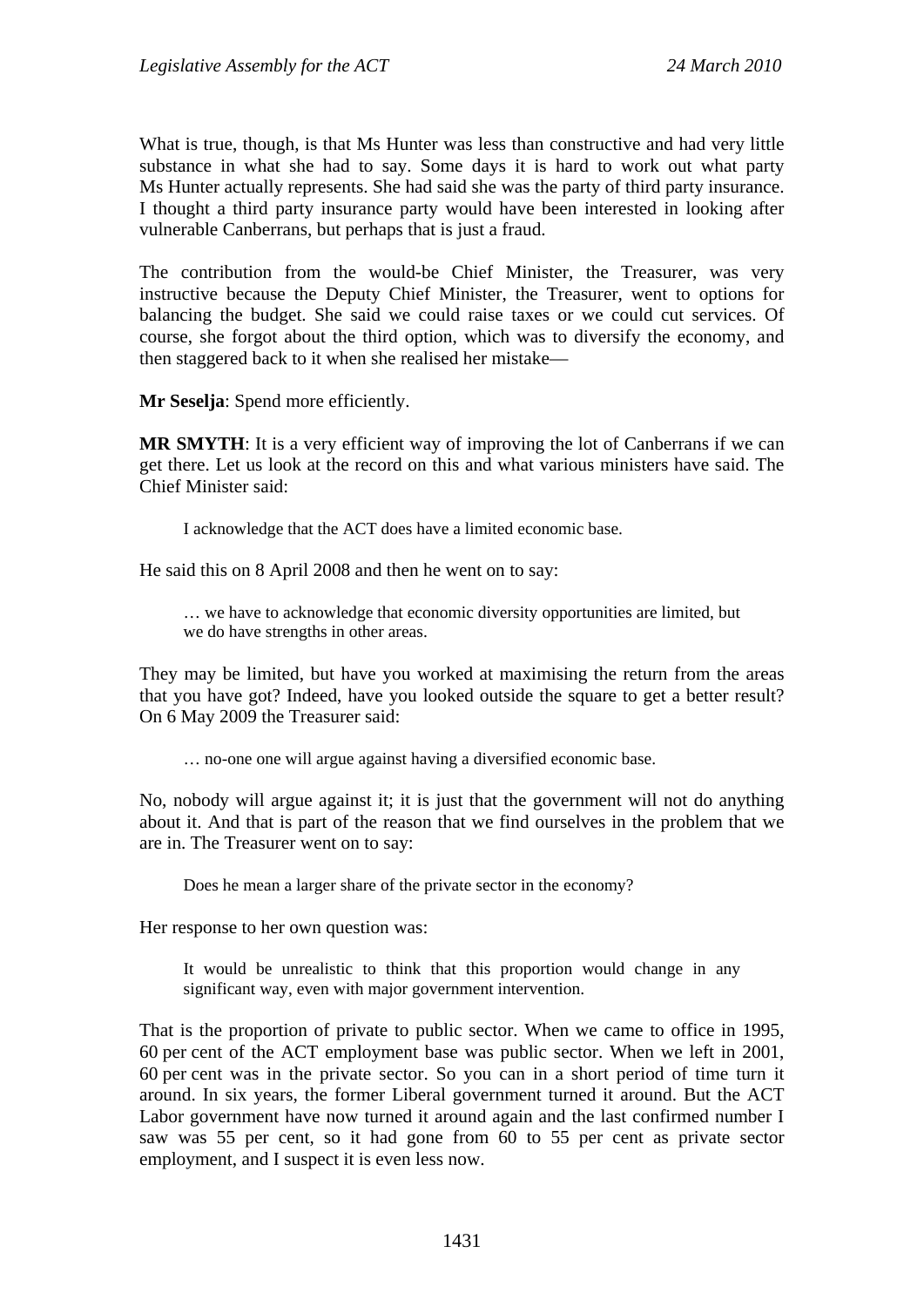The problem is that, if you do not work it, if you do not believe in it and if you do not have a plan for it, of course that will happen, and that is part of the problem of the economic woes that we have.

The government are very quick to jump at how much they spend. As the Leader of the Opposition pointed out so well, they are very good at telling you what they have spent. What they cannot tell you is what you get for it, and we are perpetually now in the situation where Canberrans as taxpayers pay more and get less from their ACT government, and wait longer for it.

Let us put it into perspective: the budget expenditure in GFS format in 1989-90, so the first ACT budget, was \$1.132 billion, \$1.1 billion. In the decade to 1999-2000, it went from \$1.1 billion to \$1.4 billion—a 25 per cent increase. In the decade from 1999-2000 to 2009-10, it went from \$1.412 billion to \$3.623 billion—a 157 per cent increase. And we still spend more and get less for it. There is nothing in that period, in the nine budgets of the Labor Party, that you can point at as a huge gain for the service delivery to the people of the ACT. By any measure, things are worse. You only need to go to the ACTCOSS press release that I mentioned and to their *Nothing left to give* document and to their priorities for the budget document to know that this is an area under stress.

That is the whole point of this motion today. One of the ways you look after those who are vulnerable is to improve the economy: create jobs, make housing more affordable, deliver more effective services and deliver them more efficiently, so that you can actually spend on the people who deserve to have it spent on: the taxpayers of the ACT. But, according to Ms Hunter, that notion is less than constructive and has little substance. I think people will come to know what Ms Hunter stands for—and apparently it is not very much.

That is the problem that we have: a Treasurer who can only focus on raising taxes or cutting services and who is not willing to address the proportion of the public sector to the private sector. Both sectors need to prosper and thrive in the ACT for the ACT to be viable long term. It is well and good to talk about being socially sustainable or environmentally sustainable, but if you do not put the third leg on the triangle, economically sustainable, you cannot achieve the other two. You will never achieve the other two. And that is why this motion is so important.

To hear the convenor of the Greens say that going back to these issues is a waste of time and some sort of foolish repetition just shows the level of understanding that the spokesperson for the Greens truly has about these issues. These are important issues because every time the government put their hand into the taxpayers' pockets for increased fees and charges and taxes and rates, it affects how our families live. It is real for them. It is very real for those who are vulnerable and it is very real when we are facing the perfect storm as forecast by the Canberra Business Council.

We think about the people of Gungahlin who, if the Greens had their way, would be at the end of a one-lane dual carriageway, who would not be getting the services that the upgrade is about to provide. We welcome the upgrade. The people probably would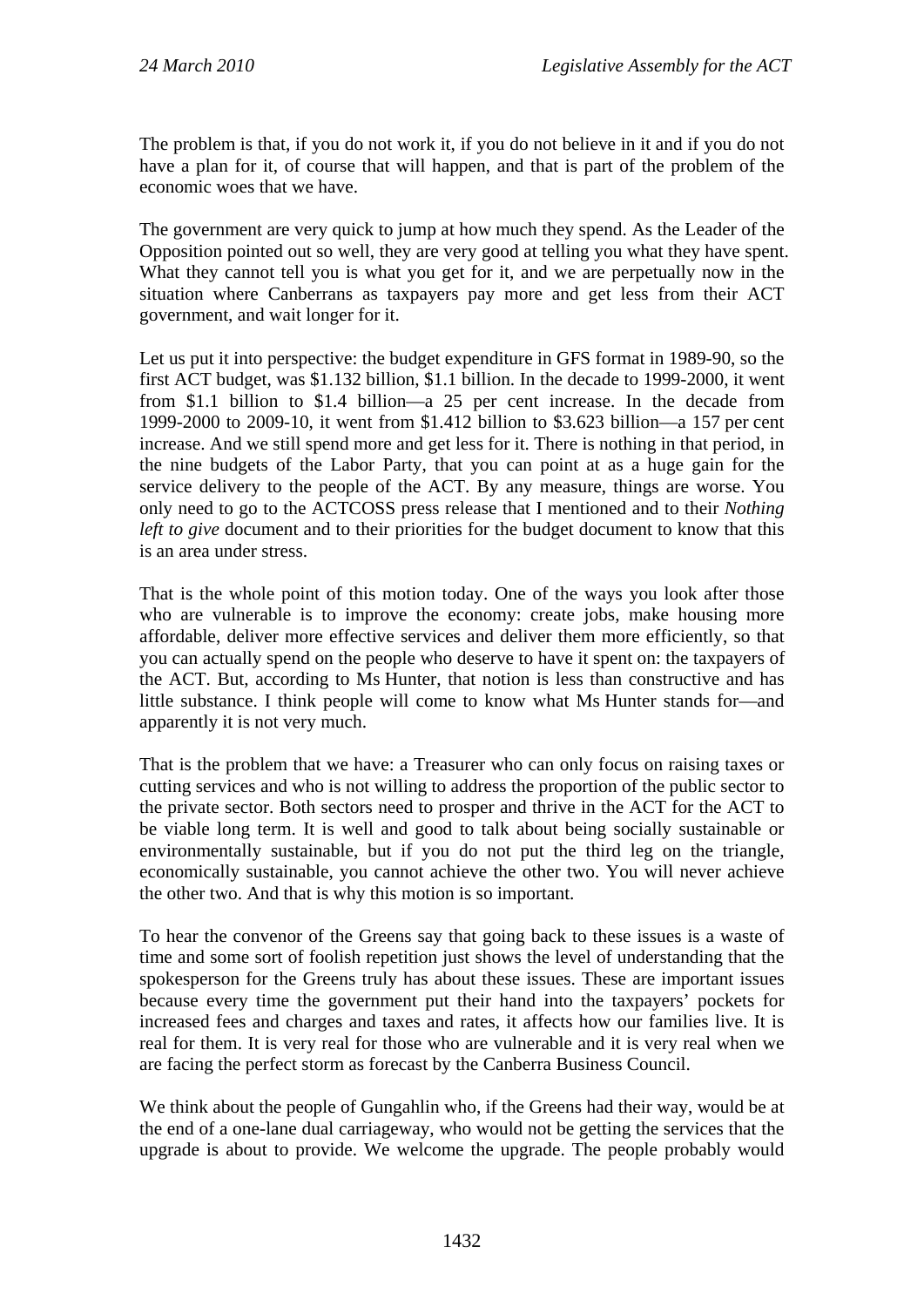not even get one lane if the Greens had their way. It is a shame, and I am sure that the people of Gungahlin will look at the statements of the leader of the Greens with great dismay. We know about the traffic jams on the GDE, we know about the traffic jams on Northbourne Avenue and, yes, we do need to find different ways to do things. But punishing the people in Gungahlin is not the way to do it.

This is an important motion. We are now six or seven weeks away from the budget. We clearly have a Treasurer who is not up to the job. She deferred, in this financial year 2009-10, taking any decisions—until we got the knee-jerk reaction of a couple of weeks ago when she said she was going to put a staff freeze on. It was a knee-jerk reaction, because in the year, as we heard in question time, almost 1,200 new staff have been put on—1,200 additional staff, then you have a staff freeze. Famine, feast, famine, feast; you have got to avoid that sort of cycle.

This government have had extra revenue of almost \$1.8 billion, a 157 per cent increase in the decade, and they still cannot balance your budgets; they still cannot put a buffer in their budgets against the downturn; they still cannot provide adequate services, whether it be to the community sector, to address waiting lists or waiting times or the delivery of infrastructure on time. Again, go back to Gungahlin Drive and Mr Corbell's budget promise: "on time, on budget, four lanes open by July 2006". When did it open? January 2008—two years late, half a road and now its cost will escalate to such a degree.

As Mr Seselja pointed out, every one of those wasted dollars is a dollar that could have been spent on more essential services or on improving the amenity of the residents of the ACT. It is not our money; it is their money. It comes out of their wallets, the taxpayers' wallets. It is taken away from their ability to provide for their families, to secure their futures.

This is a very important motion. I am disappointed that Ms Hunter has treated it with such disdain; that the aspirations and the money of the people of the ACT are treated with such disdain. It is disappointing in that regard. But it is an important motion, and it will be interesting to see when the vote comes to see if the Greens do vote against looking after vulnerable Canberrans or they vote to ensure that vulnerable Canberrans do not pay the price of the government's fiscal ill discipline over the last eight years. It will be very interesting to see. *(Time expired.)*

Question put:

That **Mr Smyth's** motion be agreed to.

The Assembly voted—

Ayes 6 Noes 11

Mr Coe Mr Barr Ms Hunter Mr Doszpot **Ms Bresnan** Ms Le Couteur Mrs Dunne Ms Burch Ms Burch Ms Porter Mr Hanson Mr Corbell Mr Rattenbury Mr Seselja Ms Gallagher Mr Stanhope Mr Smyth Mr Hargreaves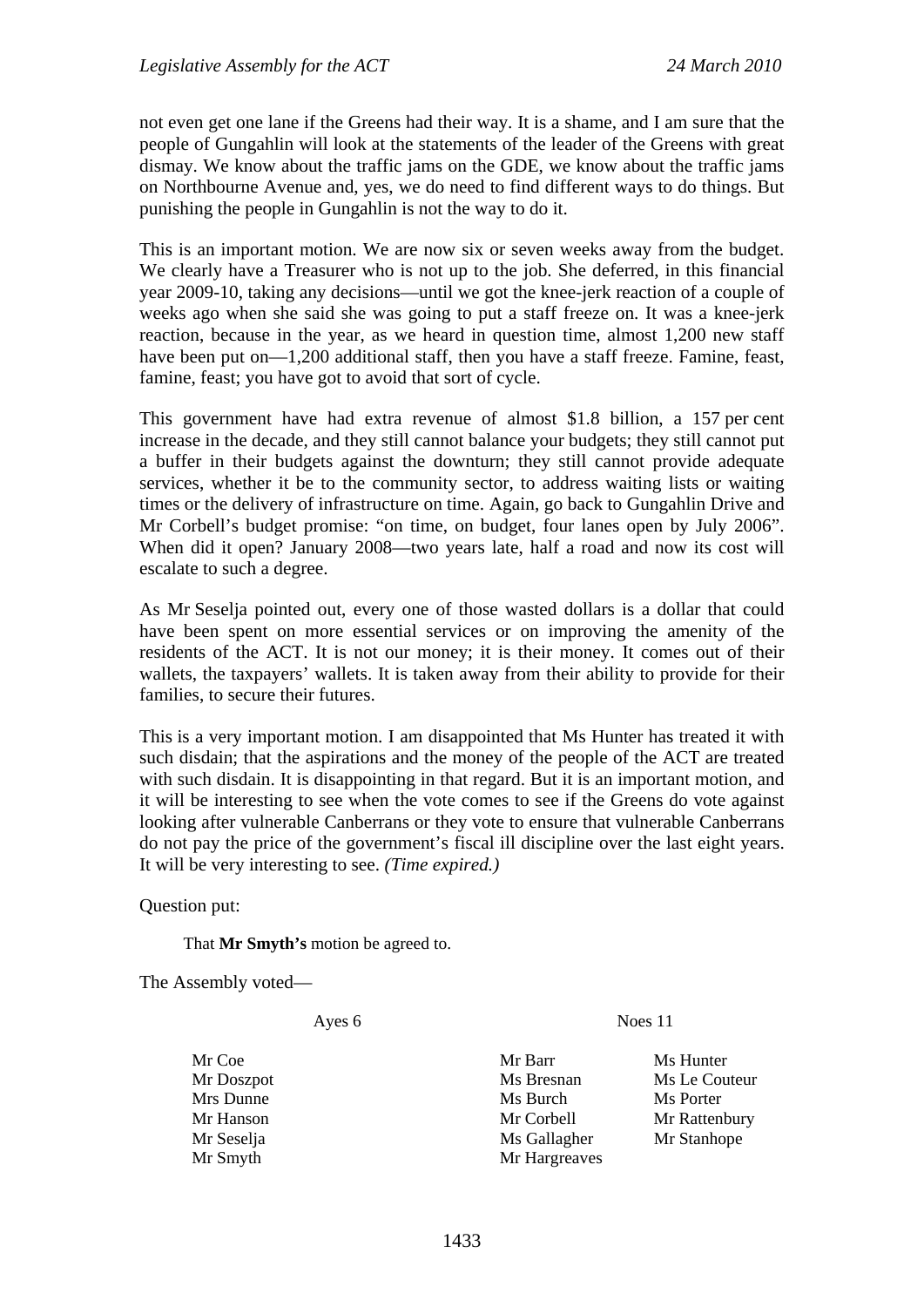Question so resolved in the negative.

Motion negatived.

# **Energy—low income households**

**MR RATTENBURY** (Molonglo) (5.30): I seek leave to amend my notice of motion with the amended motion that has been circulated.

Leave granted.

#### **MR RATTENBURY**: I move:

That this Assembly:

- (1) recognises:
	- (a) the importance of reducing the ACT's greenhouse emissions as part of the global and national effort to tackle climate change;
	- (b) that policies designed to reduce greenhouse emissions, and the impact of climate change, may disproportionately impact on low income households;
	- (c) that approximately 19% of ACT households are considered to be low income; and
	- (d) that the rising costs of energy will disproportionately affect low income households;
- (2) notes:
	- (a) the 2008 report Social Impacts of Climate Change in the ACT issued by the ACT Government;
	- (b) the public housing energy efficiency program; and
	- (c) the successful operation of the Water and Energy Savings in the Territory (WEST) program; and
- (3) calls on the ACT Government to:
	- (a) undertake poverty impact assessments for all energy policies and programs and include amelioration measures to address equity in these proposals;
	- (b) ensure that the community sector is adequately resourced to advocate on behalf of low income households on emerging energy policy issues such as deregulated pricing, time of use tariffs and National Energy Market consultations;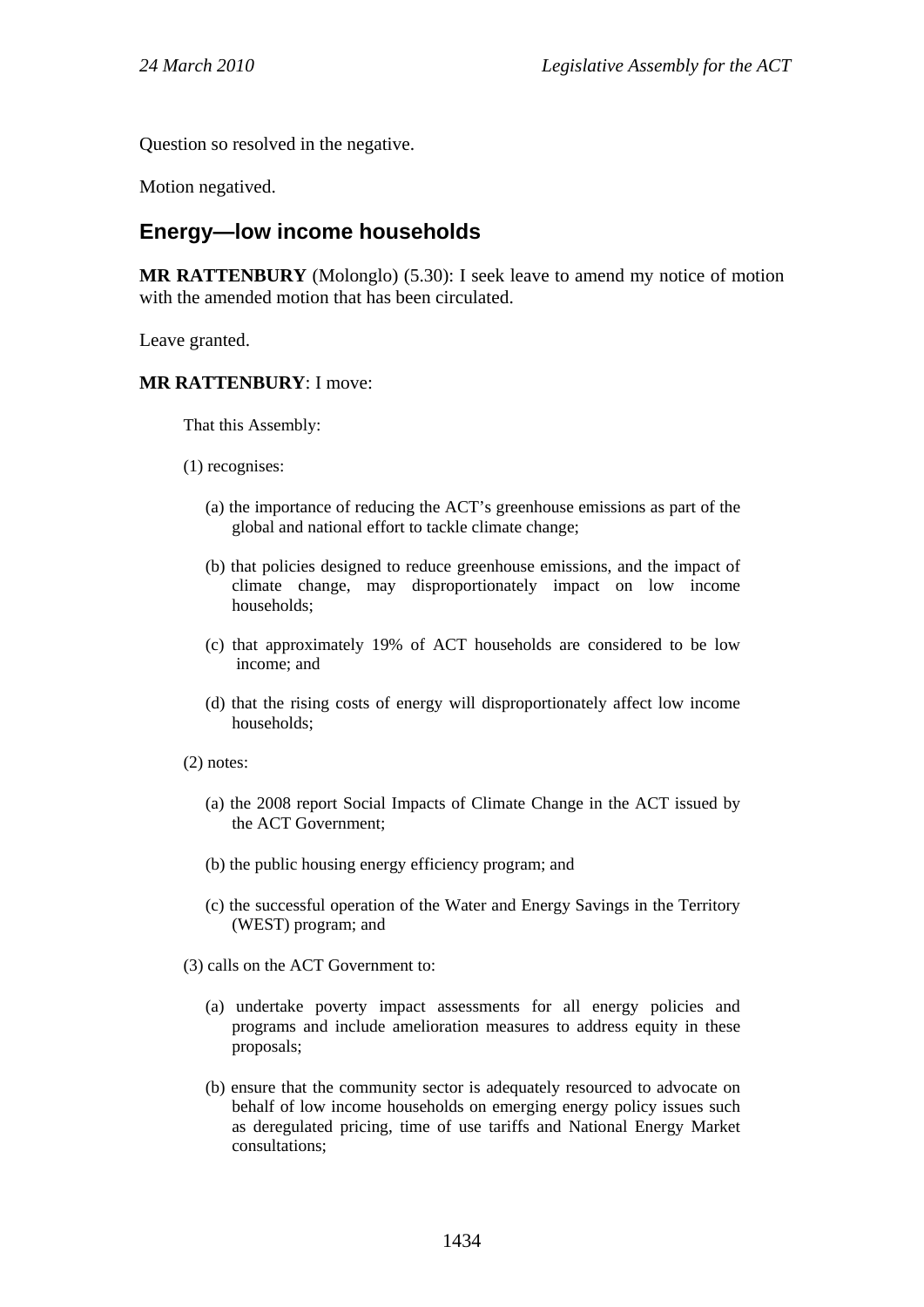- (c) review the criteria for the energy concessions program every five years in view of the changing impacts of rising electricity and gas prices on energy poverty;
- (d) increase the energy concession to a level commensurate with energy price increases and establish a mechanism by which percentage increases in energy prices are automatically applied to the energy concession each year;
- (e) consider extending the methodology of the WEST program to other low income families;
- (f) ensure that low income and other vulnerable households are specifically targeted in all energy efficiency policies and programs implemented by the ACT Government; and
- (g) report back to the Legislative Assembly on progress on the above by September 2010.

I am very pleased to be debating this topic this afternoon. I think this motion is an important one and addresses the issue of impacts of climate change and future energy policies on low income households in the ACT. We know that as a community we must take action to reduce our greenhouse emissions and move towards clean renewable energy. The Greens support the development of an energy policy for the ACT that will deliver the significant reduction in carbon emissions that we need to meet our commitment to the global effort. We believe that local action is important in the global effort to reduce emissions.

I say this in response to what I know will be criticism from those who want to delay taking action—it is patently clear that reducing emissions in the ACT will not solve the global problem, nor will any other community individually solve the climate problem. But in the absence of international and national leadership, we are seeing communities right across the globe taking leadership and showing how the transition from a fossil fuel based society and economy to a smart, clean energy society can happen.

Theorists of social change might speculate that this is not unexpected, that the climate challenge is perfectly demonstrating how change happens not always from the top down initially but also from the bottom up. Community-driven change is powerful change indeed. For local communities, there are benefits in early action. The earlier we move forward, the better prepared we will be for the anticipated changes in the energy landscape—that is, rising costs of fossil fuels, decreasing costs of clean energy, the global oil crisis as the impacts of peak oil begin to bite, and the growing clean energy economy that will boom as the imperative to cut emissions translates into national policies.

Australia, and more specifically the ACT, has benefited over the decades from access to cheap and reliable electricity generated from our many coal-fired power stations. Energy prices in Australia have been kept low until recently, and so community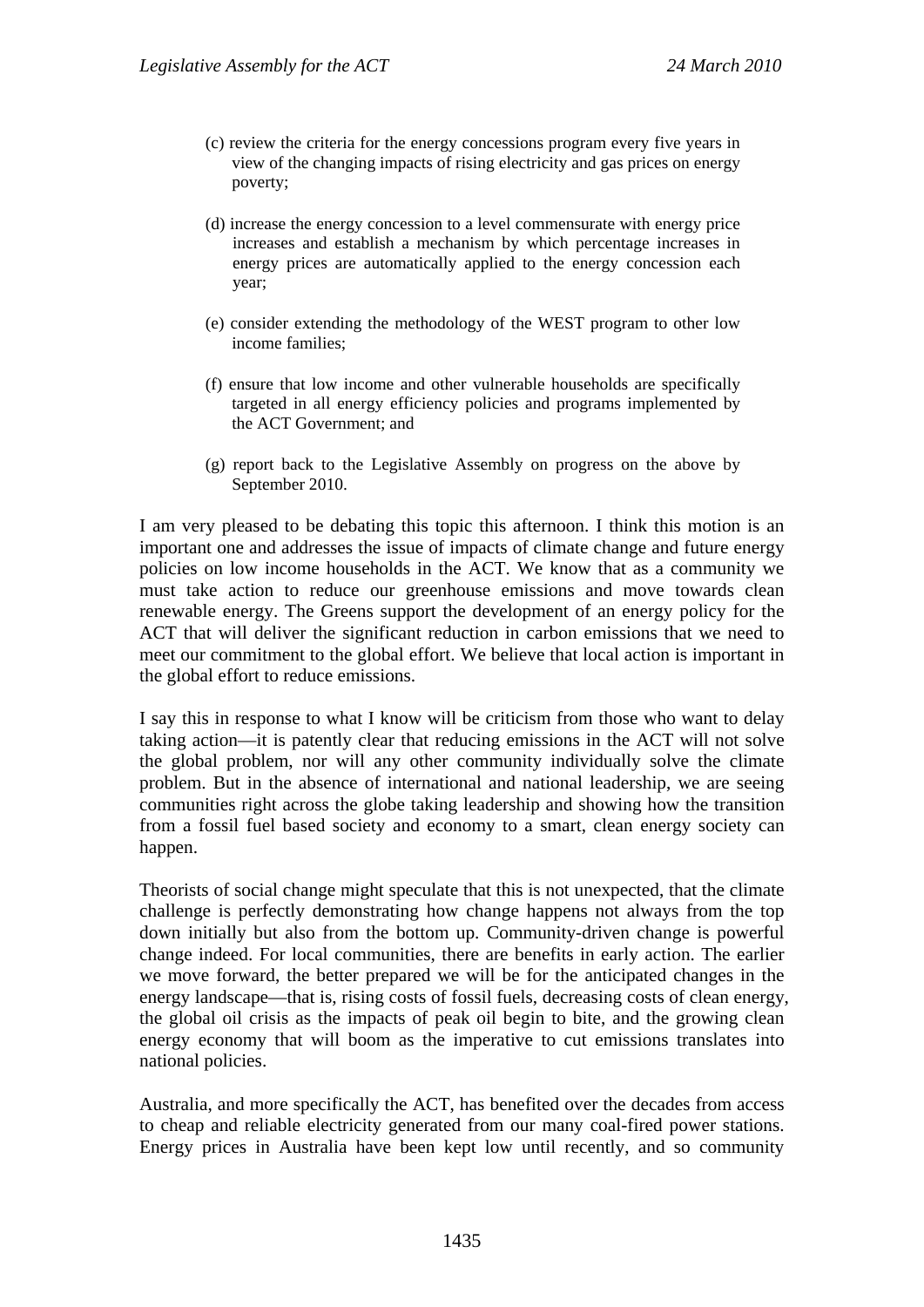expectation has been that energy is an abundant commodity that we can easily take for granted.

But energy prices are rising. Firstly, irrespective of the climate change imperative, we are seeing price rises as a result of higher demand driving a need for expanded energy infrastructure and upgrades to the electricity grid. This is important to recognise network costs increased more than 18 per cent in the last electricity price determination by the ICRC, whereas green energy policies only resulted in a five per cent increase. In New South Wales, network infrastructure was responsible for approximately half of the price increase in the 2009-10 price review. So it is network costs, due to rising demand and ageing infrastructure, which are driving prices up.

In addition to these cost pressures, it is well accepted that energy prices will rise over the years ahead as the true cost of fossil fuel generation is factored into the market and cleaner power sources become competitive. In order to radically change our consumption patterns, we must learn to value electricity as a commodity. A recurring issue when we plan the shift from a community that has had plentiful and cheap coal-fired electricity to one that must operate in a carbon constrained world is that of equity.

We must be aware that those who are most vulnerable in our society are also more likely to be affected by rising electricity prices in a way that is not equitable. The Greens believe that, first and foremost, we must make the changes to the electricity market that will drive the bulk of the market to value electricity in a way that reflects the true cost. However, as a wealthy city, we can afford to protect those that we know are disproportionately affected by the impacts of climate change and rising energy prices, and this is something that we must commit to.

The Greens' position on climate change is well known, as is our support of those in the community who are most vulnerable. So the issue of the impact of climate policies on low income households is a natural nexus for the Greens. Given the paramount importance of moving ahead on climate and energy work in the ACT this year, now is a good time to address these concerns further.

There are people who, over the years, have pulled every argument out of the hat about why we should not take action on climate change—"It will destroy our economy; we'll lose jobs; we can't afford it," are the usual reprises. It is time to move on from those outdated arguments. We know that it will not destroy our economy; in fact, we know that we can grow green jobs, and we know that we can afford it.

We have had clear advice that we cannot afford not to take early action, that early action will be cheaper than delayed action and it will avoid the worst impacts of climate change. However, as a community that is, I hope, going to take strong action on climate change, we must ensure that those who are most vulnerable to energy price rises can both continue to afford their energy bills and that they are our very highest priority for energy efficiency programs that are rolled out through the community.

We know climate change is likely to impact on low income households disproportionately both globally and locally. The Australian Council of Social Service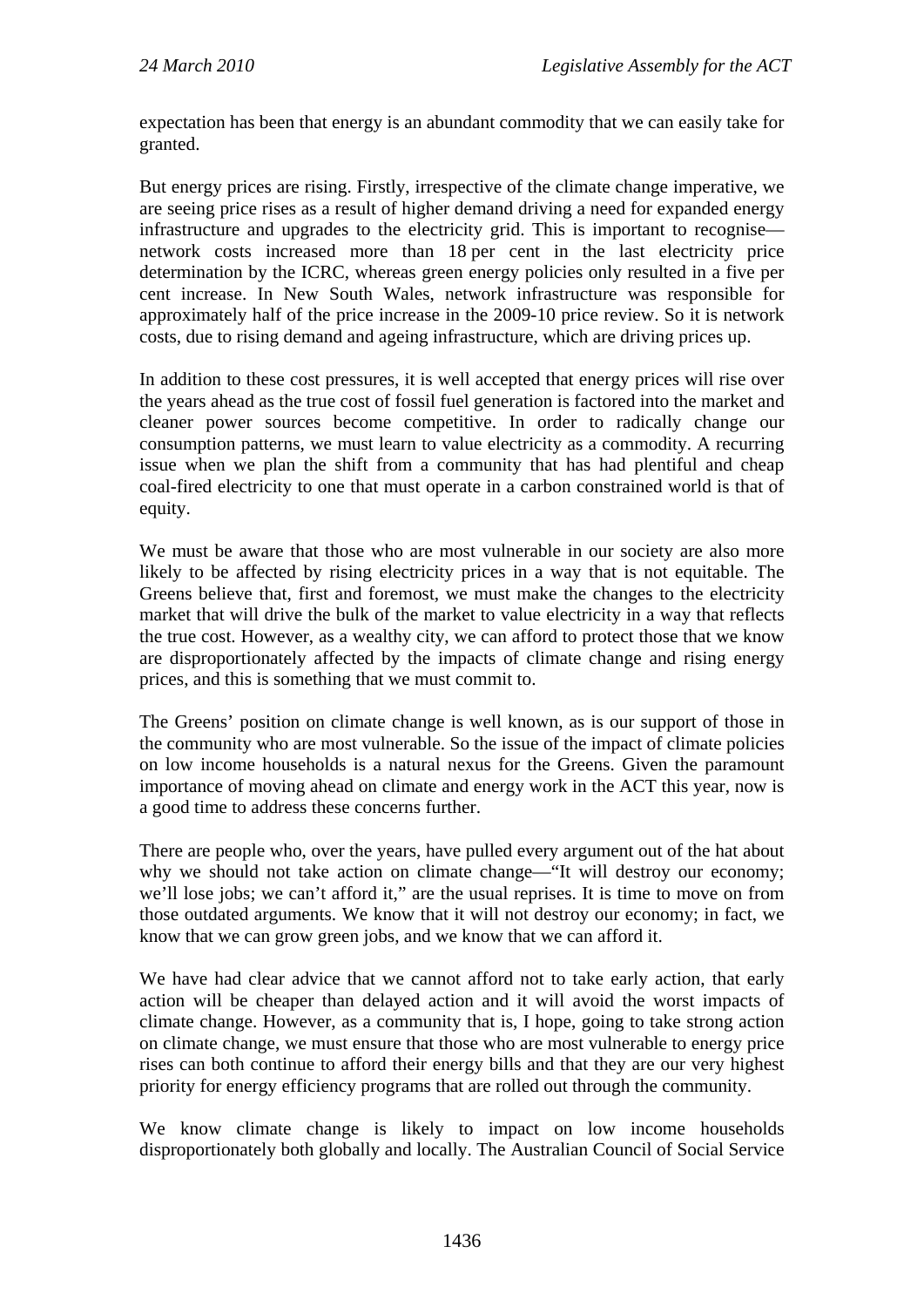suggests that there are three main reasons for this: firstly, low income earners tend to live in areas more likely to be adversely affected by climate change and are less likely to have the flexibility and the resources to adapt; secondly, on average, low income earners spend a greater proportion of their total weekly household budget on energy and water, essential services for which prices are inelastic and for which price can be a blunt, regressive and unreliable tool for demand control; thirdly, low income households are currently less able to introduce measures to improve energy efficiency in terms of both capital improvements and updating appliances.

While the first of these may not apply in a geographical sense in the ACT, it is applicable in that low income families are more likely to be renting and may also be living in less energy efficient homes to start with. The latter two are clearly applicable to the ACT, as they are anywhere else in Australia, and are central to energy policy development, particularly in regard to price deregulation and time-of-use metering, as I will discuss shortly.

So what are the policies that will impact on energy prices? Of course, any price on carbon, such as implied under the CPRS or through a national carbon tax, will have an impact on energy bills as we move to phase out fossil fuel generation and towards the generation of renewable energy. That, of course, is the purpose of a price on carbon to more accurately account for the cost that the release of carbon dioxide has on our environment, a cost that currently is not factored into the price of electricity. However, if an accurate price on carbon is applied we should, over time, see a more level playing field in regard to electricity generation that will encourage a growth in renewables. This, in turn, will expand the industry in such as way as we will start to see a drop in cost per unit of renewable energy generation.

In the ACT, feed-in tariff polices, as well as other renewable energy purchases, are likely to have impacts on the electricity bills for Canberrans, but this is not a reason to not implement those policies. Rather, it means that we need to identify what those impacts will be and ensure that those who are not able to absorb those impacts are clearly identified and supported.

An issue that the government highlighted in its draft sustainable energy policy—it has flown somewhat under the radar, I have to say—is that of deregulated electricity prices, smart meters and time-of-use tariffs. The argument put forward by the government is that electricity price deregulation will deliver increased competitiveness in the market and will drive efficiency. However, electricity is an essential service. As I mentioned earlier, some people do not have discretionary control over the amount of electricity they use; therefore, efficiency gains can be hard to achieve.

In the short term, deregulation may lead to prices rises, as energy retailers have already argued that in the ACT the regulated price is too low. Discussion of deregulation of the retail price was limited in the draft policy, and we would encourage the government to fully assess the impact of it on low income households.

Smart meters are also mentioned in the government's draft energy policy. Smart meters bring an increased awareness of the value of electricity and can lead to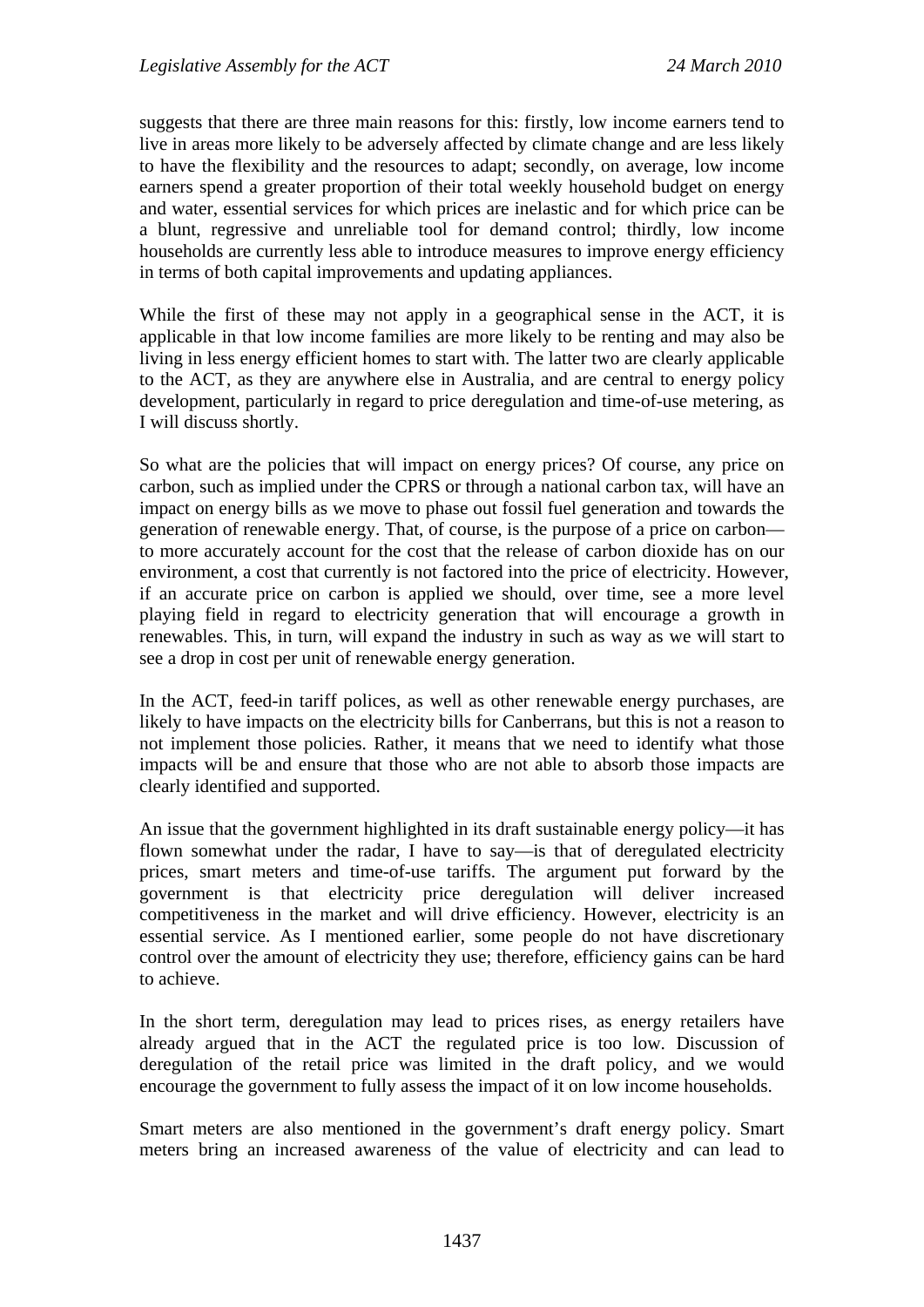changes in behaviour to reduce consumption. Smart meters also work to improve network efficiency and save costs on meter reading. They also play an important role in assisting networks to manage supply and demand. This is particularly important as we move towards a decentralised energy system with more renewable generation, as it will allow network managers to follow supply to meet demand, giving much more flexibility in network management.

Smart meters also mean that electricity suppliers can move customers on to time-of-use tariffs, where consumers are charged the price of electricity at the time of usage. Time-of-use tariffs effectively remove the equalisation of electricity prices across the day, exposing daytime consumers to higher prices during peaks and reduced prices at night. While this has the effect of encouraging people to value the commodity at its real price, it also results in a shift of the cost burden. Those people who are in an office during the day will be relieved of significant heating and cooling costs while those who are at home during the day will bear the brunt of increased prices.

St Vincent de Paul have argued that there are key groups who are likely to be adversely affected by time-of-use charges and price deregulation: those who have low energy consumption already and therefore little room to shift their discretionary use; dual-fuel households; and households with people who are at home during the day, which can include pensioners, people with disabilities, the unemployed, carers and young families. They have also made it clear that high take-up rates of time-of-use metering will mean that governments must consider how to protect low income families.

The ACT Greens support a two-pronged approach to address the impact of energy policy changes on low income households. Firstly, the immediate impact of paying higher energy bills should be managed with direct subsidies to low income earners, as currently occurs under the energy concession rebate. The review of the rebate scheme is welcome, as the level of support has dropped over the past five years as a proportion of the average household bill. We want to see the energy concession rebate lifted to its previous level of 20 per cent of the average household bill. It is currently sitting at about 15 per cent.

With energy prices on the increase, it would be useful to index the energy concession rebate more directly so that over the next few years it does not lapse behind again. The Greens cautiously support a review of the eligibility of criteria for the energy concessions rebate, but recommend that this review includes full consultation with advocacy groups that represent the needs of low income households.

Secondly—this is the second of the two prongs—it is crucial that energy efficiency programs are specifically targeted at those most at risk in our community. The Greens advocate a hands-on approach to targeting efficiency programs for these groups as well as specific rebates and assistance. The ACT has developed successful models of engaging with vulnerable households through the water and energy savings in the territory program, more commonly known as the WEST program, a combined industry, community sector and government program that works on both water and energy efficiencies.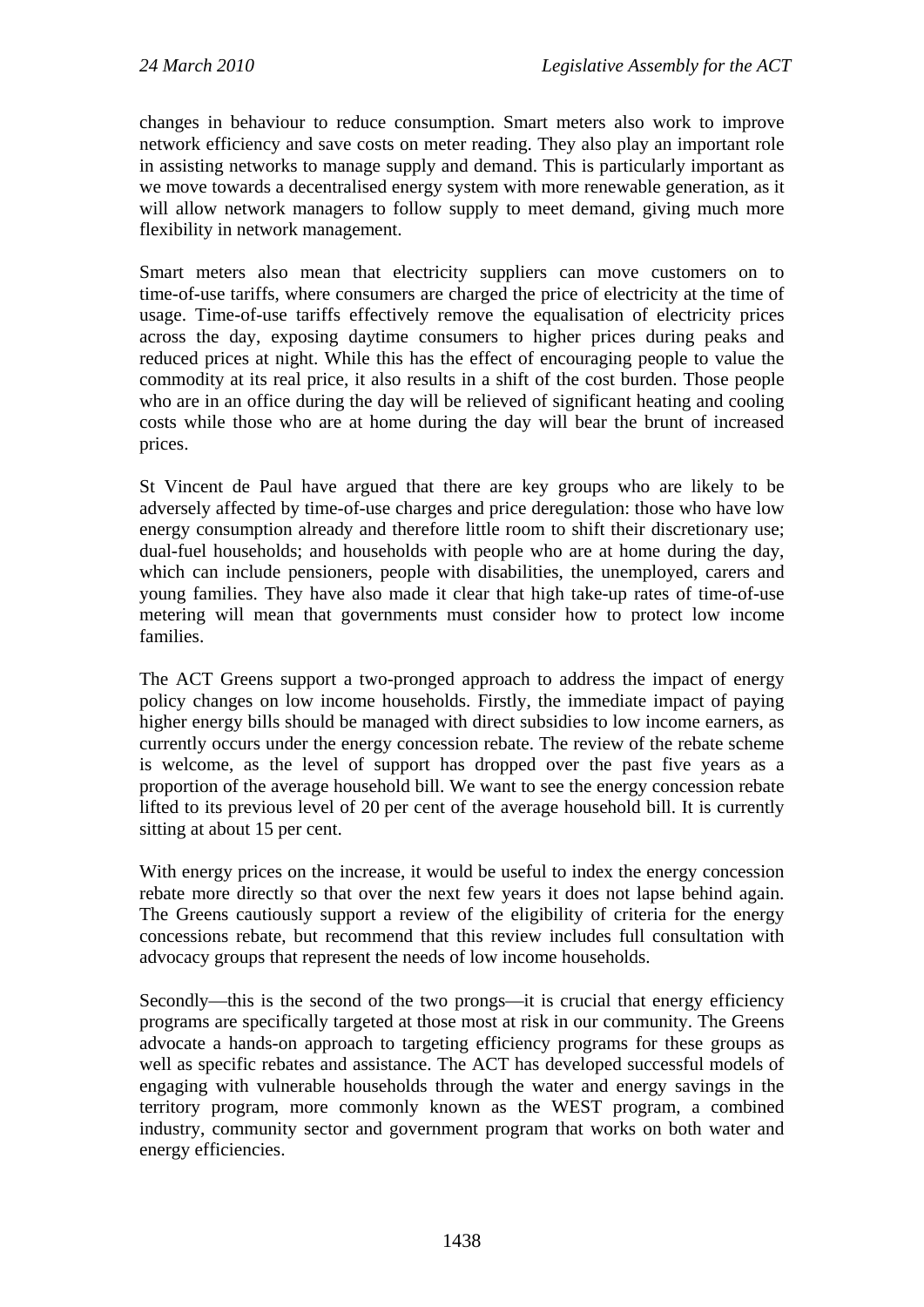We understand that the program is heavily oversubscribed in the ACT, with 90 per cent of applicants missing out every year. We would like to see the government consider extending that program to target more low income households in the ACT. Households that do have difficulty paying the energy bills, or who default on their payments, often seek assistance through ACAT. However, outreach programs could also assist those who do pay their bills, the sorts of people who would not consider defaulting on a bill but who will go without in other areas in order to ensure that they do meet that commitment and that obligation. Programs such as WEST, and the highly successful home energy advice team, the HEAT scheme, could be integrated into any retailer strategy, as the expertise of these services is invaluable.

We would also support specific targets within other energy efficiency programs, such as the suite of measures under ACTSmart or within the objectives of an energy retailer target, such as occurs in the UK retailer scheme where 40 per cent of the efficiency gains are required to be made with at-risk groups.

The Greens' motion today calls on the government to put in place a range of measures that we think make a strong statement and a strong commitment to the people of Canberra who are in low income families and who must be a priority for us as we move forward on implementing clean energy policies. What our motion does is call on the government to implement a series of real and concrete steps which I believe will make a real difference for households in the ACT.

I understand there are going to be a number of amendments put forward today. I will speak to those as we come to each of them. I think it is important to note, though, that the measures we have put forward are real and concrete. They require specific actions. They seek specific outcomes. We do not want to end up with a series of fine words, future promises and a series of aspirational statements. We want to put in place concrete measures that deliver for the low income households in the ACT. We do need to move forward on climate policies.

We do need to move forward on shifting our energy market, shifting how we receive energy and what energy costs. These are necessary steps, but we also know there are vulnerable communities, and we must put them first in our thinking on this issue. That means taking steps now to effectively protect those most vulnerable families whilst enabling us to move forward as a community to cut our greenhouse emissions so that we can play our part in protecting this planet that we live on from the vagaries of climate change. I commend the motion to the Assembly.

**MR CORBELL** (Molonglo—Attorney-General, Minister for the Environment, Climate Change and Water, Minister for Energy and Minister for Police and Emergency Services) (5.45): I welcome the motion from Mr Rattenbury today and note that many of the measures he is advocating and, indeed, is supporting are measures that the government has already announced that it intends to pursue. In particular, I note his comments about the move for mandating energy efficiency in dwellings as part of carbon reduction schemes that may be required of industry, in particular electricity retailers. Indeed, he is echoing the comments on the future directions that I outlined in my statement to the Assembly last year. So I welcome his support for these measures.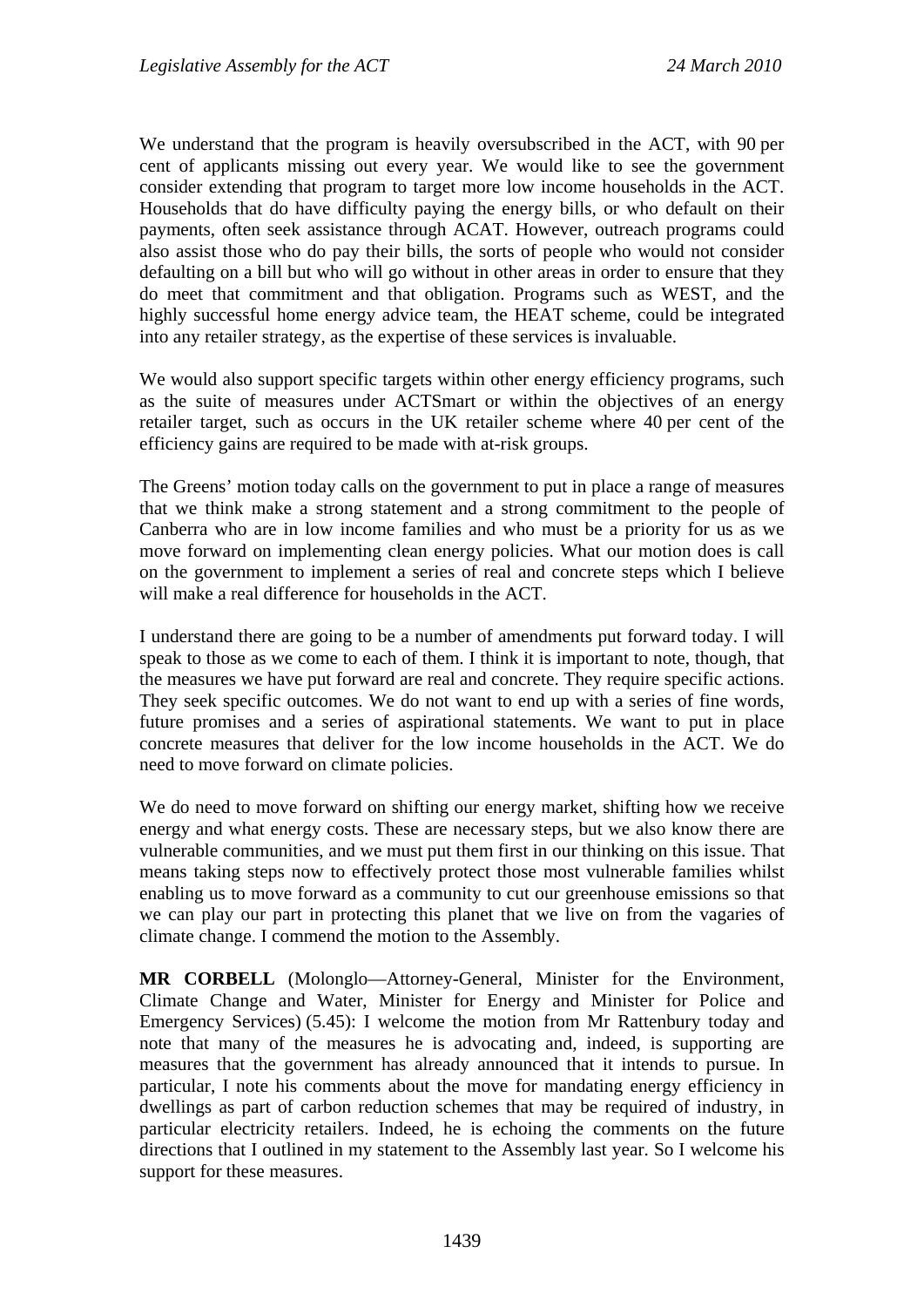The government recognises that climate change is the most critical issue facing us today as a community. Responding to climate change will be a measure of this generation. The policy we set today locally, nationally and internationally will face judgements over many generations to come. We need to work at all levels to reduce greenhouse gas emissions. Everyday decisions by individuals, community groups, governments and business are the building blocks now to how we reduce carbon and greenhouse gas emissions.

The government is committed to the responsible management of the ACT, considering not just today's needs but also the long-term impact climate change will have on our natural environment, quality of life and economic activity. The government, through the introduction and implementation of progressive and practical measures and programs, is seeking to take a leadership role worthy of our capital city and as a leader for other cities in Australia. To that end, the government has already announced a broad range of measures and approaches to tackle this issue.

Of course, the government has committed to an ambitious yet achievable long-term goal of zero net greenhouse gas emissions for the territory. In focusing on the ACT becoming carbon neutral within the next 50 years, the immediate challenge is to halt the growth in per capita emissions as soon as possible. The government has announced that we will be adopting a target of a peak in ACT per capita emissions by the year 2013, which is of course also Canberra's centenary.

The transition towards zero net emissions will require the active involvement of the community, all sectors of the ACT economy and ACT government agencies. While there will be costs associated with action, the costs and risks associated with inaction, as have been already widely documented, are too large to avoid and to not act.

The government has, through the development of its draft sustainable energy policy and feed-in tariff, already seen significant results in terms of community feedback and consultation. There is a high level of awareness of climate change in our community, and many in the community see the move to renewable energy as a central plank of that process.

The government wants to see more Canberrans generating solar power, for example. We are reviewing Australia's most generous feed-in tariff to potentially enable more Canberrans to sell power to the electricity grid. The feed-in tariff scheme commenced one year ago. As members know, it pays a premium tariff for all electricity generated. It is a growth scheme and renewable energy generators of up to 30 kilowatts in size are able to access the scheme at this time.

Canberrans are getting behind renewable energy in a big way. Residents, community groups and businesses are all installing solar on their properties. We currently have 1,535 systems installed. This has been a growth rate of 196 per cent in the first year. We estimate that the scheme will have an impact of less than \$1 a week on electricity bills of householders. The feed-in tariff is proving to be an excellent policy reform that is increasing the uptake of renewable energy, helping create a clean economy in the territory. It is a progressive and practical solution.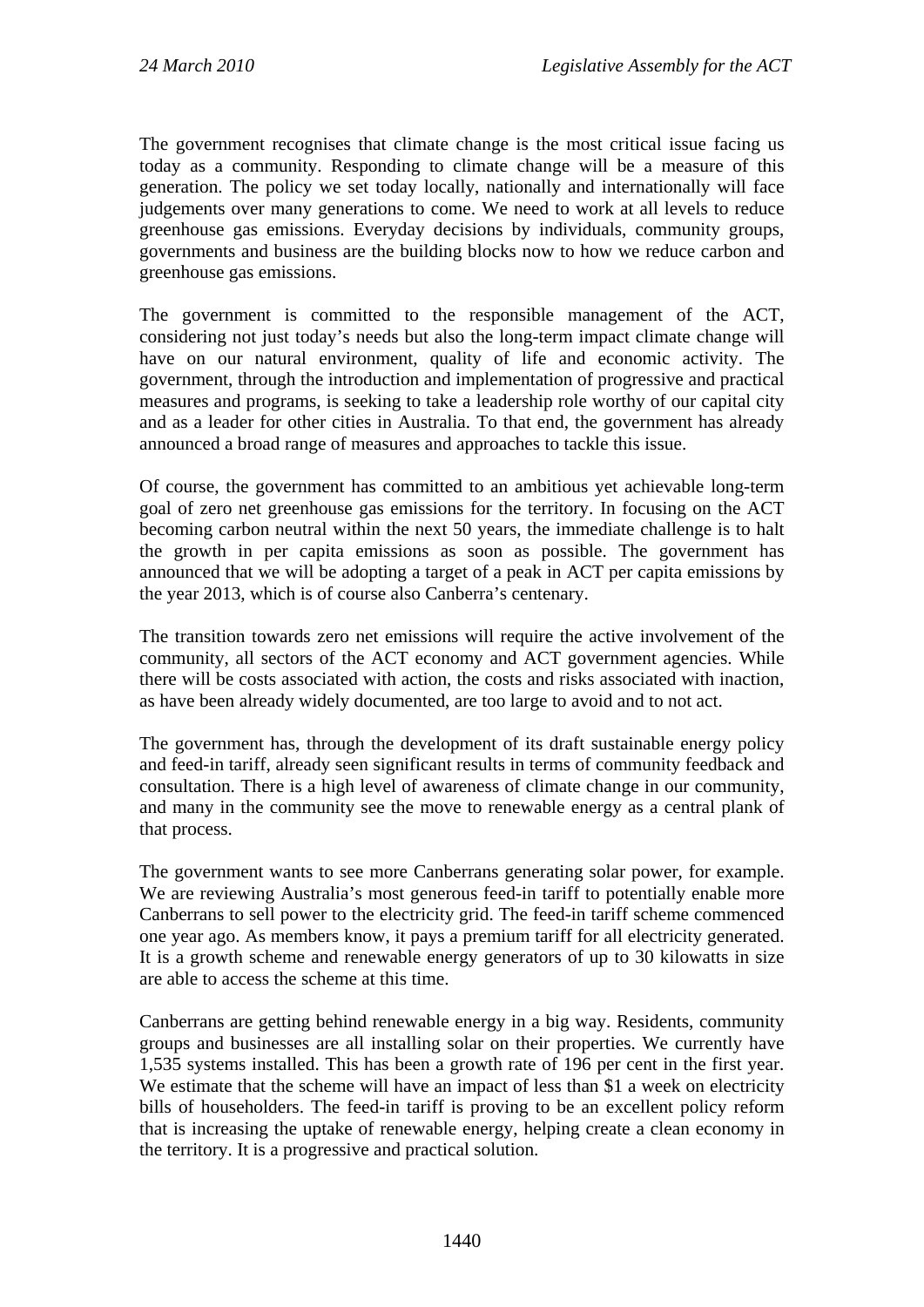But equally, the government recognises that maintaining equity and recognising the impact that any increase in electricity prices can have on low and vulnerable income earners is a cause for continued policy action. This is recognised in our draft sustainable energy policy, where maintaining equity is a key component and a key driver of the policy. The draft policy recognises that external factors such as upgrades to existing electrical infrastructure, both in the ACT and in the national electricity market, measures such as the proposed carbon pollution reduction scheme and the renewable energy target will all increasingly shift energy generation from fossil-based fuels to renewables, and, with that, the price of energy in the short to medium term will rise.

Therefore, minimisation of these cost pressures is a crucial consideration in the development of the ACT's sustainable energy policy, especially through measures that assist the community in reducing energy consumption and people's energy bills. The draft policy outlines what the government is proposing to do, and the motion today from Mr Rattenbury repeats many of those initiatives.

The ACT government is already committed to a review of energy concessions, a review of the indexation rate, the development of energy efficiency programs for all households and indeed the expansion of them—and I discussed some of those during question time today—and targeted programs for low income households. The draft energy policy covers these issues, and it is comprehensive in doing so.

The government already offers a wide range of concession payments to support equity of access to essential services for low income and other disadvantaged ACT households. Payments relating to the supply of essential utility services, including electricity but also gas, water and waste water, make up a significant element of this program. My colleague Minister Burch will elaborate more fully on the range of concessional support the government provides to low income households, but it is important to say that the government takes its commitment to maintaining equity seriously.

Currently, approximately 19 per cent of all ACT households are in receipt of some form of utility cost support from the government. The government recognises that the utility support schemes need to keep pace with changes in utility costs, and detailed work is currently underway and in play in terms of the consideration of the development of the forthcoming budget to ensure that it maintains and keeps pace with changes in electricity costs.

The government is currently undertaking a review of the energy concession as a result of the introduction of a range of measures in the renewable energy sphere. While outcomes such as the CPRS are still not certain, the review is continuing and the government will be making an announcement on the value and mechanisms for review and adjustment of the energy concessions later this year.

But financial assistance can only go so far. Concessions are part of the answer but it is true to say that the cheapest unit of energy is the one you do not need to buy, the one you do not need to purchase at all. Using energy more efficiently reduces energy use, reduces the cost to consumers and ultimately reduces greenhouse gas emissions.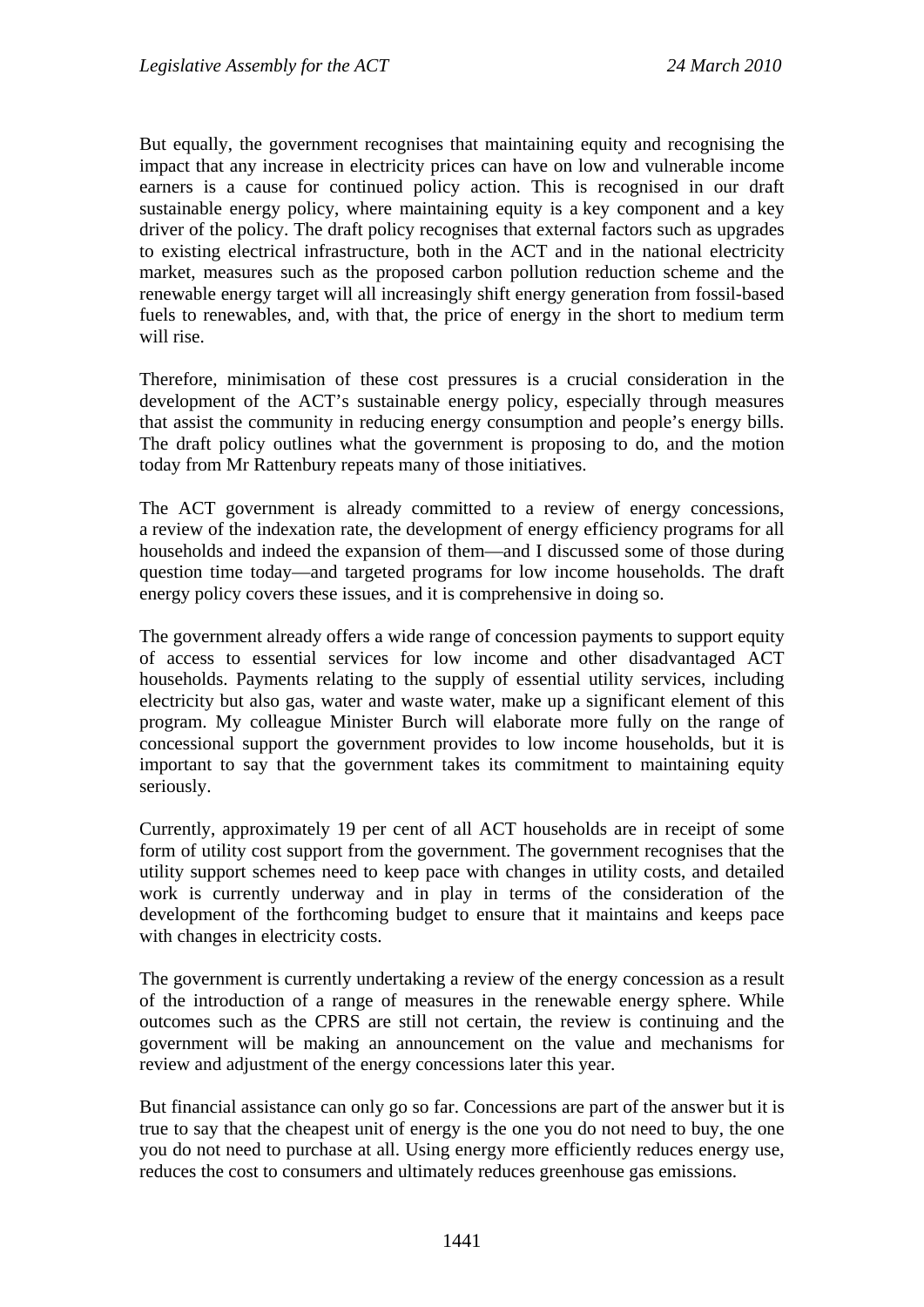Overseas and local experience shows that the combined effectiveness of small-scale retrofits, consumer education and targeted financial assistance in dealing with household utility services are important. In many cases, inadequate knowledge and poor energy habits are the driver of bill stress—not exclusively but they are part of the picture. Targeted education has been successful in reducing future price impacts and risk.

Therefore the government is ramping up its efforts in promoting energy efficiency to low income earners, to vulnerable households and the broader community. The government is currently advertising its energy efficiency programs under the monergy banner to make clear the link between energy savings and money savings.

HEAT, the home energy advice team, provides ACT residents with free advice on energy efficiency. This includes advice on house design, on appliances and on simple things that can be done every day to reduce energy needs and costs. So far, close to 24,000 Canberrans have taken advantage of this service. These have been simple, complex and face-to-face inquiries.

The ACT energy wise program goes a step further and provides an on-site inspection by an energy auditor, with a report on potential improvements customised to each residence. To again highlight our commitment to lower income households, the fee for this service is waived for concession cardholders and of course there is a rebate as part of taking measures recommended through that audit process.

Since November 2004, 4,285 energy wise audits have been conducted in Canberra homes. The number of inquiries and audits has increased each year that the program has been running. The government is continuing to expand the delivery of programs and rebate services and the \$19 million ACTsmart initiative, as it is now known, providing a broad range of education and rebates to Canberra households, with a particular emphasis on low income households, will continue to be rolled out over the next three years as we deliver that program and provide a greatly enhanced program of rebates, assistance and advice to households, not just on energy efficiency but on water efficiency as well.

Mr Rattenbury's motion is quite specific in some of its measures, and the government do not fully agree with some of the specific measures that Mr Rattenbury is calling for in his motion. We recognise absolutely the importance of tackling the issue of the impact on low income and vulnerable households of increases in utility concessions and the need to make sure that criteria and concessions regimes keep pace with changes in utility prices. But we do not accept that the level of specific action, in terms of the specific approach Mr Rattenbury is asking for, is appropriate. We believe that there needs to be a recognition that there is a range of ways of achieving the outcomes that Mr Rattenbury is seeking.

The government does not wish to pre-empt the outcome of its review of the energy concession arrangements nor, indeed, the decision the government will take in terms of the improvement that is possible in the level of payment for low income and vulnerable households. Therefore I will be moving amendments to Mr Rattenbury's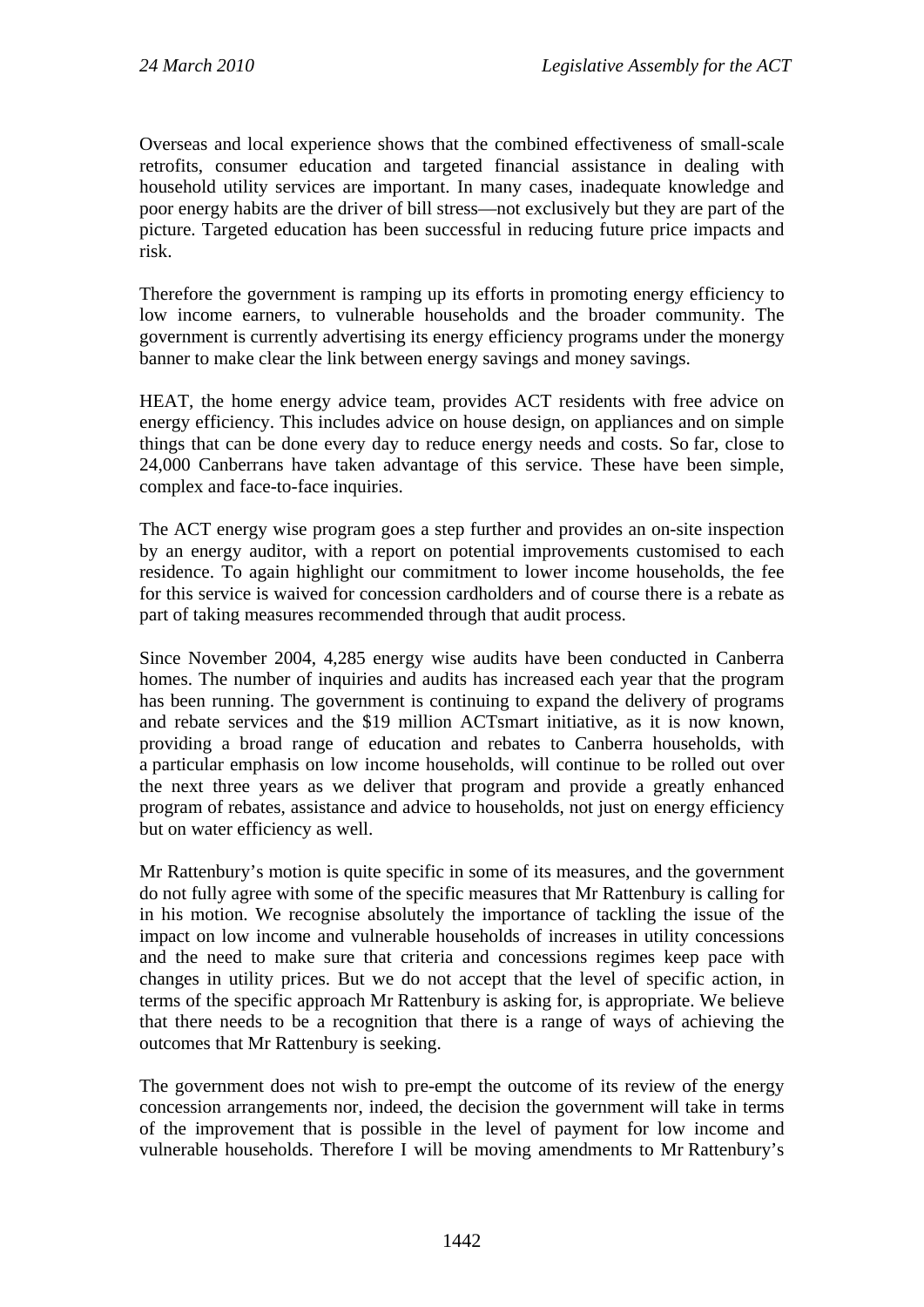motion that indicate that the objectives are clear. I think the objectives are agreed across this chamber but we should not be as specific as the way Mr Rattenbury is seeking, simply because it pre-empts a process that is already underway. I seek leave to move the amendments circulated in my name together.

Leave granted.

### **MR CORBELL**: I move:

- (1) Omit paragraph (1)(c), substitute:
	- "(c) that approximately, 22 000 households in the ACT receive the energy concession; and"
- (2) Insert new paragraphs  $(2)(d)$  and  $(e)$ :
	- "(d) that the community sector is resourced to advocate on behalf of low income households on energy policy issues; and
	- (e) that the ACT Government Sustainable Energy Policy 2010-2020 is due for release in mid-2010 and that the policy is seeking to address assistance for low income and vulnerable energy customers as part of Outcome Five: Maintain Equity; and".
- (3) Omit paragraph (3), substitute:

"(3) calls on the ACT Government to:

- (a) develop a triple bottom line assessment tool that builds on the Government's previous work on poverty impact analysis;
- (b) report back to the Legislative Assembly on progress on the above by September 2010; and
- (c) ensure that the financial impact of clean energy policy on low income and vulnerable energy customers is minimised.".

*At 6.00 pm, in accordance with standing order 34, the debate was interrupted. The motion for the adjournment of the Assembly having been put and negatived, the debate was resumed.*

### **Sitting suspended from 6 to 7.30 pm.**

**MR SESELJA** (Molonglo—Leader of the Opposition) (7.30): I thank Mr Rattenbury for bringing this motion forward this evening. This motion is essentially addressing the very real issue of environmental outcomes versus the financial effect of implementing those environmental outcomes. That is at the heart of what we are grappling with in this motion and I think that that is at the heart of what we grapple with often when we are dealing with environmental issues.

It is on the one hand about the recognition that we do want a better environment. We do want to protect our environment. If you were to take a poll, I am sure that there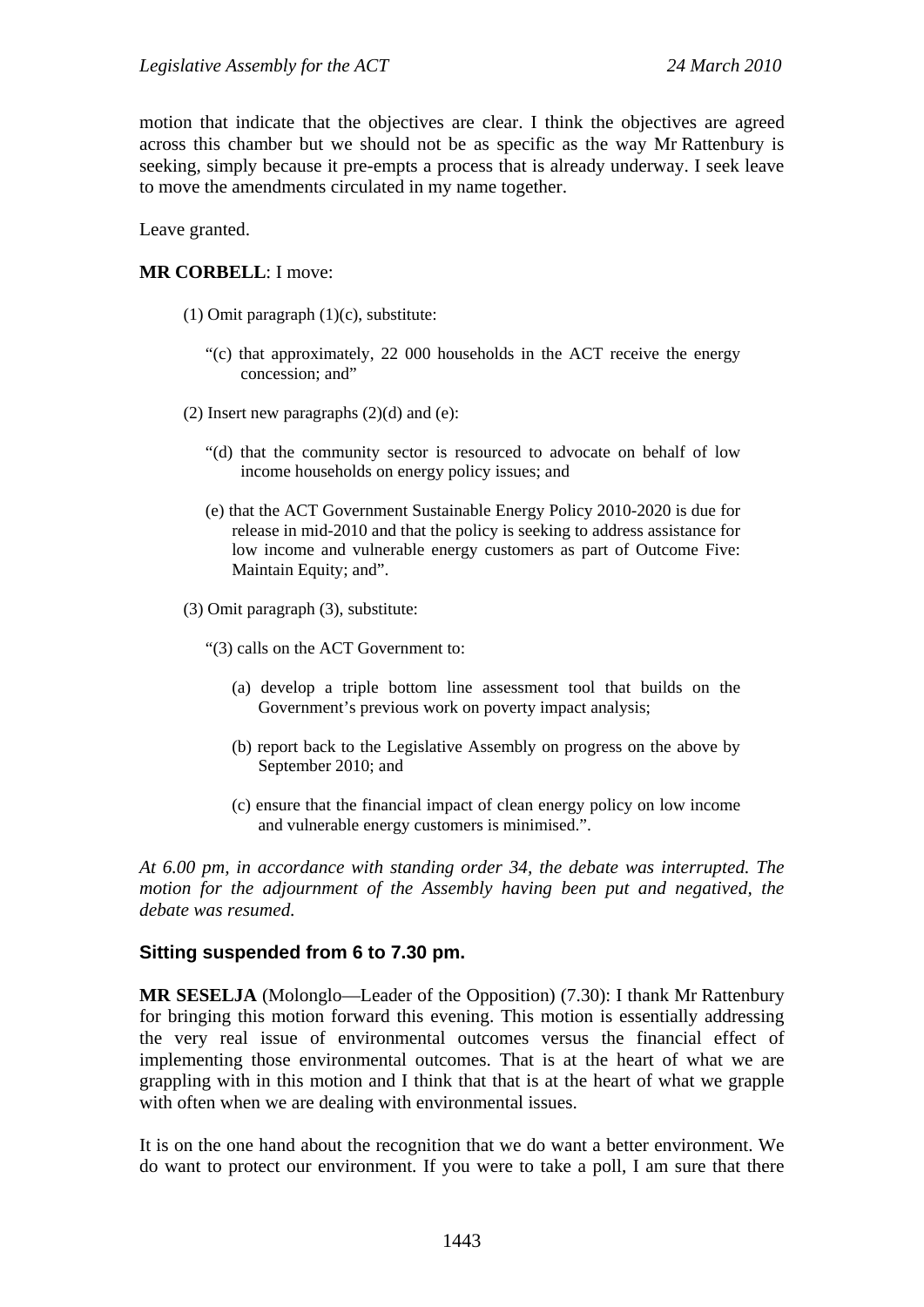would be overwhelming support for a better environment and for strong environmental outcomes. Where it becomes difficult, where it becomes challenging, is when you have to pay for those measures, when you have to pay for those programs and what people are prepared to pay for those programs. There are lots of policies which most people agree on but there is always that question about how much we pay.

I wanted to look at these issues around cost of living, the impact on people's bottom line in relation to environmental programs. I also wanted to look, I think importantly in that context, at bang for your buck—the efficiency of what we do. I will also look at some of the election promises that we had in relation to the environment.

I will first look at Mr Corbell's amendment, as we are speaking to the amendment. I think that there is some merit in some of what Mr Corbell has to say in the amendment. Mr Corbell's amendment, I understand, is about addressing some of the cost implications that are inherent in Mr Rattenbury's motion. If we look at Mr Rattenbury's motion, there are a number of aspects, most of which I think we could agree on. Some of them are statements of fact broadly. But in terms of calling on the government, words like "adequately resourced" are a very broad concept. I think that that is what Mr Corbell has touched on in moving his amendment.

We are essentially calling on the Assembly or calling on the government to commit to certain funds in the budget context and in light of the fact that we will be having a budget delivered very soon. In fact, this is the second last sitting day before we have the next financial year's budget presented. For that reason, we would broadly be supportive of Mr Corbell's amendments.

But there has been some back and forth discussion. This goes back to last week when this was originally going to be debated. We did have back and forth between our offices about what we could accept. We took the view that in looking at the effects of environmental programs, of energy efficiency programs, we cannot simply say, "We have got low income earners covered in terms of rebate schemes," without acknowledging the impact and the potential impact on middle income earners.

I want to spend a little time looking at why we believe we should do this. I have circulated an amendment that would simply slightly amend Mr Corbell's amendment. If this amendment to Mr Corbell's amendment were to be accepted, we would be happy to support Mr Corbell's amendment. The understanding I have from the government is that that will not be the case but I have not heard from Mr Corbell on this. I am sure he can speak to my amendment, which I will move before I sit down.

It is often the case that middle income families are asked to bear the burden when it comes to new policies. For instance, let us look at the feed-in tariff. I think it is worth touching on the feed-in tariff for a while. Let us take environment bang for your buck. We are talking about, on a per tonne basis, a very expensive way of reducing greenhouse emissions. At the moment, on the latest figures I think we have, it is somewhere in the order of \$427 per tonne. It has been higher than that, it may be a bit lower than that, but the current feed-in tariff scheme that we have is over \$400 per tonne.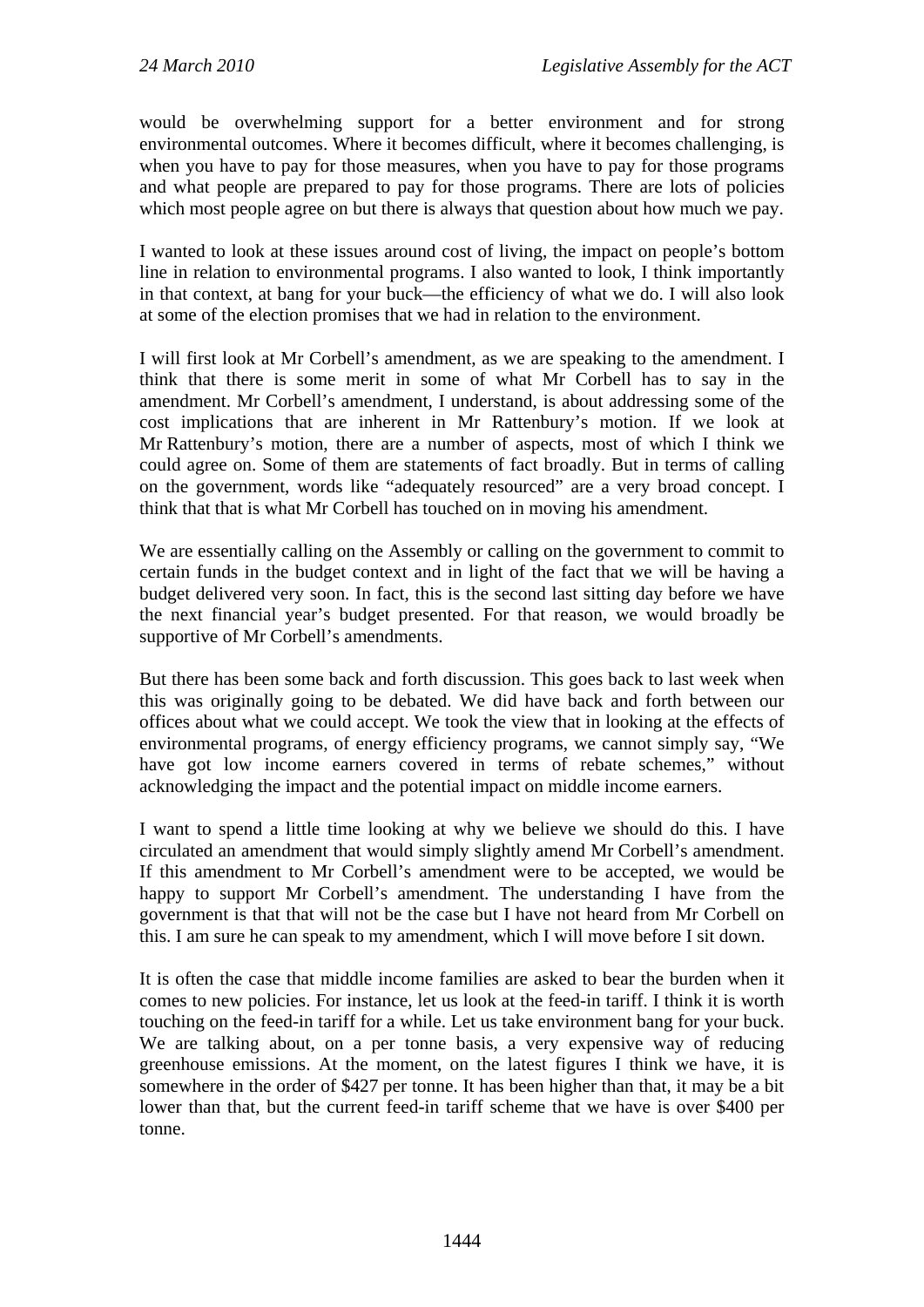That does not compare favourably to other methods of reducing emissions. So when we look at these schemes we have to ask ourselves some questions. Is it good for the environment? Is it an efficient way of improving our environment and reducing emission? And what are the cost implications for people in the territory?

Mr Rattenbury's motion is at pains, and rightly so, to focus on how low income earners can be protected from the burdens of subsidy schemes such as the feed-in tariff. We know that high income earners do not need particular protection from such a scheme. But at the same time, what we are potentially faced with, and this is our concern in the Canberra Liberals, is a situation where low income earners get a rebate, as they should, to deal with rising energy costs. With high income earners, many of them will get a windfall from having a solar panel on their roof and middle income earners get squeezed.

Middle income earners inevitably will have to bear more of the burden. The more subsidies we have in place, as much as those subsidies may be reasonable, the more middle income earners will have to pay, along with high income earners. But, of course, many of those high income earners, firstly, can afford it and, secondly, may be enjoying the financial benefits of engaging in the solar feed-in scheme.

It is worth looking at the burdens on middle income families in the territory. Particularly under this Labor government, whether you look at the stamp duty concessions or other things, they often try to put people who are on incomes of \$70,000, \$80,000 and \$90,000 a year into the high income category. But if you look at the mum and dad with two kids on what, I think, is a fairly reasonable level of income in the territory, and a lot of people would be in this category, these are people who do not have lots and lots of disposable income.

For instance, let us look at the mum, dad and two kids: primary earner on \$80,000, part-time earner on \$40,000, so a combined income of \$120,000. That is not uncommon and it would not be uncommon for there to be a mortgage of around \$300,000. To get into the market at the moment, that is the baseline. That is a baseline mortgage you would be looking at. Of course, many people are forced to look higher than that. One child is in care part time, one is in a non-government school, dad is repaying a help loan for a uni degree and they have private health insurance.

Let us look at the costs. We have done a breakdown of some of these basic costs. For an income that at one level sounds good and is reasonable, there is not much left after all of the key expenses—after tax, after health, after Medicare, after the mortgage, after childcare, car, shopping, utilities, school fees. There is very little left out of that \$120,000.

We would make the argument that any discussion of the impacts of environmental measures which push up the cost of energy, which in some cases will push up taxes, has to include a discussion about middle income families. Middle income families will bear much of the burden. As I said earlier, it is right that low income earners are compensated but what we will have if we ignore middle income earners is a situation where middle income earners inevitably have to bear much of that burden. They will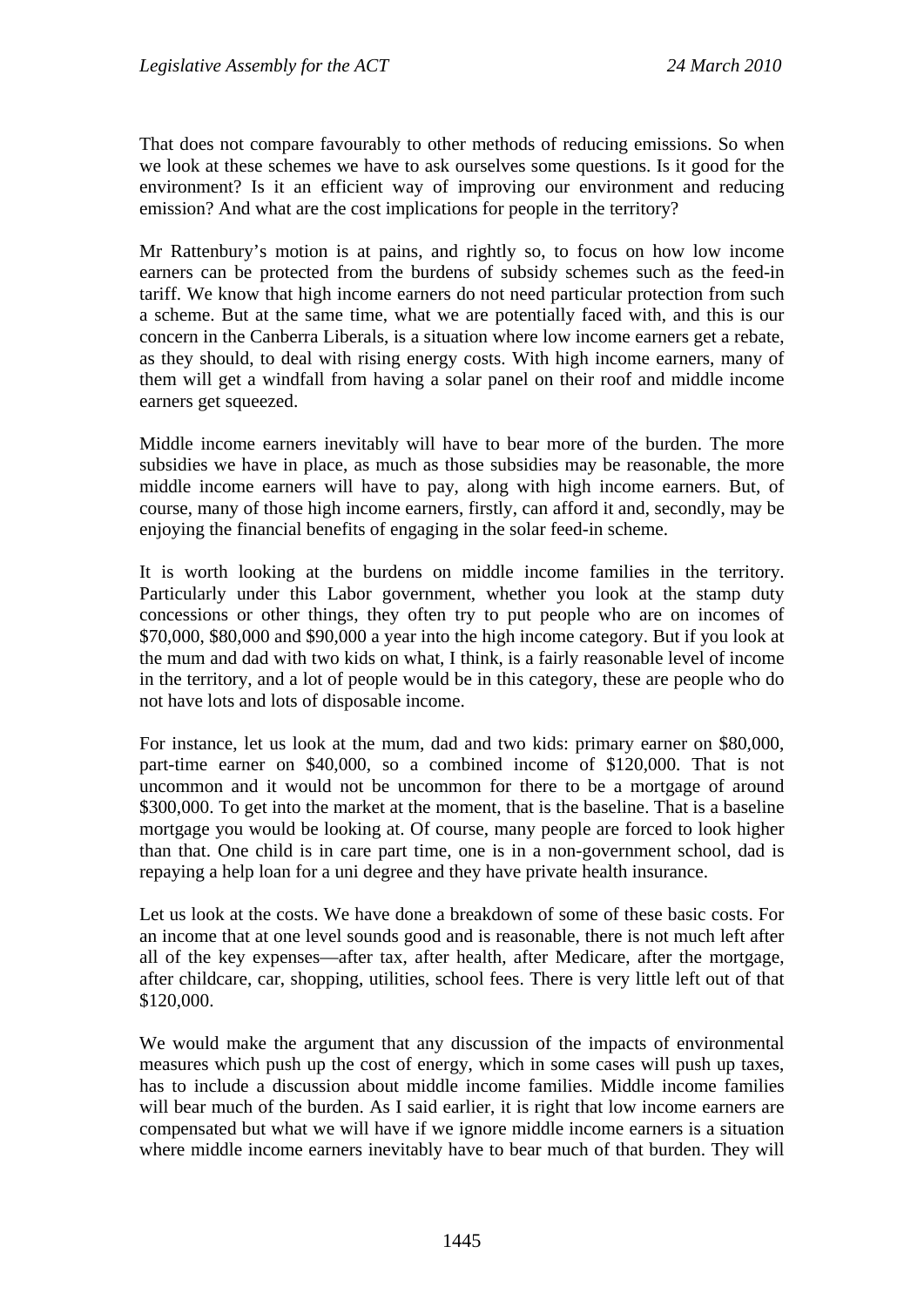inevitably have to bear much of that burden. The example I use is the feed-in tariff scheme. Many high income earners will put a solar panel on their roof and will potentially get a financial windfall. Low income earners, as they should be, will be compensated. Those in the middle will end up paying the burden, as they often do.

In terms of bang for your buck, we talk about the solar feed-in tariff. But if you were to ask many middle income families in Canberra, "Would you be prepared to pay a little bit more for energy in order to get a good environmental outcome?" many would. They would then also want to know and want to be assured that we are getting maximum bang for our buck, that what they are paying extra, those few dollars a week or more potentially down the track are getting strong environmental outcomes. The solar feed-in tariff, in many ways, does not meet that. It does not meet that because of the inefficiencies inherent in the scheme that we are seeing.

It is worth just going through some of the policies that we had at the last election in terms of issues around climate change. We had the solar power plant and renewable energy park. We had the energy and emissions savings, public and private, through climate change Canberra, the climate change task force based on the UK model that was about driving efforts to identify energy and emission savings in government and the private sector. We had green loan funds with strong interim and long-term targets and investment in greenhouse gas reduction with insulation for those who need it. That suite of policies would have significant environmental benefits but we always try to take care, in framing our policies, to limit the financial burden and to ensure that we get the maximum bang for our buck.

I now move the amendment to Mr Corbell's proposed amendment that has been circulated in my name:

Omit paragraph (3)(c), substitute:

"(c) ensure that the financial impact of clean energy policy on low and middle income and vulnerable energy customers is minimised.".

As I say, if this amendment were accepted we would be prepared to support Mr Corbell's amendment and then we would be prepared to support an amended motion. It simply recognises that we should be looking to minimise the burden on the middle income earners.

I am not quite sure why it appears the government would not be willing to support something like that. What is it about protecting middle income earners that the government have concerns about? From the indications I have had, they will not be supporting it. I understand that I will not get the opportunity to speak again, so I will just deal with those issues now.

We believe that those families, whose primary earner is on \$60,000, \$70,000 or \$80,000 a year, perhaps with part-time supplementation, are not wealthy. They are families who often are doing it tough, who have a lot of pulls on their finances. These are the nurses, these are the police officers, these are the teachers, these are the labourers, these are the public servants—the APS 4s, 5s, 6s and EL1s. These are the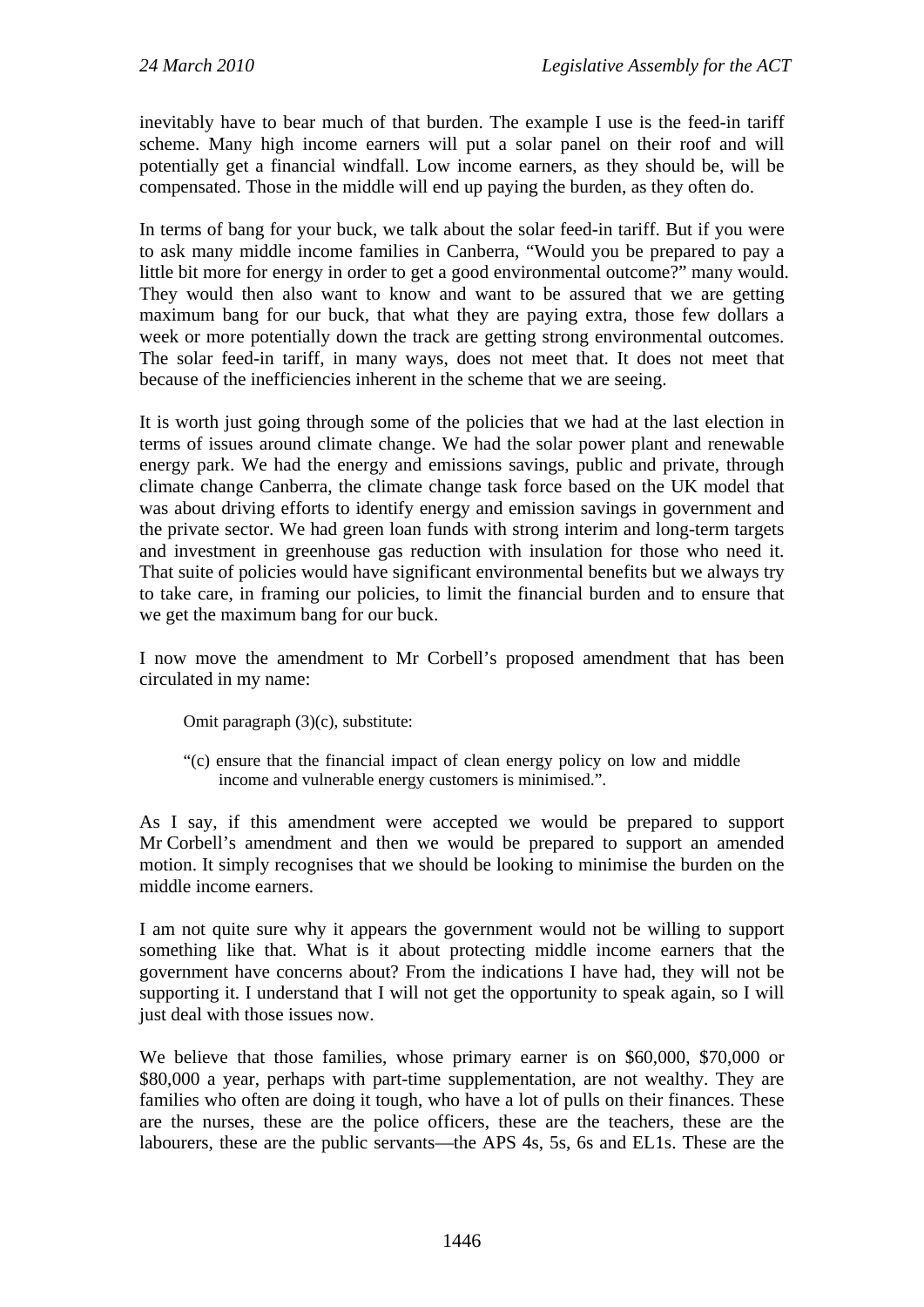middle income earners who often bear the brunt of tax measures, who often bear the brunt of policy decisions.

We in the Canberra Liberals believe very much that governments should look to limit the burden. As I said, many middle and high income earners would not mind paying a little bit more. They need to know they are getting something for that. But I find it interesting, to say the least, that it appears that the government, the Labor Party, will not be supporting this amendment. I hope they have changed their mind. If they have, I welcome that. But the fact that they would not support this suggests that their concern for these middle income families is not what it should be.

Mr Corbell talked about \$50 a year and the like but we know that cost will grow. We know that that cost will grow. The scheme is designed to grow, so that \$50 will become \$100 and \$150 and \$200 over time. We believe governments should be framing policies to try and protect these families. You do that by looking at policies that get maximum bang for the buck.

As I said, if this amendment is accepted we would be prepared to support Mr Corbell's amendment and the motion. If we do not recognise this, we will not be supporting the amendment and we will not be supporting the motion. I commend the amendment to the Assembly.

**MR CORBELL** (Molonglo—Attorney-General, Minister for the Environment, Climate Change and Water, Minister for Energy and Minister for Police and Emergency Services) (7.44): The government will not be supporting Mr Seselja's amendment. The reason for that is that the key emphasis in terms of addressing equity considerations must be on vulnerable households and low income earners. We have 19 per cent of all households in the ACT receiving some form of concession right now. That is a significant proportion of ACT households where the ACT government is already funding concession regimes of some form, at some level or another, to assist those households with the impact of utility prices.

The key issue that Mr Seselja and the Liberal Party fail to understand is that vulnerable households exist across the spectrum, and that includes middle income households. Vulnerable energy customers, which is the language used in the government's amendments, will include a whole range of households that are vulnerable because of job insecurity, household size or family size. A range of factors can make a household vulnerable. That is where taxpayers' funds should be targeted—to those families that are vulnerable, to those households that are vulnerable and to those households which are on recognised low incomes that therefore place them at increased pressure because of potential changes in utility prices. That is the Labor Party's position, and it is an entirely justifiable and reasonable position. It recognises that this is about addressing vulnerability. This is about addressing people on low incomes who are least able to address it.

That does not mean, and it should not be construed, that the government does not believe that the impact on consumers overall should be minimised. Of course, it should. Let me put it on the record right now so that it cannot be misconstrued. All consumers—all consumers—should be able to operate in an environment where the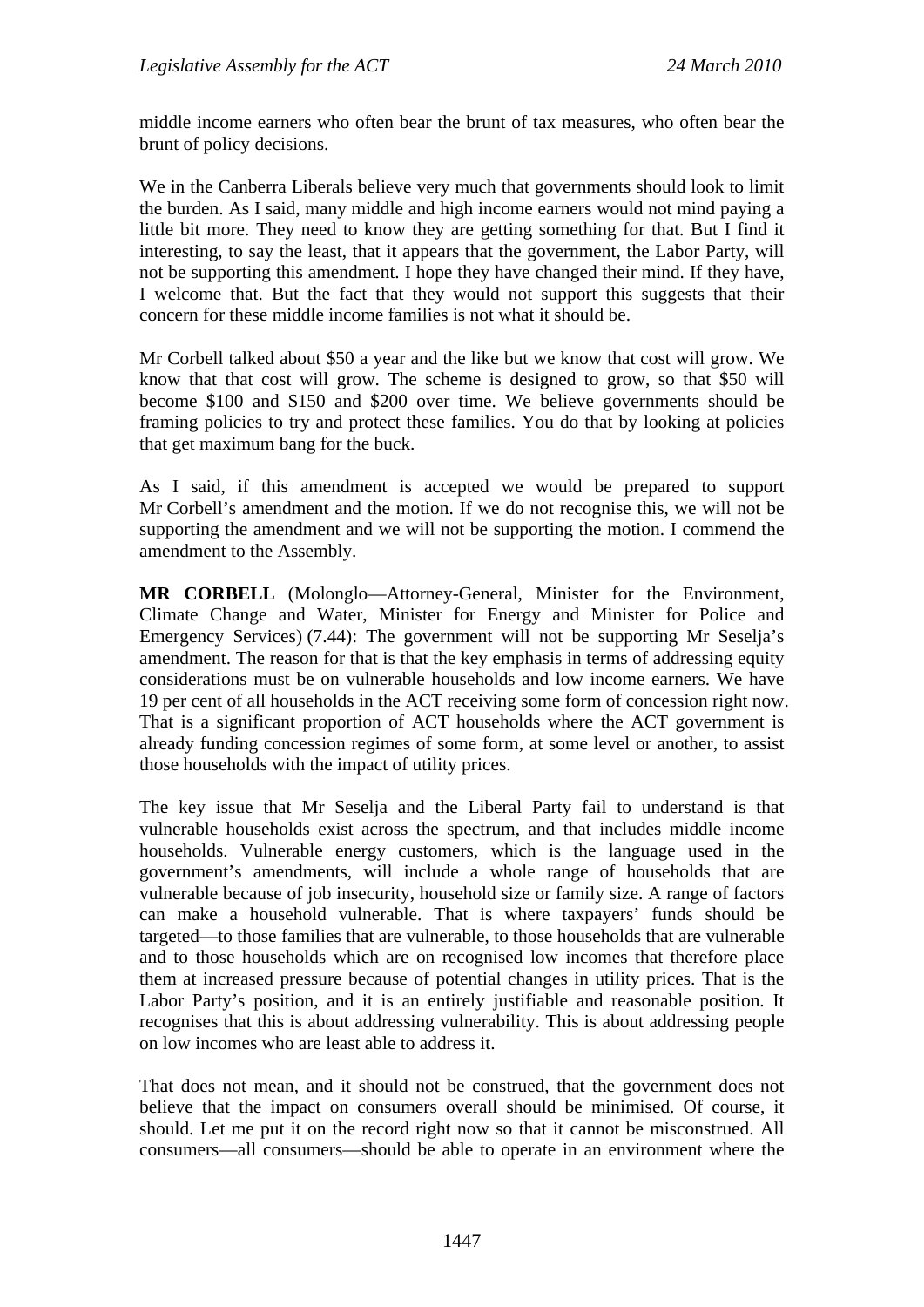costs to them are minimised. But the particular area of emphasis when it comes to the delivery of concession arrangements, which is what this motion is about—it is about the concessions regime—must be on low income earners and vulnerable energy customers.

The government will not accept the proposition from the Liberal Party that this means that we do not care about middle income families. That is not what this motion is about. This motion is about the concessions regime, and the concessions regime must be targeted at low income households and vulnerable energy customers.

Are the Liberal Party suggesting that the concession regime be expanded to a far larger number of energy customers? If they are, I would be interested to hear how they propose to pay for that and at what level they determine that middle income ceases and high income commences. That would be interesting to hear as well. What is it, Mr Seselja? Where do middle income earners end? Where do middle income earners end, given that the average income here in Canberra is higher than the national average income nationally? Where does middle income end, Mr Seselja? That is the question for you, Mr Seselja.

**Mr Seselja**: You do not want to minimise the impact?

**MR CORBELL**: You have had your turn, Mr Seselja. You have had your turn, and you have been heard in silence. Mr Seselja, where does middle income end?

I also heard that Mr Seselja argued that the feed-in tariff does not deliver the outcomes the community wishes in terms of the cost on the community. I would simply put this to the Liberal Party, because they failed to understand it today. We hear Mr Smyth stand up in this place time and time again and talk about the need to diversify the economic base of this territory, talk about promoting new industries in this city that will create jobs, new economic activity and new investment in new industries. What does the feed-in tariff do? It grows jobs. It grows jobs in the economy. It grows new investment in new technologies. And it grows the deployment of new economic activity.

Here we have the hypocrisy of the Liberal Party. At one level they say that Labor does nothing to diversify economic activity. And when the feed-in tariff does just that, they oppose it. They oppose that measure. The fact is that the feed-in tariff grows jobs. Read the analysis the government has commissioned in this regard. It grows jobs. Then the challenge is to lock in that growth over the long term. There need to be measures to lock in that economic diversification in the long term through a range of other measures. This is identified in the government's analysis on the feed-in tariff and options for expansion. It is also identified in our draft energy policy.

Which party in this place have not made a contribution to either of those papers? The Liberal Party. Not a single considered word from them in the development of that policy. The Greens put forward their views. If Mr Seselja says that he is such a strong champion of the problems with the feed-in tariff, why did he not say anything when we invited public comment on it? There is nothing to stop you making comment on it. If you felt so strongly about it, why didn't you stop being lazy and actually make a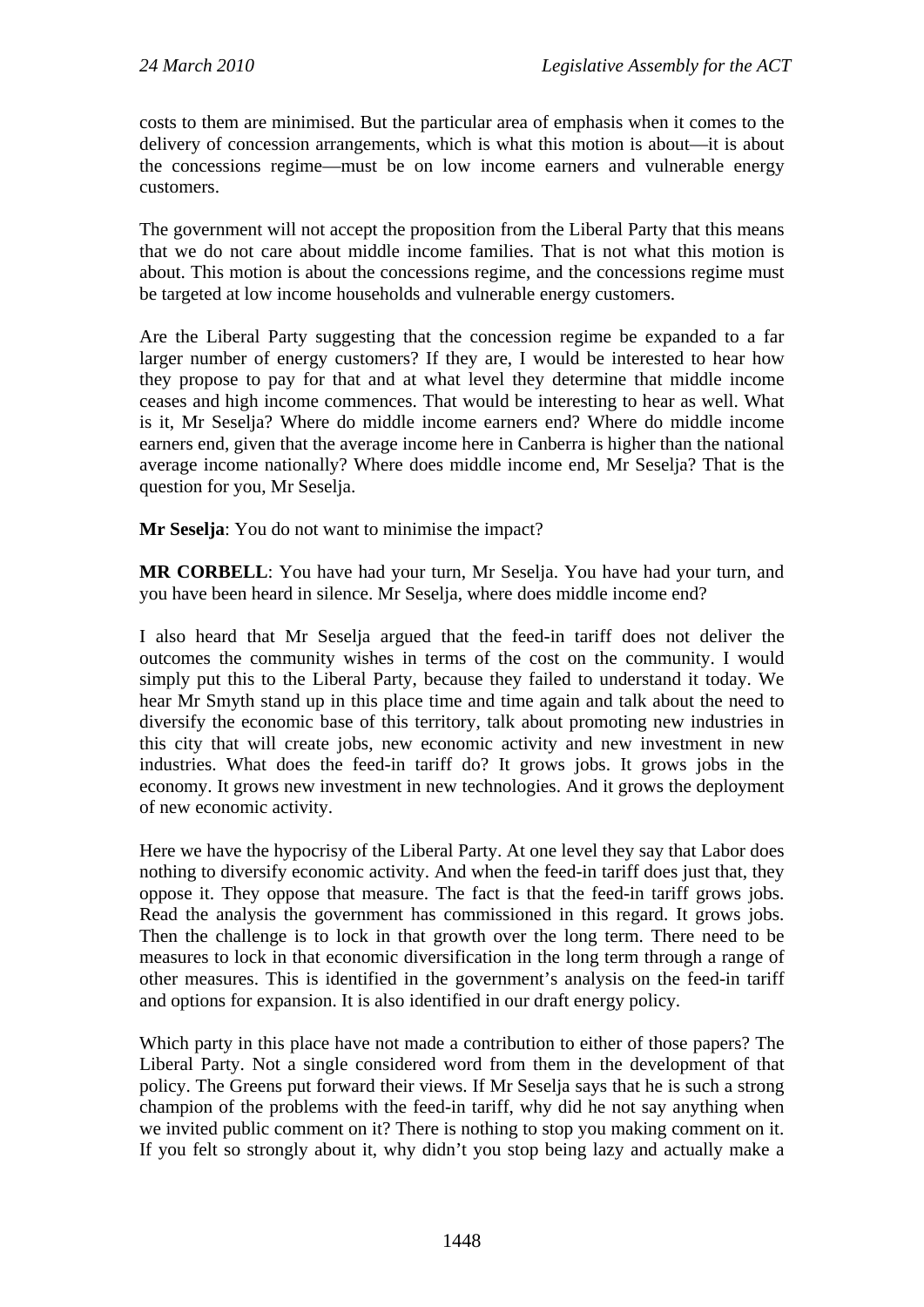submission on what you perceived were the problems with the feed-in tariff? You said nothing. Your words are hollow; your words are simply political rhetoric designed to win a cheap vote—simple as that.

The feed-in tariff grows jobs. It grows diversification of the economy. You can look at that in every country that has a feed-in tariff around the world. In every jurisdiction that has a feed-in tariff around the world, it grows jobs, it grows investment, it supports research and it creates the clean economy we want for the future.

The government will not be supporting Mr Seselja's amendment, for the reasons that I have outlined. The important thing is that we have a framework for the development of an energy concessions regime into the future that recognises the need to maintain equity, the need to address the impact on low income households and on vulnerable energy customers. That is what Labor's motion seeks to achieve.

**MR SMYTH** (Brindabella) (7.52): It is interesting to hear Mr Corbell admit that some middle income families are at risk. But when Mr Corbell is presented with the opportunity to include those middle income families and vulnerable energy customers in this motion to minimise the impact on them, he will not support it. I wonder whether Mr Corbell, who prides himself on his logic, has actually read what Mr Seselja has said.

**Mr Hanson**: He's such a goosey.

**MR SMYTH**: He is such a goosey. I will read it for Mr Corbell:

… ensure that the financial impact of clean energy policy on low and middle income and vulnerable energy customers is minimised …

So admit that middle income earners will be affected, but when the opportunity comes to protect them you vote against it. I will read it again. I will even read it a bit slower so that Mr Corbell can take this in:

… ensure that the financial impact of clean energy policy on low and middle income and vulnerable energy customers is minimised …

I am not sure what is wrong with that. I am not at all sure what the argument is. It is interesting. Mr Corbell actually did not have an argument. So you go the standard route, which is to blame the Liberal Party for all the evils of the world. You then castigate us for doing exactly what you did in opposition, which was not put in submissions on government papers and discussions.

In the time that Mr Corbell was in opposition, I do not recall that he ever put a submission in. He can correct me; he can go and dig them out of his archive and table all the submissions he put in. Having the pot stand up and call the kettle black is the basis of debates and the most hypocritical of debating techniques. We see that from Mr Corbell all the time.

I challenge him to simply go away and get all the submissions. Go and find one submission that the Labor Party put into anything that we asked for submissions on.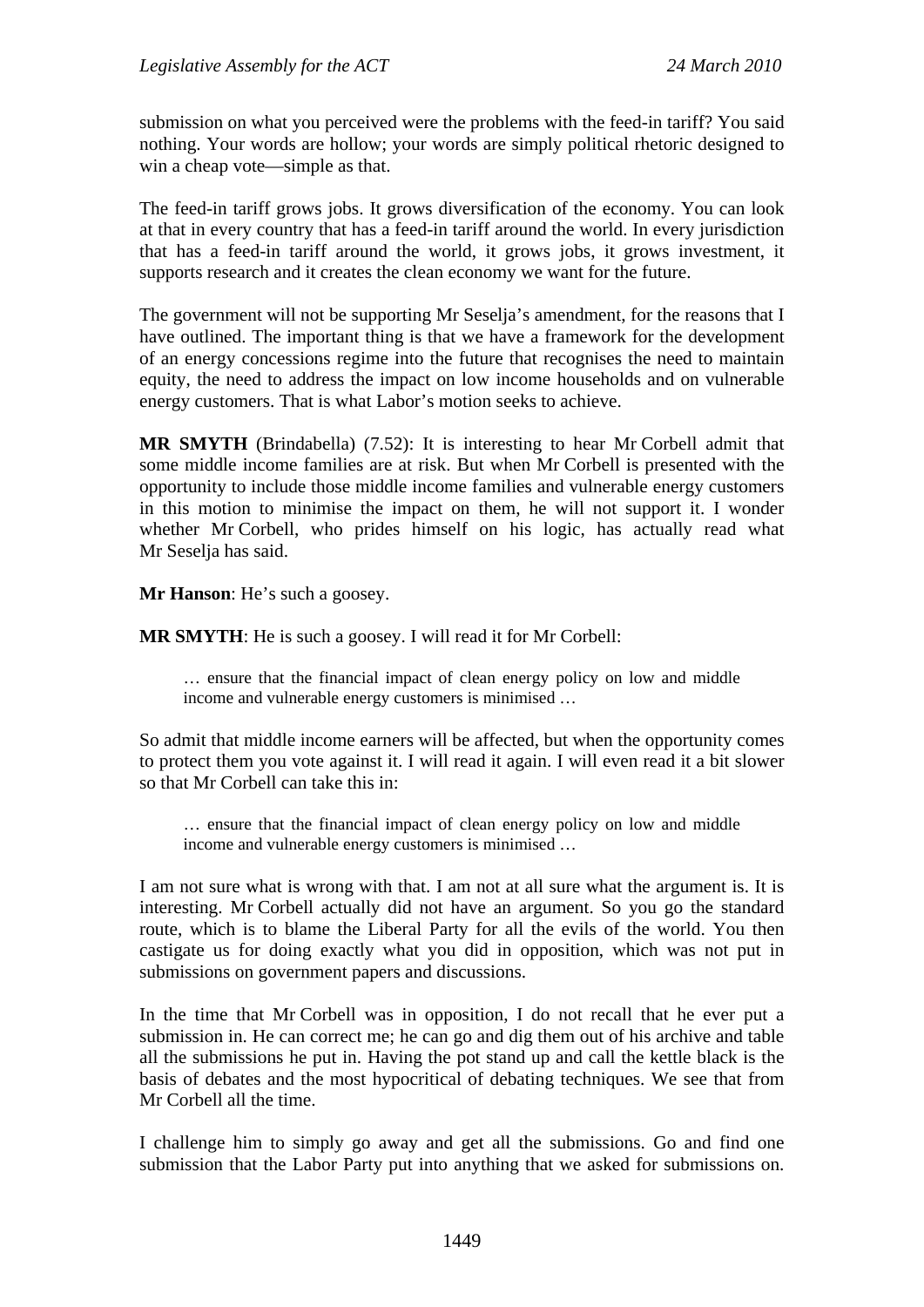There are none, just none. It is lovely to stand there and be sanctimonious, be pious, but you make the point yourself, Mr Corbell, that middle income earners will be affected by this, middle income families will be affected by this. The opportunity is given to you to support those middle income families, but you turn it down. You do not give a reason or excuse for it. You go to the rhetoric; you go to the attack; you go to the bull. But when you read it, it simply says:

… ensure that the financial impact of clean energy policy on low and middle income and vulnerable energy customers is minimised …

I do not see the problem with that; it is a reasonable stance to take. We should protect as many people as we can. Perhaps this goes back to the motion this afternoon on the economic situation we now find ourselves in: this government are very good at spending. They will end up being the highest taxing government this territory has. They will become even higher taxing after the budget in six or seven weeks. And the pocket they will put their hands into will, in the main, be middle income earners.

If you want to damage those who earn a middle income, go right ahead with this. There is an opportunity here to get it right. It is a shame, as always, when it comes to taxation, that the Labor Party, which are big on spending, but very poor on getting outcomes for that spending, will continue willy-nilly on their merry way, without any regard to the people and the families of Canberra.

**MR RATTENBURY** (Molonglo) (7.56): I am rising to speak with regard to both sets of amendments. I will start with Mr Seselja's comments. I think it was a very interesting analysis that he provided of the cost of living pressures in Australia. I would be interested, in fact, to see the real details of his figures because he started to talk about them but did not finally conclude on how much was left over; he just said "not much". I would be interested to see those numbers at some stage, because it sounds like it is an interesting piece of work.

But it was frustrating to hear the same old arguments about the feed-in tariff from Mr Seselja. I think he constantly comes back to this thing about it being a high-cost way to reduce emissions. I have now, on a number of occasions, spoken in this chamber about the fact that a feed-in tariff has a number of different goals. Mr Corbell has stolen my thunder on this point somewhat in articulating the economic diversification opportunities as one of the other factors that can arise out of a feed-in tariff.

I think it is also interesting that Mr Seselja has this fixation that only high income earners can get the feed-in tariff. Again, I would like to see his data and where he gets that from. I certainly am aware of at least one family that earns well under Mr Seselja's model family of \$120,000 a year and that has put solar panels on their roof and got the feed-in tariff, because they think that is an important thing to do. They are prioritising the expenditure of their money and they think that is a good contribution to make.

That is obviously not everybody's choice but I think Mr Seselja's fixation that only high income earners can get the feed-in tariff is simply not true. It perhaps reflects his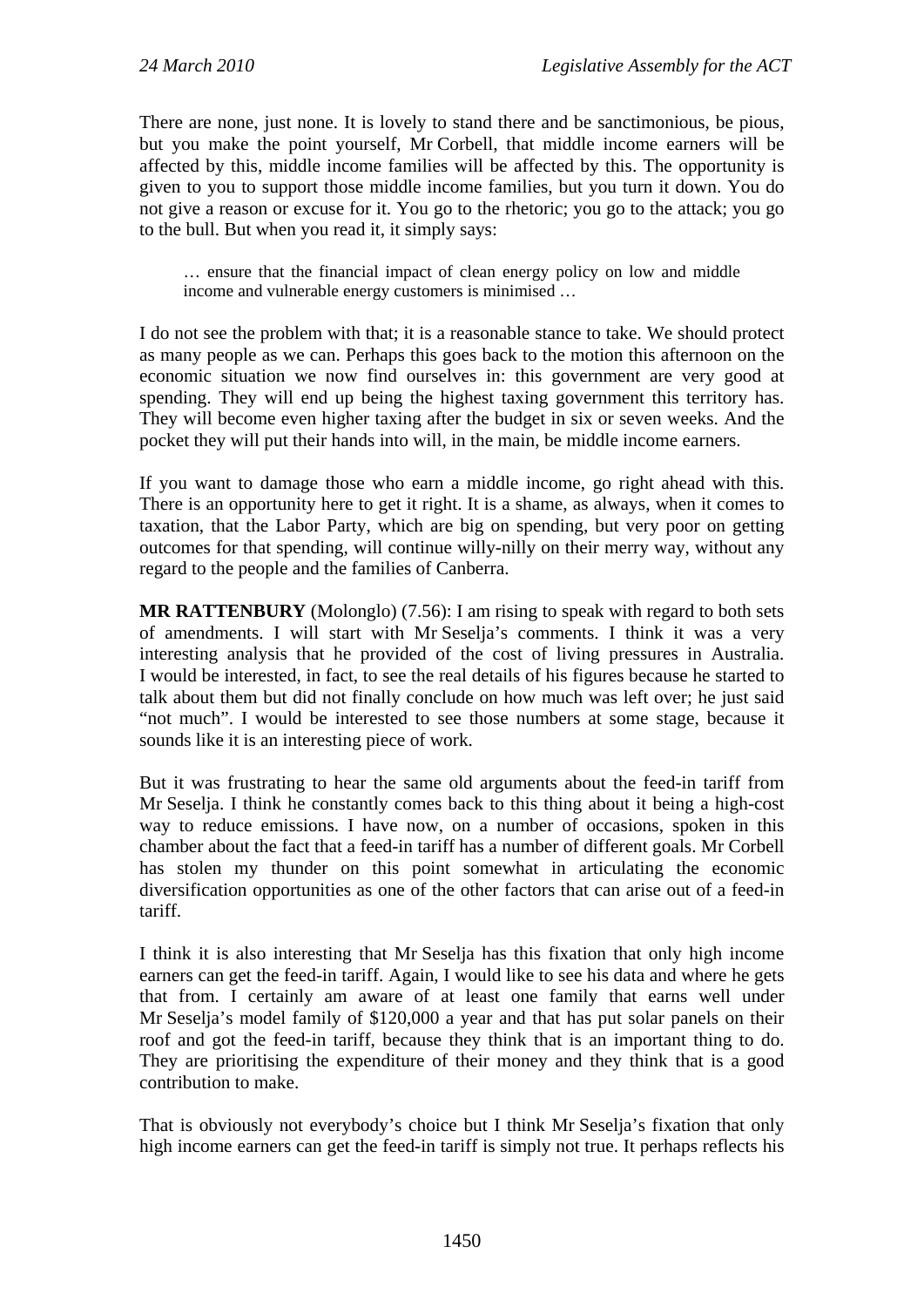personal experiences but does not reflect what is happening in the community where people who believe in the future, who believe that it is our job, as this generation, to do something now—not later, not some other time, not somebody else's problem—are getting out there and taking action.

I think it is also important to put in perspective the cost of the feed-in tariff. The current pass-through from the ICRC that ActewAGL are allowed to charge is \$27 a year. When we start talking about ordinary families and that cost, \$27 is less than what it costs two people to go to the movies in this town. So we need to be really mindful of these impacts but we also need to put some of these things in perspective—job creation, industry diversification, all for less than the cost of a household going to the movies once a year.

I would now like to come to some of the comments from Mr Corbell on some of the amendments. In doing so, I would like to touch on my amendment, which I forgot to speak to earlier. But in relation to substituted paragraph (3)(d), having heard some of Mr Corbell's comments, that is specifically why I put an amendment forward. I have actually changed it to read:

increase the energy concession to a level commensurate with energy price increases and establish a mechanism by which percentage increases in energy prices are automatically applied to the energy concession each year;

I heard Mr Corbell's concerns about the specification of 20 per cent, that it might be a more appropriate level. So I have actually taken those words directly from page 19 of the government's draft energy policy paper, right out of the government's document. So I assume that the government will be happy to support my amendment because it is actually their own words. The Greens are happy to hear feedback and accept it as sometimes a better way to put something, and we have taken that on board.

But with regard to Mr Corbell's other amendments, the Greens will not be able to support them in total. I think that the effect of Mr Corbell's amendments is to gut the motion of all the concrete action points that are in there. But let me take it in parts. In part (1) he has sought to substitute:

that approximately, 22 000 households in the ACT receive the energy concession;

This is obviously a statement of fact. I have no objection to this additional information being provided. I am unclear why we need to remove:

that approximately 19% of ACT households are considered to be low income;

That is obviously just one of those drafting things.

With regard to Mr Corbell's addition to paragraph (2), one of the key things is that the Greens are seeking to ensure that the community sector is adequately resourced to advocate on behalf of low income households. I think it is important that those households do have advocates on their behalf. People who are struggling through various other things in life are unlikely to be approaching the Assembly, to be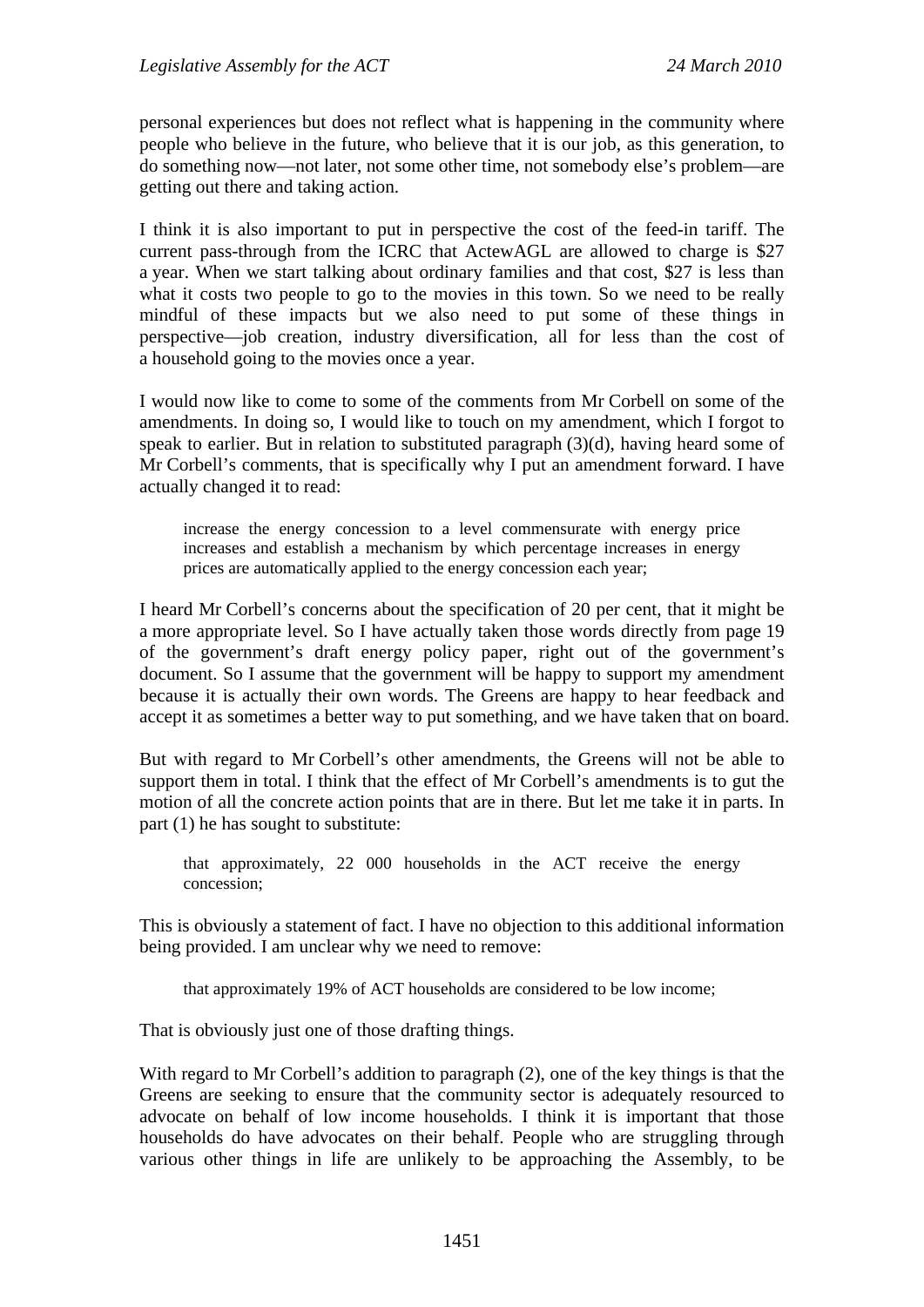lobbying the government, to be writing letters to the editor, advocating on complex and difficult policy issues when they have got a whole lot of other things going on in their life. That is why we have the community sector advocating on behalf of, in this case, low income households who are struggling with energy pricing issues.

The government seems keen to assure us that, in fact, this is already the case and that services provided by ACTCOSS and the CARE Financial Counselling Service are meeting this objective. First of all, the CARE Financial Counselling Service is all about helping individuals with specific problems. It is a debt crisis management service. It is about helping individuals with specific personal problems. It is not an advocacy organisation.

I think it would be fair to say that the community sector do not agree that they are adequately resourced to do the job that the government assumes that they can do. In their 2009-10 budget submission that was rejected by the government, ACTCOSS made a specific request to "fund a position in the ACT to engage in systemic advocacy around the needs and interests of low-income and disadvantaged energy consumers".

The Greens would urge the minister to reconsider this, if not in this budget then at least in the next budget, because I think ACTCOSS is an organisation that understands the pressures of low income households. It has done considerable policy work in this area and produced some very substantial documents and submissions. It is clearly one of the key experts in the ACT. Resourcing them to do that job well, I think, is an investment in the social fabric of the ACT.

Speaking to Mr Corbell's proposed paragraph (e), this is the one where he noted:

That the ACT Government Sustainable Energy Policy … is due for release … and … is seeking to address assistance for low income and vulnerable energy customers as part of Outcome Five: Maintain Equity;

Again, there is obviously no problem acknowledging what the government are doing but I think his text is scarily aspirational. For example, will the government address assistance for low income and vulnerable energy customers or will they not? Or will they just try? I am afraid this paragraph is sadly symptomatic of the government's entire draft energy policy, a document that is full of statements like "we will consider", "we will explore", "we will think about", "we might look at". I think the draft energy policy was quite poor on that front and I am concerned that we are seeing similar sort of language brought into a motion that is all about specific and concrete things to do to try to assist low income and under-pressure households with rising energy costs.

When it comes to omitting part (3) of my original motion, as I said, this is where the real kicking comes in, where the government basically seeks to gut the Greens' motion. It takes out all of the concrete outcomes. I think it is interesting that the feedback that we have received from both the government and the Canberra Liberals is that they cannot support anything in this motion that will cost money. It is concerning, even in financially difficult times, that we cannot even have a conversation about what we should be spending money on and where the priorities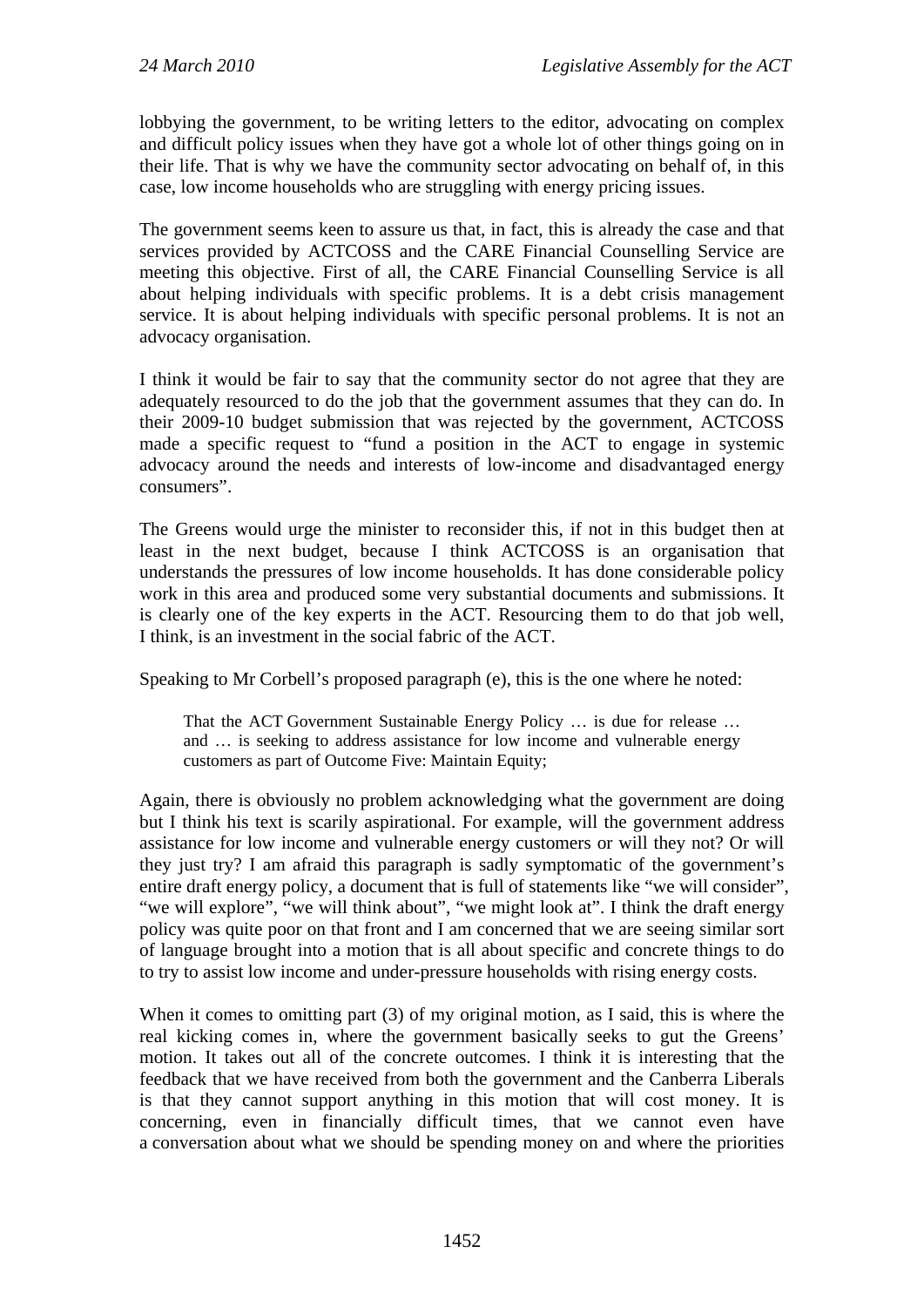are. And I am disappointed the government did not bring a more constructive amendment to the table.

It has been challenging to engage the Liberal Party on the specifics of this. As I said, I think Mr Seselja's conversation about middle income earners is an interesting one to have in this context. But I think this is where we need to get down to the roots. When we want to talk about money and what it all costs, this is where we need to get some focus and this is why we cannot support Mr Seselja's amendment. It is not focused. We need to focus on this in a tight budget situation. We have had a lot of that discussion about the financial pressures on the ACT and we need to be fiscally responsible. In that context, that is why our motion is very specifically focused on those most vulnerable households.

That is where I think the useful distinction that Mr Corbell drew is a good one. It is not about all middle income households. There are middle income households who will be facing vulnerability, who will be facing pressure because of energy costs. If Mr Seselja is open to an amendment to his amendment, I think we could look at that. But I think a blanket reference is not the sort of focus that we need in this kind of a motion.

That is why the Greens will not be supporting the amendments either from Mr Seselja or from the Labor Party, because they both take out the concrete, specific actions that the Greens are proposing and they seek to make this a motion of generality, of platitudes and of the sorts of statements that do not add anything to this debate.

**MS BURCH** (Brindabella—Minister for Disability, Housing and Community Services, Minister for Children and Young People, Minister for Ageing, Minister for Multicultural Affairs and Minister for Women) (8.06): I rise in support of Mr Corbell's amendments. The ACT government has invested in a range of initiatives to address the potential impact of climate change on low income households.

I understand that the former Community Inclusion Board report into the social impacts of climate change in the ACT and the 2008 paper *Development of a poverty impact analysis approach in the ACT* will inform the triple-bottom-line assessment framework currently under development. This framework would embed sustainability into the decision-making process, in line with commitments made in the ACT government's sustainability policy. The paper is available through the Chief Minister's Department website. The capability to conduct a poverty impact assessment is being developed as part of the government's progress towards a triple-bottom-line reporting.

I would like now to outline a range of ACT government programs for low income households in this area. In 2008 the ACT government developed a concession policy to provide for long-term sustainability of government concessions. The ACT government concessions policy supports a system which provides equity, effectiveness, accessibility and transparency for all those accessing concessions.

The ACT government funds and administers a range of concessions that aim to achieve a balance in the standard of living and access to essential services for all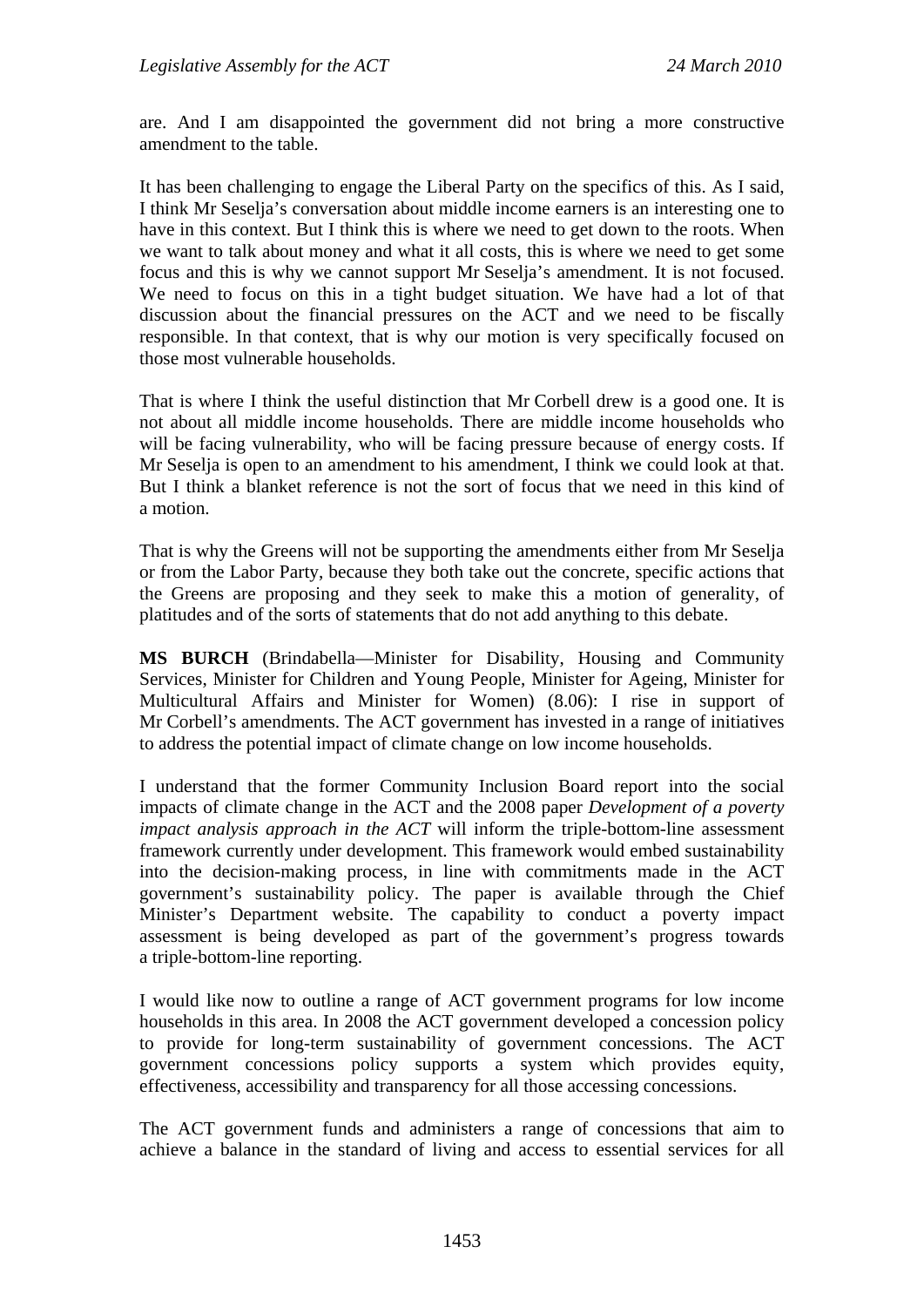community members. These concessions provide support in areas such as energy, water and sewerage, and largely correspond with concessions in other states and territories.

The ACT concessions program aims to ensure that each target group is supported to access an essential service or item, some of which assists them to participate in the community. The .general eligibility criteria for these concessions are for low income individuals and households who are entitled to commonwealth income support. For example, the energy concession provides a maximum of \$194.87 per annum to approximately 22,000 eligible households in the ACT.

The ACT government concessions portal provides a front door to concessions and is designed to make it easier for low income households to access information on concessions. The ACT government concessions are one way to promote access to essential services for low income households.

I would like to highlight to the Assembly that concessions work alongside a range of ACT government policies and programs. The ACT government has committed \$20 million over 10 years for energy efficiency measures in public housing. As part of this program, there have been energy efficiency improvements to over 1,600 properties, including wall and ceiling insulation, draught seals and high-efficiency hot-water systems for new and existing dwellings. A photovoltaic electricity generation system has been installed into apartment complexes. The hot-water systems, where suitable, are five-star gas, electric heat pump or electric boosted solar, and are being installed where the existing system has failed.

As a result of the report *Energy efficiency strategy for ACT public housing (2007)*, Housing ACT developed an action plan to improve public housing properties. As of last month, over 700 public housing properties have had thermal improvements installed. Housing ACT expects to improve all its properties by 2017. I am pleased to advise that during the 2010-11 year Housing ACT will invite a select number of tenants to allow access to their energy records. The information will be used to assess the effectiveness of the energy improvements that have been installed.

The ACT government provides funding for water and energy savings in the territory program, WEST. This program is a partnership between the government, business and community sectors. And WEST helps low income households with high energy and water consumptions. It provides an energy audit, efficiency education and minor retrofitting. The program raises householder awareness of what causes high energy and water costs and helps them reduce their consumption costs so that they are less likely to incur large utility debts.

The WEST program has been very successful. A quantitative data analysis of WEST found that 83 per cent of program participants reduced energy consumption in the year after the home energy audit date, compared to the year before. A comparison of energy bills of participants found a general reduction of consumption of approximately 20 per cent. Only a few households with good outcomes showed a relapse in either 2007 or 2008.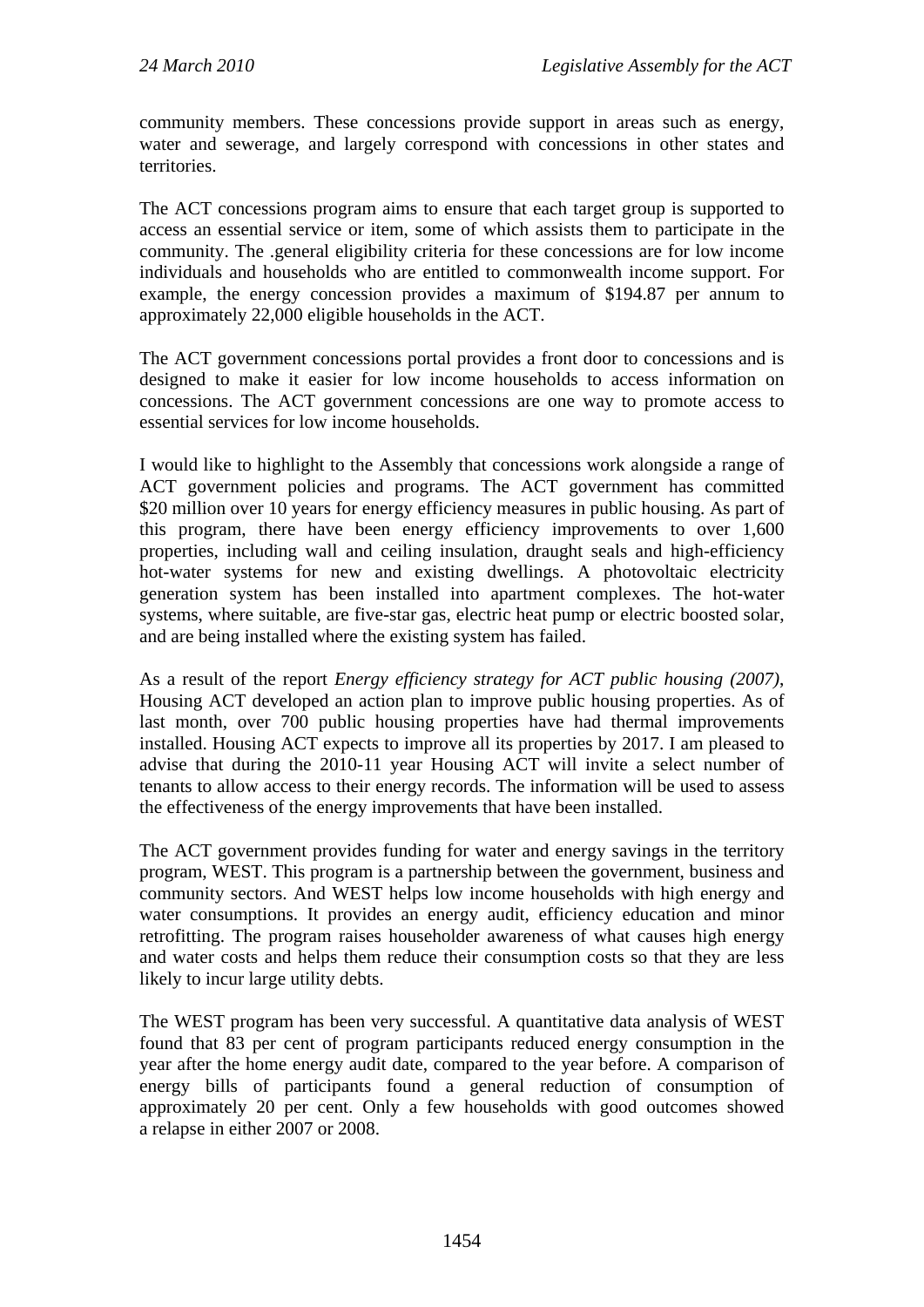I am aware of a range of valuable energy efficiency programs for low income households in the community. The ACT energy wise home energy audit provides, at no charge for a concession cardholder, a professional energy audit of a household and an energy report identifying energy savings.

Successful programs like WEST and these ACT government programs involve one-to-one education on how to reduce energy consumption. This active engagement of clients achieves greater outcomes than relying solely on written education materials. Another important feature is the ability to have technical experts that can relate to others compassionately, clearly and without judgement.

These programs are specialised because they are aimed at permanent behavioural change. Their methodology has been developed over many years by experts in the fields of: energy efficiency, community support and financial counselling.

The Department of Disability, Housing and Community Services currently funds ACTCOSS to provide systemic advocacy for low income households on a range of policy matters, including access to essential services. ACTCOSS's strategic goals for the next three years include bringing social equity into environmental debates on climate change mitigation strategies.

CARE Financial Counselling Inc is funded to the tune of \$370,914 to provide an integrated financial counselling service and systemic advocacy on issues important to low or fixed income clients. CARE ensures low income customers are treated fairly and helps them overcome debt through counselling and advocacy, such as in submissions to the ICRC on the feed-in tariff and by raising community awareness. CARE is part of the WEST project and has participated at forums to discuss the introduction of pre-paid metering in the ACT.

The ACT Civil and Administrative Tribunal also promotes social equity in energy supply, by dealing with hardship cases on a case-by-case basis.

The ACT government has developed a strong partnership with advocacy agencies in the ACT. And these organisations provide valuable policy and program advice to improve our support for vulnerable members of the community. As you can see, Madam Assistant Speaker, the ACT government has developed a suite of measures to support low income households to actively engage in energy efficient practices in our community.

**MS HUNTER** (Ginninderra—Parliamentary Convenor, ACT Greens) (8.14): We must take action, we know, to reduce our greenhouse gas emissions and move towards clean renewable energy, and we know that community change is important and that local action is important. We know that there will be rising energy costs; these will be due to climate change and due to the real cost of energy that is now being factored in and that will continue to be factored into people's household bills. Some of these costs are also to do with an increase, an improvement and an updating of energy infrastructure. And we also know that we have major challenges ahead because of peak oil.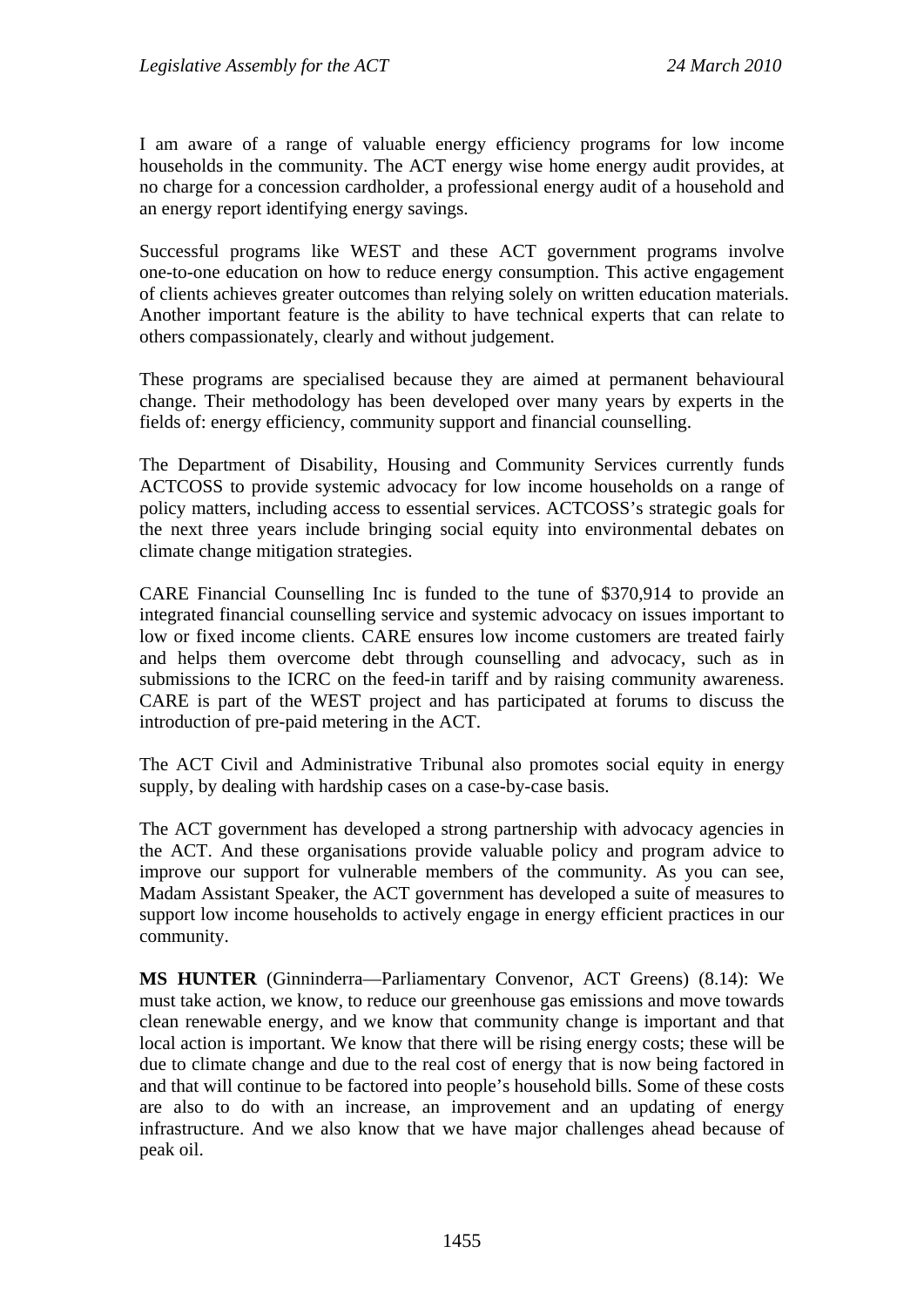What is critical here is that we do not leave people behind. It is important to ensure that nobody falls through the cracks and that we have a society that is going to ensure that those who are vulnerable, those who are low income earners, are not going to be left to freeze in their homes in winter or have some sort of cooling during summer.

We can spend effort now, and we have to spend effort now, to reduce higher energy costs in the future. It is very important that we protect those who are most vulnerable. It is quite clear. We know that the ones who will be most affected, who will be disproportionately affected, by rising utility bills will be low income households. They are the most vulnerable to energy price rises. They will be the people who will not be able to continue to afford to pay their energy bills. And they do not have the flexibility in their income to adjust to this change. They will need to have assistance.

I want to go to a report that was done by the Victorian Council of Social Service, called *A snapshot of electricity and gas services and their impact on households seeking emergency relief*. In the introduction to this report, it says:

Electricity and gas bills can have a significant impact on low income households. A typical quarterly electricity bill of \$255 is over:

- 50 per cent of a fortnightly Newstart payment for a single person,
- 44 per cent of a fortnightly single Parenting Payment,
- 41 percent of a fortnightly single Aged Pension,
- 38 per cent of a fortnightly Disability Support Pension payment,
- 22 per cent of gross fortnightly income for a person earning \$30,000 per annum; and
- 11 percent of fortnightly full time adult ordinary time earnings.

This list goes from those on very low incomes through to those who would be on full-time adult ordinary time earnings. It reflects that for those on full-time adult ordinary time earnings it is 11 per cent. That is still quite high, but it is more affordable than for someone who is on a fortnightly Newstart payment, where, for a single person, 50 per cent of that payment will go on their utility bills, on their energy bills.

This is why Mr Rattenbury has brought on this motion today—to focus quite clearly on where we need to start in this debate, where we need to start to put in place concrete action, concrete proposals. We do need to start to talk about specifics. We cannot walk away from that. We are not going to be doing it all at once. We need to acknowledge that there will be many households and there will be many more challenges in the years to come. But we have to start somewhere. We need to start to focus on those low income households who are going to be the first to feel the impact of rising energy costs.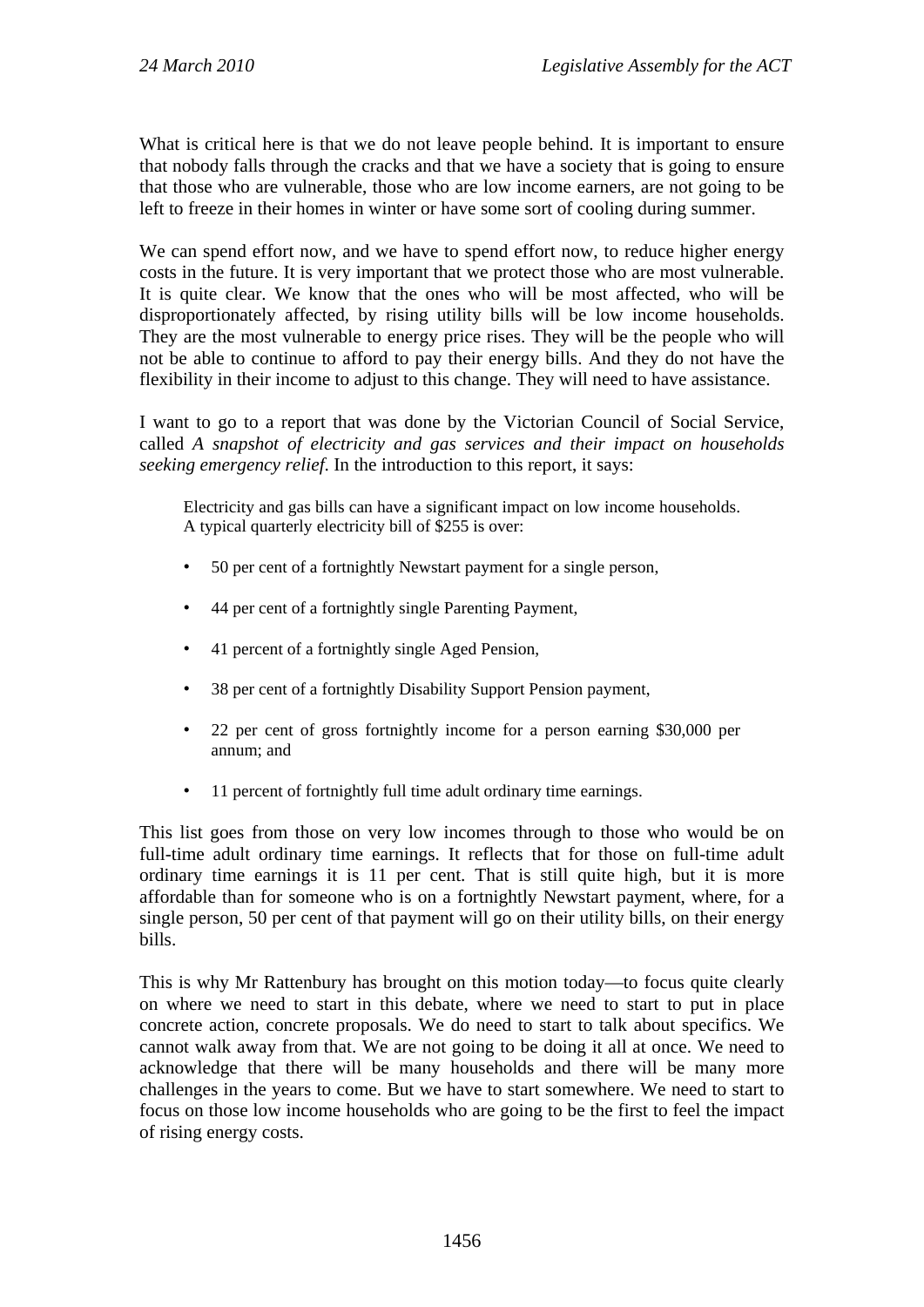That is why I bring it back to why Mr Rattenbury quite clearly drafted this motion to focus on these people—these people who are living here in Canberra today. About one in 10 people are doing it tough, and that includes a lot of children in those households. It is also important, as I said, to focus this down, to get a bit of an idea about some specifics, some ideas, some programs.

Yes, it is true: there are some programs out there that the government funds and delivers. We have talked about the water and energy saving in the territory program, the WEST program. But we need to understand that at the moment, there are about 100 families that are assisted through this program. One part of the motion that Mr Rattenbury has put forward is to extend that. We are going to have to extend those sorts of programs. We are very much going to have to first and foremost target these assistance programs, these types of programs that go out and audit and assist people to save energy—subsidies as well. But first and foremost they need to be targeted to these very low income households. That is why we have brought this on.

As I said, our motion makes clear the impact of climate change. It is here. We cannot be sceptics about it. It is no good for anybody around here. That debate is over. We have moved on. Climate change is real, and climate change is going to have real impacts on real families here in the ACT. That is why it is so timely that we start to move towards this. We know that we have some tough years ahead with the budget. That is why we need to put this on the agenda now. We need to start talking about how we will need to put in some funding and put some focus on those who are going to be at the front line of these increases in energy costs—and why it is so important to do that.

It is interesting to look at the issue around middle income households. There are middle income households who would be vulnerable. They may have family members who have an illness where there are high costs, where they have to support that person. There are many scenarios; we cannot stand here tonight and come up with every one. So that is something that needs to be factored in as well.

But let us first and foremost start somewhere. We cannot just keep putting this off; we have to start somewhere. Therefore, we need to start with these low income households. We know who they are as far as the work that has already been done out there in the territory is concerned. We know who is receiving a Newstart benefit, a disability allowance pension, an age pension and so forth.

It is no good just to say: "It is about costs. It will cost too much. It is all too hard. There is always tomorrow." As Mr Rattenbury said far more eloquently earlier on, we need to take action now. This is not something into the future. It is time to move forward. That is why I would urge both the Liberal and Labor parties to support what Mr Rattenbury has put forward here tonight—a very clear motion that clearly outlines the current situation; the challenges we face; some very clear, specific ways forward; and the importance of first and foremost focusing on low income households, looking at what sort of policy programs and subsidy supports can be directed to those households. We need to start. We need to start now. Therefore, I commend this motion to the Assembly and urge both the Liberal and Labor parties to support it.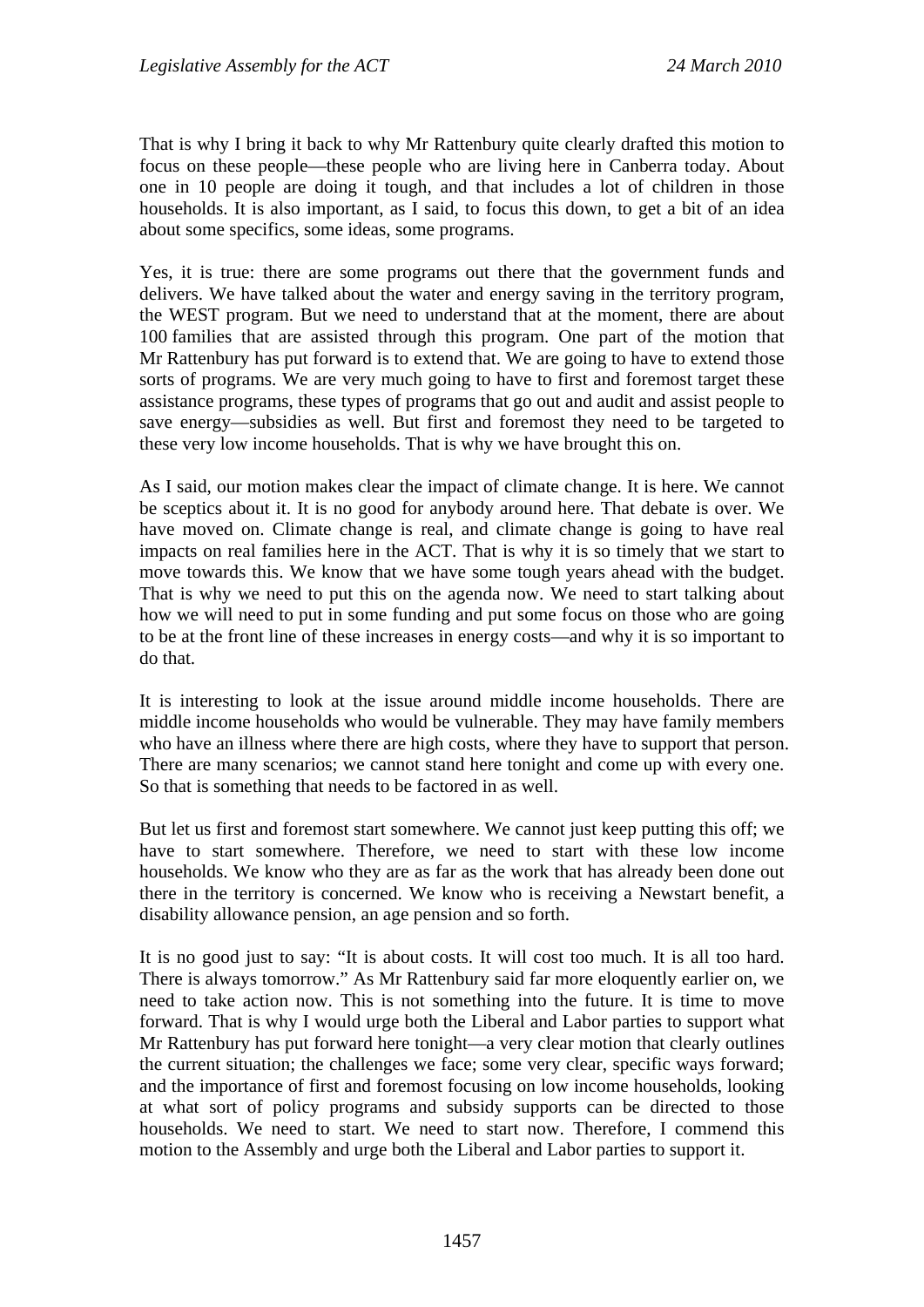#### Motion (by **Ms Gallagher**) put:

That debate be adjourned.

The Assembly voted—

Ayes 10 Noes 5

| Mr Barr      | Ms Hunter     | Mr Doszpot |
|--------------|---------------|------------|
| Ms Bresnan   | Ms Le Couteur | Mrs Dunne  |
| Ms Burch     | Ms Porter     | Mr Hanson  |
| Mr Corbell   | Mr Rattenbury | Mr Seselja |
| Ms Gallagher | Mr Stanhope   | Mr Smyth   |

Question so resolved in the affirmative.

Debate adjourned to the next sitting.

## **Public areas—maintenance**

**MR SESELJA** (Molonglo—Leader of the Opposition) (8.26): I move:

That this Assembly:

(1) notes:

- (a) the important role that the ACT Government:
	- (i) has in maintaining the look of Canberra; and
	- (ii) should be playing within local communities to maintain streetscapes, local shops and to provide basic services to the community;
- (b) the importance of local shopping precincts to local communities within the ACT;
- (c) the Government's bungled program to refurbish local shops; and
- (d) the significant impact that delays and poor timing of this bungled program has had on small businesses at local shopping centres, especially outdoor cafes; and
- (2) calls on the Government to:
	- (a) immediately:
		- (i) reassess the timing of its bungled program to refurbish local shops to ensure that it has a minimal impact on business; and
		- (ii) address basic maintenance issues with local services and within community facilities and local shops, such as lifting and uneven pavers, inadequate and broken lighting and graffiti; and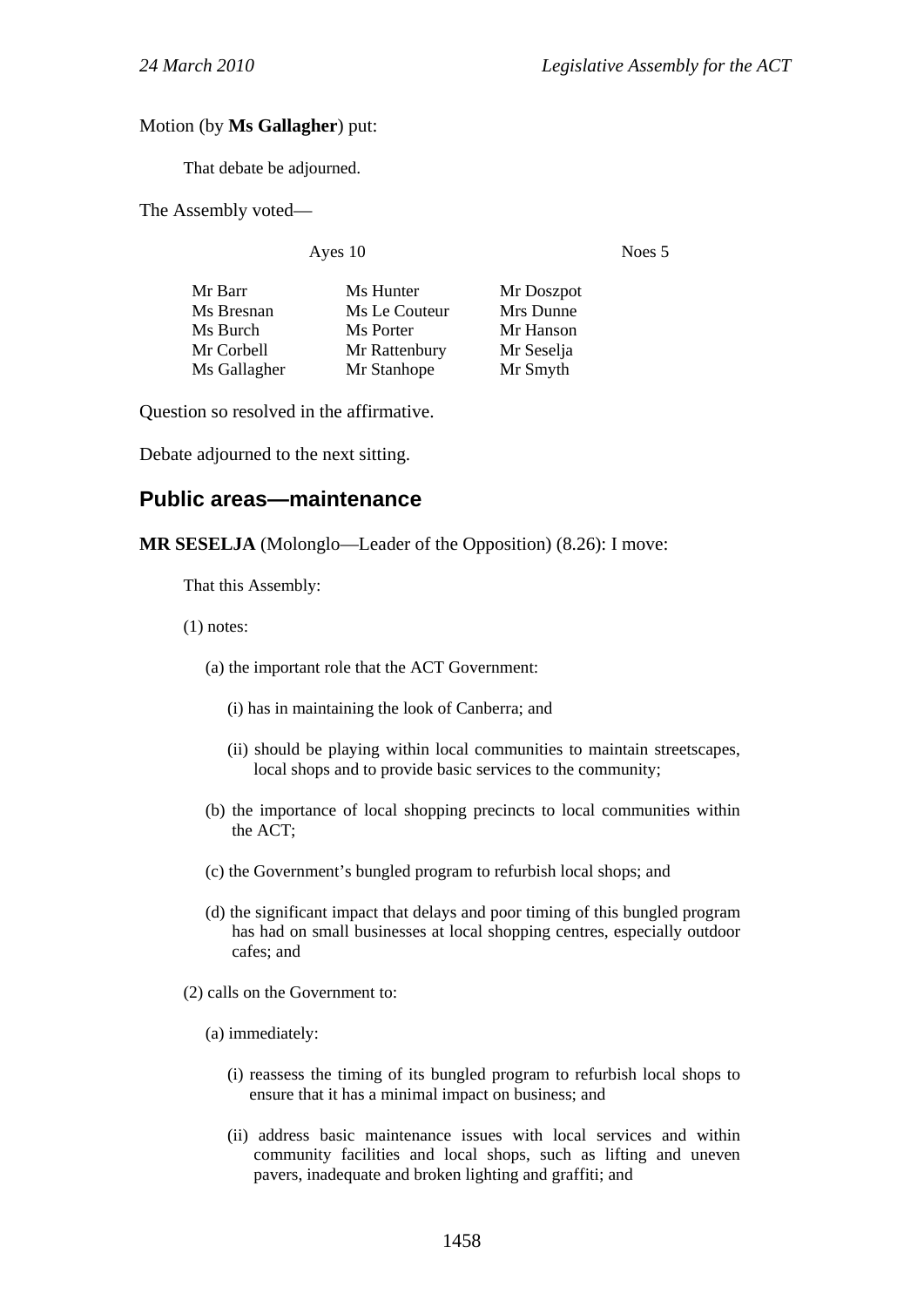(b) more efficiently manage funds within the Department of Territory and Municipal Services to allow the department to undertake adequate maintenance of public areas, including local shops, around Canberra each year.

I am pleased to be bringing this motion forward this evening. The provision of municipal services is one of the most important roles of the ACT government and, indeed, of any local government. Along with issues such as health, education and law and order, the provision of basic municipal services is what people expect of their government; it is what they pay their rates for; and it is what people deserve in our city.

This motion notes the very important role of the ACT government in maintaining the look of Canberra; the role it plays with local communities to maintain streetscapes, local shops and provide basic services; the importance of local shopping precincts; talks about the government's bungled program to refurbish local shops; the significant impact that delays and poor timing have on small businesses; calls on the government to look at the timing of its refurbishment of local shops and address basic maintenance issues with local services, with community facilities and local shops; and, indeed, more broadly calls on the government to more efficiently manage funds within the Department of Territory and Municipal Services to allow the department to undertake adequate maintenance of public areas, including the local shops around Canberra, each year.

Madam Assistant Speaker, I am sure you, like many of us, often receive correspondence in relation to the look of the city, in relation to the look of our local centres, in relation to the provision of basic services at those local centres. We in the Canberra Liberals spend a lot of time at these shopping centres. I know that all of my colleagues have been spending time in local centres in their electorates. I have been spending time in local and group centres, not just in my electorate but right across the ACT, along with my colleagues, finding out what are some of the issues, finding out where we can assist, making representations on behalf of not just shop owners but local residents who use these local shopping precincts.

I think it is one of the most important jobs we have as local members. I want to read firstly from some of the constituent correspondence I have had and then talk about some of what we have seen at the local shops and at our local centres. This is one of the letters I have received recently:

Most days, as a retiree, I am able to take a walk, normally around the Hughes area. And what I am seeing in the way of discarded rubbish disgusts me. Bottles, cans, plastic, paper etc are everywhere. You would swear that some people had no civic pride and saw it as the norm to dispose any item they had finished with, wherever they happened to be ... In yesteryear we thought of Queanbeyan as being "Struggle Town". Not any more …

I think Canberra is a fantastic place but you see that frustration from residents when they do not see the basics being taken care of. This is one of the fundamentals of a local government.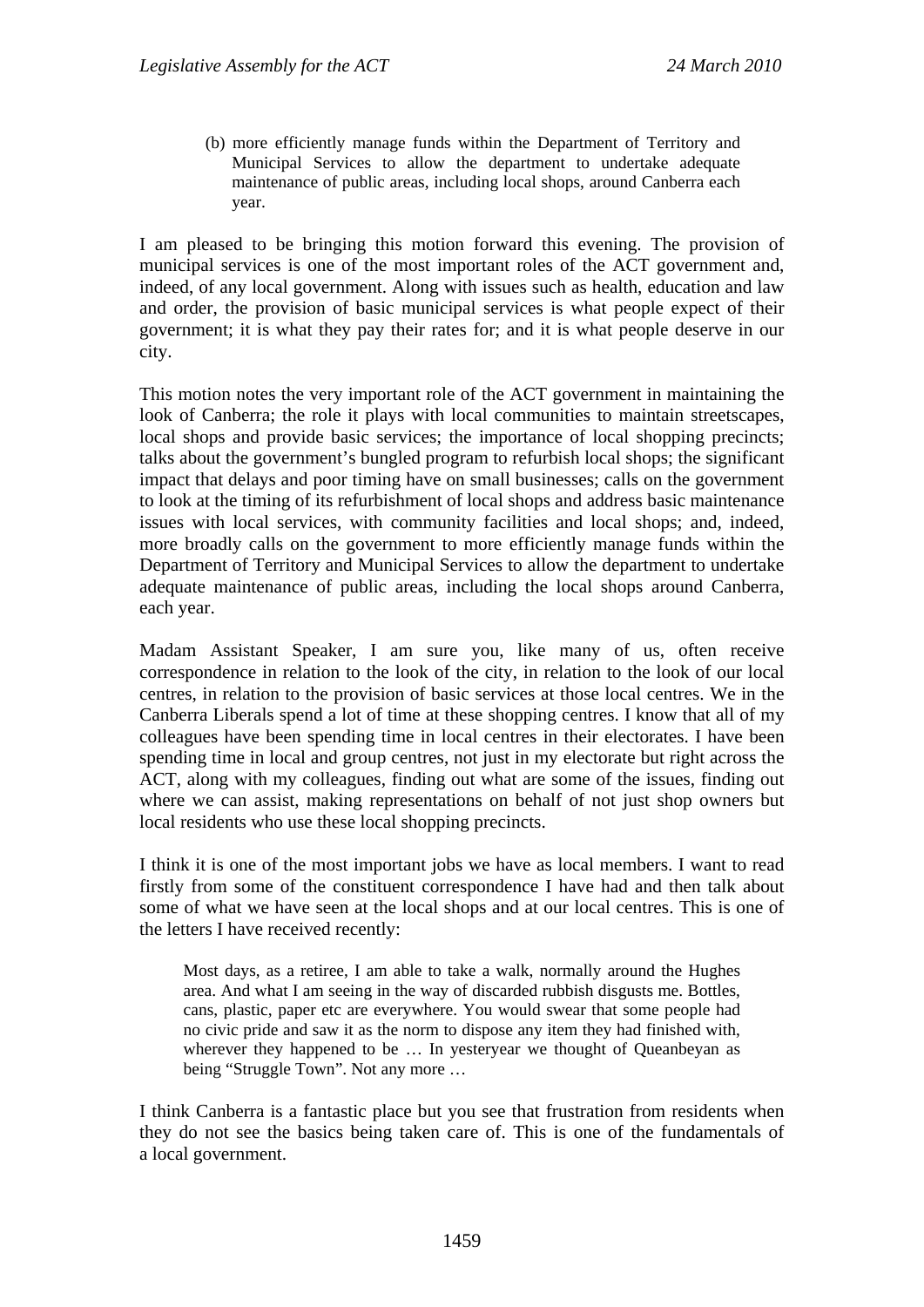This is from another letter, received from a gentleman in Scullin:

I am deeply concerned about the ongoing neglect of Canberra's streets where weeds, cracked concrete and gravel erosion are beginning to show hazards all around. Shoddy lawn mowing and lengthy delays in mowing periods, inadequate weed abatement, poor path maintenance and more such problems are becoming very common occurrences in the ACT.

It goes on:

I would ask you to take a good drive around the Belconnen district suburbs of Florey, Macgregor, Higgins, Page, Belconnen town centre, and no doubt many other areas of Canberra which are scrappy in appearance, to say the least, and realise how bad the problem now is.

I know that my Ginninderra colleagues, Mrs Dunne and Mr Coe, not only regularly go around these areas but are also advocating on behalf of the residents in these places.

I want to go to some of the issues at some of the shopping centres we have been to there are a number—and I want to talk just about a small handful. Just last Friday Mrs Dunne and I visited Evatt shops and I am sure Mrs Dunne, when she has the opportunity to speak, will talk a little about some of the feedback we got at Evatt shops. We heard from shop owners about the basic maintenance work that needs to be undertaken by the government. This includes improved lighting, removal of graffiti, repair of cracked concrete and a lack of basic signage on nearby arterial roads directing people to the shops.

Evatt is an ageing centre. It has been with us for many years. It is clearly in need of a facelift as, Madam Assistant Speaker, I am sure you would know. This is a local centre. In many ways it is a thriving local centre. It has a number of different stores. It is important to the community of Evatt and it is important that the government takes up these concerns. We have written to the Chief Minister—I think we signed the letter today—in relation to this, to try to get action in relation to Evatt.

We visited Manuka shops a couple of times in the last couple of weeks and we were shown around the shopping precinct by a local retailer. He showed us lifting pavers, which were dangerous to staff in cafes, broken street lights, graffiti, inadequate and missing signage.

I wrote to the Chief Minister on this issue and, I understand, today I have received advice from the Chief Minister that these issues are being addressed. We hope that they will be addressed very quickly, because Manuka, of course, is really one of our great centres. It is a place where not just a lot of Canberrans like to go but, indeed, a lot of tourists. It is a showcase of Canberra. Many people from interstate and internationally come there.

I think it is important that we put our best foot forward in relation to Manuka. As I said, and the Chief Minister would not have heard, I did receive a letter back from the Chief Minister on this issue—today was when I first saw it—undertaking to address this. So we certainly hope that the issues around Manuka can be addressed.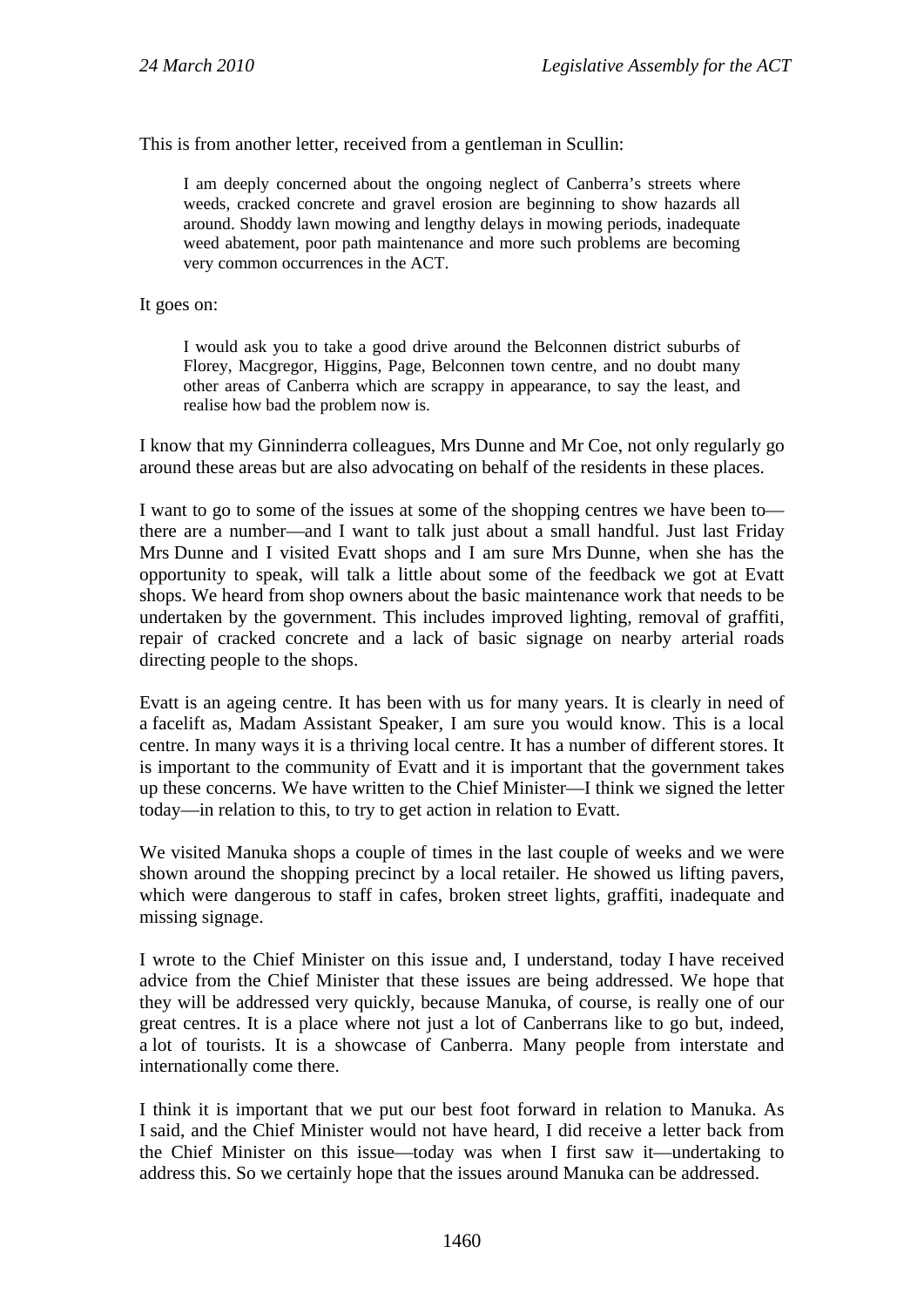I want to turn to the issues at Deakin shops. Deakin shops have seen a much-needed upgrade in recent times. It has been a long-delayed upgrade but it has to be said that it has not been handled very well by the government. And we saw the recent article in the *Canberra Times* in relation to the owner of Double Shot raising concerns about the impact on his business of the way that the refurbishment has been handled. It is worth reading out a couple of extracts from that article in relation to what is going on at Deakin. It says:

After having his Deakin cafe barricaded behind fences for six weeks, Daryl Hehir-Nielsen is starting to lose patience with ACT Government's \$1.1 million upgrade of the Deakin shops.

He says Territory and Municipal Services has failed to live up to its promise that "works will be carefully planned and staged to minimise impacts on businesses and users of the centre" …

Mr Hehir-Nielsen said he was told the work outside his cafe would start about January 10 and be finished before the end of the month. It started on January 20 and was still going.

"From day one it's been what I like to call pie-crust promises, easily made and easily broken," he said.

"I have written to TAMS and to Jon Stanhope asking them where and how they have minimised the impact on my business, because digging all this up during the busiest month of this year … is having a big impact." …

Cafe D'Lish owner, Peter Zimmermann said the upgrade was a "disaster" and a waste of taxpayers' money, changes to the car park actually making it more difficult for drivers to negotiate the space. He was also upset about the timing of the work.

The Deakin newsagency owner also expressed concerns. The issue here, having spoken to Daryl about this, is this has been a long-needed upgrade but it seems that, instead of actually working with business owners in terms of the timing so that we could minimise the impact on these businesses, the government, unfortunately, did not work as constructively as it should have. What we saw instead was far more disruption than was needed. And for small business owners this is quite significant. Indeed, the headline was "Gas bust compounds Deakin 'disaster'".

I was visiting with Daryl to talk about the issues that very day. I went to go into his cafe and the cafe had been closed because the gas main had been ruptured or affected and the cafe had closed for the morning. So not just the morning's trade had been lost but the timing has meant that the outdoor area—we know in Canberra there are only a few months where you can really use the outdoor area at its maximum use—has been affected during the warmer months.

I think Daryl would have preferred that there had been less disruption, that it had been done during the cooler months and that, when they said it was going to be done in a couple of weeks, they stuck to that time frame. Unfortunately that has not been the case.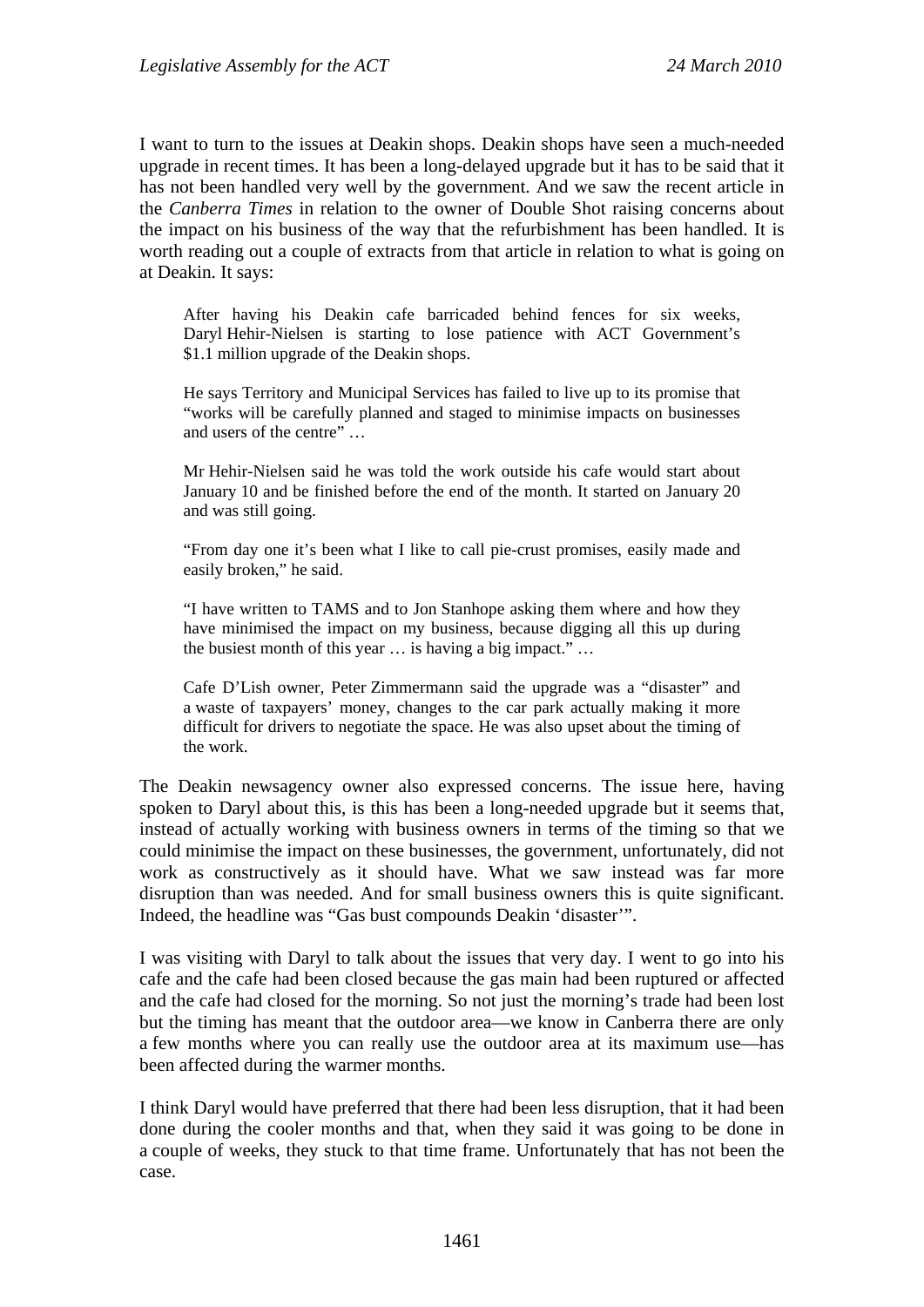I am sure, if Mr Coe gets the opportunity to speak this evening, he will talk about the issues that we saw at Spence shops. There are a number of issues in the back lane there and a number of maintenance issues there.

We also had the opportunity to visit the Platypus centre at Ngunnawal. That is a newer centre and is in far better condition than we saw particularly in places like Evatt. But we have had it put to us by one of the restaurant owners that indeed there were ongoing issues with vandalism, ongoing issues with break-ins. I have written to the Attorney-General in relation to that to see what can be done in terms of a police presence to try to protect the property at that centre.

I am conscious of the time and I know that a number of other members want to speak. I think we are adjourning at 9 o'clock so I will wrap up in a second. But we have had the opportunity to visit a number of different shopping centres in recent times. We have had a lot of correspondence, much of which we are passing on to ministers in order to try to get action.

This is core business for the government. There is no doubt about it that this kind of maintenance is core business—the maintenance of public areas at local shopping centres, the look of the city, the maintenance of the place is core business. As I say, along with issues such as education, health and law and order, these kinds of services are at the core of what people expect of their territory government.

The final part of the motion talks about ensuring that we manage the funds within TAMS in order to get this stuff done. We have seen the Ernst & Young report which raises questions about the management and the financial oversight in TAMS. That all has an impact. That all has an impact because every time you blow your budget in one area, every time you do not control costs in one area, it makes it harder, it means there is less money to deliver some of these services, to deliver the maintenance. We know government cannot do everything but it is clear that this continues to be a significant issue for people, not just in my electorate but right across the ACT.

I look forward to the contribution of other members who have been hearing from not just shop owners but residents in their communities about these concerns. We put this to the government. We call on them to do this. We will continue to advocate for local residents on these issues and we look forward to getting a positive response and to getting better outcomes for all the people of the ACT.

**MS LE COUTEUR** (Molonglo) (8.39): This is a very interesting and important topic and I am very glad that Mr Seselja has brought it before the Assembly today. Unfortunately, there is only 20 minutes before the adjournment debate. I will attempt to be reasonably brief so that the debate can be concluded in that time. The Greens agree with the gist of the motion. I suppose it is the use of the word "bungled"—it kind of bungled the motion by saying "bungled" all the time. We are not in a position to agree with it as is. Mr Stanhope has just circulated an amendment. It is an amendment which started off in my office and it has ping-ponged backwards and forwards. In the interests of time there will just be one amendment. I am not going to move one and then Mr Stanhope move another.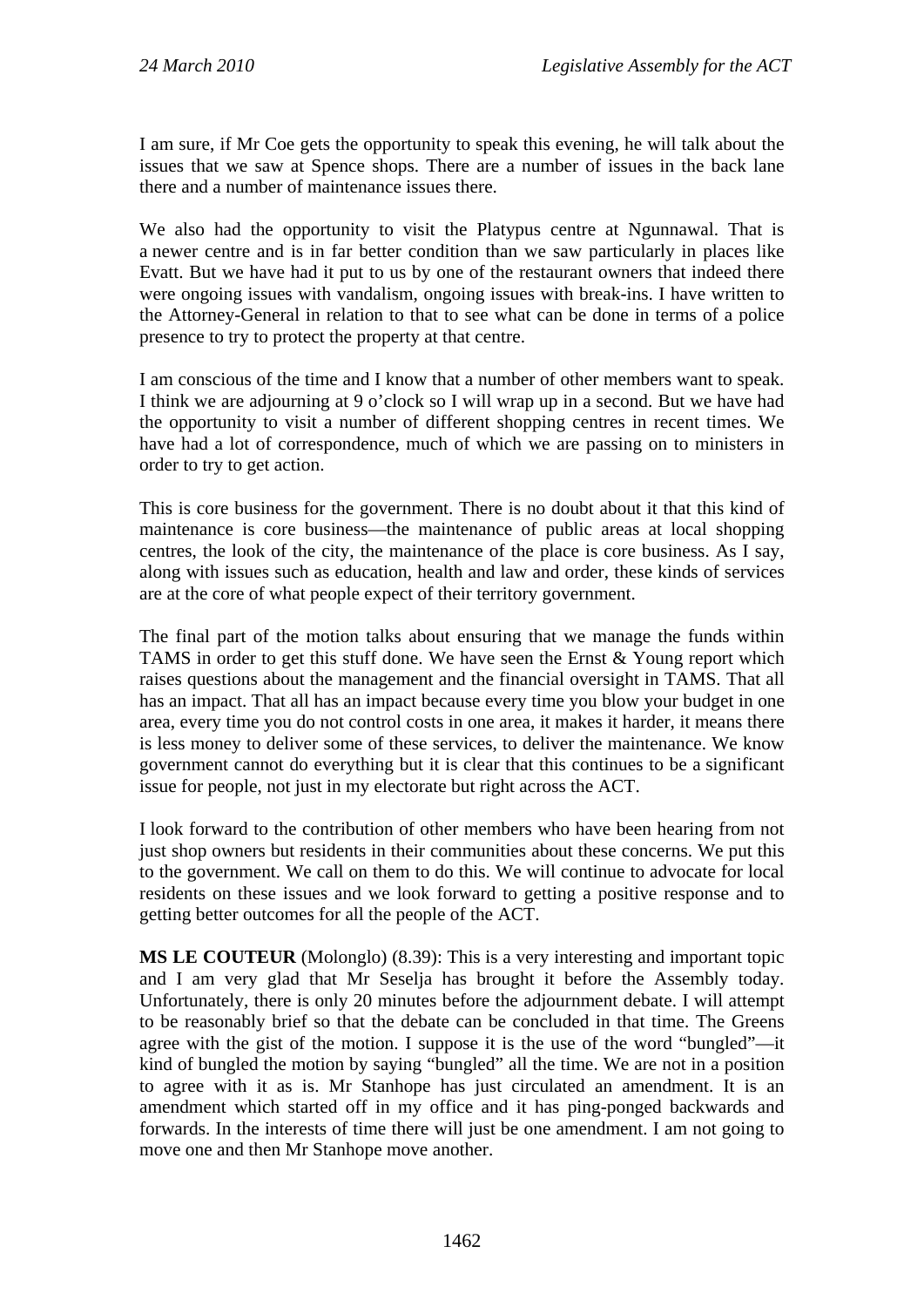Moving on to the substance of the motion, while I do not agree with some of the words, I do agree with many of the things that Mr Seselja talked about. He talked about the look of the city. Canberra is an attractive city. It is well known for looking spacious, clean and well organised. People have different opinions, of course, as to what constitutes the right look for our city. Some people appreciate neatness and think that is attractive. Some people think that neatness equals sterility and would prefer to see the city looking a bit more wild.

It is a significant challenge for government to maintain the look of Canberra to everyone's standard all the time. Graffiti, for example, takes time to clean up. Weeds take time to be cut and to die. With over 600,000 street trees in Canberra, there are a lot of leaf, branch and other maintenance issues that pose a constant challenge. TAMS has to manage all of this with very limited resources. One of the realities of life for the ACT government is that there will always be unmet demand for the sorts of things that TAMS does. We could all give lists of footpaths which we would like fixed and the pot holes which we would like filled in. I do not think that it is simply a matter, as the opposition has said, of TAMS managing its budget better and then everything will be okay. I wish that was all that was necessary. We have a very large city, a dispersed city. Part of that is due to the planning decisions which were made in previous eras when the car was king and we had the Y plan. We cannot easily undo those decisions. We have an expensive city to maintain and I believe it will take more than being more efficient to maintain it.

Getting back to the focus on local shops, the Greens think that local shops are important. They are the heart of communities; they are the hub of the communities. We think that protecting them in these times is very important. I am conscious of the time that we have left to finish these two speeches and vote on this.

The amendment that will be moved talks about improving facilities for sustainable and active transport. That is certainly something which the Greens would like to see. This afternoon Mr Coe said that the situation was such that he could bicycle to work twice as quickly as he could drive. As I understand it, he does not bicycle to work. For people like Mr Coe, we need to improve the facilities for active transport. Given that it is not a timing issue, there have got to be ways of improving our transport. One of them is by having bus stops at local shops with bike parking hoops.

We also talk about working on a trial to implement 40-kilometre speed zones to improve safety for vulnerable road users such as walkers and people riding bikes at shopping centres. This is important to improve the safety and amenity of our local shopping centres. If people feel safe at the centres they are more likely to use them.

Another thing which we would like to see a lot more work on is billposting. This is something which the planning committee has worked on. There is a bill yet to be presented in the Assembly on billposting. One of the recommendations from the planning committee was that shopping centres in general—and here we talk about local centres—should all have adequate billposting facilities. I am glad to see that that is something that will now be part of this motion.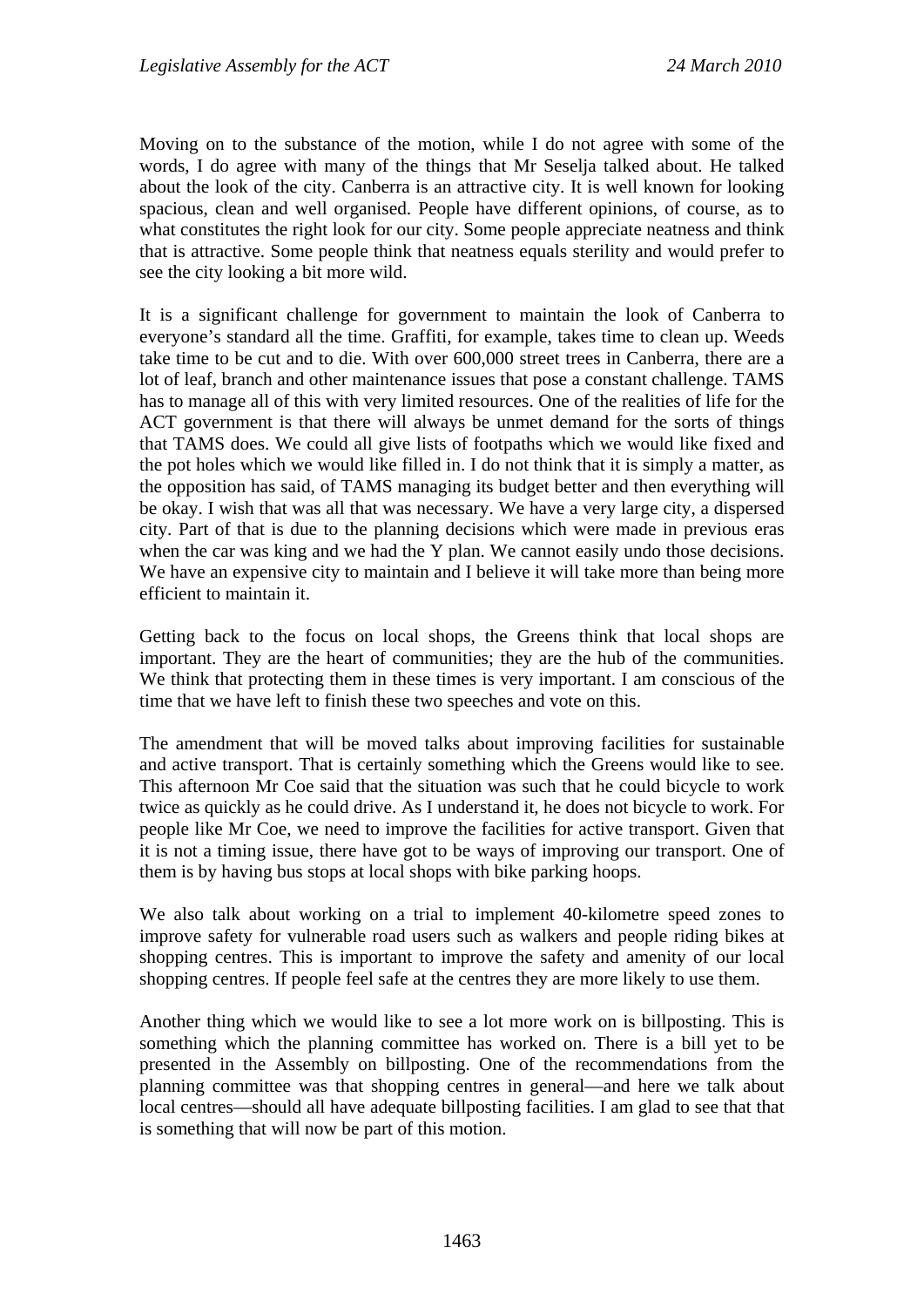Other important things to talk about are artwork. That is something which I am pleased to see the government has done in previous upgrades. It is one of the things that are very controversial, but it is one of the things that make the local shopping centres interesting places to go. Even if you do not like the artwork, at least you can go and see it and say what a waste of money it was. It makes it something to talk about. It is something lively and interesting, rather than having a sterile office or a sterile set of shops.

Finally, in closing, I would say that one of the reasons the Greens support local shopping centres and sustainable transport is food miles. There has been a lot of discussion about food miles, that we should not be buying whatever it is that is fully imported from Norway or flown from California or whatever. But the studies that have been done show that, for most food purchases, the major transport impact is not the impact of getting the food from the producer to the retailer, it is getting it from the retailer to the shopper.

If we have local shopping centres that actually work—if people can walk, ride their bikes, catch a bus or even drive a short distance to the local shopping centre—it can help to significantly reduce the energy that we spend on shopping and buying things. This is one of the many things we need to do to make a city more sustainable. In the interests of time I will conclude at this point. It would be nice to give Mr Stanhope a go and then we can—

**MR SPEAKER**: Before we proceed—I will come to you in a minute, Mr Doszpot there seems to be some confusion, members. If I can perhaps seek your guidance. I have an amendment on my table—

**Mr Stanhope**: I have just discussed that with the Clerk.

**MR SPEAKER**: That is fine.

**Mr Stanhope**: Ms Le Couteur and I came to an agreed position.

**Ms Le Couteur**: Yes.

**Mr Stanhope**: I apologise for the mistake.

**MR SPEAKER**: Thank you. Mr Doszpot, you have the floor.

**MR DOSZPOT** (Brindabella) (8.47): I am pleased to speak in support of Mr Seselja's motion today. The ACT government, led by Mr Stanhope, is responsible for the current look of our city and it is a very tired look, Mr Stanhope—similar to the look of your government. I am constantly hearing from constituents about the state of our city and our neighbourhoods. It is an issue that is brought to my attention every time I visit a shopping centre, every time I attend a community council meeting and often through representations from constituents.

**Mr Stanhope**: There is no more beautiful city in the world.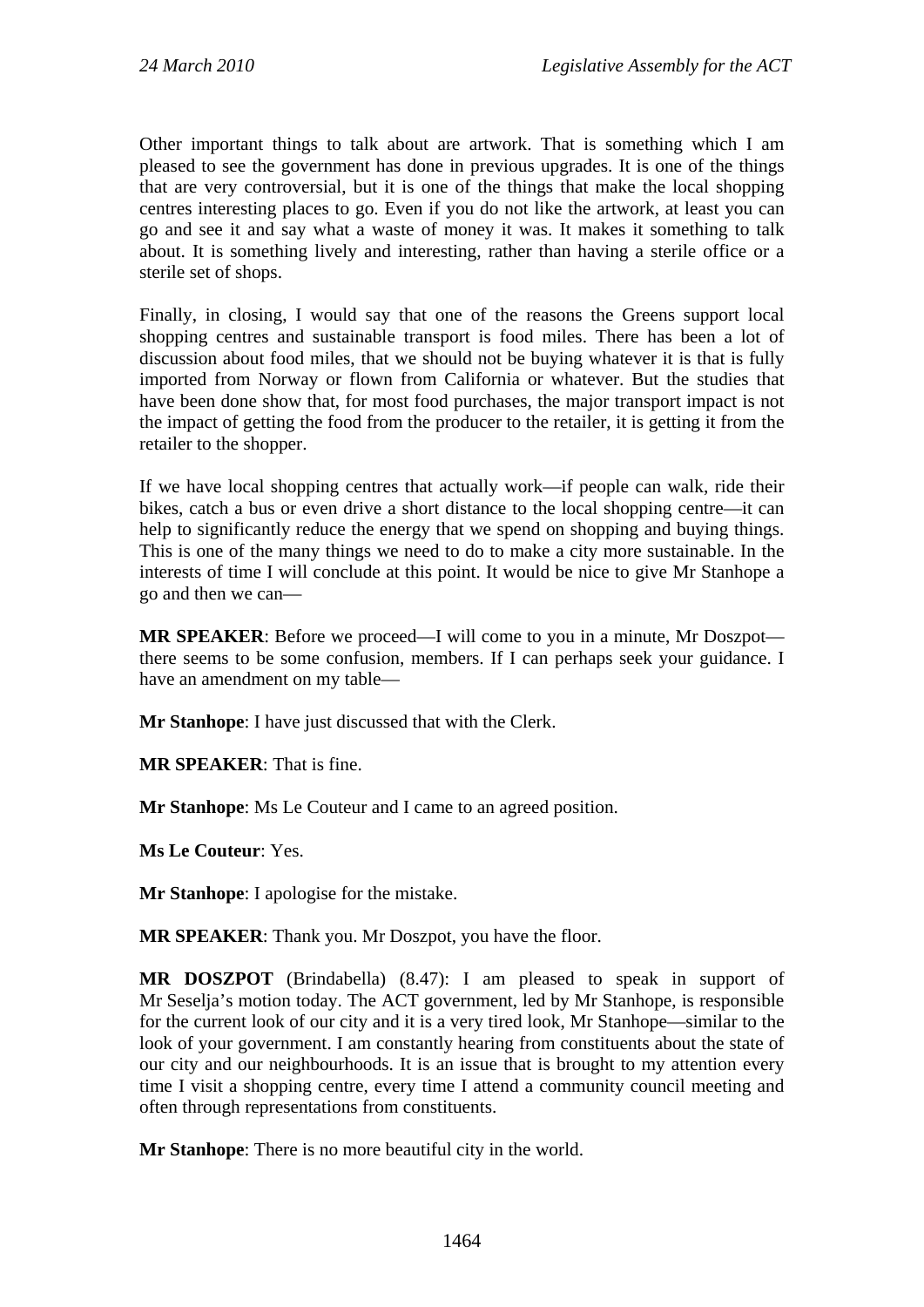**MR DOSZPOT**: Mr Speaker—

**Mrs Dunne**: And you're running it down.

**MR SPEAKER**: Mr Doszpot, just continue. You have the floor.

**MR DOSZPOT**: Thank you. It is an issue that is brought to my attention every time I visit a shopping centre, every time I attend a community council meeting and often through representations from constituents. I have recently addressed issues that range from street lights out of action for over three months near Calwell shops to uneven footpaths and the lack of kerbs and gutters in Bonython. In the scheme of things these issues do not seem as important as other issues, but for the community these issues are paramount. These issues come first for them.

One issue I have recently made a number of representations to Mr Stanhope on is in relation to the maintenance of grassed areas that are potential bushfire hazards. I have heard from one family who could not walk behind their home because of the waist-high grass that they could not get mown or slashed. There is the case of a home owner in Kambah who is constantly reminding the government to maintain a grassed area between his home as well as other residents' homes and a nature reserve behind their properties that is a proven bushfire risk. This patch of grass was well alight during the 2003 bushfires. Without the action and quick thinking of residents, other fires over the years could have resulted in serious property damage or worse.

Our local shopping centres are the hub of the community. They need to be safe, clean, well-maintained places that people are comfortable to visit. The failure of this government to stick to a plan in terms of shopping centre refurbishments is something that will long be remembered. Some of the original Tuggeranong suburbs are ageing and along with them their shopping centres. The residents of these suburbs are also ageing and require adequate and safe infrastructure in terms of footpaths and roads. Simple things like bus shelters and seats are not unreasonable requests and should be installed at every opportunity.

I was pleased to see the Chief Minister respond and install a bus seat at a bus stop in Calwell recently after contact from my office. I had made representations on behalf of a group of older constituents who, after a reasonable walk to the bus stop, would be glad of the opportunity to take a seat while they wait for their bus. Again, that is a simple, not unreasonable request. The installation of this seat and hopefully soon a shelter as well will make all the difference for this group of residents.

Graffiti vandalism is rampant across all suburbs in the ACT. No one suburb is immune. The vandalism is now a regular part of our landscape. We only need to travel down Athllon Drive to see graffiti tags covering the fences of homes in Torrens or travel down Tharwa Drive towards the Lanyon Valley to see a constant landscape of graffiti. The laneways and drains of Gordon, Chisholm, Monash, Calwell and Theodore are all adorned with those tags. Brindabella is not alone. The same graffiti can be found in Manuka and Kingston, in Gungahlin and along fences adjacent to Belconnen Way. It is everywhere. Even government-owned buildings and facilities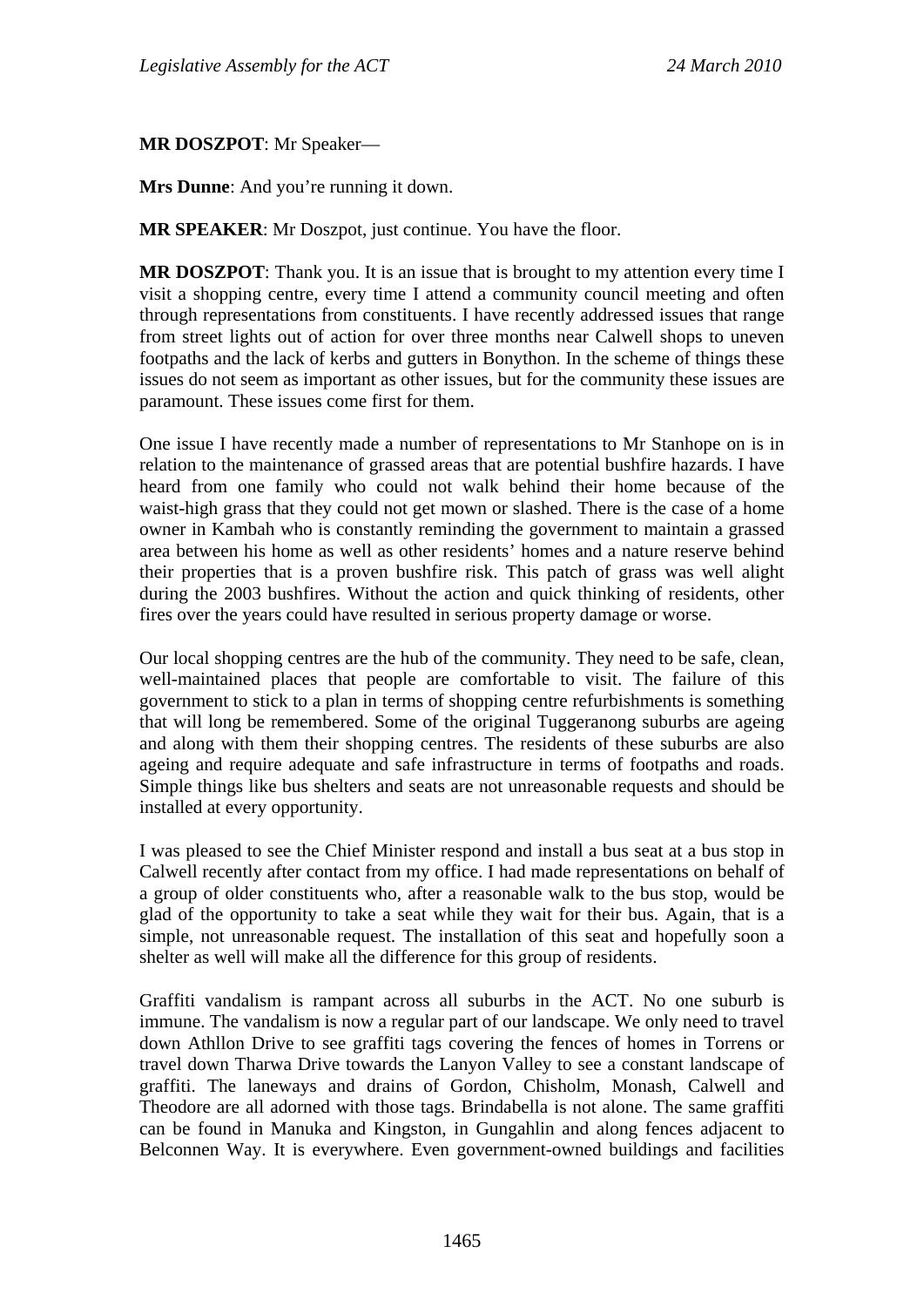are constantly covered in graffiti. Schools, bus shelters and backyard fences are all used as canvases by vandals time and again.

The fact that often the same facility or structure can be graffiti-ed over and over again is proof that the strategy adopted by this government is simply not working. Graffiti vandalism causes many individuals in our community a lot of anguish and sometimes cost, particularly when it is their private property or business premises that have been affected. In addition to being unsightly and illegal, graffiti vandalism also damages our local pride, the pride we have in our surroundings.

The ACT Neighbourhood Watch groups in Calwell and Theodore have long campaigned for a different approach to graffiti vandalism. Residents and members of the Neighbourhood Watch groups throughout Tuggeranong are sick and tired of their suburbs being the targets of vandals and are calling for a new plan. Nick Tsoulias, the Tuggeranong coordinator of Neighbourhood Watch, along with the Tuggeranong Community Council, is looking to conduct a graffiti forum to better understand the issues and to look at some solutions to this seemingly never-ending problem. I also know how keen Neighbourhood Watch are to investigate options adopted by councils and governments across Australia to combat graffiti. I know that Nick and other members keep a close eye on issues relating to the overall look of our suburbs and report issues as soon as they detect them immediately to the government. They conduct working bees and galvanise the community and make a valuable contribution to the ACT. In other words, they perform much of the role that the government and responsible departments should be performing. A letter to the editor published in the *Canberra Times* on 9 March says:

So Jon Stanhope cannot remember Canberra looking more divinely beautiful in the past 41 years … (March 6, p3).

All I can say is—

and I am quoting from the letter—

that he must live in a different Canberra than I do.

There is nothing beautiful about dead trees, weeds, cracked footpaths, neglected roads, overgrown laneways and graffiti covering buildings and fences, and unoccupied dilapidated government-owned buildings.

The reduction in the GST allocation for the ACT is an excellent opportunity for Stanhope's Government to stop squandering money and to reallocate resources …

The letter goes on, but I will not embarrass Mr Stanhope any further. Just this afternoon I received—

**Mr Stanhope**: I'm not embarrassed a bit, Steve. I stick up for Canberra.

**MR DOSZPOT**: Well, you should be. You should be embarrassed, Chief Minister. I would be embarrassed if a letter like that came about the city that I was in charge of,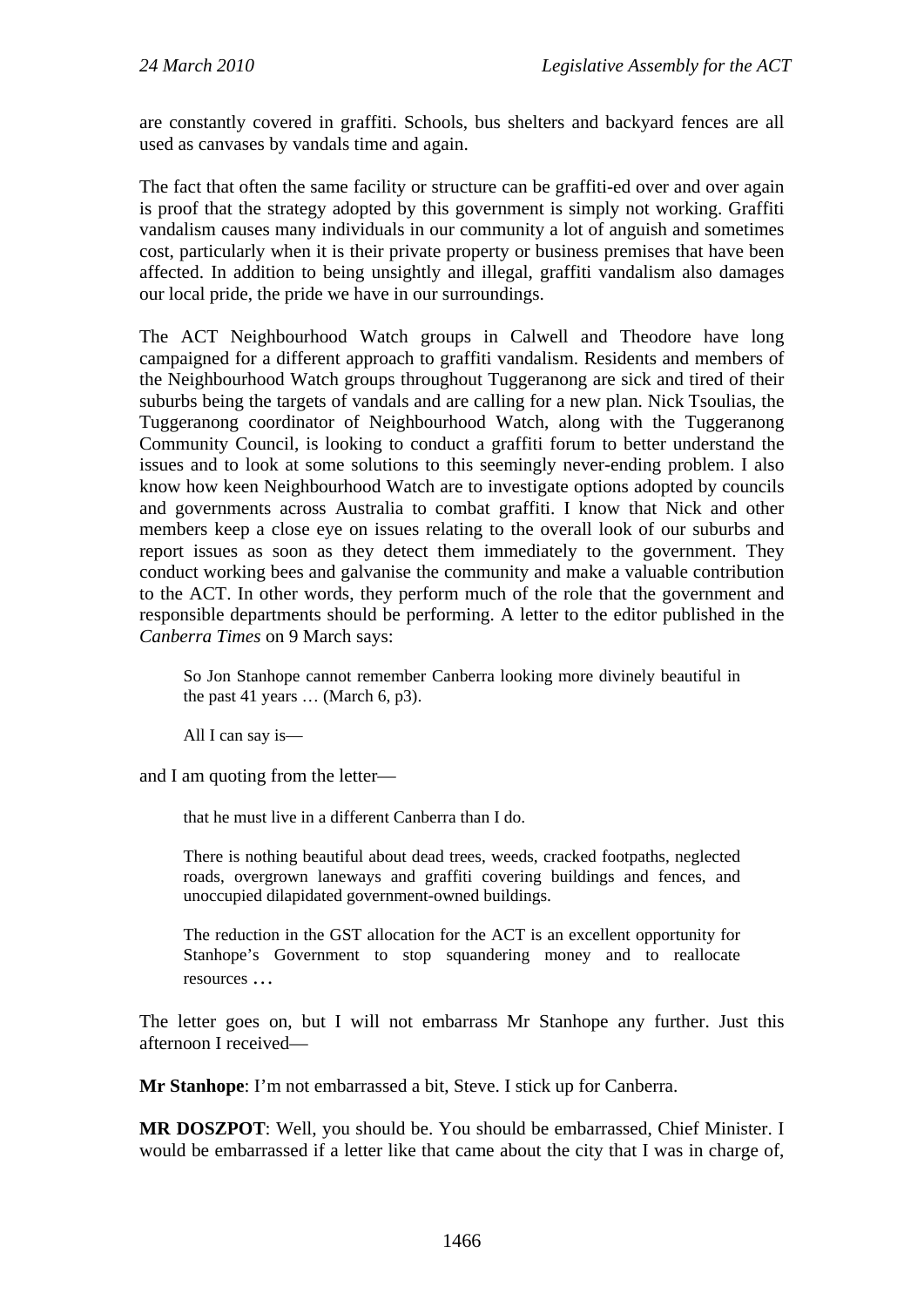like you. Just this afternoon, Chief Minister, I received an email from a Tharwa resident from which I quote:

Dear Steve,

The Tharwa Tennis Club is looking like having to fold up because of burgeoning costs. For instance they are charged \$75 per quarter from ACTEW for the lights plus land rent, \$200 per annum, and public risk insurance about \$700 per year … Just too much for a small club to have to wear considering only a few years ago the club was just charged a peppercorn rent. If the club folds as it has no other option, the risk is there that we will lose the courts given the record of stupidity that Tharwa has had to endure.

Just another nail in the coffin of Tharwa.

This government has quite a history of neglect of this small community, a community that has had its very soul almost destroyed through the local school closures. Its residents were treated with utter contempt by the then minister in charge of the Tharwa bridge fiasco. And now it looks as though they might even lose their small tennis club due to the record of stupidity that Tharwa has had to endure from this government.

It is time for the government to open their eyes to the deterioration of our city and its suburban areas, adhere to timetables and address the issues that are out there. The constant response from Mr Stanhope, as it was from his predecessor, is, "There is a program in place." The trouble is that we never seem to get to some of the smaller suburbs that just keep getting pushed further and further to the end of this queue. They never seem to get near the attention from this government. The list of things that need doing for them just grows and grows.

**Mr Stanhope**: Didn't you write that yourself, Steve?

**MR SPEAKER**: Mr Doszpot has the call.

**MR DOSZPOT**: Mr Stanhope, anything that you do not write or say appears to be stupid. I cannot take it as anything other than a recommendation from you. As Mr Seselja has outlined, there is a litany of waste that can be attributed to your government, Mr Stanhope. There is room to efficiently manage funds within the Department of Territory and Municipal Services that would allow for the department to undertake adequate maintenance of public areas, including local shops around Canberra on a yearly basis. The electorate would welcome this move. Mr Speaker, I commend Mr Seselja's motion.

**MR STANHOPE** (Ginninderra—Chief Minister, Minister for Transport, Minister for Territory and Municipal Services, Minister for Business and Economic Development, Minister for Land and Property Services, Minister for Aboriginal and Torres Strait Islander Affairs and Minister for the Arts and Heritage) (8.56): I move:

That the debate be adjourned.

**Mrs Dunne**: Mr Speaker, I was on my feet and I had your eye.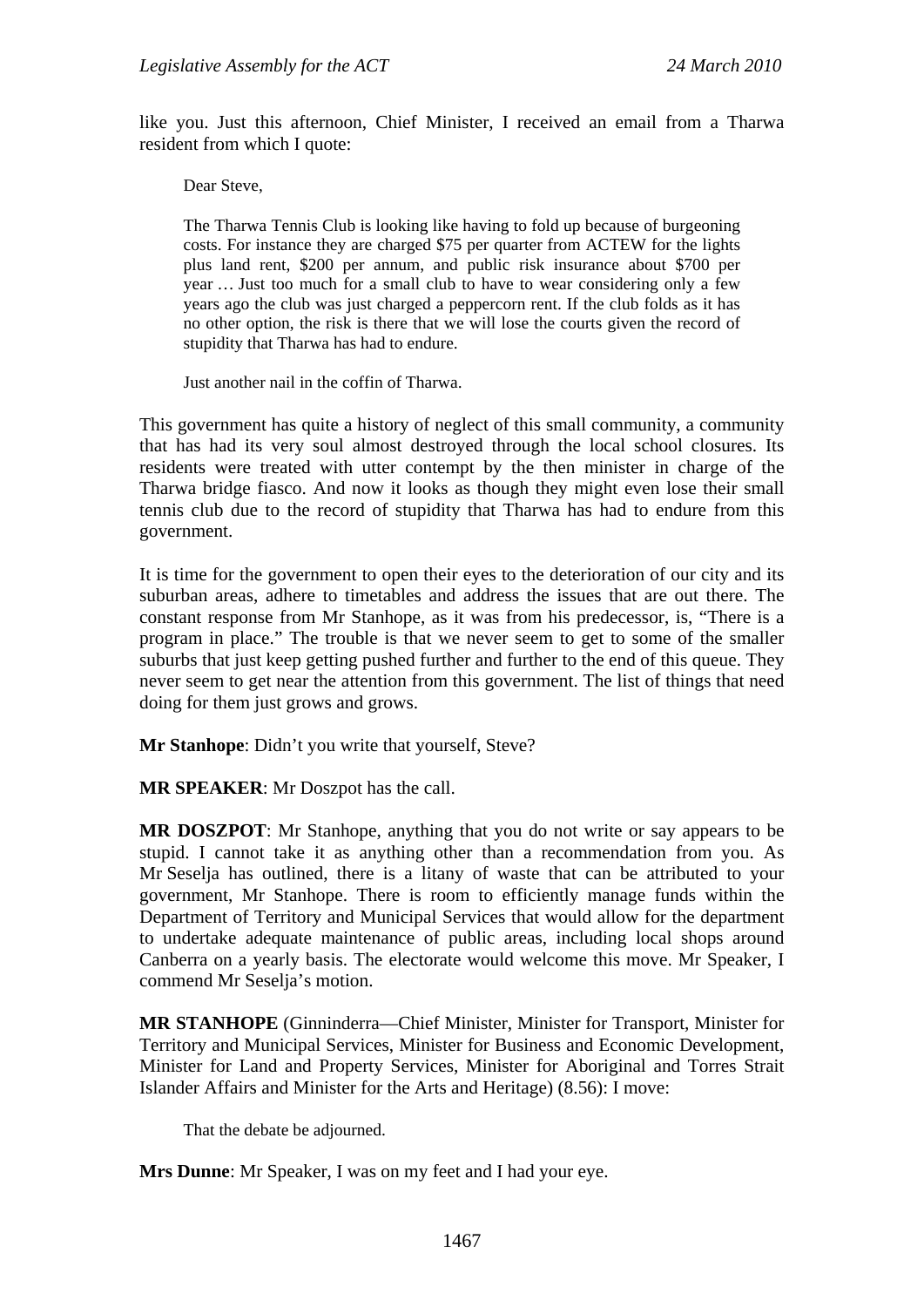**MR SPEAKER**: Mr Stanhope already sought the call, Mrs Dunne.

**Mrs Dunne**: So I cannot speak for the three minutes before—

**MR STANHOPE**: It is two minutes to nine and, consistent with the agreement, I thought this would be the agreement of all of us.

**Mr Coe:** It is two minutes to 9 o'clock.

**MR STANHOPE**: Two minutes to nine.

**Mr Coe**: Two minutes to nine is two minutes to nine.

**MR STANHOPE**: I was trying to do justice to Mrs Dunne or any other possible speaker and I moved that the debate be adjourned at one minute to nine.

**MR SPEAKER**: I am sorry, Mr Stanhope. Do you mean that this motion be adjourned or that the Assembly do now adjourn?

**MR STANHOPE**: I have moved that the debate be adjourned. Subject to the outcome of that, I will move that the Assembly do now adjourn.

**MR SPEAKER**: Thank you.

Question resolved in the affirmative.

Debate adjourned to the next sitting.

# **Adjournment**

Motion (by **Mr Stanhope**) proposed:

That the Assembly do now adjourn.

#### **Public areas—maintenance**

**MRS DUNNE** (Ginninderra) (8.58): There are a few matters that I would like to touch on, including some that I was going to touch on briefly in the debate which Mr Stanhope just adjourned.

I will take up where Mr Seselja left off. Mr Seselja and I visited the Evatt shops last week, along with one of our staff. We spoke with most, if not all, of the shopkeepers there in the course of the afternoon. There was a very clear message that they felt that the government had pretty much neglected the Evatt shops. It is a very prosperous set of shops. It has a good mix of shops, and everyone we spoke to when we were there was telling us that business is good overall and that it provides a great service to the suburb. But they are crying out for some refurbishment, some prettying up. As the longstanding shopkeepers will tell you, nothing has been done at the Evatt shops for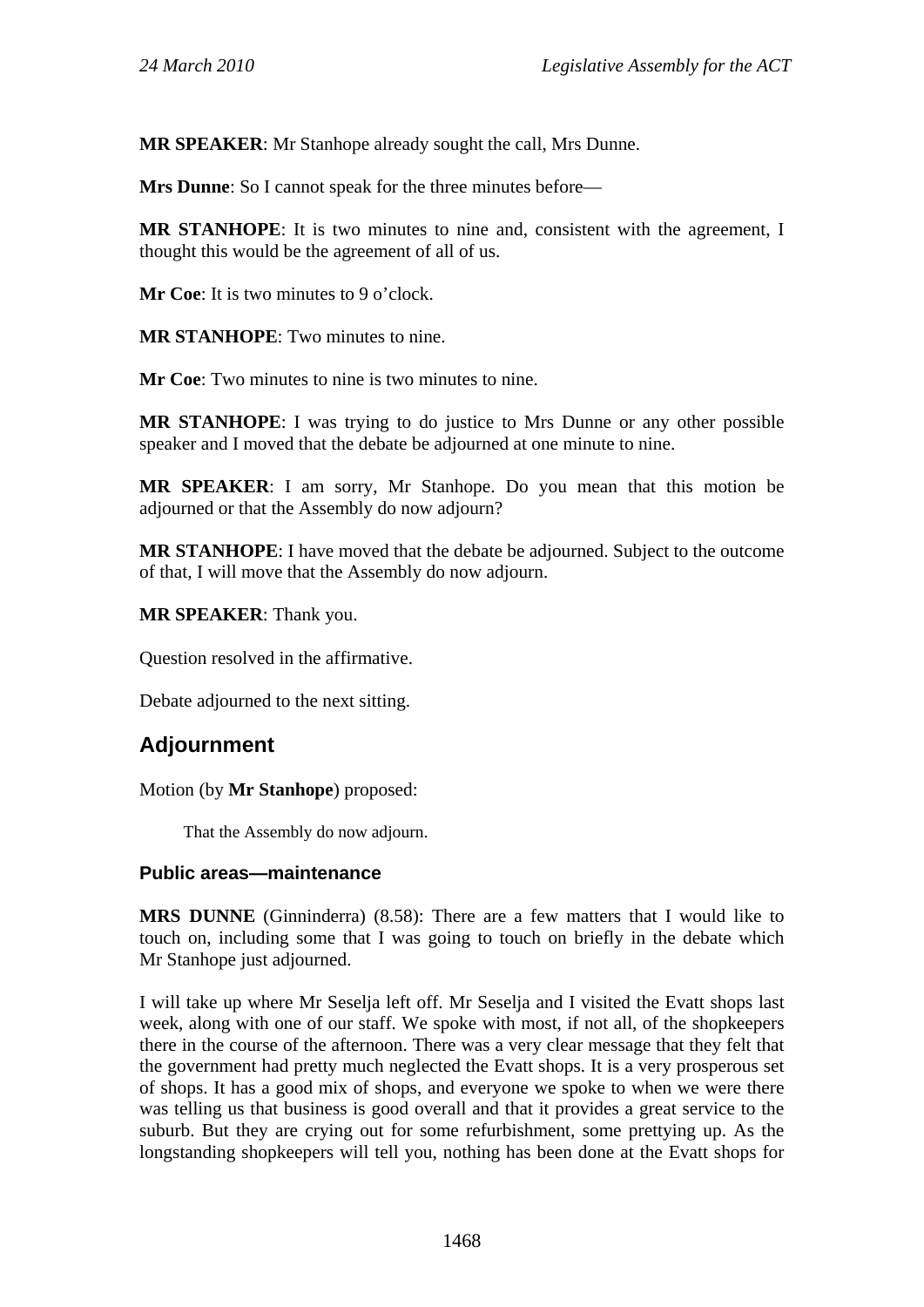20 or 30 years—to the public domain. It is not that they want to spend a large amount of money, but they want to perhaps look at improving parking access, improving some signage and just making the place look a little cleaner.

On the subject of cleaning, when Mr Coe and I went to Clean Up Australia Day in Macgregor back in early March, I arrived about a quarter of an hour or 20 minutes before the appointed time. An elderly gentleman had driven down and was waiting to see Mr Coe and I when we arrived, because he was so incensed by an article in the paper where Mr Stanhope had basically said that people should stop whingeing about the state of the city. He was incensed about the lack of cleanliness and the lack of mowing. He was a long-term previous employee of TAMS in its previous orientations. He had been involved in the mowing campaigns in the ACT. He was incensed that the Chief Minister could say that Canberra is looking fantastic. As we all know, it is not. This is the gravamen of Mr Seselja's motion here today.

This was brought home to me again this week, when a staff member and I visited a constituent who had some problems where someone had complained about the way they were keeping their chooks. I went inside their immaculate yard—an absolutely immaculate yard, with extraordinarily well-kept chooks, other birds and things like that. It was a great garden, where there was not a blade of grass out of place. Someone had complained, probably out of spite because they were not getting enough free eggs over the back fence. I do not know why, but it was interesting to look over into the common land from these people's backyard. I said to the house owner, "Who looks after the common land out there?" It was clearly common land. He said, "Vicki, the only time it gets mown is when I do it." This is what people are finding over and over again. If they want something done, they have to do it themselves, because the Stanhope government is not providing services in the electorate.

I cannot let today go by without doing one other thing. Ms Hunter reluctantly spoke in the motion on the budget and, in doing so, embarrassed herself in relation to her electorate by saying essentially that people should not be complaining about the GDE. If the Greens had had their way, the GDE would not have been built at all. It is very easy for Ms Hunter to say that; she does not have to get out of Belconnen every day when she goes to work, because Ms Hunter does not live in her electorate. Mr Coe, what was it this morning? An hour and 40 minutes to get to work from Nicholls? On most mornings, what used to be a 20-minute run is now closer to an hour from Evatt. Ms Hunter lives in O'Connor; she does not have to battle her way out of Belconnen, as Mr Coe's constituents do and my constituents do.

The traffic delays that we are experiencing in Belconnen are an absolute disgrace, and they are an absolute disgrace brought about by the shiftlessness of the Stanhope government, which would not build a proper road in the first place. We are now in a situation where we are being confronted with more traffic delays because of roadworks that have been forced upon the government because they did not do the job properly in the first place.

### **Legal aid**

**MS PORTER** (Ginninderra) (9.03): I rise to talk about legal aid and some services that are new initiatives. I regularly meet with officers from Legal Aid ACT, who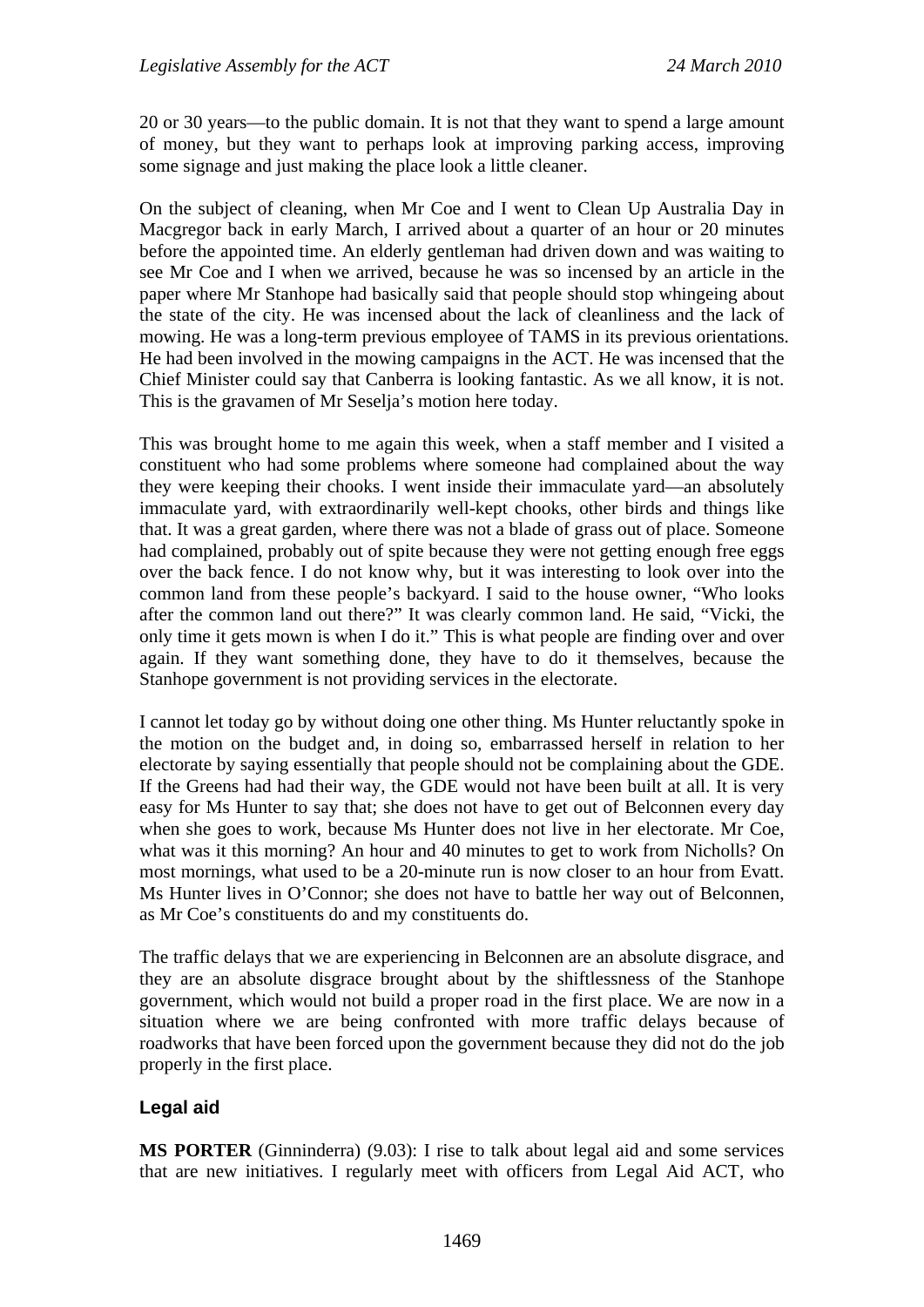update me on initiatives in their area. I was pleased to meet with them again this week. They brought with them a copy of the latest strategic plan for 2008-12 and a paper to highlight the latest program changes that fulfil some of the new directions they outlined in that document.

This paper is called the snapshot paper for 2009. There is mention made of recent research in Australia and overseas that, not surprisingly, reveals that conventional methods of providing legal aid services to meet the needs of the most vulnerable in our community do not necessarily meet their needs. These are groups such as the homeless, those living with mental illness and the elderly. I will read from the paper in relation to some of these initiatives:

- adopting a holistic ... approach to service delivery by building relationships with other community services to facilitate cross referral of people in need of legal and other kinds of help;
- improving access by vulnerable and disadvantaged people to legal aid services by establishing outreach … services at community service hubs around the ACT;
- expanding and diversifying community legal education programs, and improving the targeting of legal information to those with special needs, and
- establishing a Prisoners' Legal Service at the … Maconochie Centre … to protect prisoners' rights and support rehabilitation by assisting prisoners and their families to resolve legal issues that arise during imprisonment and on reintegration into society.
- Establishing an outreach legal service for homeless people in the Territory, in partnership with community legal centres and the Aboriginal Legal Service.

I want to dwell a bit longer on that particular outreach to homeless people, which is called Street Law. It was just recently established and has a manager by the name of Amy Kilpatrick. Amy wrote to me about the program to give me a little bit more detail after the legal aid officers had been to see me.

The service commenced in November 2009 following a grant from the ACT government and a one-off grant from the commonwealth. It was a joint initiative of Legal Aid, the Aboriginal Legal Service and ACT community legal centres. It began by consulting with the homeless community as to where they should meet. They negotiated and discussed where they should provide this outreach service, with over 60 stakeholders, in order to help build an understanding of how legal aid could actually meet the needs of homeless people that are in need of their service. This resulted in not only the name Street Law, but also the provision of service through local advice centres. They will be providing services through local advice centres at host agencies, appointments booked at and through community services, and telephone advice.

There are going to be six host agencies for local advice around the city, including the Gungahlin Child and Family Centre, Migrant and Refugee Settlement Services, Indigenous services, some of the women's refuges and regional community services.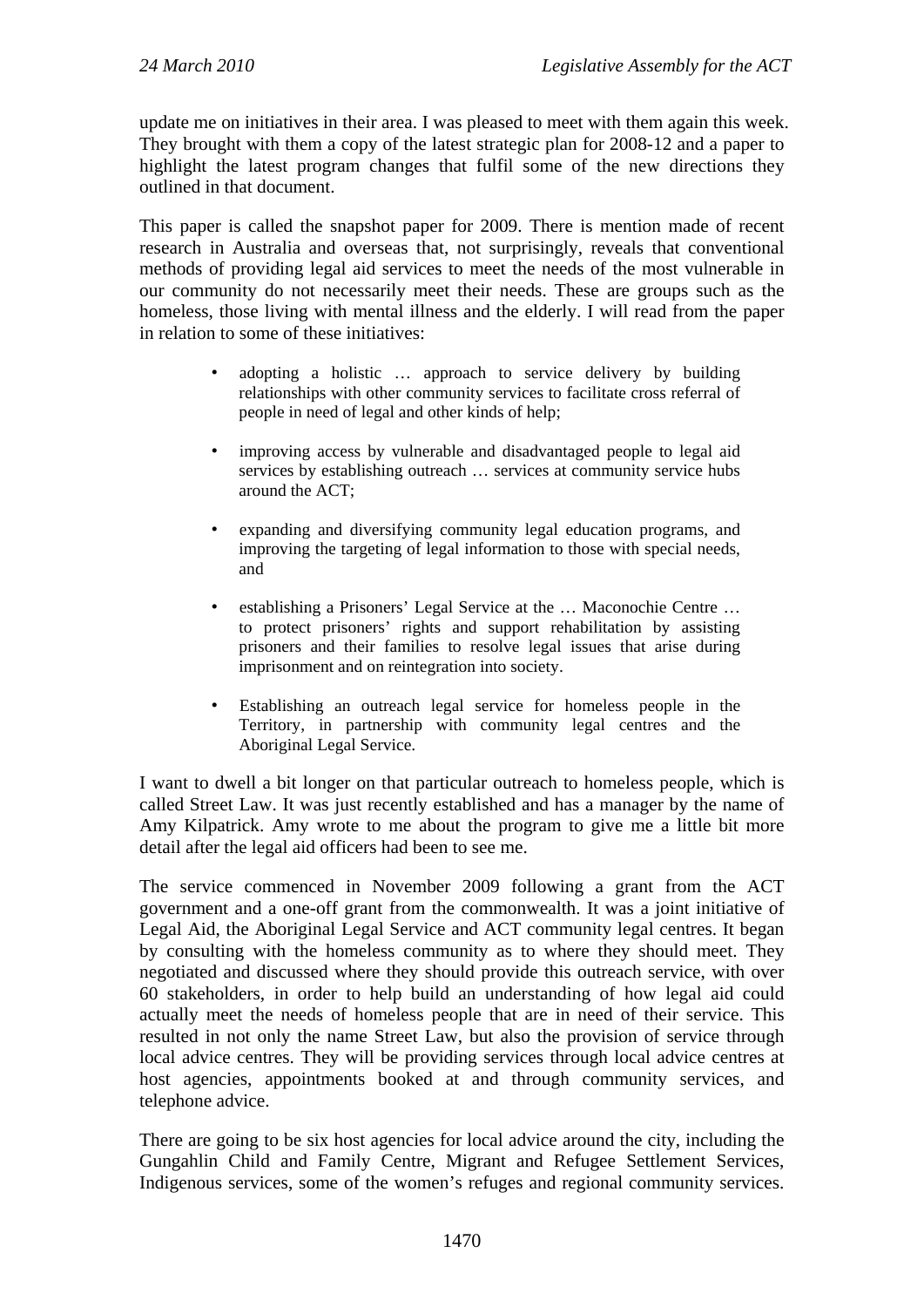This will provide a place where homeless people will know that they will be able to get legal advice from Street Law. It fills a real need and a gap that they have identified in providing legal services to people in the ACT.

#### **Institute of Foresters of Australia**

**MR COE** (Ginninderra) (9.07): I rise tonight to speak about forestry, the Institute of Foresters of Australia, and the commitment of Bob Newman OAM in this field.

I believe that the forestry industry unfairly gets a bad rap from media and many involved in politics. Forestry has much to be proud of, and if we had more foresters involved in the management of our parks we would all benefit from their expertise.

The Institute of Foresters of Australia was established in 1935 and has more than 1,300 members involving all areas of forest management and conservation. The main objects for which the institute was established are:

- i. To advance and protect the cause of forestry
- ii. To maintain a high standard of qualification in persons engaged in the practice of forestry
- iii. To promote professional standards and ethical practice among those engaged in forestry
- iv. To promote social intercourse between persons engaged in forestry
- v. To publish and make educational, marketing and other materials available to those engaged in forestry
- vi. To provide the services of the Institute to forestry organisations inside Australia and in overseas countries as the Board may deem appropriate.

The institute produces the *Australian Forestry Journal*, which is a world-class publication, a newsletter called the *Forester* and more.

Last Sunday was World Forestry Day. A dinner at the ANU was held on Monday night to mark the occasion, for the presentation of awards and to hear from guest speakers. My Liberal colleagues Zed Seselja and Brendan Smyth were in attendance. Also in attendance were representatives of companies, government agencies, academics, students and others interested in forestry. The main award which was presented was the ACT Forester of the Year Award. This year the recipient is Claire Howell, who is a senior research scientist at the Bureau of Rural Sciences. I congratulate her on winning the prestigious award.

The guest speakers for the evening were Robert Newman OAM and Dr Peter Volker. Dr Volker is the national president of the institute and he delivered a presentation about the future of forestry and the challenges and opportunities that lie ahead. Bob is a legend of the forestry community, especially in and around Canberra, as he has been active in the industry for 60 years. He and his wife Janet are wonderful,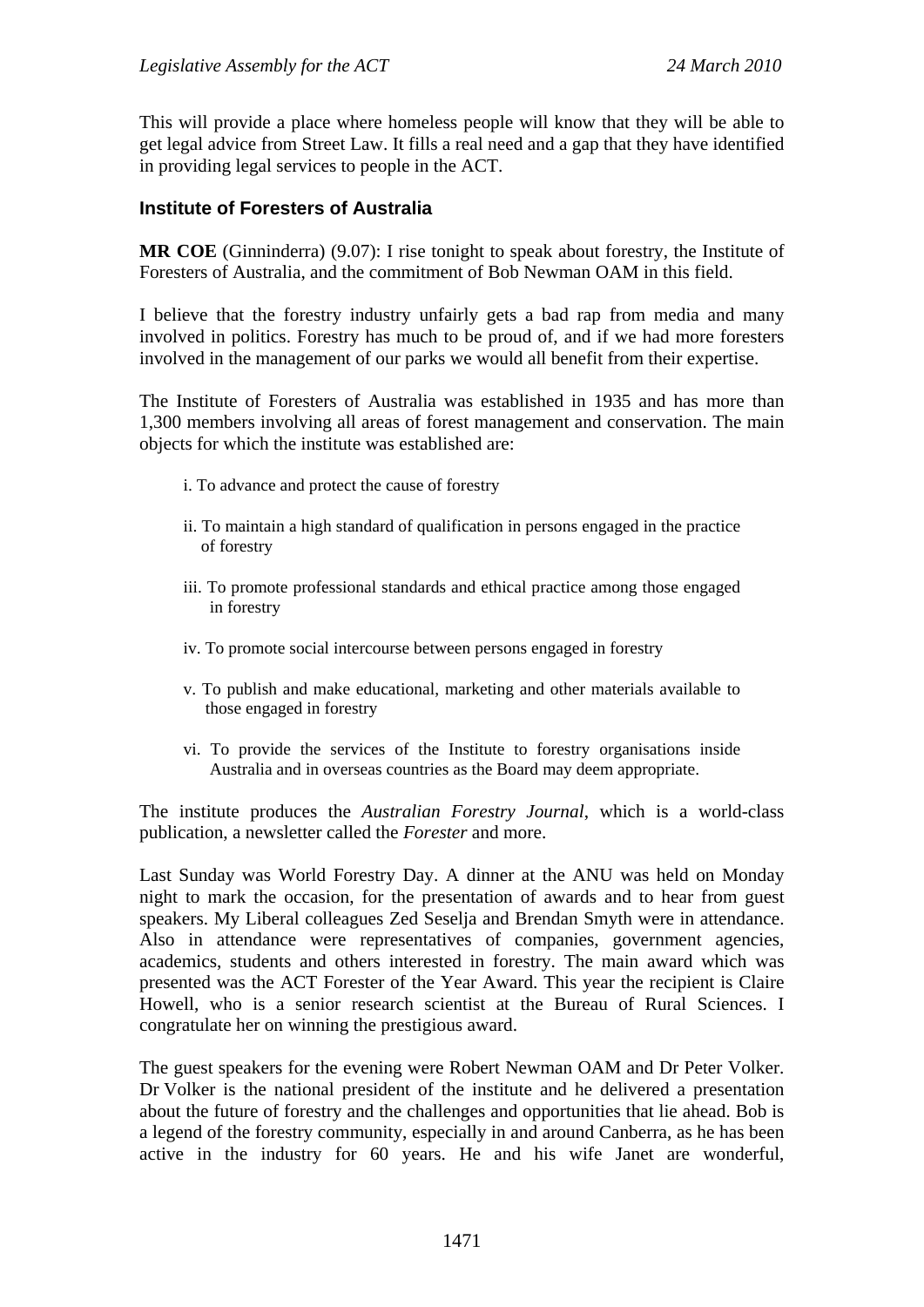community-minded people who continue to give much to Canberra. Bob received a Diploma of Forestry from here in Canberra and a Bachelor of Science in forestry from the University of Melbourne in 1958. He is a fellow of the Institute of Foresters and a life member of Timber Communities. On Australia Day 2006, Bob received the Medal of the Order of Australia. The citation reads:

For service to forestry through administrative roles in industry organisations and as an educator and author, and to the community.

Bob worked at the Victorian Forests Commission; CSIRO; Australian Newsprint; the Victorian State Electricity Commission; Strahan and Davies Pty Ltd; Timber Distributors Canberra and Southern NSW; and his own business, RL Newman, consulting foresters. I commend Bob for his ongoing commitment to forestry.

I would also like to commend the ACT Division of the Institute of Foresters of Australia for their promotion of the institute and the issues here in the federal district. In doing so I would like to acknowledge the committee members: Philip Pritchard, the chairman; George Dashwood, the secretary; and Peter Kanowski, Peter Langdon, Ian McArthur and Mark Parsons, who are all committee members.

This year, 2010, marks 100 years of forest education in Australia. Here in the ACT we are very fortunate to have what is regarded as one of the leading forest education providers, the ANU. As part of the celebrations this year, memorabilia will be on display; there is a social weekend in Creswick in Victoria on 16 and 17 October; and many other events are in store. People interested in finding out more should visit www.forestry.org.au.

In Bob Newman's address on Monday night, he discussed the need to get foresters back involved in managing our parks. We also heard of the lack of central leadership in many of the states where multiple government agencies are responsible for different aspects of the forests, which creates confusion and inefficiencies. We also heard about the many comparative advantages of forestry, one of them being with regard to the industry's position as a low emission industry.

Foresters always have been and always will be concerned with sustainability and managing changes in our climate. I urge all in this place to seek the views of foresters and the institute when it comes to how we manage and sustain our forests and parks.

### **Public areas—maintenance**

**MR HANSON** (Molonglo) (9.11): Mr Speaker, I have been out and about in my electorate of late, and this relates to the motion that was brought on about local public areas. I would like to talk a little bit about the shopping centres in Molonglo and particular ones that I have been to over the last few months. One of those is the shopping centre at Ainslie, and I note that, although there is an intention to upgrade the car park and the shopping centre, this has been an ongoing plan for quite a while now. There is a certain amount of confusion amongst the shop owners there about actually what is going to occur, when it is going to occur and what the final result will be.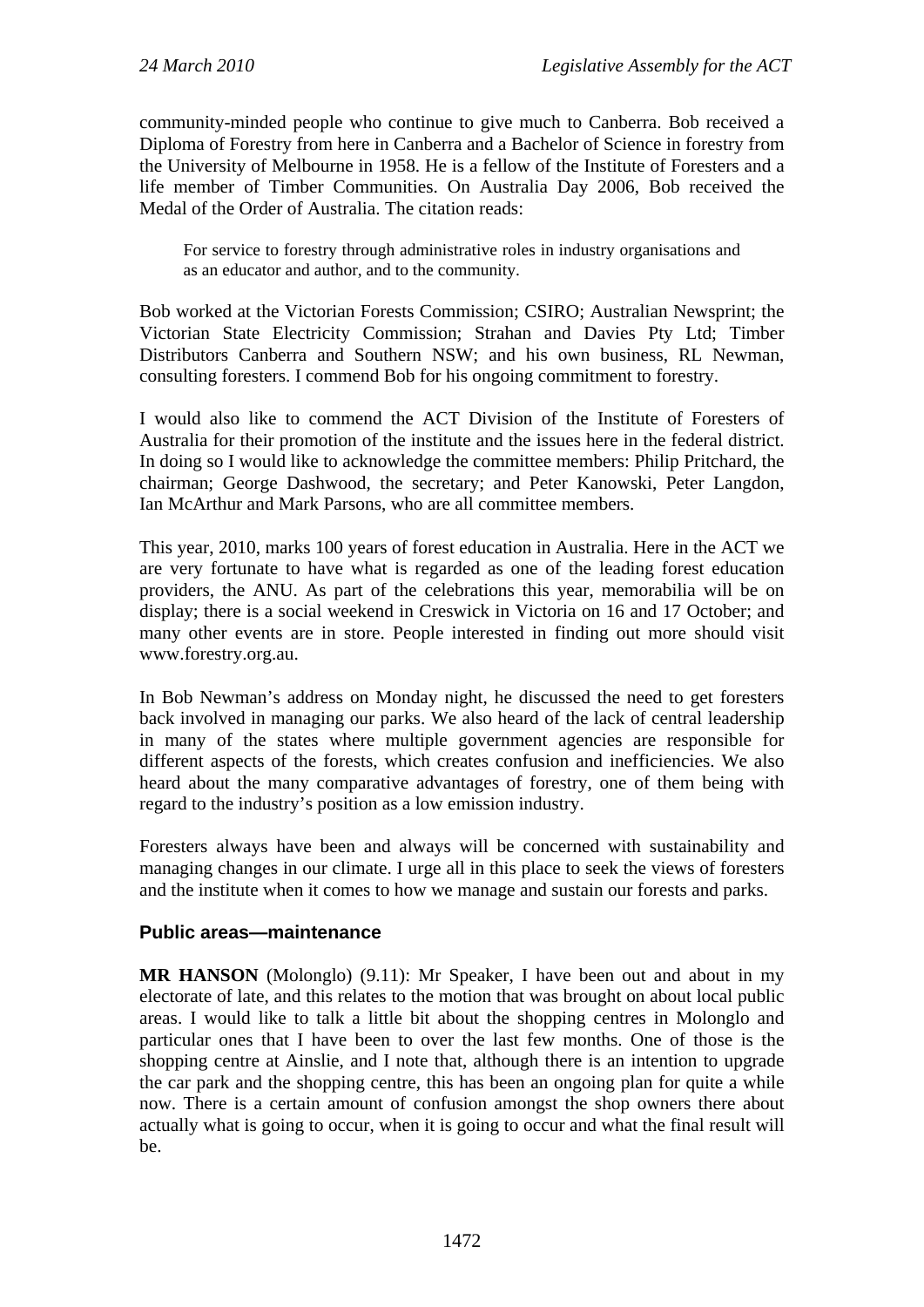Certainly, they have been living at the Ainslie shops for many a year with a dilapidated centre. In particular, the issue that has been raised with me by many of the shopkeepers and many of the people that frequent the Ainslie shops is the state of the car park, particularly to the rear of the shops. That is where many of the people who work there park, and you almost need a four-wheel drive to park there. If you have been there you will know what I am talking about. The problem that business owners complain about at the front of the shops is a lack of car parking. It really does affect shop owners plying their trade and attracting people to come to their businesses.

A similar situation exists at Campbell shops, and if you go and visit the shop owners there they will complain to you and explain to you that there is a real problem there with the facility: the upkeep of the shops, the lack of public toilets—I know that is an issue that has been raised with government with no response; lack of parking; and lack of lighting, which has led to people allegedly conducting drug deals around the shopping centre and unfortunately a ram raid that occurred at those shops lately. There are some great shops at Campbell, places like Hello Cafe and some great restaurants that many of us have been to. Some of the small business men are really doing it tough, and the problems are making their jobs just a bit harder.

Other shopping centres I have been to include Mawson. If any of you saw the front page of the *Chronicle* today, you would know that Bob Smith, who is one of the community-minded shopkeepers, and others are very concerned about the state of the Mawson shops: the graffiti that covers the place, including the park-and-ride facility that was discussed today in one of the other debates; the drug deals that are going on around the place; the lack of maintenance, including the state of the grass in all the areas; and the rubbish that just covers the place. Problems that were raised with me at O'Connor include problems with long-term parking, the potholes, the cleanliness of the area and so on.

I just make the point that this is a real issue for many of the shopkeepers, small business men and women who are doing it very tough in today's economic environment. They are finding that the state of parking in the town around the local shopping centres and the rundown nature of public amenities mean that it is increasingly difficult to attract people to their shopping centres, because if you know you are not going to get a park, if you know it is going to be poorly lit, if you know it is looking a disgrace and it is a threatening area because there is graffiti everywhere, you will choose to shop elsewhere, and that is what is happening. I commend Mr Seselja for the earlier motion that was brought on, and I ask that the Stanhope government look into this issue with greater zeal than they have to date.

### **Canberra After Suicide Support Canberra Convention Bureau**

**MR SESELJA** (Molonglo—Leader of the Opposition) (9.15): Mr Speaker, I want to mention a couple of organisations: firstly, yesterday evening I had the opportunity to attend a function where Canberra After Suicide Support and the Mental Health Foundation of the ACT hosted the unveiling of a memorial seat at Weston park, Yarralumla, in memory of those who have lost their lives to suicide. It is a beautiful spot near the lake, and the seat is intended to be a special place for reflection, meeting,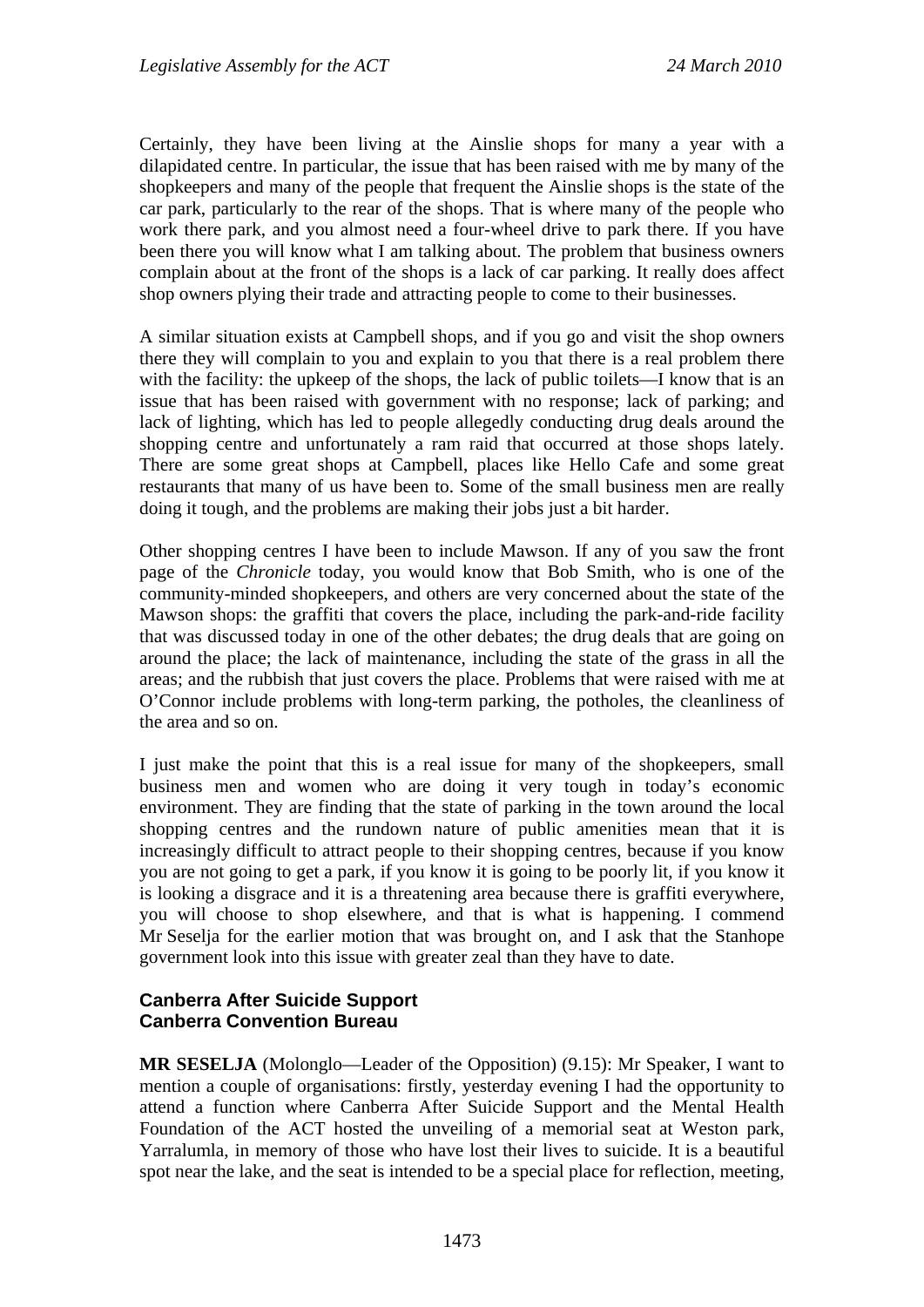solace and support for all those bereaved by suicide, as well as a means of quietly informing the wider community of the heartache that suicide leaves in its wake. The seat was funded by a Southern Cross community grant and bears the inscription:

In memory of precious lives lost to suicide Dedicated by survivors of suicide bereavement *"Although the world is full of suffering, it is full also of the overcoming of it"—Helen Keller* 

Canberra After Suicide Support is a self-help group organised by people who have experienced the consequences of the suicide death of someone close to them. CASS helps reduce the isolation suffered by those bereaved by suicide by introducing them to others who understand the heartache of suicide bereavement. CASS also organises the annual remembrance ceremony for lives lost to suicide.

I would just like to really pay tribute to Carmel O'Reagan and Sally Emerson who founded Canberra After Suicide Support. Both have been affected by suicide in their families. I think they are courageous women who are performing what I see as a very important service and offering a very important support to those who are suffering what must be one of the deepest forms of grief that any of us could imagine. I have been to a couple of their events over the years, and they never fail to move. Unfortunately for many of us, words fail us, but I cannot speak highly enough of both Carmel and Sally and all of those who work with Canberra After Suicide Support.

I want also to make note of the Canberra Convention Bureau and the top secret showcase dinner which they put on last Friday night. I did not get a chance to speak to you. Mr Speaker, but I believe you were in attendance. My colleague Mr Smyth was in attendance, as well as some federal representatives, including Annette Ellis. This is a real showcase. As the name suggests, it is the showcase dinner, which is about showcasing Canberra. The few days over which they have interstate clients is about showcasing Canberra. It is an important tourism event, because this is about people choosing Canberra as a convention venue, and we know the significant economic benefits of the conventions industry.

Robyn Hendry does a sensational job as the Chief Executive of the Canberra Convention Bureau. I would like to pay tribute to Robyn and her staff—Robyn always seems so calm under pressure, regardless of what is going on—Carla Huetter in sales, Robert Doyle, Jemma Davie and Leslie Francis, who are the main team, and I am sure there are others whose names I do not have.

I pay tribute to the Canberra Convention Bureau, particularly Robyn Hendry for her leadership. It was, as always, an excellent dinner, an excellent event, an excellent opportunity to showcase Canberra. For us as local representatives, I think it is important. When I go to these dinners, I always feel I am advocating for the ACT, advocating for Canberra, and it was a fantastic event. Once again, I thank the Canberra Convention Bureau for their hospitality.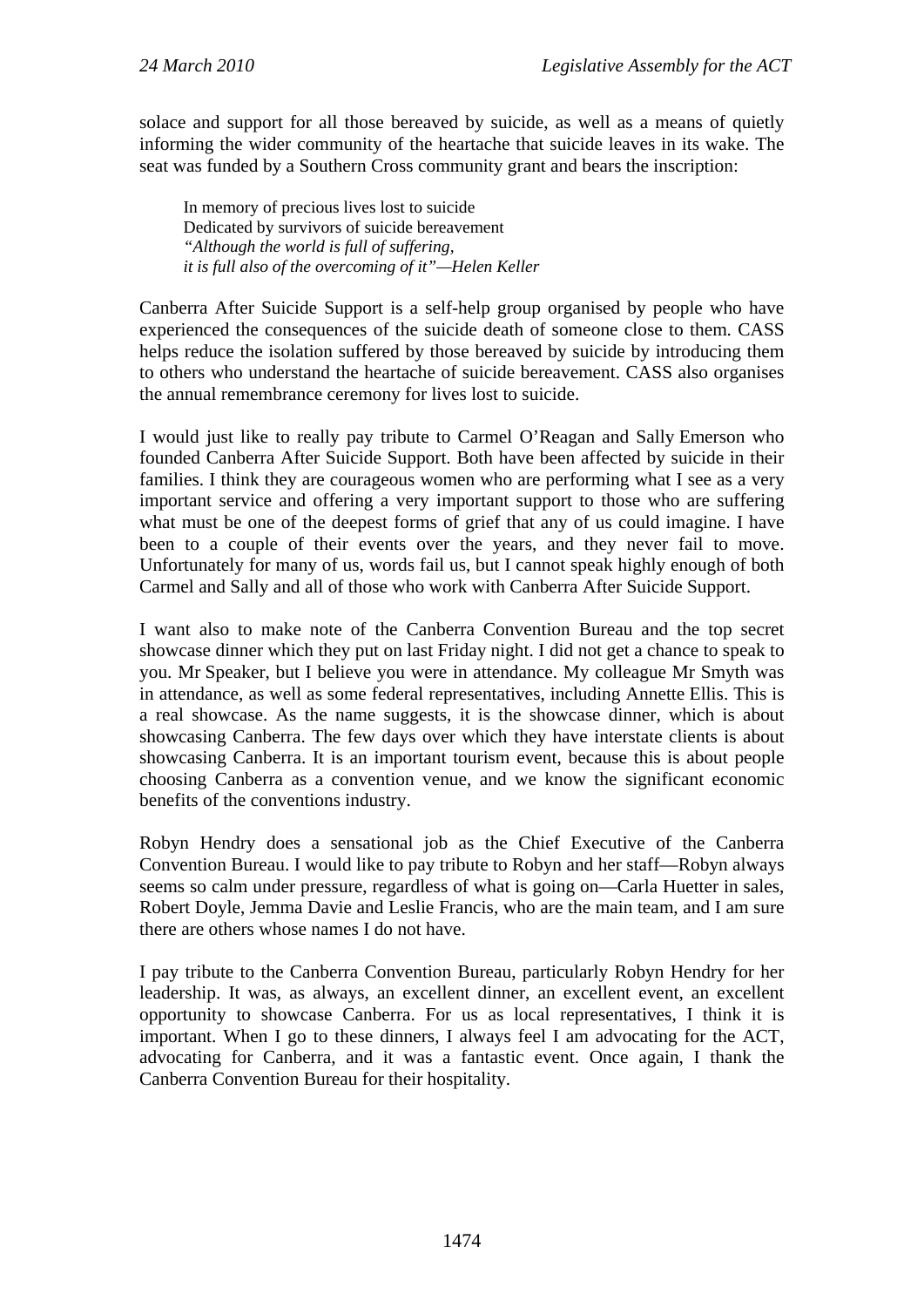### **Litlinks**

**MR DOSZPOT** (Brindabella) (9.19): In my capacity as shadow minister for education and training, I was pleased to attend for the second year running an awards ceremony called Litlinks, held at the National Library theatre last night.

The Litlinks awards ceremony is an initiative of the ACT Association for the Teaching of English, or ACTATE, and generously sponsored by Roger and Maxeme Tall, owners of the Paperchain bookstore in Manuka. Litlinks is also supported by the National Library of Australia and the ACT Writers Centre.

The event celebrates and rewards young student writers from schools and colleges across the ACT. The event last night also showcased and launched the 2009 Litlinks book of writing by the creme de la creme of ACT high school and college students in years 10, 11 and 12. This year the competition attracted 47 entries from seven colleges and six high schools. The ceremony itself was emceed by Ms Jacqui Burke, a former MLA and now a frequent contributor to community activities.

Prior to the finalists and the eventual winners being announced, Ms Burke hosted a panel of experts that included last year's winner, Ms Ashley Orr; Mr Jack Heath, an author and the ACT 2009 Young Australian of the Year; and Mr Omar Musa, a renowned Canberra poet and rapper and the 2008 Australian slam poetry champion. They were very informative and entertaining as they shared their literary successes with students, teachers, parents and guests.

Dr Anthony Eaton, a Canberra-based author and lecturer at the University of Canberra, was the guest speaker, and he also had the unenviable task of selecting the overall competition winner, who was Jessica Swann of Erindale College, while the runner-up was Rachel Stokker from Lake Tuggeranong college. As a member for Brindabella, I take special pride in congratulating Jessica Swann and her teacher, Toby Grundy, from Erindale college and Rachel Stokker and her teacher, Danelle Gannon, from Lake Tuggeranong college.

Vice-president of ACTATE and Litlinks coordinator, Ms Suzanne Kiraly, said:

The best aspect of this competition is the hope that in some small way, it may be instrumental in launching new writing careers from as young an age as possible. We need more young authors to come forward and to hopefully encourage them through the *Litlinks* Writing Competition.

I echo and support Ms Kiraly's sentiments. The executive team of the ACT Association of the Teaching of English is comprised of the following members: Michelle Morthorpe, president; Suzanne Kiraly, Litlinks coordinator and vice-president; and members of the executive who were helping out last night, Jacqui Burke as emcee, Rita van Haren, Jennifer Evans, Cara Shipp, Christian Riley, Dennis Flannery and Gai Britt.

I would like to congratulate Ms Kiraly and the executive team on their hard work in launching and nurturing this initiative. As I said to them last night, I will be happy to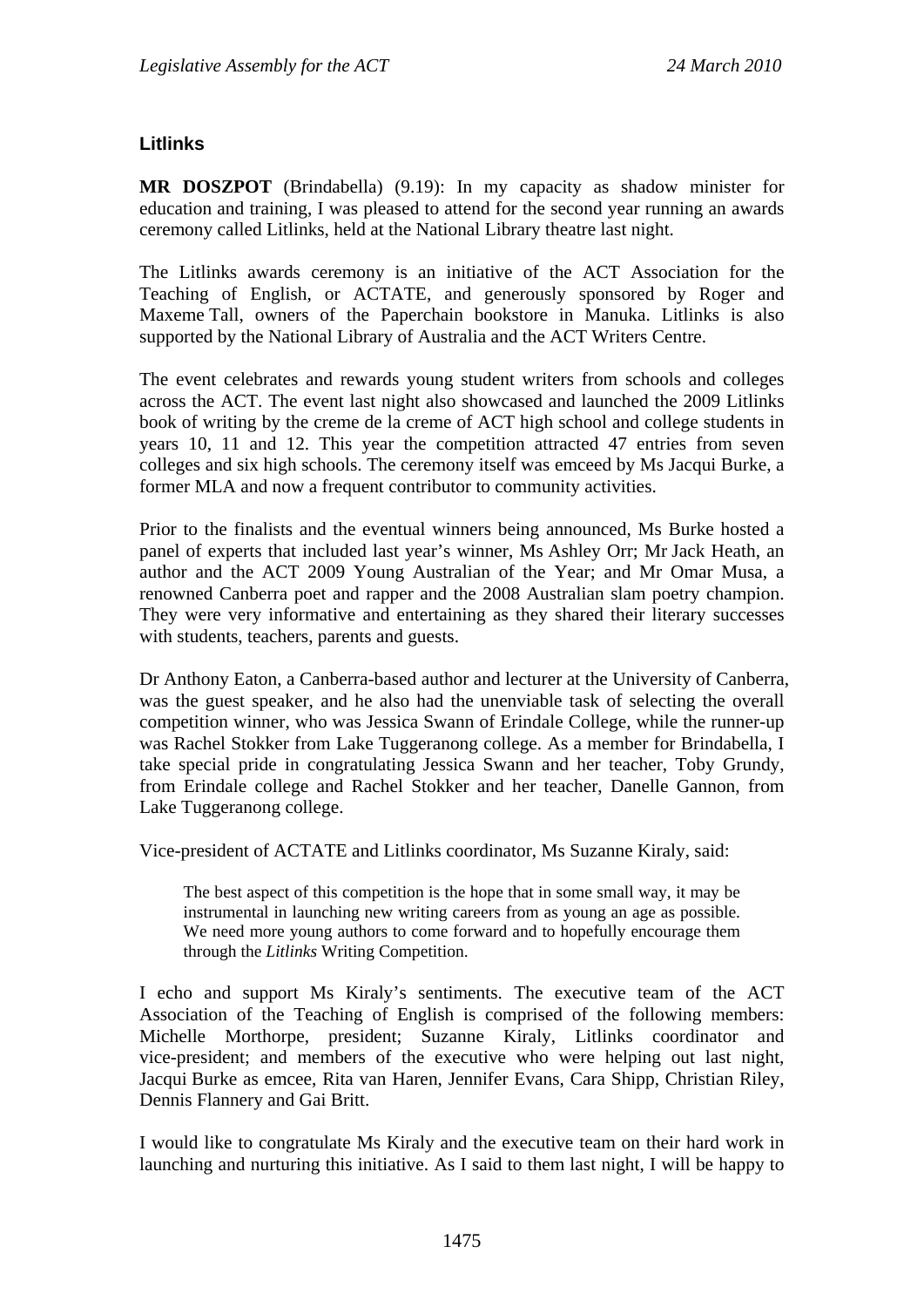spread the word and encourage all schools in Canberra to promote the Litlinks competition to their students, as this wonderful initiative deserves for this competition to become a major event on the ACT education calendar.

### **South Australian and Tasmanian Greens**

**MS HUNTER** (Ginninderra—Parliamentary Convenor, ACT Greens) (9.22): I rise to congratulate the Tasmanian Greens and the South Australian Greens on the elections over the weekend. We know that in South Australia the Greens have gained another upper house seat, and the ACT Greens send their congratulation to Tammy Jennings.

Of course, in Tasmania it was a thrilling campaign and a tremendous result. One in five Tasmanians voted Green and now, of course, we are witnessing minority government happen in that state. It is an unusual thing for Tasmania. As we know, here in the ACT it is the norm, but in Tasmania it is a rare thing. We are very proud of the campaign that was run down there. I would like to send our congratulations to the Greens' leader, Nick McKim in Franklin, Kim Booth in Bass; Cassy O'Connor in Denison and Tim Morris in Lyons. Also, we are very hopeful that Paul O'Halloran will get that fifth seat in Braddon.

Tasmania did vote for the Greens in very large numbers and chose to end majority government in that state. Nick McKim said:

What an opportunity this is for Tasmania, what an opportunity for a new era of constructive cooperative politics.

We can reflect upon these words here, particularly after the sorts of things that have been going down in the last couple of sitting weeks. There is a responsibility for politicians, in particular political leaders, to respect the will of voters and in good faith cooperate to deliver good outcomes for all the people of their jurisdictions.

As I said, we are thrilled by this result, and we will continue our efforts in the ACT Assembly to bring an open and cooperative approach to politics. I did speak to Nick McKim in the last couple of days to give my congratulations to him and to his team down there. It is still quite uncertain what sorts of arrangements might come into place, but we will watch that closely and with great interest.

The result was inspiring, despite the fear campaigns. Unfortunately, it seems to be a part of many political campaigns in this country—that last-minute smear tactic that is used. In this case I was surprised that it was the Labor government that chose to use a fear-and-smear approach. Here in the ACT, my experience of that was in the last federal election when it was actually the Liberals with Gary Humphries who decided to go down that path. The Greens' campaign was a very positive campaign. It spoke about the future of Tasmania, and I believe that that is what people, the voters, responded to.

I will finish with one of Nick's quotes that I found inspiring. I spent some of Saturday night getting onto the various websites of the electoral commissions in Tasmania and South Australia following the vote. I was quite inspired when Nick was on the TV and